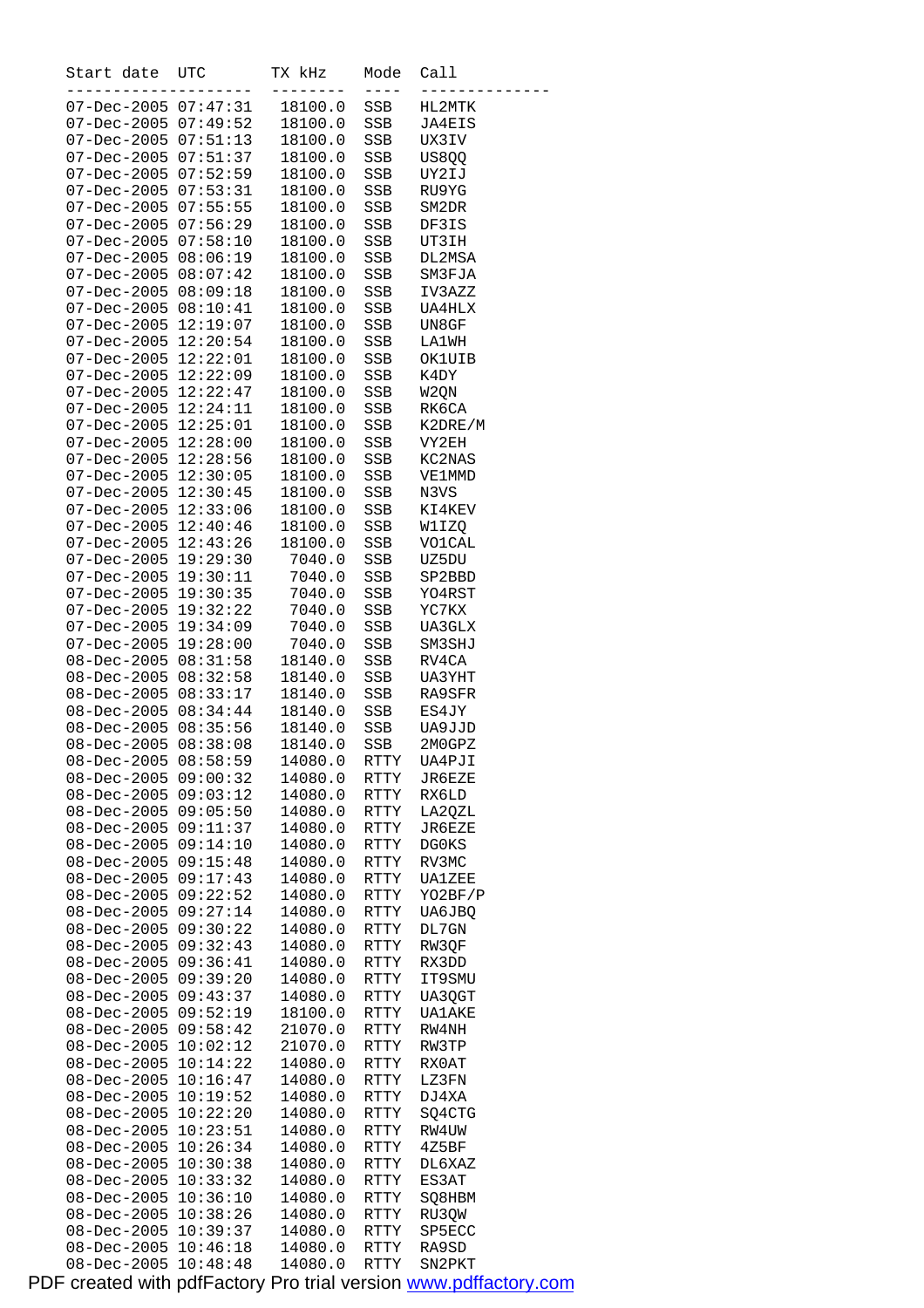| $08 - Dec - 2005$                | 11:41:15             | 14080.0            | RTTY        |                    |
|----------------------------------|----------------------|--------------------|-------------|--------------------|
|                                  |                      |                    |             | EU6PW              |
| 08-Dec-2005                      | 11:46:13             | 14080.0            | RTTY        | UN6P               |
| $08 - Dec - 2005$                | 11:47:17             | 14080.0            | RTTY        | UN7PBY             |
|                                  |                      |                    |             |                    |
| $08 - Dec - 2005$                | 11:51:59             | 14080.0            | RTTY        | RW3SB/3            |
| $08 - Dec - 2005$                | 11:55:44             | 14080.0            | RTTY        | UA6JD              |
| $08 - Dec - 2005$                | 11:58:03             |                    | <b>RTTY</b> |                    |
|                                  |                      | 14080.0            |             | YO4CVV             |
| 08-Dec-2005                      | 11:59:22             | 14080.0            | RTTY        | <b>IK1SOW</b>      |
| 08-Dec-2005                      | 12:00:21             | 14080.0            | RTTY        | IK1SOW             |
|                                  |                      |                    |             |                    |
| 08-Dec-2005                      | 12:01:16             | 14080.0            | RTTY        | I5OYY              |
| $08 - Dec - 2005$                | 12:05:00             | 14080.0            | RTTY        | OH2LE              |
| $08 - Dec - 2005$                | 12:09:39             | 14080.0            |             |                    |
|                                  |                      |                    | RTTY        | RV3YN              |
| $08 - Dec - 2005$                | 12:11:07             | 14080.0            | RTTY        | UR0IM              |
| $08 - Dec - 2005$                | 12:12:53             | 14080.0            | RTTY        | RA3AKF             |
|                                  |                      |                    |             |                    |
| 08-Dec-2005                      | 12:14:18             | 14080.0            | RTTY        | YO8CGR             |
| 08-Dec-2005                      | 12:16:31             | 14080.0            | RTTY        | VK2NU              |
| 08-Dec-2005                      | 12:17:55             | 14080.0            | RTTY        | MM0CBL             |
|                                  |                      |                    |             |                    |
| 08-Dec-2005                      | 12:20:20             | 14080.0            | RTTY        | GM0VIT             |
| 08-Dec-2005                      | 12:21:42             | 14080.0            | RTTY        | RA3DAV             |
| $08 - Dec - 2005$                | 12:23:49             |                    |             |                    |
|                                  |                      | 14080.0            | RTTY        | RX3AGD             |
| $08 - Dec - 2005$                | 12:26:28             | 14080.0            | RTTY        | W4GBK              |
| $08 - Dec - 2005$                | 12:27:46             | 14080.0            | <b>RTTY</b> | SP4CJA             |
|                                  |                      |                    |             |                    |
| 08-Dec-2005                      | 12:38:23             | 14080.0            | RTTY        | SQ4HDK             |
| $08 - Dec - 2005$                | 12:40:36             | 14080.0            | <b>RTTY</b> | UR5FS              |
| 08-Dec-2005                      | 12:43:13             | 14080.0            | RTTY        | SM6CAL             |
|                                  |                      |                    |             |                    |
| $08 - Dec - 2005$                | 12:45:03             | 14080.0            | RTTY        | SM4GVR             |
| 08-Dec-2005                      | 12:51:00             | 14080.0            | RTTY        | K4HMB              |
| 08-Dec-2005                      | 12:54:19             | 14080.0            | RTTY        | UA1HT/ORP          |
|                                  |                      |                    |             |                    |
| 08-Dec-2005                      | 13:00:41             | 14080.0            | RTTY        | RA6XE              |
| 08-Dec-2005                      | 13:02:16             | 14080.0            | RTTY        | YO4CSE             |
|                                  |                      |                    |             |                    |
| $08 - Dec - 2005$                | 13:05:10             | 14080.0            | RTTY        | W4YSJ              |
| $08 - Dec - 2005$                | 13:07:01             | 14080.0            | RTTY        | OH3QL              |
| 08-Dec-2005                      | 13:12:20             | 14080.0            | RTTY        | EW3AAL             |
|                                  |                      |                    |             |                    |
| $08 - Dec - 2005$                | 13:24:21             | 18100.0            | SSB         | WD8OMX             |
| 08-Dec-2005                      | 13:25:56             | 18100.0            | SSB         | K2TPX              |
| 08-Dec-2005                      | 13:27:59             | 18100.0            | SSB         | VE3VAR             |
|                                  |                      |                    |             |                    |
| 08-Dec-2005                      | 13:28:40             | 18100.0            | SSB         | KF4CNY/M           |
| 08-Dec-2005                      | 13:30:13             | 18100.0            | <b>SSB</b>  | N4HPL              |
| $08 - Dec - 2005$                | 13:30:49             | 18100.0            | <b>SSB</b>  | W1GUS              |
|                                  |                      |                    |             |                    |
| 08-Dec-2005                      | 13:31:50             | 18100.0            | SSB         | AB1RB              |
| $08 - Dec - 2005$                | 13:32:29             | 18100.0            | SSB         | VE2TKH             |
| $08 - Dec - 2005$                | 13:33:33             | 18100.0            | SSB         | N3TLQ/M            |
|                                  |                      |                    |             |                    |
| 08-Dec-2005                      | 13:33:52             | 18100.0            | SSB         | K4JE               |
| $08 - Dec - 2005$                | 13:35:01             | 18100.0            | SSB         | AA8WZ              |
| $08 - Dec - 2005$                | 13:35:46             | 18100.0            | SSB         | RA3OT              |
|                                  |                      |                    |             |                    |
| 08-Dec-2005                      | 13:37:18             | 18100.0            | SSB         | UX8IR              |
| $08 - Dec - 2005$                | 13:37:29             | 18100.0            | SSB         | W8KMX              |
| 08-Dec-2005                      | 13:40:01             | 18100.0            | SSB         | VE3SXE             |
|                                  |                      |                    |             |                    |
| $08 - Dec - 2005$                | 13:40:40             | 18100.0            | SSB         | KC1QU              |
| 08-Dec-2005                      | 13:41:32             | 18100.0            | SSB         | HK4QHD             |
| 08-Dec-2005                      | 13:42:37             | 18100.0            | SSB         | KI4MFH             |
|                                  |                      |                    |             |                    |
| $08 - Dec - 2005$                | 13:43:23             | 18100.0            | SSB         | W1VJ               |
| $08 - Dec - 2005$                | 13:44:41             | 18100.0            | SSB         | KD5IRK             |
| $08 - Dec - 2005$                | 13:46:09             | 18100.0            | SSB         | AD5TK              |
|                                  |                      |                    |             |                    |
| $08 - Dec - 2005$                | 13:46:47             | 18100.0            | SSB         | K5VEC              |
| 08-Dec-2005                      | 13:47:26             | 18100.0            | SSB         | RA3SK              |
| $08 - Dec - 2005$                | 13:47:58             | 18100.0            | SSB         | AC5N               |
|                                  |                      |                    |             |                    |
| 08-Dec-2005                      | 13:48:27             | 18100.0            | SSB         | N8ROY              |
| $08 - Dec - 2005$                | 13:50:08             | 18100.0            | SSB         | W4UWC              |
| $08 - Dec - 2005$                | 13:51:50             |                    |             |                    |
|                                  |                      | 18100.0            | SSB         | W2ELC              |
| 08-Dec-2005                      | 13:52:35             | 18100.0            | SSB         | N3VA               |
| $08 - Dec - 2005$                | 13:53:18             | 18100.0            | SSB         | K3PR               |
|                                  |                      |                    |             |                    |
| 08-Dec-2005                      | 13:54:32             | 18100.0            | SSB         | A41MW              |
| 08-Dec-2005                      | 13:55:35             | 18100.0            | SSB         | WD4JEF             |
| $08 - Dec - 2005$                | 13:56:13             | 18100.0            | SSB         | N <sub>2</sub> GSS |
|                                  |                      |                    |             |                    |
| $08 - Dec - 2005$                | 13:58:30             | 18100.0            | SSB         | VA3HJM             |
| $08 - Dec - 2005$                | 13:59:18             | 18100.0            | SSB         | WB2ETR             |
| 08-Dec-2005                      | 14:00:03             | 18100.0            | SSB         | W2ECC              |
| $08 - Dec - 2005$                | 14:01:29             |                    |             |                    |
|                                  |                      | 18100.0            | SSB         | WB4FTV             |
| 08-Dec-2005                      |                      | 18100.0            | SSB         | TF3AJ              |
|                                  | 14:02:15             |                    |             |                    |
|                                  |                      |                    |             |                    |
| 08-Dec-2005                      | 14:04:10             | 18100.0            | SSB         | WB5BRD             |
| $08 - Dec - 2005$<br>08-Dec-2005 | 14:05:43<br>14:09:55 | 18100.0<br>18100.0 | SSB<br>SSB  | VE3QT<br>RX6LX     |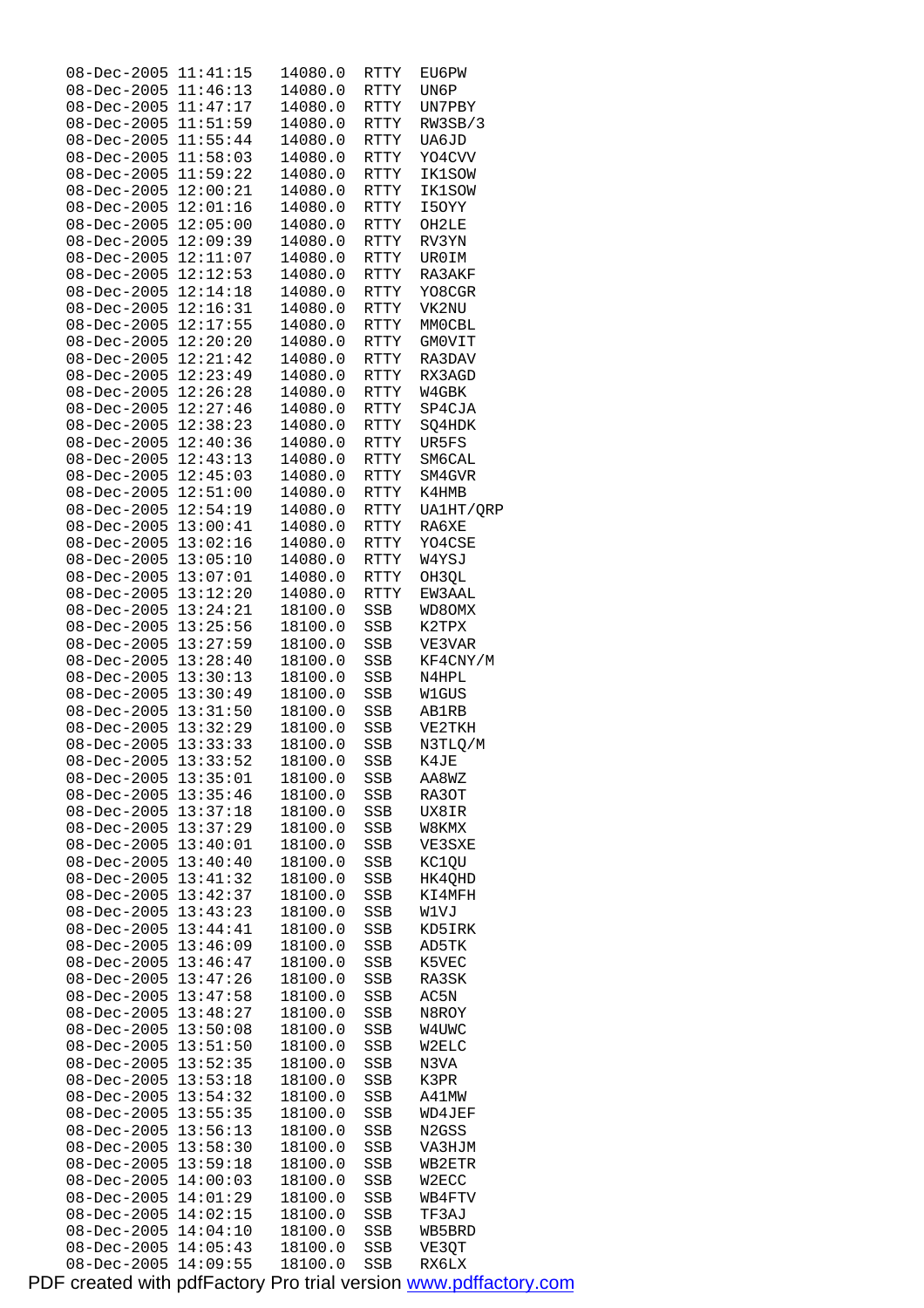| $08 - Dec - 2005$    | 14:11:04 | 18100.0 | <b>SSB</b> | IZ8DPJ        |
|----------------------|----------|---------|------------|---------------|
| $08 - Dec - 2005$    | 14:12:11 | 18100.0 | SSB        | W9GD          |
| 08-Dec-2005          | 14:13:05 | 18100.0 | SSB        | K0TAZ         |
| $08 - Dec - 2005$    | 14:13:57 | 18100.0 | SSB        | VA3MJR        |
| 08-Dec-2005          | 14:15:45 | 18100.0 | SSB        | VE2PUI        |
| $08 - Dec - 2005$    | 14:16:45 | 18100.0 | SSB        | KC9GLQ        |
| $08 - Dec - 2005$    |          |         |            |               |
|                      | 14:19:30 | 18100.0 | SSB        | IK2VUC        |
| 08-Dec-2005          | 14:20:07 | 18100.0 | SSB        | K3PIN         |
| $08 - Dec - 2005$    | 14:20:56 | 18100.0 | SSB        | TF3BM         |
| $08 - Dec - 2005$    | 14:21:51 | 18100.0 | SSB        | KC3AK         |
| $08 - Dec - 2005$    | 14:22:50 | 18100.0 | <b>SSB</b> | K3GEV         |
| $08 - Dec - 2005$    | 14:23:35 | 18100.0 | SSB        | K9IL          |
| 08-Dec-2005          | 14:24:12 | 18100.0 | SSB        | K2SNJ         |
| $08 - Dec - 2005$    | 14:24:40 | 18100.0 | SSB        | N2ZAS         |
| 08-Dec-2005          | 14:27:36 | 18100.0 | SSB        | WB3ANT        |
| $08 - Dec - 2005$    | 14:29:01 | 18100.0 | SSB        | N4UH          |
|                      |          |         |            |               |
| $08 - Dec - 2005$    | 14:31:37 | 18100.0 | SSB        | IZ2GTO        |
| 08-Dec-2005          | 14:32:16 | 18100.0 | SSB        | W8ERN         |
| $08 - Dec - 2005$    | 14:33:24 | 18100.0 | SSB        | N3HBT         |
| $08 - Dec - 2005$    | 14:34:16 | 18100.0 | SSB        | F5MOO         |
| $08 - Dec - 2005$    | 14:34:59 | 18100.0 | <b>SSB</b> | N2IFA         |
| $08 - Dec - 2005$    | 14:35:49 | 18100.0 | SSB        | N7YP          |
| 08-Dec-2005          | 14:36:35 | 18100.0 | SSB        | KC9ALA        |
| $08 - Dec - 2005$    | 14:37:52 | 18100.0 | SSB        | W9DR          |
| $08 - Dec - 2005$    | 14:38:26 | 18100.0 | SSB        | VE3CID        |
| $08 - Dec - 2005$    | 14:39:21 | 18100.0 | SSB        | KG4AXH        |
| $08 - Dec - 2005$    | 14:40:04 | 18100.0 | <b>SSB</b> |               |
|                      |          |         |            | 4X6DK         |
| 08-Dec-2005          | 14:40:31 | 18100.0 | SSB        | W3DQN         |
| $08 - Dec - 2005$    | 14:40:58 | 18100.0 | SSB        | K4JEZ         |
| $08 - Dec - 2005$    | 14:42:20 | 18100.0 | SSB        | DF7IW         |
| $08 - Dec - 2005$    | 14:42:54 | 18100.0 | SSB        | N8DMW         |
| $08 - Dec - 2005$    | 14:44:34 | 18100.0 | SSB        | K2DUX         |
| $08 - Dec - 2005$    | 14:46:05 | 18100.0 | SSB        | W1NKQ         |
| $08 - Dec - 2005$    | 14:47:31 | 18100.0 | SSB        | N2YET         |
| 08-Dec-2005          | 14:49:08 | 18100.0 | SSB        | K9DXR         |
| $08 - Dec - 2005$    | 14:50:27 | 18100.0 | SSB        | N3BEQ         |
| $08 - Dec - 2005$    | 14:52:22 | 18100.0 | SSB        | WA3GFB        |
| $08 - Dec - 2005$    | 14:53:10 | 18100.0 | SSB        | WA4NEL        |
| $08 - Dec - 2005$    | 14:55:25 | 18100.0 | SSB        | K5GKC         |
| $08 - Dec - 2005$    | 14:58:25 | 18100.0 | SSB        | WB3JQO        |
| $08 - Dec - 2005$    | 15:00:12 | 18100.0 | SSB        | K1GOW         |
| 08-Dec-2005 15:03:21 |          | 18100.0 | SSB        | N3HIS         |
| $08 - Dec - 2005$    | 15:05:44 | 18100.0 |            |               |
|                      | 15:06:51 | 18100.0 | SSB        | K4RWA         |
| $08 - Dec - 2005$    |          |         | SSB        | K4SO          |
| $08 - Dec - 2005$    | 15:07:47 | 18100.0 | SSB        | K2BUR         |
| $08 - Dec - 2005$    | 15:08:45 | 18100.0 | SSB        | <b>KA1EAJ</b> |
| $08 - Dec - 2005$    | 15:13:49 | 18100.0 | SSB        | K8EJU         |
| $08 - Dec - 2005$    | 15:15:59 | 18100.0 | <b>SSB</b> | W2EZB         |
| $08 - Dec - 2005$    | 15:21:46 | 18100.0 | SSB        | IW1GOR        |
| $08 - Dec - 2005$    | 15:23:15 | 18100.0 | SSB        | VE2FPD        |
| $08 - Dec - 2005$    | 16:44:51 | 3590.0  | RTTY       | PA3DEZ        |
| $08 - Dec - 2005$    | 16:47:59 | 3590.0  | RTTY       | DK7GA         |
| $08 - Dec - 2005$    | 16:50:41 | 3590.0  | RTTY       | I2JOE         |
| $08 - Dec - 2005$    | 16:54:42 | 3590.0  | RTTY       | IZ1ANZ        |
| $08 - Dec - 2005$    | 16:56:10 | 3590.0  | RTTY       | S51CN         |
| $08 - Dec - 2005$    | 16:58:34 | 3590.0  | RTTY       | <b>DL1ROG</b> |
| 08-Dec-2005          | 17:02:21 | 3590.0  | RTTY       | SP9TPB        |
| $08 - Dec - 2005$    | 17:03:14 | 3590.0  | RTTY       | IZ2BHQ        |
| $08 - Dec - 2005$    | 17:04:08 |         |            |               |
|                      |          | 3590.0  | RTTY       | <b>OK1AMB</b> |
| $08 - Dec - 2005$    | 17:05:25 | 3590.0  | RTTY       | <b>IK1NEG</b> |
| $08 - Dec - 2005$    | 17:06:26 | 3590.0  | RTTY       | UT5ERV        |
| 08-Dec-2005          | 17:07:18 | 3590.0  | RTTY       | OK1DIB        |
| $08 - Dec - 2005$    | 17:08:29 | 3590.0  | RTTY       | F6FJE         |
| $08 - Dec - 2005$    | 17:09:46 | 3590.0  | RTTY       | <b>DG1VL</b>  |
| $08 - Dec - 2005$    | 17:10:47 | 3590.0  | RTTY       | DK5AI         |
| $08 - Dec - 2005$    | 17:11:41 | 3590.0  | RTTY       | IK0DWN        |
| 08-Dec-2005          | 17:12:33 | 3590.0  | RTTY       | YL2RR         |
| $08 - Dec - 2005$    | 17:13:33 | 3590.0  | RTTY       | IK3GES        |
| $08 - Dec - 2005$    | 17:15:13 | 3590.0  | RTTY       | UA3LPF        |
| $08 - Dec - 2005$    | 17:15:59 | 3590.0  | RTTY       | DJ7ZG         |
| $08 - Dec - 2005$    | 17:16:53 | 3590.0  | RTTY       | DK3SML        |
| $08 - Dec - 2005$    | 17:19:18 | 3590.0  | RTTY       | SV1GSV        |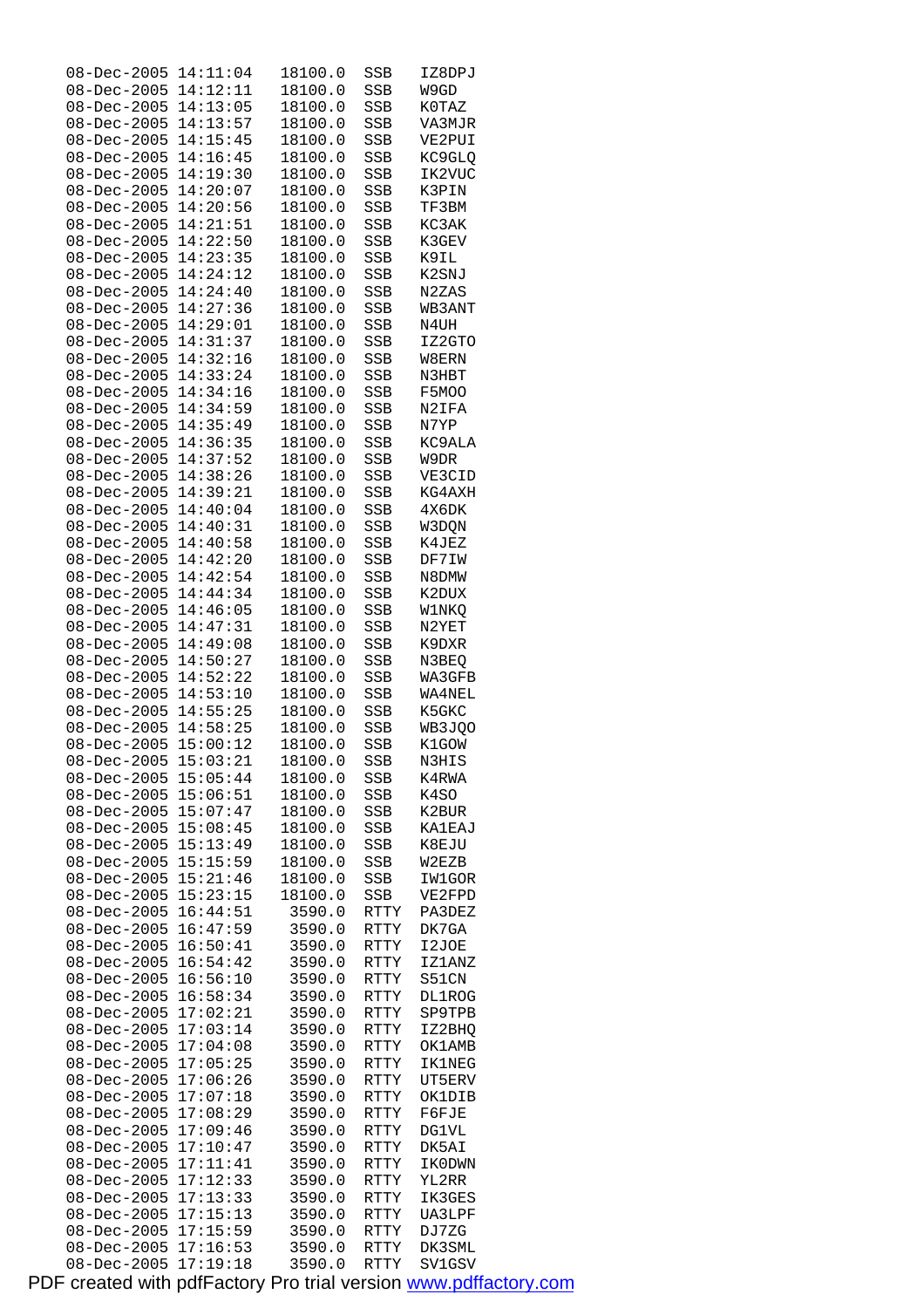| $08 - Dec - 2005$ | 17:19:59 | 3590.0  | RTTY        | RV3QX         |
|-------------------|----------|---------|-------------|---------------|
| $08 - Dec - 2005$ | 17:22:46 | 3590.0  | <b>RTTY</b> | <b>DL1EJL</b> |
| $08 - Dec - 2005$ | 17:24:34 |         | <b>RTTY</b> | IW3SOY        |
|                   |          | 3590.0  |             |               |
| $08 - Dec - 2005$ | 17:26:09 | 3590.0  | <b>RTTY</b> | I0KHY         |
| $08 - Dec - 2005$ | 17:27:50 | 3590.0  | <b>RTTY</b> | ON4CD         |
| $08 - Dec - 2005$ | 17:29:29 | 3590.0  | <b>RTTY</b> | SP6EMH        |
|                   |          |         |             |               |
| $08 - Dec - 2005$ | 17:32:30 | 3590.0  | <b>RTTY</b> | OE6PHD        |
| $08 - Dec - 2005$ | 17:34:05 | 3590.0  | <b>RTTY</b> | OH3OJ         |
| $08 - Dec - 2005$ | 17:35:26 | 3590.0  | <b>RTTY</b> | SV1TP         |
|                   |          |         |             |               |
| $08 - Dec - 2005$ | 17:37:20 | 3590.0  | <b>RTTY</b> | UR5FS         |
| $08 - Dec - 2005$ | 17:42:05 | 3590.0  | <b>RTTY</b> | I0DTK         |
| $08 - Dec - 2005$ | 17:44:35 | 3590.0  | <b>RTTY</b> | DC60Q         |
|                   |          |         |             |               |
| $08 - Dec - 2005$ | 17:47:18 | 3590.0  | <b>RTTY</b> | RW3GY         |
| $08 - Dec - 2005$ | 17:51:25 | 3590.0  | <b>RTTY</b> | DH1FH         |
| $08 - Dec - 2005$ | 19:02:24 | 7037.0  | <b>RTTY</b> | ER5GB         |
|                   |          |         |             |               |
| $08 - Dec - 2005$ | 19:03:38 | 7037.0  | <b>RTTY</b> | OH4LRP        |
| $08 - Dec - 2005$ | 19:14:28 | 3590.0  | <b>RTTY</b> | YO4CSE        |
| $08 - Dec - 2005$ | 19:16:40 | 3590.0  | RTTY        | SM4AZQ        |
|                   | 20:27:03 | 7037.0  |             | EA8/DL3KVR    |
| $08 - Dec - 2005$ |          |         | <b>RTTY</b> |               |
| $08 - Dec - 2005$ | 20:28:57 | 7037.0  | RTTY        | SP50XJ/QRP    |
| $08 - Dec - 2005$ | 20:30:40 | 7037.0  | <b>RTTY</b> | UR5FBM        |
| $08 - Dec - 2005$ | 20:32:45 | 7037.0  | <b>RTTY</b> | HA0LG         |
|                   |          |         |             |               |
| $08 - Dec - 2005$ | 20:33:38 | 7037.0  | <b>RTTY</b> | SP9CXX        |
| $08 - Dec - 2005$ | 20:35:22 | 7037.0  | <b>RTTY</b> | UA3WHF        |
| $08 - Dec - 2005$ | 20:36:20 | 7037.0  | <b>RTTY</b> | SP3RBG        |
|                   |          |         |             |               |
| $08 - Dec - 2005$ | 20:38:24 | 7037.0  | <b>RTTY</b> | SP5TAT        |
| $08 - Dec - 2005$ | 20:39:21 | 7037.0  | <b>RTTY</b> | SP3GTS        |
| $08 - Dec - 2005$ | 20:41:12 | 7037.0  | <b>RTTY</b> | UT9IF         |
|                   |          |         |             |               |
| $08 - Dec - 2005$ | 20:47:51 | 7037.0  | <b>RTTY</b> | G70GX         |
| $08 - Dec - 2005$ | 21:40:48 | 3590.0  | <b>RTTY</b> | DM2BPG        |
| $08 - Dec - 2005$ | 21:42:45 | 3590.0  | <b>RTTY</b> | <b>UT1HZM</b> |
|                   |          |         |             |               |
| $08 - Dec - 2005$ | 21:44:10 | 3590.0  | <b>RTTY</b> | RW3QF         |
| $08 - Dec - 2005$ | 21:51:51 | 3590.0  | <b>RTTY</b> | UR5WCQ        |
| $08 - Dec - 2005$ | 21:59:37 | 3590.0  | <b>RTTY</b> | <b>HA1DAE</b> |
| $08 - Dec - 2005$ | 22:11:07 | 7037.0  | <b>RTTY</b> | <b>TA1BM</b>  |
|                   |          |         |             |               |
| $08 - Dec - 2005$ | 22:12:44 | 7037.0  | <b>RTTY</b> | OZ1DGO        |
| $08 - Dec - 2005$ | 22:13:52 | 7037.0  | <b>RTTY</b> | UT1HZM        |
| $08 - Dec - 2005$ | 22:21:44 | 7037.0  | <b>RTTY</b> | N3YBS         |
|                   |          |         |             |               |
| $08 - Dec - 2005$ | 22:23:58 | 7037.0  | <b>RTTY</b> | OM5XX         |
| $08 - Dec - 2005$ | 22:25:41 | 7037.0  | RTTY        | UX2IB         |
| $08 - Dec - 2005$ | 22:27:17 | 7037.0  | <b>RTTY</b> | HA5SO         |
|                   |          |         |             |               |
| $08 - Dec - 2005$ | 22:34:33 | 7037.0  | RTTY        | 9A6GWQ        |
| $08 - Dec - 2005$ | 22:38:23 | 7037.0  | RTTY        | UX0SX         |
| $08 - Dec - 2005$ | 22:43:32 | 7037.0  | RTTY        | <b>EA1AHC</b> |
| $08 - Dec - 2005$ | 22:45:02 | 7037.0  | RTTY        | PA3FYG        |
|                   |          |         |             |               |
| $09 - Dec - 2005$ | 16:29:23 | 14080.3 | RTTY        | W4EEU         |
| $09 - Dec - 2005$ | 16:33:57 | 14080.3 | RTTY        | W2SR          |
| $09 - Dec - 2005$ | 16:34:39 | 14080.3 | <b>RTTY</b> | <b>IW1ARB</b> |
| $09 - Dec - 2005$ | 16:44:29 | 3590.0  | RTTY        |               |
|                   |          |         |             | DL3XM         |
| $09 - Dec - 2005$ | 16:46:36 | 3590.0  | RTTY        | IN3RWY        |
| $09 - Dec - 2005$ | 16:48:57 | 3590.0  | RTTY        | <b>DL1NRC</b> |
| $09 - Dec - 2005$ | 16:50:29 | 3590.0  | RTTY        | S570WA        |
|                   |          |         |             |               |
| $09 - Dec - 2005$ | 16:52:46 | 3590.0  | <b>RTTY</b> | OK1ZCW        |
| $09 - Dec - 2005$ | 17:00:46 | 3590.0  | RTTY        | UT5ERP        |
| 09-Dec-2005       | 17:16:03 | 7037.4  | RTTY        | US5CX         |
| $09 - Dec - 2005$ | 17:19:33 |         |             |               |
|                   |          | 7037.4  | RTTY        | RA3ZT         |
| $09 - Dec - 2005$ | 17:21:33 | 7037.4  | RTTY        | VR2XLN        |
| $09 - Dec - 2005$ | 17:23:09 | 7037.4  | <b>RTTY</b> | UY9QY         |
| $09 - Dec - 2005$ | 17:25:52 | 7037.4  | RTTY        | UA3IFX        |
|                   |          |         |             |               |
| 09-Dec-2005       | 17:28:51 | 7037.4  | RTTY        | NICK          |
| $09 - Dec - 2005$ | 17:30:13 | 7037.4  | RTTY        | ES7JW         |
| $09 - Dec - 2005$ | 17:32:26 | 7037.4  | RTTY        | RK6HM         |
| $09 - Dec - 2005$ | 17:35:13 | 7037.4  | <b>RTTY</b> | UA6UAB        |
|                   |          |         |             |               |
| $09 - Dec - 2005$ | 17:38:57 | 7037.4  | RTTY        | SP2EXE        |
| 09-Dec-2005       | 17:40:59 | 7037.4  | RTTY        | RN6LBA        |
| $09 - Dec - 2005$ | 17:43:32 | 7037.4  | RTTY        | SM0EUI        |
|                   |          |         |             |               |
| $09 - Dec - 2005$ | 17:47:57 | 7037.4  | RTTY        | RV3WT         |
| $09 - Dec - 2005$ | 17:49:02 | 7037.4  | <b>RTTY</b> | DK3TX         |
| $09 - Dec - 2005$ | 17:50:32 | 7037.4  | RTTY        | UT0SE         |
| 09-Dec-2005       | 17:51:26 | 7037.4  | RTTY        | 4Z5AV         |
| $09 - Dec - 2005$ | 17:53:09 | 7037.4  |             |               |
|                   |          |         | RTTY        | <b>EU6PW</b>  |
| $09 - Dec - 2005$ | 17:54:33 | 7037.4  | RTTY        | SP4BPH        |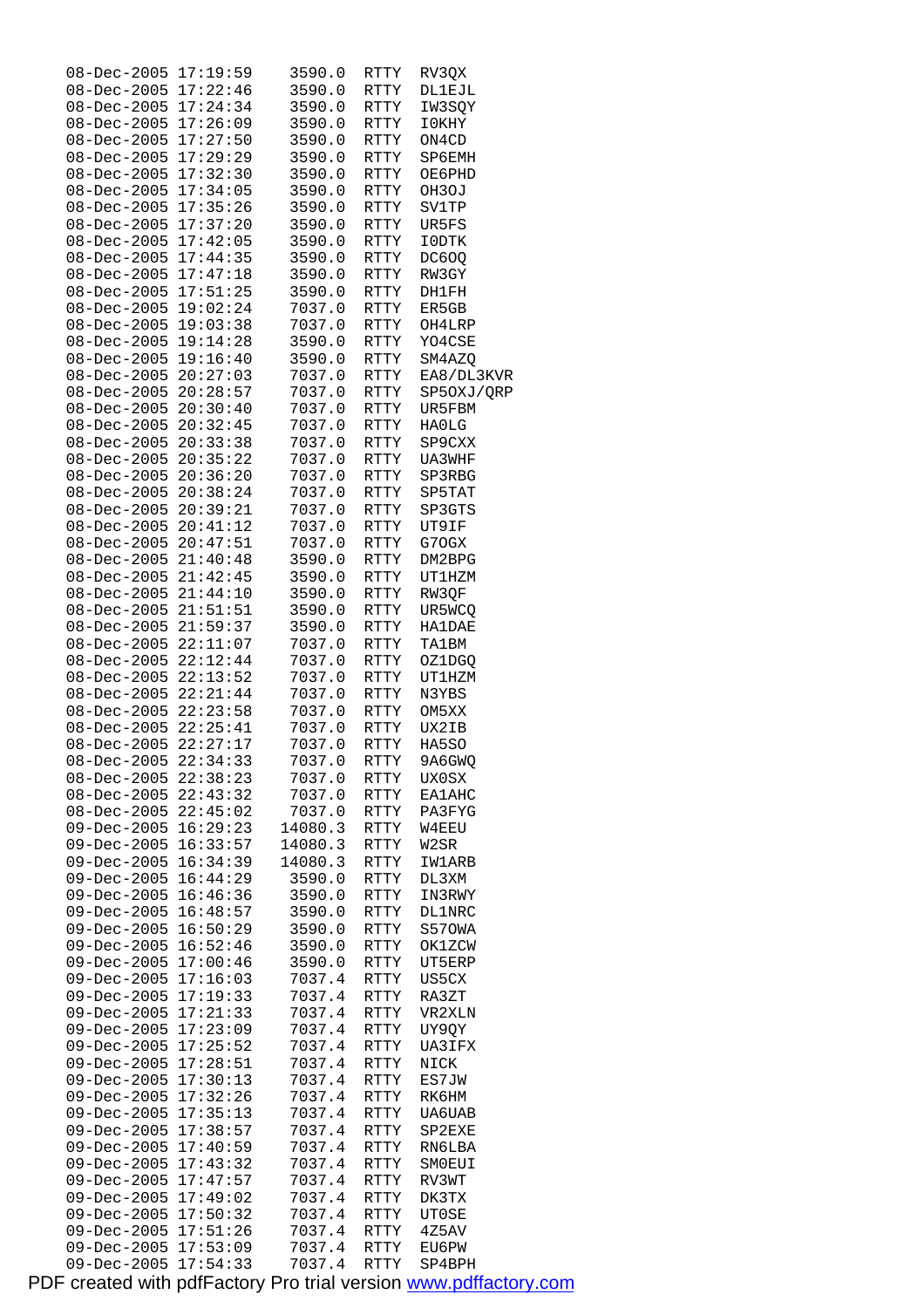| 17:57:40<br>$09 - Dec - 2005$<br>7037.4<br>RTTY<br>09-Dec-2005<br>18:01:09<br>7037.4<br>RTTY<br>18:02:04<br>09-Dec-2005<br>7037.4<br>RTTY<br>18:03:08<br>09-Dec-2005<br>7037.4<br>DK3TX<br>RTTY<br>$09 - Dec - 2005$<br>18:04:10<br>7037.4<br><b>RTTY</b><br>$09 - Dec - 2005$<br>18:05:42<br>7037.4<br>OH5VG<br>RTTY<br>18:07:37<br>09-Dec-2005<br>7037.4<br>RTTY<br>YL2PJ<br>18:09:51<br>09-Dec-2005<br>7037.4<br>RA9SAS<br>RTTY<br>18:12:27<br>$09 - Dec - 2005$<br>7037.4<br>RU6UO<br>RTTY<br>7037.5<br>$10 - Dec - 2005$<br>07:36:16<br><b>RTTY</b><br>$10 - Dec - 2005$<br>07:37:01<br>14080.0<br>RTTY | UX9IO<br>UT5UE<br>UA6JY |
|--------------------------------------------------------------------------------------------------------------------------------------------------------------------------------------------------------------------------------------------------------------------------------------------------------------------------------------------------------------------------------------------------------------------------------------------------------------------------------------------------------------------------------------------------------------------------------------------------------------|-------------------------|
|                                                                                                                                                                                                                                                                                                                                                                                                                                                                                                                                                                                                              |                         |
|                                                                                                                                                                                                                                                                                                                                                                                                                                                                                                                                                                                                              |                         |
|                                                                                                                                                                                                                                                                                                                                                                                                                                                                                                                                                                                                              |                         |
|                                                                                                                                                                                                                                                                                                                                                                                                                                                                                                                                                                                                              |                         |
|                                                                                                                                                                                                                                                                                                                                                                                                                                                                                                                                                                                                              |                         |
|                                                                                                                                                                                                                                                                                                                                                                                                                                                                                                                                                                                                              | RW4CPA                  |
|                                                                                                                                                                                                                                                                                                                                                                                                                                                                                                                                                                                                              |                         |
|                                                                                                                                                                                                                                                                                                                                                                                                                                                                                                                                                                                                              |                         |
|                                                                                                                                                                                                                                                                                                                                                                                                                                                                                                                                                                                                              |                         |
|                                                                                                                                                                                                                                                                                                                                                                                                                                                                                                                                                                                                              |                         |
|                                                                                                                                                                                                                                                                                                                                                                                                                                                                                                                                                                                                              |                         |
|                                                                                                                                                                                                                                                                                                                                                                                                                                                                                                                                                                                                              | RV3DLX                  |
|                                                                                                                                                                                                                                                                                                                                                                                                                                                                                                                                                                                                              | RV3BQ                   |
| $10 - Dec - 2005$<br>07:39:41<br>14080.0<br>RTTY                                                                                                                                                                                                                                                                                                                                                                                                                                                                                                                                                             | JA2BY                   |
|                                                                                                                                                                                                                                                                                                                                                                                                                                                                                                                                                                                                              |                         |
| 07:41:22<br>10-Dec-2005<br>14080.0<br><b>RTTY</b>                                                                                                                                                                                                                                                                                                                                                                                                                                                                                                                                                            | UA6CE                   |
| 10-Dec-2005<br>07:45:26<br>14080.0<br>RW3TT<br>RTTY                                                                                                                                                                                                                                                                                                                                                                                                                                                                                                                                                          |                         |
| $10 - Dec - 2005$<br>07:48:39<br>14080.0<br>RTTY                                                                                                                                                                                                                                                                                                                                                                                                                                                                                                                                                             | JR4DHK                  |
| $10 - Dec - 2005$<br>07:49:22<br>14080.0<br>RTTY                                                                                                                                                                                                                                                                                                                                                                                                                                                                                                                                                             | JH1LPZ                  |
| 10-Dec-2005<br>07:50:25<br>14080.0<br><b>RTTY</b>                                                                                                                                                                                                                                                                                                                                                                                                                                                                                                                                                            | 4Z5AV                   |
|                                                                                                                                                                                                                                                                                                                                                                                                                                                                                                                                                                                                              |                         |
| 07:35:54<br>$10 - Jan - 2006$<br>14078.9<br>SSB                                                                                                                                                                                                                                                                                                                                                                                                                                                                                                                                                              | UA6LDD                  |
| 07:36:21<br>$10 - Jan - 2006$<br>14078.9<br>SSB                                                                                                                                                                                                                                                                                                                                                                                                                                                                                                                                                              | UR0EF                   |
| $10 - Jan - 2006$<br>07:37:05<br>14078.9<br>SSB                                                                                                                                                                                                                                                                                                                                                                                                                                                                                                                                                              | <b>UA3IMS</b>           |
| $10 - Jan - 2006$<br>07:37:51<br>14078.9<br><b>SSB</b>                                                                                                                                                                                                                                                                                                                                                                                                                                                                                                                                                       | RA3WB                   |
| $10 - Jan - 2006$<br>07:38:05<br>14078.9<br>SSB<br>UR4GI                                                                                                                                                                                                                                                                                                                                                                                                                                                                                                                                                     |                         |
| 07:38:28                                                                                                                                                                                                                                                                                                                                                                                                                                                                                                                                                                                                     |                         |
| $10 - Jan - 2006$<br>14078.9<br>SSB<br>UR5FF                                                                                                                                                                                                                                                                                                                                                                                                                                                                                                                                                                 |                         |
| 07:38:56<br>$10 - Jan - 2006$<br>14078.9<br>SSB                                                                                                                                                                                                                                                                                                                                                                                                                                                                                                                                                              | RV3DB                   |
| $10 - Jan - 2006$<br>07:39:40<br>14078.9<br><b>SSB</b>                                                                                                                                                                                                                                                                                                                                                                                                                                                                                                                                                       | RK4HWW                  |
| 07:39:49<br>$10 - Jan - 2006$<br>14078.9<br>SSB                                                                                                                                                                                                                                                                                                                                                                                                                                                                                                                                                              | RA3ZOM                  |
| $10 - Jan - 2006$<br>07:40:16<br>14078.9<br>SSB                                                                                                                                                                                                                                                                                                                                                                                                                                                                                                                                                              | OH3GZ                   |
| 07:40:33                                                                                                                                                                                                                                                                                                                                                                                                                                                                                                                                                                                                     |                         |
| $10 - Jan - 2006$<br>14078.9<br>SSB                                                                                                                                                                                                                                                                                                                                                                                                                                                                                                                                                                          | UA3QLQ                  |
| 07:41:15<br>$10 - Jan - 2006$<br>14078.9<br>SSB                                                                                                                                                                                                                                                                                                                                                                                                                                                                                                                                                              | RK9XYY                  |
| $10 - Jan - 2006$<br>07:41:47<br>14078.9<br>SSB                                                                                                                                                                                                                                                                                                                                                                                                                                                                                                                                                              | UR5IFB                  |
| 07:42:22<br>$10 - Jan - 2006$<br>14078.9<br>SSB                                                                                                                                                                                                                                                                                                                                                                                                                                                                                                                                                              | RW4HT                   |
| 07:42:38<br>$10 - Jan - 2006$<br>14078.9<br>SSB                                                                                                                                                                                                                                                                                                                                                                                                                                                                                                                                                              | RV9JN                   |
| 07:42:56<br>$10 - Jan - 2006$<br>14078.9<br>SSB                                                                                                                                                                                                                                                                                                                                                                                                                                                                                                                                                              | SV2GWY                  |
|                                                                                                                                                                                                                                                                                                                                                                                                                                                                                                                                                                                                              |                         |
| $10 - Jan - 2006$<br>07:44:04<br>14078.9<br>SSB<br>RW9WC                                                                                                                                                                                                                                                                                                                                                                                                                                                                                                                                                     |                         |
| $10 - Jan - 2006$<br>07:44:28<br>14078.9<br>SSB                                                                                                                                                                                                                                                                                                                                                                                                                                                                                                                                                              | ER10I                   |
| 07:45:43<br>14078.9<br>$10 - Jan - 2006$<br><b>SSB</b>                                                                                                                                                                                                                                                                                                                                                                                                                                                                                                                                                       | JJ1BKB                  |
| 07:46:25<br>14078.9<br>$10 - Jan - 2006$<br>SSB                                                                                                                                                                                                                                                                                                                                                                                                                                                                                                                                                              | RA3ZTE                  |
|                                                                                                                                                                                                                                                                                                                                                                                                                                                                                                                                                                                                              |                         |
|                                                                                                                                                                                                                                                                                                                                                                                                                                                                                                                                                                                                              |                         |
| 07:46:59<br>$10 - Jan - 2006$<br>14078.9<br>SSB                                                                                                                                                                                                                                                                                                                                                                                                                                                                                                                                                              | UR4NWV                  |
| $10 - Jan - 2006$<br>07:48:30<br>14078.9<br>SSB                                                                                                                                                                                                                                                                                                                                                                                                                                                                                                                                                              | UA3ACL                  |
| $10 - Jan - 2006$<br>07:49:52<br>14078.9<br><b>SSB</b>                                                                                                                                                                                                                                                                                                                                                                                                                                                                                                                                                       | RD3FU                   |
| 14078.9<br>SSB<br>10-Jan-2006 07:50:46                                                                                                                                                                                                                                                                                                                                                                                                                                                                                                                                                                       | RA9UOP                  |
| 07:51:10<br>10-Jan-2006<br>14078.9<br><b>SSB</b>                                                                                                                                                                                                                                                                                                                                                                                                                                                                                                                                                             | RA10R                   |
|                                                                                                                                                                                                                                                                                                                                                                                                                                                                                                                                                                                                              |                         |
| $10 - Jan - 2006$<br>07:52:00<br>14078.9<br>SSB                                                                                                                                                                                                                                                                                                                                                                                                                                                                                                                                                              | IW1GDK                  |
| 07:53:40<br>10-Jan-2006<br>14078.9<br>SSB                                                                                                                                                                                                                                                                                                                                                                                                                                                                                                                                                                    | RN3RX                   |
| $10 - Jan - 2006$<br>07:54:49<br>14078.9<br>SSB                                                                                                                                                                                                                                                                                                                                                                                                                                                                                                                                                              | RU6YD/9                 |
| $10 - Jan - 2006$<br>07:55:39<br>14078.9<br>SSB                                                                                                                                                                                                                                                                                                                                                                                                                                                                                                                                                              | RU9CC                   |
| $10 - Jan - 2006$<br>07:56:22<br>14078.9<br>SSB                                                                                                                                                                                                                                                                                                                                                                                                                                                                                                                                                              | EW8CD                   |
| $10 - Jan - 2006$<br>07:58:44<br>14078.9<br>SSB                                                                                                                                                                                                                                                                                                                                                                                                                                                                                                                                                              | UR5XCN                  |
| 07:59:13                                                                                                                                                                                                                                                                                                                                                                                                                                                                                                                                                                                                     |                         |
| 10-Jan-2006<br>14078.9<br>SSB                                                                                                                                                                                                                                                                                                                                                                                                                                                                                                                                                                                | UR7UN                   |
| $10 - Jan - 2006$<br>08:00:32<br>14078.9<br>SSB                                                                                                                                                                                                                                                                                                                                                                                                                                                                                                                                                              | OH8QW                   |
| $10 - Jan - 2006$<br>08:03:35<br>14078.9<br>SSB                                                                                                                                                                                                                                                                                                                                                                                                                                                                                                                                                              | IW2NLJ                  |
| $10 - Jan - 2006$<br>08:04:58<br>14078.9<br><b>SSB</b>                                                                                                                                                                                                                                                                                                                                                                                                                                                                                                                                                       | <b>SV1BUV</b>           |
| $10 - Jan - 2006$<br>08:05:43<br>14078.9<br>SSB                                                                                                                                                                                                                                                                                                                                                                                                                                                                                                                                                              | SV3CJU                  |
| 08:06:16<br>10-Jan-2006<br>14078.9<br>SSB                                                                                                                                                                                                                                                                                                                                                                                                                                                                                                                                                                    | UT1MT                   |
|                                                                                                                                                                                                                                                                                                                                                                                                                                                                                                                                                                                                              |                         |
| $10 - Jan - 2006$<br>08:06:40<br>14078.9<br>SSB                                                                                                                                                                                                                                                                                                                                                                                                                                                                                                                                                              | <b>UNOLE</b>            |
| $10 - Jan - 2006$<br>14078.9<br>08:07:46<br>SSB                                                                                                                                                                                                                                                                                                                                                                                                                                                                                                                                                              | RA6XB                   |
| $10 - Jan - 2006$<br>08:09:10<br>14078.9<br>SSB                                                                                                                                                                                                                                                                                                                                                                                                                                                                                                                                                              | ER4IA                   |
| 08:10:02<br>$10 - Jan - 2006$<br>14078.9<br>SSB                                                                                                                                                                                                                                                                                                                                                                                                                                                                                                                                                              | VK2CLD                  |
| 08:11:39<br>10-Jan-2006<br>14078.9<br>SSB                                                                                                                                                                                                                                                                                                                                                                                                                                                                                                                                                                    | RV3DEK                  |
| 08:12:25<br>14078.9                                                                                                                                                                                                                                                                                                                                                                                                                                                                                                                                                                                          |                         |
| $10 - Jan - 2006$<br>SSB                                                                                                                                                                                                                                                                                                                                                                                                                                                                                                                                                                                     | UA9YF                   |
| $10 - Jan - 2006$<br>08:13:25<br>14078.9<br>SSB                                                                                                                                                                                                                                                                                                                                                                                                                                                                                                                                                              | RA6WY                   |
| $10 - Jan - 2006$<br>08:13:44<br>14078.9<br>SSB                                                                                                                                                                                                                                                                                                                                                                                                                                                                                                                                                              | LZ1PC                   |
| $10 - Jan - 2006$<br>08:14:05<br>14078.9<br>SSB                                                                                                                                                                                                                                                                                                                                                                                                                                                                                                                                                              | US7IA                   |
| 08:14:30<br>10-Jan-2006<br>14078.9<br>SSB                                                                                                                                                                                                                                                                                                                                                                                                                                                                                                                                                                    | UA9UDC                  |
| $10 - Jan - 2006$<br>08:15:30<br>14078.9<br>SSB                                                                                                                                                                                                                                                                                                                                                                                                                                                                                                                                                              | US5VA                   |
|                                                                                                                                                                                                                                                                                                                                                                                                                                                                                                                                                                                                              |                         |
| $10 - Jan - 2006$<br>08:16:18<br>14078.9<br>SSB                                                                                                                                                                                                                                                                                                                                                                                                                                                                                                                                                              | UR5TGG                  |
| $10 - Jan - 2006$<br>08:19:09<br>14078.9<br>SSB                                                                                                                                                                                                                                                                                                                                                                                                                                                                                                                                                              | RA6LEP                  |
| 08:19:54<br>$10 - Jan - 2006$<br>14078.9<br>SSB                                                                                                                                                                                                                                                                                                                                                                                                                                                                                                                                                              | RU0AJD                  |
| $10 - Jan - 2006$<br>08:20:25<br>14078.9<br>SSB                                                                                                                                                                                                                                                                                                                                                                                                                                                                                                                                                              | RN9AOM                  |
| $10 - Jan - 2006$<br>08:20:52<br>14078.9<br>SSB<br>08:21:30                                                                                                                                                                                                                                                                                                                                                                                                                                                                                                                                                  | UY5MA                   |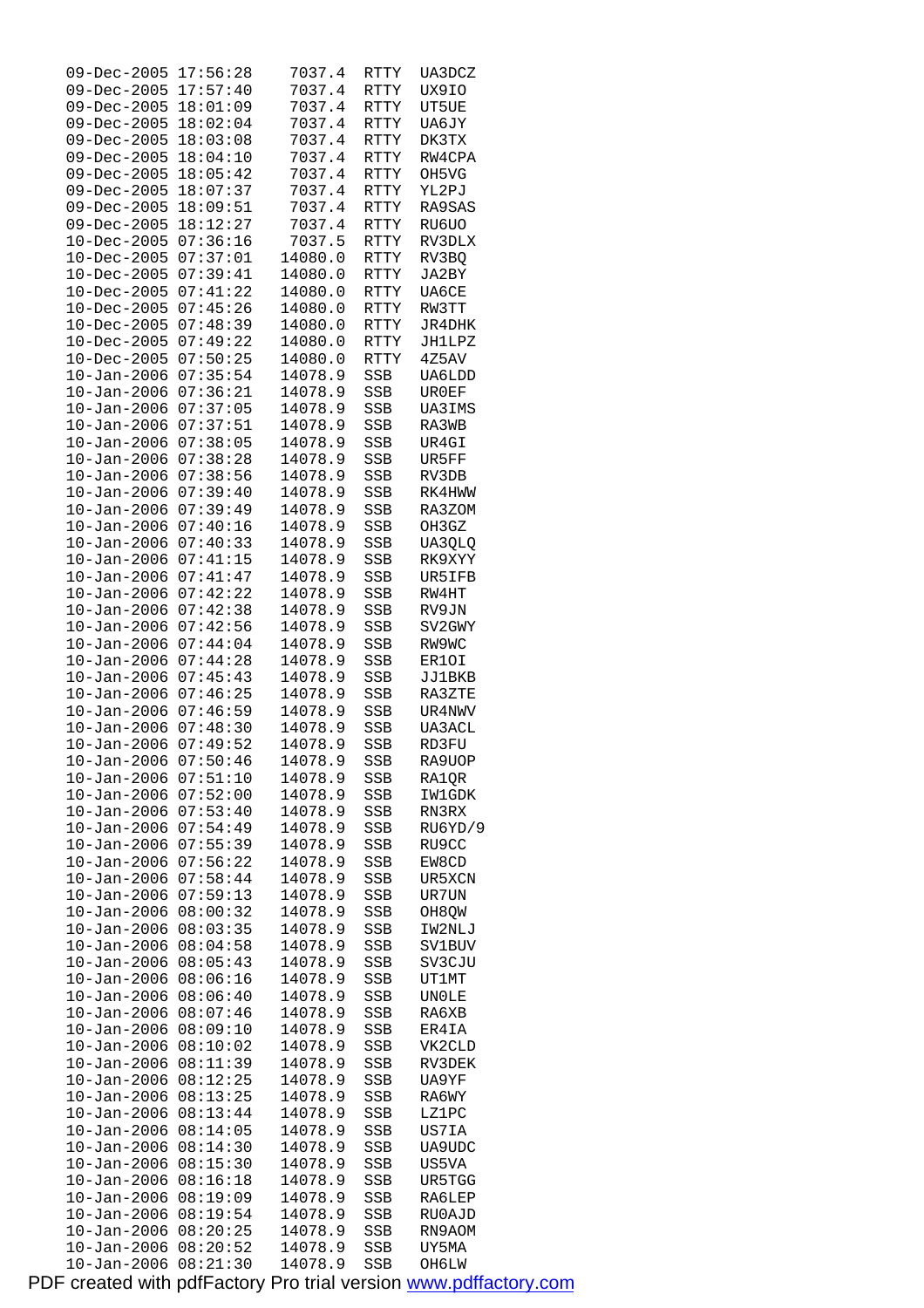| $10 - Jan - 2006$ | 08:22:22 | 14078.9 | SSB        | UR4MAD        |
|-------------------|----------|---------|------------|---------------|
| $10 - Jan - 2006$ | 08:23:07 | 14078.9 | SSB        | UX4QG         |
| $10 - Jan - 2006$ | 08:23:57 | 14078.9 | SSB        | RZ6JWK        |
|                   |          |         |            |               |
| $10 - Jan - 2006$ | 08:24:17 | 14078.9 | <b>SSB</b> | UN7BEW        |
| $10 - Jan - 2006$ | 08:24:53 | 14078.9 | SSB        | UN3PCI        |
| $10 - Jan - 2006$ | 08:25:27 | 14078.9 | SSB        | RU0SM         |
| $10 - Jan - 2006$ | 08:26:23 | 14078.9 | SSB        | UA3ZRO        |
| $10 - Jan - 2006$ | 08:27:10 | 14078.9 | SSB        | RZ3EE         |
|                   |          |         |            |               |
| $10 - Jan - 2006$ | 08:27:48 | 14078.9 | SSB        | YO4RDH        |
| $10 - Jan - 2006$ | 08:29:03 | 14078.9 | SSB        | LZ1JU         |
| $10 - Jan - 2006$ | 08:29:44 | 14078.9 | SSB        | RA9KY         |
| $10 - Jan - 2006$ | 08:30:41 | 14078.9 | SSB        | UR4MFM        |
| $10 - Jan - 2006$ | 08:31:48 | 14078.9 | SSB        | RK3DWR        |
|                   |          |         |            |               |
| $10 - Jan - 2006$ | 08:31:59 | 14078.9 | <b>SSB</b> | YO7DJ         |
| $10 - Jan - 2006$ | 08:32:38 | 14078.9 | SSB        | SM3TLG        |
| $10 - Jan - 2006$ | 08:33:03 | 14078.9 | SSB        | UA2FCD        |
| $10 - Jan - 2006$ | 08:34:09 | 14078.9 | SSB        | UA9VR         |
| $10 - Jan - 2006$ | 08:34:15 | 14078.9 | SSB        | UA6EKV        |
|                   | 08:35:19 | 14078.9 |            | RA4PUT        |
| $10 - Jan - 2006$ |          |         | SSB        |               |
| $10 - Jan - 2006$ | 08:36:48 | 14078.9 | SSB        | ES6EA         |
| $10 - Jan - 2006$ | 08:37:52 | 14078.9 | SSB        | VU3DJQ        |
| $10 - Jan - 2006$ | 08:38:18 | 14078.9 | SSB        | UA3ASZ        |
| $10 - Jan - 2006$ | 08:38:37 | 14078.9 | SSB        | YO3FXL        |
| $10 - Jan - 2006$ | 08:39:29 | 14078.9 | SSB        | UT2US         |
|                   |          |         |            |               |
| $10 - Jan - 2006$ | 08:40:09 | 14078.9 | SSB        | RV4SBU        |
| $10 - Jan - 2006$ | 08:41:04 | 14078.9 | SSB        | YO3FAI        |
| $10 - Jan - 2006$ | 08:41:46 | 14078.9 | SSB        | RD3ZF         |
| $10 - Jan - 2006$ | 08:42:04 | 14078.9 | SSB        | UR7UP         |
| $10 - Jan - 2006$ | 08:42:40 | 14078.9 | <b>SSB</b> | RZ3DXS        |
|                   | 08:43:47 | 14078.9 |            |               |
| $10 - Jan - 2006$ |          |         | SSB        | RA0QW         |
| $10 - Jan - 2006$ | 08:45:31 | 14078.9 | SSB        | JR6BU         |
| $10 - Jan - 2006$ | 08:46:05 | 14078.9 | SSB        | F2WU          |
| $10 - Jan - 2006$ | 08:46:50 | 14078.9 | SSB        | UA9XAB        |
| $10 - Jan - 2006$ | 08:47:10 | 14078.9 | <b>SSB</b> | UA4PJM        |
| $10 - Jan - 2006$ | 08:47:46 | 14078.9 | SSB        | RN3DY         |
| $10 - Jan - 2006$ | 08:48:22 | 14078.9 | SSB        | RA3SK         |
|                   |          |         |            |               |
| $10 - Jan - 2006$ | 08:48:31 | 14078.9 | SSB        | SP2BBD        |
| $10 - Jan - 2006$ | 08:49:05 | 14078.9 | SSB        | UN4ZO         |
| $10 - Jan - 2006$ | 08:49:44 | 14078.9 | SSB        | UR7MT         |
| $10 - Jan - 2006$ | 08:50:09 | 14078.9 | SSB        | SP5NZA        |
| $10 - Jan - 2006$ | 08:51:46 | 14078.9 | <b>SSB</b> | UR5WDQ        |
| $10 - Jan - 2006$ | 08:53:29 | 14078.9 | SSB        | RA4FOO        |
|                   |          |         |            |               |
| $10 - Jan - 2006$ | 08:53:46 | 14078.9 | SSB        | RW3XZ         |
| $10 - Jan - 2006$ | 08:54:08 | 14078.9 | SSB        | UR4ZYD        |
| $10 - Jan - 2006$ | 08:54:41 | 14078.9 | SSB        | <b>UA4CTE</b> |
| $10 - Jan - 2006$ | 08:55:16 | 14078.9 | <b>SSB</b> | RA9JF         |
| $10 - Jan - 2006$ | 08:55:42 | 14078.9 | SSB        | UY5TF         |
| $10 - Jan - 2006$ | 08:56:04 | 14078.9 | <b>SSB</b> | <b>UA1CCL</b> |
|                   |          |         |            |               |
| $10 - Jan - 2006$ | 08:56:53 | 14078.9 | SSB        | RV6FN         |
| $10 - Jan - 2006$ | 08:57:14 | 14078.9 | SSB        | EX8MAT        |
| $10 - Jan - 2006$ | 08:58:26 | 14078.9 | SSB        | JA1AFI        |
| $10 - Jan - 2006$ | 08:59:43 | 14078.9 | SSB        | UY7QC         |
| $10 - Jan - 2006$ | 09:00:37 | 14078.9 | <b>SSB</b> | RN1CW         |
| $10 - Jan - 2006$ | 09:02:29 | 14078.9 | SSB        | LA2JKA        |
|                   |          |         |            |               |
| $10 - Jan - 2006$ | 09:04:17 | 14078.9 | SSB        | RX0SA         |
| $10 - Jan - 2006$ | 09:05:04 | 14078.9 | SSB        | U1FO          |
| $10 - Jan - 2006$ | 09:05:57 | 14078.9 | SSB        | EU3AR         |
| $10 - Jan - 2006$ | 09:06:38 | 14078.9 | <b>SSB</b> | UR5GOS        |
| $10 - Jan - 2006$ | 09:07:16 | 14078.9 | SSB        | RZ1OK         |
|                   | 09:08:57 | 14078.9 |            |               |
| $10 - Jan - 2006$ |          |         | SSB        | PP5VB         |
| $10 - Jan - 2006$ | 09:11:26 | 14078.9 | SSB        | SM7UBF        |
| $10 - Jan - 2006$ | 09:13:13 | 14078.9 | SSB        | YO4AYE        |
| $10 - Jan - 2006$ | 09:16:58 | 14078.9 | <b>SSB</b> | PY1LZ         |
| $10 - Jan - 2006$ | 09:19:27 | 14078.9 | SSB        | LZ2LH         |
| $10 - Jan - 2006$ | 09:19:49 | 14078.9 | SSB        | CT1DTO        |
| $10 - Jan - 2006$ | 09:21:01 | 14078.9 | SSB        | LW2DYH        |
|                   |          |         |            |               |
| $10 - Jan - 2006$ | 09:22:18 | 14078.9 | SSB        | UA1AV         |
| $10 - Jan - 2006$ | 09:22:48 | 14078.9 | <b>SSB</b> | UA3GX         |
| $10 - Jan - 2006$ | 09:23:27 | 14078.9 | SSB        | RV4AE         |
| $10 - Jan - 2006$ | 09:24:29 | 14078.9 | SSB        | RA4CW         |
| $10 - Jan - 2006$ | 09:25:12 | 14078.9 | SSB        | UR5MQX        |
| $10 - Jan - 2006$ | 09:25:43 | 14078.9 | <b>SSB</b> | LY4BP         |
|                   |          |         |            |               |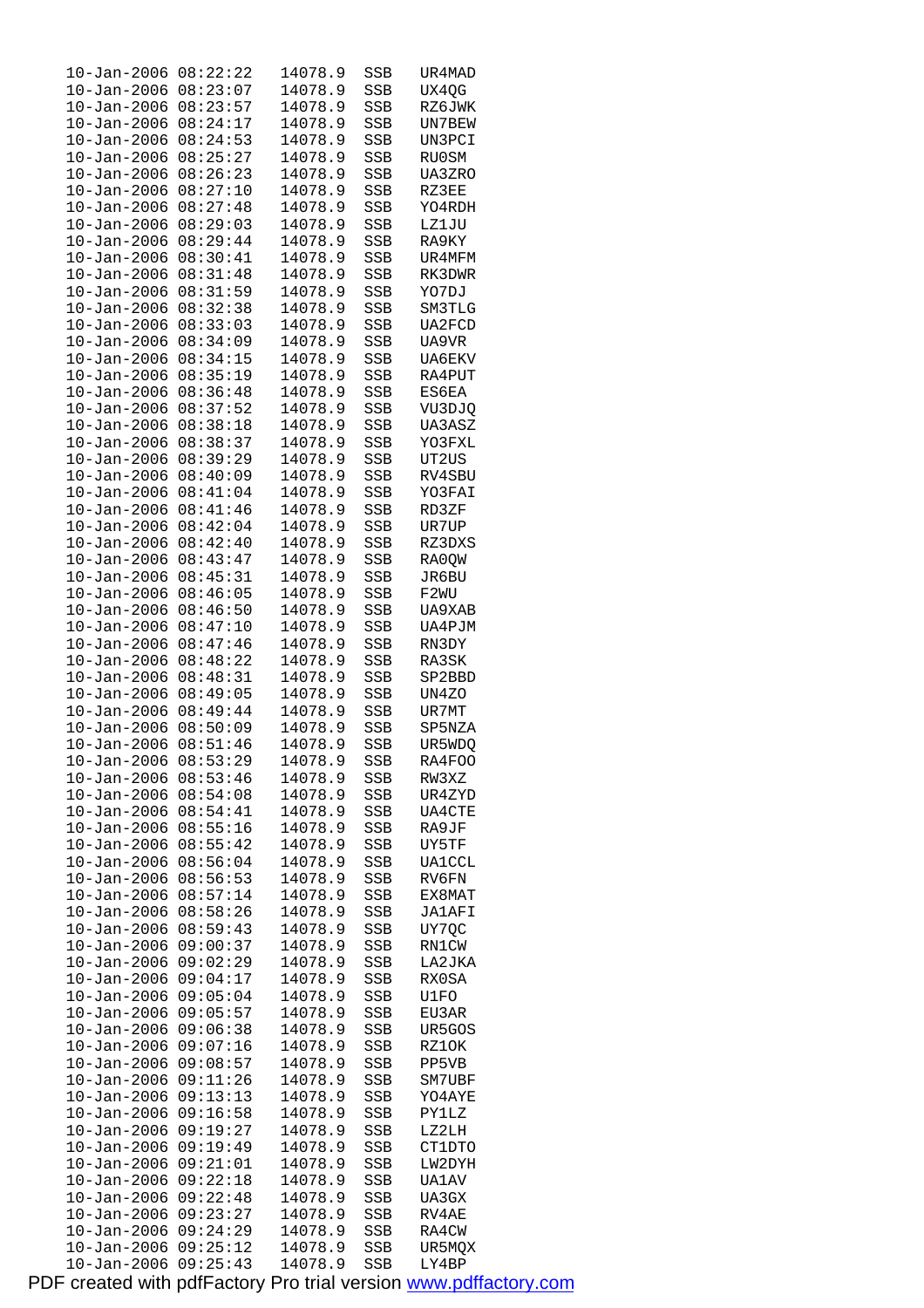| $10 - Jan - 2006$ | 09:26:35 | 14078.9 | SSB         | SP1DMD        |
|-------------------|----------|---------|-------------|---------------|
| $10 - Jan - 2006$ | 09:27:00 | 14078.9 | SSB         | UA1NAX        |
| $10 - Jan - 2006$ | 09:27:40 | 14078.9 | SSB         | UT2CO         |
|                   |          |         |             |               |
| $10 - Jan - 2006$ | 09:28:38 | 14078.9 | SSB         | UA6HEZ        |
| $10 - Jan - 2006$ | 09:29:22 | 14078.9 | SSB         | UA4HLX        |
| $10 - Jan - 2006$ | 09:42:10 | 14080.1 | RTTY        | OH7JJT        |
| $10 - Jan - 2006$ | 09:43:33 | 14080.1 | RTTY        | UT7MR         |
| $10 - Jan - 2006$ | 09:46:09 | 14080.1 | RTTY        | <b>EU1DC</b>  |
|                   |          |         |             |               |
| $10 - Jan - 2006$ | 09:47:20 | 14080.1 | RTTY        | DL7ARM        |
| $10 - Jan - 2006$ | 09:48:22 | 14080.1 | <b>RTTY</b> | HB9AAA        |
| $10 - Jan - 2006$ | 09:49:24 | 14080.1 | RTTY        | RA6LRI        |
| $10 - Jan - 2006$ | 09:50:44 | 14080.1 | RTTY        | SM6CAL        |
| $10 - Jan - 2006$ | 09:52:12 | 14080.1 | RTTY        | <b>UA1WBV</b> |
|                   |          |         |             |               |
| $10 - Jan - 2006$ | 09:54:10 | 14080.1 | RTTY        | UA1QL         |
| $10 - Jan - 2006$ | 09:55:44 | 14080.1 | RTTY        | UR5IFB        |
| $10 - Jan - 2006$ | 10:03:57 | 14080.1 | RTTY        | UA3TN         |
| $10 - Jan - 2006$ | 10:05:12 | 14080.1 | RTTY        | UA3EAY        |
| $10 - Jan - 2006$ | 10:10:19 | 14080.1 | RTTY        | SM4FZW        |
|                   |          |         |             |               |
| $10 - Jan - 2006$ | 10:14:24 | 14080.1 | RTTY        | EA7/DF9GK/P   |
| $10 - Jan - 2006$ | 10:16:48 | 14080.1 | RTTY        | UT4UF         |
| $10 - Jan - 2006$ | 10:19:08 | 14080.1 | RTTY        | OK1AKU        |
| $10 - Jan - 2006$ | 10:20:29 | 14080.1 | RTTY        | RA3WEU        |
| $10 - Jan - 2006$ | 10:21:45 | 14080.1 | <b>RTTY</b> | DL8CMM        |
|                   |          | 14080.1 |             |               |
| $10 - Jan - 2006$ | 10:23:46 |         | RTTY        | F5LGF         |
| $10 - Jan - 2006$ | 10:26:15 | 14080.1 | RTTY        | IN3EEF        |
| $10 - Jan - 2006$ | 10:27:35 | 14080.1 | RTTY        | UT5RP         |
| $10 - Jan - 2006$ | 10:34:41 | 10138.0 | RTTY        | RX6LD         |
| $10 - Jan - 2006$ | 10:35:50 | 10138.0 | RTTY        | PA50          |
|                   |          |         |             |               |
| $10 - Jan - 2006$ | 10:36:32 | 10138.0 | RTTY        | 9A4SS         |
| $10 - Jan - 2006$ | 10:37:33 | 10138.0 | RTTY        | DL3BUE        |
| $10 - Jan - 2006$ | 10:39:08 | 10138.0 | RTTY        | SP4BY         |
| $10 - Jan - 2006$ | 10:41:07 | 10138.0 | RTTY        | HA1ZH         |
| $10 - Jan - 2006$ | 10:43:31 | 10138.0 | RTTY        | II2F          |
|                   |          |         |             |               |
| $10 - Jan - 2006$ | 10:49:05 | 10138.0 | RTTY        | 9A6R          |
| $10 - Jan - 2006$ | 10:50:23 | 10138.0 | RTTY        | SP9TCC        |
| $10 - Jan - 2006$ | 10:52:02 | 10138.0 | RTTY        | IK2XDF        |
| $10 - Jan - 2006$ | 10:55:10 | 10138.0 | RTTY        | DL4SXB        |
| $10 - Jan - 2006$ | 12:54:48 | 10138.0 | RTTY        | DG9LBD        |
| $10 - Jan - 2006$ | 13:05:27 | 14078.9 | SSB         | W0GKB         |
|                   |          |         |             |               |
| $10 - Jan - 2006$ | 13:07:25 | 14078.9 | SSB         | <b>LA1VNA</b> |
| $10 - Jan - 2006$ | 13:08:06 | 14078.9 | SSB         | <b>SV1VS</b>  |
| $10 - Jan - 2006$ | 13:08:13 | 14078.9 | SSB         | IW1DQS        |
| $10 - Jan - 2006$ | 13:08:42 | 14078.9 | SSB         | W1URV         |
| $10 - Jan - 2006$ | 13:10:22 | 14078.9 | SSB         | WB2MLY/M      |
|                   | 13:11:40 |         |             |               |
| $10 - Jan - 2006$ |          | 14078.9 | SSB         | KB4TE         |
| $10 - Jan - 2006$ | 13:12:26 | 14078.9 | SSB         | N1YQU         |
| $10 - Jan - 2006$ | 13:13:06 | 14078.9 | SSB         | N5AU          |
| $10 - Jan - 2006$ | 13:13:38 | 14078.9 | SSB         | LA2YA         |
| $10 - Jan - 2006$ | 13:14:38 | 14078.9 | SSB         | UT2IWT        |
| $10 - Jan - 2006$ | 13:15:50 | 14078.9 | SSB         | VA3PCK        |
|                   |          |         |             |               |
| $10 - Jan - 2006$ | 13:16:20 | 14078.9 | SSB         | VE1PO         |
| $10 - Jan - 2006$ | 13:17:11 | 14078.9 | SSB         | W4GBU         |
| $10 - Jan - 2006$ | 13:18:03 | 14078.9 | SSB         | IK1XXP        |
| $10 - Jan - 2006$ | 13:18:33 | 14078.9 | SSB         | N4TJ          |
| $10 - Jan - 2006$ | 13:19:10 | 14078.9 | SSB         | K4MIJ         |
| $10 - Jan - 2006$ | 13:19:44 | 14078.9 | SSB         | W8VS          |
|                   |          |         |             |               |
| $10 - Jan - 2006$ | 13:20:24 | 14078.9 | SSB         | K2RSK         |
| $10 - Jan - 2006$ | 13:21:24 | 14078.9 | SSB         | WB3LTT        |
| $10 - Jan - 2006$ | 13:21:52 | 14078.9 | SSB         | IK2IWU        |
| $10 - Jan - 2006$ | 13:22:18 | 14078.9 | SSB         | AG4TO         |
| $10 - Jan - 2006$ | 13:22:57 | 14078.9 | SSB         | W2FXA         |
| $10 - Jan - 2006$ | 13:23:20 | 14078.9 |             |               |
|                   |          |         | SSB         | K8WAT         |
| $10 - Jan - 2006$ | 13:23:59 | 14078.9 | SSB         | RN3ZIC        |
| $10 - Jan - 2006$ | 13:24:22 | 14078.9 | SSB         | NA1VT         |
| $10 - Jan - 2006$ | 13:25:13 | 14078.9 | SSB         | KC1IGT        |
| $10 - Jan - 2006$ | 13:25:56 | 14078.9 | SSB         | DM3HZN        |
| $10 - Jan - 2006$ | 13:27:28 | 14078.9 | SSB         | SM7CQY        |
|                   |          |         |             |               |
| $10 - Jan - 2006$ | 13:28:36 | 14078.9 | SSB         | UA3ERD        |
| $10 - Jan - 2006$ | 13:30:30 | 14078.9 | SSB         | AB4WD         |
| $10 - Jan - 2006$ | 13:32:25 | 14078.9 | SSB         | YB9BZ         |
| $10 - Jan - 2006$ | 13:34:12 | 14078.9 | SSB         | ZL2MM         |
| $10 - Jan - 2006$ | 13:35:40 | 14078.9 | SSB         | RA3DBU        |
|                   |          |         |             |               |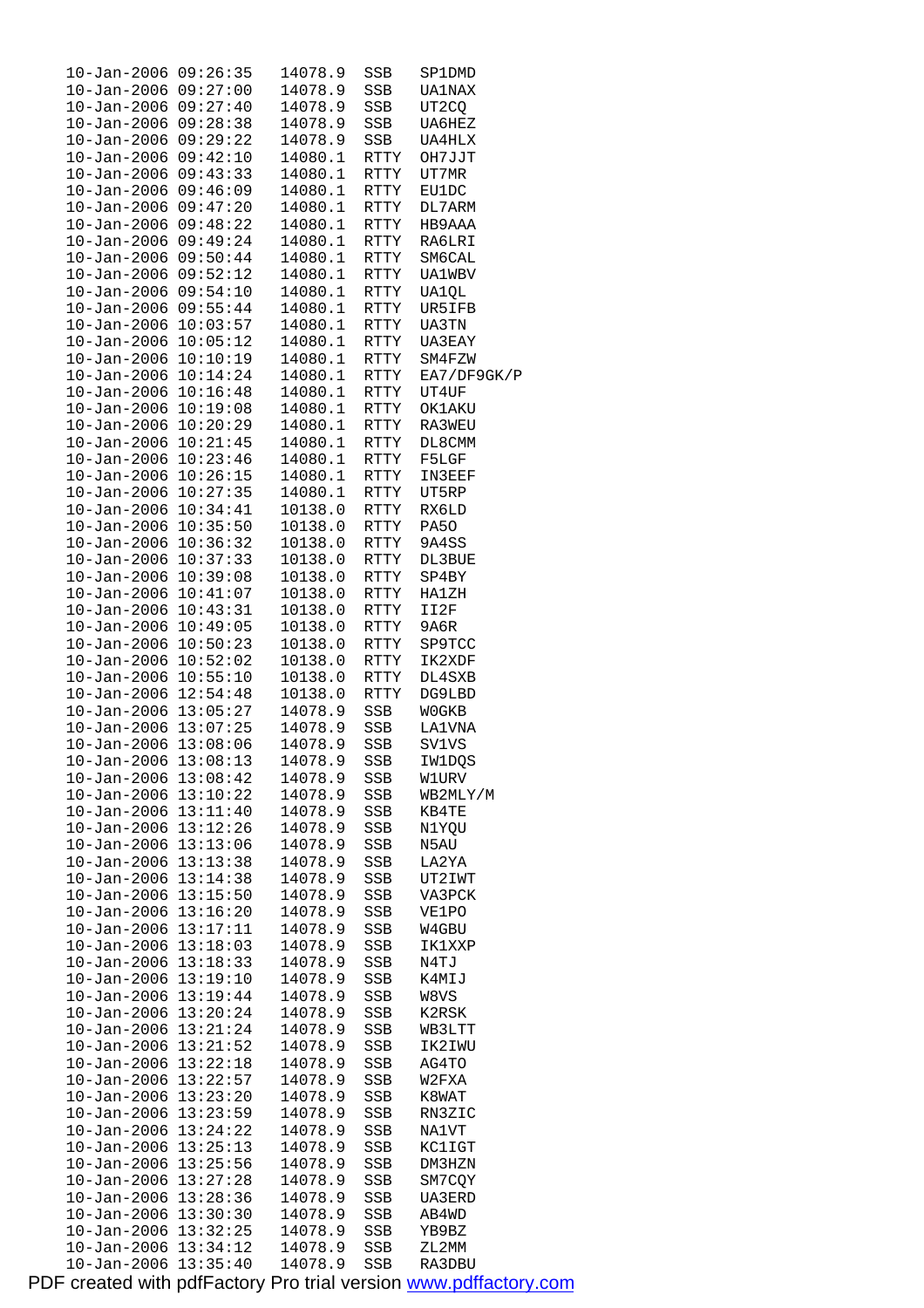| 10-Jan-2006                  | 13:36:45 | 14078.9 | SSB        | K4MPI         |
|------------------------------|----------|---------|------------|---------------|
| $10 - Jan - 2006$ $13:37:45$ |          | 14078.9 | SSB        | AB4WG         |
| 10-Jan-2006                  | 13:38:36 | 14078.9 | SSB        | KB1AKZ        |
| 10-Jan-2006 13:39:20         |          | 14078.9 | SSB        | VA2MCJ        |
| 10-Jan-2006                  | 13:40:23 | 14078.9 | SSB        | W8KNO         |
| $10 - Jan - 2006$            | 13:40:54 | 14078.9 | SSB        | EW8CM         |
| $10 - Jan - 2006$            | 13:41:54 | 14078.9 | SSB        | KB2DJJ        |
| 10-Jan-2006                  | 13:42:31 | 14078.9 | SSB        | W4LW          |
| 10-Jan-2006                  | 13:43:19 | 14078.9 | SSB        | K4KAL         |
| 10-Jan-2006                  | 13:44:03 | 14078.9 | SSB        | KY1V          |
| $10 - Jan - 2006$            | 13:45:53 | 14078.9 | SSB        | RA3ATT        |
| $10 - Jan - 2006$            | 13:46:21 | 14078.9 | SSB        | N2ETJ         |
| $10 - Jan - 2006$            | 13:46:51 | 14078.9 | <b>SSB</b> | N2TN          |
| 10-Jan-2006                  | 13:47:17 | 14078.9 | SSB        | SM7BHM        |
| 10-Jan-2006                  | 13:48:12 | 14078.9 | SSB        | UT1FG/MM      |
| $10 - Jan - 2006$            | 13:48:29 | 14078.9 | SSB        | VE3DND        |
|                              |          | 14078.9 |            |               |
| $10 - Jan - 2006$            | 13:49:11 |         | SSB        | KG40UV        |
| 10-Jan-2006                  | 13:49:52 | 14078.9 | SSB        | AB4WG         |
| 10-Jan-2006                  | 13:50:27 | 14078.9 | SSB        | 5X1RI         |
| 10-Jan-2006                  | 13:51:19 | 14078.9 | SSB        | N3TXH         |
| 10-Jan-2006                  | 13:51:52 | 14078.9 | SSB        | W2PTB         |
| $10 - Jan - 2006$            | 13:53:06 | 14078.9 | SSB        | LA5SHA        |
| 10-Jan-2006                  | 13:53:50 | 14078.9 | SSB        | UR5QUM        |
| $10 - Jan - 2006$ $13:54:14$ |          | 14078.9 | SSB        | AG4XL         |
| 10-Jan-2006                  | 13:54:49 | 14078.9 | SSB        | RX6AN         |
| $10 - Jan - 2006$            | 13:57:07 | 14078.9 | SSB        | <b>AB1BT</b>  |
| $10 - Jan - 2006$            | 13:58:56 | 14078.9 | SSB        | LZ2TEO        |
| 10-Jan-2006                  | 13:59:45 | 14078.9 | SSB        | K3GEV         |
| 10-Jan-2006                  | 14:02:01 | 14078.9 | SSB        | UA3LQK        |
| 10-Jan-2006                  | 14:03:00 | 14078.9 | SSB        | RN3GLM        |
| $10 - Jan - 2006$            | 14:04:10 | 14078.9 | SSB        | W1URV         |
| $10 - Jan - 2006$            | 14:06:48 | 14078.9 | SSB        | UR7GX         |
| $10 - Jan - 2006$            | 14:08:15 | 14078.9 | SSB        | SM4AXL        |
| 10-Jan-2006                  | 14:09:12 | 14078.9 | SSB        | UA1AVA        |
| $10 - Jan - 2006$            | 14:10:38 | 14078.9 | SSB        | UR5ZTH        |
| 10-Jan-2006                  | 14:11:24 | 14078.9 | SSB        | WA3GFM        |
| $10 - Jan - 2006$            | 14:15:50 | 14078.9 | SSB        | UR5GDH        |
| $10 - Jan - 2006$ $14:18:49$ |          | 18100.0 | SSB        | W9GD          |
| 10-Jan-2006 14:20:18         |          | 18100.0 | SSB        | VE3SXE        |
| $10 - Jan - 2006$ $14:21:44$ |          | 18100.0 | SSB        | W8EL          |
| $10 - Jan - 2006$            | 14:23:17 | 18100.0 | <b>SSB</b> | WD4JEF        |
| 10-Jan-2006 14:24:48         |          | 18100.0 |            | KB5VEU        |
|                              |          |         | SSB        |               |
| 10-Jan-2006                  | 14:25:54 | 18100.0 | SSB        | KJ4FSZ        |
| 10-Jan-2006                  | 14:26:53 | 18100.0 | SSB        | YO3HJQ/M      |
| 10-Jan-2006                  | 14:28:52 | 18100.0 | SSB        | W8UPY         |
| 10-Jan-2006                  | 14:29:36 | 18100.0 | SSB        | KB3LBB        |
| 10-Jan-2006                  | 14:32:25 | 18100.0 | SSB        | WOCPL         |
| 10-Jan-2006                  | 14:34:20 | 18100.0 | SSB        | VO1CJH        |
| 10-Jan-2006                  | 14:35:15 | 18100.0 | SSB        | N0XB          |
| $10 - Jan - 2006$            | 14:35:31 | 18100.0 | SSB        | K4THE         |
| $10 - Jan - 2006$            | 14:36:24 | 18100.0 | SSB        | K2UTC         |
| 10-Jan-2006                  | 14:36:51 | 18100.0 | SSB        | K4EH          |
| 10-Jan-2006                  | 14:41:15 | 18100.0 | SSB        | K50NO         |
| $10 - Jan - 2006$            | 14:41:34 | 18100.0 | SSB        | VE3LDT        |
| 10-Jan-2006                  | 14:42:11 | 18100.0 | SSB        | W0BNY         |
| 10-Jan-2006                  | 14:42:54 | 18100.0 | SSB        | WA2CKM        |
| 10-Jan-2006                  | 14:43:57 | 18100.0 | SSB        | W9JRX         |
| 10-Jan-2006                  | 14:45:15 | 18100.0 | SSB        | KB3KTR        |
| $10 - Jan - 2006$            | 14:46:50 | 18100.0 | SSB        | VO1CJM        |
| 10-Jan-2006                  | 14:48:14 | 18100.0 | SSB        | N2LBS         |
| $10 - Jan - 2006$            | 17:28:16 | 7036.9  | RTTY       | UA6ARR        |
| 10-Jan-2006                  | 17:32:06 | 7036.9  | RTTY       | UA6XIS        |
| 10-Jan-2006                  | 17:33:20 | 7036.9  | RTTY       | RA3WDK        |
| 10-Jan-2006                  | 17:36:05 | 7036.9  | RTTY       | GI0RDM        |
| 10-Jan-2006                  | 17:42:48 | 7036.9  | RTTY       | TF3PPN        |
| 10-Jan-2006                  | 17:45:50 | 7036.9  | RTTY       | SP2Y          |
| 10-Jan-2006                  | 19:13:59 | 3590.3  | RTTY       | SP60JG        |
| 10-Jan-2006                  | 19:16:35 | 3590.3  | RTTY       | <b>DG1HWM</b> |
| $10 - Jan - 2006$            | 19:21:14 | 3590.3  | RTTY       | DK8TA         |
| 10-Jan-2006                  | 19:22:52 | 3590.3  | RTTY       | S52RZ         |
| $10 - Jan - 2006$            | 19:23:47 | 3590.3  | RTTY       | IZ4GWE        |
| $10 - Jan - 2006$            | 19:25:08 | 3590.3  | RTTY       | PA3ADG        |
|                              |          |         |            |               |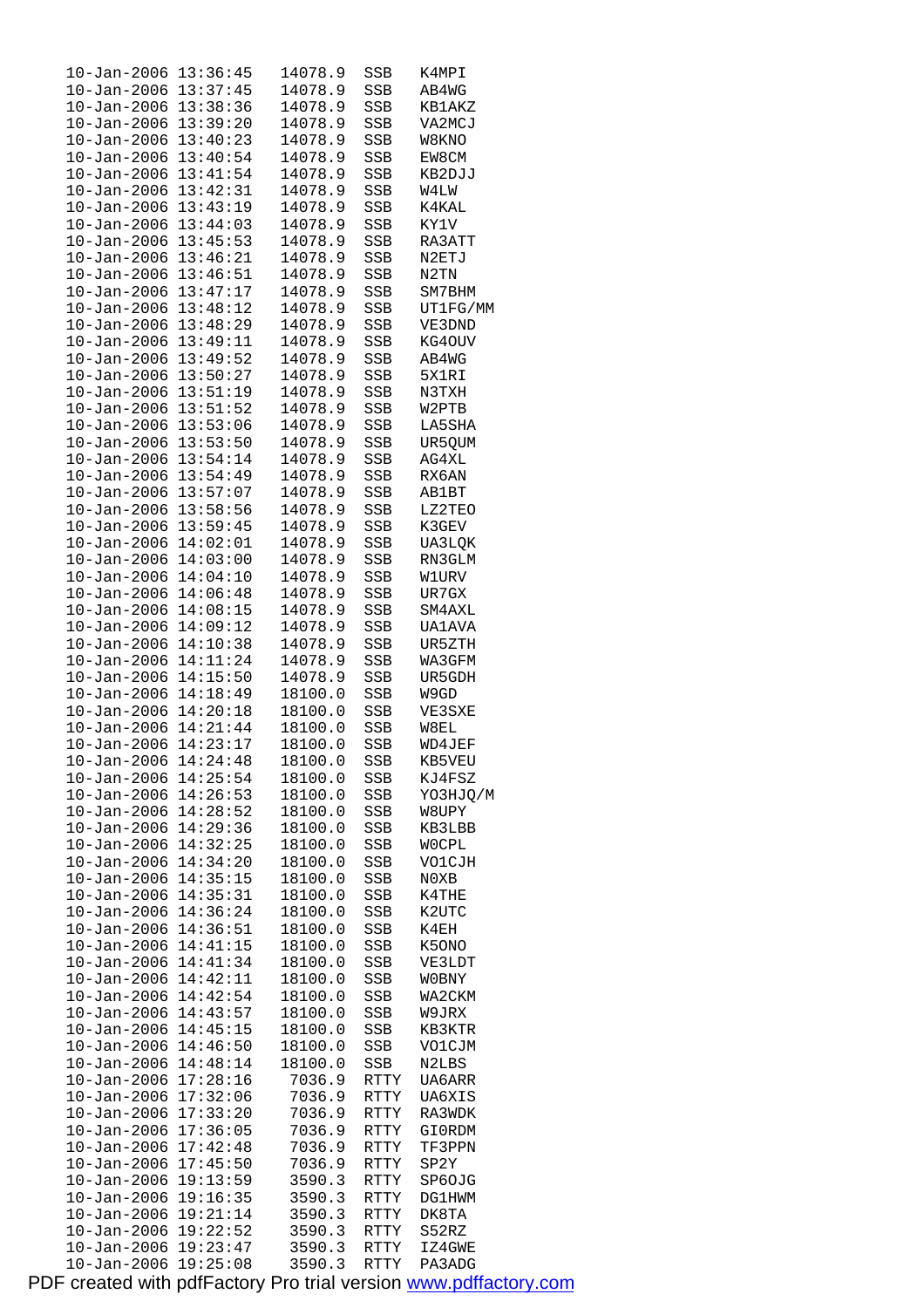| $10 - Jan - 2006$                      | 19:28:36             | 3590.3           | RTTY        | ES2XH           |
|----------------------------------------|----------------------|------------------|-------------|-----------------|
| $10 - Jan - 2006$                      | 19:29:34             | 3590.3           | RTTY        | IZ8GNH          |
| $10 - Jan - 2006$                      | 19:30:39             | 3590.3           | RTTY        | DG2RSF          |
|                                        |                      |                  |             |                 |
| $10 - Jan - 2006$                      | 19:31:51             | 3590.3           | RTTY        | DL8YR           |
| $10 - Jan - 2006$                      | 19:32:58             | 3590.3           | <b>RTTY</b> | <b>OE6JUD</b>   |
| $10 - Jan - 2006$                      | 19:34:36             | 3590.3           | <b>RTTY</b> | OM7AG           |
| $10 - Jan - 2006$                      | 19:35:39             | 3590.3           | RTTY        | <b>IWOHLE</b>   |
|                                        |                      |                  |             |                 |
| $10 - Jan - 2006$                      | 19:37:45             | 3590.3           | RTTY        | SP3AXJ/3        |
| $10 - Jan - 2006$                      | 19:40:50             | 3590.3           | RTTY        | IK3AES          |
| $10 - Jan - 2006$                      | 19:42:58             | 3590.3           | <b>RTTY</b> | SP2FTL          |
|                                        |                      |                  |             |                 |
| $10 - Jan - 2006$                      | 19:45:21             | 3590.3           | RTTY        | UA0WBV          |
| $10 - Jan - 2006$                      | 19:46:36             | 3590.3           | RTTY        | OH5KFP          |
| $10 - Jan - 2006$                      | 19:48:35             | 3590.3           | RTTY        | DL3VZL          |
|                                        |                      |                  |             |                 |
| $10 - Jan - 2006$                      | 19:51:16             | 3590.3           | RTTY        | SP5BWO          |
| $10 - Jan - 2006$                      | 19:52:57             | 3590.3           | <b>RTTY</b> | G3KZR           |
| $10 - Jan - 2006$                      | 19:54:56             | 3590.3           | <b>RTTY</b> | EA2AAZ          |
| $10 - Jan - 2006$                      | 19:56:40             | 3590.3           | <b>RTTY</b> | DG9MDM          |
|                                        |                      |                  |             |                 |
| $10 - Jan - 2006$                      | 19:57:42             | 3590.3           | RTTY        | OK1MSP          |
| $10 - Jan - 2006$                      | 19:59:37             | 3590.3           | RTTY        | UR3GM           |
| $10 - Jan - 2006$                      | 20:00:16             | 3590.3           | <b>RTTY</b> | <b>DL1SWT</b>   |
| $10 - Jan - 2006$                      | 20:01:17             | 3590.3           |             |                 |
|                                        |                      |                  | RTTY        | UT7UR           |
| $10 - Jan - 2006$                      | 20:02:43             | 3590.3           | RTTY        | YO9IDD          |
| $10 - Jan - 2006$                      | 20:05:14             | 3590.3           | RTTY        | IKOLNN          |
| $10 - Jan - 2006$                      | 20:06:25             | 3590.3           | RTTY        | DK6CS           |
|                                        |                      |                  |             |                 |
| $10 - Jan - 2006$                      | 20:10:02             | 3590.3           | <b>RTTY</b> | RU1AS           |
| $10 - Jan - 2006$                      | 20:11:15             | 3590.3           | <b>RTTY</b> | IZ3GYS          |
| $10 - Jan - 2006$                      | 20:16:06             | 3590.3           | RTTY        | UA1ZMX          |
| $10 - Jan - 2006$                      | 20:17:49             | 3590.3           | RTTY        | SP2IW           |
| $10 - Jan - 2006$                      | 20:20:34             | 3590.3           | RTTY        | S58AJ/QRP       |
|                                        |                      |                  |             |                 |
| $10 - Jan - 2006$                      | 20:22:01             | 3590.3           | RTTY        | SQ9JXG          |
| $10 - Jan - 2006$                      | 20:33:53             | 3590.3           | RTTY        | F5VBT           |
| $10 - Jan - 2006$                      | 20:35:20             | 3590.3           | RTTY        | F5TLZ           |
| $10 - Jan - 2006$                      | 20:37:06             | 3590.3           | RTTY        | SM4AZQ          |
| $10 - Jan - 2006$                      | 20:45:29             | 7036.9           | RTTY        | LY4AF           |
|                                        |                      |                  |             |                 |
| $10 - Jan - 2006$                      | 20:49:08             | 7036.9           | RTTY        | UT1US           |
| $10 - Jan - 2006$                      | 20:54:27             | 7036.9           | <b>RTTY</b> | UR5NX           |
| $10 - Jan - 2006$                      | 21:47:59             | 3786.0           | SSB         | ON4LBX          |
| $10 - Jan - 2006$                      | 21:49:20             | 3786.0           | SSB         | DL4CW           |
| $10 - Jan - 2006$                      | 21:51:53             | 3786.0           | SSB         | N2MUN           |
|                                        |                      |                  |             |                 |
| $10 - Jan - 2006$                      | 21:52:41             | 3786.0           | SSB         | <b>CT1ESJ</b>   |
| $10 - Jan - 2006$                      | 21:53:00             | 3786.0           | SSB         | IV3PBZ          |
| 10-Jan-2006                            | 21:53:34             | 3786.0           | SSB         | IZ8GNH          |
| $10 - Jan - 2006$                      | 21:54:08             | 3786.0           | SSB         | IK0LNN          |
|                                        |                      |                  |             |                 |
| $10 - Jan - 2006$                      | 21:54:35             | 3786.0           | SSB         | IK2TDM          |
| $10 - Jan - 2006$                      | 21:54:54             | 3786.0           | SSB         | IK2QLX          |
| $10 - Jan - 2006$                      | 21:55:11             | 3786.0           | SSB         | DL8BO           |
| $10 - Jan - 2006$                      | 21:56:06             | 3786.0           | SSB         | IK5PWN          |
|                                        |                      |                  |             |                 |
| $10 - Jan - 2006$                      | 21:56:56             | 3786.0           | SSB         | M1BFI           |
| $10 - Jan - 2006$                      | 21:57:45             | 3786.0           | SSB         | YO3AMW          |
| $10 - Jan - 2006$                      | 21:58:36             | 3786.0           | SSB         | IW7EBE          |
| $10 - Jan - 2006$                      | 21:59:21             | 3786.0           | SSB         | 9A6R            |
| $10 - Jan - 2006$                      | 21:59:46             | 3786.0           | SSB         | DG7KR           |
|                                        |                      |                  |             |                 |
| $10 - Jan - 2006$                      | 22:00:23             | 3786.0           | SSB         | OK2BSQ          |
| $10 - Jan - 2006$                      |                      |                  |             |                 |
|                                        | 22:00:38             | 3786.0           | SSB         | DK4MO           |
| $10 - Jan - 2006$                      | 22:01:25             | 3786.0           | SSB         | SP3EQF          |
|                                        |                      |                  |             |                 |
| $10 - Jan - 2006$                      | 22:02:36             | 3786.0           | SSB         | G4CPA           |
| $10 - Jan - 2006$                      | 22:02:57             | 3786.0           | SSB         | WA3EDT          |
| $10 - Jan - 2006$                      | 22:03:58             | 3786.0           | SSB         | G0FVH           |
| $10 - Jan - 2006$                      | 22:05:06             | 3786.0           | SSB         | W1JR            |
| $10 - Jan - 2006$                      | 22:06:13             | 3786.0           | SSB         | N1FOJ           |
|                                        |                      |                  |             |                 |
| $10 - Jan - 2006$                      | 22:06:55             | 3786.0           | SSB         | <b>F1FPL</b>    |
| $10 - Jan - 2006$                      | 22:07:16             | 3786.0           | SSB         | SP3CQP          |
| $10 - Jan - 2006$                      | 22:07:47             | 3786.0           | SSB         | DLIYFS          |
| $10 - Jan - 2006$                      | 22:08:01             | 3786.0           | SSB         | S57TA           |
| $10 - Jan - 2006$                      | 22:08:37             | 3786.0           | SSB         | DF1YQ           |
|                                        |                      |                  |             |                 |
| $10 - Jan - 2006$                      | 22:09:00             | 3786.0           | SSB         | OE2SCM          |
| $10 - Jan - 2006$                      | 22:09:21             | 3786.0           | SSB         | 9A4MF           |
| $10 - Jan - 2006$                      | 22:09:49             | 3786.0           | SSB         | DJ9RQ           |
| $10 - Jan - 2006$                      | 22:10:29             | 3786.0           | SSB         | DH6JC           |
| $10 - Jan - 2006$                      | 22:10:46             | 3786.0           | SSB         | LA7SL           |
|                                        |                      |                  |             |                 |
| $10 - Jan - 2006$<br>$10 - Jan - 2006$ | 22:11:00<br>22:11:36 | 3786.0<br>3786.0 | SSB<br>SSB  | UT3CD<br>SV1ENX |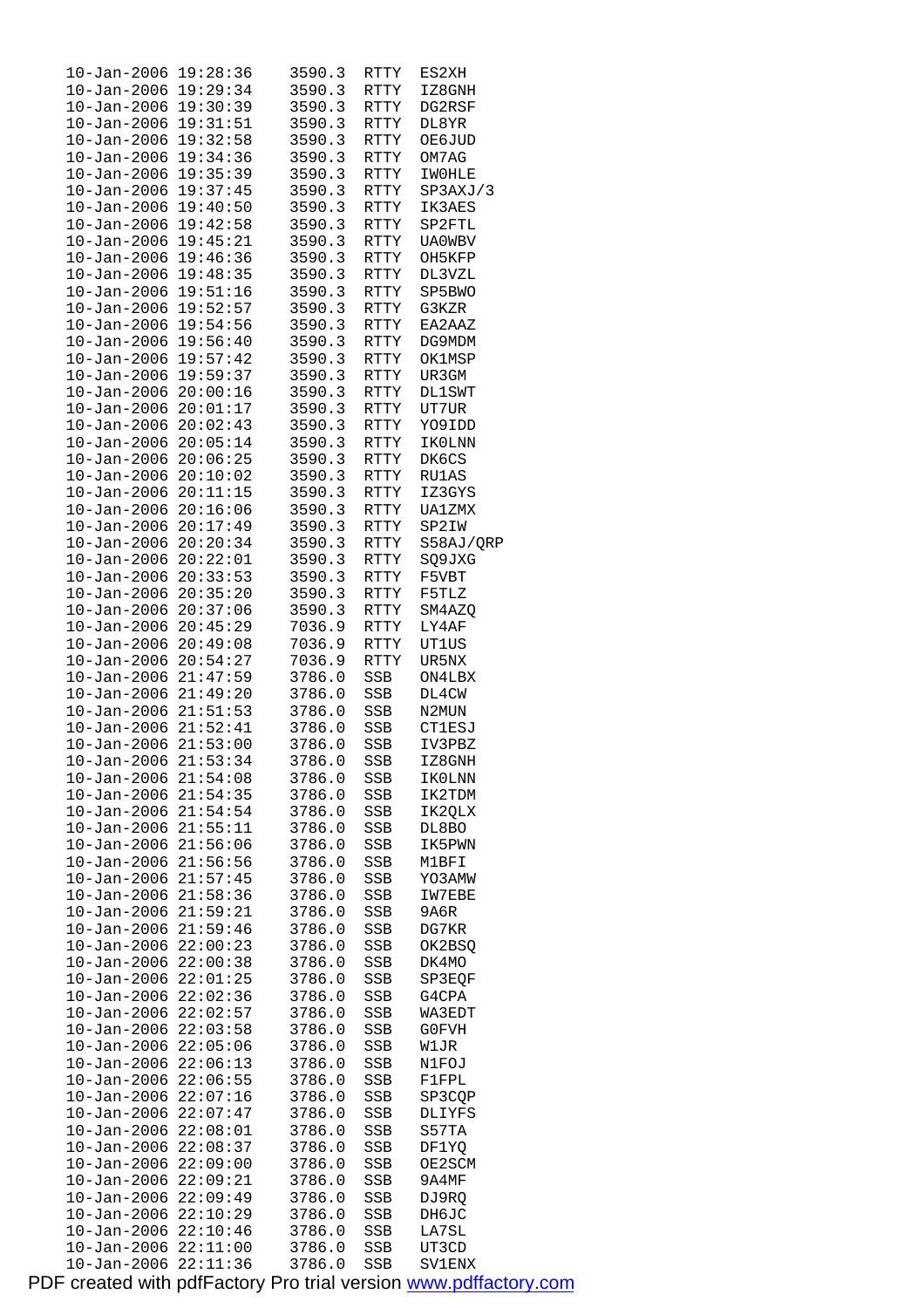| $10 - Jan - 2006$                                 | 22:11:51             | 3786.0           | SSB        | OK2BTL          |
|---------------------------------------------------|----------------------|------------------|------------|-----------------|
| 10-Jan-2006                                       | 22:12:27             | 3786.0           | SSB        | OK1PDQ          |
| 10-Jan-2006 22:13:07                              |                      | 3786.0           | SSB        | SP2EZL          |
| $10 - Jan - 2006$ $22:13:51$                      |                      | 3786.0           | SSB        | SQ9GAI          |
| $10 - Jan - 2006$                                 | 22:14:05             | 3786.0           | SSB        | ОЕ6НОР          |
| $10 - Jan - 2006$                                 | 22:15:00<br>22:15:35 | 3786.0           | SSB        | ON3VW/QRP       |
| $10 - Jan - 2006$                                 |                      | 3786.0           | SSB        | DL2VSF          |
| $10 - Jan - 2006$                                 | 22:16:03<br>22:16:32 | 3786.0<br>3786.0 | SSB        | Z36A<br>N2DXJ   |
| $10 - Jan - 2006$<br>$10 - Jan - 2006$            | 22:17:27             | 3786.0           | SSB<br>SSB | IW9GUR          |
| $10 - Jan - 2006$                                 | 22:18:06             | 3786.0           | SSB        | LA4AFA          |
| $10 - Jan - 2006$                                 | 22:18:39             | 3786.0           | <b>SSB</b> | AC9A            |
| $10 - Jan - 2006$                                 | 22:19:25             | 3786.0           | SSB        | NE1RO           |
| $10 - Jan - 2006$ $22:20:07$                      |                      | 3786.0           | SSB        | PA3CDM          |
| $10 - Jan - 2006$                                 | 22:20:42             | 3786.0           | SSB        | W2PSU           |
| $10 - Jan - 2006$                                 | 22:21:56             | 3786.0           | SSB        | OK1SDE          |
| $10 - Jan - 2006$                                 | 22:22:19             | 3786.0           | SSB        | ON5JI           |
| $10 - Jan - 2006$                                 | 22:22:54             | 3786.0           | SSB        | G7NLP           |
| $10 - Jan - 2006$                                 | 22:23:23             | 3786.0           | SSB        | ON3BD           |
| $10 - Jan - 2006$                                 | 22:24:26             | 3786.0           | SSB        | 2E1EBO          |
| $10 - Jan - 2006$                                 | 22:25:18             | 3786.0           | SSB        | W1OW            |
| $10 - Jan - 2006$                                 | 22:27:56             | 3786.0           | SSB        | M3IEI           |
| $10 - Jan - 2006$                                 | 22:28:34             | 3786.0           | SSB        | IZ6GSQ          |
| $10 - Jan - 2006$ $22:29:28$                      |                      | 3786.0           | SSB        | DL5AVJ          |
| $10 - Jan - 2006$                                 | 22:30:38             | 3786.0           | SSB        | VE2CEU          |
| $10 - Jan - 2006$                                 | 22:31:05             | 3786.0           | SSB        | KB9RNO          |
| $10 - Jan - 2006$                                 | 22:31:45             | 3786.0           | SSB        | US7WW           |
| $10 - Jan - 2006$                                 | 22:34:19             | 3786.0           | SSB        | W1JGS           |
| $10 - Jan - 2006$                                 | 22:34:30             | 3786.0           | SSB        | US3Q            |
| $10 - Jan - 2006$                                 | 22:35:23             | 3786.0           | SSB        | ON3VBJ          |
| $10 - Jan - 2006$<br>$10 - Jan - 2006$            | 22:36:06<br>22:36:48 | 3786.0<br>3786.0 | SSB<br>SSB | YO7COU<br>DL1ZL |
| $10 - Jan - 2006$                                 | 22:37:17             | 3786.0           | SSB        | WA1JMP          |
| 10-Jan-2006                                       | 22:37:32             | 3786.0           | SSB        | IK1HJR          |
| $10 - Jan - 2006$ $22:38:08$                      |                      | 3786.0           | SSB        | LA9TY           |
| 10-Jan-2006                                       | 22:38:48             | 3786.0           | SSB        | T99Y            |
| 10-Jan-2006 22:40:13                              |                      | 3786.0           | SSB        | W1NA            |
| $10 - Jan - 2006$ $22:41:24$                      |                      | 3786.0           | SSB        | OE3FU           |
| 10-Jan-2006 22:41:45                              |                      | 3786.0           | SSB        | W1VO/4          |
| $10 - Jan - 2006$ $22:43:04$                      |                      | 3786.0           | SSB        | WA2ETU          |
| 10-Jan-2006                                       | 22:43:56             | 3786.0           | SSB        | CT3DL           |
| $10 - Jan - 2006$ $22:44:06$<br>$10 - Jan - 2006$ | 22:45:56             | 3786.0<br>3786.0 | SSB<br>SSB | I0DJV<br>M0GAV  |
| $10 - Jan - 2006$                                 | 22:46:34             | 3786.0           | SSB        | <b>LA1VNA</b>   |
| $10 - Jan - 2006$                                 | 22:47:16             | 3786.0           | SSB        | W1IZQ           |
| $10 - Jan - 2006$                                 | 22:48:52             | 3786.0           | SSB        | DH4RL           |
| $10 - Jan - 2006$                                 | 22:49:36             | 3786.0           | SSB        | N7YP            |
| $10 - Jan - 2006$                                 | 22:51:07             | 3786.0           | SSB        | OM5MO           |
| $10 - Jan - 2006$                                 | 22:52:59             | 3786.0           | SSB        | WB2OSM          |
| $10 - Jan - 2006$                                 | 22:55:07             | 3786.0           | SSB        | N0FW            |
| $10 - Jan - 2006$                                 | 22:56:18             | 3786.0           | SSB        | OK2BQX          |
| $10 - Jan - 2006$                                 | 22:57:03             | 3786.0           | SSB        | OZ4Z            |
| $10 - Jan - 2006$                                 | 22:57:32             | 3786.0           | SSB        | 9A3Q0           |
| $10 - Jan - 2006$                                 | 22:58:07             | 3786.0           | SSB        | DN3QD<br>YT1AA  |
| $10 - Jan - 2006$<br>$10 - Jan - 2006$            | 22:58:36<br>22:59:12 | 3786.0<br>3786.0 | SSB<br>SSB | SM7CZO          |
| $10 - Jan - 2006$                                 | 22:59:47             | 3786.0           | SSB        | DL8XDA          |
| $10 - Jan - 2006$                                 | 23:00:17             | 3786.0           | SSB        | HA8QB           |
| $10 - Jan - 2006$                                 | 23:00:56             | 3786.0           | SSB        | RA4FWA          |
| $10 - Jan - 2006$                                 | 23:01:37             | 3786.0           | SSB        | DD3QD           |
| $10 - Jan - 2006$                                 | 23:02:01             | 3786.0           | SSB        | DL1ECU          |
| $10 - Jan - 2006$                                 | 23:02:34             | 3786.0           | SSB        | DL5NAV          |
| $10 - Jan - 2006$                                 | 23:03:18             | 3786.0           | SSB        | EA3AGB          |
| $10 - Jan - 2006$                                 | 23:04:03             | 3786.0           | SSB        | 2E0PLA          |
| $10 - Jan - 2006$                                 | 23:04:48             | 3786.0           | SSB        | AA2WC           |
| $10 - Jan - 2006$                                 | 23:05:57             | 3786.0           | SSB        | K1LPS           |
| $10 - Jan - 2006$                                 | 23:06:41             | 3786.0           | SSB        | OK2BAA          |
| $10 - Jan - 2006$<br>$10 - Jan - 2006$            | 23:07:15<br>23:08:11 | 3786.0<br>3786.0 | SSB<br>SSB | ON8BV<br>M0PDH  |
| $10 - Jan - 2006$                                 | 23:08:52             | 3786.0           | SSB        | PA3CNO          |
| $10 - Jan - 2006$                                 | 23:10:57             | 3786.0           | SSB        | DH8IJ           |
| $11 - Jan - 2006$                                 | 08:12:17             | 14186.0          | SSB        | JA1FEW          |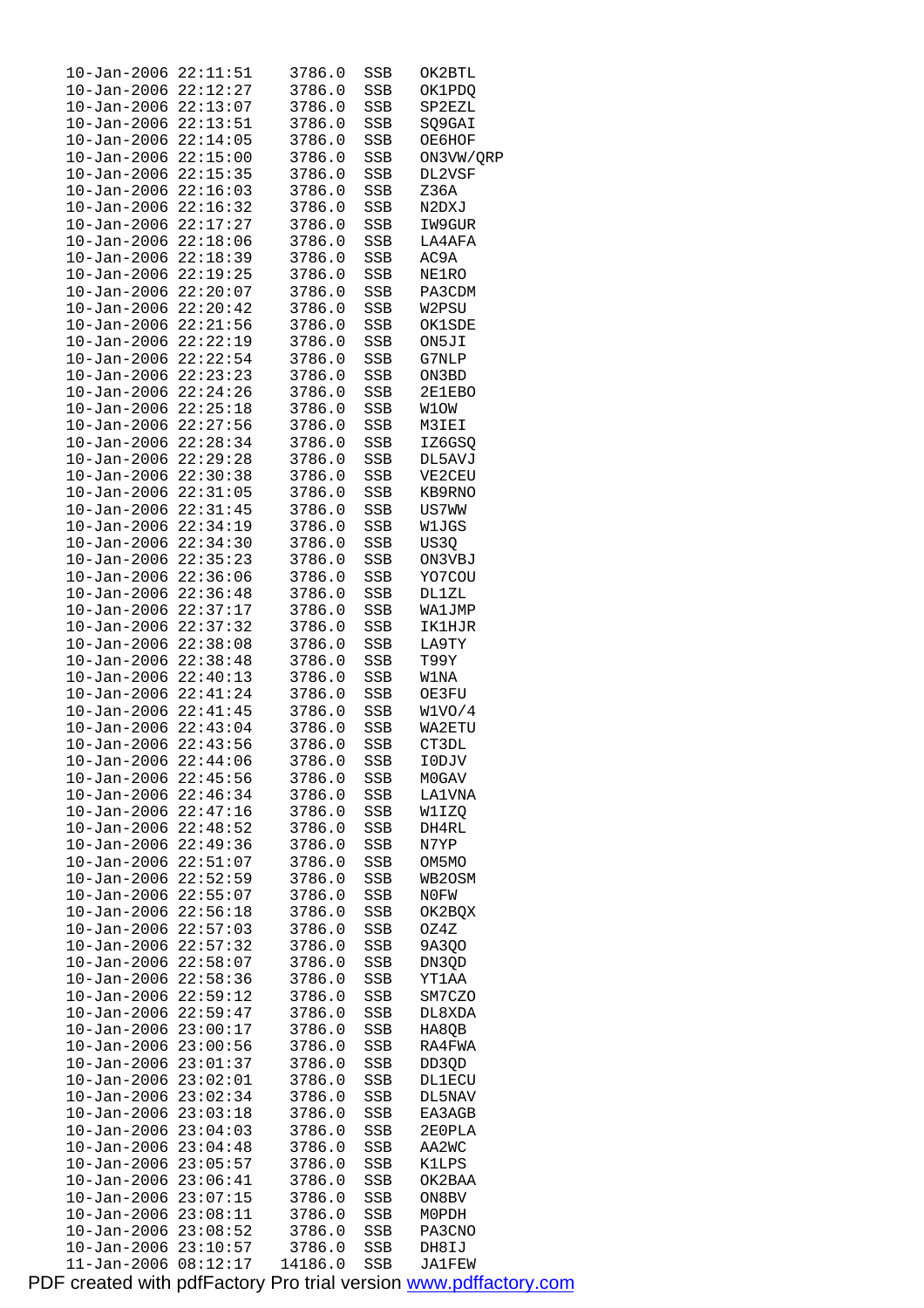|                            |          | 14186.1 |            |               |
|----------------------------|----------|---------|------------|---------------|
| $11 - Jan - 2006 08:14:36$ |          |         | SSB        | JA4COO        |
| 11-Jan-2006 08:16:34       |          | 14186.1 | SSB        | UA6JCC        |
| $11 - Jan - 2006$          | 08:18:11 | 14186.1 | SSB        | LZ1JU         |
|                            |          |         |            |               |
| $11 - Jan - 2006$          | 08:19:33 | 14186.1 | SSB        | RV3BD         |
| $11 - Jan - 2006$          | 08:20:06 | 14186.1 | <b>SSB</b> | <b>UA6NE</b>  |
|                            |          |         |            |               |
| $11 - Jan - 2006$          | 08:21:28 | 14186.1 | SSB        | UA9CUA        |
| $11 - Jan - 2006$          | 08:23:18 | 14186.1 | SSB        | <b>UA6LLE</b> |
| $11 - Jan - 2006$          | 08:25:01 | 14186.1 | SSB        | RD3ZD         |
|                            |          |         |            |               |
| $11 - Jan - 2006$          | 08:26:33 | 14186.1 | SSB        | CX9BP         |
| 11-Jan-2006                | 08:28:32 | 14186.1 | SSB        | RW9UL         |
|                            |          |         |            |               |
| $11 - Jan - 2006$          | 08:31:04 | 14186.1 | SSB        | <b>JE1DNL</b> |
| $11 - Jan - 2006$          | 08:32:29 | 14186.1 | <b>SSB</b> | JR2KDN        |
| 11-Jan-2006                | 08:33:52 | 14186.1 | SSB        | JA3EZJ        |
|                            |          |         |            |               |
| 11-Jan-2006                | 08:35:25 | 14186.1 | SSB        | ER3GS         |
| 11-Jan-2006                | 08:36:22 | 14186.1 | SSB        | VK4Q0         |
|                            |          |         |            |               |
| $11 - Jan - 2006$          | 08:37:37 | 14186.1 | SSB        | YL2UH         |
| 11-Jan-2006                | 08:38:11 | 14186.1 | SSB        | JA6BDB        |
| $11 - Jan - 2006$          | 08:39:00 | 14186.1 |            | SM5BNK        |
|                            |          |         | SSB        |               |
| $11 - Jan-2006$            | 08:39:51 | 14186.1 | SSB        | RW6AC/QRP     |
| $11 - Jan - 2006$          | 08:41:10 | 14186.1 | SSB        | RK6ATG        |
|                            |          |         |            |               |
| $11 - Jan-2006$            | 08:42:32 | 14186.1 | SSB        | EA7HW         |
| 11-Jan-2006                | 08:42:50 | 14186.1 | <b>SSB</b> | UR4LCB        |
| 11-Jan-2006                | 08:43:18 | 14186.1 | SSB        | RX3FS         |
|                            |          |         |            |               |
| 11-Jan-2006                | 08:43:50 | 14186.1 | SSB        | RA6YO         |
| 11-Jan-2006                | 08:45:01 | 14186.1 | SSB        | RK3DXZ        |
| $11 - Jan - 2006$          | 08:47:25 |         | <b>SSB</b> |               |
|                            |          | 14186.1 |            | OK1IVU        |
| 11-Jan-2006                | 08:48:00 | 14186.1 | SSB        | 9K2HN         |
| 11-Jan-2006                | 08:48:19 | 14186.1 | SSB        | RX3DD         |
|                            |          |         |            |               |
| $11 - Jan - 2006$          | 08:48:47 | 14186.1 | SSB        | RA3AAP        |
| $11 - Jan - 2006$          | 08:49:18 | 14186.1 | SSB        | UN8GF         |
| $11 - Jan - 2006$          | 08:49:50 | 14186.1 | SSB        | UN8PX         |
|                            |          |         |            |               |
| 11-Jan-2006                | 08:50:57 | 14186.1 | SSB        | RZ3QH         |
| $11 - Jan-2006$            | 08:51:48 | 14186.1 | SSB        | RA6AZ         |
|                            | 08:52:24 | 14186.1 |            |               |
| 11-Jan-2006                |          |         | SSB        | EW6AF         |
| $11 - Jan - 2006$          | 08:52:55 | 14186.1 | SSB        | YO8RJG        |
| 11-Jan-2006                | 08:53:35 | 14186.1 | SSB        | RN6ML         |
|                            |          |         |            |               |
| 11-Jan-2006                | 08:54:05 | 14186.1 | SSB        | UT1IG         |
| 11-Jan-2006                | 08:54:35 | 14186.1 | SSB        | <b>UA9CES</b> |
| $11 - Jan - 2006$          | 08:54:59 | 14186.1 | SSB        | UA9JOM        |
|                            |          |         |            |               |
| $11 - Jan - 2006$          | 08:56:24 | 14186.1 | SSB        | UA2FGY        |
| $11 - Jan - 2006$          | 08:56:58 | 14186.1 | SSB        | SM5CKC        |
| 11-Jan-2006                | 08:58:22 | 14186.1 | SSB        | RA9FIF        |
|                            |          |         |            |               |
| $11 - Jan - 2006$          | 08:58:51 | 14186.1 | SSB        | RU3DSS        |
| 11-Jan-2006                | 08:59:41 | 14186.1 | SSB        | RA1ANM        |
|                            | 09:01:07 | 14186.1 |            |               |
| $11 - Jan - 2006$          |          |         | SSB        | RX3FT         |
| $11 - Jan - 2006$          | 13:03:22 | 14086.8 | RTTY       | RA3LW         |
| 11-Jan-2006                | 13:04:46 | 14086.8 | RTTY       | UR5GPN        |
|                            |          |         |            |               |
| $11 - Jan - 2006$          | 13:07:01 | 14086.8 | RTTY       | <b>UA1CEC</b> |
| 11-Jan-2006                | 13:07:54 | 14086.8 | RTTY       | US7GC         |
| 11-Jan-2006                | 13:09:39 | 14086.8 | RTTY       | SM7UZB        |
|                            |          |         |            |               |
| 11-Jan-2006                | 13:10:54 | 14086.8 | RTTY       | VR2XMT        |
| 11-Jan-2006                | 13:12:42 | 14086.8 | RTTY       | <b>CT1AAL</b> |
| $11 - Jan - 2006$          | 13:16:43 | 14086.8 | RTTY       | RX3DFW        |
|                            |          |         |            |               |
| $11 - Jan - 2006$          | 13:22:25 | 14086.8 | RTTY       | EA2CLU        |
| 11-Jan-2006                | 13:23:42 | 14086.8 | RTTY       | K1NM          |
| 11-Jan-2006                | 13:29:45 | 14086.8 | RTTY       | RA6AZ         |
|                            |          |         |            |               |
| 11-Jan-2006                | 13:31:25 | 14086.8 | RTTY       | W3NF          |
| $11 - Jan - 2006$          | 13:33:13 | 14086.8 | RTTY       | K2SNJ         |
|                            |          |         |            |               |
| $11 - Jan - 2006$          | 15:49:19 | 14088.3 | RTTY       | IZ7EUB        |
| 11-Jan-2006                | 15:51:45 | 14088.3 | RTTY       | N1MGO         |
| 11-Jan-2006                | 15:55:06 | 14088.3 | RTTY       | IZ7EQT        |
|                            |          |         |            |               |
| 11-Jan-2006                | 16:01:33 | 14088.3 | RTTY       | EA4DTE        |
| $11 - Jan - 2006$          | 16:06:01 | 14088.3 | RTTY       | WB6RSE        |
| $11 - Jan - 2006$          | 16:07:51 | 14088.3 | RTTY       | WA2VMO        |
|                            |          |         |            |               |
| 11-Jan-2006                | 16:10:27 | 14088.3 | RTTY       | W9OV          |
| 11-Jan-2006                | 16:11:53 | 14088.3 | RTTY       | WA8SWV        |
| 11-Jan-2006                | 16:15:18 | 14088.3 | RTTY       | KG2GL         |
|                            |          |         |            |               |
| $11 - Jan - 2006$          | 16:17:19 | 14088.3 | RTTY       | EA4BT         |
| $11 - Jan - 2006$          | 16:22:20 | 14088.3 | RTTY       | IK7LCM        |
| 11-Jan-2006                | 16:26:12 | 14088.3 | RTTY       | K9UQN         |
|                            |          |         |            |               |
| 11-Jan-2006                | 16:30:40 | 14088.3 | RTTY       | SP7EBM        |
| $11 - Jan - 2006$          | 16:33:54 | 10140.1 | RTTY       | DD1JN         |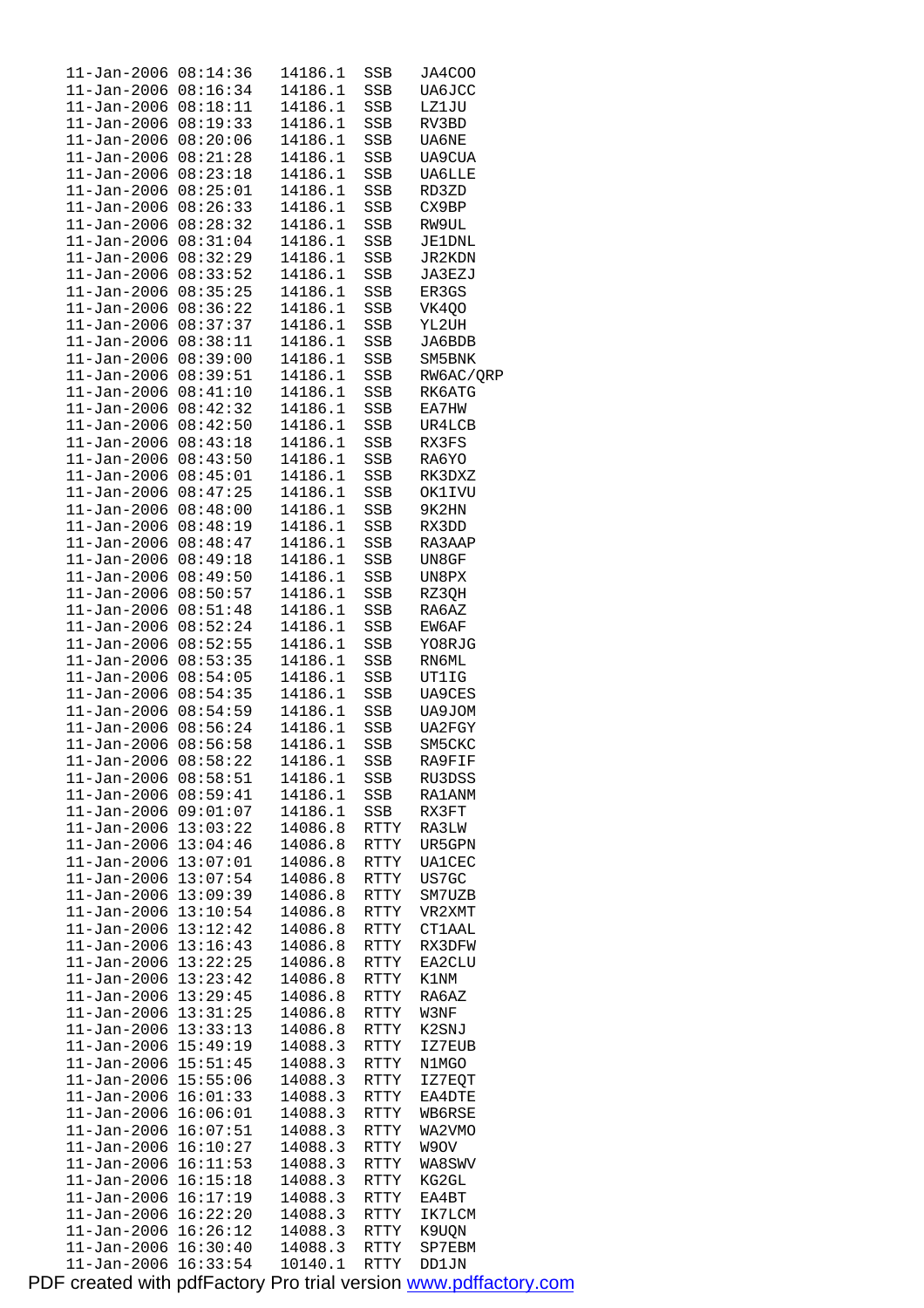| $11 - Jan-2006$                  | 16:37:37             | 10140.1            | RTTY        | UA6JY          |
|----------------------------------|----------------------|--------------------|-------------|----------------|
| $11 - Jan - 2006$                | 16:39:17             | 10140.1            | RTTY        | SP2GWZ         |
|                                  |                      |                    |             |                |
| $11 - Jan - 2006$                | 16:40:18             | 10140.1            | RTTY        | LZ2MP          |
| $11 - Jan - 2006$                | 16:41:15             | 10140.1            | RTTY        | SP9TPB         |
|                                  |                      |                    |             |                |
| $11 - Jan - 2006$                | 16:42:21             | 10140.1            | RTTY        | DL7UKA         |
| $11 - Jan - 2006$                | 16:43:45             | 10140.1            | RTTY        | <b>DL1STG</b>  |
| $11 - Jan - 2006$                | 16:45:35             | 10140.1            | RTTY        | DL1DRD         |
|                                  |                      |                    |             |                |
| $11 - Jan - 2006$                | 16:46:24             | 10140.1            | RTTY        | <b>DG1VL</b>   |
| $11 - Jan - 2006$                | 16:47:34             | 10140.1            | RTTY        | <b>DL1KUR</b>  |
|                                  |                      |                    |             |                |
| $11 - Jan - 2006$                | 16:48:34             | 10140.1            | RTTY        | DL6MN          |
| $11 - Jan - 2006$                | 16:52:31             | 10140.1            | RTTY        | DH3RB          |
|                                  |                      |                    |             |                |
| $11 - Jan - 2006$                | 16:53:42             | 10140.1            | <b>RTTY</b> | DL3BQA         |
| $11 - Jan - 2006$                | 16:55:55             | 10140.1            | RTTY        | DL8UO          |
| 11-Jan-2006                      | 16:58:19             | 10140.1            | RTTY        | US6IOT         |
|                                  |                      |                    |             |                |
| $11 - Jan - 2006$                | 16:59:56             | 10140.1            | RTTY        | SP9QZL         |
| $11 - Jan - 2006$                | 17:02:55             | 10140.1            | RTTY        | DD2UJ          |
|                                  |                      |                    |             |                |
| $11 - Jan - 2006$                | 17:04:07             | 10140.1            | RTTY        | F6HRP          |
| $11 - Jan - 2006$                | 17:07:49             | 10140.1            | RTTY        | I0KHY          |
| $11 - Jan-2006$                  | 17:08:58             | 10140.1            | RTTY        | DD2MON         |
|                                  |                      |                    |             |                |
| $11 - Jan - 2006$                | 17:13:51             | 10140.1            | <b>RTTY</b> | SP7GOR         |
| $11 - Jan - 2006$                | 17:19:20             | 10140.1            | RTTY        | SP3PLD         |
|                                  |                      |                    |             |                |
| $11 - Jan - 2006$                | 17:21:48             | 10140.1            | RTTY        | OM6FM          |
| $11 - Jan - 2006$                | 17:23:29             | 10140.1            | RTTY        | TF3PPN         |
|                                  | 22:34:33             | 3595.3             | <b>RTTY</b> | PA0CAH         |
| 11-Jan-2006                      |                      |                    |             |                |
| $11 - Jan - 2006$                | 22:37:37             | 3595.3             | <b>RTTY</b> | ON7JM          |
| $11 - Jan - 2006$                | 22:42:06             | 3595.3             | RTTY        | UR5XDC         |
|                                  |                      |                    |             |                |
| $11 - Jan - 2006$                | 22:44:40             | 3595.3             | RTTY        | SQ2BXI         |
| $11 - Jan - 2006$                | 23:31:01             | 7040.1             | RTTY        | UR3GM          |
| $11 - Jan - 2006$                | 23:34:24             | 7040.1             | RTTY        | UT7UR          |
|                                  |                      |                    |             |                |
| $11 - Jan - 2006$                | 23:38:34             | 7040.1             | RTTY        | OZ7AEI         |
| $12 - Jan - 2006$                | 07:36:23             | 10141.2            | RTTY        | JA1CLW         |
|                                  |                      |                    |             |                |
| $12 - Jan - 2006$                | 07:41:31             | 10141.2            | RTTY        | SV3DCX         |
| $12 - Jan - 2006$                | 07:43:09             | 10141.2            | RTTY        | UT9NA          |
| $12 - Jan - 2006$                | 07:48:15             | 10141.2            | RTTY        | UR4NWW         |
|                                  |                      |                    |             |                |
| $12 - Jan - 2006$                | 07:56:11             | 14085.1            | RTTY        | RZ10M          |
| $12 - Jan - 2006$                | 07:58:27             | 14085.1            | RTTY        | US5IVD         |
| $12 - Jan - 2006$                |                      | 14085.1            |             |                |
|                                  | 08:00:46             |                    | RTTY        | UT9NA          |
| $12 - Jan - 2006$                | 08:05:51             | 14085.1            | RTTY        | <b>USOMS</b>   |
| $12 - Jan - 2006$                | 08:07:33             | 14085.1            | RTTY        | YO5BWD         |
|                                  |                      |                    |             |                |
| $12 - Jan - 2006$                | 08:08:43             | 14085.1            | RTTY        | LZ2DF          |
| 12-Jan-2006                      | 08:11:16             | 14085.1            | RTTY        | JH1RFM         |
| $12 - Jan - 2006$                | 08:12:25             | 14085.1            |             | <b>JA1CLW</b>  |
|                                  |                      |                    | RTTY        |                |
| $12 - Jan - 2006$                | 08:14:07             | 14085.1            | RTTY        | S51VID         |
| $12 - Jan - 2006$                | 08:16:33             | 14085.1            | RTTY        | LA7AJ          |
|                                  |                      |                    |             |                |
| 12-Jan-2006                      | 08:20:12             | 14085.1            | RTTY        | UA0FAI         |
| $12 - Jan - 2006$                | 08:32:21             | 14085.1            | RTTY        | LY2NO          |
| 12-Jan-2006                      | 08:34:03             | 14085.1            | RTTY        | SP5QZ          |
|                                  |                      |                    |             |                |
| 12-Jan-2006                      | 08:36:54             | 14085.1            | RTTY        | SP7KWW         |
| 12-Jan-2006                      | 08:44:00             | 14085.1            | RTTY        | UN8LF          |
| $12 - Jan - 2006$                | 08:51:42             | 18140.2            | SSB         | UR4GS          |
|                                  |                      |                    |             |                |
| $12 - Jan - 2006$                | 08:52:04             | 18140.2            | SSB         | UA9CUA         |
| $12 - Jan - 2006$                | 08:53:18             | 18140.2            | SSB         | UR3MP          |
|                                  |                      |                    |             |                |
| $12 - Jan - 2006$                | 08:54:13             | 18140.2            | SSB         | RV3ZO/QRP      |
| 12-Jan-2006                      | 08:54:58             | 18140.2            | SSB         | RV4CC          |
| 12-Jan-2006                      | 08:57:39             | 18140.2            | SSB         | RA4CSZ         |
|                                  |                      |                    |             |                |
| $12 - Jan - 2006$                |                      |                    |             | UR3IHJ         |
| 12-Jan-2006                      | 08:58:14             | 18140.2            | SSB         |                |
| 12-Jan-2006                      |                      | 18140.2            |             |                |
|                                  | 08:59:09             |                    | SSB         | ES1AG          |
|                                  | 09:00:28             | 18140.2            | SSB         | US3IFV         |
| $12 - Jan - 2006$                | 09:01:29             | 18140.2            | SSB         | RX3DTN         |
| $12 - Jan - 2006$                |                      | 18140.2            |             |                |
|                                  | 09:02:07             |                    | SSB         | UA4LU          |
| $12 - Jan - 2006$                | 09:03:20             | 18140.2            | SSB         | UR6IM          |
| $12 - Jan - 2006$                | 09:03:51             | 18140.2            | SSB         | RU9YG          |
|                                  |                      |                    |             |                |
| $12 - Jan - 2006$                | 09:05:54             | 18140.2            | SSB         | UA9JNT         |
| 12-Jan-2006                      | 09:06:58             | 18140.2            | SSB         | UA3MN          |
| 12-Jan-2006                      | 09:07:37             | 18140.2            | SSB         | RZ3DLJ         |
|                                  |                      |                    |             |                |
| $12 - Jan - 2006$                | 09:08:43             | 18140.2            | SSB         | RA1OD          |
| 12-Jan-2006                      | 09:09:29             | 18140.2            | SSB         | UA9XAB         |
|                                  | 09:10:40             |                    |             |                |
| 12-Jan-2006                      |                      | 18140.2            | SSB         | UA3TT          |
| $12 - Jan - 2006$                | 09:12:15             | 18140.2            | SSB         | OH2KMA         |
| 12-Jan-2006                      | 09:14:13             | 18140.2            | SSB         | F6AOI          |
|                                  |                      |                    |             |                |
| $12 - Jan - 2006$<br>12-Jan-2006 | 09:14:26<br>09:14:39 | 18140.2<br>18140.2 | SSB<br>SSB  | UA3PN<br>UT1MT |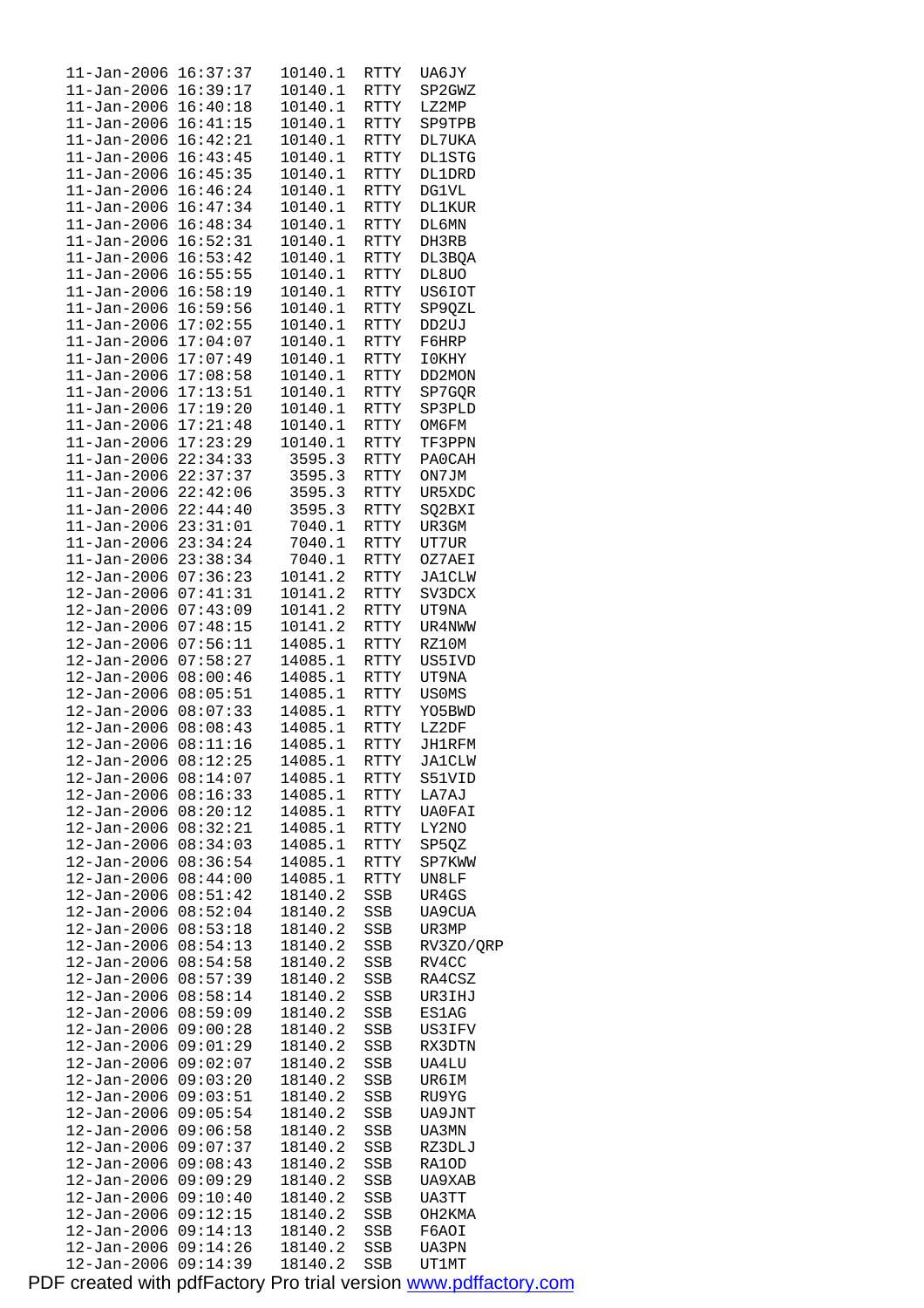| $12 - Jan - 2006$    | 09:15:17 | 18140.2            | SSB | EA8AKN        |
|----------------------|----------|--------------------|-----|---------------|
| $12 - Jan - 2006$    | 09:16:03 | 18140.2            | SSB | UA6YD         |
| $12 - Jan - 2006$    | 09:16:33 | 18140.2            | SSB | LA4SOA        |
| 12-Jan-2006          | 09:17:36 | 18140.2            | SSB | UY7QF         |
| $12 - Jan - 2006$    | 09:17:49 | 18140.2            | SSB | RD3ZF         |
| $12 - Jan - 2006$    | 09:18:17 | 18140.2            | SSB | RK3TYA        |
| $12 - Jan - 2006$    | 09:21:05 | 18140.2            | SSB | SM3XRB        |
| $12 - Jan - 2006$    | 09:25:54 | 18140.2            | SSB | RX6LP         |
| 12-Jan-2006          | 09:26:46 | 18140.2            | SSB | UA3TCJ        |
| $12 - Jan - 2006$    | 09:40:36 | 21280.0            | SSB | RA6AJ         |
| $12 - Jan - 2006$    | 09:43:28 | 21280.0            | SSB | UA100X        |
| $12 - Jan - 2006$    | 09:44:53 | 21280.0            | SSB | UR3IF         |
| $12 - Jan - 2006$    | 09:45:40 | 21280.0            | SSB | LA6LDA        |
| 12-Jan-2006          | 09:47:10 | 21280.0            | SSB | RU9VA         |
| $12 - Jan - 2006$    | 09:50:10 | 21280.0            | SSB | RX6LQA        |
| $12 - Jan - 2006$    | 09:51:58 | 21280.0            | SSB | OH7JHA        |
| $12 - Jan - 2006$    | 09:54:44 | 21280.0            | SSB | UX7LQ         |
| $12 - Jan - 2006$    | 10:00:37 | 21280.0            | SSB | IW2ODY        |
|                      | 10:01:03 |                    |     |               |
| 12-Jan-2006          |          | 21280.0<br>21280.0 | SSB | IK3LYP        |
| $12 - Jan - 2006$    | 10:04:43 |                    | SSB | <b>YC1FAR</b> |
| $12 - Jan - 2006$    | 10:07:17 | 21280.0            | SSB | OH5LAP        |
| $12 - Jan - 2006$    | 10:09:48 | 21280.0            | SSB | IW2NWS        |
| $12 - Jan - 2006$    | 10:10:55 | 21280.0            | SSB | RN3BV         |
| 12-Jan-2006          | 13:28:07 | 14145.1            | SSB | SM4YWO        |
| $12 - Jan - 2006$    | 13:29:11 | 14145.1            | SSB | UR3INN        |
| $12 - Jan - 2006$    | 13:30:00 | 14145.1            | SSB | UR4CXB        |
| $12 - Jan - 2006$    | 13:31:49 | 14145.1            | SSB | UR5UJ         |
| $12 - Jan - 2006$    | 13:33:03 | 14145.1            | SSB | RZ3EV         |
| 12-Jan-2006          | 13:37:08 | 14145.1            | SSB | VK2UW         |
| $12 - Jan - 2006$    | 13:38:13 | 14145.1            | SSB | RU1AS         |
| $12 - Jan - 2006$    | 13:39:38 | 14145.1            | SSB | VE3EDY/M      |
| $12 - Jan - 2006$    | 13:40:50 | 14145.1            | SSB | 4Z5IW         |
| $12 - Jan - 2006$    | 13:41:32 | 14145.1            | SSB | UX6IA         |
| 12-Jan-2006          | 13:42:41 | 14145.1            | SSB | RW6ADE        |
| $12 - Jan - 2006$    | 13:44:36 | 14145.1            | SSB | <b>LB1UE</b>  |
| $12 - Jan - 2006$    | 13:45:05 | 14145.1            | SSB | 4Z5JM         |
| $12 - Jan - 2006$    | 13:45:55 | 14145.1            | SSB | RK6HWY        |
| $12 - Jan - 2006$    | 13:46:26 | 14145.1            | SSB | YO4KCS        |
| $12 - Jan - 2006$    | 13:47:10 | 14145.1            | SSB | UY5MY         |
| 12-Jan-2006 13:47:38 |          | 14145.1            | SSB | GM3PSJ        |
| $12 - Jan - 2006$    | 13:48:03 | 14145.1            | SSB | RK3ZWV        |
| 12-Jan-2006 13:49:26 |          | 14145.1            | SSB | DL9MKA        |
| 12-Jan-2006 13:50:06 |          | 14145.1            | SSB | UT7ZZ         |
| 12-Jan-2006 13:50:47 |          | 14145.1            | SSB | US7IKG        |
| $12 - Jan - 2006$    | 13:51:21 | 14145.1            | SSB | YB1BS         |
| $12 - Jan - 2006$    | 13:52:03 | 14145.1            | SSB | VE3XN         |
| $12 - Jan - 2006$    | 13:52:40 | 14145.1            | SSB | UA3LDZ        |
| $12 - Jan - 2006$    | 13:53:14 | 14145.1            | SSB | RA3APK/QRP    |
| $12 - Jan - 2006$    | 13:54:49 | 14145.1            | SSB | RZ3DJW        |
| $12 - Jan - 2006$    | 13:55:38 | 14145.1            | SSB | RU6AH         |
| $12 - Jan - 2006$    | 13:56:07 | 14145.1            | SSB | UU7JC         |
| $12 - Jan - 2006$    | 13:56:33 | 14145.1            | SSB | RW6ADE        |
| $12 - Jan - 2006$    | 13:58:10 | 14145.1            | SSB | UR3CS         |
| $12 - Jan - 2006$    | 13:58:27 | 14145.1            | SSB | UR4ZYD        |
| $12 - Jan - 2006$    | 13:58:56 | 14145.1            | SSB | UR5MBM        |
| 12-Jan-2006          | 13:59:19 | 14145.1            | SSB | RD1AL         |
| $12 - Jan - 2006$    | 14:00:25 | 14145.1            | SSB | EA7/SM4KS     |
| $12 - Jan - 2006$    | 14:00:47 | 14145.1            | SSB | UT0RF         |
| $12 - Jan - 2006$    | 14:01:17 | 14145.1            | SSB | RK3DNY        |
| $12 - Jan - 2006$    | 14:01:41 | 14145.1            | SSB | UT5MA         |
| 12-Jan-2006          | 14:02:05 | 14145.1            | SSB | UR5EPU        |
| $12 - Jan - 2006$    | 14:02:33 | 14145.1            | SSB | IK5PWN        |
| $12 - Jan - 2006$    | 14:03:16 | 14145.1            | SSB | RU6AH         |
| 12-Jan-2006          | 14:04:03 | 14145.1            | SSB | 9H4DX         |
| $12 - Jan - 2006$    | 14:05:48 | 14145.1            | SSB | YB9BMU        |
| 12-Jan-2006          | 14:06:27 | 14145.1            | SSB | UR5GLV        |
| $12 - Jan - 2006$    | 14:06:43 | 14145.1            | SSB | F8BBL         |
| $12 - Jan - 2006$    | 14:07:36 | 14145.1            | SSB | UT7NV         |
| $12 - Jan - 2006$    | 14:09:01 | 14145.1            | SSB | RN3BP         |
| $12 - Jan - 2006$    | 14:09:24 | 14145.1            | SSB | YL3HA         |
| 12-Jan-2006          | 14:09:46 | 14145.1            | SSB | RX6AN         |
| 12-Jan-2006 14:10:44 |          | 14145.1            | SSB | UR6ID         |
|                      |          |                    |     |               |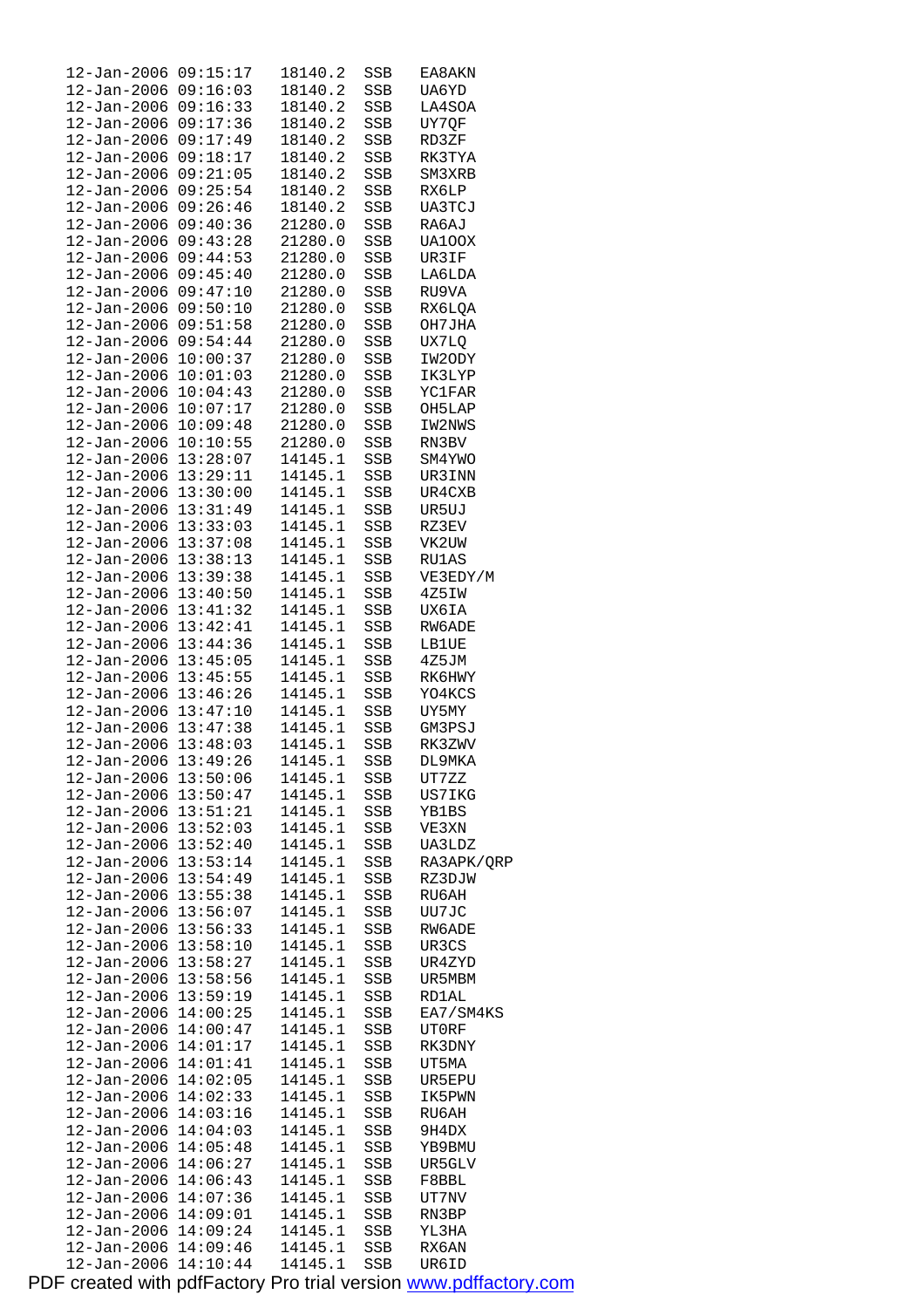| $12 - Jan - 2006$                | 14:11:13             | 14145.1            | SSB        | EA7HY           |
|----------------------------------|----------------------|--------------------|------------|-----------------|
| 12-Jan-2006                      | 14:11:33             | 14145.1            | SSB        | RU3PG           |
| $12 - Jan - 2006$                | 14:11:56             | 14145.1            | SSB        | RA6AI           |
| $12 - Jan - 2006$                | 14:14:11             | 14145.1            | SSB        | VA3MJR          |
| $12 - Jan - 2006$                | 14:15:39             | 14145.1            | SSB        | LZ1FF           |
| 12-Jan-2006                      | 14:16:35             | 14145.1            | SSB        | UR4EY           |
| 12-Jan-2006                      | 14:17:13             | 14145.1            | SSB        | VE3KBW          |
| $12 - Jan - 2006$                | 14:18:14             | 14145.1            | SSB        | YT1FM           |
| 12-Jan-2006                      | 14:18:51             | 14145.1            | SSB        | 5B4AGT          |
| $12 - Jan - 2006$                | 14:20:12             | 14145.1            | SSB        | ES40J           |
| $12 - Jan - 2006$                | 14:20:25             | 14145.1            | SSB        | VE9WGS          |
| 12-Jan-2006                      | 14:21:11             | 14145.1            | SSB        | UA6LDD          |
| $12 - Jan - 2006$                | 14:21:38             | 14145.1            | SSB        | U5EX            |
| 12-Jan-2006                      | 14:22:51             | 14145.1            | SSB        | RD3DV           |
| $12 - Jan - 2006$                | 14:24:01             | 14145.1            | SSB        | VE1QU           |
| 12-Jan-2006                      | 14:25:30             | 14145.1            | SSB        | VE3PUJ          |
| 12-Jan-2006                      | 14:27:03             | 14145.1            | SSB        | UA6LIC          |
| $12 - Jan - 2006$                | 14:27:57             | 14145.1            | SSB        | EA7HW           |
| 12-Jan-2006                      | 14:29:06             | 14145.1            | SSB        | F8UIW           |
| $12 - Jan - 2006$                | 14:29:32             | 14145.1            | SSB        | 4X6XQ           |
| 12-Jan-2006                      | 14:30:05             | 14145.1            | SSB        | RW3ZC           |
| 12-Jan-2006                      | 14:30:29             | 14145.1            | SSB        | CT3XA           |
| $12 - Jan - 2006$                | 14:32:24             | 14145.1            | SSB        | VK6NU           |
| 12-Jan-2006                      | 14:36:11             | 14145.1            | SSB        | VE3FEQ          |
| $12 - Jan - 2006$                | 14:39:08             | 14182.1            | SSB        | WB8FSV          |
| $12 - Jan - 2006$                | 14:39:49             | 14182.1            | SSB        | RV6BC           |
| 12-Jan-2006                      | 14:40:38             | 14182.1            | SSB        | <b>WOMWO</b>    |
| $12 - Jan - 2006$                | 14:42:14             | 14182.1            | SSB        | UT5QMN          |
| 12-Jan-2006                      | 14:44:30             | 14182.1            | SSB        | K0IR            |
| $12 - Jan - 2006$                | 14:45:54             | 14182.1            | SSB        | VE3EOG          |
| $12 - Jan - 2006$                | 14:46:40             | 14182.1            | SSB        | VA2MCJ          |
| 12-Jan-2006                      | 14:48:16             | 14182.1            | SSB        | N8NPW           |
| $12 - Jan - 2006$                | 14:49:23             | 14182.1            | SSB        | AA5XE           |
| 12-Jan-2006                      | 15:00:16             | 14182.1            | SSB        | FH/F6AIG        |
| 12-Jan-2006                      | 15:04:46             | 14182.1            | SSB        | W3ZL/M          |
| 12-Jan-2006                      | 15:06:00             | 14182.1            | SSB        | YB0AJV          |
| 12-Jan-2006                      | 15:08:05             | 14182.2            | SSB        | N4BPM           |
| $12 - Jan - 2006$                | 15:09:30             | 14182.2            | SSB        | W3EIA           |
|                                  | 15:10:07             | 14182.2            | SSB        | SV3AQR          |
|                                  |                      |                    |            |                 |
| 12-Jan-2006                      |                      |                    |            |                 |
| 12-Jan-2006                      | 15:10:37             | 14182.2            | SSB        | I2MYF           |
| 12-Jan-2006                      | 15:11:27             | 14182.2            | SSB        | VE2PPZ          |
| 12-Jan-2006 15:14:13             |                      | 14182.2            | SSB        | VE3ROC          |
| 12-Jan-2006                      | 15:15:12             | 14182.2            | SSB        | YU1CA           |
| 12-Jan-2006                      | 15:16:05             | 14182.2            | SSB        | SV1GYG          |
| $12 - Jan - 2006$                | 15:16:27             | 14182.2            | SSB        | VE1MMD          |
| $12 - Jan - 2006$                | 15:17:06             | 14182.2            | SSB        | K2US            |
| $12 - Jan - 2006$                | 15:17:49             | 14182.2            | SSB        | K5LBM           |
| $12 - Jan - 2006$                | 15:18:51             | 14182.2            | SSB        | N2HU            |
| 12-Jan-2006                      | 15:20:19             | 14182.2            | SSB        | K2MFB           |
| $12 - Jan - 2006$                | 15:21:24             | 14182.2            | SSB        | W6KH            |
| 12-Jan-2006                      | 15:22:10             | 14182.2            | SSB        | IT9NUA          |
| $12 - Jan - 2006$                | 15:23:07             | 14182.2            | SSB        | K4JPE           |
| 12-Jan-2006                      | 15:25:07             | 14182.2            | SSB        | VO1JEZ          |
| $12 - Jan - 2006$                | 15:26:07             | 14182.2            | SSB        | VE1RAR          |
| 12-Jan-2006                      | 15:26:58             | 14182.2            | SSB        | W4KES           |
| 12-Jan-2006                      | 15:30:43             | 14182.2            | SSB        | 11YEU           |
| $12 - Jan - 2006$                | 15:31:52             | 14182.2            | SSB        | WA7ZPN          |
| $12 - Jan - 2006$                | 15:35:39             | 14182.2            | SSB        | VE4GR           |
| $12 - Jan - 2006$                | 15:36:59             | 14182.2            | SSB        | KZ4R            |
| $12 - Jan - 2006$                | 15:38:24             | 14182.2            | SSB        | AB2IW           |
| 12-Jan-2006                      | 15:39:38             | 14182.2            | SSB        | N6HK            |
| 12-Jan-2006                      | 15:41:02             | 14182.2            | SSB        | W2NSF           |
| 12-Jan-2006                      | 15:41:42             | 14182.2            | SSB        | W8VKW           |
| $12 - Jan - 2006$                | 15:42:33             | 14182.2            | SSB        | WW5AA           |
| 12-Jan-2006                      | 15:43:37             | 14182.2            | SSB        | W1GUS           |
| 12-Jan-2006                      | 15:44:48             | 14182.2            | SSB        | W7FYW           |
| $12 - Jan - 2006$                | 15:45:20             | 14182.2            | SSB        | VE1UT           |
| $12 - Jan - 2006$                | 15:46:14             | 14182.2            | SSB        | VE5TLW          |
| $12 - Jan - 2006$                | 15:47:40             | 14182.2            | SSB        | K7MJD           |
| $12 - Jan - 2006$                | 15:49:09             | 14182.2            | SSB        | K2KNB           |
| 12-Jan-2006<br>$12 - Jan - 2006$ | 15:50:32<br>15:51:19 | 14182.2<br>14182.2 | SSB<br>SSB | IT9IMJ<br>W7LEB |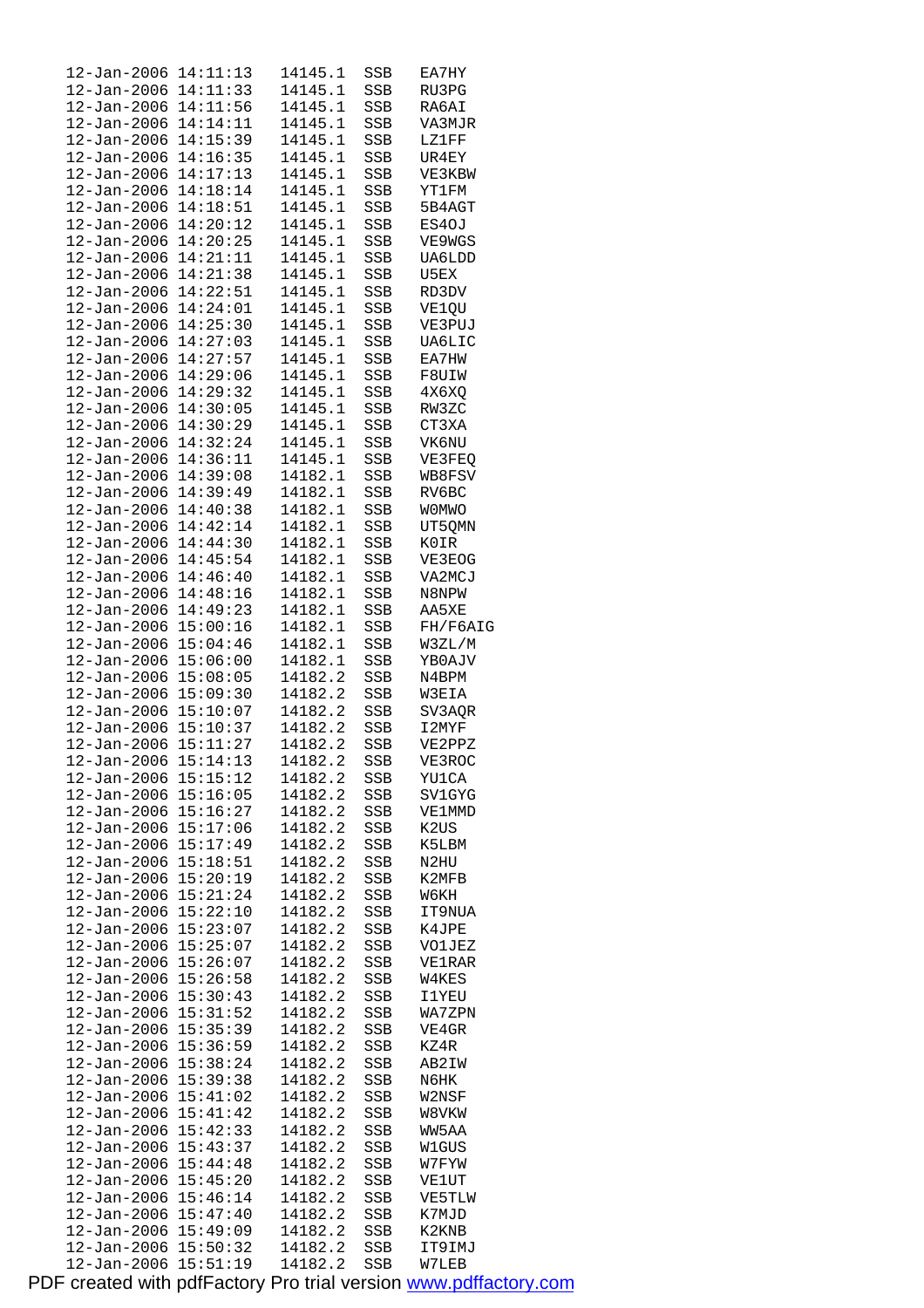| $12 - Jan - 2006$    | 15:53:12 | 14182.2 | SSB         | W0FBP         |
|----------------------|----------|---------|-------------|---------------|
| 12-Jan-2006          | 15:53:58 | 14182.2 | SSB         | VE2TKH        |
| $12 - Jan - 2006$    | 15:54:33 | 14182.2 | SSB         | AE9DX         |
| $12 - Jan - 2006$    | 15:55:24 | 14182.2 | SSB         | IK0PRG        |
| $12 - Jan - 2006$    | 15:55:53 | 14182.2 | SSB         | IK7XNA        |
| $12 - Jan - 2006$    | 15:57:22 | 14182.2 | SSB         | WD4IKI        |
| $12 - Jan - 2006$    | 15:58:36 | 14182.2 | SSB         | IW9HBY        |
| 12-Jan-2006          | 15:59:53 | 14182.2 | SSB         | W8GNV         |
| 12-Jan-2006          | 16:00:45 | 14182.2 | SSB         | W6LG          |
| $12 - Jan - 2006$    | 16:01:56 | 14182.2 | SSB         | KI4QG         |
| $12 - Jan - 2006$    | 16:03:08 | 14182.2 | SSB         | VO1COP        |
| $12 - Jan - 2006$    | 16:04:34 | 14182.2 | SSB         | VE3YF         |
| $12 - Jan - 2006$    | 16:05:17 | 14182.2 |             |               |
|                      |          |         | SSB         | K8UXZ         |
| 12-Jan-2006          | 16:06:33 | 14182.2 | SSB         | K8RD/M        |
| $12 - Jan - 2006$    | 16:07:36 | 14182.2 | SSB         | KA4AXS/M      |
| $12 - Jan - 2006$    | 16:08:35 | 14182.2 | SSB         | VE3CM         |
| $12 - Jan - 2006$    | 16:10:08 | 14182.2 | SSB         | WA2JUN        |
| 12-Jan-2006          | 16:10:33 | 14182.2 | SSB         | W3KWL         |
| $12 - Jan - 2006$    | 16:12:18 | 14182.2 | SSB         | CT3BM         |
| $12 - Jan - 2006$    | 16:13:46 | 14182.2 | SSB         | N7CNH         |
| $12 - Jan - 2006$    | 16:14:47 | 14182.2 | SSB         | IZ8ETW        |
| $12 - Jan - 2006$    | 16:15:13 | 14182.2 | SSB         | EA5AVW        |
| $12 - Jan - 2006$    | 16:16:52 | 14182.2 | SSB         | W4TXL         |
| 12-Jan-2006          | 16:17:23 | 14182.2 | SSB         | IW9HDD        |
| $12 - Jan - 2006$    | 16:18:33 | 14182.2 | SSB         | NT2Y          |
| $12 - Jan - 2006$    | 16:19:14 | 14182.2 | SSB         | W4FHC         |
| $12 - Jan - 2006$    | 16:20:06 | 14182.2 | SSB         | NW0X          |
| 12-Jan-2006          | 16:22:43 | 14182.2 | SSB         | <b>KAOMIS</b> |
| 12-Jan-2006          | 16:23:56 | 14182.2 | SSB         | W7JAL         |
| $12 - Jan - 2006$    | 16:24:40 | 14182.2 | SSB         | K9WMS         |
| $12 - Jan - 2006$    | 16:38:32 | 10141.2 | RTTY        | DL1EJL        |
| $12 - Jan - 2006$    | 16:56:16 | 14086.3 |             | K7CA          |
|                      | 17:07:15 |         | RTTY        |               |
| $12 - Jan - 2006$    |          | 3597.1  | RTTY        | YO6CFB        |
| 12-Jan-2006          | 17:10:50 | 3597.1  | RTTY        | DL4VAR        |
| $12 - Jan - 2006$    | 17:20:33 | 7040.5  | RTTY        | CN8YZ         |
| $12 - Jan - 2006$    | 17:21:53 | 7040.5  | RTTY        | DG0GE         |
| 12-Jan-2006          | 19:47:50 | 3597.1  | RTTY        | <b>DL1DWR</b> |
| $12 - Jan - 2006$    | 19:52:12 | 3597.1  | RTTY        | OE8SPW        |
| 12-Jan-2006 19:53:49 |          | 3597.1  | RTTY        | DL5MK         |
| 12-Jan-2006          | 19:55:21 | 3597.1  | <b>RTTY</b> | 2E0CIA        |
| $12 - Jan - 2006$    | 19:57:38 | 3597.1  | <b>RTTY</b> | I0GOD         |
| 12-Jan-2006 20:05:33 |          | 3778.0  | SSB         | LZ1JY         |
| $12 - Jan - 2006$    | 20:05:42 | 3778.0  | SSB         | PA3EKE        |
| $12 - Jan - 2006$    | 20:06:30 | 3778.0  | SSB         | <b>DL1HSR</b> |
| $12 - Jan - 2006$    | 20:06:50 | 3778.0  | SSB         | S53QD         |
| $12 - Jan - 2006$    | 20:07:32 | 3778.0  | SSB         | DM7DX         |
| $12 - Jan - 2006$    | 20:07:59 | 3778.0  | SSB         | LZ2PG         |
| $12 - Jan - 2006$    | 20:08:13 | 3778.0  | SSB         | RU6AF         |
| 12-Jan-2006          | 20:08:38 | 3778.0  | SSB         | G3JMZ         |
| $12 - Jan - 2006$    | 20:09:50 | 3778.0  | SSB         | PA7KG         |
| 12-Jan-2006          | 20:10:14 | 3778.0  | SSB         | LZ1ID         |
| $12 - Jan - 2006$    | 20:10:47 | 3778.0  | SSB         | YO8RJB        |
| $12 - Jan - 2006$    | 20:11:33 | 3778.0  | SSB         | IZ7EDQ        |
| $12 - Jan - 2006$    | 20:12:11 | 3778.0  | SSB         | DL7UKA        |
| 12-Jan-2006          | 20:12:51 | 3778.1  | SSB         | OM3YCA        |
| 12-Jan-2006          | 20:14:15 | 3778.1  | SSB         | LZ1FG         |
| $12 - Jan - 2006$    | 20:14:38 | 3778.1  | SSB         | DL1HRN        |
| $12 - Jan - 2006$    | 20:15:10 |         |             | F5RMK         |
|                      |          | 3778.1  | SSB         |               |
| $12 - Jan - 2006$    | 20:15:31 | 3778.1  | SSB         | PA3EDP        |
| $12 - Jan - 2006$    | 20:15:56 | 3778.1  | SSB         | RZ3EV         |
| 12-Jan-2006          | 20:16:08 | 3778.1  | SSB         | DL5DXS        |
| 12-Jan-2006          | 20:16:44 | 3778.1  | SSB         | 4L4MG         |
| 12-Jan-2006          | 20:17:12 | 3778.1  | SSB         | RU3OW         |
| 12-Jan-2006          | 20:17:46 | 3778.1  | SSB         | RA6AF         |
| 12-Jan-2006          | 20:18:04 | 3778.1  | SSB         | SP9YGD        |
| 12-Jan-2006          | 20:18:32 | 3778.1  | SSB         | M0BPL         |
| $12 - Jan - 2006$    | 20:19:15 | 3778.1  | SSB         | OK1VPU        |
| $12 - Jan - 2006$    | 20:19:36 | 3778.1  | SSB         | 9A4KW         |
| $12 - Jan - 2006$    | 20:20:04 | 3778.1  | SSB         | PA3ATK        |
| $12 - Jan - 2006$    | 20:20:26 | 3778.1  | SSB         | OE4PFU        |
| 12-Jan-2006          | 20:21:02 | 3778.1  | SSB         | GD3YUM        |
| $12 - Jan - 2006$    | 20:21:39 | 3778.1  | SSB         | DH5VK         |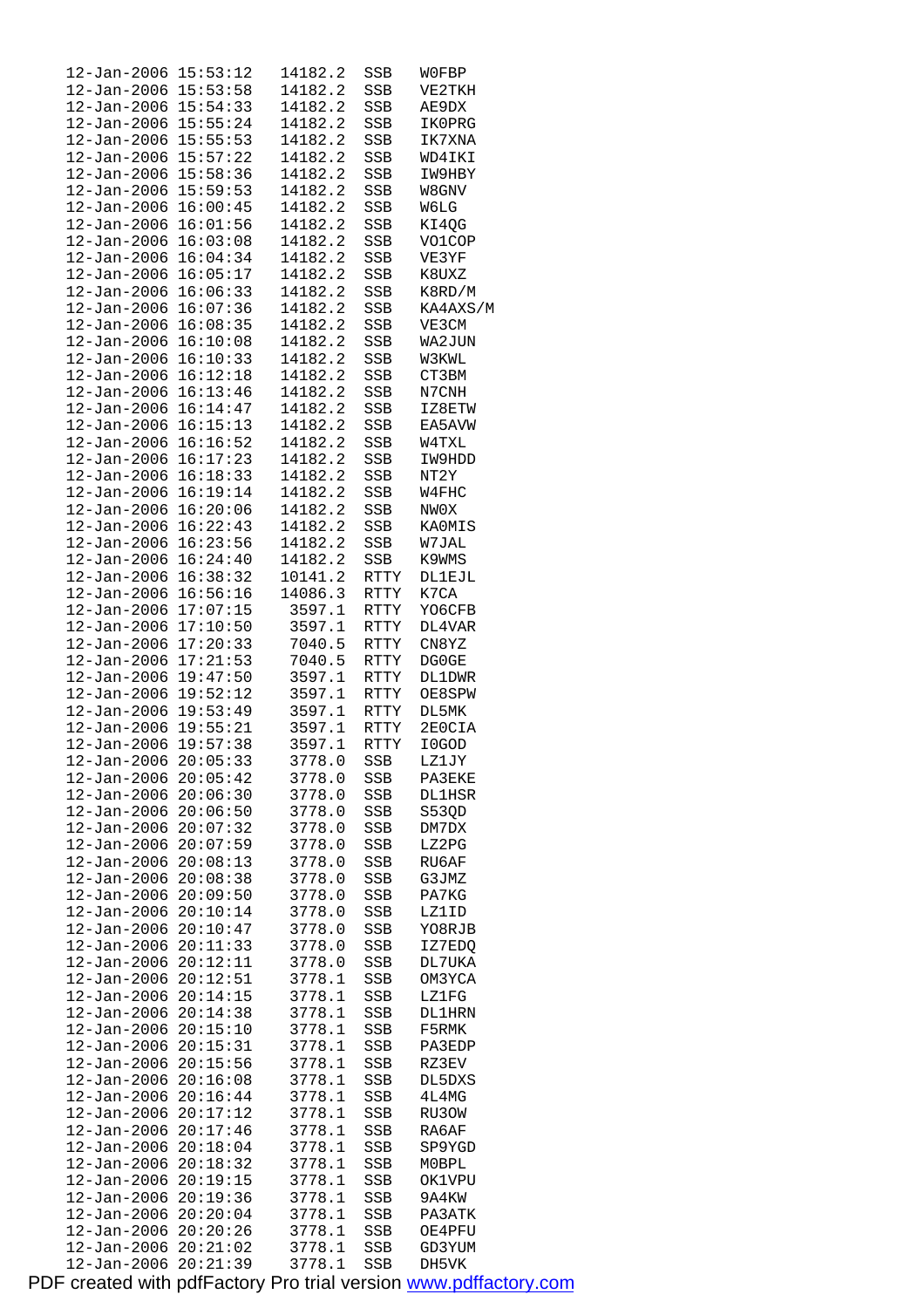| $12 - Jan - 2006$            | 20:22:03 | 3778.1 | SSB | OM5EA         |
|------------------------------|----------|--------|-----|---------------|
| $12 - Jan - 2006$ $20:22:24$ |          | 3778.1 | SSB | M1ETC         |
| $12 - Jan - 2006$ $20:23:45$ |          | 3778.1 | SSB | ER2FAG        |
| $12 - Jan - 2006$ $20:24:33$ |          | 3778.1 | SSB | ON4AUP        |
| $12 - Jan - 2006$ $20:24:48$ |          | 3778.1 | SSB | YT1NM         |
| 12-Jan-2006                  | 20:25:46 | 3778.1 | SSB | G30NO         |
| $12 - Jan - 2006$            | 20:26:02 | 3778.1 | SSB | SP3GHK        |
| $12 - Jan - 2006$            | 20:26:20 | 3778.1 | SSB | 9A3FY         |
| 12-Jan-2006                  | 20:26:37 | 3778.1 | SSB | F4EZW         |
| $12 - Jan - 2006$            | 20:27:13 | 3778.1 | SSB | PA0BRO        |
| $12 - Jan - 2006$            | 20:27:30 | 3778.1 | SSB | SM7AWQ        |
| 12-Jan-2006 20:27:48         |          | 3778.1 | SSB | UR5IRM        |
| $12 - Jan - 2006$            | 20:28:31 | 3778.1 | SSB | PE1IWT        |
| 12-Jan-2006 20:28:48         |          | 3778.1 | SSB | SP9DTR        |
| 12-Jan-2006 20:29:07         |          | 3778.1 | SSB | PB0AMU        |
| 12-Jan-2006                  | 20:29:32 | 3778.1 | SSB | S58F          |
| 12-Jan-2006 20:30:05         |          | 3778.1 | SSB | DF6QB         |
| $12 - Jan - 2006$            | 20:30:31 | 3778.1 | SSB | 2E0NCG        |
| 12-Jan-2006 20:31:19         |          | 3778.1 | SSB | SP9ATE        |
| $12 - Jan - 2006$ $20:31:39$ |          | 3778.1 | SSB | PA0CAH        |
|                              | 20:33:30 | 3778.1 |     |               |
| 12-Jan-2006                  |          |        | SSB | 9A6Z          |
| 12-Jan-2006 20:33:54         |          | 3778.1 | SSB | DL8AAM        |
| $12 - Jan - 2006$            | 20:34:51 | 3778.1 | SSB | F3SJ          |
| 12-Jan-2006 20:35:15         |          | 3778.1 | SSB | OM3KFV        |
| 12-Jan-2006 20:35:34         |          | 3778.1 | SSB | G8HOD         |
| 12-Jan-2006                  | 20:36:14 | 3778.1 | SSB | DG2KLA        |
| 12-Jan-2006 20:36:50         |          | 3778.1 | SSB | 9A5ZP         |
| $12 - Jan - 2006$            | 20:37:11 | 3778.1 | SSB | YO6AE         |
| 12-Jan-2006                  | 20:37:40 | 3778.1 | SSB | EA1BVF        |
| 12-Jan-2006                  | 20:38:18 | 3778.1 | SSB | US5ZCW        |
| $12 - Jan - 2006$            | 20:38:59 | 3778.1 | SSB | SP8AJC        |
| $12 - Jan - 2006$            | 20:39:20 | 3778.1 | SSB | OK1ARE        |
| $12 - Jan - 2006$            | 20:39:46 | 3778.1 | SSB | OK2BRA        |
| 12-Jan-2006 20:40:17         |          | 3778.1 | SSB | RA3RGQ        |
| 12-Jan-2006 20:40:56         |          | 3778.1 | SSB | MOTCT         |
| 12-Jan-2006                  | 20:41:30 | 3778.1 | SSB | M3KQJ         |
| 12-Jan-2006 20:41:47         |          | 3778.1 | SSB | PE2JU         |
| $12 - Jan - 2006$            | 20:42:10 | 3778.1 | SSB | RN4SN         |
| 12-Jan-2006 20:42:33         |          | 3778.1 | SSB | DK5UR         |
| 12-Jan-2006 20:43:01         |          | 3778.1 | SSB | G3SVD         |
| 12-Jan-2006                  | 20:43:18 | 3778.1 | SSB | DH5JB         |
| 12-Jan-2006                  | 20:44:10 | 3778.1 | SSB | LA2GN         |
| 12-Jan-2006                  | 20:45:23 | 3778.1 | SSB | EA7HW         |
| $12 - Jan - 2006$            | 20:45:48 | 3778.1 | SSB | OM6ACV        |
| 12-Jan-2006                  | 20:46:07 | 3778.1 | SSB | EA6OI         |
| 12-Jan-2006                  | 20:46:47 | 3778.1 | SSB | M0BOV         |
| $12 - Jan - 2006$            | 20:47:34 | 3778.1 | SSB | <b>EA1EYG</b> |
| $12 - Jan - 2006$            | 20:48:02 | 3778.1 | SSB | EA7HY         |
| 12-Jan-2006                  | 20:48:55 | 3778.1 | SSB | DG1DRS        |
| 12-Jan-2006                  | 20:49:37 | 3778.1 | SSB | IW3IBK        |
| $12 - Jan - 2006$            | 20:50:25 | 3778.1 | SSB | OE2FKM        |
| 12-Jan-2006                  | 20:51:09 | 3778.1 | SSB | IW2NLJ        |
| 12-Jan-2006                  | 20:51:50 | 3778.1 | SSB | SV1IGQ        |
| $12 - Jan - 2006$            | 20:52:33 | 3778.1 | SSB | SQ3DD         |
| 12-Jan-2006                  | 20:52:53 | 3778.1 | SSB | <b>PE1NCS</b> |
| 12-Jan-2006                  | 20:54:17 | 3778.1 | SSB | DG5DWL        |
| 12-Jan-2006                  | 20:54:29 | 3778.1 | SSB | DL2JTE        |
| $12 - Jan - 2006$            | 20:56:42 | 3778.1 | SSB | ON3SMS/QRP    |
| $12 - Jan - 2006$            | 20:56:58 | 3778.1 | SSB | OE7PKJ        |
| 12-Jan-2006                  | 20:57:24 | 3778.1 | SSB | YO3LZR        |
| 12-Jan-2006                  | 20:58:18 | 3778.1 | SSB | DH1AI         |
| 12-Jan-2006                  | 20:59:14 | 3778.1 | SSB | UT3MC         |
| 12-Jan-2006                  | 20:59:38 | 3778.1 | SSB | DL2NBO        |
| $12 - Jan - 2006$            | 21:00:15 | 3778.1 | SSB | YO2LZS        |
| 12-Jan-2006                  | 21:00:59 | 3778.1 | SSB | DG6DDE        |
| 12-Jan-2006                  | 21:01:22 | 3778.1 | SSB | OK1PHZ        |
| $12 - Jan - 2006$            | 21:01:52 | 3778.1 | SSB | DH6DAO        |
| $12 - Jan - 2006$            | 21:02:22 | 3778.1 | SSB | OM3CHY        |
| $12 - Jan - 2006$            | 21:03:27 | 3778.1 | SSB | GI6RBD        |
| $12 - Jan - 2006$ $21:03:49$ |          | 3778.1 | SSB | OM7OB         |
| 12-Jan-2006                  | 21:04:25 | 3778.1 | SSB | LZ2AB         |
| $12 - Jan - 2006$            | 21:06:43 | 3778.1 | SSB | SP3VZN        |
|                              |          |        |     |               |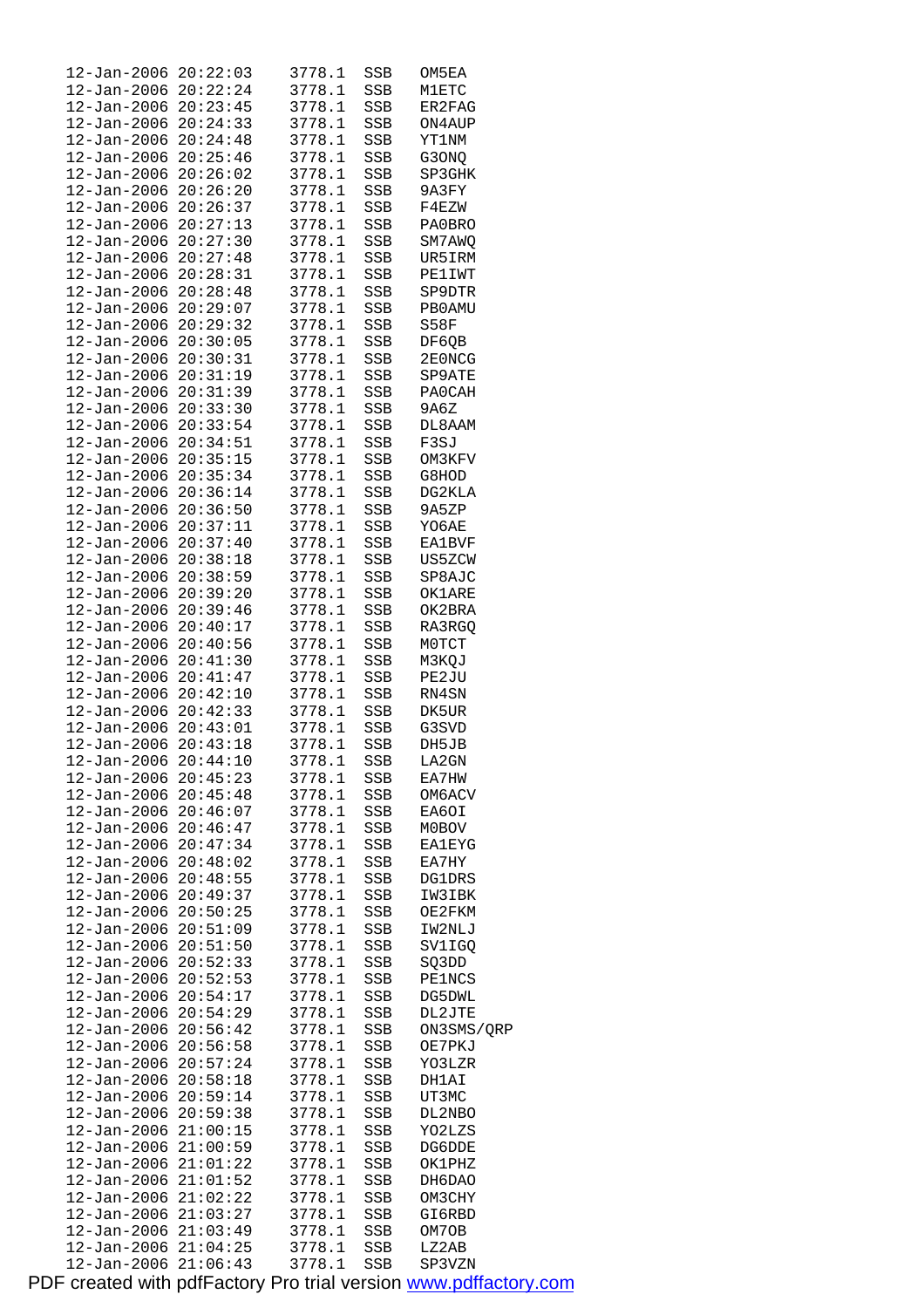| 12-Jan-2006 21:07:43         |          | 3778.1  | SSB | DD9KK          |
|------------------------------|----------|---------|-----|----------------|
|                              |          |         |     |                |
| 12-Jan-2006 21:08:25         |          | 3778.1  | SSB | SP3JHY         |
| 12-Jan-2006 21:08:46         |          | 3778.1  | SSB | OK1ZZ          |
| 12-Jan-2006 21:09:24         |          | 3778.1  | SSB | SQ9LOM         |
| 12-Jan-2006 21:09:49         |          | 3778.1  | SSB | YT1FM          |
| 12-Jan-2006 21:10:18         |          | 3778.1  | SSB | RW3QHN         |
|                              |          |         |     |                |
| $12 - Jan - 2006$ $21:11:16$ |          | 3778.1  | SSB | M5AFD          |
| 12-Jan-2006 21:11:25         |          | 3778.1  | SSB | 9А6М           |
| 12-Jan-2006 21:11:38         |          | 3778.1  | SSB | HA8DL          |
| 12-Jan-2006 21:12:03         |          | 3778.1  | SSB | SP1YGL         |
| 12-Jan-2006 21:12:22         |          | 3778.1  | SSB | OK1AWU         |
| 12-Jan-2006 21:13:37         |          | 3778.1  | SSB | LY2QJ          |
|                              |          |         |     |                |
| 12-Jan-2006 21:14:20         |          | 3778.1  | SSB | LZ4AN          |
| 12-Jan-2006 21:15:00         |          | 3778.1  | SSB | EA4KT          |
| 12-Jan-2006 21:15:37         |          | 3778.1  | SSB | 9A5AJF         |
| 12-Jan-2006 21:15:50         |          | 3778.1  | SSB | <b>PA1AT</b>   |
| 12-Jan-2006 21:16:26         |          | 3778.1  | SSB | OE8HAQ         |
| 12-Jan-2006 21:16:51         |          | 3778.1  | SSB | G4BJE          |
| 12-Jan-2006 21:17:40         |          | 3778.1  |     |                |
|                              |          |         | SSB | DL8UAA         |
| 12-Jan-2006 21:18:02         |          | 3778.1  | SSB | SP1DTG         |
| 12-Jan-2006 21:18:47         |          | 3778.1  | SSB | OK2VDV         |
| $12 - Jan - 2006$ $21:21:15$ |          | 3778.1  | SSB | ON5JI          |
| 12-Jan-2006 21:21:48         |          | 3778.1  | SSB | SP3LWP         |
| 12-Jan-2006 21:22:10         |          | 3778.1  | SSB | DK2BH          |
|                              |          | 3778.1  |     |                |
| 12-Jan-2006 21:22:53         |          |         | SSB | 9A5ASU         |
| 12-Jan-2006 21:24:47         |          | 3778.1  | SSB | DG6KJ          |
| 12-Jan-2006 22:40:27         |          | 3780.0  | SSB | LA4SOA         |
| 12-Jan-2006 22:41:05         |          | 3780.0  | SSB | WP4U           |
| 12-Jan-2006 22:41:42         |          | 3780.0  | SSB | GI0MXT         |
| $12 - Jan - 2006$ $22:44:01$ |          | 3780.0  | SSB | UX9IC          |
|                              |          |         |     |                |
| $12 - Jan - 2006$ $22:45:10$ |          | 3780.0  | SSB | SP9DSD         |
| 12-Jan-2006 22:45:36         |          | 3780.0  | SSB | ON4CJG         |
| 12-Jan-2006 22:47:23         |          | 3780.0  | SSB | MM1JPS         |
| 12-Jan-2006 22:48:32         |          | 3780.0  | SSB | IZ8APP         |
| 12-Jan-2006 22:49:06         |          | 3780.0  | SSB | DL0KSB         |
| $12 - Jan - 2006$ $22:50:02$ |          | 3780.0  | SSB | DM1SW          |
|                              |          |         |     |                |
| 12-Jan-2006 22:51:07         |          | 3780.0  | SSB | DC4MP          |
| 12-Jan-2006 22:51:37         |          | 3780.0  | SSB | EI2FL          |
| $12 - Jan - 2006$ $22:52:22$ |          | 3780.0  | SSB | GW8WND         |
| 12-Jan-2006 22:53:09         |          | 3780.0  | SSB | GM4XRF         |
| 12-Jan-2006 22:54:31         |          | 3780.0  | SSB | MW0IDX         |
| 12-Jan-2006 22:54:48         |          | 3780.0  |     |                |
|                              |          |         | SSB | IZ5BRP         |
| 12-Jan-2006 22:55:54         |          | 3780.0  | SSB | SP2IWK         |
| $12 - Jan - 2006$ $22:56:42$ |          | 3780.0  | SSB | G3XMK          |
| 12-Jan-2006 22:57:49         |          | 3780.0  | SSB | VE9ALX         |
| 12-Jan-2006 22:58:59         |          | 3780.0  | SSB | AK1N           |
| 12-Jan-2006 22:59:50         |          | 3780.0  | SSB | GM0GMN         |
| 12-Jan-2006 23:00:14         |          | 3780.0  | SSB | MOEIW          |
|                              |          |         |     |                |
| 12-Jan-2006                  | 23:01:02 | 3780.0  | SSB | EA2RKO         |
| $12 - Jan - 2006$ $23:01:22$ |          | 3780.0  | SSB | OK1TFD         |
| $12 - Jan - 2006$ $23:02:03$ |          | 3780.0  | SSB | G4WIE          |
| $12 - Jan - 2006$ $23:02:25$ |          | 3780.0  | SSB | DL1AW          |
| 12-Jan-2006 23:03:36         |          | 3780.0  | SSB | 2E0VAG         |
| $12 - Jan - 2006$ $23:07:03$ |          | 3780.0  | SSB | HB9PLW         |
|                              |          |         |     |                |
| $12 - Jan - 2006$ $23:08:44$ |          | 3780.0  | SSB | VE1IGI         |
| 12-Jan-2006 23:09:16         |          | 3780.0  | SSB | G4ZCG          |
| 12-Jan-2006 23:09:49         |          | 3780.0  | SSB | ON6SA          |
| 12-Jan-2006 23:10:35         |          | 3780.0  | SSB | EW7PK          |
| $12 - Jan - 2006$ $23:11:50$ |          | 3780.0  | SSB | VO1SDA         |
| $12 - Jan - 2006$ $23:13:09$ |          | 3780.0  | SSB | GW1YQM         |
|                              |          |         |     |                |
| $12 - Jan - 2006$ $23:16:44$ |          | 3780.0  | SSB | 9A7PJT/QRP     |
| $12 - Jan - 2006$ $23:17:42$ |          | 3780.0  | SSB | ON4WXT         |
| $12 - Jan - 2006$ $23:18:41$ |          | 3780.0  | SSB | DD2JAF4DXV/QRP |
| 12-Jan-2006                  | 23:20:01 | 3780.0  | SSB | F4DXV          |
| $12 - Jan - 2006$ $23:22:05$ |          | 3780.0  | SSB | F4EPE          |
| $12 - Jan - 2006$ $23:27:12$ |          | 3780.0  | SSB | 2E1RWH         |
|                              |          |         |     |                |
| $12 - Jan - 2006$ $23:29:33$ |          | 3780.0  | SSB | VE2ABE         |
| 13-Jan-2006 08:14:44         |          | 14100.0 | SSB | LA20KA         |
| 13-Jan-2006 08:15:23         |          | 14100.0 | SSB | 4K4K           |
| 13-Jan-2006                  | 08:17:55 | 14205.1 | SSB | OD5WA          |
| 13-Jan-2006                  | 08:20:09 | 14205.1 | SSB | 4J5A           |
| $13 - Jan - 2006$            | 08:21:18 | 14205.1 | SSB | UR7FM/MM       |
|                              |          |         |     |                |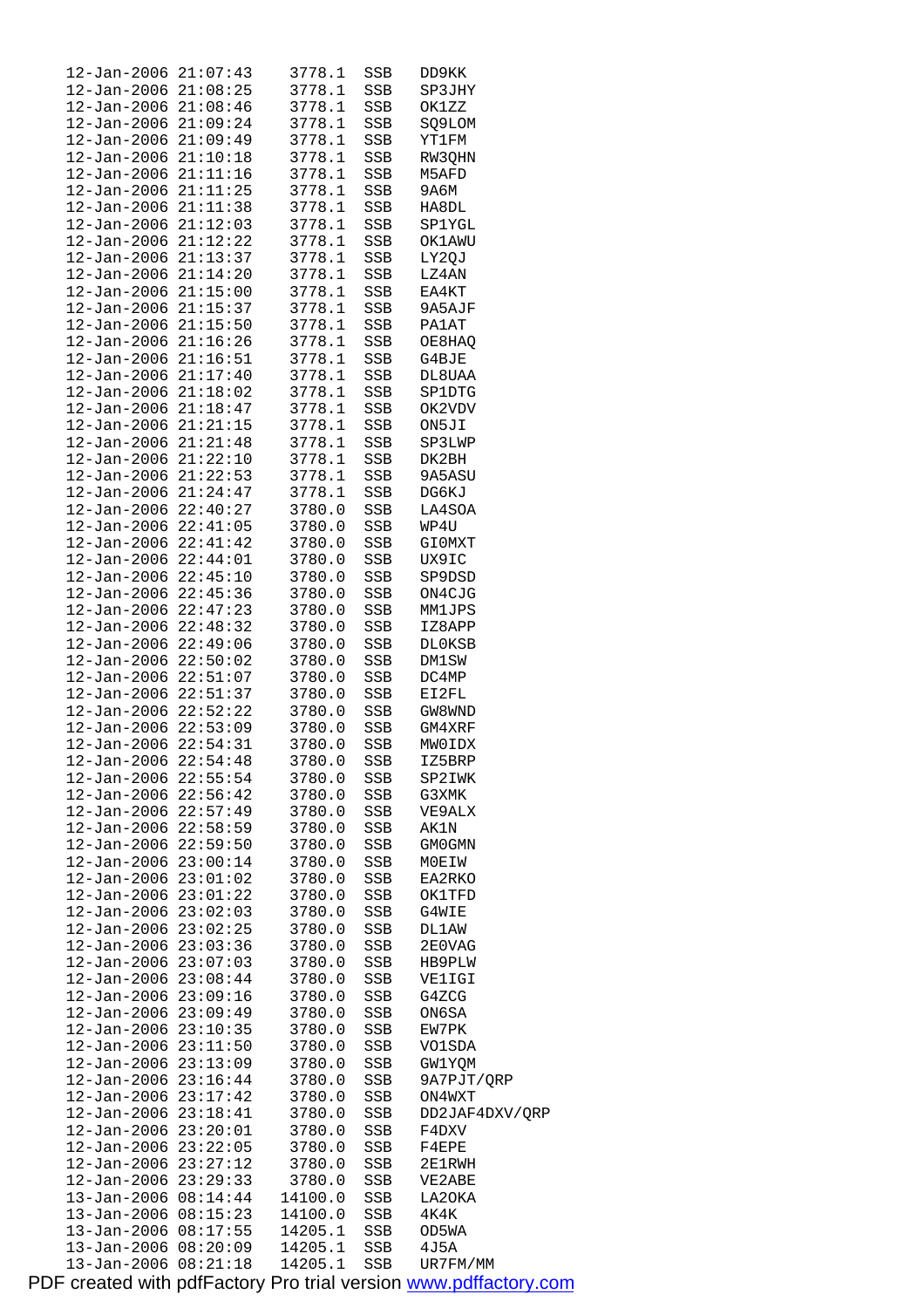| $13 - Jan - 2006$                | 08:22:08             | 14205.1            | SSB        | UX8IR          |  |
|----------------------------------|----------------------|--------------------|------------|----------------|--|
| $13 - Jan - 2006$                | 08:23:25             | 14205.1            | SSB        | SM0SMK         |  |
| $13 - Jan - 2006$                | 08:27:51             | 14205.1            | SSB        | RV1AE          |  |
|                                  | 08:29:45             | 14205.1            |            | UA6CA          |  |
| $13 - Jan - 2006$                |                      |                    | SSB        |                |  |
| $13 - Jan - 2006$                | 08:30:52             | 14205.1            | SSB        | UR4GI          |  |
| $13 - Jan - 2006$                | 08:31:21             | 14205.1            | SSB        | EA8RCS         |  |
| $13 - Jan - 2006$                | 08:31:47             | 14205.1            | SSB        | RA6HSM         |  |
| $13 - Jan - 2006$                | 08:32:34             | 14205.1            | SSB        | ER1OI          |  |
|                                  | 08:33:55             |                    |            |                |  |
| $13 - Jan - 2006$                |                      | 14205.1            | SSB        | KH0AC          |  |
| $13 - Jan - 2006$                | 08:35:16             | 14205.1            | <b>SSB</b> | RW9UL          |  |
| $13 - Jan - 2006$                | 08:36:02             | 14205.1            | SSB        | UR4ZYD         |  |
| $13 - Jan - 2006$                | 08:36:24             | 14205.1            | SSB        | ER4OK          |  |
| $13 - Jan - 2006$                | 08:37:02             | 14205.1            | SSB        | SM5AFU         |  |
|                                  | 08:38:12             |                    |            |                |  |
| $13 - Jan - 2006$                |                      | 14205.1            | SSB        | RW9WO          |  |
| $13 - Jan - 2006$                | 08:38:42             | 14205.1            | SSB        | <b>UA1APB</b>  |  |
| $13 - Jan - 2006$                | 08:38:47             | 14205.1            | SSB        | RA9KY          |  |
| $13 - Jan - 2006$                | 08:39:50             | 14205.1            | SSB        | RZ4PZL         |  |
| $13 - Jan - 2006$                | 08:40:42             | 14205.1            | SSB        | RZ6HB          |  |
| $13 - Jan - 2006$                | 08:42:55             | 14205.1            | SSB        | YO2LPC         |  |
|                                  |                      |                    |            |                |  |
| $13 - Jan - 2006$                | 08:43:17             | 14205.1            | SSB        | LB8IB          |  |
| $13 - Jan - 2006$                | 08:44:46             | 14205.1            | SSB        | AL7KC          |  |
| $13 - Jan - 2006$                | 08:49:38             | 14205.1            | SSB        | HL5NLQ         |  |
| $13 - Jan - 2006$                | 08:50:11             | 14205.1            | SSB        | RK4CXA         |  |
| $13 - Jan - 2006$                | 08:51:30             | 14205.1            | SSB        | SM6BQL         |  |
|                                  |                      |                    |            |                |  |
| $13 - Jan - 2006$                | 08:54:13             | 14205.1            | SSB        | EW8CD          |  |
| $13 - Jan - 2006$                | 08:56:16             | 14205.1            | SSB        | RK4CC          |  |
| $13 - Jan - 2006$                | 08:57:16             | 14205.1            | SSB        | HA6VB          |  |
| $13 - Jan - 2006$                | 08:58:21             | 14205.1            | SSB        | UN7GB          |  |
| $13 - Jan - 2006$                | 08:59:22             | 14205.1            | SSB        | <b>JF1DZC</b>  |  |
| $13 - Jan - 2006$                | 09:00:39             | 14205.1            | SSB        | OH2KMA/M       |  |
|                                  |                      |                    |            |                |  |
| $13 - Jan - 2006$                | 09:01:14             | 14205.1            | SSB        | RA3VE          |  |
| $13 - Jan - 2006$                | 09:02:11             | 14205.1            | SSB        | OH3QL          |  |
| $13 - Jan - 2006$                | 09:02:39             | 14205.1            | SSB        | RM4HH          |  |
| $13 - Jan - 2006$                | 09:03:43             | 14205.1            | SSB        | RW6HPD         |  |
| $13 - Jan - 2006$                | 09:04:09             | 14205.1            | SSB        | RW9RA          |  |
| $13 - Jan - 2006$                | 09:04:39             | 14205.1            | SSB        | JH1BZJ         |  |
|                                  | 09:06:42             | 14205.1            |            |                |  |
| $13 - Jan - 2006$                |                      |                    | SSB        | IK1FLF         |  |
| $13 - Jan - 2006$                | 09:07:05             | 14205.1            | SSB        | UN7BDU         |  |
| $13 - Jan - 2006$                | 09:08:47             | 14205.1            | SSB        | IV3AZZ         |  |
| $13 - Jan - 2006$                | 09:09:23             | 14205.1            | SSB        | LA6LDA         |  |
| $13 - Jan - 2006$                | 09:11:47             | 14205.1            | SSB        | IK2BDR         |  |
| $13 - Jan - 2006$                | 09:12:31             | 14205.1            | SSB        | RZ9UZV         |  |
| 13-Jan-2006                      | 09:15:33             | 14205.1            | SSB        | RZ6AST         |  |
|                                  | 09:16:35             |                    |            |                |  |
| $13 - Jan - 2006$                |                      | 14205.1            | SSB        | IK2XDF         |  |
| 13-Jan-2006                      | 09:17:39             | 14205.1            | SSB        | DL5YAL         |  |
| $13 - Jan - 2006$                | 09:18:19             | 14205.1            | SSB        | SP8LNE         |  |
| 13-Jan-2006                      | 09:20:41             | 14205.1            | SSB        | UR6IM          |  |
| $13 - Jan - 2006$                | 09:21:08             | 14205.1            | SSB        | RK6ASO         |  |
| $13 - Jan - 2006$                | 09:21:49             | 14205.1            | SSB        | RK9CO          |  |
| 13-Jan-2006                      | 09:22:55             | 14205.1            | SSB        | A71CT          |  |
|                                  |                      |                    |            |                |  |
| $13 - Jan - 2006$                | 09:23:32             | 14205.1            | SSB        | OH6GAZ         |  |
| $13 - Jan - 2006$                | 09:23:56             | 14205.1            | SSB        | OM5DP          |  |
| 13-Jan-2006                      | 09:24:21             | 14205.1            | SSB        | IW3IA          |  |
| $13 - Jan - 2006$                | 09:26:01             | 14205.1            | SSB        | UA9UDX         |  |
| 13-Jan-2006                      | 09:27:23             | 14205.1            | SSB        | RW4LFF         |  |
| $13 - Jan - 2006$                | 09:28:03             | 14205.1            | SSB        | UA9NS          |  |
| 13-Jan-2006                      | 09:28:56             | 14205.1            |            | RA9SMD         |  |
|                                  |                      |                    | SSB        |                |  |
| 13-Jan-2006                      | 09:30:16             | 14205.1            | SSB        | EV6Z           |  |
| $13 - Jan - 2006$                | 09:30:31             | 14205.1            | SSB        | RA6HM          |  |
| $13 - Jan - 2006$                | 09:30:57             | 14205.1            | SSB        | LA70C          |  |
| $13 - Jan - 2006$                | 09:31:45             | 14205.1            | SSB        | UA3RDO         |  |
| $13 - Jan - 2006$                | 09:32:07             | 14205.1            | SSB        | RA4NCC         |  |
| 13-Jan-2006                      | 09:32:24             | 14205.1            | SSB        | LA1SNA         |  |
|                                  |                      |                    |            |                |  |
| $13 - Jan - 2006$                | 09:33:05             | 14205.1            | SSB        | <b>JA0DWY</b>  |  |
| 13-Jan-2006                      | 09:33:36             | 14205.1            | SSB        | UA3QIX         |  |
| $13 - Jan - 2006$                | 09:35:00             | 14205.1            | SSB        | IK2IGS         |  |
| 13-Jan-2006                      | 09:35:48             | 14205.1            | SSB        | OE3RPB         |  |
| 13-Jan-2006                      |                      |                    |            |                |  |
|                                  |                      |                    |            |                |  |
|                                  | 09:35:59             | 14205.1            | SSB        | UT4EK          |  |
| $13 - Jan - 2006$                | 14:31:24             | 14192.3            | SSB        | LA2S           |  |
| $13 - Jan - 2006$                | 14:32:28             | 14192.3            | SSB        | RV3PW          |  |
| $13 - Jan - 2006$<br>13-Jan-2006 | 14:33:40<br>14:35:07 | 14192.3<br>14192.3 | SSB<br>SSB | 4Z5KN<br>G4XGM |  |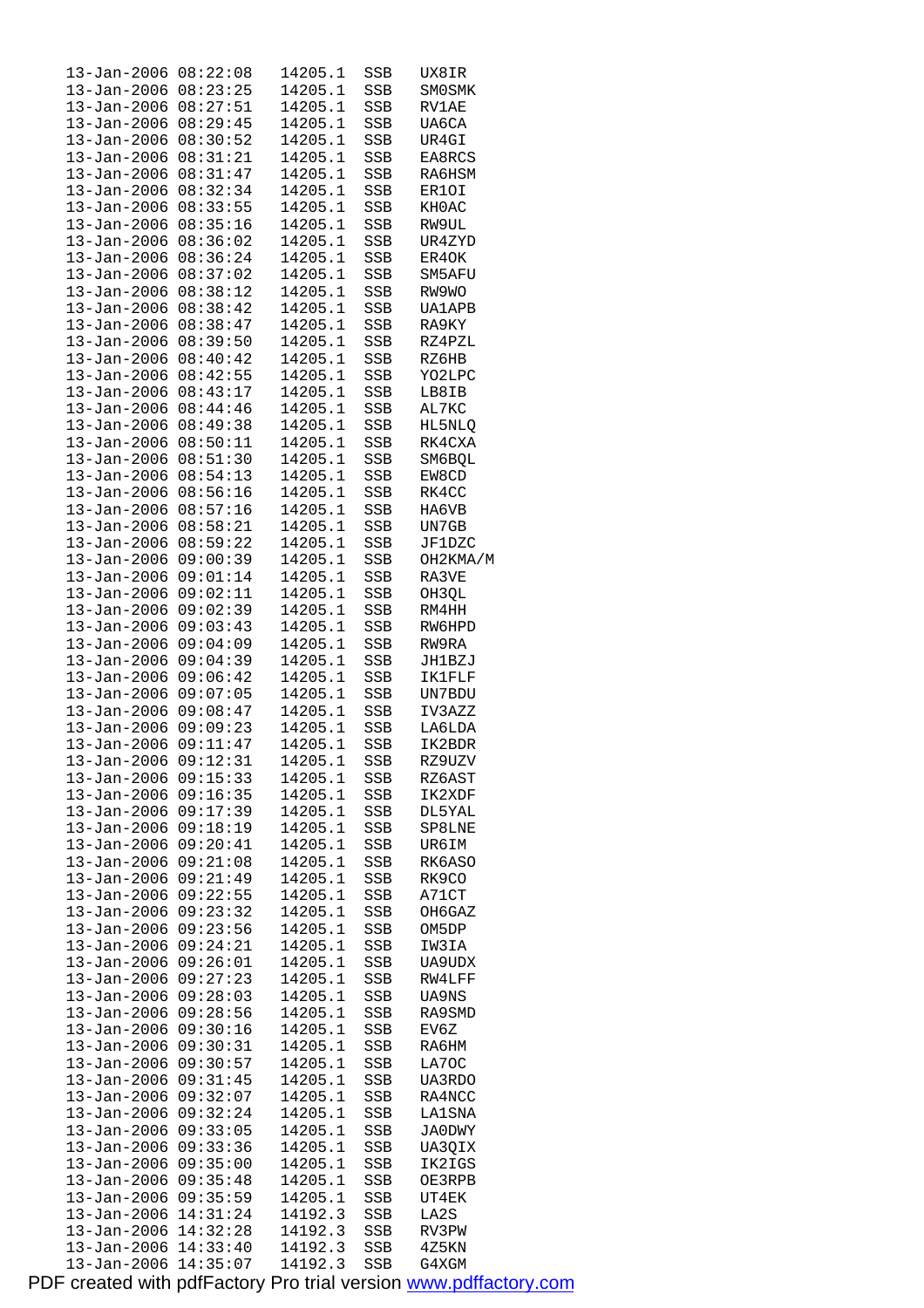| 13-Jan-2006 14:36:58                         |                      | 14192.3 | SSB | EA7ERJ         |
|----------------------------------------------|----------------------|---------|-----|----------------|
| 13-Jan-2006 14:37:13                         |                      | 14192.3 | SSB | KW8C           |
| 13-Jan-2006 14:37:51                         |                      | 14192.3 | SSB | KK7TV          |
| 13-Jan-2006 14:38:26                         |                      | 14192.3 | SSB | GM7TFN         |
| 13-Jan-2006 14:39:04                         |                      | 14192.3 | SSB | VE1PO          |
| 13-Jan-2006 14:41:08                         |                      | 14192.3 | SSB | N4XU           |
| 13-Jan-2006                                  | 14:41:38             | 14192.3 | SSB | W1JUS          |
| $13 - Jan - 2006$                            | 14:43:52             | 14192.3 | SSB | MI3OZX         |
| 13-Jan-2006 14:44:38                         |                      | 14192.3 | SSB | MI3IHY         |
| 13-Jan-2006                                  | 14:45:20             | 14192.3 | SSB | K1KQ           |
| $13 - Jan - 2006$                            | 14:46:59             | 14192.3 | SSB | 2E0LDB         |
| $13 - Jan - 2006$                            | 14:48:23             | 14192.3 | SSB | KO4VD          |
| $13 - Jan - 2006$                            | 14:49:27             | 14192.3 | SSB | RZ6AKW         |
| 13-Jan-2006 14:50:16                         |                      | 14192.3 | SSB | WOPYZ          |
| $13 - Jan - 2006$ $14:51:02$                 |                      | 14192.3 | SSB | K0DAT          |
| $13 - Jan - 2006$ $14:51:51$                 |                      | 14192.3 | SSB | K3UZY          |
| 13-Jan-2006 14:52:40                         |                      | 14192.3 | SSB | CT1/DL4WP      |
| 13-Jan-2006 14:54:00                         |                      | 14192.3 | SSB | WB0LOW/M       |
| $13 - Jan - 2006$ $14:55:04$                 |                      | 14192.3 |     |                |
|                                              |                      |         | SSB | UA4CGR<br>WA6F |
| 13-Jan-2006 14:56:15<br>13-Jan-2006 15:01:18 |                      | 14192.3 | SSB |                |
|                                              |                      | 14192.3 | SSB | VO1SA          |
| $13 - Jan - 2006$ $15:01:50$                 |                      | 14192.3 | SSB | KF4GDX         |
| 13-Jan-2006 15:03:13                         |                      | 14192.3 | SSB | VE3CNX         |
| 13-Jan-2006 15:05:50                         |                      | 14192.3 | SSB | WA8CNL         |
| 13-Jan-2006 15:09:32                         |                      | 14192.3 | SSB | WA5TYJ         |
| $13 - Jan - 2006$ $15:12:20$                 |                      | 14192.3 | SSB | IK1XVO         |
| 13-Jan-2006 15:15:02                         |                      | 14192.3 | SSB | W9FAM          |
| 13-Jan-2006 15:16:23                         |                      | 14192.3 | SSB | KK5NO          |
| $13 - Jan - 2006$ $15:18:44$                 |                      | 14192.3 | SSB | VA2SG          |
| 13-Jan-2006 15:19:43                         |                      | 14192.3 | SSB | <b>G1TDN</b>   |
| 13-Jan-2006 15:20:55                         |                      | 14192.3 | SSB | KC8BU          |
| 13-Jan-2006 15:21:59                         |                      | 14192.3 | SSB | <b>MOMSN</b>   |
| $13 - Jan - 2006$                            | 15:22:59             | 14192.3 | SSB | W3KWL          |
| $13 - Jan - 2006$ $15:24:17$                 |                      | 14192.3 | SSB | VA2PZ          |
| $13 - Jan - 2006$ $15:25:15$                 |                      | 14192.3 | SSB | W8QBG          |
| $13 - Jan - 2006$ $15:27:38$                 |                      | 14192.3 | SSB | K3PIN          |
| 13-Jan-2006 15:28:50                         |                      | 14192.3 | SSB | <b>GMORRK</b>  |
| 13-Jan-2006 15:29:44                         |                      | 14192.3 | SSB | N6JW           |
| $13 - Jan - 2006$ $15:31:07$                 |                      | 14192.3 | SSB | HS0ZBG         |
| 13-Jan-2006 15:33:43                         |                      | 14192.3 | SSB | K6YRA          |
| 13-Jan-2006 15:34:15                         |                      | 14192.3 | SSB | 4Z5NB          |
| 13-Jan-2006 15:35:09                         |                      | 14192.3 | SSB | VU3WIA         |
| 13-Jan-2006 15:35:59                         |                      | 14192.3 | SSB | W2MAT          |
| 13-Jan-2006 15:44:41                         |                      | 14192.3 | SSB | VE3SKP         |
| 13-Jan-2006                                  | 15:46:52             | 14192.3 | SSB | W2WGH          |
| $13 - Jan - 2006$                            | 15:50:15             | 14192.3 | SSB | K8NY           |
| $13 - Jan - 2006$                            | 15:52:51             | 14192.3 | SSB | DF6JC          |
| 13-Jan-2006                                  | 15:54:12             | 14192.3 | SSB | 4Z5FH          |
| 13-Jan-2006                                  | 15:55:01             | 14192.3 | SSB | 2E0EDX         |
| 13-Jan-2006                                  | 15:56:24             | 14192.3 | SSB | N9AGO          |
| $13 - Jan - 2006$                            | 15:57:07             | 14192.3 | SSB | NW0X           |
| 13-Jan-2006                                  | 15:57:32             | 14192.3 | SSB | VE2PJ          |
| $13 - Jan - 2006$                            | 15:57:52             | 14192.3 | SSB | G0VFB          |
| 13-Jan-2006                                  | 15:58:58             | 14192.3 | SSB | W2SR           |
| 13-Jan-2006                                  | 16:01:23             | 14192.3 | SSB | K0IYA          |
| 13-Jan-2006                                  | 16:04:18             | 14192.3 | SSB | VE5AEE         |
| 13-Jan-2006                                  | 16:07:09             | 14192.3 | SSB | W1YY/7         |
| 13-Jan-2006                                  | 16:07:53             | 14192.3 | SSB | 2W0RPV         |
| $13 - Jan - 2006$                            | 16:09:06             | 14192.3 | SSB | W3ILG          |
| 13-Jan-2006                                  | 16:11:24             | 14192.3 | SSB | VA1CHP         |
| 13-Jan-2006                                  | 16:11:48             | 14192.3 |     | K9YHH          |
|                                              | 16:13:03             | 14192.3 | SSB |                |
| 13-Jan-2006<br>$13 - Jan - 2006$             | 16:14:11             | 14192.3 | SSB | W4CU<br>AD7DP  |
|                                              | 16:34:02             | 7047.0  | SSB |                |
| 13-Jan-2006                                  |                      | 7047.0  | SSB | UA4LU          |
| 13-Jan-2006                                  | 16:34:45<br>16:35:08 | 7047.0  | SSB | UZ5DU          |
| 13-Jan-2006                                  |                      |         | SSB | RA3OH          |
| 13-Jan-2006                                  | 16:35:39             | 7047.0  | SSB | RA4CI          |
| $13 - Jan - 2006$                            | 16:36:12             | 7047.0  | SSB | IW9GUR         |
| $13 - Jan - 2006$                            | 16:36:30             | 7047.0  | SSB | UT7ND          |
| 13-Jan-2006                                  | 16:37:44             | 7047.0  | SSB | I8JOQ          |
| 13-Jan-2006                                  | 16:38:07             | 7047.0  | SSB | LZ2CE          |
| $13 - Jan - 2006$                            | 16:38:34             | 7047.0  | SSB | SP7CVW         |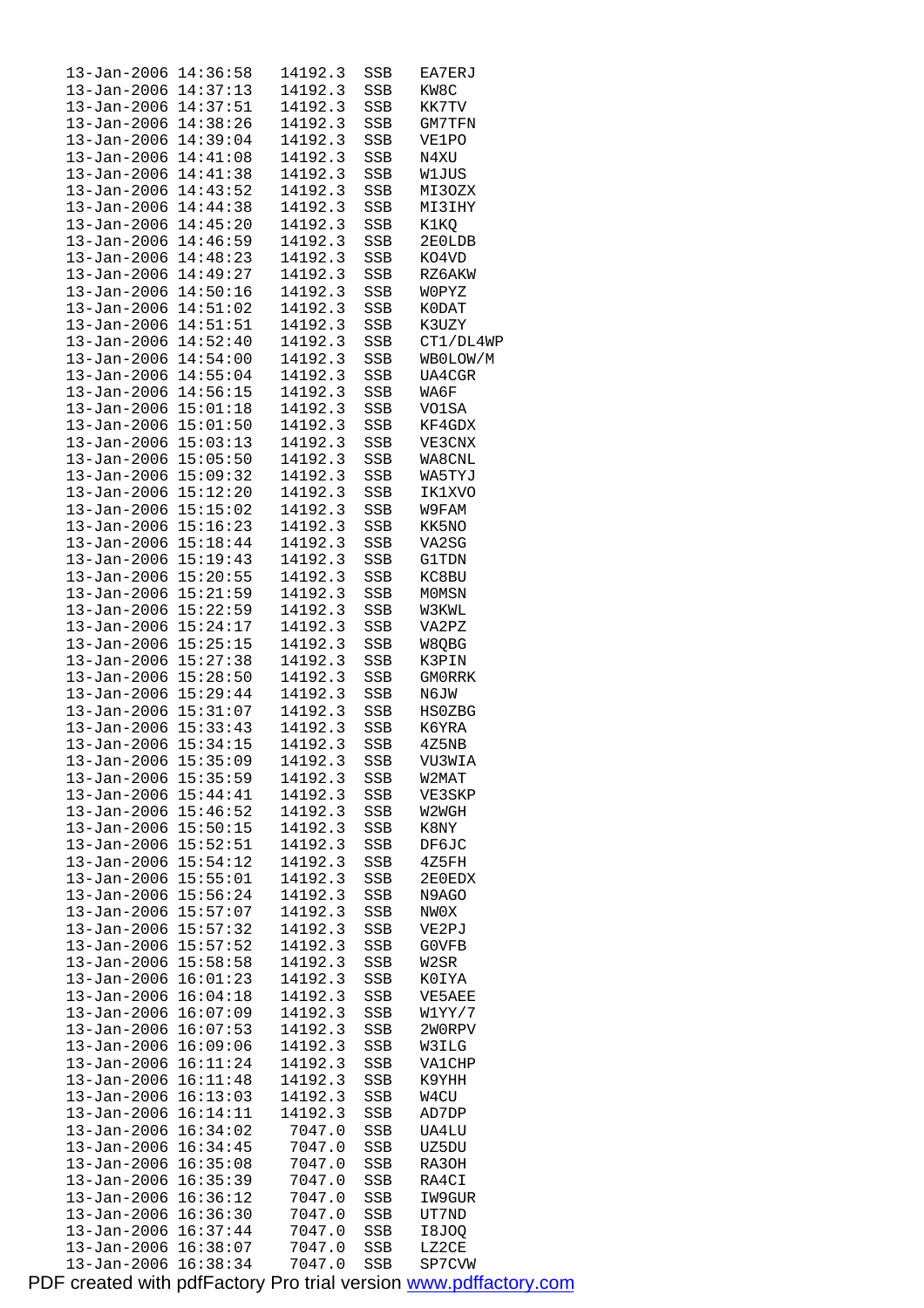| 13-Jan-2006                         | 16:38:59             | 7047.0           | SSB        | UR5WHT           |
|-------------------------------------|----------------------|------------------|------------|------------------|
| $13 - Jan - 2006$                   | 16:39:29             | 7047.0           | SSB        | IZ0KCO           |
| 13-Jan-2006                         | 16:40:11             | 7047.0           | SSB        | SQ4IXM           |
| 13-Jan-2006<br>13-Jan-2006 16:40:55 | 16:40:31             | 7047.0<br>7047.0 | SSB        | UT0RF<br>RV4CT   |
| 13-Jan-2006                         | 16:41:12             | 7047.0           | SSB<br>SSB | UA4HRZ           |
| 13-Jan-2006                         | 16:41:27             | 7047.0           | SSB        | LZ2BAB           |
| 13-Jan-2006                         | 16:41:45             | 7047.0           | SSB        | SV8KOM           |
| 13-Jan-2006                         | 16:42:28             | 7047.0           | SSB        | G4OFY            |
| 13-Jan-2006 16:42:47                |                      | 7047.0           | SSB        | IT9AFJ           |
| 13-Jan-2006                         | 16:43:13             | 7047.0           | SSB        | RA4CVT           |
| 13-Jan-2006                         | 16:43:51             | 7047.0           | SSB        | G4UKL            |
| 13-Jan-2006                         | 16:44:28             | 7047.0           | SSB        | UR7TM            |
| 13-Jan-2006                         | 16:44:35             | 7047.0           | SSB        | EW8CM            |
| 13-Jan-2006 16:45:03                |                      | 7047.0           | SSB        | I0DJV            |
| 13-Jan-2006                         | 16:47:00             | 7047.0           | SSB        | RV4HC            |
| 13-Jan-2006                         | 16:47:21             | 7047.0           | SSB        | SV2GWY           |
| 13-Jan-2006                         | 16:47:55<br>16:48:06 | 7047.0           | SSB        | ER2RM<br>RV3NA   |
| 13-Jan-2006<br>13-Jan-2006 16:49:16 |                      | 7047.0<br>7047.0 | SSB<br>SSB | UN7BJX           |
| 13-Jan-2006                         | 16:49:50             | 7047.0           | SSB        | UA3PM            |
| 13-Jan-2006                         | 16:50:34             | 7047.0           | SSB        | EA5JO            |
| 13-Jan-2006                         | 16:50:46             | 7047.0           | SSB        | LZ2GS            |
| 13-Jan-2006                         | 16:51:08             | 7047.0           | SSB        | RN6CV            |
| 13-Jan-2006 16:51:29                |                      | 7047.0           | SSB        | UA3GX            |
| 13-Jan-2006                         | 16:51:54             | 7047.0           | SSB        | UA3DUS           |
| 13-Jan-2006                         | 16:52:16             | 7047.0           | SSB        | UX7BF            |
| 13-Jan-2006                         | 16:52:32             | 7047.0           | SSB        | RA3RKG           |
| 13-Jan-2006                         | 16:53:01             | 7047.0           | SSB        | RX6LAT           |
| 13-Jan-2006 16:54:29                |                      | 7047.0           | SSB        | OK1BB            |
| 13-Jan-2006                         | 16:55:05             | 7047.0           | SSB        | UR5ZNS           |
| 13-Jan-2006<br>$13 - Jan - 2006$    | 16:55:38             | 7047.0           | SSB        | UT3QT            |
| 13-Jan-2006                         | 16:56:08<br>16:57:00 | 7047.0<br>7047.0 | SSB<br>SSB | UR4IRY<br>UA4CGR |
| 13-Jan-2006 16:57:45                |                      | 7047.0           | SSB        | UV5QA            |
| 13-Jan-2006                         | 16:58:37             | 7047.0           | SSB        | SM5OSZ           |
| 13-Jan-2006                         | 17:01:37             | 7047.0           | SSB        | UY7UC            |
| $13 - Jan - 2006$                   | 17:02:18             | 7047.0           | SSB        | UT5EOX           |
| 13-Jan-2006                         | 17:04:37             | 7047.0           | SSB        | SP5AUB           |
| 13-Jan-2006 17:05:05                |                      | 7047.0           | SSB        | RA3GCD           |
| 13-Jan-2006                         | 17:05:19             | 7047.0           | SSB        | IZ7GMN           |
| 13-Jan-2006 17:05:54                |                      | 7047.0           | SSB        | YL1ZS            |
| 13-Jan-2006 17:07:31                |                      | 7047.0           | SSB        | SV2GQP           |
| 13-Jan-2006                         | 17:08:32             | 7047.0           | SSB        | IK1MTX           |
| 13-Jan-2006 17:08:57                |                      | 7047.0<br>7047.0 | SSB        | UA3SBK           |
| 13-Jan-2006<br>$13 - Jan - 2006$    | 17:09:51<br>17:10:11 | 7047.0           | SSB<br>SSB | RZ4FO<br>UX9ZZ   |
| $13 - Jan - 2006$                   | 17:11:20             | 7047.0           | SSB        | IW8RTU           |
| 13-Jan-2006                         | 17:14:37             | 7047.0           | SSB        | UR8MV/QRP        |
| 13-Jan-2006                         | 17:15:21             | 7047.0           | SSB        | IK8TOY           |
| 13-Jan-2006                         | 17:16:01             | 7047.0           | SSB        | EW8FF            |
| $13 - Jan - 2006$                   | 17:16:53             | 7047.0           | SSB        | UA30X            |
| 13-Jan-2006                         | 17:19:45             | 7047.0           | SSB        | DL6ATM           |
| 13-Jan-2006                         | 17:20:59             | 7047.0           | SSB        | YL1ZS            |
| 13-Jan-2006                         | 19:12:20             | 3600.0           | SSB        | T77EB            |
| 13-Jan-2006                         | 19:24:15             | 10141.2          | RTTY       | UA6JY            |
| 13-Jan-2006                         | 19:38:37             | 7058.1           | SSB        | EW7AK            |
| 13-Jan-2006<br>$13 - Jan - 2006$    | 19:40:05<br>19:40:48 | 7057.0<br>7057.0 | SSB        | RK3DDJ<br>UT4NR  |
| 13-Jan-2006                         | 19:41:23             | 7057.0           | SSB<br>SSB | UT0ZD            |
| 13-Jan-2006                         | 19:41:46             | 7057.0           | SSB        | RW3WX            |
| $13 - Jan - 2006$                   | 19:42:04             | 7057.0           | SSB        | UA6XBQ           |
| 13-Jan-2006                         | 19:42:35             | 7057.0           | SSB        | RK3WE            |
| 13-Jan-2006                         | 19:43:09             | 7057.0           | SSB        | UN7AL            |
| 13-Jan-2006                         | 19:44:13             | 7057.0           | SSB        | SP8DYY           |
| 13-Jan-2006                         | 19:45:57             | 7057.0           | SSB        | G7MAR/MM         |
| $13 - Jan - 2006$                   | 19:46:55             | 7057.0           | SSB        | LY2BUM           |
| $13 - Jan - 2006$                   | 19:48:32             | 7057.0           | SSB        | SP8LXE           |
| $13 - Jan - 2006$                   | 19:48:52             | 7057.0           | SSB        | OH3NVK           |
| 13-Jan-2006 19:50:02                |                      | 7057.0           | SSB        | US1MY            |
| 13-Jan-2006<br>$13 - Jan - 2006$    | 19:52:37<br>19:52:54 | 7057.0<br>7057.0 | SSB<br>SSB | UR5EPG<br>RU6AQ  |
|                                     |                      |                  |            |                  |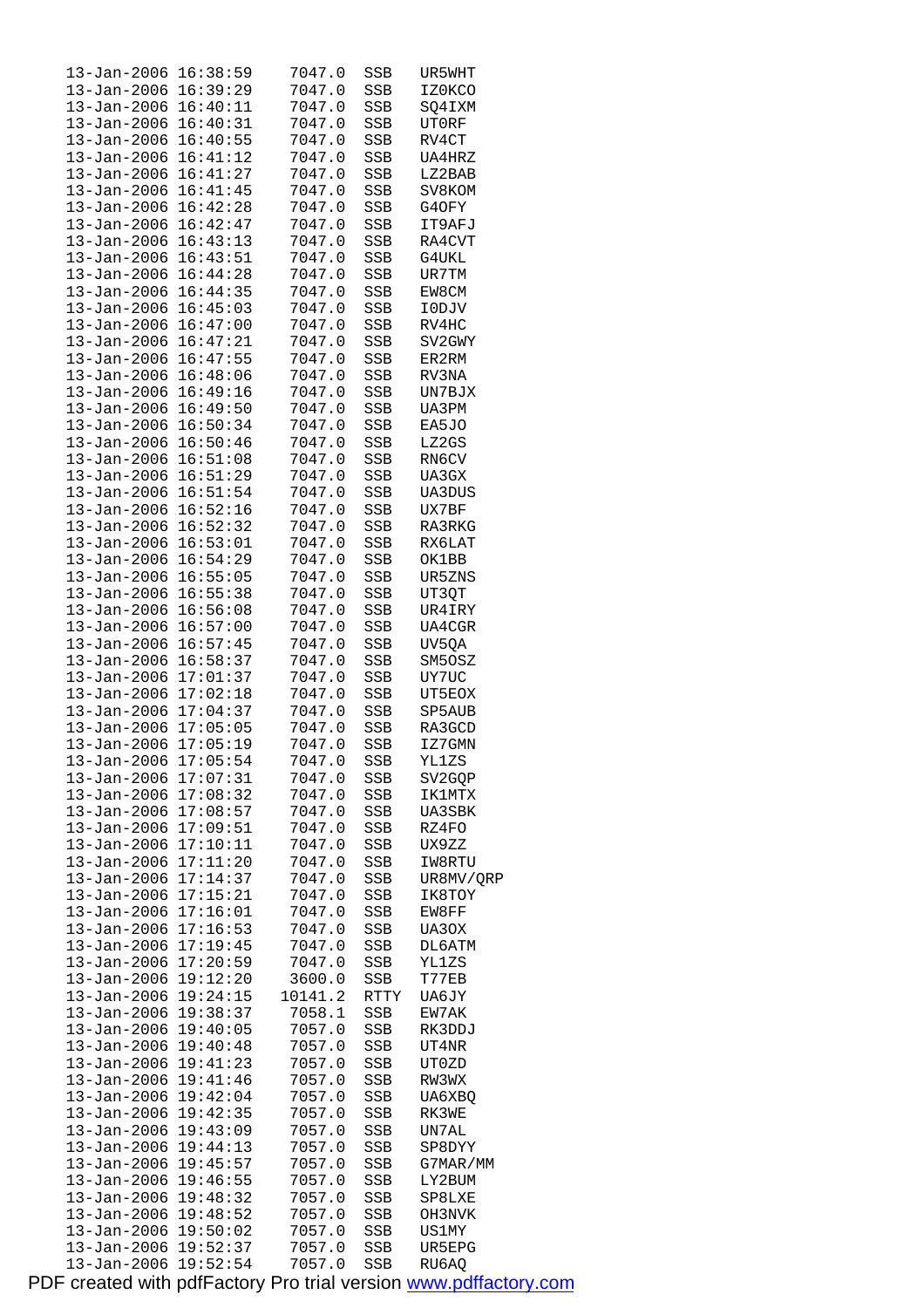| 13-Jan-2006                      | 19:53:43             | 7057.0             | SSB               | UT1HW            |
|----------------------------------|----------------------|--------------------|-------------------|------------------|
| $13 - Jan - 2006$                | 19:55:11             | 7057.0             | SSB               | RA6AVF           |
| $13 - Jan - 2006$                | 19:59:31             | 7057.0             | SSB               | RX3QDF           |
| $13 - Jan - 2006$                | 20:03:20             | 7057.0             | SSB               | MI3IHY           |
| $13 - Jan - 2006$                | 20:04:46             | 7057.0             | SSB               | LZ2AVA           |
| $13 - Jan - 2006$                | 20:05:10             | 7057.0             | <b>SSB</b>        | YO9GSB           |
| $13 - Jan - 2006$                | 20:06:18             | 7057.0             | SSB               | SQ8LSC           |
| 13-Jan-2006                      | 20:07:23             | 7057.0             | SSB               | SV9CJO           |
| 13-Jan-2006                      | 20:10:09             | 7057.0             | SSB               | EI9CBB           |
| 13-Jan-2006                      | 20:13:39             | 7057.0             | SSB               | RW3OZ            |
| $13 - Jan - 2006$                | 20:15:57             | 7057.0             | SSB               | UN <sub>20</sub> |
| $14 - Jan - 2006$                | 08:09:40             | 14208.0            | SSB               | GM7ASN           |
| 14-Jan-2006                      | 08:11:09             | 14208.0            | SSB               | RA4ACX           |
| $14 - Jan - 2006$                | 08:12:09             | 14208.0            | SSB               | <b>UA1APF</b>    |
| $14 - Jan - 2006$                | 08:13:15             | 14208.0            | SSB               | JA4KFA           |
| $14 - Jan - 2006$                | 08:14:53             | 14208.0            | SSB               | RU9DZ            |
|                                  |                      |                    |                   |                  |
| $14 - Jan - 2006$                | 08:15:32             | 14208.0            | SSB               | <b>ES1FB</b>     |
| 14-Jan-2006                      | 08:16:01             | 14208.0            | SSB               | UR7TG            |
| 14-Jan-2006                      | 08:16:17             | 14208.0            | SSB               | UT5IH            |
| $14 - Jan - 2006$                | 08:16:57             | 14208.0            | SSB               | <b>UA6HNU</b>    |
| $14 - Jan - 2006$                | 08:17:40             | 14208.0            | SSB               | <b>UA4FEL</b>    |
| $14 - Jan - 2006$                | 08:17:58             | 14208.0            | <b>SSB</b>        | RZ3DK            |
| 14-Jan-2006                      | 08:18:22             | 14208.0            | SSB               | UR5PY            |
| $14 - Jan - 2006$                | 08:19:01             | 14208.0            | SSB               | JO7HAM           |
| $14 - Jan - 2006$                | 08:19:17             | 14208.0            | SSB               | JA7GYP           |
| $14 - Jan - 2006$                | 08:19:38             | 14208.0            | SSB               | <b>JR1BLX</b>    |
| $14 - Jan - 2006$                | 08:20:29             | 14208.0            | SSB               | SP7MJT           |
| 14-Jan-2006                      | 08:21:53             | 14208.3            | SSB               | RA4PUT           |
| 14-Jan-2006                      | 08:22:22             | 14208.3            | SSB               | RK9KWI           |
| 14-Jan-2006                      | 08:22:47             | 14208.3            | SSB               | ES6PA            |
| $14 - Jan - 2006$                | 08:24:20             | 14208.3            | SSB               | YO4CSL           |
| $14 - Jan - 2006$                | 08:24:38             | 14208.3            | SSB               | SP5XVW           |
| $14 - Jan - 2006$                | 08:25:33             | 14208.3            | SSB               | RV6AGC           |
| 14-Jan-2006                      | 08:25:44             | 14208.3            | SSB               | RV3NA            |
| 14-Jan-2006                      | 08:25:55             | 14208.3            | SSB               | SP5ECC           |
| $14 - Jan - 2006$                | 08:26:09             | 14208.3            | SSB               | RV6LO            |
| $14 - Jan - 2006$                | 08:26:30             | 14208.3            | <b>SSB</b>        | YO5ORR           |
| $14 - Jan - 2006$                | 08:26:47             | 14208.3            | SSB               | RA3RKU           |
| 14-Jan-2006                      | 08:27:08             | 14208.3            | SSB               | UX1HV            |
| 14-Jan-2006                      | 08:27:29             | 14208.3            | SSB               | EW8FF            |
| $14 - Jan - 2006$                | 08:27:45             | 14208.3            | <b>SSB</b>        | UA4WEA           |
| 14-Jan-2006 08:28:00             |                      | 14208.3            | SSB               | YO2LYN           |
| 14-Jan-2006                      | 08:28:18             | 14208.3            | SSB               | UT5XM            |
| $14 - Jan - 2006$                | 08:28:38             | 14208.3            | SSB               | LZ1ZC            |
| 14-Jan-2006                      | 08:29:00             | 14208.3            | SSB               | MMOLOZ           |
| 14-Jan-2006                      | 08:29:24             | 14208.3            | SSB               | SP5EAF           |
| $14 - Jan - 2006$                | 08:29:49             | 14208.3            | SSB               | LY1DJ            |
| 14-Jan-2006                      | 08:30:33             | 14208.3            | SSB               | YL2CF            |
| $14 - Jan - 2006$                | 08:31:02             | 14208.3            | SSB               | UA9KZ            |
| 14-Jan-2006                      | 08:31:27             | 14208.3            | SSB               | DL2BAQ           |
| 14-Jan-2006                      | 08:31:37             | 14208.3            | SSB               | UU9JX            |
| 14-Jan-2006                      | 08:32:01             | 14208.3            | SSB               | SP7DDD           |
| 14-Jan-2006                      | 08:32:17             | 14208.3            | <b>SSB</b>        | 4N1GZ            |
|                                  | 08:32:53             |                    |                   | RZ3BJ            |
| $14 - Jan - 2006$                | 08:33:09             | 14208.3            | SSB               |                  |
| 14-Jan-2006                      |                      | 14208.3            | SSB               | RZ9CW            |
| 14-Jan-2006                      | 08:34:01             | 14208.3            | SSB               | JA6EYS           |
| 14-Jan-2006                      | 08:34:28             | 14208.3            | SSB               | RW0LC            |
| 14-Jan-2006                      | 08:34:54             | 14208.3            | SSB               | RA4CQ            |
| $14 - Jan - 2006$                | 08:35:21             | 14208.3            | SSB               | UY5MA            |
| 14-Jan-2006                      |                      |                    |                   |                  |
|                                  | 08:35:52             | 14208.3            | SSB               | YL2TW            |
| 14-Jan-2006                      | 08:36:11             | 14208.3            | SSB               | RA3LAL           |
| 14-Jan-2006                      | 08:36:31             | 14208.3            | SSB               | SM4YPG           |
| 14-Jan-2006                      | 08:37:22             | 14208.3            | SSB               | IW0HKH           |
| $14 - Jan - 2006$                | 08:37:45             | 14208.3            | SSB               | DC9YC            |
| 14-Jan-2006                      | 08:38:06             | 14208.3            | SSB               | UT5UY            |
| $14 - Jan - 2006$                | 08:38:44             | 14208.3            | SSB               | OZ1OLI           |
| 14-Jan-2006                      | 08:39:15             | 14208.3            | SSB               | SM3FBM           |
| 14-Jan-2006                      | 08:39:37             | 14208.3            | SSB               | RA4CVT           |
| $14 - Jan - 2006$                | 08:39:57             | 14208.3            | SSB               | G4SMB            |
| 14-Jan-2006                      | 08:40:24             | 14208.3            | SSB               | UA9SI            |
| $14 - Jan - 2006$<br>14-Jan-2006 | 08:40:50<br>08:41:13 | 14208.3<br>14208.3 | SSB<br><b>SSB</b> | EA8BRW<br>SV1QN  |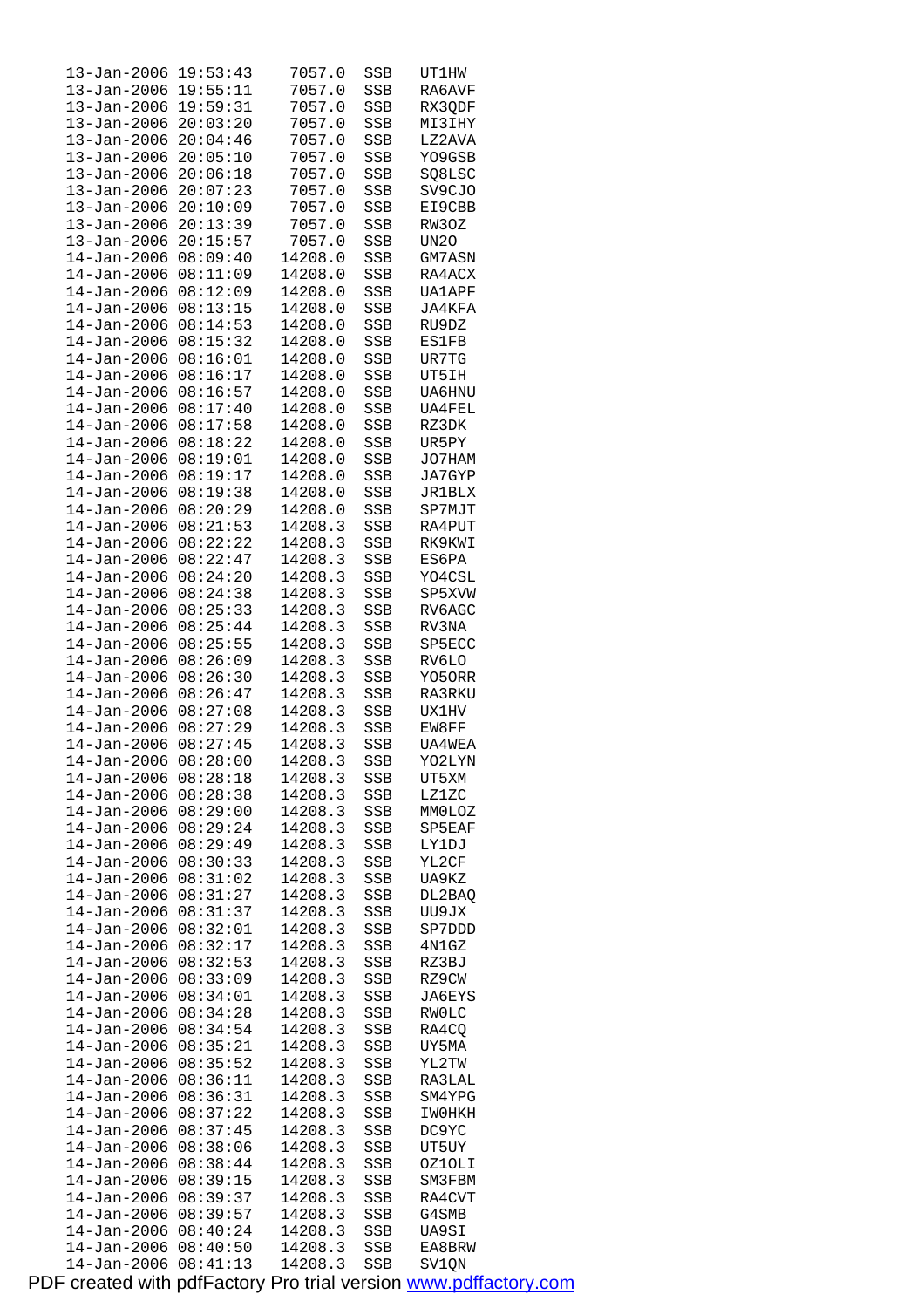| 14-Jan-2006                            | 08:42:33             | 14208.3            | SSB        | EA8/ON6GV               |
|----------------------------------------|----------------------|--------------------|------------|-------------------------|
| $14 - Jan - 2006$<br>$14 - Jan - 2006$ | 08:42:41<br>08:43:18 | 14208.3<br>14208.3 | SSB<br>SSB | RA3BZ<br>IK3XJL         |
| 14-Jan-2006                            | 08:43:50             | 14208.3            | SSB        | SP5DRE                  |
| 14-Jan-2006                            | 08:44:10             | 14208.3            | SSB        | UA9CJL                  |
| $14 - Jan - 2006$                      | 08:44:37             | 14208.3            | SSB        | RX0AX                   |
| $14 - Jan - 2006$                      | 08:45:06             | 14208.3            | SSB        | IK2IQD                  |
| $14 - Jan - 2006$                      | 08:45:32             | 14208.3            | SSB        | UA4PI                   |
| 14-Jan-2006<br>14-Jan-2006             | 08:46:03<br>08:46:48 | 14208.3<br>14208.3 | SSB<br>SSB | SP7TES<br>I2AOX         |
| $14 - Jan - 2006$                      | 08:48:03             | 14208.3            | SSB        | IW0HEX                  |
| 14-Jan-2006                            | 08:48:48             | 14208.3            | SSB        | G7TPL                   |
| 14-Jan-2006                            | 08:49:34             | 14208.3            | SSB        | RZ4PXB                  |
| 14-Jan-2006                            | 08:50:24             | 14208.3            | SSB        | YO4WZ                   |
| 14-Jan-2006<br>14-Jan-2006             | 08:52:36<br>08:53:34 | 14208.3<br>14208.3 | SSB        | SM4RFD<br>JA0GZZ        |
| $14 - Jan - 2006$                      | 08:54:51             | 14208.3            | SSB<br>SSB | ON4ON                   |
| $14 - Jan - 2006$                      | 08:55:04             | 14208.3            | SSB        | RA2FM                   |
| 14-Jan-2006                            | 08:55:18             | 14208.3            | SSB        | EW6GF                   |
| 14-Jan-2006                            | 08:55:32             | 14208.3            | SSB        | LY4AF                   |
| 14-Jan-2006                            | 08:56:20             | 14208.3            | SSB        | SM0DXS                  |
| $14 - Jan - 2006$<br>14-Jan-2006       | 08:56:35<br>08:56:56 | 14208.3<br>14208.3 | SSB<br>SSB | UR5DDX<br>UR4IVF        |
| 14-Jan-2006                            | 08:57:03             | 14208.3            | SSB        | RX3XA                   |
| $14 - Jan - 2006$                      | 08:57:29             | 14208.3            | SSB        | OZ3KLA                  |
| 14-Jan-2006                            | 08:58:38             | 14208.3            | SSB        | RA6FJ                   |
| $14 - Jan - 2006$                      | 08:58:54             | 14208.3            | SSB        | YL3BZ                   |
| $14 - Jan - 2006$                      | 08:59:30             | 14208.3            | SSB        | RA3GI                   |
| 14-Jan-2006<br>14-Jan-2006             | 08:59:58<br>09:01:11 | 14208.3<br>14208.3 | SSB<br>SSB | OZ6PI<br>RU9FG          |
| 14-Jan-2006                            | 09:01:55             | 14208.3            | SSB        | UT5MB                   |
| 14-Jan-2006                            | 09:02:17             | 14208.3            | SSB        | YO3KPA                  |
| 14-Jan-2006                            | 09:02:41             | 14208.3            | SSB        | US0YA                   |
| 14-Jan-2006                            | 09:02:52             | 14208.3            | SSB        | RW4FE                   |
| $14 - Jan - 2006$                      | 09:03:09             | 14208.3            | SSB        | SP8XXN                  |
| 14-Jan-2006<br>$14 - Jan - 2006$       | 09:03:40<br>09:04:14 | 14208.3<br>14208.3 | SSB<br>SSB | SP5CGN<br><b>PE1PIC</b> |
| $14 - Jan - 2006$                      | 09:05:00             | 14208.3            | SSB        | UR4ZYD                  |
| 14-Jan-2006                            | 09:06:28             | 14208.3            | SSB        | UX3UN                   |
| 14-Jan-2006                            | 09:06:51             | 14208.3            | SSB        | SP5SZA                  |
| 14-Jan-2006                            | 09:07:03             | 14208.3            | SSB        | 9A3MN                   |
| 14-Jan-2006 09:07:28<br>14-Jan-2006    | 09:07:41             | 14208.3<br>14208.3 | SSB        | RN3BC<br>RZ4DXC         |
| 14-Jan-2006                            | 09:08:19             | 14208.3            | SSB<br>SSB | IW9FBS                  |
| 14–Jan–2006                            | 09:08:50             | 14208.3            | SSB        | US1RCH                  |
| 14-Jan-2006                            | 09:09:19             | 14208.3            | SSB        | DL4YAR                  |
| 14-Jan-2006                            | 09:09:35             | 14208.3            | SSB        | UT5DF                   |
| 14-Jan-2006                            | 09:10:04             | 14208.3            | SSB        | LA4SOA                  |
| 14-Jan-2006<br>14-Jan-2006             | 09:10:40<br>09:11:05 | 14208.3<br>14208.3 | SSB<br>SSB | RU9UD<br>LZ1OI          |
| 14-Jan-2006                            | 09:12:10             | 14208.3            | SSB        | LZ1MS                   |
| $14 - Jan - 2006$                      | 09:12:36             | 14208.3            | SSB        | EA7KU                   |
| 14-Jan-2006                            | 09:13:39             | 14208.3            | SSB        | RN4CA                   |
| 14-Jan-2006                            | 09:14:39             | 14208.3            | SSB        | LY2QT                   |
| $14 - Jan - 2006$                      | 09:15:05<br>09:15:31 | 14208.3<br>14208.3 | SSB        | LZ3SM                   |
| 14-Jan-2006<br>14-Jan-2006             | 09:15:50             | 14208.3            | SSB<br>SSB | UX2MM<br>ES7TH          |
| 14-Jan-2006                            | 09:16:19             | 14208.3            | SSB        | RV0AL                   |
| 14-Jan-2006                            | 09:16:39             | 14208.3            | SSB        | EA5AWG                  |
| 14-Jan-2006                            | 09:18:26             | 14208.3            | SSB        | OZ1GCT                  |
| 14-Jan-2006                            | 12:10:08             | 14170.1            | SSB        | RU9WB                   |
| 14-Jan-2006<br>14-Jan-2006             | 12:10:28<br>12:11:18 | 14170.1<br>14170.1 | SSB<br>SSB | RW3AFV<br>UR5LHG        |
| 14-Jan-2006                            | 12:12:04             | 14170.1            | SSB        | RA3GAS                  |
| $14 - Jan - 2006$                      | 12:12:23             | 14170.1            | SSB        | UA1NAN                  |
| $14 - Jan - 2006$                      | 12:12:53             | 14170.1            | SSB        | <b>UA6LLE</b>           |
| 14-Jan-2006                            | 12:13:42             | 14170.1            | SSB        | UR5UFF                  |
| 14-Jan-2006                            | 12:13:51             | 14170.1            | SSB        | RK6MA                   |
| 14-Jan-2006<br>14-Jan-2006             | 12:14:08<br>12:14:53 | 14170.1<br>14170.1 | SSB<br>SSB | RK6BH<br>UA9XNR         |
| 14-Jan-2006                            | 12:15:40             | 14170.1            | SSB        | RN3AB                   |
| 14-Jan-2006                            | 12:16:15             | 14170.1            | <b>SSB</b> | UT2U0                   |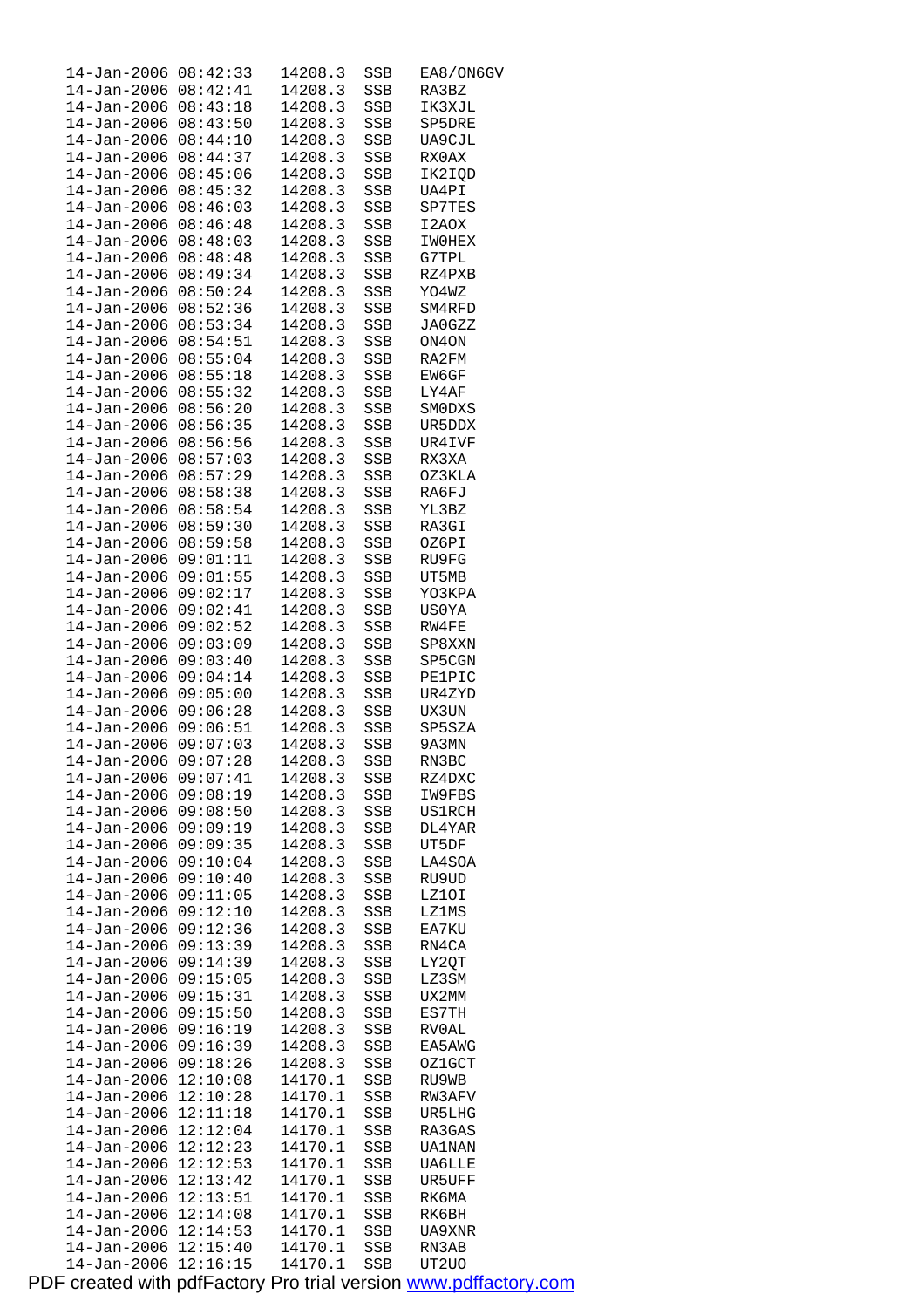| $14 - Jan - 2006$    | 12:16:58 | 14170.1 | SSB        | UT8RR         |  |
|----------------------|----------|---------|------------|---------------|--|
| 14-Jan-2006          | 12:17:31 | 14170.1 | SSB        | SA5ACR        |  |
| $14 - Jan - 2006$    | 12:18:06 | 14170.1 | SSB        | ZL1TM         |  |
| $14 - Jan - 2006$    | 12:18:33 | 14170.1 | <b>SSB</b> | DU9SS         |  |
| $14 - Jan - 2006$    | 12:19:44 | 14170.1 | SSB        | UA9KCS        |  |
|                      |          |         |            |               |  |
| $14 - Jan - 2006$    | 12:20:10 | 14170.1 | SSB        | EU2MM         |  |
| 14-Jan-2006          | 12:20:17 | 14170.1 | SSB        | EW2WW         |  |
| $14 - Jan - 2006$    | 12:20:59 | 14170.1 | SSB        | US5QPF        |  |
| $14 - Jan - 2006$    | 12:21:23 | 14170.1 | SSB        | RZ3DFS        |  |
| $14 - Jan - 2006$    | 12:21:42 | 14170.1 | <b>SSB</b> | RZ3EC         |  |
| $14 - Jan - 2006$    | 12:22:05 | 14170.1 | SSB        | RZ30G         |  |
| 14-Jan-2006          | 12:23:03 | 14170.1 | SSB        | RA9WVH        |  |
| $14 - Jan - 2006$    | 12:23:16 | 14170.1 | SSB        | RV3DND        |  |
| $14 - Jan - 2006$    | 12:23:34 | 14170.1 | SSB        | I1POR         |  |
|                      |          |         |            |               |  |
| $14 - Jan - 2006$    | 12:24:07 | 14170.1 | SSB        | UY5ZI         |  |
| $14 - Jan - 2006$    | 12:24:58 | 14170.1 | SSB        | RA9DX         |  |
| $14 - Jan - 2006$    | 12:25:24 | 14170.1 | SSB        | UX7IB         |  |
| $14 - Jan - 2006$    | 12:26:25 | 14170.1 | SSB        | RZ9CW/M       |  |
| $14 - Jan - 2006$    | 12:26:57 | 14170.1 | SSB        | ES5JD         |  |
| $14 - Jan - 2006$    | 12:27:45 | 14170.1 | <b>SSB</b> | UA9CVQ        |  |
| $14 - Jan - 2006$    | 12:28:12 | 14170.1 | SSB        | UR5IFB        |  |
| $14 - Jan - 2006$    | 12:28:48 | 14170.1 | SSB        | ER3MM         |  |
| $14 - Jan - 2006$    | 12:29:26 | 14170.1 | SSB        | RA9FM         |  |
|                      | 12:30:27 |         |            |               |  |
| $14 - Jan - 2006$    |          | 14170.1 | SSB        | OH2GVB        |  |
| $14 - Jan - 2006$    | 12:31:04 | 14170.1 | <b>SSB</b> | UR6EJ         |  |
| $14 - Jan - 2006$    | 12:32:03 | 14170.1 | SSB        | RA3CQ         |  |
| $14 - Jan - 2006$    | 12:32:15 | 14170.1 | SSB        | RV3AM         |  |
| $14 - Jan - 2006$    | 12:32:31 | 14170.1 | SSB        | UR1MI         |  |
| $14 - Jan - 2006$    | 12:33:05 | 14170.1 | SSB        | RV3GP/M       |  |
| 14-Jan-2006          | 12:33:24 | 14170.1 | SSB        | UA3PTJ        |  |
| $14 - Jan - 2006$    | 12:34:34 | 14170.1 | SSB        | UY7QC         |  |
| $14 - Jan - 2006$    | 12:35:05 | 14170.1 | SSB        | RK3AOC        |  |
| 14-Jan-2006          | 12:35:34 | 14170.1 | SSB        | RK9DM         |  |
| $14 - Jan - 2006$    | 12:36:18 | 14170.1 | SSB        | <b>EW1MW</b>  |  |
|                      |          |         |            |               |  |
| $14 - Jan - 2006$    | 12:37:54 | 14170.1 | SSB        | SM7DRQ        |  |
| $14 - Jan - 2006$    | 12:38:29 | 14170.1 | SSB        | US2IR         |  |
| $14 - Jan - 2006$    | 12:38:53 | 14170.1 | SSB        | UR4UGL        |  |
| $14 - Jan - 2006$    | 12:39:34 | 14170.1 | SSB        | RU6AQ         |  |
| $14 - Jan - 2006$    | 12:40:57 | 14170.1 | SSB        | RK3DJX        |  |
| $14 - Jan - 2006$    | 12:41:51 | 14170.1 | SSB        | VK2FAD        |  |
| $14 - Jan - 2006$    | 12:44:35 | 14170.1 | SSB        | V8ASV         |  |
| 14-Jan-2006 12:46:23 |          | 14170.1 | SSB        | <b>DU1IVT</b> |  |
| 14-Jan-2006          | 12:47:05 | 14170.1 | SSB        | US1QA         |  |
| 14-Jan-2006          | 12:48:48 | 14170.1 | SSB        | <b>IK1RAE</b> |  |
| 14-Jan-2006          | 12:49:33 | 14170.1 | SSB        | RA3BT         |  |
| 14-Jan-2006          | 12:49:48 | 14170.1 | SSB        | RA9XA         |  |
| $14 - Jan - 2006$    | 12:50:16 | 14170.1 | SSB        | IK2IWU        |  |
| $14 - Jan - 2006$    | 12:51:31 | 14170.1 | SSB        | RV9CAI        |  |
|                      | 12:52:15 |         |            |               |  |
| 14-Jan-2006          |          | 14170.1 | SSB        | UA3GLR        |  |
| 14-Jan-2006          | 12:53:16 | 14170.1 | SSB        | MI3FDS        |  |
| $14 - Jan - 2006$    | 12:54:01 | 14170.1 | SSB        | RN6BW         |  |
| $14 - Jan - 2006$    | 12:54:46 | 14170.1 | SSB        | US1RS         |  |
| 14-Jan-2006          | 12:55:04 | 14170.1 | SSB        | UA9AU         |  |
| $14 - Jan - 2006$    | 12:55:47 | 14170.1 | SSB        | UR5LBZ        |  |
| 14-Jan-2006          | 12:58:42 | 14170.1 | SSB        | KT1J          |  |
| $14 - Jan - 2006$    | 12:59:17 | 14170.1 | SSB        | YB2DX         |  |
| 14-Jan-2006          | 12:59:39 | 14170.1 | SSB        | NK8T          |  |
| 14-Jan-2006          | 13:00:13 | 14170.1 | SSB        | K500          |  |
| $14 - Jan - 2006$    | 13:00:56 | 14170.1 | SSB        | TF3A          |  |
| 14-Jan-2006          | 13:01:26 | 14170.1 | SSB        | AA1VX         |  |
|                      |          |         |            |               |  |
| $14 - Jan - 2006$    | 13:02:24 | 14170.1 | SSB        | TA4CS         |  |
| 14-Jan-2006          | 13:03:59 | 14170.1 | SSB        | VA3BOH        |  |
| 14-Jan-2006          | 13:05:08 | 14170.1 | SSB        | CT2HCQ        |  |
| 14-Jan-2006          | 13:05:50 | 14170.1 | SSB        | W1GUS         |  |
|                      |          |         |            | RA3BT         |  |
| 14-Jan-2006          | 13:06:15 | 14170.1 | SSB        |               |  |
| $14 - Jan - 2006$    | 13:06:53 | 14170.1 | SSB        | US7IB         |  |
| 14-Jan-2006          | 13:07:23 | 14170.1 | SSB        | VE1PO         |  |
| 14-Jan-2006          | 13:10:51 | 14170.1 | SSB        | UA3DDH        |  |
| $14 - Jan - 2006$    | 13:13:31 | 14170.1 | SSB        | IK1GPG        |  |
| 14-Jan-2006          | 13:15:16 | 18140.2 | SSB        | IK1GPG        |  |
| $14 - Jan - 2006$    | 13:16:32 | 18140.2 | SSB        | WA2EHL        |  |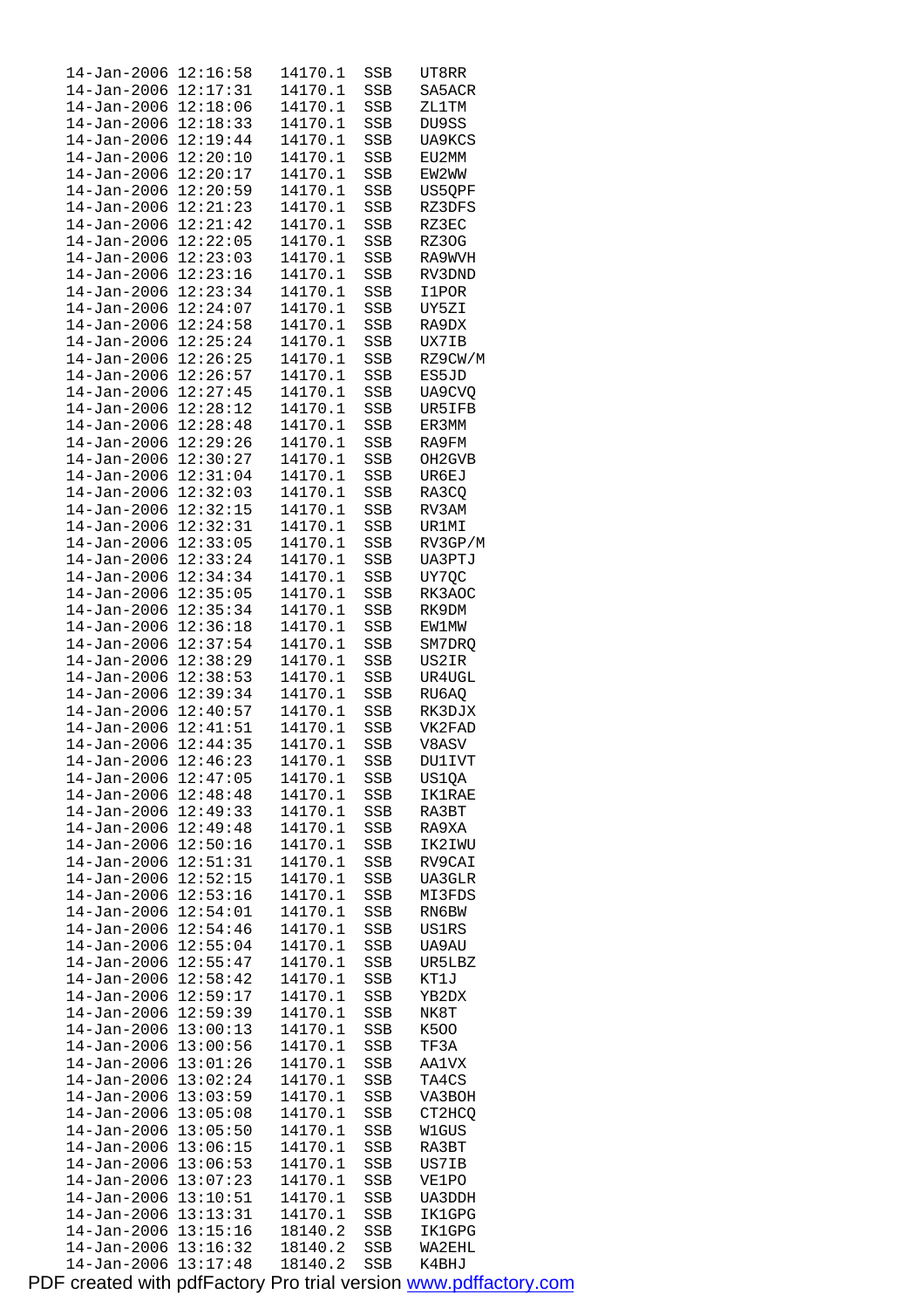| 14-Jan-2006                  | 13:19:06 | 18140.2 | SSB | VO1XT                          |
|------------------------------|----------|---------|-----|--------------------------------|
| 14–Jan–2006                  | 13:21:15 | 18140.2 | SSB | 5B4AHL                         |
| $14 - Jan - 2006$            | 13:23:36 | 18140.2 | SSB | K0DEQ                          |
| $14 - Jan - 2006$ $13:24:23$ |          | 18140.2 | SSB | N3VS                           |
| 14-Jan-2006 13:24:44         |          | 18140.2 | SSB | WB3BFC                         |
| 14-Jan-2006                  | 13:25:57 | 18140.2 | SSB | N2NNN                          |
|                              |          |         |     |                                |
| $14 - Jan - 2006$            | 13:26:32 | 18140.2 | SSB | N <sub>2</sub> N <sub>VH</sub> |
| 14-Jan-2006                  | 13:27:21 | 18140.2 | SSB | N3VA                           |
| 14-Jan-2006                  | 13:27:58 | 18140.2 | SSB | N0HRY                          |
| 14-Jan-2006 13:29:43         |          | 18140.2 | SSB | WD8JWJ                         |
| $14 - Jan - 2006$            | 13:31:59 | 18140.2 | SSB | 4Z5IW                          |
| 14-Jan-2006                  | 13:32:48 | 18140.2 | SSB | KT8BRU                         |
| 14–Jan–2006                  | 13:35:58 | 18140.2 | SSB | W8RAN                          |
| 14-Jan-2006 13:36:38         |          | 18140.2 | SSB | K2ARO                          |
| 14-Jan-2006 13:36:57         |          | 18140.2 | SSB | WP4NIX                         |
|                              |          |         |     |                                |
| 14-Jan-2006                  | 13:37:30 | 18140.2 | SSB | W3WTJ                          |
| 14-Jan-2006                  | 13:38:06 | 18140.2 | SSB | N8RT                           |
| 14–Jan–2006                  | 13:38:38 | 18140.2 | SSB | WA3LIV                         |
| 14-Jan-2006                  | 13:41:07 | 18140.2 | SSB | N1VIV                          |
| 14-Jan-2006 13:45:26         |          | 18140.2 | SSB | EA8CQW                         |
| 14-Jan-2006                  | 13:45:52 | 18140.2 | SSB | NR1R                           |
| $14 - Jan - 2006$            | 13:46:43 | 18140.2 | SSB | K4WS                           |
| 14–Jan–2006                  | 13:47:53 | 18140.2 | SSB | WD8OHY                         |
|                              |          |         |     |                                |
| 14-Jan-2006 13:48:28         |          | 18140.2 | SSB | W2QN                           |
| 14-Jan-2006 13:52:27         |          | 18140.2 | SSB | KC9KCT/M                       |
| 14-Jan-2006                  | 13:52:50 | 18140.2 | SSB | WA2PIP                         |
| $14 - Jan - 2006$            | 13:54:33 | 18140.2 | SSB | WOCST                          |
| 14–Jan–2006                  | 13:55:33 | 18140.2 | SSB | N1CRW                          |
| 14-Jan-2006                  | 13:56:35 | 18140.2 | SSB | IZ1GCZ                         |
| 14-Jan-2006 13:56:59         |          | 18140.2 | SSB | N0KJB                          |
| $14 - Jan - 2006$            | 13:57:34 | 18140.2 | SSB | N2UAJ                          |
| 14-Jan-2006                  | 13:58:38 | 18140.2 | SSB | KP4SQ                          |
|                              |          |         |     |                                |
| 14-Jan-2006                  | 13:59:13 | 18140.2 | SSB | K3ZMJ                          |
| 14-Jan-2006                  | 13:59:49 | 18140.2 | SSB | W8OLI                          |
| 14-Jan-2006                  | 14:00:20 | 18140.2 | SSB | N8II                           |
| 14-Jan-2006                  | 14:00:56 | 18140.2 | SSB | KV1Z                           |
| 14-Jan-2006                  | 14:01:51 | 18140.2 | SSB | KC0EBD                         |
| 14-Jan-2006                  | 14:02:28 | 18140.2 | SSB | W4JXM                          |
| $14 - Jan - 2006$ $14:03:13$ |          | 18140.2 | SSB | WC4D                           |
| 14-Jan-2006 14:03:46         |          | 18140.2 | SSB | KK5WD                          |
| $14 - Jan - 2006$            | 14:04:59 | 18140.2 | SSB | N4SPN                          |
| $14 - Jan - 2006$ $14:05:30$ |          | 18140.2 | SSB | KK5LD                          |
| 14-Jan-2006                  | 14:06:38 | 18140.2 | SSB | WA2CKM                         |
| $14 - Jan - 2006$            | 14:07:24 | 18140.2 | SSB | KC2ATK                         |
| $14 - Jan - 2006$            | 14:08:11 | 18140.2 | SSB | VE3MFP                         |
|                              |          |         |     |                                |
| $14 - Jan - 2006$            | 14:08:34 | 18140.2 | SSB | KC9DYM                         |
| $14 - Jan - 2006$            | 14:09:14 | 18140.2 | SSB | 4Z5NB                          |
| 14-Jan-2006                  | 14:10:29 | 18140.2 | SSB | KI4DPK                         |
| $14 - Jan - 2006$            | 14:11:20 | 18140.2 | SSB | KP4JRS                         |
| 14-Jan-2006                  | 14:12:57 | 18140.2 | SSB | N4ABA/M                        |
| 14-Jan-2006                  | 14:13:27 | 18140.2 | SSB | KB3IHY                         |
| 14-Jan-2006                  | 14:16:10 | 18140.2 | SSB | <b>WBOSYQ</b>                  |
| $14 - Jan - 2006$            | 14:17:33 | 18140.2 | SSB | WB9EIW                         |
| $14 - Jan - 2006$            | 14:19:17 | 18140.2 | SSB | K4CDR                          |
| 14-Jan-2006                  | 14:22:04 | 18140.2 | SSB | KF2R                           |
|                              |          |         |     |                                |
| 14-Jan-2006                  | 14:23:01 | 18140.2 | SSB | W8UPY                          |
| 14-Jan-2006                  | 14:23:45 | 18140.2 | SSB | W1AVK                          |
| 14-Jan-2006                  | 14:24:21 | 18140.2 | SSB | KB3MMI                         |
| $14 - Jan - 2006$            | 14:25:09 | 18140.2 | SSB | W4EEU                          |
| 14-Jan-2006                  | 14:27:11 | 18140.2 | SSB | WB9MEP                         |
| 14-Jan-2006                  | 14:28:31 | 18140.2 | SSB | VA3DGR                         |
| 14-Jan-2006                  | 14:29:13 | 18140.2 | SSB | WB9CJZ                         |
| 14-Jan-2006                  | 14:30:37 | 18140.2 | SSB | KD5ZWF/M                       |
| $14 - Jan - 2006$            | 14:31:05 | 18140.2 | SSB | W7OT                           |
| 14-Jan-2006                  | 14:32:01 | 18140.2 | SSB | VE3XBR                         |
| 14-Jan-2006                  |          | 18140.2 |     |                                |
|                              |          |         | SSB | KF4GRA                         |
|                              | 14:34:12 |         |     |                                |
| 14-Jan-2006                  | 14:37:48 | 18140.2 | SSB | VE3OSC                         |
| 14-Jan-2006                  | 14:38:44 | 18140.2 | SSB | AA8WZ                          |
| $14 - Jan - 2006$            | 14:40:22 | 18140.2 | SSB | KC5E                           |
| 14–Jan–2006                  | 14:41:58 | 18140.2 | SSB | KC9DKL                         |
| 14-Jan-2006                  | 14:42:31 | 18140.2 | SSB | VE3TMG                         |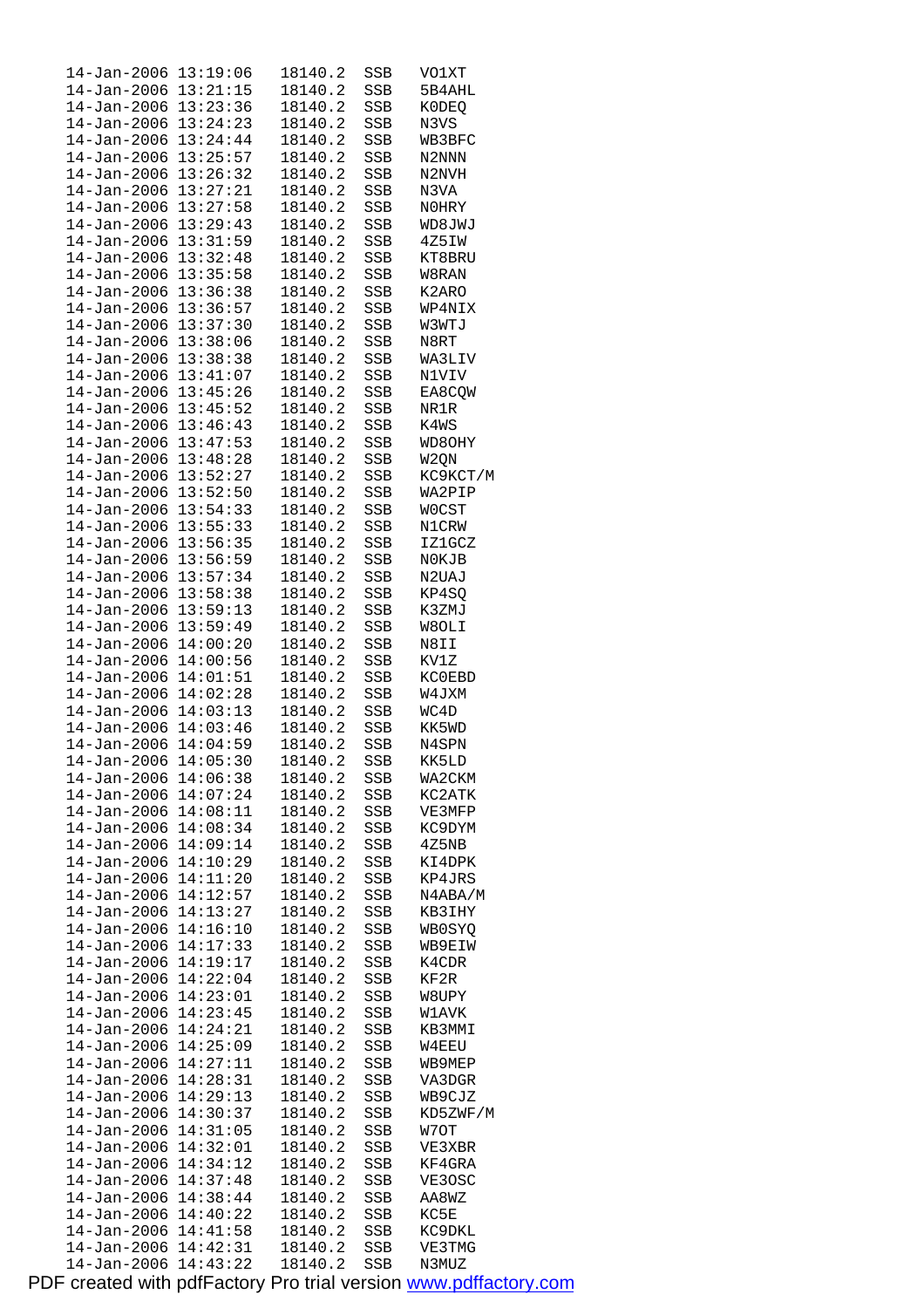| 14-Jan-2006                      | 14:44:48             | 18140.2            | SSB          | KB4ZGO           |
|----------------------------------|----------------------|--------------------|--------------|------------------|
| 14-Jan-2006                      | 14:45:38             | 18140.2            | SSB          | VA3ZWV           |
| $14 - Jan - 2006$                | 14:46:19             | 18140.2            | SSB          | K2JGL            |
| 14-Jan-2006 14:49:34             |                      | 18140.2            | SSB          | N8BUZ            |
| 14-Jan-2006                      | 14:50:44             | 18140.2            | SSB          | KA2BZS           |
| 14-Jan-2006                      | 14:51:51             | 18140.2            | SSB          | K9PPY            |
|                                  | 14:52:25             |                    |              | WA2FTC           |
| 14-Jan-2006                      |                      | 18140.2            | SSB          |                  |
| 14-Jan-2006                      | 14:53:05             | 18140.2            | SSB          | K8TEZ            |
| 14-Jan-2006 14:54:43             |                      | 18140.2            | SSB          | W9CFJ            |
| 14-Jan-2006                      | 14:55:47             | 18140.2            | SSB          | W3HOX            |
| $14 - Jan - 2006$                | 14:57:46             | 18140.2            | SSB          | KC4QH            |
| $14 - Jan - 2006$                | 14:59:07             | 18140.2            | SSB          | AI2T             |
| $14 - Jan - 2006$                | 14:59:36             | 18140.2            | SSB          | KA3OLN           |
| $14 - Jan - 2006$ $15:00:37$     |                      | 18140.2            | SSB          | <b>WODKM</b>     |
| $14 - Jan - 2006$ $15:02:38$     |                      | 18140.2            | SSB          | W3PDQ            |
| 14-Jan-2006 15:06:07             |                      | 18140.2            | SSB          | N3MIQ/M          |
|                                  |                      |                    |              |                  |
| $14 - Jan - 2006$ $15:07:11$     |                      | 18140.2            | SSB          | WA2CKP           |
| 14-Jan-2006 15:19:55             |                      | 14170.1            | SSB          | N4MM             |
| 14-Jan-2006 15:22:04             |                      | 14170.1            | SSB          | VE3CAK           |
| 14-Jan-2006 15:25:35             |                      | 14170.1            | SSB          | WB2SIH           |
| 14-Jan-2006 15:26:29             |                      | 14170.1            | SSB          | W9RJF            |
| 14-Jan-2006 15:27:26             |                      | 14170.1            | SSB          | K7SID            |
| 14-Jan-2006 15:28:59             |                      | 14170.1            | SSB          | NQ2F             |
| 14-Jan-2006 15:29:37             |                      | 14170.1            | SSB          | W4VD             |
| $14 - Jan - 2006$ $15:31:21$     |                      | 14170.1            | SSB          | VE3GN            |
| 14-Jan-2006 15:33:33             |                      | 14170.1            | SSB          | I0DJV            |
| $14 - Jan - 2006$ $15:35:19$     |                      | 14170.1            | SSB          | <b>IK1WEG</b>    |
| 14-Jan-2006 15:35:39             |                      | 14170.1            | SSB          | VE3GHK           |
|                                  |                      |                    |              |                  |
| 14-Jan-2006 15:36:17             |                      | 14170.1            | SSB          | VA2DN            |
| 14-Jan-2006 15:36:36             |                      | 14170.1            | SSB          | KF4GRA           |
| 14-Jan-2006                      | 15:37:05             | 14170.1            | SSB          | W4SYM            |
| 14-Jan-2006                      | 15:38:33             | 14170.1            | SSB          | WB0ZRD           |
| 14-Jan-2006 15:39:17             |                      | 14170.1            | SSB          | AD6ZJ            |
| 14-Jan-2006 15:41:20             |                      | 14170.1            | SSB          | K9JE             |
| $14 - Jan - 2006$ $15:42:58$     |                      | 14170.1            | SSB          | <b>WOOA</b>      |
| $14 - Jan - 2006$ $15:43:48$     |                      | 14170.1            | SSB          | K6UNR            |
| 14-Jan-2006 15:46:24             |                      | 14170.1            | SSB          | K5KC             |
| $14 - Jan - 2006$ $18:41:08$     |                      | 14170.1            | SSB          | IK1SOW           |
| 15-Jan-2006 07:39:37             |                      | 10141.2            | RTTY         | RA9LE            |
| 15-Jan-2006 07:41:09             |                      | 10141.2            | RTTY         | SP1MWK           |
| 15-Jan-2006 07:49:01             |                      | 10141.2            | RTTY         | LA9AJA           |
| 15-Jan-2006 07:53:40             |                      | 10141.2            | RTTY         | UA1QL            |
| 15-Jan-2006                      | 08:00:47             | 14085.6            | RTTY         | <b>JA1CQK</b>    |
| 15-Jan-2006                      | 08:01:34             | 14085.6            | RTTY         | JA1BOQ           |
| $15 - Jan - 2006$                | 08:03:14             | 14085.6            | RTTY         | JF1PRW           |
| $15 - Jan - 2006$                | 08:05:23             | 14085.6            | RTTY         | JF1IRW           |
| 15-Jan-2006                      | 08:06:32             | 14085.6            |              | RA4LK            |
|                                  | 08:08:08             |                    | RTTY         |                  |
| 15-Jan-2006                      |                      | 14085.6            | RTTY         | YO9FSI           |
| 15-Jan-2006                      | 08:10:32             | 14085.6            | RTTY         | RW9OG            |
| 15-Jan-2006                      | 08:11:38             | 14085.6            | RTTY         | RW3AS            |
| $15 - Jan - 2006$                | 08:12:43             | 14085.6            | RTTY         | RV3DND           |
| 15-Jan-2006                      | 08:14:10             | 14085.6            | RTTY         | JA8XIW           |
| $15 - Jan - 2006$                | 08:16:44             | 14085.6            | RTTY         | JA1ADN           |
| $15 - Jan - 2006$                | 08:19:05             | 14085.6            | RTTY         | JA7GYP           |
| 15-Jan-2006                      | 08:21:49             | 14085.6            | RTTY         | RV3DUT           |
| 15-Jan-2006                      | 08:22:46             | 14085.6            | RTTY         | OH8LXT           |
| 15-Jan-2006                      | 08:24:30             | 14085.6            | RTTY         | JR1TNE           |
| 15-Jan-2006                      | 08:25:29             | 14085.6            | RTTY         | JA8JTH           |
| $15 - Jan - 2006$                | 08:26:22             | 14085.6            | RTTY         | JH1IUQ           |
| 15-Jan-2006                      | 08:27:33             | 14085.6            | RTTY         | JA1XRA           |
| 15-Jan-2006                      | 08:28:56             | 14085.6            | RTTY         | UA90DU           |
| 15-Jan-2006                      | 08:29:38             | 14085.6            | RTTY         | JK3GWT           |
| 15-Jan-2006                      | 08:30:38             | 14085.6            | RTTY         | UY9IF            |
| 15-Jan-2006                      | 08:31:51             | 14085.6            |              | RW9WF            |
|                                  |                      |                    | RTTY         |                  |
| 15-Jan-2006                      | 08:35:33             | 14085.6            | RTTY         | 7K3QPL           |
| 15-Jan-2006                      | 08:36:49             | 14085.6            | RTTY         | OH7OI            |
| 15-Jan-2006                      | 08:38:03             | 14085.6            | RTTY         | JA1SLS           |
| 15-Jan-2006                      |                      |                    | RTTY         | EA8/DJ10J        |
|                                  | 08:39:55             | 14085.6            |              |                  |
| $15 - Jan - 2006$                | 08:42:24             | 14085.6            | RTTY         | YL2IR            |
| 15-Jan-2006                      | 08:44:38             | 14085.6            | RTTY         | RW4FE            |
| 15-Jan-2006<br>$15 - Jan - 2006$ | 08:46:04<br>08:47:50 | 14085.6<br>14085.6 | RTTY<br>RTTY | SM4RIK<br>JJ1SKG |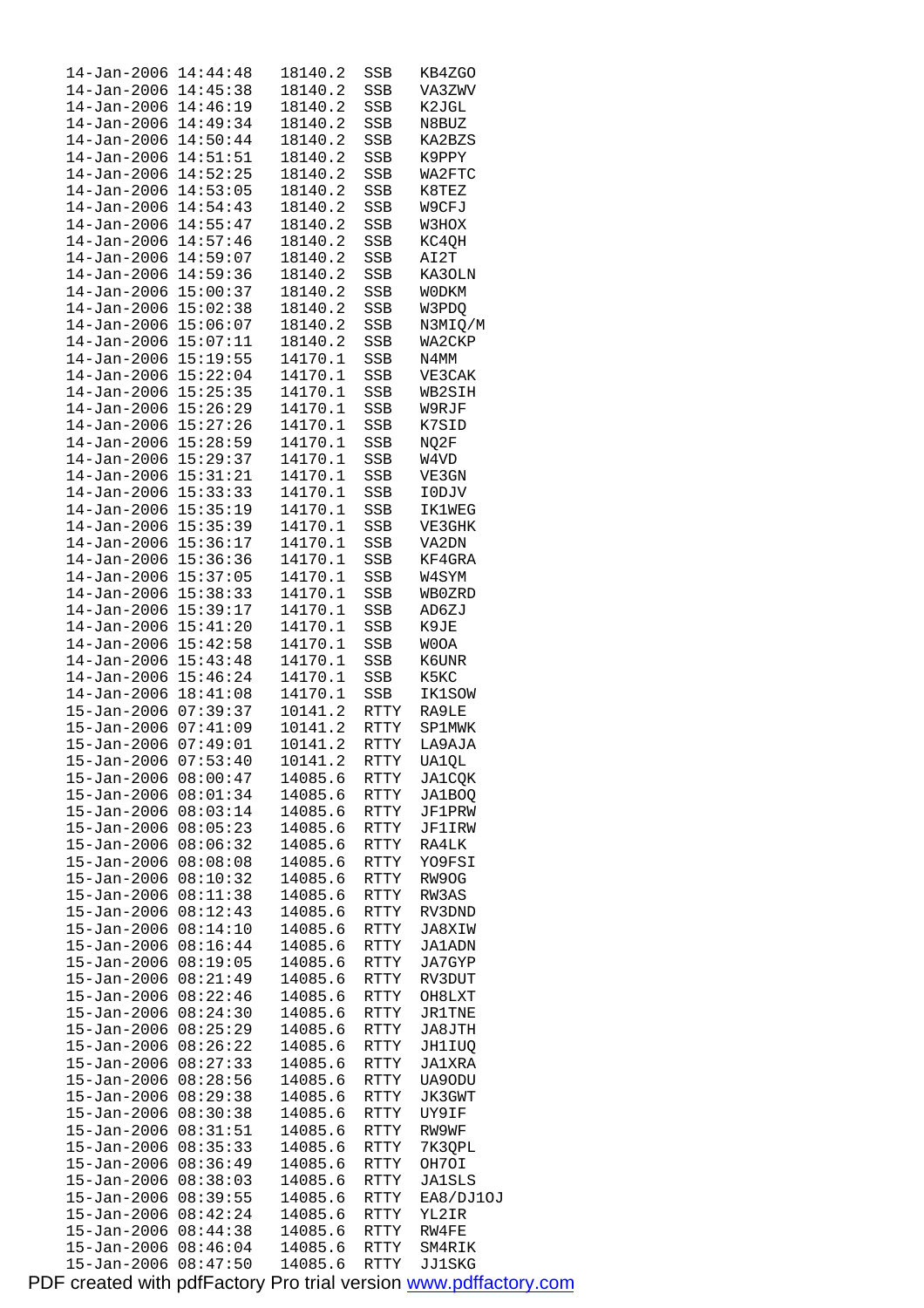| 15-Jan-2006                  | 08:56:08             | 18130.1 | SSB  | EA8JA         |
|------------------------------|----------------------|---------|------|---------------|
| 15-Jan-2006                  | 08:56:59             | 18130.1 | SSB  | TY5ZR         |
| 15-Jan-2006 09:00:08         |                      | 18130.1 | SSB  | RD3QT         |
| 15-Jan-2006 09:01:16         |                      | 18130.1 | SSB  | RX3QDF        |
| 15-Jan-2006                  | 09:01:59             | 18130.1 | SSB  | RU6AQ         |
| $15 - Jan - 2006$            | 09:02:29             | 18130.1 | SSB  | <b>UT1UW</b>  |
| 15-Jan-2006                  | 09:03:09             | 18130.1 | SSB  | IW1ARB        |
| $15 - Jan - 2006$            | 09:03:27             | 18130.1 | SSB  | IK4GRO        |
| 15-Jan-2006 09:03:51         |                      | 18130.1 | SSB  | OM5MZ         |
| 15-Jan-2006                  | 09:04:17             | 18130.1 | SSB  | RA30X         |
| 15-Jan-2006                  | 09:04:31             | 18130.1 | SSB  | IK1YFI        |
| 15-Jan-2006                  | 09:04:56             | 18130.1 | SSB  | <b>UA6HTF</b> |
| $15 - Jan - 2006$            | 09:06:19             | 18130.1 | SSB  | OH4LA         |
| 15-Jan-2006 09:06:47         |                      | 18130.1 | SSB  | UA4FLL        |
| 15-Jan-2006 09:08:02         |                      | 18130.1 | SSB  | RZ0WK         |
| $15 - Jan - 2006$            | 09:09:01             | 18130.1 | SSB  | UA24CR        |
| 15-Jan-2006                  | 09:09:14             | 18130.1 | SSB  | UA4NJ         |
| $15 - Jan - 2006 09:10:04$   |                      | 18130.1 | SSB  | RW6BT         |
| 15-Jan-2006 09:10:36         |                      | 18130.1 | SSB  | SM3FBM        |
| 15-Jan-2006                  | 09:15:45             | 18130.1 | SSB  | UA10IZ        |
|                              | 09:16:37             |         |      |               |
| 15-Jan-2006                  |                      | 18130.1 | SSB  | IZ7AUG        |
| 15-Jan-2006                  | 09:18:47<br>09:22:26 | 18130.1 | SSB  | IK2MLY        |
| 15-Jan-2006                  |                      | 18130.1 | SSB  | UA3ZML        |
| 15-Jan-2006 09:23:04         |                      | 18130.1 | SSB  | <b>RA1AE</b>  |
| $15 - Jan - 2006 09:23:35$   |                      | 18130.1 | SSB  | <b>IK1RGK</b> |
| $15 - Jan - 2006$            | 09:23:47             | 18130.1 | SSB  | UW1GG         |
| 15-Jan-2006                  | 09:24:14             | 18130.1 | SSB  | RA1QCZ        |
| $15 - Jan - 2006$            | 09:24:45             | 18130.1 | SSB  | UA3PB         |
| 15-Jan-2006 09:25:31         |                      | 18130.1 | SSB  | RV6ADY        |
| 15-Jan-2006                  | 09:25:52             | 18130.1 | SSB  | US5EM         |
| 15-Jan-2006                  | 09:27:30             | 18130.1 | SSB  | IK2RPE        |
| 15-Jan-2006                  | 09:27:50             | 18130.1 | SSB  | RA3AAJ        |
| $15 - Jan - 2006$            | 09:29:17             | 18130.1 | SSB  | IK5PWN        |
| 15-Jan-2006 09:47:11         |                      | 18104.1 | RTTY | RA9LR         |
| 15-Jan-2006                  | 10:00:55             | 14089.1 | RTTY | <b>UA1NAN</b> |
| 15-Jan-2006                  | 10:03:35             | 14089.1 | RTTY | UR8EQ         |
| 15-Jan-2006                  | 10:05:51             | 14089.1 | RTTY | RD3DM         |
| $15 - Jan - 2006$ $13:32:23$ |                      | 18150.1 | SSB  | KB2ZSP        |
| 15-Jan-2006 13:33:45         |                      | 18150.1 | SSB  | N1HCL         |
| 15-Jan-2006 13:34:34         |                      | 18150.1 | SSB  | W1GUS         |
| 15-Jan-2006 13:35:17         |                      | 18150.1 | SSB  | N1CRW         |
| 15-Jan-2006 13:35:58         |                      | 18150.1 | SSB  | 4X4FR/M       |
| 15-Jan-2006                  | 13:40:41             | 18150.1 | SSB  | CM6CAC        |
| 15-Jan-2006 13:54:00         |                      | 14213.1 | SSB  | KE3LB         |
| 15-Jan-2006                  | 13:55:31             | 14213.1 | SSB  | W3FQ          |
| 15-Jan-2006                  | 13:56:31             | 14213.1 | SSB  | UR4MJ         |
| 15-Jan-2006                  | 13:57:09             | 14213.1 | SSB  | KS4WA         |
| 15-Jan-2006                  | 14:00:33             | 14213.1 | SSB  | K5VXT         |
| 15-Jan-2006                  | 14:01:51             | 14213.1 | SSB  | W8WOJ         |
| 15-Jan-2006                  | 14:03:04             | 14213.1 | SSB  | UX7MM         |
| $15 - Jan - 2006$            | 14:03:19             | 14213.1 | SSB  | VK2ACM/W5     |
| 15-Jan-2006                  | 14:07:09             | 14213.1 | SSB  | N8FGZ         |
| 15-Jan-2006                  | 14:08:38             | 14213.1 | SSB  | KY5R          |
| 15-Jan-2006                  | 14:10:03             | 14213.1 | SSB  | RU6LG         |
| 15-Jan-2006                  | 14:12:12             | 14213.1 | SSB  | ER2NB         |
| 15-Jan-2006                  | 14:13:05             | 14213.1 | SSB  | WB4MDX        |
| 15-Jan-2006                  | 14:15:11             | 14213.1 | SSB  | LA2T          |
| 15-Jan-2006                  | 14:16:57             | 14213.1 | SSB  | LA5VMA        |
| $15 - Jan - 2006$            | 14:17:58             | 14213.1 | SSB  | XElYYD        |
| 15-Jan-2006                  | 14:18:39             | 14213.1 | SSB  | XE2UCT        |
| 15-Jan-2006                  | 14:19:28             | 14213.1 | SSB  | IV3AZZ        |
| 15-Jan-2006                  | 14:20:06             | 14213.1 | SSB  | I0JX          |
| $15 - Jan - 2006$            | 14:20:36             | 14213.1 | SSB  | I8JOQ         |
| 15-Jan-2006                  | 14:22:31             | 14213.1 | SSB  | KG8XG         |
| 15-Jan-2006                  | 14:23:20             | 14213.1 | SSB  | UA3GJM        |
| 15-Jan-2006                  | 14:23:53             | 14213.1 | SSB  | KG4OLE        |
| 15-Jan-2006                  | 14:24:12             | 14213.1 | SSB  | W9FAM         |
| 15-Jan-2006                  | 14:25:57             | 14213.1 | SSB  | OK2SG         |
| $15 - Jan - 2006$            | 14:26:52             | 14213.1 | SSB  | AB8AL         |
| 15-Jan-2006                  | 14:28:37             | 14213.1 | SSB  | <b>W3LOW</b>  |
| 15-Jan-2006                  | 14:30:17             | 14213.1 | SSB  | WA5UQ         |
| 15-Jan-2006                  | 14:32:00             | 14213.1 | SSB  | IK2BSS        |
|                              |                      |         |      |               |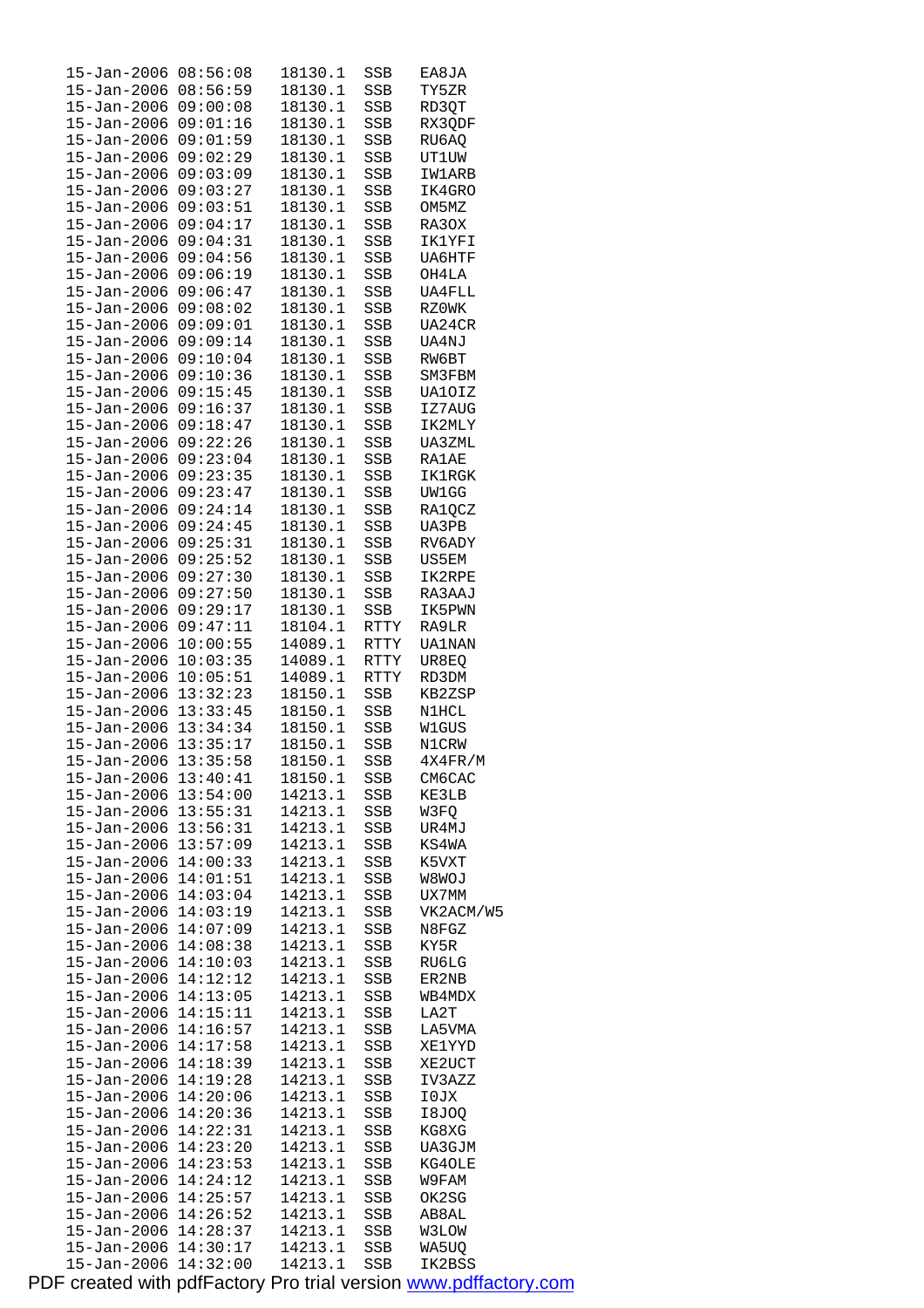| $15 - Jan - 2006$    | 14:32:18 | 14213.1 | SSB          | LA6ZFA        |
|----------------------|----------|---------|--------------|---------------|
| $15 - Jan - 2006$    | 14:40:06 | 14213.1 | SSB          | W5VZM         |
| $15 - Jan - 2006$    | 14:40:47 | 14213.1 | SSB          | WY3X          |
| $15 - Jan - 2006$    | 14:41:31 | 14213.1 | SSB          | KB5PKW        |
| 15-Jan-2006          | 14:42:42 | 14213.1 | SSB          | RX6LP         |
| $15 - Jan - 2006$    | 14:43:55 | 14213.1 |              | 5R8GZ         |
|                      |          |         | SSB          |               |
| 15-Jan-2006          | 14:45:26 | 14213.1 | SSB          | VE3YEN        |
| $15 - Jan - 2006$    | 14:46:07 | 14213.1 | SSB          | W5VFO         |
| 15-Jan-2006          | 14:47:18 | 14213.1 | SSB          | K4HO          |
| 15-Jan-2006          | 14:47:31 | 14213.1 | SSB          | N3GH          |
| $15 - Jan - 2006$    | 14:50:32 | 14213.1 | SSB          | HB9TII        |
| 15-Jan-2006          | 14:52:23 | 14213.1 | SSB          | F5AQB         |
| $15 - Jan - 2006$    | 14:52:54 | 14213.1 | SSB          | SM5ARL        |
| $15 - Jan - 2006$    | 14:53:10 | 14213.1 | SSB          | KS1S          |
|                      | 14:53:32 |         |              |               |
| 15-Jan-2006          |          | 14213.1 | SSB          | VA3XH         |
| $15 - Jan - 2006$    | 14:54:17 | 14213.1 | SSB          | WW5AA         |
| $15 - Jan - 2006$    | 14:54:47 | 14213.1 | SSB          | <b>IZ1ERR</b> |
| $15 - Jan - 2006$    | 14:55:20 | 14213.1 | SSB          | K9DDO         |
| 15-Jan-2006          | 14:55:56 | 14213.1 | SSB          | KB5MD         |
| 15-Jan-2006          | 14:56:07 | 14213.1 | SSB          | W1RG          |
| $15 - Jan - 2006$    | 14:56:28 | 14213.1 | SSB          | OD5UR         |
| 15-Jan-2006          | 14:57:41 | 14213.1 | SSB          | VU3SPQ        |
| $15 - Jan - 2006$    | 14:58:26 | 14213.1 | SSB          | K1RX          |
|                      |          |         |              |               |
| $15 - Jan - 2006$    | 14:58:52 | 14213.1 | SSB          | WA1TAC        |
| $15 - Jan - 2006$    | 14:59:20 | 14213.1 | SSB          | N2ZR          |
| $15 - Jan - 2006$    | 15:02:50 | 14213.1 | SSB          | K2WH          |
| $15 - Jan - 2006$    | 15:03:51 | 14213.1 | SSB          | W1MAA/M       |
| $15 - Jan - 2006$    | 15:04:13 | 14213.1 | SSB          | N9SB          |
| 15-Jan-2006          | 15:04:58 | 14213.1 | SSB          | VE9AIR        |
| 15-Jan-2006          | 15:05:31 | 14213.1 | SSB          | W1GGN         |
| $15 - Jan - 2006$    | 15:06:33 | 14213.1 | SSB          | AB8TB         |
| 15-Jan-2006          | 15:07:20 | 14213.1 |              |               |
|                      |          |         | SSB          | KJ6DQ         |
| 15-Jan-2006          | 15:07:54 | 14213.1 | SSB          | N0BOF         |
| $15 - Jan - 2006$    | 15:08:14 | 14213.1 | SSB          | W4JS          |
| 15-Jan-2006          | 15:09:04 | 14213.1 | SSB          | W0RSR         |
| $15 - Jan - 2006$    | 15:09:52 | 14213.1 | SSB          | K1SO          |
| $15 - Jan - 2006$    | 15:10:54 | 14213.1 | SSB          | SV9CJO        |
| 15-Jan-2006          | 15:11:36 | 14213.1 | SSB          | VE3DPJ        |
| 15-Jan-2006 15:12:15 |          | 14213.1 | SSB          | N8MM          |
| 15-Jan-2006          | 15:13:17 | 14213.1 | $_{\rm SSB}$ | KG6POG        |
| $15 - Jan - 2006$    | 15:16:42 | 14213.1 | SSB          | W7DD          |
| 15-Jan-2006 15:18:18 |          | 14213.1 | SSB          | KD0AY         |
| 15-Jan-2006          | 15:19:19 | 14213.1 | SSB          | WA4YDO        |
|                      |          |         |              |               |
|                      |          |         |              |               |
| $15 - Jan - 2006$    | 15:20:19 | 14213.1 | SSB          | VE3AT         |
| 15-Jan-2006          | 15:20:53 | 14213.1 | SSB          | K6QP          |
| 15-Jan-2006          | 15:21:56 | 14213.1 | SSB          | VE3CNX        |
| 15-Jan-2006          | 15:22:39 | 14213.1 | SSB          | <b>WOJEE</b>  |
| $15 - Jan - 2006$    | 15:23:37 | 14213.1 | SSB          | WZ1Y          |
| 15-Jan-2006          | 15:24:05 | 14213.1 | SSB          | W1JR          |
| $15 - Jan - 2006$    | 15:24:23 | 14213.1 | SSB          | UU4JV         |
|                      |          |         |              |               |
| $15 - Jan - 2006$    | 15:24:52 | 14213.1 | SSB          | AA7UI         |
| $15 - Jan - 2006$    | 15:25:57 | 14213.1 | SSB          | WA6F          |
| 15-Jan-2006          | 15:26:23 | 14213.1 | SSB          | WY8D          |
| $15 - Jan - 2006$    | 15:27:00 | 14213.1 | SSB          | UU9JWM        |
| 15-Jan-2006          | 15:27:30 | 14213.1 | SSB          | KA3ZJW        |
| $15 - Jan - 2006$    | 15:27:42 | 14213.1 | SSB          | N3US          |
| 15-Jan-2006          | 15:28:14 | 14213.1 | SSB          | N2UHA         |
| 15-Jan-2006          | 15:28:26 | 14213.1 | SSB          | W1JON         |
| $15 - Jan - 2006$    | 15:28:50 | 14213.1 | SSB          | DJ 2AX        |
|                      |          |         | SSB          | WF8P          |
| 15-Jan-2006          | 15:30:02 | 14213.1 |              |               |
| $15 - Jan - 2006$    | 15:30:43 | 14213.1 | SSB          | W1PFX/M       |
| 15-Jan-2006          | 15:31:43 | 14213.1 | SSB          | WA0DDC        |
| 15-Jan-2006          | 15:33:06 | 14213.1 | SSB          | N9EIY         |
| 15-Jan-2006          | 15:33:42 | 14213.1 | SSB          | KA3EVD        |
| 15-Jan-2006          | 15:34:25 | 14213.1 | SSB          | K6ILM         |
| $15 - Jan - 2006$    | 15:37:11 | 14213.1 | SSB          | IK1RQQ        |
| 15-Jan-2006          | 15:37:29 | 14213.1 | SSB          | RW6BL         |
| 15-Jan-2006          | 15:38:06 | 14213.1 | SSB          | LA7RHA        |
| $15 - Jan - 2006$    | 15:42:58 | 14213.1 | SSB          | KC0RQH        |
| 15-Jan-2006          | 15:43:57 | 14213.1 | SSB          | W8RER         |
| $15 - Jan - 2006$    | 15:44:54 | 14213.1 | SSB          | <b>WOJM</b>   |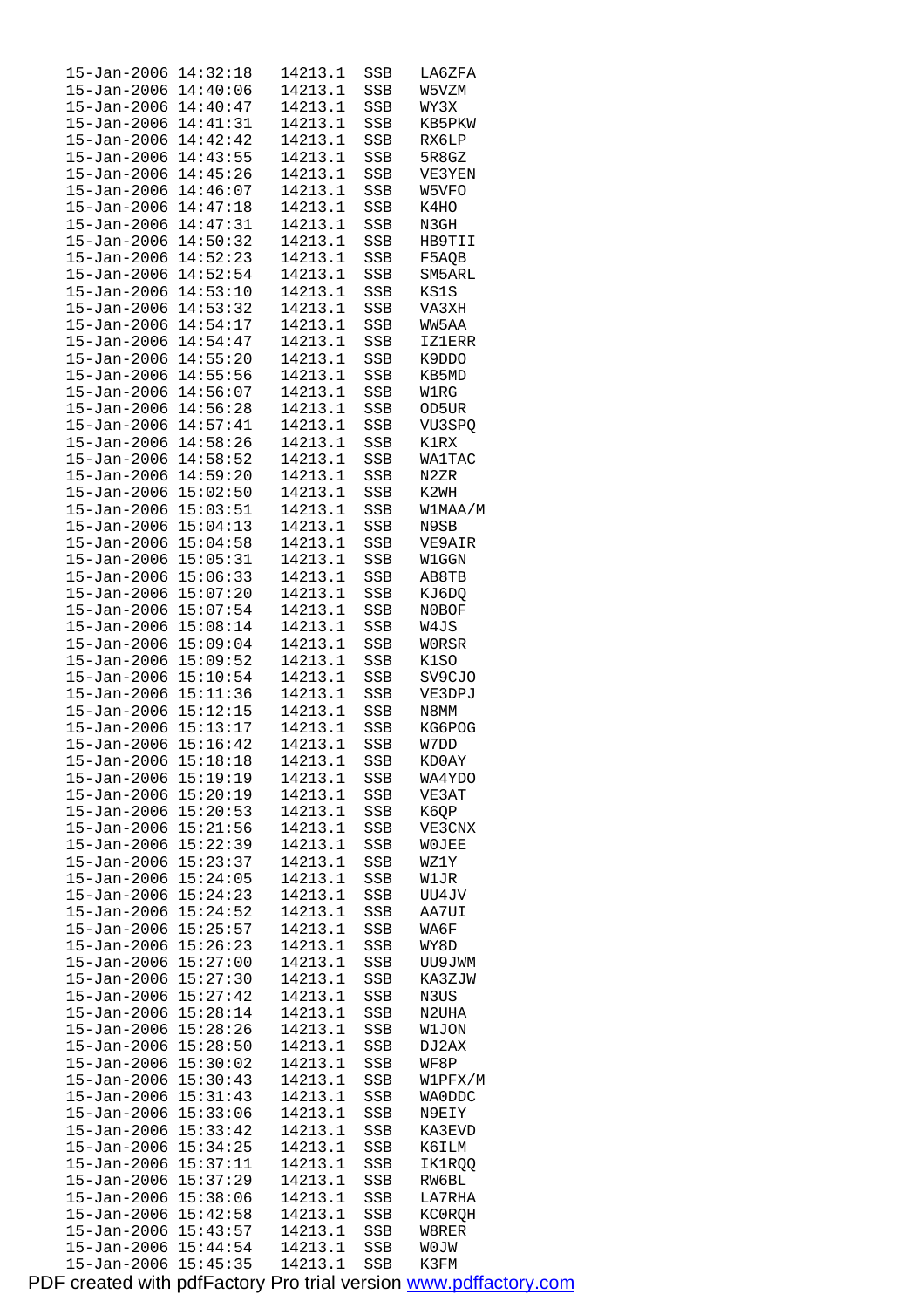| 15-Jan-2006 15:46:33         |          | 14213.1 | SSB | ZS5RLC       |
|------------------------------|----------|---------|-----|--------------|
| 15-Jan-2006 15:47:58         |          | 14213.1 | SSB | K0CL         |
| 15-Jan-2006 15:49:47         |          | 14213.1 | SSB | RW3MB        |
| 15-Jan-2006 15:50:22         |          | 14213.1 | SSB | W3EW         |
| 15-Jan-2006 15:51:57         |          | 14213.1 | SSB | UA6AMB       |
| $15 - Jan - 2006$ $15:52:41$ |          | 14213.1 | SSB | VK2EY        |
|                              |          |         |     |              |
| $15 - Jan - 2006$ $15:53:55$ |          | 14213.1 | SSB | WQ7X         |
| 15-Jan-2006                  | 15:55:02 | 14213.1 | SSB | VE3EPS       |
| 15-Jan-2006 15:56:33         |          | 14213.1 | SSB | US1QV        |
| 15-Jan-2006 15:56:52         |          | 14213.1 | SSB | VE3PST       |
| 15-Jan-2006 15:59:49         |          | 14213.1 | SSB | DL7VZF       |
| $15 - Jan - 2006$            | 16:01:30 | 14213.1 | SSB | VA3TTU       |
| $15 - Jan - 2006$            | 16:02:06 | 14213.1 | SSB | NJ2BB        |
| 15-Jan-2006 16:02:46         |          | 14213.1 | SSB | K1NKQ        |
| 15-Jan-2006 16:03:21         |          | 14213.1 |     |              |
|                              |          |         | SSB | W0ZTL        |
| 15-Jan-2006 16:04:25         |          | 14213.1 | SSB | VE2HIT       |
| 15-Jan-2006                  | 16:05:18 | 14213.1 | SSB | KM3X         |
| 15-Jan-2006                  | 16:06:15 | 14213.1 | SSB | W7RRC        |
| 15-Jan-2006 16:07:09         |          | 14213.1 | SSB | W9JIF        |
| 15-Jan-2006 16:08:41         |          | 14213.1 | SSB | VE3DRO       |
| 15-Jan-2006 16:10:00         |          | 14213.1 | SSB | WB8QXH       |
| 15-Jan-2006                  | 16:10:52 | 14213.1 | SSB | K1LZ         |
| $15 - Jan - 2006$            | 16:11:42 | 14213.1 | SSB | AF4XJ        |
|                              |          |         |     |              |
| $15 - Jan - 2006$ $16:12:41$ |          | 14213.1 | SSB | VE3TXT       |
| 15-Jan-2006 16:14:25         |          | 14213.1 | SSB | AA2AP        |
| 15-Jan-2006 16:14:51         |          | 14213.1 | SSB | N9BCO        |
| $15 - Jan - 2006$            | 16:16:30 | 14213.1 | SSB | W9DEW        |
| 15-Jan-2006                  | 16:17:01 | 14213.1 | SSB | WD0J         |
| 15-Jan-2006 16:17:45         |          | 14213.1 | SSB | KE7MU        |
| 15-Jan-2006 16:18:26         |          | 14213.1 | SSB | K1KQ         |
| 15-Jan-2006                  | 16:19:01 | 14213.1 | SSB | К6НЈМ        |
|                              | 16:19:53 |         |     |              |
| 15-Jan-2006                  |          | 14213.1 | SSB | W9QL         |
| 15-Jan-2006                  | 16:20:19 | 14213.1 | SSB | W6OP         |
| 15-Jan-2006 16:20:59         |          | 14213.1 | SSB | N7DCS        |
| 15-Jan-2006 16:22:47         |          | 14213.1 | SSB | W7MAD        |
| 15-Jan-2006 16:26:58         |          | 14213.1 | SSB | G8WQE        |
| 15-Jan-2006 16:28:25         |          | 14213.1 | SSB | VA2TG        |
| $15 - Jan - 2006$            | 16:30:42 | 14213.1 | SSB | W9FAM        |
| $15 - Jan - 2006$ $16:33:01$ |          | 14213.1 | SSB | DL2MRS       |
| 15-Jan-2006 16:33:32         |          | 14213.1 | SSB | WA0AUX       |
| $15 - Jan - 2006$ $16:34:22$ |          | 14213.1 | SSB | KOIRL        |
| 15-Jan-2006 16:35:54         |          | 14213.1 | SSB |              |
|                              |          |         |     | N8NH         |
| 15-Jan-2006                  | 16:36:44 | 14213.1 | SSB | HR2CG        |
| 15-Jan-2006                  | 16:38:14 | 14213.1 | SSB | N3HCP        |
| 15-Jan-2006                  | 16:38:38 | 14213.1 | SSB | SP2AEK       |
| 15-Jan-2006                  | 16:39:44 | 14213.1 | SSB | W1AGP        |
| $15 - Jan - 2006$            | 16:40:43 | 14213.1 | SSB | G0AOJ        |
| $15 - Jan - 2006$            | 16:42:14 | 14213.1 | SSB | W5DDW        |
| 15-Jan-2006                  | 16:45:35 | 14213.1 | SSB | 2E0CAD       |
| 15-Jan-2006                  | 16:47:58 | 14213.1 | SSB | <b>IlFVT</b> |
| $15 - Jan - 2006$            | 16:51:09 | 14213.1 | SSB | M3EZX        |
|                              | 16:52:28 | 14213.1 | SSB |              |
| 15-Jan-2006                  |          |         |     | G1ITS        |
| $15 - Jan - 2006$            | 16:54:32 | 14213.1 | SSB | WD8IVN       |
| 15-Jan-2006                  | 16:55:37 | 14213.1 | SSB | M3HDL        |
| 15-Jan-2006                  | 16:56:41 | 14213.1 | SSB | M3ZAO        |
| 15-Jan-2006                  | 16:57:20 | 14213.1 | SSB | 2E0JRA       |
| 15-Jan-2006                  | 16:59:07 | 14213.1 | SSB | EI8JR        |
| 15-Jan-2006                  | 17:00:29 | 14213.1 | SSB | M5ALG        |
| 15-Jan-2006                  | 17:00:57 | 14213.1 | SSB | N1PGA        |
| 15-Jan-2006                  | 17:02:16 | 14213.1 | SSB | G6FB         |
| 15-Jan-2006                  | 17:03:13 | 14213.1 | SSB | W2XM         |
|                              | 17:04:22 | 14213.1 |     | AA8M         |
| 15-Jan-2006                  |          |         | SSB |              |
| $15 - Jan - 2006$            | 17:05:42 | 14213.1 | SSB | KV4CQ/M      |
| 15-Jan-2006                  | 17:06:49 | 14213.1 | SSB | WB2GGM/QRP   |
| 15-Jan-2006                  | 17:08:09 | 14213.1 | SSB | W4BAK        |
| 15-Jan-2006                  | 17:09:04 | 14213.1 | SSB | KF4MAS       |
| 15-Jan-2006                  | 17:10:23 | 14213.1 | SSB | WB8JHT       |
| 15-Jan-2006                  | 17:11:37 | 14213.1 | SSB | AB2IW        |
| $15 - Jan - 2006$            | 17:12:35 | 14213.1 | SSB | G3ULN        |
| 15-Jan-2006 17:13:16         |          | 14213.1 | SSB | W5VM         |
| 15-Jan-2006 17:14:33         |          | 14213.1 | SSB | IZ1GMA       |
| 15-Jan-2006 17:15:02         |          | 14213.1 | SSB | F1MLN        |
|                              |          |         |     |              |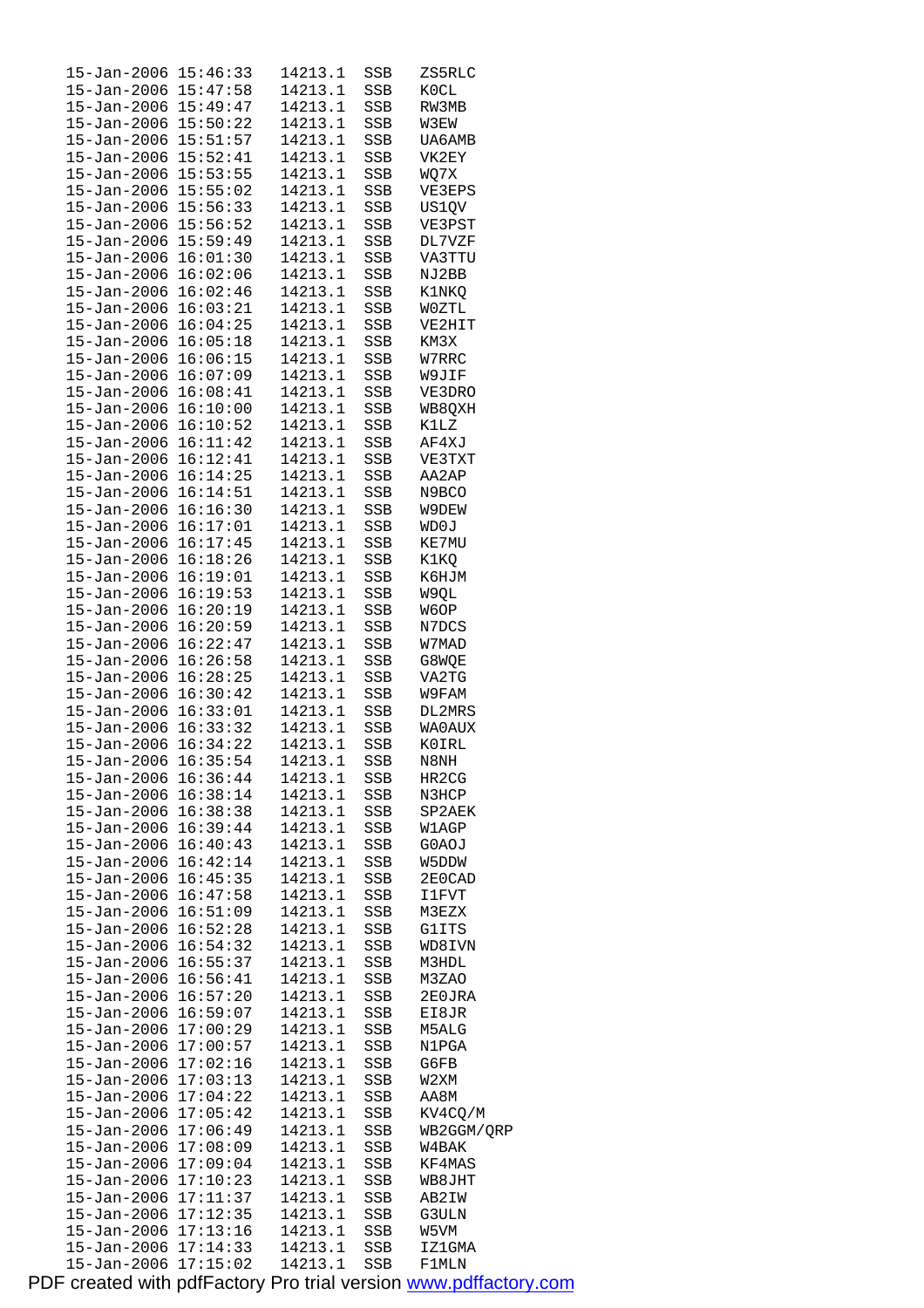| 15-Jan-2006          | 17:15:36             | 14213.1 | SSB               | KC1Q                  |
|----------------------|----------------------|---------|-------------------|-----------------------|
| $15 - Jan - 2006$    | 17:17:13             | 14213.1 | SSB               | G3ONQ                 |
| $15 - Jan - 2006$    | 17:18:08             | 14213.1 | SSB               | GOWRZ/M               |
| $15 - Jan - 2006$    | 17:18:46             | 14213.1 | SSB               | M3LIX                 |
| 15-Jan-2006          | 17:19:35             | 14213.1 | SSB               | NH <sub>2</sub> K     |
| $15 - Jan - 2006$    | 17:21:12             | 14213.1 |                   | N3NAF                 |
|                      |                      |         | SSB               |                       |
| 15-Jan-2006          | 17:22:09             | 14213.1 | SSB               | G0ESV                 |
| $15 - Jan - 2006$    | 17:22:43             | 14213.1 | SSB               | WA3G                  |
| 15-Jan-2006          | 17:23:27             | 14213.1 | SSB               | МЗКОТ                 |
| $15 - Jan - 2006$    | 17:24:28             | 14213.1 | SSB               | K9SCU                 |
| 15-Jan-2006          | 17:24:59             | 14213.1 | SSB               | NR3R                  |
| 15-Jan-2006          | 17:25:56             | 14213.1 | SSB               | VE9OX                 |
| $15 - Jan - 2006$    | 17:26:58             | 14213.1 | SSB               | F8NHC                 |
| $15 - Jan - 2006$    | 17:28:13             | 14213.1 | SSB               | M3HWB                 |
|                      | 17:29:31             | 14213.1 |                   |                       |
| 15-Jan-2006          |                      |         | SSB               | M30XD                 |
| 15-Jan-2006          | 17:30:14             | 14213.1 | SSB               | <b>G1TDN</b>          |
| 15-Jan-2006          | 17:30:56             | 14213.1 | SSB               | F8AFC                 |
| $15 - Jan - 2006$    | 17:31:33             | 14213.1 | SSB               | WA2LTH                |
| $15 - Jan - 2006$    | 17:32:08             | 14213.1 | SSB               | K1MR                  |
| $15 - Jan - 2006$    | 17:33:05             | 14213.1 | SSB               | OE2KGL                |
| $15 - Jan - 2006$    | 17:33:25             | 14213.1 | SSB               | K4JP                  |
| $16 - Jan - 2006$    | 07:59:17             | 14086.7 | <b>RTTY</b>       | UA4PAY                |
| $16 - Jan - 2006$    | 08:01:16             | 14086.7 | RTTY              | SM3AF                 |
| $16 - Jan - 2006$    | 08:12:16             |         |                   |                       |
|                      |                      | 14086.7 | RTTY              | RX3ZX                 |
| $16 - Jan - 2006$    | 08:16:13             | 14086.7 | <b>RTTY</b>       | <b>JM1RSV</b>         |
| $16 - Jan - 2006$    | 08:17:53             | 14086.7 | RTTY              | YO3III                |
| $16 - Jan - 2006$    | 08:19:17             | 14086.7 | RTTY              | JA3EOP                |
| $16 - Jan - 2006$    | 08:23:31             | 14086.7 | RTTY              | JA2DXD                |
| 16-Jan-2006          | 08:28:57             | 14086.7 | RTTY              | UT5EG                 |
| $16 - Jan - 2006$    | 08:31:48             | 14086.7 | RTTY              | UU4JO                 |
| $16 - Jan - 2006$    | 08:33:41             | 14086.7 | RTTY              | UA3VJV                |
| $16 - Jan - 2006$    | 08:36:22             | 14086.7 | RTTY              | UA9ZBK                |
|                      | 08:37:57             |         |                   |                       |
| $16 - Jan - 2006$    |                      | 14086.7 | RTTY              | <b>UA6AGK</b>         |
| $16 - Jan - 2006$    | 08:39:16             | 14086.7 | RTTY              | LZ2DF                 |
| $16 - Jan - 2006$    | 08:47:24             | 14086.7 | RTTY              | SQ4CUM                |
| $16 - Jan - 2006$    | 08:48:55             | 14086.7 | RTTY              | RA4HL                 |
| $16 - Jan - 2006$    | 08:51:42             | 14086.7 | RTTY              | JA1BNL                |
| $16 - Jan - 2006$    | 08:53:13             | 14086.7 | RTTY              | UA3UME                |
| $16 - Jan - 2006$    | 08:56:36             | 14086.7 | RTTY              | JR1PST                |
| $16 - Jan - 2006$    | 09:00:41             | 14086.7 | RTTY              | RA4FRH                |
| $16 - Jan - 2006$    | 09:04:15             | 14086.7 | RTTY              | UA0QNH                |
| 16-Jan-2006 09:05:55 |                      | 14086.7 | RTTY              | US4EX                 |
| 16-Jan-2006          | 09:12:23             | 14086.7 | RTTY              | <b>DS2G00</b>         |
| $16 - Jan - 2006$    | 09:14:04             | 14086.7 | RTTY              | <b>JR1NHD</b>         |
| 16-Jan-2006          | 09:15:19             | 14086.7 | RTTY              | RN9AJ                 |
|                      |                      |         |                   |                       |
| $16 - Jan - 2006$    | 09:17:36             | 14086.7 | RTTY              | 6K2CSD                |
| $16 - Jan - 2006$    | 09:18:35             | 14086.7 | RTTY              | EA8AG                 |
| $16 - Jan - 2006$    | 09:20:28             | 14086.7 | RTTY              | RV4LV                 |
| $16 - Jan - 2006$    | 09:22:01             | 14086.7 | RTTY              | LA5YW                 |
| 16-Jan-2006          | 09:23:15             | 14086.7 | RTTY              | LZ2OV                 |
| $16 - Jan - 2006$    | 09:25:05             | 14086.7 | RTTY              | RU4LM                 |
| $16 - Jan - 2006$    | 09:27:17             | 14086.7 | RTTY              | EA7BNL                |
| $16 - Jan - 2006$    | 09:37:50             | 14086.7 | RTTY              | UA9CMM                |
| $16 - Jan - 2006$    | 09:40:12             | 14086.7 | RTTY              | UA9YA                 |
| 16-Jan-2006          | 09:42:22             | 14086.7 | RTTY              | SM7CAC                |
|                      |                      |         |                   |                       |
| $16 - Jan - 2006$    | 09:44:44             | 14086.7 | RTTY              | ОНЗТҮ                 |
| $16 - Jan - 2006$    | 09:56:00             | 18140.1 | SSB               | UA6HDE                |
| $16 - Jan - 2006$    | 10:00:59             | 18140.1 | SSB               | F6CFT                 |
| $16 - Jan - 2006$    | 10:07:20             | 14133.8 | SSB               | MM3LPL                |
| 16-Jan-2006          | 10:09:55             | 14213.2 | SSB               | RA3LDF                |
| $16 - Jan - 2006$    | 10:12:02             | 14213.2 | SSB               | JH6CZJ                |
| $16 - Jan - 2006$    | 10:14:56             | 14213.2 | SSB               | JA1BPA                |
| $16 - Jan - 2006$    | 10:15:58             | 14213.2 | SSB               | UA9FFF                |
| $16 - Jan - 2006$    | 10:16:58             | 14213.2 | SSB               | <b>IZ1GCV</b>         |
| 16-Jan-2006          | 10:17:32             | 14213.2 | SSB               | SM6LJP                |
|                      |                      |         |                   |                       |
| $16 - Jan - 2006$    | 10:17:49             | 14213.2 | SSB               | DL5FU                 |
| $16 - Jan - 2006$    | 10:18:20             | 14213.2 | SSB               | LY1NDN                |
| $16 - Jan - 2006$    | 10:19:15             | 14213.2 | SSB               | JE7JIS                |
| $16 - Jan - 2006$    | 10:21:00             | 14213.2 | SSB               | YO3YZ                 |
| 16-Jan-2006          | 10:21:55             | 14213.2 | SSB               | JA1CIA                |
| $16 - Jan - 2006$    |                      | 14213.2 |                   |                       |
| $16 - Jan - 2006$    | 10:22:33<br>10:22:49 | 14213.2 | SSB<br><b>SSB</b> | HL5OC<br><b>RWOLG</b> |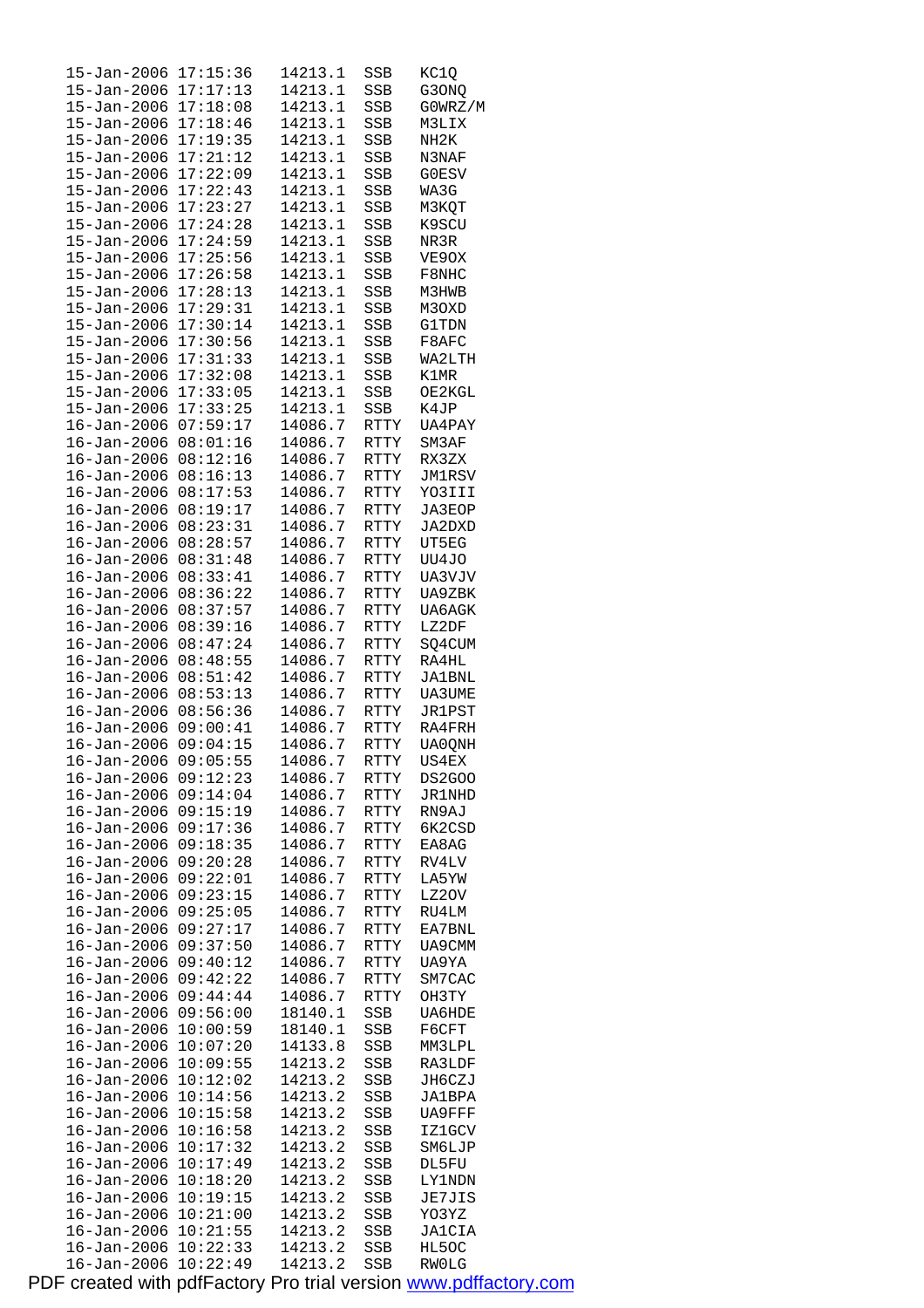| $16 - Jan - 2006$                      | 10:23:14             | 14213.2            | SSB        | UR7QQ           |
|----------------------------------------|----------------------|--------------------|------------|-----------------|
| 16-Jan-2006                            | 10:23:46             | 14213.2            | SSB        | IZ1DSJ          |
| 16-Jan-2006                            | 10:24:40             | 14213.2            | SSB        | TA2DS           |
| 16-Jan-2006                            | 10:25:09             | 14213.2            | SSB        | RX9FJ           |
| 16-Jan-2006                            | 10:25:30             | 14213.2            | SSB        | OH1UB           |
| $16 - Jan - 2006$                      | 10:26:50             | 14213.2            | SSB        | JL3TEM          |
| $16 - Jan - 2006$                      | 10:27:32             | 14213.2            | SSB        | SM7UZB          |
| 16-Jan-2006                            | 10:27:58             | 14213.2            | SSB        | DS5ACV          |
| 16-Jan-2006                            | 10:28:27             | 14213.2            | SSB        | LA2LI           |
| $16 - Jan - 2006$                      | 10:29:21             | 14213.2            | SSB        | <b>RA1WU</b>    |
| 16-Jan-2006                            | 10:30:03             | 14213.2            | SSB        | UN7GB           |
| 16-Jan-2006                            | 10:33:07             | 14213.2            | SSB        | UA9FGR/MM       |
| 16-Jan-2006                            | 10:33:53             | 14213.2            | SSB        | SM7DZD          |
| 16-Jan-2006                            | 10:34:40             | 14213.2            | SSB        | JL8AQH          |
| 16-Jan-2006                            | 10:35:00             | 14213.2            | SSB        | UA3ERD          |
| 16-Jan-2006                            | 10:35:30             | 14213.2            | SSB        | JA1HP           |
| 16-Jan-2006                            | 10:35:52             | 14213.2            | SSB        | JM1TWR          |
| 16-Jan-2006                            | 10:37:00             | 14213.2            | SSB        | DJ5AV           |
| 16-Jan-2006                            | 10:37:49             | 14213.2            | SSB        | UR0YY           |
| 16-Jan-2006                            | 10:38:32             | 14213.2            | SSB        | SM6WZY          |
| 16-Jan-2006                            | 10:38:53             | 14213.2            | SSB        | YL2GQT          |
| 16-Jan-2006                            | 10:39:43             | 14213.2            | SSB        | JI0NNM          |
| 16-Jan-2006                            | 10:40:02             | 14213.2            | SSB        | UX5CQ           |
| 16-Jan-2006                            | 10:40:41             | 14213.2            | SSB        | JI4UUG          |
| 16-Jan-2006                            | 10:40:59             | 14213.2            | SSB        | YL2NJ           |
| $16 - Jan - 2006$                      | 10:41:29             | 14213.2            | SSB        | UY5AB           |
| $16 - Jan - 2006$                      | 10:42:04             | 14213.2            | SSB        | RX3ZX           |
| 16-Jan-2006                            | 10:42:30             | 14213.2            | SSB        | UA2FCC          |
| 16-Jan-2006                            | 10:42:41             | 14213.2            | SSB        | GM4SXJ          |
| 16-Jan-2006                            | 10:43:16             | 14213.2            | SSB        | UY5HC           |
| 16-Jan-2006                            | 10:43:43             | 14213.2            | SSB        | ES2JJ           |
| 16-Jan-2006                            | 10:44:11             | 14213.2            | SSB        | DS3KLX          |
| $16 - Jan - 2006$                      | 10:44:31             | 14213.2            | SSB        | UX7GX           |
| 16-Jan-2006                            | 10:44:58             | 14213.2            | SSB        | UA6LLE          |
| 16-Jan-2006                            | 10:45:13<br>10:45:37 | 14213.2            | SSB        | UT3YR           |
| $16 - Jan - 2006$<br>$16 - Jan - 2006$ |                      | 14213.2<br>14213.2 | SSB        | SP4XQN          |
| $16 - Jan - 2006$                      | 10:46:24<br>10:47:02 | 14213.2            | SSB<br>SSB | FK8HW<br>DS2CXN |
| 16-Jan-2006                            | 10:47:32             | 14213.2            | SSB        | LA8CD           |
| $16 - Jan - 2006$                      | 10:48:08             | 14213.2            | SSB        | 7M1SNE          |
| $16 - Jan - 2006$                      | 12:54:18             | 14213.2            | SSB        | N2ING/AE        |
| $16 - Jan - 2006$ $12:56:38$           |                      | 14171.0            | SSB        | KE6QS/AE        |
| 16-Jan-2006                            | 12:57:32             | 14171.0            | SSB        | N2NVH           |
| $16 - Jan - 2006$                      | 12:58:37             | 14171.0            | SSB        | K1WO            |
| $16 - Jan - 2006$                      | 13:01:23             | 14171.0            | SSB        | GW3LNR          |
| 16-Jan-2006                            | 13:02:10             | 14171.0            | SSB        | UT5EUQ          |
| $16 - Jan - 2006$                      | 13:03:19             | 14171.0            | SSB        | CT1/DL4WP       |
| $16 - Jan - 2006$                      | 13:04:24             | 14171.0            | SSB        | AA4NP/M         |
| 16-Jan-2006                            | 13:05:32             | 14171.0            | SSB        | WA1SMI          |
| $16 - Jan - 2006$                      | 13:06:15             | 14171.0            | SSB        | M1DAP           |
| 16-Jan-2006                            | 13:07:12             | 14171.0            | SSB        | UT5AFK          |
| 16-Jan-2006                            | 13:09:40             | 14172.0            | SSB        | MMOFWG          |
| 16-Jan-2006                            | 13:10:59             | 14172.0            | SSB        | RV6AWW          |
| $16 - Jan - 2006$                      | 13:13:07             | 14172.0            | SSB        | W9ROG           |
| $16 - Jan - 2006$                      | 13:13:59             | 14172.0            | SSB        | VE1WT           |
| 16-Jan-2006                            | 13:14:40             | 14172.0            | SSB        | W4MOX           |
| 16-Jan-2006                            | 13:16:42             | 14172.0            | SSB        | OH6MTE          |
| $16 - Jan - 2006$                      | 13:17:13             | 14172.0            | SSB        | A41LD/M         |
| 16-Jan-2006                            | 13:19:22             | 14172.0            | SSB        | SV1JA           |
| $16 - Jan - 2006$                      | 13:20:06             | 14172.0            | SSB        | SP5BB           |
| 16-Jan-2006                            | 13:20:45             | 14172.0            | SSB        | EI4IB           |
| 16-Jan-2006                            | 13:21:23             | 14172.0            | SSB        | W3JCT           |
| 16-Jan-2006                            | 13:22:24             | 14172.0            | SSB        | OZ1MAD          |
| 16-Jan-2006                            | 13:23:13             | 14172.0            | SSB        | VE9REB          |
| $16 - Jan - 2006$                      | 13:23:44             | 14172.0            | SSB        | KG8CZ           |
| 16-Jan-2006                            | 13:24:02             | 14172.0            | SSB        | K4KFH           |
| 16-Jan-2006                            | 13:26:01             | 14172.0            | SSB        | AG4LQ           |
| $16 - Jan - 2006$                      | 13:26:35             | 14172.0            | SSB        | AB2SW           |
| $16 - Jan - 2006$                      | 13:27:33             | 14172.0            | SSB        | NV9R            |
| $16 - Jan - 2006$                      | 13:29:12             | 14172.0            | SSB        | N3ATQ           |
| $16 - Jan - 2006$                      | 13:30:31             | 14172.0            | SSB        | GI4WXA          |
| 16-Jan-2006                            | 13:35:05             | 14172.0            | SSB        | DK4MO           |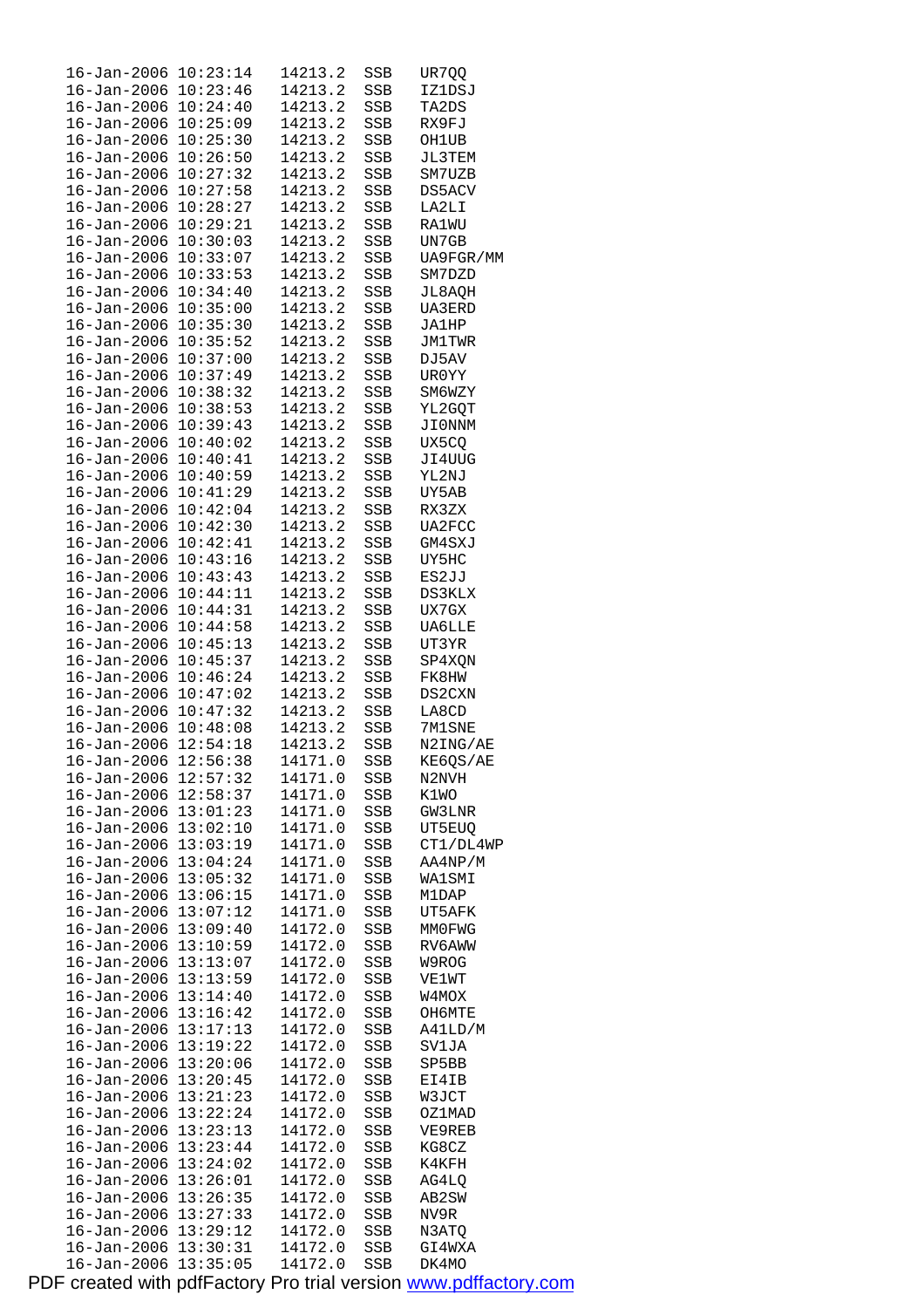| $16 - Jan - 2006$            | 13:36:36 | 14172.0 | SSB        | MI3RBM            |
|------------------------------|----------|---------|------------|-------------------|
| $16 - Jan - 2006$            | 13:38:22 | 14172.0 | SSB        | VA2ZZ             |
| $16 - Jan - 2006$            | 13:40:22 | 14172.0 | SSB        | AA4MG             |
| 16-Jan-2006                  | 13:40:41 | 14172.0 | SSB        | CN8KA             |
| $16 - Jan - 2006$            | 13:41:20 | 14172.0 | SSB        | W8WCQ             |
| $16 - Jan - 2006$            | 13:43:19 | 14172.0 | SSB        | VK3UZZ            |
| $16 - Jan - 2006$            | 13:44:46 | 14172.0 | SSB        | N <sub>2</sub> OT |
| $16 - Jan - 2006$            | 13:46:30 | 14172.0 | SSB        | KU4YW             |
| 16-Jan-2006                  | 13:47:19 | 14172.0 | SSB        | KC2LUA            |
| $16 - Jan - 2006$            | 13:48:37 | 14172.0 | SSB        | GW1BBH            |
| $16 - Jan - 2006$            | 13:49:33 | 14172.0 |            |                   |
|                              | 13:53:47 |         | SSB        | N4QT              |
| $16 - Jan - 2006$            |          | 14172.0 | SSB        | YU7GMN            |
| $16 - Jan - 2006$            | 13:54:48 | 14172.0 | SSB        | N4JF              |
| 16-Jan-2006                  | 13:56:32 | 14172.0 | SSB        | KD8AQL            |
| $16 - Jan - 2006$            | 13:57:59 | 14172.0 | SSB        | US8IZM            |
| $16 - Jan - 2006$            | 14:00:15 | 14172.0 | SSB        | K5KRJ             |
| $16 - Jan - 2006$            | 14:03:03 | 14172.0 | SSB        | EW1DM             |
| $16 - Jan - 2006$            | 14:03:54 | 14172.0 | SSB        | AI4KS             |
| 16-Jan-2006                  | 14:11:39 | 14172.0 | SSB        | W0AGE             |
| $16 - Jan - 2006$            | 14:19:26 | 14210.0 | SSB        | VO1KVT/M          |
| $16 - Jan - 2006$            | 14:21:02 | 14210.0 | SSB        | W1AMJ             |
| $16 - Jan - 2006$            | 14:22:48 | 14210.0 | SSB        | KU4UV             |
| $16 - Jan - 2006$            | 14:28:56 | 14210.0 | SSB        | RX6AN             |
| 16-Jan-2006                  | 14:30:40 | 14210.0 | SSB        | W1IXV/M           |
| $16 - Jan - 2006$            | 14:37:13 | 14210.0 | SSB        | W1MRB             |
| $16 - Jan - 2006$            | 14:37:25 | 14210.0 | SSB        | W4KL              |
| $16 - Jan - 2006$            | 14:37:52 | 14210.0 | SSB        | KB4EJ             |
| $16 - Jan - 2006$            | 14:38:39 | 14210.0 | SSB        | W7LBN             |
| 16-Jan-2006                  | 14:39:25 | 14210.0 | SSB        | N4HAN             |
| $16 - Jan - 2006$            | 14:40:57 | 14210.0 |            |                   |
|                              |          |         | SSB        | W8TGE             |
| $16 - Jan - 2006$            | 14:41:30 | 14210.0 | SSB        | N8RY              |
| $16 - Jan - 2006$            | 14:42:33 | 14210.0 | SSB        | N5IT              |
| $16 - Jan - 2006$            | 14:45:57 | 14210.0 | SSB        | KC2MWA            |
| $16 - Jan - 2006$            | 14:46:21 | 14210.0 | SSB        | N3ZNI             |
| $16 - Jan - 2006$            | 14:47:42 | 14210.0 | SSB        | VY2RU             |
| $16 - Jan - 2006$            | 14:48:16 | 14210.0 | SSB        | W8MJG             |
| $16 - Jan - 2006$            | 14:49:32 | 14210.0 | SSB        | FR5IZ             |
| $16 - Jan - 2006$            | 14:50:50 | 14210.0 | SSB        | SM3AF             |
| $16 - Jan - 2006$            | 14:52:11 | 14210.0 | SSB        | FR5EC             |
| 16-Jan-2006 14:55:59         |          | 14210.0 | SSB        | HB9TRH            |
| $16 - Jan - 2006$            | 14:59:43 | 14210.0 | <b>SSB</b> | WA5TYJ            |
| $16 - Jan - 2006$ $15:00:31$ |          | 14210.0 | SSB        | KT2K              |
| $16 - Jan - 2006$ $15:01:26$ |          | 14210.0 | SSB        | W1NWX             |
| $16 - Jan - 2006$            | 15:02:45 | 14210.0 | SSB        | OH6IU             |
| 16-Jan-2006                  | 15:04:21 | 14210.0 | SSB        | KF8Z              |
| $16 - Jan - 2006$            | 15:06:49 | 14210.0 | SSB        | N2HDP             |
| $16 - Jan - 2006$            | 15:09:35 | 14210.0 | SSB        | N3GTO             |
| $16 - Jan - 2006$            | 15:10:30 | 14210.0 | SSB        | KK9M              |
| $16 - Jan - 2006$            | 15:12:00 | 14210.0 | SSB        | DL8UVG            |
| $16 - Jan - 2006$            | 15:13:19 | 14210.0 | SSB        | EX8AA             |
| $16 - Jan - 2006$            | 15:14:24 | 14210.0 | SSB        | VU2MKP            |
| $16 - Jan - 2006$            | 15:21:41 | 14210.0 | SSB        | W9RUK             |
| $16 - Jan - 2006$            | 15:27:06 | 14210.0 |            |                   |
| $16 - Jan - 2006$            |          |         | SSB        | G0EOV             |
|                              | 15:29:34 | 14210.0 | SSB        | GOWXZ             |
| $16 - Jan - 2006$            | 15:32:19 | 14210.0 | SSB        | 5Z4/YO9AFH        |
| 16-Jan-2006                  | 15:35:28 | 14210.0 | SSB        | <b>PE1NCP</b>     |
| $16 - Jan - 2006$            | 15:35:59 | 14210.0 | SSB        | KG5CF             |
| $16 - Jan - 2006$            | 15:36:31 | 14210.0 | SSB        | W2FBS             |
| $16 - Jan - 2006$            | 15:37:34 | 14210.0 | SSB        | 5B4AAD            |
| $16 - Jan - 2006$            | 15:38:42 | 14210.0 | SSB        | KW3W              |
| $16 - Jan - 2006$            | 15:39:01 | 14210.0 | SSB        | W8WV              |
| 16-Jan-2006                  | 15:39:20 | 14210.0 | SSB        | ZS2BS             |
| $16 - Jan - 2006$            | 15:40:20 | 14210.0 | SSB        | W4DUG             |
| $16 - Jan - 2006$            | 15:41:37 | 14210.0 | SSB        | WB8OFR            |
| $16 - Jan - 2006$            | 15:42:46 | 14210.0 | SSB        | 4Z4TL             |
| 16-Jan-2006                  | 15:43:29 | 14210.0 | SSB        | KZ4VT             |
| $16 - Jan - 2006$            | 15:44:02 | 14210.0 | SSB        | <b>KB1HNZ</b>     |
| $16 - Jan - 2006$            | 15:45:11 | 14210.0 | SSB        | W5YU              |
| $16 - Jan - 2006$            | 15:46:48 | 14210.0 | SSB        | K7SID             |
| $16 - Jan - 2006$            | 15:47:22 | 14210.0 | SSB        | K1YK              |
| $16 - Jan - 2006$            | 15:48:40 | 14210.0 | SSB        | VE3GSW            |
| $16 - Jan - 2006$            | 15:51:14 | 14210.0 | SSB        | VE3GSS            |
|                              |          |         |            |                   |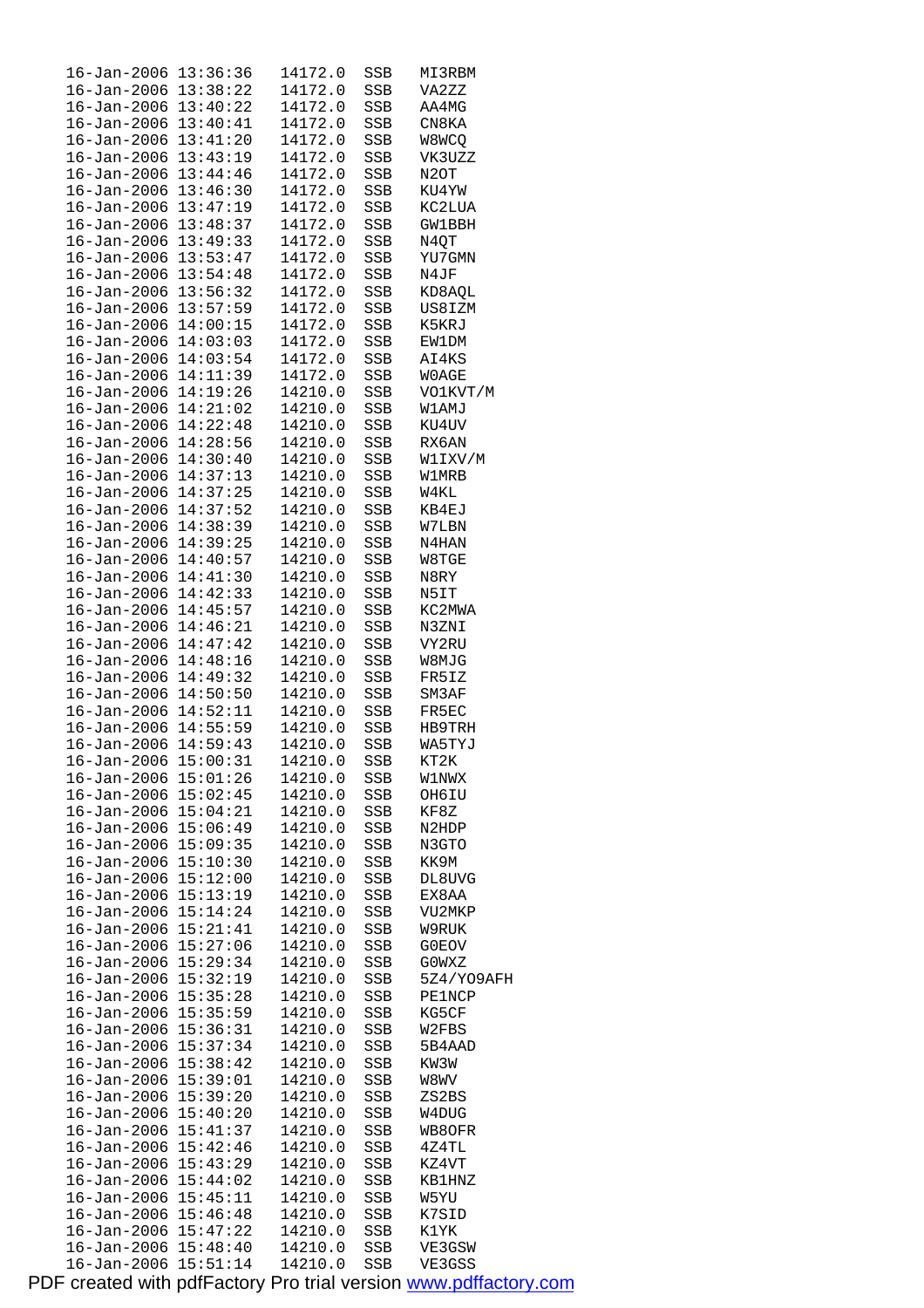| $16 - Jan - 2006$                      | 15:53:04             | 14210.0            | SSB                   | KU4FP             |
|----------------------------------------|----------------------|--------------------|-----------------------|-------------------|
| $16 - Jan - 2006$                      | 15:53:54             | 14210.0            | SSB                   | W1EFM             |
| 16-Jan-2006                            | 15:55:25             | 14210.0            | SSB                   | KG2JG             |
| $16 - Jan - 2006$                      | 15:55:52             | 14210.0            | SSB                   | N1HTS             |
| 16-Jan-2006                            | 15:56:52             | 14210.0            | SSB                   | W6AFA             |
| $16 - Jan - 2006$                      | 15:57:54             | 14210.0            | SSB                   | KT1H              |
| 16-Jan-2006                            | 15:59:14             | 14210.0            | SSB                   | MI3JVX            |
| $16 - Jan - 2006$                      | 16:00:38             | 14210.0            | SSB                   | W2ED              |
| $16 - Jan - 2006$                      | 16:01:35             | 14210.0            | SSB                   | N8FXH             |
| $16 - Jan - 2006$                      | 16:02:18             | 14210.0            | SSB                   | K5VS              |
| $16 - Jan - 2006$                      | 16:02:53             | 14210.0            | SSB                   | K9DXR             |
| $16 - Jan - 2006$                      | 16:04:05<br>16:04:47 | 14210.0<br>14210.0 | SSB                   | KF2JK             |
| $16 - Jan - 2006$<br>$16 - Jan - 2006$ | 16:05:49             | 14210.0            | SSB                   | WA2MOL            |
| 16-Jan-2006                            | 16:07:00             | 14210.0            | SSB                   | W7KQ<br>W1AW      |
| $16 - Jan - 2006$                      | 16:10:15             | 14210.0            | SSB<br>SSB            | K6YRA             |
| $16 - Jan - 2006$                      | 16:10:47             | 14210.0            | SSB                   | CT3BM             |
| $16 - Jan - 2006$                      | 16:13:02             | 14210.0            | SSB                   | N9ESR             |
| $16 - Jan - 2006$                      | 16:13:42             | 14210.0            | SSB                   | W8DO              |
| 16-Jan-2006                            | 16:14:19             | 14210.0            | SSB                   | W3BW              |
| $16 - Jan - 2006$                      | 16:14:55             | 14210.0            | SSB                   | KC1QU             |
| $16 - Jan - 2006$                      | 16:15:40             | 14210.0            | SSB                   | AC0CH             |
| 16-Jan-2006                            | 16:16:30             | 14210.0            | SSB                   | KT0P              |
| $16 - Jan - 2006$                      | 16:17:14             | 14210.0            | SSB                   | AB0JV             |
| 16-Jan-2006                            | 16:21:48             | 14210.0            | SSB                   | W <sub>2</sub> VQ |
| $16 - Jan - 2006$                      | 16:24:10             | 14210.0            | SSB                   | K5BZH             |
| $16 - Jan - 2006$                      | 16:25:30             | 14210.0            | SSB                   | W4ZF              |
| $16 - Jan - 2006$                      | 16:27:03             | 14210.0            | SSB                   | LA10E             |
| $16 - Jan - 2006$                      | 16:28:35             | 14210.0            | SSB                   | W4PVT             |
| $16 - Jan - 2006$                      | 16:29:32             | 14210.0            | SSB                   | W3LK              |
| $16 - Jan - 2006$                      | 16:30:19             | 14210.0            | SSB                   | VE7BBM            |
| $16 - Jan - 2006$                      | 16:31:39             | 14210.0            | SSB                   | N4PAT             |
| $16 - Jan - 2006$                      | 16:32:28             | 14210.0            | SSB                   | WK8A              |
| $16 - Jan - 2006$                      | 16:33:29             | 14210.0            | SSB                   | W1JMM             |
| 16-Jan-2006                            | 16:34:01             | 14210.0            | SSB                   | VA3TPS            |
| $16 - Jan - 2006$                      | 16:34:41             | 14210.0            | SSB                   | N2XD              |
| $16 - Jan - 2006$                      | 16:35:51             | 14210.0            | SSB                   | NOLTX             |
| 17-Jan-2006                            | 20:31:40             | 3595.1             | RTTY                  | UR1MI             |
| $17 - Jan - 2006$                      | 20:33:50             | 3595.1             | RTTY                  | SP6ALL            |
| $17 - Jan - 2006$                      | 20:38:08             | 3595.1             | RTTY                  | SP7CXV            |
| $17 - Jan - 2006$                      | 20:40:01             | 3595.1             | <b>RTTY</b>           | YO5CRQ            |
| $17 - Jan - 2006$                      | 20:41:06             | 3595.1             | RTTY                  | OK2BGB            |
| 17-Jan-2006                            | 20:42:53             | 3595.1             | $\operatorname{RTTY}$ | IW2NEF            |
| $17 - Jan - 2006$                      | 20:48:54             | 3595.1<br>3595.1   | RTTY                  | OH7JJT            |
| 17-Jan-2006<br>17-Jan-2006             | 20:50:38<br>20:54:57 | 3595.1             | RTTY<br>RTTY          | DF6LI<br>DF3KJ    |
| $17 - Jan - 2006$                      | 20:57:25             | 3595.1             | RTTY                  | OK2MIG            |
| 17-Jan-2006                            | 20:58:53             | 3595.1             | RTTY                  | <b>UA6XES</b>     |
| $17 - Jan - 2006$                      | 21:01:25             | 3595.1             | RTTY                  | SM6AMU            |
| 17-Jan-2006                            | 21:02:54             | 3595.1             | RTTY                  | UA4ALI            |
| $17 - Jan - 2006$                      | 21:04:53             | 3595.1             | RTTY                  | SP9ZAZ/9          |
| $17 - Jan - 2006$                      | 21:07:49             | 3595.1             | RTTY                  | IK2ZLJ            |
| 17-Jan-2006                            | 21:15:00             | 3595.2             | RTTY                  | LZ1UQ             |
| $17 - Jan - 2006$                      | 21:20:26             | 3595.2             | RTTY                  | <b>DL1APX</b>     |
| 17-Jan-2006                            | 21:23:38             | 3595.2             | $\operatorname{RTTY}$ | UA6XT             |
| $17 - Jan - 2006$                      | 21:56:28             | 1846.1             | SSB                   | G4KQH             |
| 17-Jan-2006                            | 21:58:17             | 1846.1             | SSB                   | DJ5GH             |
| 17-Jan-2006                            | 21:59:31             | 1846.1             | SSB                   | IZ0ERI            |
| $17 - Jan - 2006$                      | 22:00:45             | 1846.1             | SSB                   | G4JJS             |
| 17-Jan-2006                            | 22:02:42             | 1846.1             | SSB                   | DL9KCE            |
| $17 - Jan - 2006$                      | 22:04:29             | 1846.1             | SSB                   | 0E1KBC            |
| 17-Jan-2006                            | 22:05:55             | 1846.1             | SSB                   | UR4QQF            |
| 17-Jan-2006                            | 22:08:13             | 1846.1             | SSB                   | US6IQE            |
| $17 - Jan - 2006$                      | 22:09:42             | 1846.1             | SSB                   | 3A2HB             |
| 17-Jan-2006                            | 22:16:06             | 1846.1             | SSB                   | PA2X              |
| $17 - Jan - 2006$                      | 22:17:46             | 1846.1             | SSB                   | EI3GZ             |
| 17-Jan-2006<br>17-Jan-2006             | 22:19:07<br>22:20:47 | 1846.1<br>1846.1   | SSB<br>SSB            | HA5WG<br>IK4HLU   |
| $17 - Jan - 2006$                      | 22:23:37             | 1846.1             | SSB                   | HA5BSW            |
| 17-Jan-2006                            | 22:23:57             | 1846.1             | SSB                   | EA5HT             |
| $17 - Jan - 2006$                      | 22:24:38             | 1846.1             | SSB                   | SP4R              |
| 17-Jan-2006                            | 22:25:35             | 1846.1             | SSB                   | G3ZSS             |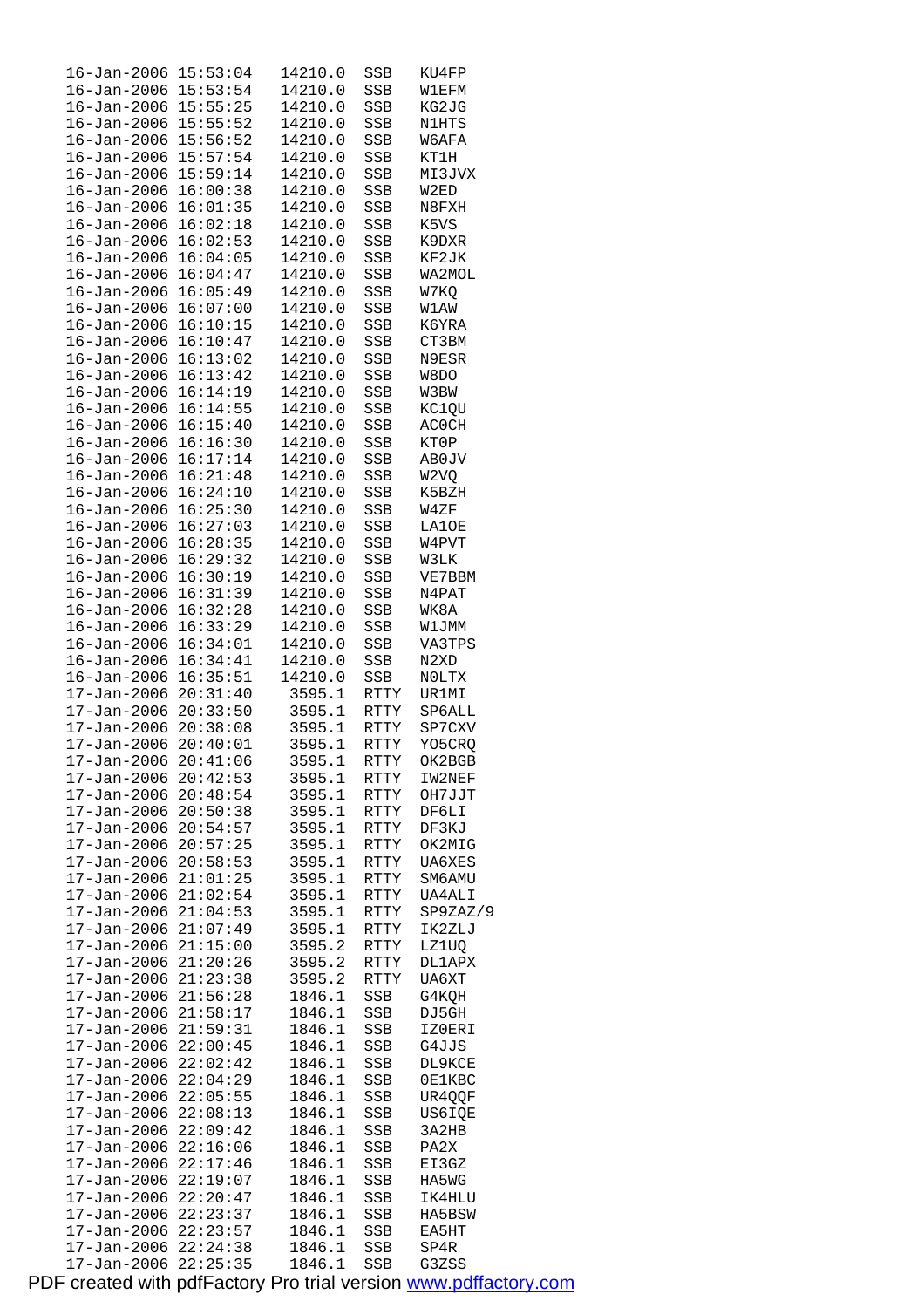| 17-Jan-2006                      | 22:25:56 | 1846.1           | SSB | DL9OBY          |
|----------------------------------|----------|------------------|-----|-----------------|
| 17-Jan-2006                      | 22:26:42 | 1846.1           | SSB | RA3ZNW          |
| $17 - Jan - 2006$ $22:27:11$     |          | 1846.1           | SSB | SQ8JLA          |
| $17 - Jan - 2006$ $22:28:17$     |          | 1846.1           | SSB | IK2WAL          |
| 17-Jan-2006                      | 22:30:32 | 1846.1           | SSB | EW7DF           |
| 17-Jan-2006                      | 22:31:28 | 1846.1           | SSB | IW5ANS          |
| 17-Jan-2006                      | 22:32:56 | 1846.1           | SSB | SV1GRD          |
| 17-Jan-2006                      | 22:39:47 | 1846.1           | SSB | IZ2GIL          |
| 17-Jan-2006                      | 22:40:23 | 1846.1           | SSB | F/HB9TRE        |
| 17-Jan-2006                      | 22:42:12 | 1846.1           | SSB | UY2UQ           |
| $17 - Jan - 2006$                | 22:45:15 | 1846.1           | SSB | UA3YSP          |
| 17-Jan-2006                      | 22:49:19 | 1846.1           | SSB | RA6CP           |
| $17 - Jan - 2006$ $22:50:08$     |          | 1846.1           | SSB | RX6BU           |
| $17 - Jan - 2006$ $22:51:40$     |          | 1846.1           | SSB | IV3PBZ          |
| 17-Jan-2006 22:52:00             |          | 1846.1           | SSB | DL6IY           |
| $17 - Jan - 2006$ $22:53:39$     |          | 1846.1           | SSB | UT5ETO          |
| $17 - Jan - 2006$ $22:55:16$     |          | 1846.1           | SSB | DK1PG           |
| 17-Jan-2006 22:55:45             |          | 1846.1           |     | DL8SH           |
|                                  |          | 1846.1           | SSB | G4GED           |
| 17-Jan-2006 22:57:47             |          |                  | SSB |                 |
| 17-Jan-2006<br>$17 - Jan - 2006$ | 22:58:37 | 1846.1<br>1846.1 | SSB | DH1MH<br>IK5EKB |
|                                  | 22:59:12 |                  | SSB |                 |
| $17 - Jan - 2006$ $23:01:31$     |          | 1846.1           | SSB | RA4FRI          |
| 17-Jan-2006 23:02:55             |          | 1846.1           | SSB | <b>SV1ENX</b>   |
| $17 - Jan - 2006$ $23:05:30$     |          | 1846.1           | SSB | F6KAT           |
| $17 - Jan - 2006$ $23:09:03$     |          | 1846.1           | SSB | G1OFW           |
| $17 - Jan - 2006$ $23:10:54$     |          | 1846.1           | SSB | UR5GLK          |
| $17 - Jan - 2006$ $23:12:45$     |          | 1846.1           | SSB | F4TPE           |
| $17 - Jan - 2006$ $23:14:50$     |          | 1846.1           | SSB | G3TTJ           |
| 17-Jan-2006 23:16:02             |          | 1846.1           | SSB | OE8RT           |
| 17-Jan-2006                      | 23:21:35 | 1846.1           | SSB | DL8ZT           |
| 17-Jan-2006                      | 23:24:03 | 1846.1           | SSB | G3RHH           |
| 17-Jan-2006                      | 23:27:53 | 1846.1           | SSB | LA1TNA          |
| 17-Jan-2006 23:30:26             |          | 1846.1           | SSB | LA5FH           |
| $17 - Jan - 2006$ $23:32:24$     |          | 1846.1           | SSB | RW6AJA          |
| $17 - Jan - 2006$ $23:35:13$     |          | 1846.1           | SSB | 9A7PJT/QRP      |
| $17 - Jan - 2006$ $23:35:59$     |          | 1846.1           | SSB | LA9NJA          |
| $17 - Jan - 2006$ $23:37:32$     |          | 1846.1           | SSB | DL7UMK          |
| $17 - Jan - 2006$ $23:38:42$     |          | 1846.1           | SSB | M1ENI           |
| 18-Jan-2006 07:41:15             |          | 14191.1          | SSB | UA6YGN/3        |
| 18-Jan-2006 07:41:35             |          | 14191.1          | SSB | UA3ADW          |
| 18-Jan-2006 07:43:16             |          | 14191.1          | SSB | US7IA           |
| 18-Jan-2006 07:44:50             |          | 14191.1          | SSB | RA0JBL          |
| 18-Jan-2006                      | 07:45:42 | 14191.1          | SSB | OM2AD           |
| 18-Jan-2006                      | 07:46:16 | 14191.1          | SSB | UT7LA           |
| $18 - Jan - 2006$                | 07:46:40 | 14191.1          | SSB | UR5GRZ          |
| 18-Jan-2006                      | 07:47:02 | 14191.1          | SSB | UA9WIK          |
| 18-Jan-2006                      | 07:48:20 | 14191.1          | SSB | ES1AR           |
| $18 - Jan - 2006$                | 07:49:33 | 14191.1          | SSB | SP8LXE          |
| 18-Jan-2006                      | 07:50:10 | 14191.1          | SSB | UX2IQ           |
| $18 - Jan - 2006$                | 07:51:14 | 14191.1          | SSB | RU3EJ           |
| 18-Jan-2006                      | 07:51:33 | 14191.1          | SSB | UA3AHA          |
| 18-Jan-2006                      | 07:52:17 | 14191.1          | SSB | UA3QLQ          |
| $18 - Jan - 2006$                | 07:52:43 | 14191.1          | SSB | RA9CQX          |
| $18 - Jan - 2006$                | 07:54:02 | 14191.1          | SSB | EW2GI           |
| 18-Jan-2006                      | 07:54:35 | 14191.1          | SSB | UR7UN           |
| 18-Jan-2006                      | 07:55:11 | 14191.1          | SSB | RA4HHA          |
| 18-Jan-2006                      | 07:56:16 | 14191.1          | SSB | OH6VB           |
| $18 - Jan - 2006$                | 07:57:03 | 14191.1          | SSB | UA9XDF          |
| 18-Jan-2006                      | 07:57:39 | 14191.1          | SSB | RA9DR           |
| $18 - Jan - 2006$                | 07:58:14 | 14191.1          | SSB | JA8EPO          |
| 18-Jan-2006                      | 07:58:49 | 14191.1          | SSB | JA0BOV          |
| 18-Jan-2006                      | 07:59:18 | 14191.1          | SSB | JH1CML          |
| 18-Jan-2006                      | 07:59:39 | 14191.1          | SSB | JA8EC           |
| 18-Jan-2006                      | 08:00:18 | 14191.1          | SSB | JA7QFU          |
| 18-Jan-2006                      | 08:00:32 | 14191.1          | SSB | JK7XDC          |
| 18-Jan-2006                      | 08:01:15 | 14191.1          | SSB | UK8OM           |
| 18-Jan-2006                      | 08:01:56 | 14191.1          | SSB | JA7MA           |
| $18 - Jan - 2006$                | 08:02:28 | 14191.1          | SSB | RV4HN           |
| $18 - Jan - 2006$                | 08:02:58 | 14191.1          | SSB | US5UL           |
| $18 - Jan - 2006$                | 08:03:20 | 14191.1          | SSB | RX9CJ           |
| $18 - Jan - 2006$                | 08:04:49 | 14191.1          | SSB | JG1GBY          |
|                                  | 08:06:12 | 14191.1          | SSB | UN8PX           |
| 18-Jan-2006                      |          |                  |     |                 |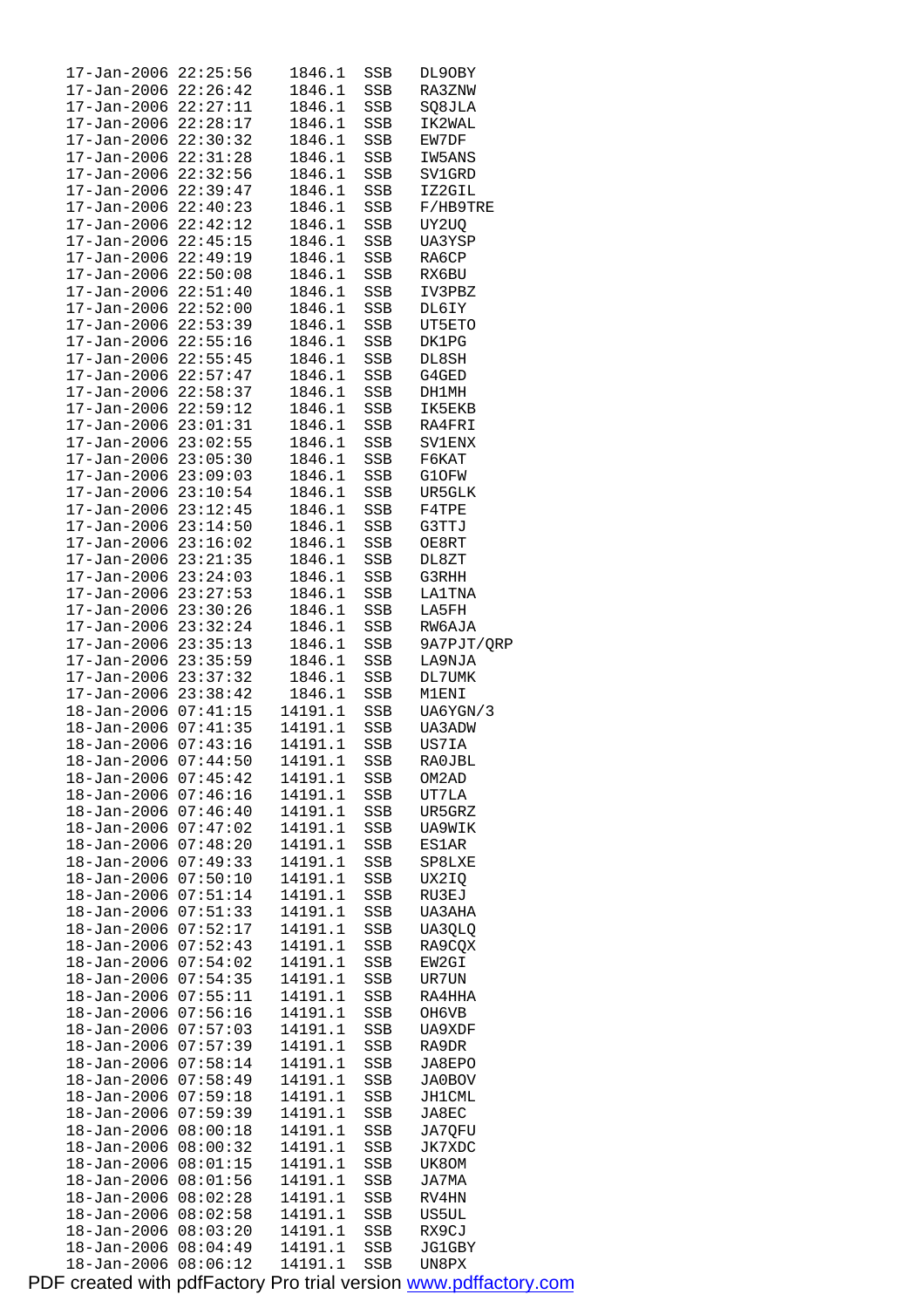| $18 - Jan - 2006$          | 08:07:24 | 14191.1 | SSB | RW3MW         |
|----------------------------|----------|---------|-----|---------------|
| 18-Jan-2006                | 08:08:06 | 14191.1 | SSB | UA0AHY        |
| $18 - Jan - 2006$          | 08:09:26 | 14191.1 | SSB | <b>JE1DNL</b> |
| $18 - Jan - 2006$          | 08:10:10 | 14191.1 | SSB | JH1VHU        |
| 18-Jan-2006                | 08:12:09 | 14191.1 | SSB | J07CVU        |
| $18 - Jan - 2006$          | 08:13:02 | 14191.1 | SSB | RZ9UZ         |
| 18-Jan-2006                | 08:13:55 | 14191.1 | SSB | EX2F          |
| $18 - Jan - 2006$          | 08:14:40 | 14191.1 | SSB | ZL2AJR        |
| 18-Jan-2006                | 08:16:17 | 14191.1 | SSB | JA6XE         |
| 18-Jan-2006                | 08:17:47 | 14191.1 | SSB | UA6LLE/QRP    |
| $18 - Jan - 2006$          | 08:18:37 | 14191.1 | SSB | JH4VDP        |
| 18-Jan-2006                | 08:19:08 | 14191.1 | SSB | RA9YKU        |
| $18 - Jan - 2006$          | 08:19:59 | 14191.1 | SSB | RU3GF         |
| $18 - Jan - 2006$          | 08:20:17 | 14191.1 | SSB | LY4BO         |
| 18-Jan-2006                | 08:20:46 | 14191.1 | SSB | <b>IZ1CCE</b> |
| 18-Jan-2006                | 08:22:08 | 14191.1 | SSB | UA9UDX        |
| 18-Jan-2006                | 08:22:44 | 14191.1 |     | JN1ZME        |
| $18 - Jan - 2006$          | 08:24:06 | 14191.1 | SSB |               |
|                            |          |         | SSB | JA7AYE        |
| 18-Jan-2006                | 08:24:55 | 14191.1 | SSB | JF0EHX        |
| 18-Jan-2006                | 08:25:57 | 14191.1 | SSB | JA4AHV        |
| $18 - Jan - 2006$          | 08:26:55 | 14191.1 | SSB | UR3HC         |
| 18-Jan-2006                | 08:27:45 | 14191.1 | SSB | RK3ZWA        |
| $18 - Jan - 2006$          | 08:28:27 | 14191.1 | SSB | NI7I/MM       |
| $18 - Jan - 2006$          | 08:30:33 | 14191.1 | SSB | LU8EOT/X      |
| 18-Jan-2006                | 08:33:22 | 14191.1 | SSB | LU6XAH        |
| $18 - Jan - 2006$          | 08:36:39 | 14191.1 | SSB | LU7DR         |
| $18 - Jan - 2006$          | 08:39:26 | 14191.1 | SSB | HL4CBX        |
| $18 - Jan - 2006$          | 08:40:08 | 14191.1 | SSB | JA6BDB        |
| 18-Jan-2006                | 08:40:54 | 14191.1 | SSB | HL3IB         |
| 18-Jan-2006                | 08:42:24 | 14191.1 | SSB | <b>DSOFNE</b> |
| 18-Jan-2006                | 08:43:39 | 14191.1 | SSB | YO6EZ         |
| 18-Jan-2006                | 08:44:22 | 14191.1 | SSB | SM3EKD        |
| 18-Jan-2006                | 08:44:55 | 14191.1 | SSB | RZ3ET         |
| $18 - Jan - 2006$          | 08:45:40 | 14191.1 | SSB | F2YT          |
| 18-Jan-2006                | 08:46:26 | 14191.1 | SSB | PY1SX         |
| 18-Jan-2006                | 08:46:55 | 14191.1 | SSB | EA8BWL        |
| $18 - Jan - 2006$          | 08:47:12 | 14191.1 | SSB | SM7AJZ        |
| $18 - Jan - 2006$          | 08:48:01 | 14191.1 | SSB | RD3BN         |
| 18-Jan-2006 08:48:13       |          | 14191.1 | SSB | LY4A          |
| 18-Jan-2006 08:48:49       |          | 14191.1 | SSB | UA6JD         |
| 18-Jan-2006                | 08:49:33 | 14191.1 | SSB | JA1KPH        |
| $18 - Jan - 2006 08:50:05$ |          | 14191.1 | SSB | JA6BLX        |
| 18-Jan-2006                | 08:51:46 | 14191.1 | SSB | 9A2GF         |
| 18-Jan-2006                | 08:52:02 | 14191.1 | SSB | RA3EW         |
| 18-Jan-2006                | 08:52:33 | 14191.1 | SSB | LA5YW         |
|                            |          | 14191.1 |     |               |
| 18-Jan-2006                | 08:53:00 |         | SSB | RA3DJP        |
| 18-Jan-2006                | 08:53:29 | 14191.1 | SSB | OH2OA         |
| 18-Jan-2006                | 08:54:18 | 14191.1 | SSB | JA4COF        |
| $18 - Jan - 2006$          | 08:55:16 | 14191.1 | SSB | EW6AF         |
| $18 - Jan - 2006$          | 08:55:37 | 14191.1 | SSB | UT5ERP        |
| $18 - Jan - 2006$          | 08:56:16 | 14191.1 | SSB | RA9XY         |
| 18-Jan-2006                | 08:57:19 | 14191.1 | SSB | YI5/K2CMR     |
| 18-Jan-2006                | 08:57:37 | 14191.1 | SSB | RX9UY         |
| $18 - Jan - 2006$          | 08:58:30 | 14191.1 | SSB | JH7FUI        |
| 18-Jan-2006                | 08:58:55 | 14191.1 | SSB | LA5FH         |
| $18 - Jan - 2006$          | 08:59:29 | 14191.1 | SSB | US5VA         |
| 18-Jan-2006                | 09:00:30 | 14191.1 | SSB | RA4PDD        |
| 18-Jan-2006                | 09:01:33 | 14191.1 | SSB | ES3RD         |
| $18 - Jan - 2006$          | 09:02:08 | 14191.1 | SSB | JH7VIB        |
| $18 - Jan - 2006$          | 09:02:52 | 14191.1 | SSB | RA3RVZ        |
| $18 - Jan - 2006$          | 09:03:40 | 14191.1 | SSB | UA4CTO        |
| 18-Jan-2006                | 09:03:56 | 14191.1 | SSB | UY7IO         |
| $18 - Jan - 2006$          | 09:05:09 | 14191.1 | SSB | JS6QUC        |
| $18 - Jan - 2006$          | 09:05:36 | 14191.1 | SSB | UT5EGJ        |
| 18-Jan-2006                | 09:06:05 | 14191.1 | SSB | RA4ACX        |
| $18 - Jan - 2006$          | 09:06:37 | 14191.1 | SSB | UA4CGR        |
| 18-Jan-2006                | 09:07:13 | 14191.1 | SSB | DG5YIL        |
| 18-Jan-2006                | 09:08:14 | 14191.1 | SSB | DR4G          |
| $18 - Jan - 2006$          | 09:08:48 | 14191.1 | SSB | JO1PNA        |
| $18 - Jan - 2006$          | 09:09:43 | 14191.1 | SSB | JA4BBD        |
| 18-Jan-2006                | 09:10:10 | 14191.1 | SSB | JA6CDC        |
| $18 - Jan - 2006$          | 09:12:52 | 14191.1 | SSB | <b>DS2G00</b> |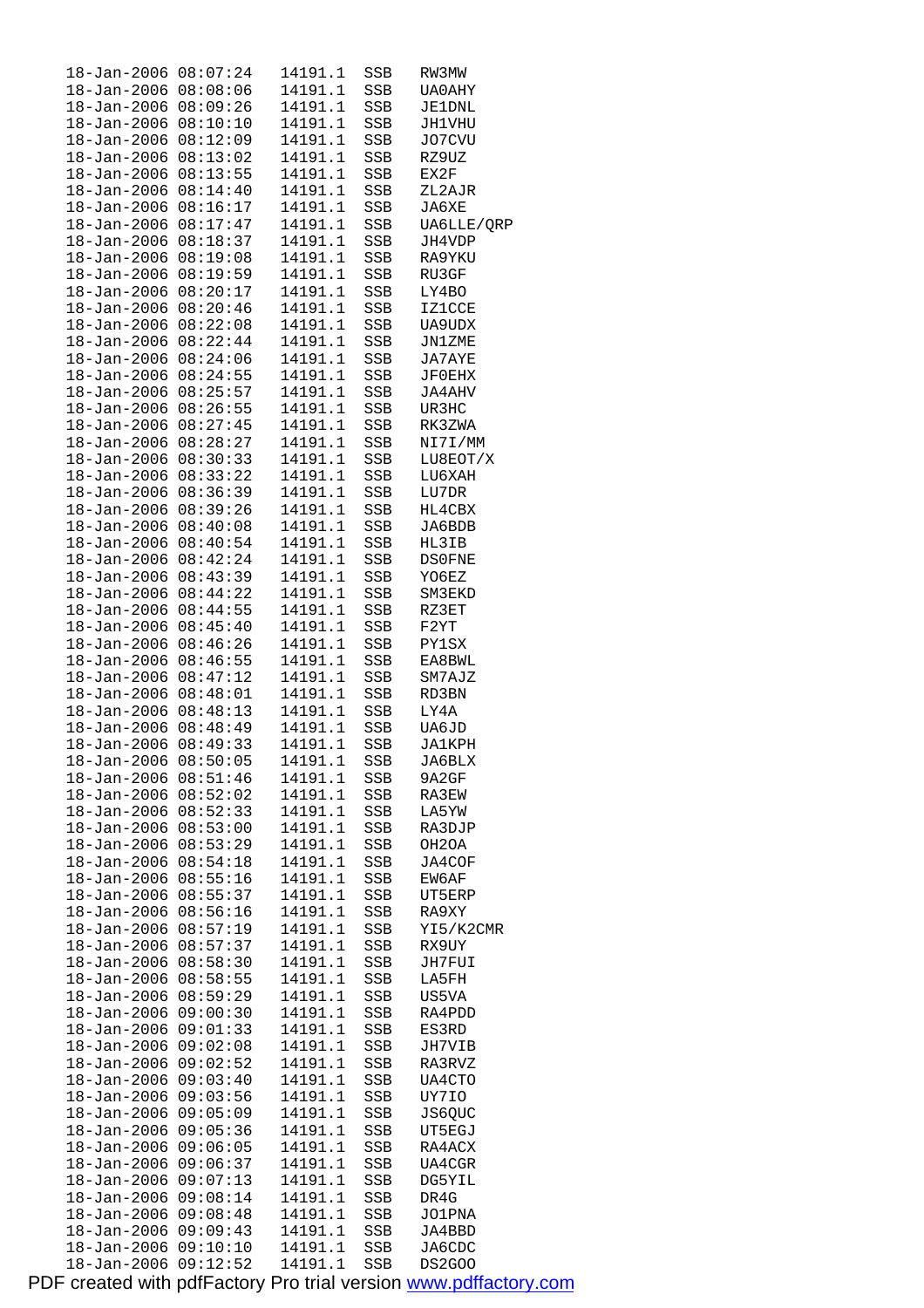| $18 - Jan - 2006$                | 09:13:28             | 14191.1            | SSB          | JA6FCL          |  |
|----------------------------------|----------------------|--------------------|--------------|-----------------|--|
| 18-Jan-2006                      | 09:14:01             | 14191.1            | SSB          | <b>UA1LO</b>    |  |
| $18 - Jan - 2006$                | 09:14:36             | 14191.1            | SSB          | SQ9HZM          |  |
|                                  | 09:15:00             | 14191.1            |              |                 |  |
| $18 - Jan - 2006$                |                      |                    | SSB          | UA3DCZ          |  |
| $18 - Jan - 2006$                | 09:15:21             | 14191.1            | SSB          | DK3GG           |  |
| $18 - Jan - 2006$                | 09:15:35             | 14191.1            | SSB          | UT3MN           |  |
| 18-Jan-2006                      | 09:15:57             | 14191.1            | SSB          | DJ0GM           |  |
| $18 - Jan - 2006$                | 09:16:18             | 14191.1            | SSB          | RZ4LA           |  |
| $18 - Jan - 2006$                | 09:16:58             | 14191.1            | SSB          | JL6MSN          |  |
|                                  |                      |                    |              |                 |  |
| $18 - Jan - 2006$                | 09:18:16             | 14191.1            | <b>SSB</b>   | UR5MQX          |  |
| $18 - Jan - 2006$                | 09:18:45             | 14191.1            | SSB          | RU3RK           |  |
| 18-Jan-2006                      | 09:19:02             | 14191.1            | SSB          | EA7ERJ          |  |
| $18 - Jan - 2006$                | 09:19:27             | 14191.1            | SSB          | <b>UA6UEK</b>   |  |
| $18 - Jan - 2006$                | 09:19:46             | 14191.1            | SSB          | UA9APA          |  |
|                                  |                      |                    |              |                 |  |
| $18 - Jan - 2006$                | 09:20:12             | 14191.1            | SSB          | UT5UGR          |  |
| $18 - Jan - 2006$                | 09:20:52             | 14191.1            | SSB          | JA9IVJ          |  |
| $18 - Jan - 2006$                | 09:21:52             | 14191.1            | SSB          | OK2BOB          |  |
| $18 - Jan - 2006$                | 09:22:13             | 14191.1            | SSB          | UA3YBV          |  |
| $18 - Jan - 2006$                | 09:22:31             | 14191.1            | SSB          | RA6AJ           |  |
| $18 - Jan - 2006$                | 09:22:59             |                    |              |                 |  |
|                                  |                      | 14191.1            | SSB          | UA6AVA          |  |
| $18 - Jan - 2006$                | 09:23:12             | 14191.1            | SSB          | RD3DV           |  |
| 18-Jan-2006                      | 09:23:46             | 14191.1            | SSB          | SM5AFU          |  |
| $18 - Jan - 2006$                | 09:24:53             | 14191.1            | SSB          | D90HE           |  |
| $18 - Jan - 2006$                | 09:27:24             | 14191.1            | SSB          | SM3MRM          |  |
| $18 - Jan - 2006$                | 09:28:09             | 14191.1            | SSB          | UA3YBV          |  |
|                                  |                      |                    |              |                 |  |
| $18 - Jan - 2006$                | 09:29:53             | 14191.1            | SSB          | UR0CB           |  |
| $18 - Jan - 2006$                | 09:31:08             | 14191.1            | SSB          | IK2MDX          |  |
| $18 - Jan - 2006$                | 09:31:12             | 14191.1            | SSB          | RA3BT           |  |
| $18 - Jan - 2006$                | 09:32:03             | 14191.1            | SSB          | UY5QJ           |  |
| $18 - Jan - 2006$                | 09:32:23             | 14191.1            | SSB          | UR6MM           |  |
| $18 - Jan - 2006$                | 09:33:08             | 14191.1            | SSB          | JA2XYO          |  |
|                                  |                      |                    |              |                 |  |
| $18 - Jan - 2006$                | 09:33:32             | 14191.1            | SSB          | UR3UI           |  |
| $18 - Jan - 2006$                | 09:33:55             | 14191.1            | SSB          | SM6NJK          |  |
| $18 - Jan - 2006$                | 09:34:18             | 14191.1            | SSB          | JE1REU          |  |
| 18-Jan-2006                      | 09:35:51             | 14191.1            | SSB          | JH4PBM          |  |
| $18 - Jan - 2006$                | 09:36:06             | 14191.1            | SSB          | <b>EW1BS</b>    |  |
| $18 - Jan - 2006$                | 09:36:40             | 14191.1            | SSB          | RD3ZD           |  |
| $18 - Jan - 2006$                | 09:37:30             | 14191.1            |              |                 |  |
|                                  |                      |                    | SSB          | PY2PR           |  |
| $18 - Jan - 2006$                | 09:38:09             | 14191.1            | SSB          | UA4PKM          |  |
| $18 - Jan - 2006$                | 09:38:36             | 14191.1            | SSB          | RA9FEL          |  |
| $18 - Jan - 2006$                | 09:39:02             | 14191.1            | SSB          | <b>UA1APB</b>   |  |
| 18-Jan-2006 09:40:45             |                      | 14191.1            | SSB          | RN3ZR           |  |
| $18 - Jan - 2006$                | 09:41:25             | 14191.1            | SSB          | JH8SGR          |  |
| $18 - Jan - 2006$                | 09:41:58             | 14191.1            | SSB          | OH2LO           |  |
|                                  |                      |                    |              |                 |  |
| 18-Jan-2006                      | 09:42:38             | 14191.1            | SSB          | 2MOTIA          |  |
| 18-Jan-2006                      | 09:44:02             | 14191.1            | SSB          | UR5XCN          |  |
| 18-Jan-2006                      | 09:44:43             | 14191.1            | SSB          | UA3ZML          |  |
| 18-Jan-2006                      | 09:45:28             | 14191.1            | SSB          | 4K4K            |  |
| 18-Jan-2006                      | 09:45:54             | 14191.1            | SSB          | RW9WA           |  |
| 18-Jan-2006                      | 09:46:36             | 14191.1            | SSB          | OE7GB           |  |
| 18-Jan-2006                      | 09:46:50             | 14191.1            | SSB          | JE1LET          |  |
|                                  |                      |                    |              |                 |  |
| 18-Jan-2006                      | 09:47:11             | 14191.1            | SSB          | LY2IC           |  |
| 18-Jan-2006                      | 09:47:33             | 14191.1            | SSB          | RA1OW           |  |
| $18 - Jan - 2006$                | 09:48:29             | 14191.1            | SSB          | SP7MFQ          |  |
| 18-Jan-2006                      | 09:48:54             | 14191.1            | SSB          | LU9MBY          |  |
| $18 - Jan - 2006$                | 09:50:44             | 14191.1            | SSB          | RK6HWY          |  |
| 18-Jan-2006                      | 09:51:46             | 14191.1            |              |                 |  |
|                                  |                      |                    | SSB          | LU6SK           |  |
| 18-Jan-2006                      | 13:57:15             | 14086.1            | RTTY         | WN1OTV          |  |
| $18 - Jan - 2006$                | 14:02:58             | 14086.1            | RTTY         | K8DID           |  |
| 18-Jan-2006                      | 14:04:32             | 14086.1            | RTTY         | OZ6TL           |  |
| $18 - Jan - 2006$                | 14:06:34             | 14086.1            | RTTY         | DL5KUR          |  |
| 18-Jan-2006                      | 14:07:20             | 14086.1            | RTTY         | <b>UA3EAY</b>   |  |
| 18-Jan-2006                      |                      | 14086.1            | RTTY         | M1PRV/P         |  |
|                                  |                      |                    |              |                 |  |
|                                  | 14:09:19             |                    |              |                 |  |
| $18 - Jan - 2006$                | 14:12:21             | 14086.1            | RTTY         | KS3M            |  |
| 18-Jan-2006                      | 14:18:40             | 14086.1            | RTTY         | YB1YG           |  |
| $18 - Jan - 2006$                | 14:22:15             | 14086.1            | RTTY         | F8BHA           |  |
| 18-Jan-2006                      | 14:23:58             | 14086.1            | RTTY         | AA5VU           |  |
|                                  |                      |                    |              |                 |  |
| 18-Jan-2006                      | 14:28:12             | 14086.1            | RTTY         | UU4JWC          |  |
| $18 - Jan - 2006$                | 14:31:20             | 14086.1            | RTTY         | RA3WDK          |  |
| $18 - Jan - 2006$                | 14:38:10             | 14086.1            | RTTY         | OK2JS           |  |
| $18 - Jan - 2006$<br>18-Jan-2006 | 14:41:06<br>14:43:39 | 14086.1<br>14086.1 | RTTY<br>RTTY | 9M2MT<br>UA6XES |  |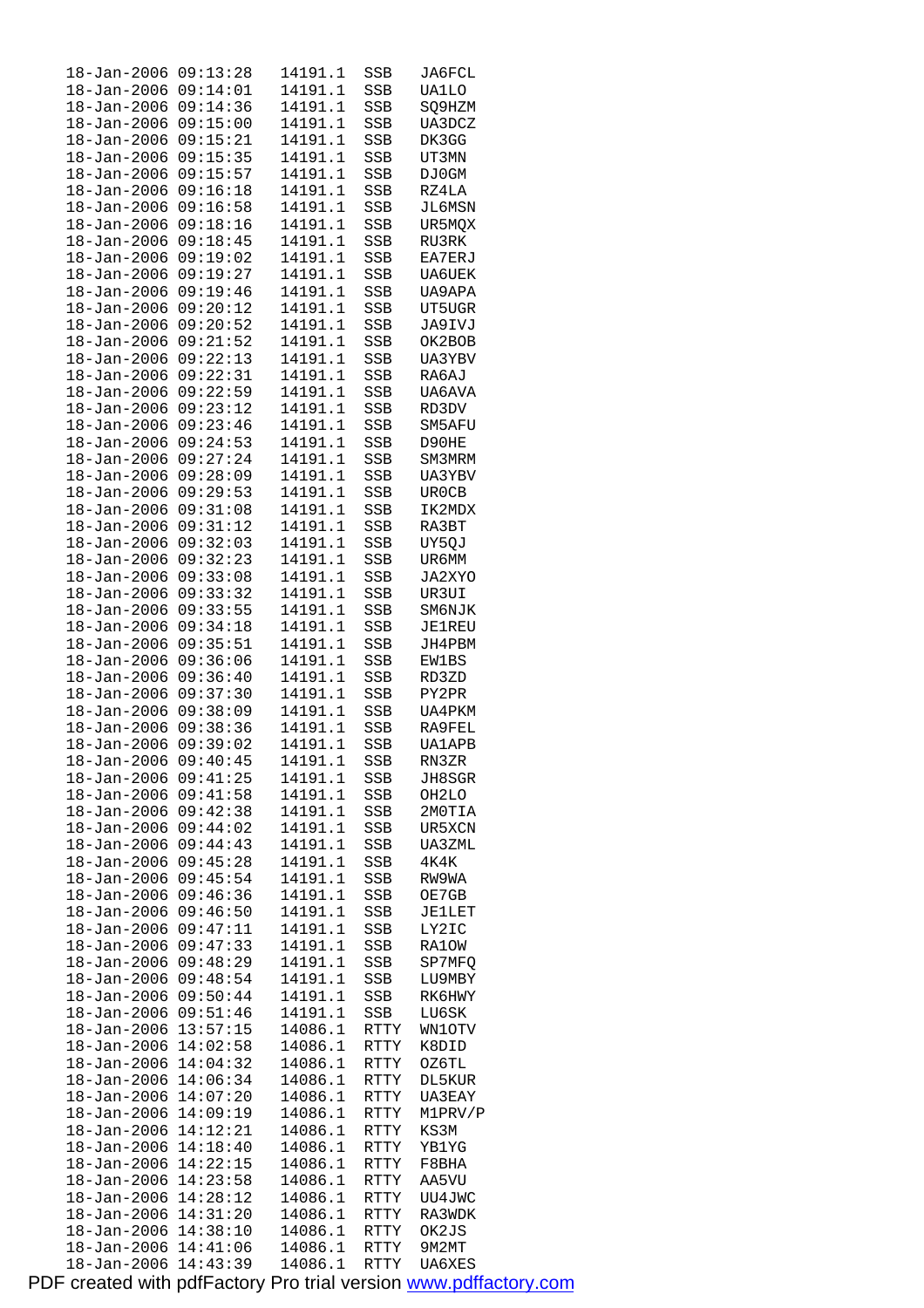| 18-Jan-2006                | 14:45:21             | 14086.1            | RTTY         | N4HPL          |
|----------------------------|----------------------|--------------------|--------------|----------------|
| $18 - Jan - 2006$          | 14:47:13             | 14086.1            | RTTY         | <b>RA1ANT</b>  |
| $18 - Jan - 2006$          | 14:49:36             | 14086.1            | RTTY         | RZ3AAP         |
|                            |                      |                    |              |                |
| 18-Jan-2006                | 14:51:53             | 14086.1            | RTTY         | <b>HSOZBS</b>  |
| $18 - Jan - 2006$          | 14:57:03             | 14086.1            | <b>RTTY</b>  | IK2RFC         |
| $18 - Jan - 2006$          | 14:59:03             | 14086.1            | <b>RTTY</b>  | <b>IK1ZFO</b>  |
| 18-Jan-2006                | 15:01:24             | 14086.1            |              |                |
|                            |                      |                    | RTTY         | RX3FU          |
| $18 - Jan - 2006$          | 15:04:48             | 14086.1            | RTTY         | UU4JO          |
| 18-Jan-2006                | 15:09:01             | 14086.1            | RTTY         | <b>US0MM</b>   |
| $18 - Jan - 2006$          | 15:12:09             | 14086.1            | <b>RTTY</b>  | RN6AW          |
|                            |                      |                    |              |                |
| $18 - Jan - 2006$          | 15:15:28             | 14086.1            | <b>RTTY</b>  | WD4FNY         |
| $18 - Jan - 2006$          | 15:18:01             | 14086.1            | RTTY         | N2GWK          |
| $18 - Jan - 2006$          | 15:20:26             | 14086.1            | RTTY         | N3CK           |
| 18-Jan-2006                | 15:22:01             | 14086.1            | RTTY         | UR5MC          |
|                            |                      |                    |              |                |
| $18 - Jan - 2006$          | 15:23:17             | 14086.1            | RTTY         | WBOZYU         |
| $18 - Jan - 2006$          | 15:24:42             | 14086.1            | RTTY         | N4ZQ/2         |
| 18-Jan-2006                | 15:28:02             | 14086.1            | RTTY         | N9SB           |
|                            |                      |                    |              |                |
| $18 - Jan - 2006$          | 15:30:29             | 14086.1            | RTTY         | VE5TLW         |
| 18-Jan-2006                | 15:34:24             | 14086.1            | RTTY         | OK5BF          |
| $18 - Jan - 2006$          | 15:36:14             | 14086.1            | <b>RTTY</b>  | VO2NS          |
| $18 - Jan - 2006$          | 15:38:41             | 14086.1            | <b>RTTY</b>  | I6NO           |
|                            |                      |                    |              |                |
| $18 - Jan - 2006$          | 15:42:02             | 14086.1            | <b>RTTY</b>  | NOTF           |
| $18 - Jan - 2006$          | 15:44:06             | 14086.1            | RTTY         | AG4TO          |
| $18 - Jan - 2006$          | 15:45:52             | 14086.1            | RTTY         | K2TV           |
| $18 - Jan - 2006$          | 15:50:29             | 14086.1            | RTTY         | VA3JNO         |
| $18 - Jan - 2006$          | 15:53:14             | 14086.1            | <b>RTTY</b>  | AG2S           |
|                            |                      |                    |              |                |
| 18-Jan-2006                | 15:54:45             | 14086.1            | RTTY         | NF4L           |
| $18 - Jan - 2006$          | 15:57:30             | 14086.1            | RTTY         | N8GZ           |
| 18-Jan-2006                | 15:57:17             | 14086.1            | RTTY         | K3ZXL          |
| $18 - Jan - 2006$          | 15:59:54             | 14086.1            | RTTY         | N2KX           |
| $18 - Jan - 2006$          | 16:05:36             | 10141.1            |              |                |
|                            |                      |                    | <b>RTTY</b>  | K3IXD          |
| $18 - Jan - 2006$          | 16:09:11             | 10141.1            | RTTY         | DL2KXA         |
| $18 - Jan - 2006$          | 16:11:36             | 10141.1            | <b>RTTY</b>  | KX2B           |
| $18 - Jan - 2006$          | 16:14:48             | 10141.1            | RTTY         | F6AUS          |
| $18 - Jan - 2006$          | 16:16:12             | 10141.1            | RTTY         | F6BUM          |
| $18 - Jan - 2006$          | 21:51:27             | 10141.2            | RTTY         | K4VIG          |
|                            |                      |                    |              |                |
| 18-Jan-2006                | 21:53:29             | 10141.2            | RTTY         | FM5JC          |
| $18 - Jan - 2006$          | 21:56:20             | 10141.2            | <b>RTTY</b>  | WOLSD          |
| 18-Jan-2006                | 22:00:08             | 10141.2            | RTTY         | RW3TP          |
| $18 - Jan - 2006$          | 22:03:19             | 10141.2            | RTTY         | KE5K           |
| $18 - Jan - 2006$          | 22:06:06             | 10141.2            | <b>RTTY</b>  | N4WO           |
|                            |                      |                    |              |                |
| $18 - Jan - 2006$          | 22:07:00             | 10141.2            | RTTY         | KA2D           |
| 18-Jan-2006                | 22:08:50             | 10141.2            | RTTY         | XE1YJS         |
| $18 - Jan - 2006$          | 22:09:20             | 10141.2            | RTTY         | K2TV           |
| 18-Jan-2006                | 22:12:16             | 10141.2            | <b>RTTY</b>  | AD4QY          |
|                            |                      |                    |              |                |
| 18-Jan-2006                | 22:16:29             | 10141.2            | RTTY         | WA2MCR         |
| 18-Jan-2006                | 22:18:21             | 10141.2            | RTTY         | ON4AXU         |
| $18 - Jan - 2006$          | 22:20:32             | 10141.2            | RTTY         | KB9YGD         |
| 18-Jan-2006                | 22:23:08             | 10141.2            | RTTY         | LZ1BJ          |
| $18 - Jan - 2006$          | 22:25:02             | 10141.2            | RTTY         | K1IB           |
|                            |                      |                    |              |                |
| 18-Jan-2006                | 22:26:19             | 10141.2            | RTTY         | WX0Y           |
| 18-Jan-2006                | 22:31:07             | 10141.1            | RTTY         | IT9CWA         |
| $18 - Jan - 2006$          | 22:32:51             | 10141.1            | RTTY         | VA3PL          |
| 18-Jan-2006                | 22:35:34             | 10141.1            | RTTY         | UA3SAQ         |
| $18 - Jan - 2006$          | 22:36:47             | 10141.1            | RTTY         | N0FW           |
|                            |                      |                    |              |                |
| $18 - Jan - 2006$          | 22:38:04             | 10141.1            | RTTY         | VE3BDN         |
| 18-Jan-2006                | 22:39:00             | 10141.1            | RTTY         | WA1ZYX         |
| 18-Jan-2006                | 22:40:04             | 10141.1            | RTTY         | UR3GM          |
| $18 - Jan - 2006$          | 22:41:02             | 10141.1            | RTTY         | N2SQW          |
| $18 - Jan - 2006$          | 22:42:27             | 10141.1            | RTTY         | W3SB           |
|                            |                      |                    |              |                |
| $18 - Jan - 2006$          | 22:43:32             | 10141.1            | RTTY         | WA3FRP         |
| 18-Jan-2006                | 22:44:34             | 10141.1            | RTTY         | VA5SAM         |
| 18-Jan-2006                | 22:45:18             | 10141.1            | RTTY         | UT7UR          |
| $18 - Jan - 2006$          | 22:47:35             | 10141.1            | RTTY         | K4ODI          |
| $18 - Jan - 2006$          | 22:48:41             | 10141.1            | RTTY         | K2SNJ          |
|                            |                      | 10141.1            |              |                |
| $18 - Jan - 2006$          |                      |                    | RTTY         | KG5UZ          |
|                            | 22:50:55             |                    |              |                |
| 18-Jan-2006                | 22:52:10             | 10141.1            | RTTY         | KJ5PQ          |
| 18-Jan-2006                | 22:54:53             | 10141.1            | RTTY         | W4DJ           |
|                            |                      |                    |              |                |
| $18 - Jan - 2006$          | 22:58:32             | 10141.1            | RTTY         | DL0AJM         |
| $18 - Jan - 2006$          | 22:59:37             | 10141.1            | RTTY         | N2KX           |
| 18-Jan-2006<br>18-Jan-2006 | 23:00:51<br>23:11:36 | 10141.1<br>10141.1 | RTTY<br>RTTY | KB4ET<br>WB4KO |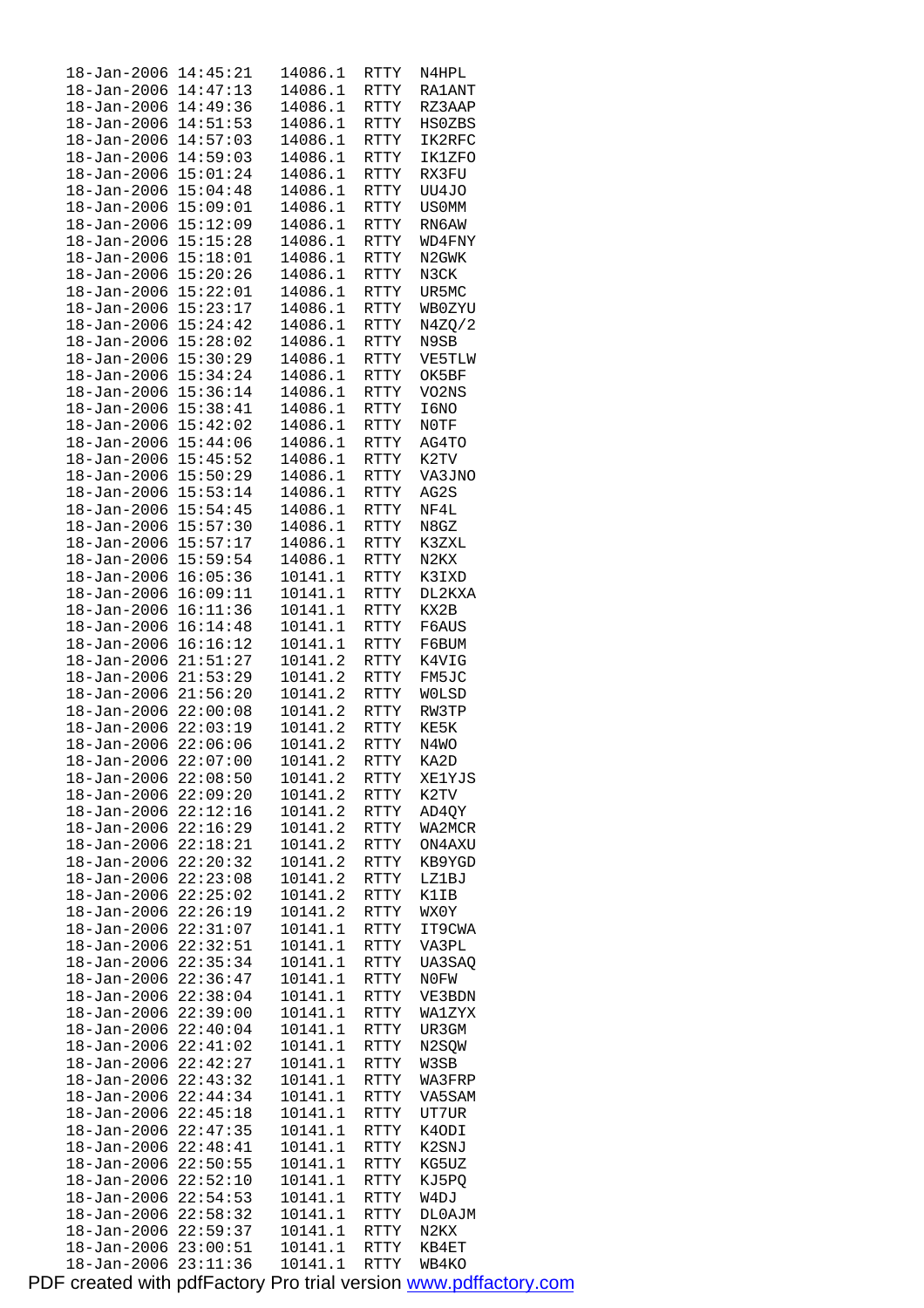| 18-Jan-2006       | 23:16:51 | 10141.1 | RTTY         | K3TRM  |
|-------------------|----------|---------|--------------|--------|
| 19-Jan-2006       | 07:41:13 | 14170.0 | <b>SSB</b>   | UR5GOS |
| 19-Jan-2006       | 07:42:04 | 14190.2 | SSB          | RA9YKU |
| $19 - Jan - 2006$ | 07:45:01 | 14190.2 | SSB          | JA7ASF |
| 19-Jan-2006       | 07:45:42 | 14190.2 | SSB          | JJ1CUB |
| 19-Jan-2006       | 07:49:57 | 14190.2 | SSB          | JH8FIH |
|                   |          |         |              |        |
| 19-Jan-2006       | 07:54:33 | 14190.2 | SSB          | UA3ZRO |
| $19 - Jan - 2006$ | 07:56:09 | 14190.2 | SSB          | A47RS  |
| $19 - Jan - 2006$ | 07:59:46 | 14190.2 | SSB          | UU5WW  |
| 19-Jan-2006       | 08:00:28 | 14190.2 | SSB          | SM7CAC |
| 19-Jan-2006       | 08:01:48 | 14190.2 | SSB          | RA6FCT |
| 19-Jan-2006       | 08:02:11 | 14190.2 | SSB          | ZL1BOS |
| $19 - Jan - 2006$ | 08:04:05 | 14190.2 | SSB          | UA3XO  |
| 19-Jan-2006       | 08:04:44 | 14190.2 | SSB          | UT1US  |
| 19-Jan-2006       | 08:05:23 | 14190.2 | SSB          | UX0QY  |
|                   |          |         |              |        |
| 19-Jan-2006       | 08:05:46 | 14190.2 | SSB          | US5ZF  |
| 19-Jan-2006       | 08:06:30 | 14190.2 | SSB          | UA9CL  |
| $19 - Jan - 2006$ | 08:08:39 | 14190.2 | SSB          | UR5ELW |
| 19-Jan-2006       | 08:10:12 | 14190.2 | SSB          | YO3JA  |
| 19-Jan-2006       | 08:11:40 | 14190.2 | SSB          | US0GP  |
| 19-Jan-2006       | 08:12:10 | 14190.2 | SSB          | SV5DKL |
| 19-Jan-2006       | 08:12:55 | 14190.2 | SSB          | UA90GF |
| $19 - Jan - 2006$ | 08:13:13 | 14190.2 | SSB          | UT2LY  |
| 19-Jan-2006       | 08:14:16 | 14190.2 | SSB          | RA6HSA |
| 19-Jan-2006       | 08:15:20 | 14190.2 | SSB          | UA4HEZ |
| 19-Jan-2006       | 08:16:03 | 14190.2 | SSB          | RK3DTB |
|                   |          |         |              |        |
| 19-Jan-2006       | 08:16:42 | 14190.2 | SSB          | OH3NF  |
| $19 - Jan - 2006$ | 08:17:32 | 14190.2 | SSB          | RA3TUT |
| 19-Jan-2006       | 08:17:59 | 14190.2 | SSB          | UA6HR  |
| 19-Jan-2006       | 08:18:48 | 14190.2 | SSB          | UA3IMS |
| 19-Jan-2006       | 08:20:00 | 14190.2 | SSB          | RA6XNP |
| 19-Jan-2006       | 08:20:55 | 14190.2 | SSB          | RM4HT  |
| 19-Jan-2006       | 08:24:50 | 14190.2 | SSB          | LZ2IC  |
| 19-Jan-2006       | 08:25:08 | 14190.2 | SSB          | OH1HM  |
| 19-Jan-2006       | 08:25:24 | 14190.2 | SSB          | LZ1CC  |
| 19-Jan-2006       | 08:25:49 | 14190.2 | SSB          | RA4NAJ |
| 19-Jan-2006       | 08:26:10 | 14190.2 | SSB          | UN7AL  |
| 19-Jan-2006       | 08:26:39 | 14190.2 | SSB          | RX9WN  |
|                   | 08:52:22 | 18140.1 |              | RW3VA  |
| 19-Jan-2006       |          |         | SSB          |        |
| 19-Jan-2006       | 08:54:52 | 18140.1 | <b>SSB</b>   | RW3DW  |
| $19 - Jan - 2006$ | 08:55:36 | 18140.1 | SSB          | DF3IS  |
| $19 - Jan - 2006$ | 08:57:42 | 18140.1 | SSB          | JA1NGD |
| 19-Jan-2006       | 08:59:52 | 18140.1 | SSB          | IK4MTK |
| 19-Jan-2006       | 09:00:24 | 18140.1 | $_{\rm SSB}$ | I0MOM  |
| 19-Jan-2006       | 09:03:24 | 18140.1 | SSB          | RA3DQA |
| 19-Jan-2006       | 09:06:14 | 18140.1 | SSB          | EX8MAT |
| 19-Jan-2006       | 09:07:41 | 18140.1 | SSB          | RA4AAG |
| 19-Jan-2006       | 09:08:50 | 18140.1 | <b>SSB</b>   | UA3TN  |
| 19-Jan-2006       | 09:12:36 | 18140.1 | SSB          | IK1ZUV |
| 19-Jan-2006       | 09:14:45 | 18140.1 | SSB          | UR7QH  |
| $19 - Jan - 2006$ | 09:15:51 | 18140.1 | SSB          | UA3LQK |
| 19-Jan-2006       | 09:17:03 | 18140.1 | SSB          | RW6HG  |
| 19-Jan-2006       | 09:17:41 | 18140.1 |              |        |
|                   |          |         | SSB          | YL2GL  |
| 19-Jan-2006       | 09:18:20 | 18140.1 | SSB          | RV3ID  |
| 19-Jan-2006       | 09:18:37 | 18140.1 | SSB          | UA9JNT |
| 19-Jan-2006       | 09:19:31 | 18140.1 | SSB          | UA3SAO |
| 19-Jan-2006       | 09:20:35 | 18140.1 | SSB          | 5B4AHY |
| 19-Jan-2006       | 09:22:24 | 18140.1 | SSB          | UA6JD  |
| 19-Jan-2006       | 09:22:49 | 18140.1 | SSB          | UA6LDD |
| 19-Jan-2006       | 09:23:43 | 18140.1 | SSB          | 4S7NE  |
| 19-Jan-2006       | 09:25:30 | 18140.1 | SSB          | UA6LIC |
| 19-Jan-2006       | 09:25:41 | 18140.1 | SSB          | RU9YG  |
| 19-Jan-2006       | 09:28:21 | 18140.1 | SSB          | ES2BKN |
| $19 - Jan - 2006$ | 09:29:36 | 18140.1 | SSB          | RU0ALK |
| 19-Jan-2006       | 09:30:35 | 18140.1 | SSB          | ON6MM  |
| 19-Jan-2006       | 09:32:14 | 18140.1 | SSB          | OH2BPA |
| 19-Jan-2006       | 09:33:39 | 18140.1 | SSB          | RA9HTH |
|                   |          |         |              |        |
| 19-Jan-2006       | 09:34:42 | 18140.1 | SSB          | UR9IX  |
| 19-Jan-2006       | 09:36:28 | 18140.1 | SSB          | RA9CQX |
| 19-Jan-2006       | 09:37:24 | 18140.1 | SSB          | UA9NN  |
| 19-Jan-2006       | 09:38:08 | 18140.1 | SSB          | RV9CHB |
| 19-Jan-2006       | 09:38:52 | 18140.1 | <b>SSB</b>   | RU9MJ  |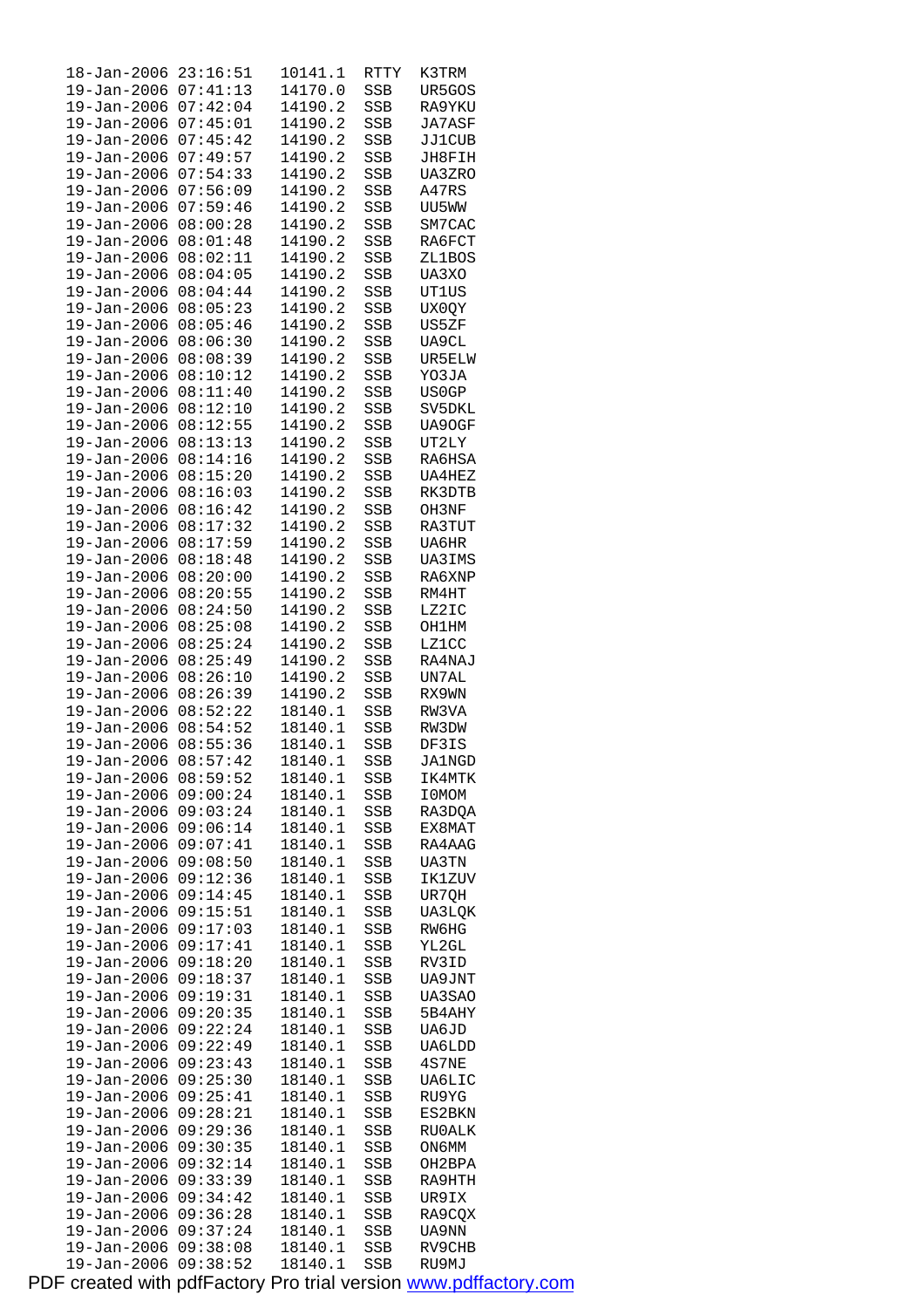| $19 - Jan - 2006$            | 09:40:35 | 18140.1            | SSB        | RA6MA                         |
|------------------------------|----------|--------------------|------------|-------------------------------|
| 19-Jan-2006                  | 09:41:01 | 18140.1            | SSB        | UU5JIF                        |
| 19-Jan-2006                  | 09:41:24 | 18140.1            | SSB        | RZ3AR                         |
| 19-Jan-2006                  | 09:42:27 | 18140.1            | SSB        | UT1IA                         |
| 19-Jan-2006                  | 09:43:19 | 18140.1            | SSB        | OH3GE                         |
| $19 - Jan - 2006$            | 09:44:30 | 18140.1            | SSB        | RU3OW                         |
| $19 - Jan - 2006$            | 09:45:43 | 18140.1            | SSB        | RA6YO                         |
| 19-Jan-2006                  | 09:47:02 | 18140.1            | SSB        | UA9UDC                        |
| 19-Jan-2006                  | 09:47:56 | 18140.1            | SSB        | V51HK                         |
| 19-Jan-2006                  | 09:49:10 | 18140.1            | SSB        | UN7CH                         |
| $19 - Jan - 2006$            | 09:49:52 | 18140.1            | SSB        | UX7LO                         |
| 19-Jan-2006                  | 09:50:50 | 18140.1            | SSB        | RN3GN                         |
| 19-Jan-2006                  | 09:52:17 | 18140.1            | SSB        | UA9QF                         |
| 19-Jan-2006                  | 09:55:03 | 18140.1            | SSB        | ES6NT                         |
| 19-Jan-2006                  | 10:00:17 | 18140.1            | SSB        | <b>JI1TMH</b>                 |
| 19-Jan-2006                  | 10:01:36 | 18140.1            | SSB        | LB1AF/QRP                     |
| 19-Jan-2006                  | 10:03:48 | 18140.1            | SSB        | UA9MHN                        |
| 19-Jan-2006                  | 10:04:40 | 18140.1            | SSB        | ON4IZ                         |
|                              | 10:05:58 | 18140.1            |            | RZ3QH                         |
| 19-Jan-2006                  | 10:11:08 |                    | SSB        |                               |
| 19-Jan-2006                  | 10:13:00 | 18140.1            | SSB        | <b>JF1DZC</b>                 |
| 19-Jan-2006                  |          | 18140.1            | SSB        | JH1OCC                        |
| 19-Jan-2006                  | 10:14:20 | 18140.1            | SSB        | IK2YNW                        |
| 19-Jan-2006                  | 10:14:46 | 18140.1            | SSB        | UT4LX                         |
| 19-Jan-2006 10:15:05         |          | 18140.1            | SSB        | OH3GBS                        |
| 19-Jan-2006                  | 10:15:43 | 18140.1            | SSB        | RA9MX                         |
| $19 - Jan - 2006$            | 10:16:03 | 18140.1            | SSB        | RA3RRP                        |
| 19-Jan-2006                  | 10:16:25 | 18140.1            | SSB        | JA8CIJ                        |
| 19-Jan-2006                  | 10:18:16 | 18140.1            | SSB        | HL3IUA                        |
| 19-Jan-2006 13:20:26         |          | 18154.1            | SSB        | DL8WOM                        |
| 19-Jan-2006                  | 13:21:13 | 18154.1            | SSB        | KD2N                          |
| $19 - Jan - 2006$            | 13:22:17 | 18153.5            | SSB        | K4KAL                         |
| 19-Jan-2006                  | 13:22:59 | 18153.5            | SSB        | N2ACX                         |
| 19-Jan-2006                  | 13:24:42 | 18153.5            | SSB        | AA1SB/M                       |
| 19-Jan-2006 13:25:40         |          | 18153.5            | SSB        | UR4EY                         |
| 19-Jan-2006 13:26:28         |          | 18153.5            | SSB        | WOCPL                         |
| 19-Jan-2006 13:27:21         |          | 18153.5            | SSB        | US3QQ                         |
| 19-Jan-2006 13:27:52         |          | 18153.5            | SSB        | ON3CP                         |
| 19-Jan-2006 13:28:29         |          | 18153.5            | SSB        | AA2AP                         |
| 19-Jan-2006 13:29:14         |          | 18153.5            | SSB        | KI4EPN                        |
| $19 - Jan - 2006$ $13:30:42$ |          | 18153.5            | SSB        | W3KPO                         |
| 19-Jan-2006 13:32:02         |          | 18153.5            | SSB        | WB9WHO                        |
| 19-Jan-2006 13:32:38         |          | 18153.5            | SSB        | KX4BSA                        |
| 19-Jan-2006                  | 13:33:34 | 18153.5            | SSB        | WN4G                          |
| 19-Jan-2006 13:35:52         |          | 18153.5            | SSB        | VA3TTX                        |
| 19-Jan-2006                  | 13:38:11 | 18153.5            | SSB        | SP6NIZ                        |
| 19-Jan-2006                  | 13:39:20 | 18153.5            | SSB        | W7SAC                         |
| 19-Jan-2006                  | 13:40:47 | 18153.5            | SSB        | KI4HLB                        |
| 19-Jan-2006                  | 13:41:46 | 18153.5            | SSB        | DL5ML                         |
| 19-Jan-2006                  | 13:42:15 | 18153.5            | SSB        | IK5RLP                        |
| 19-Jan-2006                  | 13:42:50 | 18153.5            | SSB        | K0MDJ                         |
| 19-Jan-2006                  | 13:44:01 | 18153.5            | SSB        | RN6LR                         |
| 19-Jan-2006                  | 13:44:20 | 18153.5            | SSB        | KW4TT                         |
| 19-Jan-2006                  | 13:44:54 | 18153.5            | SSB        | N4TJ                          |
| $19 - Jan - 2006$            | 13:46:24 | 18153.5            | SSB        | W9ZWS                         |
| 19-Jan-2006                  | 13:47:09 | 18153.5            | SSB        | W4ZWY                         |
| 19-Jan-2006                  | 13:49:47 | 18153.5            | SSB        | W1IPL                         |
| 19-Jan-2006                  | 13:50:46 | 18153.5            | SSB        | KB9IAR                        |
| 19-Jan-2006                  | 13:51:24 | 18153.5            | SSB        | KW3W                          |
| 19-Jan-2006                  | 13:52:27 | 18153.5            | SSB        | OE1DWC                        |
| 19-Jan-2006                  | 13:54:21 | 18153.5            | SSB        | ON6NP                         |
| 19-Jan-2006                  | 13:54:53 | 18153.5            | SSB        | K8HLH                         |
| 19-Jan-2006                  | 13:55:22 | 18153.5            |            |                               |
| 19-Jan-2006                  | 13:56:25 | 18153.5            | SSB        | AA8WZ<br>W4BAK                |
| 19-Jan-2006                  | 13:57:27 | 18153.5            | SSB        | K2ZKA                         |
| 19-Jan-2006                  | 13:58:07 |                    | SSB        |                               |
|                              |          | 18153.5<br>18153.5 | SSB        | EA3GEG                        |
| 19-Jan-2006                  | 13:58:36 | 18153.5            | SSB        | VA3CN                         |
| 19-Jan-2006                  | 13:59:49 |                    | SSB        | RN3AB                         |
| 19-Jan-2006                  | 14:01:15 | 18153.5            | SSB        | XN4BHQ                        |
| 19-Jan-2006                  | 14:02:31 | 18153.5            | SSB        | KC0UHB                        |
| 19-Jan-2006                  | 14:03:05 | 18153.5            | SSB        | KA2DZR                        |
| 19-Jan-2006                  | 14:04:34 | 18153.5            | SSB        | K2ZKA                         |
| 19-Jan-2006                  | 14:04:48 | 18153.5            | <b>SSB</b> | K <sub>2</sub> W <sub>O</sub> |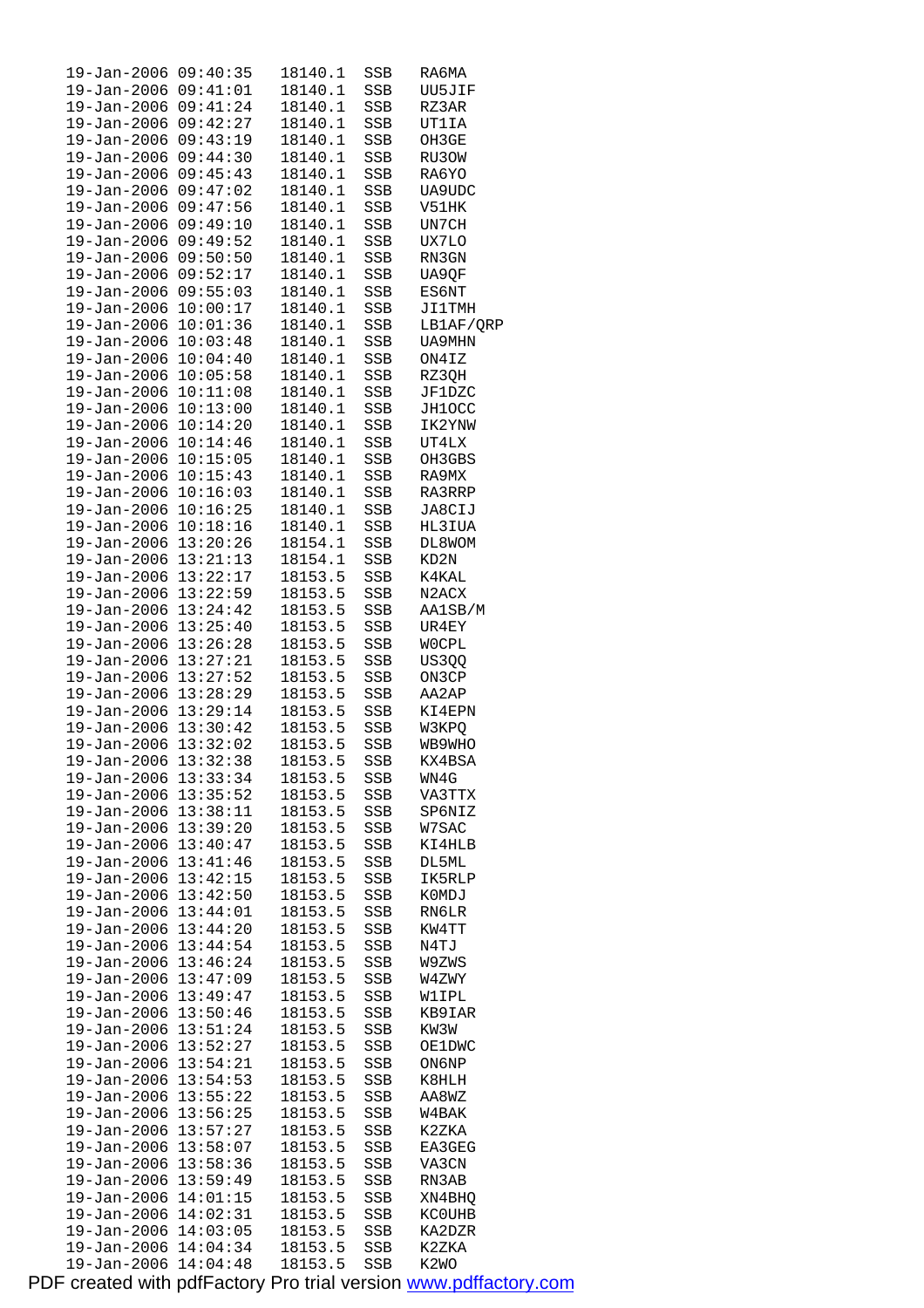| 19-Jan-2006                  | 14:05:37             | 18153.5            | SSB        | KCOSUZ            |
|------------------------------|----------------------|--------------------|------------|-------------------|
| 19-Jan-2006 14:06:57         |                      | 18153.5            | SSB        | DB6ZU             |
| 19-Jan-2006 14:08:07         |                      | 18153.5            | SSB        | W2GQC             |
| 19-Jan-2006 14:09:02         |                      | 18153.5            | SSB        | W8UPY             |
| 19-Jan-2006 14:09:25         |                      | 18153.5            | SSB        | W4BP              |
| 19-Jan-2006                  | 14:10:43             | 18153.5            | SSB        | F8KA              |
| 19-Jan-2006                  | 14:11:35             | 18153.5            | SSB        | K1AYZ             |
| 19-Jan-2006 14:12:41         |                      | 18153.5            | SSB        | N9PX              |
| 19-Jan-2006 14:13:23         |                      | 18153.5            | SSB        | HB9SLO            |
| 19-Jan-2006                  | 14:15:03             | 18153.5            | SSB        | WZ1Y              |
| 19-Jan-2006                  | 14:15:58             | 18153.5            | SSB        | VA3TET            |
| $19 - Jan - 2006$            | 14:17:51             | 18153.5            | SSB        | VE3QT             |
| 19-Jan-2006 14:18:49         |                      | 18153.5            | SSB        | VE2VZ             |
| 19-Jan-2006 14:20:00         |                      | 18153.5            | SSB        | DL5CR             |
| 19-Jan-2006 14:20:57         |                      | 18153.5            | SSB        | DM3KTO            |
| $19 - Jan - 2006$ $14:21:30$ |                      | 18153.5            | SSB        | EA4KD             |
| 19-Jan-2006                  | 14:21:55             | 18153.5            | SSB        | W8EGB             |
| 19-Jan-2006 14:22:53         |                      | 18153.5            | SSB        | KC6P              |
| 19-Jan-2006 14:23:47         |                      | 18153.5            | SSB        | 5R8HL             |
| 19-Jan-2006                  | 14:25:31             | 18153.5            | SSB        | WA1QEH            |
| 19-Jan-2006                  | 14:26:27             | 18153.5            | SSB        | KP3A              |
| $19 - Jan - 2006$            | 14:27:11             | 18153.5            | SSB        | N9JV/M            |
| 19-Jan-2006 14:27:47         |                      | 18153.5            | SSB        | N4UH              |
| 19-Jan-2006 14:29:18         |                      | 18153.5            | SSB        | WB3ANT            |
| 19-Jan-2006 14:33:02         |                      | 18153.5            | SSB        | K5WIM             |
| 19-Jan-2006 14:34:21         |                      | 18153.5            | SSB        | K2IAI/QRP         |
| 19-Jan-2006                  | 14:35:23             | 18153.5            | SSB        | W2BBB             |
| 19-Jan-2006 14:36:30         |                      | 18153.5            | SSB        | W9JA              |
| 19-Jan-2006 14:37:23         |                      | 18153.5            | SSB        | WOAIS/M           |
| 19-Jan-2006                  | 14:38:01             | 18153.5            | SSB        | W1JXR             |
| 19-Jan-2006                  | 14:38:34             | 18153.5            | SSB        | I4CSP             |
| $19 - Jan - 2006$            | 14:39:53             | 18153.5            | SSB        | N1YW/M            |
| 19-Jan-2006                  | 14:40:55             | 18153.5            | SSB        | I6NO              |
| 19-Jan-2006 14:42:25         |                      | 18153.5            | SSB        | KC2EVL            |
| 19-Jan-2006 14:43:42         |                      | 18153.5            | SSB        | WA4GZK            |
| 19-Jan-2006 14:47:33         |                      | 18153.5            | SSB        | KB90FM            |
| 19-Jan-2006 14:48:32         |                      | 18153.5            | SSB        | W1NKQ             |
| 19-Jan-2006 14:49:13         |                      | 18153.5            | SSB        | KB0WAK            |
| 19-Jan-2006 14:50:37         |                      | 18153.5            | SSB        | K1WGU             |
| 19-Jan-2006 14:52:28         |                      | 18153.5            | SSB        | K1BD              |
| 19-Jan-2006 14:53:15         |                      | 18153.5            | SSB        | KA2D              |
| 19-Jan-2006 14:54:41         |                      | 18153.5            | SSB        | KB9NTL            |
| 19-Jan-2006 14:55:42         |                      | 18153.5            | SSB        | N1BGM             |
| 19-Jan-2006 14:57:41         |                      | 18153.5            | SSB        | WA8YUZ            |
| 19-Jan-2006                  | 15:00:40             | 18153.5            | SSB        | WA4SC             |
| 19-Jan-2006                  | 15:04:14             | 18153.5            | SSB        | K0TWB/M           |
| 19-Jan-2006                  | 15:06:25             | 18153.5            | SSB        | EA7HW             |
| 19-Jan-2006                  | 15:06:53             | 18153.5            | SSB        | W3RFQ             |
| 19-Jan-2006                  | 15:08:11             | 18153.5            | SSB        | WA9OUE            |
| 19-Jan-2006                  | 15:08:45             | 18153.5            | SSB        | W3AZD             |
| 19-Jan-2006                  | 15:10:00             | 18153.5            | SSB        | K8CBW             |
| 19-Jan-2006                  | 15:11:10             | 18153.5            | SSB        | W8CCX             |
| 19-Jan-2006                  | 15:12:06             | 18153.5            | SSB        | WW5AA             |
| 19-Jan-2006                  | 15:13:31             | 18153.5            | SSB        | N6XIG             |
| 19-Jan-2006                  | 15:14:23             | 18153.5            | SSB        | N2YET             |
| 19-Jan-2006                  | 15:15:41             | 18153.5            | SSB        | NV4DX             |
| 19-Jan-2006                  | 15:16:29             | 18153.5            | SSB        | KG4WIZ            |
| 19-Jan-2006                  | 15:16:57             | 18153.5            | SSB        | K6KS              |
| 19-Jan-2006                  | 15:18:37             | 18153.5            | SSB        | W9ATU             |
| 19-Jan-2006                  | 15:19:41             | 18153.5            | SSB        | N2SQW             |
| 19-Jan-2006                  | 15:20:40             | 18153.5            | SSB        | WN7YJJ            |
| 19-Jan-2006                  | 15:21:15             | 18153.5            | SSB        | KA3JHB            |
| 19-Jan-2006                  | 15:22:23             | 18153.5            | SSB        | ND0J              |
| 19-Jan-2006                  | 15:23:04             | 18153.5            | SSB        | N0RWR             |
| 19-Jan-2006                  | 15:23:46             | 18153.5            | SSB        | WB2KKS            |
| 19-Jan-2006                  | 15:24:26             | 18153.5            | SSB        | WB3EMQ/M          |
| 19-Jan-2006                  | 15:26:06             | 18153.5            |            | AD5TJ             |
|                              | 15:27:26             |                    | SSB        |                   |
| 19-Jan-2006                  |                      | 18153.5            | SSB        | KA1FXK            |
| 19-Jan-2006<br>19-Jan-2006   | 15:28:32<br>15:30:07 | 18153.5<br>18153.5 | SSB        | VA3OFC            |
|                              |                      |                    | SSB        | NOCIC             |
| 19-Jan-2006                  | 15:57:49             | 18140.1            | SSB<br>SSB | KB3MIP/M<br>N0JQX |
| 19-Jan-2006                  | 15:59:42             | 18140.1            |            |                   |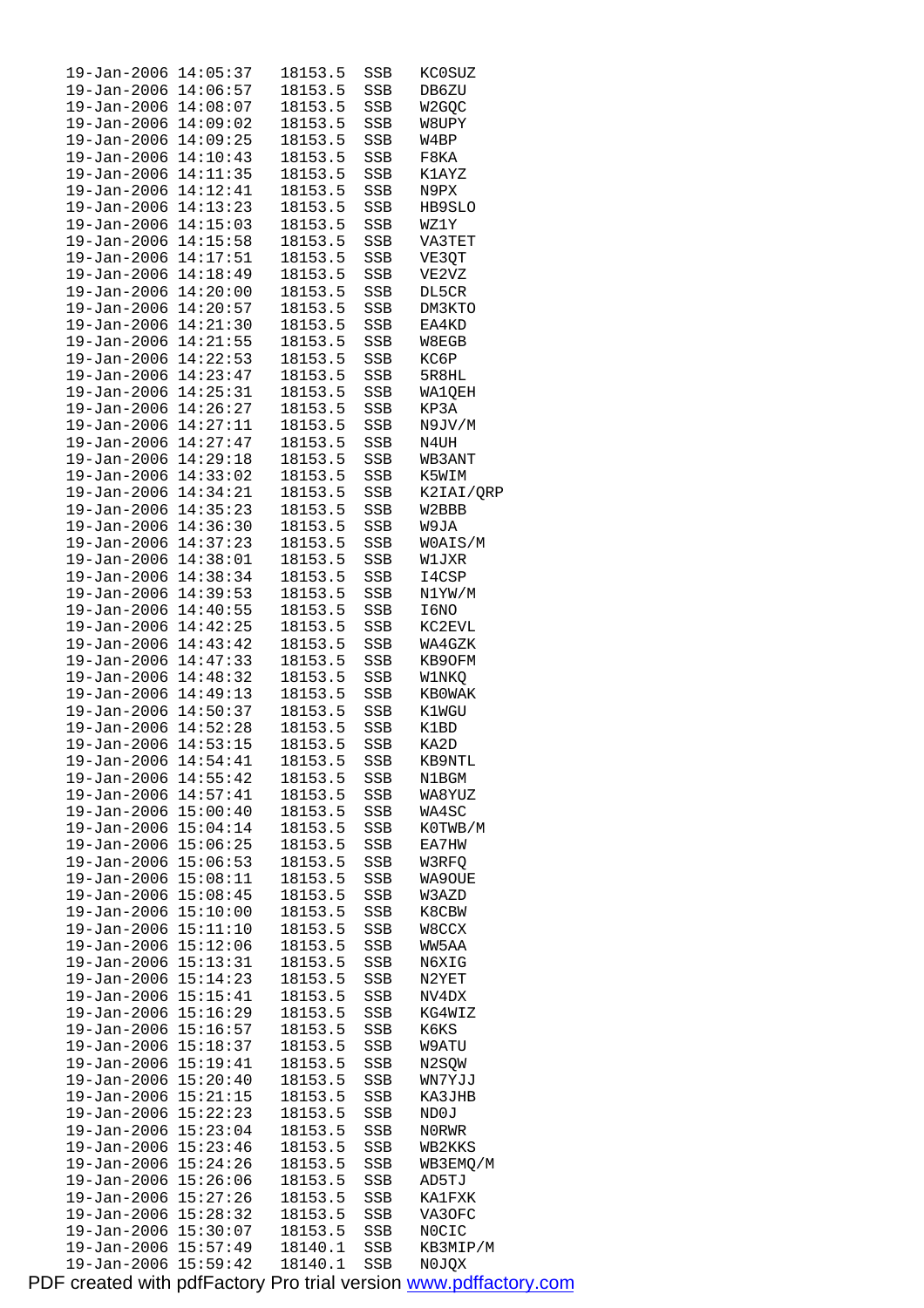| 19-Jan-2006          | 16:01:31 | 18140.1 | SSB          | N1MWJ        |
|----------------------|----------|---------|--------------|--------------|
| 19-Jan-2006          | 16:03:06 | 18140.1 | SSB          | WA3GBJ       |
| 19-Jan-2006          | 16:05:05 | 18140.1 | SSB          | VA2ASS       |
| 19-Jan-2006          | 16:07:14 | 18140.1 | SSB          | KE5BXY       |
| $19 - Jan - 2006$    | 16:09:49 | 18140.1 | SSB          | AA0NK        |
| $19 - Jan - 2006$    | 16:11:03 | 18140.1 | SSB          | WA2ZLB       |
| $19 - Jan - 2006$    | 16:24:39 | 14084.1 | RTTY         | AG4TO        |
| 19-Jan-2006          | 16:26:07 | 14084.1 | RTTY         | SP3DSQ       |
| 19-Jan-2006          | 23:17:21 | 7041.2  | RTTY         | N7DC         |
| $19 - Jan - 2006$    | 23:19:17 | 7041.2  | <b>RTTY</b>  | PT8CWA       |
| 19-Jan-2006          | 23:23:58 | 7041.2  | RTTY         | K9MUG        |
| 19-Jan-2006          | 23:25:14 | 7041.2  | <b>RTTY</b>  | TF3PPN       |
|                      | 23:30:29 |         |              |              |
| 19-Jan-2006          |          | 7041.2  | RTTY         | WA1ZYX       |
| 19-Jan-2006          | 23:31:55 | 7041.2  | RTTY         | W3BL         |
| $20 - Jan - 2006$    | 14:05:53 | 18135.1 | SSB          | K9QVB        |
| $20 - Jan - 2006$    | 14:07:22 | 18135.1 | SSB          | SP4R         |
| 20-Jan-2006          | 14:08:22 | 18135.1 | SSB          | WN3V         |
| $20 - Jan - 2006$    | 14:09:25 | 18135.1 | SSB          | WB3JQO       |
| $20 - Jan - 2006$    | 14:10:50 | 18135.1 | SSB          | DL6IY        |
| $20 - Jan - 2006$    | 14:11:41 | 18135.1 | SSB          | <b>W1NKA</b> |
| $20 - Jan - 2006$    | 14:14:07 | 18135.1 | SSB          | K5FNR        |
| 20-Jan-2006          | 14:15:27 | 18135.1 | SSB          | W9HLA/4      |
| $20 - Jan - 2006$    | 14:19:10 | 18136.3 | SSB          | W2TDX        |
| $20 - Jan - 2006$    | 14:24:02 | 18136.3 | SSB          | VE2AZH       |
| $20 - Jan - 2006$    | 14:25:57 | 18136.3 | SSB          | W5YAA        |
| $20 - Jan - 2006$    | 14:27:11 | 18136.3 | SSB          | KC2NAS       |
| 20-Jan-2006          | 14:27:53 | 18136.3 | SSB          | WA3JFM       |
| $20 - Jan - 2006$    | 14:29:03 | 18136.3 | SSB          | N2FBQ        |
| 20-Jan-2006          | 14:29:55 | 18136.3 | SSB          | K3PR         |
| 20-Jan-2006          | 14:30:57 | 18136.3 | SSB          | RA3CQ        |
|                      | 14:32:56 |         |              |              |
| $20 - Jan - 2006$    |          | 18136.3 | SSB          | W5TJN        |
| 20-Jan-2006          | 14:33:23 | 18136.3 | SSB          | WA5TNK       |
| $20 - Jan - 2006$    | 14:34:20 | 18136.3 | SSB          | NW2A         |
| $20 - Jan - 2006$    | 14:35:21 | 18136.3 | SSB          | K3RYA        |
| 20-Jan-2006          | 14:36:19 | 18136.3 | SSB          | KB9NGX       |
| $20 - Jan - 2006$    | 14:37:13 | 18136.3 | SSB          | W3FTU        |
| $20 - Jan - 2006$    | 14:37:46 | 18136.3 | SSB          | YV1CLM       |
| $20 - Jan - 2006$    | 14:39:57 | 18136.3 | SSB          | K5WWT        |
| 20-Jan-2006          | 14:40:52 | 18136.3 | SSB          | WA2BJN/M     |
| $20 - Jan - 2006$    | 14:42:33 | 18136.3 | SSB          | N7YP         |
| $20 - Jan - 2006$    | 14:43:45 | 18136.3 | SSB          | N8II         |
| 20-Jan-2006 14:44:14 |          | 18136.3 | $_{\rm SSB}$ | VE4ZL        |
| 20-Jan-2006          | 14:44:38 | 18136.3 | SSB          | <b>WOCPL</b> |
| 20-Jan-2006          | 14:45:42 | 18136.3 | SSB          | WB4UHV       |
| $20 - Jan - 2006$    | 14:46:40 | 18136.3 | SSB          | W8EGB        |
| $20 - Jan - 2006$    | 14:47:17 | 18136.3 | SSB          | K8GTQ        |
| 20-Jan-2006          | 14:49:29 | 18136.3 | SSB          | K9CHZ        |
| $20 - Jan - 2006$    | 14:50:16 | 18136.3 | SSB          | KX9U         |
| $20 - Jan - 2006$    | 14:51:09 | 18136.3 | SSB          | KC9ALA       |
| $20 - Jan - 2006$    | 14:53:04 | 18136.3 | SSB          | N3QCM        |
| $20 - Jan - 2006$    | 14:54:06 | 18136.3 | SSB          | NR90         |
| 20-Jan-2006          | 14:54:47 | 18136.3 |              |              |
|                      |          | 18136.3 | SSB          | KS80         |
| $20 - Jan - 2006$    | 14:55:38 |         | SSB          | WD8BMP       |
| $20 - Jan - 2006$    | 14:56:06 | 18136.3 | SSB          | WN4J         |
| $20 - Jan - 2006$    | 14:57:38 | 18136.3 | SSB          | W7MAL        |
| 20-Jan-2006          | 14:58:43 | 18136.3 | SSB          | W4WEL        |
| 20-Jan-2006          | 14:59:29 | 18136.3 | SSB          | WB2QBT/M     |
| 20-Jan-2006          | 15:00:50 | 18136.3 | SSB          | WM2Z/M       |
| $20 - Jan - 2006$    | 15:01:45 | 18136.3 | SSB          | VY2WU/M      |
| $20 - Jan - 2006$    | 15:04:27 | 18136.3 | SSB          | K9BWQ        |
| 20-Jan-2006          | 15:06:48 | 18136.3 | SSB          | N6DT         |
| 20-Jan-2006          | 15:07:56 | 18136.3 | SSB          | K4DH         |
| $20 - Jan - 2006$    | 15:09:21 | 18136.3 | SSB          | KG4WLP       |
| $20 - Jan - 2006$    | 15:10:12 | 18136.3 | SSB          | KC40HH       |
| $20 - Jan - 2006$    | 15:10:50 | 18136.3 | SSB          | W4ITH        |
| 20-Jan-2006          | 15:11:58 | 18136.3 | SSB          | W7SAC        |
| 20-Jan-2006          | 15:13:26 | 18136.3 | SSB          | K5RHZ        |
| $20 - Jan - 2006$    | 15:13:56 | 18136.3 | SSB          | DL7VOG       |
| $20 - Jan - 2006$    | 15:14:20 | 18136.3 | SSB          | N1DRX        |
| $20 - Jan - 2006$    | 15:15:07 | 18136.3 | SSB          | W3RMM        |
| $20 - Jan - 2006$    | 15:15:55 | 18136.3 | SSB          | VE3AOY       |
| 20-Jan-2006          | 15:18:00 | 18136.3 | SSB          | K4ENC        |
|                      |          |         |              |              |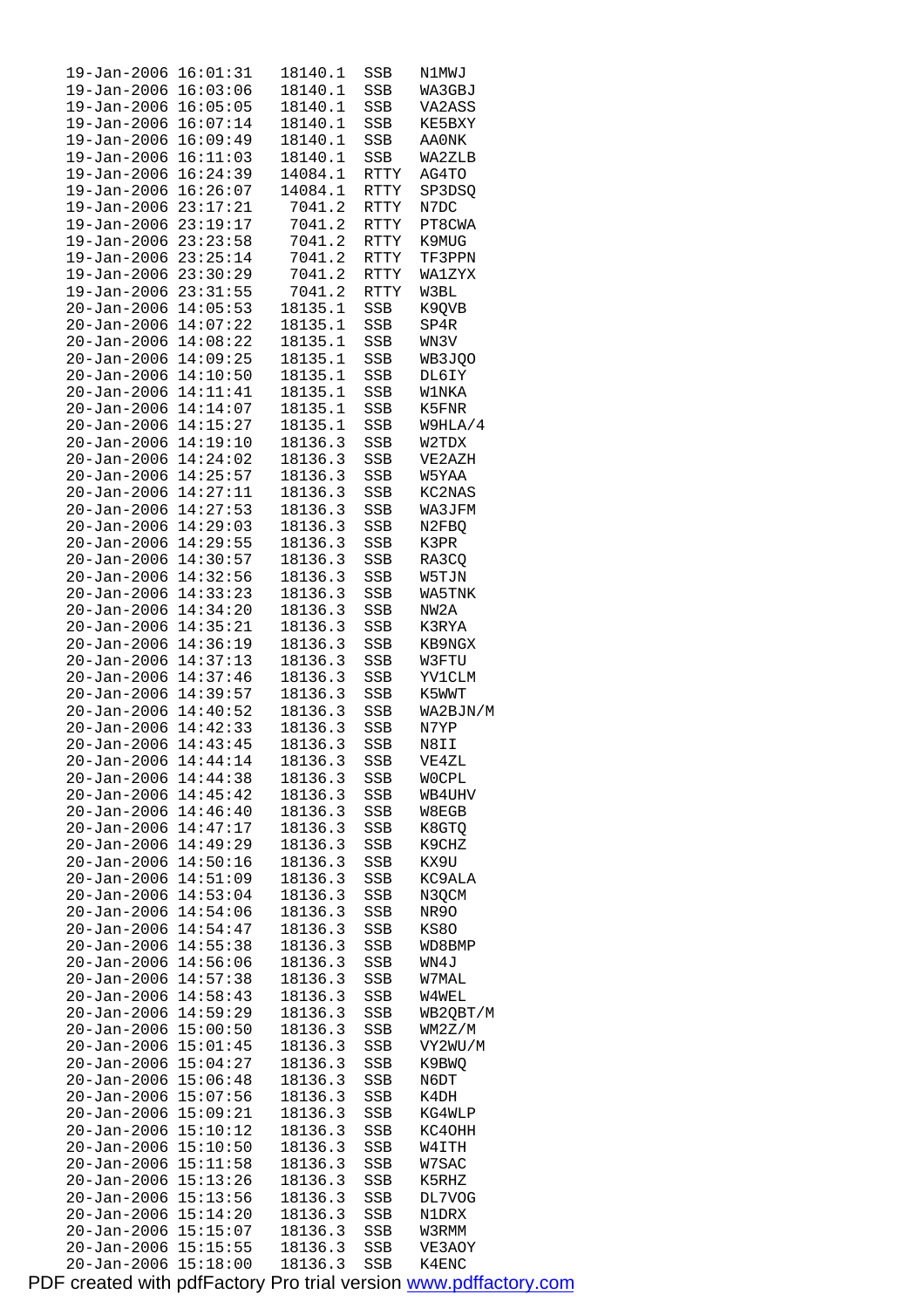| 20-Jan-2006                      | 15:18:34             | 18136.3            | SSB          | N0EVF          |
|----------------------------------|----------------------|--------------------|--------------|----------------|
| 20-Jan-2006                      | 15:19:56             | 18136.3            | SSB          | W3BXT          |
| 20-Jan-2006                      | 15:21:42             | 18136.3            | SSB          | N7SVX          |
| 20-Jan-2006 15:23:48             |                      | 18136.3            | SSB          | VY2WA          |
| 20-Jan-2006                      | 15:25:08             | 18136.3            | SSB          | W3SYC/M        |
| $20 - Jan - 2006$                | 15:26:53             | 18136.3            | SSB          | KB2YFG         |
| $20 - Jan - 2006$                | 15:28:58             | 18136.3            | SSB          | KW4ARC         |
| $20 - Jan - 2006$                | 15:29:56             | 18136.3            | SSB          | W3ACO          |
| 20-Jan-2006                      | 15:30:37             | 18136.3            | SSB          | KB1LVI         |
| 20-Jan-2006                      | 15:31:25             | 18136.3            | SSB          | VA5DX          |
| 20-Jan-2006                      | 15:31:47             | 18136.3            | SSB          | <b>W1LCA</b>   |
| $20 - Jan - 2006$                | 15:32:52             | 18136.3            | SSB          | W6AAV/M        |
| $20 - Jan - 2006$                | 15:33:47             | 18136.3            | SSB          | K9HKS          |
| 20-Jan-2006 15:34:16             |                      | 18136.3            | SSB          | W7LR           |
| 20-Jan-2006                      | 15:35:12             | 18136.3            | SSB          | AA4RZ          |
| $20 - Jan - 2006$                | 15:36:39             | 18136.3            | SSB          | K4XH           |
| 20-Jan-2006                      | 15:37:19             | 18136.3            | SSB          | N4PIQ/4        |
| $20 - Jan - 2006$                | 15:39:24             | 18136.3            | SSB          | VE2TKH         |
|                                  | 15:40:47             | 18136.3            |              | KB9KCT/M       |
| 20-Jan-2006<br>$20 - Jan - 2006$ | 15:41:39             |                    | SSB          |                |
|                                  | 15:42:42             | 18136.3            | SSB          | KG4BVR         |
| 20-Jan-2006                      |                      | 18136.3            | SSB          | NF8J           |
| $20 - Jan - 2006$                | 15:44:07             | 18136.3            | SSB          | N0JDN          |
| $20 - Jan - 2006$                | 15:47:20             | 18136.3            | SSB          | KW4ARC         |
| 20-Jan-2006 15:48:00             |                      | 18136.3            | SSB          | N5BO           |
| $20 - Jan - 2006$                | 15:48:40             | 18136.3            | SSB          | KJ4RR          |
| $20 - Jan - 2006$                | 15:50:20             | 18136.3            | SSB          | WB4VSD         |
| $20 - Jan - 2006$                | 15:51:32             | 18136.3            | SSB          | N3MZL          |
| $20 - Jan - 2006$                | 15:52:32             | 18136.3            | SSB          | WQ7X           |
| 20-Jan-2006                      | 15:56:38             | 18136.3            | SSB          | KT4HT          |
| 21-Jan-2006                      | 07:42:48             | 14215.1            | $_{\rm SSB}$ | JG0TCL         |
| $21 - Jan - 2006$                | 07:45:32             | 14215.1            | SSB          | LZ2GS          |
| $21 - Jan - 2006$                | 07:46:05             | 14215.1            | SSB          | RV3DUT         |
| $21 - Jan - 2006$                | 07:47:20             | 14215.1            | SSB          | JA0HWF         |
| $21 - Jan - 2006$                | 07:49:47             | 14215.1            | SSB          | RA3TAR         |
| 21-Jan-2006                      | 07:51:35             | 14215.1            | SSB          | UT3WW          |
| 21-Jan-2006                      | 07:52:10             | 14215.1            | SSB          | RA6MQ          |
| 21-Jan-2006                      | 07:52:34             | 14215.1            | SSB          | JR3RGX         |
| $21 - Jan - 2006$                | 07:53:22             | 14215.1            | SSB          | ES7TA          |
| 21-Jan-2006                      | 07:53:46             | 14215.1            | SSB          | RN4CA          |
| 21-Jan-2006                      | 07:54:11             | 14215.1            | SSB          | $_{\rm ES2NF}$ |
| 21-Jan-2006                      | 07:54:55             | 14215.1            | SSB          | <b>JA1AFI</b>  |
| $21 - Jan - 2006$ $07:55:29$     |                      | 14215.1            | SSB          | UA3MB          |
| 21-Jan-2006                      | 07:55:56             | 14215.1            | SSB          | JA7RPC         |
| 21-Jan-2006                      | 07:56:43             | 14215.1            | SSB          | <b>JA1UTQ</b>  |
| 21-Jan-2006                      | 08:00:05             | 14215.1            | SSB          | <b>LY1DT</b>   |
| $21 - Jan - 2006$                | 08:03:35             | 14215.1            | SSB          | YO8CQM         |
| $21 - Jan - 2006$                | 08:04:47             | 14215.1            | SSB          | UR5NF          |
| 21-Jan-2006                      | 08:05:39             | 14215.1            | SSB          | YL2CF          |
| 21-Jan-2006                      | 08:06:44             | 14215.1            | SSB          | UA3QIX         |
| 21-Jan-2006                      | 08:07:57             | 14215.1            | SSB          | <b>JA7ILS</b>  |
| $21 - Jan - 2006$                | 08:09:52             | 14215.1            | SSB          | UA9YE          |
| $21 - Jan - 2006$                | 08:10:25             | 14215.1            | SSB          | UR5EFL         |
| $21 - Jan - 2006$                | 08:11:53             | 14215.1            | SSB          | RA9MBG         |
| $21 - Jan - 2006$                | 08:12:12             | 14215.1            | SSB          | UA3FDX         |
| 21-Jan-2006                      | 08:12:37             | 14215.1            | SSB          | UA3PF          |
| 21-Jan-2006                      | 08:13:04             | 14215.1            | SSB          | SP8UFB         |
| $21 - Jan - 2006$                | 08:13:27             | 14215.1            | SSB          | YO9AZJ         |
| 21-Jan-2006                      | 08:13:58             | 14215.1            | SSB          | I1RB           |
| $21 - Jan - 2006$                | 08:14:18             | 14215.1            | SSB          | RN1AP          |
| 21-Jan-2006                      | 08:14:50             | 14215.1            | SSB          | SM6JWU         |
| 21-Jan-2006                      | 08:15:19             | 14215.1            | SSB          | UN20           |
| $21 - Jan - 2006$                | 08:15:30             | 14215.1            | SSB          | LZ1IN          |
| $21 - Jan - 2006$                | 08:15:49             | 14215.1            | SSB          | RZ3DC          |
| $21 - Jan - 2006$                | 08:16:27             | 14215.1            | SSB          | JA8ECS         |
| 21-Jan-2006                      | 08:19:36             | 14215.1            | SSB          | JA2BCS         |
| 21-Jan-2006                      | 08:21:30             | 14215.1            | SSB          | UA9YJO         |
| $21 - Jan - 2006$                | 08:23:03             | 14215.1            | SSB          | SMYWO          |
| 21-Jan-2006                      | 08:24:55             | 18135.1            | SSB          | RK6AM          |
| $21 - Jan - 2006$                | 08:33:01             | 18135.1            | SSB          | RA9MBG         |
| 21-Jan-2006                      | 08:34:20             | 18135.1            | SSB          | UA9YEE         |
| $21 - Jan - 2006$                |                      |                    |              |                |
| $21 - Jan - 2006$                | 08:35:12<br>08:35:48 | 18135.1<br>18135.1 | SSB<br>SSB   | RA3PBU         |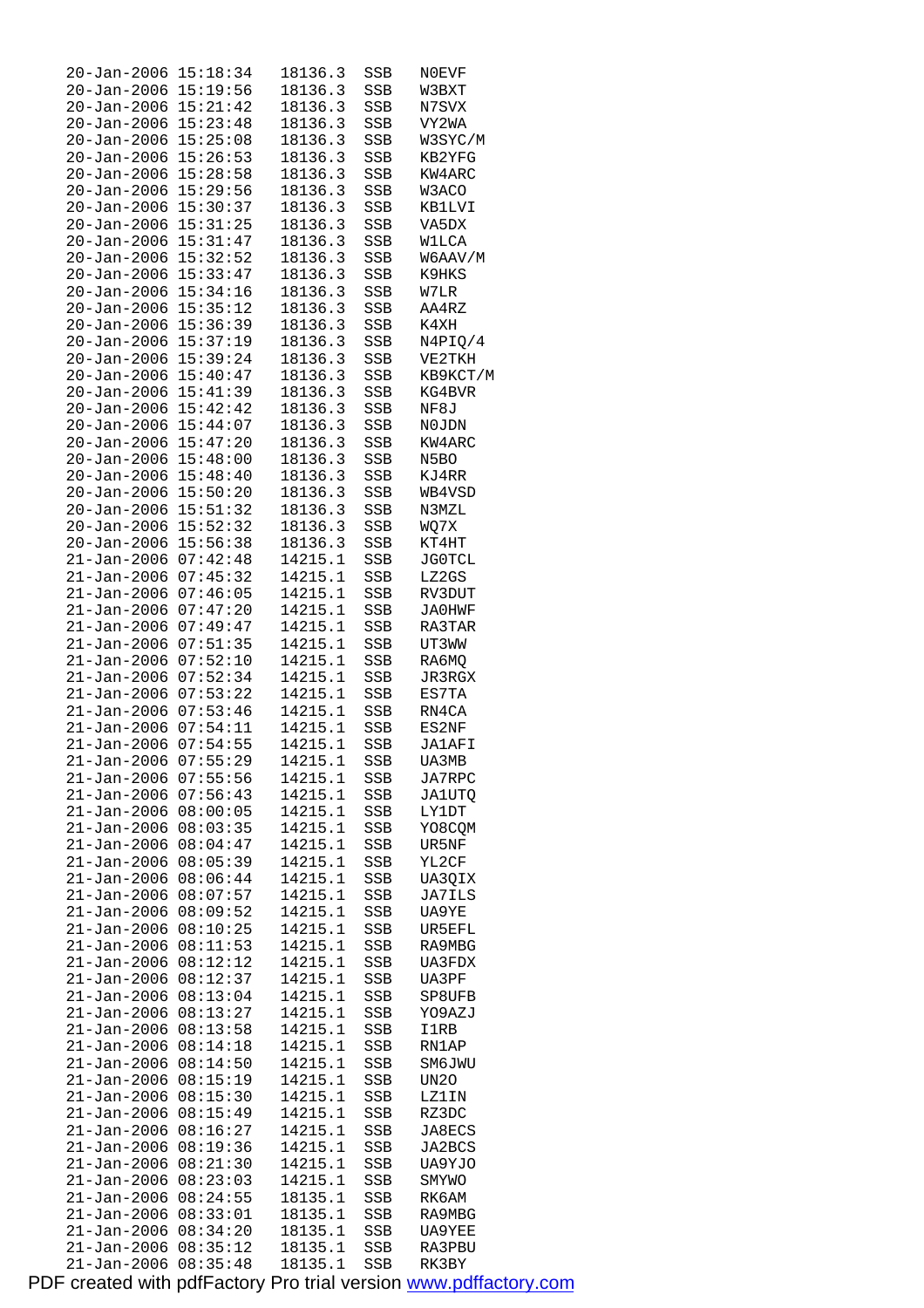| 21-Jan-2006                      | 08:36:38             | 18135.1            | SSB        | RD3AV          |
|----------------------------------|----------------------|--------------------|------------|----------------|
| 21-Jan-2006                      | 08:39:29             | 18135.1            | SSB        | UY5EG          |
| $21 - Jan - 2006$                | 08:39:53             | 18135.1            | SSB        | RK3DTB         |
|                                  | 08:40:12             | 18135.1            |            |                |
| $21 - Jan - 2006$                |                      |                    | SSB        | UA9YE          |
| 21-Jan-2006                      | 08:40:26             | 18135.1            | SSB        | RA3RA          |
| $21 - Jan - 2006$                | 08:41:03             | 18135.1            | SSB        | RN3REM         |
| $21 - Jan - 2006$                | 08:42:18             | 18135.1            | SSB        | RD4HD          |
| $21 - Jan - 2006$                | 08:42:50             | 18135.1            | SSB        | RW3BF          |
|                                  |                      |                    |            |                |
| 21-Jan-2006                      | 08:43:09             | 18135.1            | SSB        | UT5PI          |
| 21-Jan-2006                      | 08:43:43             | 18135.1            | SSB        | UA3QBZ         |
| $21 - Jan - 2006$                | 08:44:48             | 18135.1            | SSB        | UV5EKU         |
| $21 - Jan - 2006$                | 08:45:19             | 18135.1            | SSB        | <b>UA1FA</b>   |
| $21 - Jan - 2006$                | 08:46:09             | 18135.1            | SSB        | UA9CU          |
|                                  |                      |                    |            |                |
| $21 - Jan - 2006$                | 08:46:33             | 18135.1            | SSB        | RZ3GX          |
| 21-Jan-2006                      | 08:48:22             | 18135.1            | SSB        | <b>UA1AJW</b>  |
| $21 - Jan - 2006$                | 08:49:59             | 18135.1            | SSB        | VU2ATV         |
| $21 - Jan - 2006$                | 08:52:40             | 18135.1            | SSB        | UA4WEA         |
| $21 - Jan - 2006$                | 08:53:16             | 18135.1            | SSB        | RA3DGH         |
|                                  |                      |                    |            |                |
| 21-Jan-2006                      | 08:54:22             | 18135.1            | SSB        | NI7I/MM        |
| 21-Jan-2006                      | 08:55:25             | 18135.1            | SSB        | UX3HX          |
| $21 - Jan - 2006$                | 08:55:54             | 18135.1            | SSB        | UA3AMD         |
| $21 - Jan - 2006$                | 08:56:12             | 18135.1            | SSB        | RA9YY          |
| $21 - Jan - 2006$                | 08:56:49             | 18135.1            | SSB        | RX3DIN         |
|                                  | 08:58:09             |                    |            |                |
| $21 - Jan - 2006$                |                      | 18135.1            | SSB        | UA9MQR         |
| 21-Jan-2006                      | 08:58:55             | 18135.1            | SSB        | RV9CM          |
| 21-Jan-2006                      | 08:59:22             | 18135.1            | SSB        | RN6BY          |
| $21 - Jan - 2006$                | 08:59:44             | 18135.1            | SSB        | UR4MPE         |
| $21 - Jan - 2006$                | 09:01:43             | 18135.1            | SSB        | RV9JN          |
| 21-Jan-2006                      | 09:02:11             | 18135.1            | SSB        | RW3WX          |
|                                  |                      |                    |            |                |
| 21-Jan-2006                      | 09:03:34             | 18135.1            | SSB        | EA7AY          |
| $21 - Jan - 2006$                | 09:04:04             | 18135.1            | SSB        | RA3SD          |
| $21 - Jan - 2006$                | 09:04:24             | 18135.1            | SSB        | RV1AI          |
| 21-Jan-2006                      | 09:04:58             | 18135.1            | SSB        | UA0AV          |
| $21 - Jan - 2006$                | 09:06:25             | 18135.1            | SSB        | RW3MW          |
|                                  | 09:07:26             |                    |            |                |
| 21-Jan-2006                      |                      | 18135.1            | SSB        | UN7GQ          |
| $21 - Jan - 2006$                | 09:08:17             | 18135.1            | SSB        | RZ3DA          |
| $21 - Jan - 2006$                | 09:08:42             | 18135.1            | SSB        | UA3ADL         |
| $21 - Jan - 2006$                | 09:09:30             | 18135.1            | SSB        | RZ3DX          |
| $21 - Jan - 2006$                | 09:09:52             | 18135.1            | SSB        | OH4JK          |
| 21-Jan-2006                      | 09:10:06             | 18135.1            | SSB        | RA3RCL         |
| $21 - Jan - 2006$                | 09:10:25             | 18135.1            | SSB        | UT3MN          |
|                                  |                      |                    |            |                |
| 21-Jan-2006 09:10:44             |                      | 18135.1            | SSB        | 4Z5AO          |
| 21–Jan–2006                      | 09:11:14             | 18135.1            | SSB        | OH2BAN         |
| $21 - Jan - 2006$                | 09:11:26             | 18135.1            | SSB        | IK5OWB         |
| 21-Jan-2006                      | 09:12:41             | 18135.1            | SSB        | SM2MZC         |
| $21 - Jan - 2006$                | 09:13:38             | 18135.1            | SSB        | RU0ALK         |
|                                  |                      | 18135.1            |            |                |
| 21-Jan-2006                      | 09:15:31             |                    | SSB        | RA3PET         |
| 21-Jan-2006                      | 09:16:09             | 18135.1            | SSB        | UR5MQX         |
| $21 - Jan - 2006$                | 09:16:28             | 18135.1            | SSB        | RW4PU          |
| $21 - Jan - 2006$                | 09:18:36             | 18135.1            | SSB        | <b>LX1HD</b>   |
| 21-Jan-2006                      | 09:19:20             | 18135.1            | SSB        | LA7RHA         |
| 21-Jan-2006                      | 09:21:36             | 18135.1            | SSB        | 4Z5NB          |
|                                  | 09:22:24             |                    |            |                |
| 21-Jan-2006                      |                      | 18135.1            | SSB        | US5EM          |
| $21 - Jan - 2006$                | 09:23:11             | 18135.1            | SSB        | UR4IOR         |
| 21-Jan-2006                      | 09:23:48             | 18135.1            | SSB        | UA6YI          |
| $21 - Jan - 2006$                | 09:25:15             | 18135.1            | SSB        | RU6YZ          |
| 21-Jan-2006                      | 09:25:55             | 18135.1            | SSB        | SV5FRV         |
|                                  | 09:30:15             |                    |            |                |
| 21-Jan-2006                      |                      | 18135.1            | SSB        | RA1OD          |
| $21 - Jan - 2006$                | 09:30:36             | 18135.1            | SSB        | RW4HT          |
| 21-Jan-2006                      | 09:31:07             | 18135.1            | SSB        | RA0SCA         |
| $21 - Jan - 2006$                | 09:32:37             | 18135.1            | SSB        | UY5AB          |
| 21-Jan-2006                      | 09:33:13             | 18135.1            | SSB        | RA1QQ          |
| 21-Jan-2006                      | 09:34:32             | 18135.1            | SSB        | EA8BBJ         |
|                                  |                      |                    |            |                |
| $21 - Jan - 2006$                | 09:35:03             | 18135.1            | SSB        | UA6LBL         |
| 21-Jan-2006                      | 09:35:40             | 18135.1            | SSB        | OH3NDH         |
| $21 - Jan - 2006$                | 09:36:07             | 18135.1            | SSB        | RA10K          |
| 21-Jan-2006                      | 09:36:22             | 18135.1            | SSB        | VR2XMT         |
| 21-Jan-2006                      | 09:38:06             | 18135.1            | SSB        | OH3TY          |
| $21 - Jan - 2006$                |                      |                    |            |                |
|                                  |                      |                    |            |                |
|                                  | 09:40:49             | 18135.1            | SSB        | M0AWX          |
| $21 - Jan - 2006$                | 09:41:18             | 18135.1            | SSB        | US7IGF         |
| $21 - Jan - 2006$<br>21-Jan-2006 | 09:41:29<br>09:41:47 | 18135.1<br>18135.1 | SSB<br>SSB | RK3DH<br>RL3AB |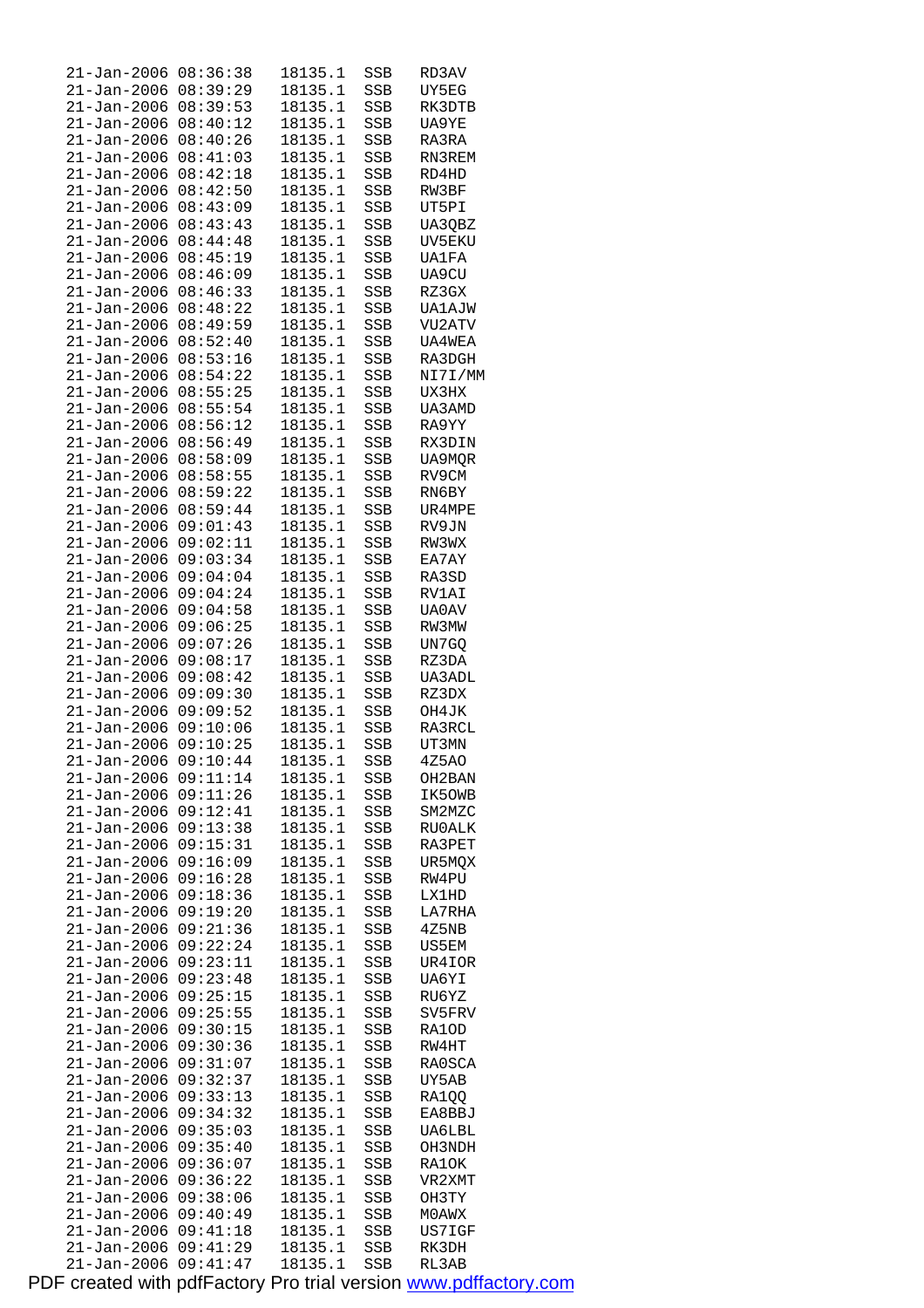| 21-Jan-2006                | 09:42:08             | 18135.1          | SSB         | LZ1QI         |
|----------------------------|----------------------|------------------|-------------|---------------|
| 21-Jan-2006                | 09:42:42             | 18135.1          | SSB         | RW3GG         |
| $21 - Jan - 2006$          | 09:43:35             | 18135.1          | SSB         | RK3VWC        |
| $21 - Jan - 2006$          | 09:45:15             | 18135.1          | SSB         | U4MIR         |
| 21-Jan-2006                | 09:46:06             | 18135.1          | SSB         | RV9YK         |
| $21 - Jan - 2006$          | 09:47:17             | 18135.1          | SSB         | OH2BNC        |
|                            | 09:47:33             |                  |             |               |
| $21 - Jan - 2006$          |                      | 18135.1          | SSB         | LA9IX         |
| $21 - Jan - 2006$          | 09:49:09             | 18135.1          | SSB         | <b>UA4SKW</b> |
| $21 - Jan - 2006$          | 10:57:50             | 10142.1          | RTTY        | IK2HQN        |
| 21-Jan-2006                | 13:05:27             | 10141.2          | RTTY        | RW4NN         |
| $21 - Jan - 2006$          | 13:07:01             | 10141.2          | RTTY        | SM6AMU        |
| $21 - Jan - 2006$          | 13:08:22             | 10141.2          | RTTY        | UA6YAM        |
| $21 - Jan - 2006$          | 13:11:44             | 10141.2          | RTTY        | SP1TJ         |
| $21 - Jan - 2006$          | 13:13:13             | 10141.2          | RTTY        | DL7VEE        |
|                            |                      |                  |             |               |
| 21-Jan-2006                | 13:15:18             | 10141.2          | RTTY        | OK5BF         |
| $21 - Jan - 2006$          | 13:16:26             | 10141.2          | RTTY        | DM5GI         |
| $21 - Jan - 2006$          | 13:17:19             | 10141.2          | RTTY        | HA2PP         |
| $21 - Jan - 2006$          | 13:20:28             | 10141.2          | RTTY        | SP2IQM        |
| $21 - Jan - 2006$          | 13:22:33             | 10141.2          | RTTY        | SO5AS         |
| $21 - Jan - 2006$          | 13:24:45             | 10141.2          | RTTY        | <b>UA3TN</b>  |
| $21 - Jan - 2006$          | 13:26:57             | 10141.2          | <b>RTTY</b> | OZ2ZM         |
| $21 - Jan - 2006$          | 13:37:19             | 18160.0          | SSB         | K4TT          |
|                            | 13:51:27             |                  |             |               |
| $21 - Jan - 2006$          |                      | 21280.1          | RTTY        | I1CCA         |
| $21 - Jan - 2006$          | 13:58:52             | 18106.1          | <b>RTTY</b> | OK1DIB        |
| $21 - Jan - 2006$          | 14:01:00             | 18106.1          | RTTY        | AB8K          |
| $21 - Jan - 2006$          | 14:02:09             | 18106.1          | <b>RTTY</b> | 5B4AHL        |
| $23 - Jan - 2006$          | 07:50:20             | 14214.7          | SSB         | JA1FLK        |
| $23 - Jan - 2006$          | 07:52:32             | 14214.7          | SSB         | JA9ARC        |
| $23 - Jan - 2006$          | 07:54:37             | 14214.7          | SSB         | UN7EG         |
| 23-Jan-2006                | 07:55:22             | 14214.7          | SSB         | LZ1ZC         |
|                            |                      |                  |             |               |
| $23 - Jan - 2006$          | 07:56:34             | 14214.7          | SSB         | TU2ZC         |
| $23 - Jan - 2006$          | 08:06:06             | 14214.7          | SSB         | ES4FA         |
| 23-Jan-2006                | 08:06:23             | 14214.7          | SSB         | RA9UOP        |
| $23 - Jan - 2006$          | 08:08:40             | 14214.7          | SSB         | JA1BPA        |
| 23-Jan-2006                | 08:09:21             | 14214.7          | SSB         | <b>JA1MCU</b> |
| 23-Jan-2006                | 08:10:12             | 14214.7          | SSB         | <b>JS1DLC</b> |
| $23 - Jan - 2006$          | 08:11:37             | 14214.7          | SSB         | RA3IE         |
| 23-Jan-2006                | 08:12:28             | 14214.7          | SSB         | JK6HIS        |
| $23 - Jan - 2006$          | 08:13:11             | 14214.7          | SSB         | UN7BEW        |
|                            |                      | 14214.7          |             |               |
| $23 - Jan - 2006$          | 08:14:02             |                  | SSB         | <b>JE8CLT</b> |
| $23 - Jan - 2006$          | 08:15:32             | 14214.7          | SSB         | RA6WY         |
| 23-Jan-2006 08:17:12       |                      | 14214.7          | SSB         | UN8GF         |
| $23 - Jan - 2006$          | 08:18:11             | 14214.7          | SSB         | RM9RZ         |
| 23-Jan-2006                | 08:20:28             | 14214.7          | SSB         | UW2ZM         |
| 23-Jan-2006                | 08:21:10             | 14214.7          | SSB         | UX0FY         |
| 23-Jan-2006                | 08:21:31             | 14214.7          | SSB         | IV3AZZ        |
| $23 - Jan - 2006$          | 08:23:20             | 14214.7          | SSB         | OH2OHR        |
| $23 - Jan - 2006$          | 08:23:46             | 14214.7          | SSB         | RA9SDN        |
| $23 - Jan - 2006$          | 08:25:28             | 14214.7          |             | UA9HSF        |
|                            |                      |                  | SSB         |               |
| $23 - Jan - 2006$          | 23:00:44             | 10141.4          | RTTY        | NF4L          |
| 23-Jan-2006                | 23:02:00             | 10141.4          | RTTY        | N4NDR         |
| 24-Jan-2006                | 07:54:27             | 14084.0          | <b>RTTY</b> | SV9CJO        |
| 24-Jan-2006                | 07:56:41             | 14084.0          | RTTY        | UA3BS         |
| $24 - Jan - 2006$          | 07:58:17             | 14084.0          | RTTY        | <b>USOMC</b>  |
| 24-Jan-2006                | 08:01:35             | 14084.0          | RTTY        | UA0LH         |
| $24 - Jan - 2006$          | 08:02:59             | 14084.0          | RTTY        | UA4LCF        |
| 24-Jan-2006                | 08:06:52             | 14084.0          | RTTY        | UR3LC         |
| 24-Jan-2006                | 08:15:19             | 14084.0          | RTTY        | RA9UDY        |
|                            |                      |                  |             |               |
| $24 - Jan - 2006$          | 08:17:58             | 14084.0          | RTTY        | UA3FZ         |
| $24 - Jan - 2006$          | 08:19:20             | 14084.0          | RTTY        | JR2KDN        |
| 24-Jan-2006                | 08:23:48             | 14084.0          | RTTY        | JA2TBS        |
| 24-Jan-2006                | 08:32:33             | 14084.0          | RTTY        | RW9DW         |
| 24-Jan-2006                | 08:50:15             | 7060.2           | SSB         | <b>OE6WIG</b> |
| $24 - Jan - 2006$          | 08:50:57             | 7060.2           | SSB         | DF4JG         |
| 24-Jan-2006                | 08:51:45             | 7060.2           | SSB         | IT9NTW        |
| $24 - Jan - 2006$          |                      | 7060.2           | SSB         | IK7BPV        |
|                            |                      |                  |             |               |
|                            | 08:55:37             |                  |             |               |
| 24-Jan-2006                | 08:58:05             | 7060.2           | SSB         | F4DWH         |
| 24-Jan-2006                | 09:00:27             | 7060.2           | SSB         | DL2AWG        |
| $24 - Jan - 2006$          | 09:01:31             | 7060.2           | SSB         | ON4BHQ        |
| 24-Jan-2006                | 09:02:06             | 7060.2           | SSB         | DL2KUF        |
| 24-Jan-2006<br>24-Jan-2006 | 09:03:44<br>09:04:05 | 7060.2<br>7060.2 | SSB         | PA1WLB        |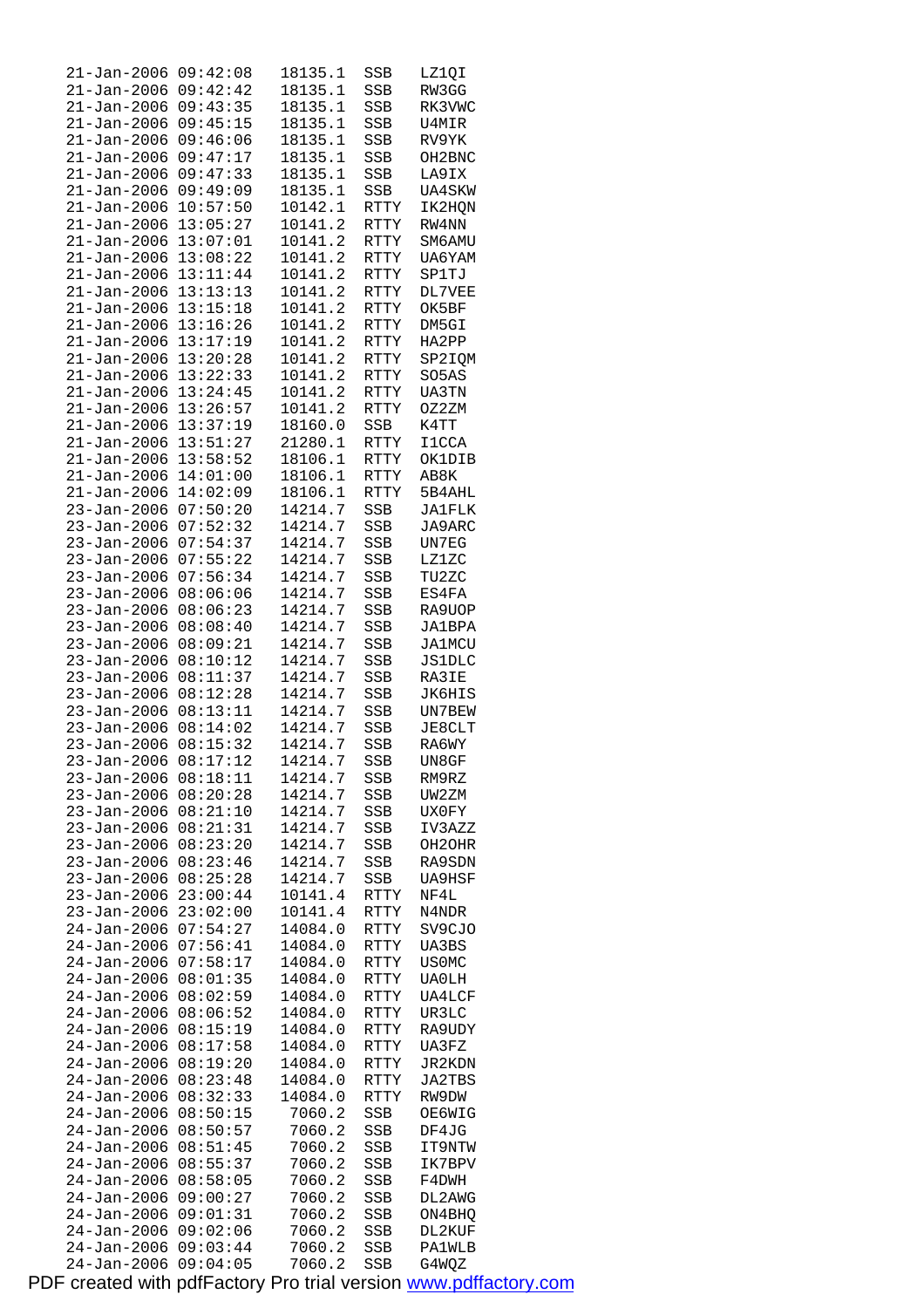| 24-Jan-2006 09:05:37 |          | 7060.2           | SSB        | DK7CH            |
|----------------------|----------|------------------|------------|------------------|
| 24-Jan-2006 09:06:13 |          | 7060.2           | SSB        | DL7VAO           |
| 24-Jan-2006 09:06:32 |          | 7060.2           | SSB        | OK1AL            |
| 24-Jan-2006 09:07:45 |          | 7060.2           | SSB        | DL3IR            |
| 24-Jan-2006 09:09:13 |          | 7060.2           | SSB        | OE1DWC           |
| 24-Jan-2006 09:10:11 |          | 7060.2           | SSB        | DB4LW            |
| 24-Jan-2006 09:11:09 |          | 7060.2           | SSB        | ON3HM            |
| 24-Jan-2006 09:11:51 |          | 7060.2           | SSB        | DL5AMF           |
| 24-Jan-2006 09:12:20 |          | 7060.2           | SSB        | OE3RGB           |
| 24-Jan-2006 09:12:35 |          | 7060.2           | SSB        | <b>OK1WVT</b>    |
| 24-Jan-2006          | 09:13:41 | 7060.2           | SSB        | EA5MB            |
| 24-Jan-2006 09:14:15 |          | 7060.2           | SSB        | G6YEK            |
| 24-Jan-2006 09:15:00 |          | 7060.2           | SSB        | DL1NUB           |
| 24-Jan-2006 09:15:36 |          | 7060.2           | SSB        | MI0MCC           |
| 24-Jan-2006 09:15:51 |          | 7060.2           | SSB        | I3ZSX            |
| 24-Jan-2006 09:17:01 |          | 7060.2           | SSB        | F6HIA            |
| 24-Jan-2006 09:18:21 |          | 7060.2           | SSB        | IK7LKK           |
| 24-Jan-2006 09:19:03 |          | 7060.2           | SSB        | DK5WG            |
| 24-Jan-2006 09:19:51 |          | 7060.2           | SSB        | DG1VJ            |
| 24-Jan-2006 09:20:15 |          | 7060.2           | SSB        | ON3LQ            |
| 24-Jan-2006 09:21:56 |          | 7060.2           | SSB        | I6DH             |
| 24-Jan-2006 09:22:56 |          | 7060.2           | SSB        | <b>DL1HWG</b>    |
| 24-Jan-2006 09:23:33 |          | 7060.2           | SSB        | OZ1LHB           |
| 24-Jan-2006 09:24:03 |          | 7060.2           | SSB        | M1DPJ            |
| 24-Jan-2006 09:24:30 |          | 7060.2           | SSB        | DL5MBU           |
| 24-Jan-2006 09:24:52 |          | 7060.2           | SSB        | <b>OE1EHB</b>    |
| 24-Jan-2006 09:25:35 |          | 7060.2           | SSB        | G7HGP            |
| 24-Jan-2006 09:26:27 |          | 7060.2           | SSB        | IZ3GFZ           |
| 24-Jan-2006 09:26:55 |          | 7060.2           | SSB        | DL4MA            |
| 24-Jan-2006 09:27:43 |          | 7060.2           | SSB        | F4CIF            |
| 24-Jan-2006          | 09:28:33 | 7060.2           | SSB        | DH2AX            |
| 24-Jan-2006          | 09:29:28 | 7060.2           | SSB        | G0BJX            |
| 24-Jan-2006 09:30:13 |          | 7060.2           | SSB        | DG0YFL           |
| 24-Jan-2006 09:30:45 |          | 7060.2           | SSB        | IK4MGJ           |
| 24-Jan-2006 09:31:43 |          | 7060.2           | SSB        | IW3IOD           |
| 24-Jan-2006 09:32:27 |          | 7060.2           | SSB        | DJ2XG            |
| 24-Jan-2006 09:33:24 |          | 7060.2           | SSB        | IK0VBT           |
| 24-Jan-2006 09:33:59 |          | 7060.2           | SSB        | DK8SV            |
| 24-Jan-2006 09:34:42 |          | 7060.2           | SSB        | DL1VX            |
| 24-Jan-2006 09:35:17 |          | 7060.2           | SSB        | IT9SIF           |
| 24-Jan-2006 09:35:40 |          | 7060.2           | SSB        | G1UNQ            |
| 24-Jan-2006 09:36:09 |          | 7060.2           | SSB        | PA0AKN           |
| 24-Jan-2006 09:36:42 |          | 7060.2           | SSB        | ON4BNC           |
| 24-Jan-2006 09:37:47 |          | 7060.2           | SSB        | ON3LAH           |
| 24-Jan-2006 09:38:24 |          | 7060.2           | SSB        | F5BKU            |
| 24-Jan-2006          | 09:39:23 | 7060.2           | SSB        | IW6PLY           |
| $24 - Jan - 2006$    | 09:39:59 | 7060.2           | SSB        | GW3NAS           |
| $24 - Jan - 2006$    | 09:40:32 | 7060.2           | SSB        | I5DOF            |
| 24-Jan-2006          | 09:40:51 | 7060.2           | SSB        | <b>DL1JGF</b>    |
| 24-Jan-2006          | 09:41:18 | 7060.2           | SSB        | DL6XN            |
| 24-Jan-2006          | 09:41:43 | 7060.2           | SSB        | IW3SKQ           |
| $24 - Jan - 2006$    | 09:42:26 | 7060.2           | SSB        | F5LGQ/QRP        |
| 24-Jan-2006          | 09:43:16 | 7060.2           | SSB        | F5RPB            |
| $24 - Jan - 2006$    | 09:44:01 | 7060.2           | SSB        | DG4YGW           |
| 24-Jan-2006          | 09:44:35 | 7060.2           | SSB        | IZ8ELH           |
| 24-Jan-2006          | 09:45:17 | 7060.2           | SSB        | DR4G             |
| 24-Jan-2006          | 09:46:22 | 7060.2           | SSB        | OL1SPA           |
| $24 - Jan - 2006$    | 09:47:25 | 7060.2           | SSB        | M0GUN            |
| 24-Jan-2006          | 09:48:50 | 7060.2           | SSB        | DG7JK            |
| 24-Jan-2006          | 09:49:24 | 7060.2           | SSB        | IK0TRV           |
| 24-Jan-2006          | 09:50:03 | 7060.2           | SSB        | IK2SAW           |
| $24 - Jan - 2006$    | 09:50:54 | 7060.2           | SSB        | F6DVY            |
| 24-Jan-2006          | 09:51:42 | 7060.2           | SSB        | IZ7EQP           |
| $24 - Jan - 2006$    | 09:52:15 | 7060.2           | SSB        | EA3GCJ           |
| 24-Jan-2006          | 09:53:03 | 7060.2           | SSB        | DF3SL            |
| 24-Jan-2006          | 09:54:15 | 7060.2           | SSB        | <b>PE1NGF</b>    |
| 24-Jan-2006          | 09:55:57 | 7060.2           | SSB        | 9A7JCX           |
| 24-Jan-2006          | 09:56:13 | 7060.2           | SSB        | F1CMA            |
| 24-Jan-2006          | 09:58:11 |                  |            |                  |
| 24-Jan-2006          | 09:58:39 | 7060.2<br>7060.2 | SSB<br>SSB | ON3CYV<br>DL1MDU |
| 24-Jan-2006          | 09:59:16 | 7060.2           | SSB        | DF5PP            |
| $24 - Jan - 2006$    | 09:59:48 | 7060.2           | SSB        | DL3HRW           |
|                      |          |                  |            |                  |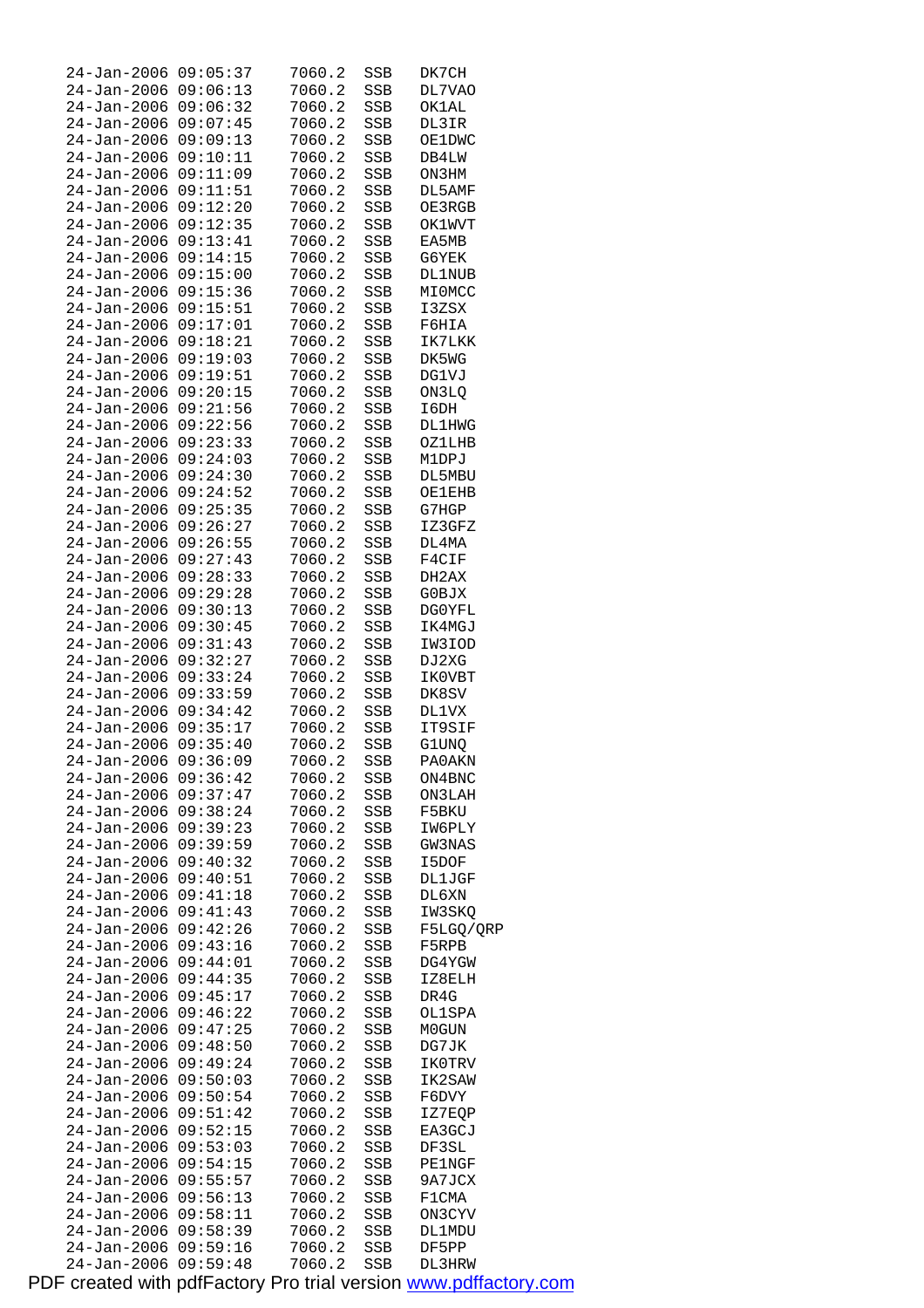| 24-Jan-2006          | 10:00:23 | 7060.2 | SSB        | DC6KZ         |
|----------------------|----------|--------|------------|---------------|
| $24 - Jan - 2006$    | 10:01:04 | 7060.2 | SSB        | DG6KJ         |
| 24-Jan-2006          | 10:01:49 | 7060.2 | SSB        | IN3AFT        |
| 24-Jan-2006          | 10:02:51 | 7060.2 | SSB        | <b>DG1YFF</b> |
| 24-Jan-2006          | 10:03:42 | 7060.2 | SSB        | SP6ALE        |
| $24 - Jan - 2006$    | 10:04:12 | 7060.2 | <b>SSB</b> | DK9CR         |
| 24-Jan-2006          | 10:04:45 | 7060.2 | SSB        | DL4FDM        |
| 24-Jan-2006          | 10:05:12 | 7060.2 | SSB        | IK2XDF        |
| $24 - Jan - 2006$    | 10:05:34 | 7060.2 | SSB        | I0SSW         |
| $24 - Jan - 2006$    | 10:05:57 | 7060.2 | SSB        | S55SL         |
| $24 - Jan - 2006$    | 10:06:38 | 7060.2 | SSB        | ON4KPR        |
|                      | 10:09:35 |        |            |               |
| 24-Jan-2006          |          | 7060.2 | SSB        | DC8BP         |
| 24-Jan-2006          | 10:09:58 | 7060.2 | SSB        | 2E1DNC        |
| 24-Jan-2006          | 10:10:28 | 7060.2 | SSB        | OE3FRU        |
| 24-Jan-2006          | 10:11:11 | 7060.2 | SSB        | I1EIZ         |
| $24 - Jan - 2006$    | 10:11:41 | 7060.2 | SSB        | S51ST         |
| 24-Jan-2006          | 10:12:18 | 7060.2 | SSB        | DL3SUG        |
| 24-Jan-2006          | 10:12:46 | 7060.2 | SSB        | IZ6GSQ        |
| 24-Jan-2006          | 10:13:11 | 7060.2 | SSB        | DF8KK         |
| $24 - Jan - 2006$    | 10:13:50 | 7060.2 | SSB        | F5SJU         |
| $24 - Jan - 2006$    | 10:14:26 | 7060.2 | <b>SSB</b> | OE3FRU        |
| $24 - Jan - 2006$    | 10:14:47 | 7060.2 | <b>SSB</b> | DJ1WK         |
| 24-Jan-2006          | 10:15:40 | 7060.2 | SSB        | IK1YMK        |
| $24 - Jan - 2006$    | 10:16:02 | 7060.2 | SSB        | DD5RS         |
| 24-Jan-2006          | 10:16:32 | 7060.2 | SSB        | ON6ZG         |
| $24 - Jan - 2006$    | 10:16:56 | 7060.2 | SSB        | DC9ER         |
| $24 - Jan - 2006$    | 10:17:48 | 7060.2 | SSB        | DL7FC         |
| 24-Jan-2006          | 10:18:12 | 7060.2 | SSB        | DJ7FS         |
| 24-Jan-2006          | 10:18:53 | 7060.2 | SSB        | G0UWW         |
| 24-Jan-2006          | 10:19:28 | 7060.2 | SSB        | DJ4LK         |
| $24 - Jan - 2006$    | 10:20:30 | 7060.2 | SSB        | <b>PA1JUW</b> |
| 24-Jan-2006          | 10:21:33 | 7060.2 | SSB        | DD7SB         |
|                      |          |        |            |               |
| 24-Jan-2006          | 10:22:23 | 7060.2 | SSB        | DG5YIL        |
| $24 - Jan - 2006$    | 10:23:08 | 7060.2 | SSB        | F4EEU         |
| 24-Jan-2006          | 10:23:36 | 7060.2 | SSB        | OZ8YP         |
| $24 - Jan - 2006$    | 10:24:18 | 7060.2 | SSB        | <b>DL1RNO</b> |
| 24-Jan-2006          | 10:24:30 | 7060.2 | SSB        | DL1XD         |
| 24-Jan-2006          | 10:24:45 | 7060.2 | SSB        | DL9KCM        |
| 24-Jan-2006          | 10:25:20 | 7060.2 | SSB        | IW0HRH        |
| 24-Jan-2006          | 10:25:51 | 7060.2 | SSB        | DL2JTG        |
| $24 - Jan - 2006$    | 10:26:28 | 7060.2 | SSB        | F8BDF         |
| 24-Jan-2006 10:27:33 |          | 7060.2 | SSB        | DJ4IC         |
| 24-Jan-2006          | 10:27:57 | 7060.2 | <b>SSB</b> | 9A5X          |
| $24 - Jan - 2006$    | 10:28:43 | 7060.2 | SSB        | M0EVI         |
| 24-Jan-2006          | 10:29:32 | 7060.2 | SSB        | DD1IO         |
| 24-Jan-2006          | 10:29:44 | 7060.2 | SSB        | DB5FW         |
| 24-Jan-2006          | 10:30:04 | 7060.2 | SSB        | F4CWZ         |
| 24-Jan-2006          | 10:30:33 | 7060.2 | SSB        | SP3CGK        |
| 24-Jan-2006          | 10:31:40 | 7060.2 | SSB        | G4AKC/M       |
| 24-Jan-2006          | 10:32:02 | 7060.2 | SSB        | DB2ME         |
| 24-Jan-2006          | 10:32:27 | 7060.2 | SSB        | DL3VNY        |
| 24-Jan-2006          | 10:32:52 | 7060.2 | SSB        | DK5MO         |
| 24-Jan-2006          | 10:33:32 | 7060.2 | SSB        | DK4UX         |
| $24 - Jan - 2006$    | 10:34:32 | 7060.2 | SSB        | IZ8GDL        |
| 24-Jan-2006          | 10:35:02 | 7060.2 | SSB        | DC5WW         |
| $24 - Jan - 2006$    | 10:35:29 | 7060.2 | SSB        | G3YCR         |
| 24-Jan-2006          | 10:35:57 | 7060.2 |            | EA6AD         |
|                      |          |        | SSB        |               |
| 24-Jan-2006          | 10:36:47 | 7060.2 | SSB        | IK5VID        |
| 24-Jan-2006          | 10:37:08 | 7060.2 | SSB        | IT9JPS        |
| 24-Jan-2006          | 10:37:28 | 7060.2 | SSB        | <b>OE1PFC</b> |
| 24-Jan-2006          | 10:37:58 | 7060.2 | SSB        | IZ8GCG        |
| 24-Jan-2006          | 10:38:39 | 7060.2 | SSB        | EA3ALE        |
| 24-Jan-2006          | 10:39:11 | 7060.2 | SSB        | IK0ZIO        |
| $24 - Jan - 2006$    | 10:39:35 | 7060.2 | SSB        | DL6NAL        |
| 24-Jan-2006          | 10:40:11 | 7060.2 | SSB        | 9A2JH         |
| $24 - Jan - 2006$    | 10:40:45 | 7060.2 | SSB        | I0SSH         |
| 24-Jan-2006          | 10:41:43 | 7060.2 | SSB        | OE3GGS        |
| 24-Jan-2006          | 10:43:13 | 7060.2 | SSB        | IZ8EDJ        |
| $24 - Jan - 2006$    | 10:43:29 | 7060.2 | SSB        | DM1FI         |
| 24-Jan-2006          | 10:43:42 | 7060.2 | SSB        | DK6JT         |
| 24-Jan-2006          | 10:44:13 | 7060.2 | SSB        | DL7UGW        |
| 24-Jan-2006          | 10:45:21 | 7060.2 | <b>SSB</b> | IK7TOE        |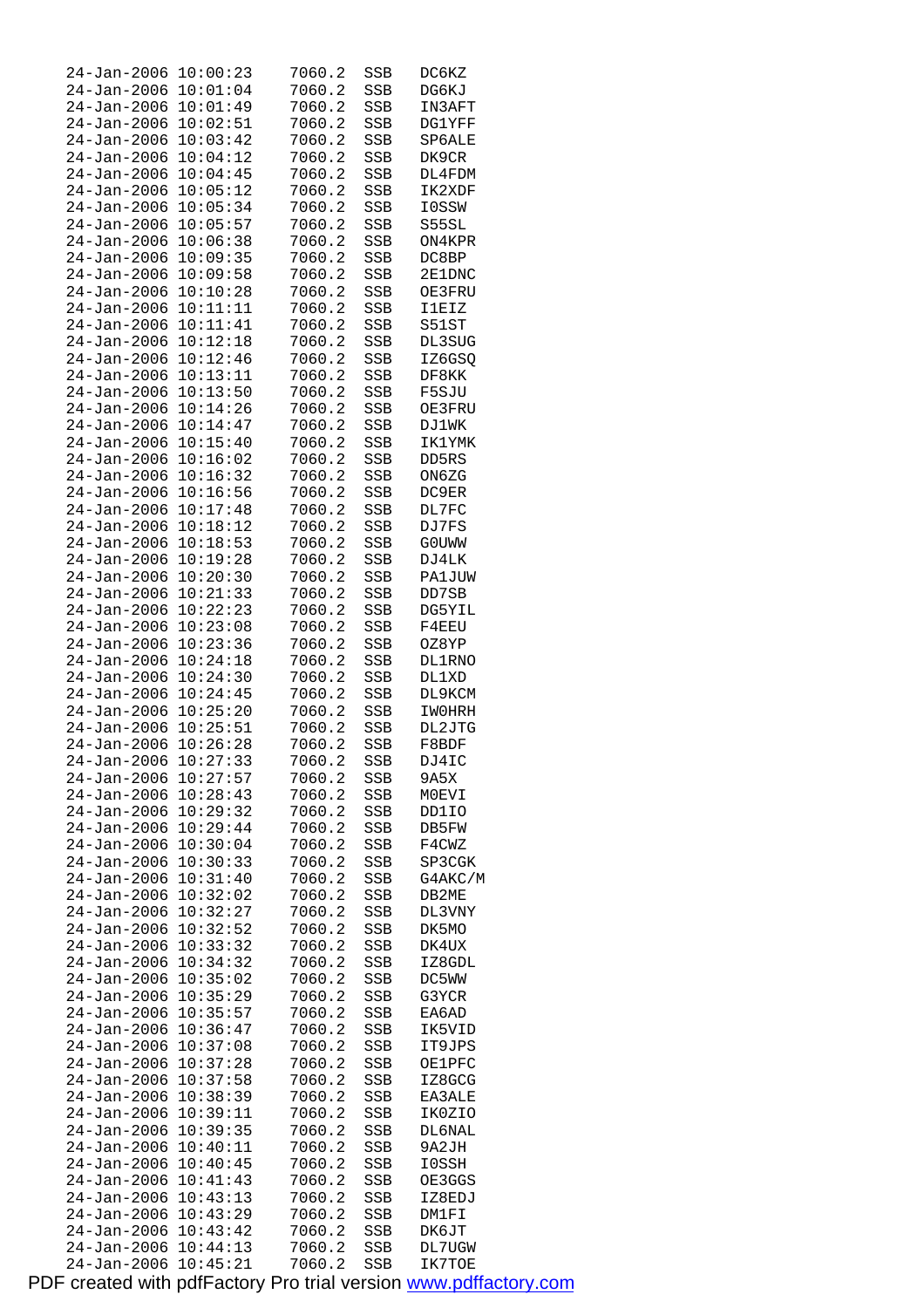| 24-Jan-2006                                  | 10:45:48             | 7060.2             | SSB        | IW3SOJ             |
|----------------------------------------------|----------------------|--------------------|------------|--------------------|
| 24-Jan-2006                                  | 10:46:16             | 7060.2             | SSB        | F9IL               |
| 24-Jan-2006                                  | 10:47:08             | 7060.2             | SSB        | DJ0GM              |
| 24-Jan-2006                                  | 10:47:25             | 7060.2             | SSB        | F5MSB              |
| $24 - Jan - 2006$<br>24-Jan-2006             | 10:48:00<br>10:48:33 | 7060.2<br>7060.2   | SSB<br>SSB | IK0GDG<br>ON3WAC   |
| 24-Jan-2006                                  | 10:49:09             | 7060.2             | SSB        | IK8VRQ             |
| 24-Jan-2006                                  | 10:49:28             | 7060.2             | SSB        | G3WYW              |
| 24-Jan-2006                                  | 10:50:02             | 7060.2             | SSB        | DK2BH              |
| 24-Jan-2006                                  | 10:50:45             | 7060.2             | SSB        | DG9MEH             |
| $24 - Jan - 2006$                            | 10:51:22             | 7060.2             | SSB        | IW9HEJ             |
| 24-Jan-2006                                  | 13:22:54             | 14220.2            | SSB        | GM1BVT             |
| 24-Jan-2006                                  | 13:25:56             | 14220.2            | SSB        | WX3P/M             |
| 24-Jan-2006                                  | 13:27:35             | 14220.2            | SSB        | KX4P               |
| 24-Jan-2006 13:28:55                         |                      | 14220.2            | SSB        | EA1XS              |
| 24-Jan-2006                                  | 13:30:27             | 14220.2            | SSB        | KT4ZB              |
| 24-Jan-2006                                  | 13:31:30             | 14220.2            | SSB        | SM1BT              |
| 24-Jan-2006                                  | 13:34:06             | 14220.2            | SSB        | KC2FLS             |
| 24-Jan-2006<br>24-Jan-2006 13:37:47          | 13:36:18             | 14220.2<br>14220.2 | SSB        | 4X/ON9CGB<br>W5DKK |
| $24 - Jan - 2006$                            | 13:38:55             | 14220.2            | SSB<br>SSB | LA5SHA             |
| 24-Jan-2006                                  | 13:40:48             | 14220.2            | SSB        | TA4EV              |
| 24-Jan-2006                                  | 13:41:36             | 14220.2            | SSB        | UA9BY              |
| 24-Jan-2006                                  | 13:43:53             | 14220.2            | SSB        | WB2KSK             |
| 24-Jan-2006 13:45:06                         |                      | 14220.2            | SSB        | AI4GH              |
| $24 - Jan - 2006$                            | 13:45:28             | 14220.2            | SSB        | AC5N               |
| 24-Jan-2006                                  | 13:45:51             | 14220.2            | SSB        | W1GUS              |
| $24 - Jan - 2006$                            | 13:46:31             | 14220.2            | SSB        | SM3NXS             |
| 24-Jan-2006                                  | 13:46:57             | 14220.2            | SSB        | N2YBB              |
| 24-Jan-2006                                  | 13:47:58             | 14220.2            | SSB        | KA4AXS/M           |
| 24-Jan-2006                                  | 13:49:01             | 14220.2            | SSB        | VE2YAL             |
| 24-Jan-2006                                  | 13:49:57             | 14220.2            | SSB        | <b>WOGKB</b>       |
| $24 - Jan - 2006$                            | 13:50:43             | 14220.2            | SSB        | WB2MIC             |
| 24-Jan-2006                                  | 13:52:32             | 14220.2            | SSB        | AA2YF              |
| 24-Jan-2006 13:54:26                         |                      | 14220.2            | SSB        | TF3GC/M            |
| 24-Jan-2006 13:55:33<br>24-Jan-2006 13:57:30 |                      | 14220.2<br>14220.2 | SSB<br>SSB | K4MAD<br>9M2MT     |
| 24-Jan-2006 13:59:58                         |                      | 14220.2            | SSB        | LZ1DQ              |
| 24-Jan-2006 14:00:11                         |                      | 14220.2            | SSB        | LZ1IS              |
| 24-Jan-2006 14:01:01                         |                      | 14220.2            | SSB        | AA8SY              |
| 24-Jan-2006                                  | 14:04:08             | 14220.2            | SSB        | RN3DY              |
| 24-Jan-2006 14:05:30                         |                      | 14220.2            | SSB        | VK6ARL             |
| 24-Jan-2006 14:08:01                         |                      | 14220.2            | SSB        | LA2GN              |
| 24-Jan-2006 14:08:49                         |                      | 14220.2            | SSB        | FH/F6AIG           |
| 24-Jan-2006 14:11:47                         |                      | 14220.2            | SSB        | AB0O/M             |
| 24-Jan-2006 14:13:08                         |                      | 14220.2            | SSB        | K5QXJ              |
| 24-Jan-2006                                  | 14:14:56             | 14220.2            | SSB        | VE4RQ/AM           |
| 24-Jan-2006                                  | 14:15:39             | 14220.2            | SSB        | VE3ENA             |
| 24–Jan–2006                                  | 14:16:18             | 14220.2            | SSB        | W2ED               |
| 24-Jan-2006 14:17:17<br>24-Jan-2006          | 14:19:01             | 14220.2<br>14220.2 | SSB        | UT5ZZ<br>YO8KGB    |
| 24-Jan-2006                                  | 14:20:14             | 14220.2            | SSB<br>SSB | VE3AOY             |
| 24-Jan-2006                                  | 14:23:30             | 14220.2            | SSB        | VE3DND             |
| $24 - Jan - 2006$                            | 14:24:46             | 14220.2            | SSB        | IT9RGG             |
| 24-Jan-2006                                  | 14:25:53             | 14220.2            | SSB        | UX3IV              |
| 24-Jan-2006                                  | 14:27:24             | 14220.2            | SSB        | VE3BPA             |
| 24-Jan-2006                                  | 14:29:22             | 14220.2            | SSB        | VY2WA              |
| 24-Jan-2006                                  | 14:30:21             | 14220.2            | SSB        | UR5FAP             |
| 24-Jan-2006                                  | 14:30:59             | 14220.2            | SSB        | WA4NEL             |
| 24-Jan-2006                                  | 14:33:09             | 14220.2            | SSB        | KC9GYI/M           |
| 24-Jan-2006                                  | 14:34:41             | 14220.2            | SSB        | WB3DPA             |
| 24-Jan-2006                                  | 14:35:51             | 14220.2            | SSB        | K6JRY              |
| 24-Jan-2006                                  | 14:36:46             | 14220.2            | SSB        | UT2AB              |
| $24 - Jan - 2006$                            | 14:37:24             | 14220.2            | SSB        | VY2CRS             |
| 24-Jan-2006<br>24-Jan-2006                   | 14:39:26<br>14:39:59 | 14220.2<br>14220.2 | SSB<br>SSB | SV9BMG<br>RK3DTB   |
| 24-Jan-2006                                  | 14:40:14             | 14220.2            | SSB        | ON3CP              |
| 24-Jan-2006                                  | 15:31:45             | 10143.1            | RTTY       | OE6HTG             |
| 24-Jan-2006                                  | 15:32:48             | 10143.1            | RTTY       | ES7FU              |
| 24-Jan-2006 15:34:02                         |                      | 10143.1            | RTTY       | OH2LE              |
| 24-Jan-2006 15:35:23                         |                      | 10143.1            | RTTY       | SM5YOC             |
| 24-Jan-2006                                  | 15:38:44             | 10143.1            | RTTY       | ES7XX              |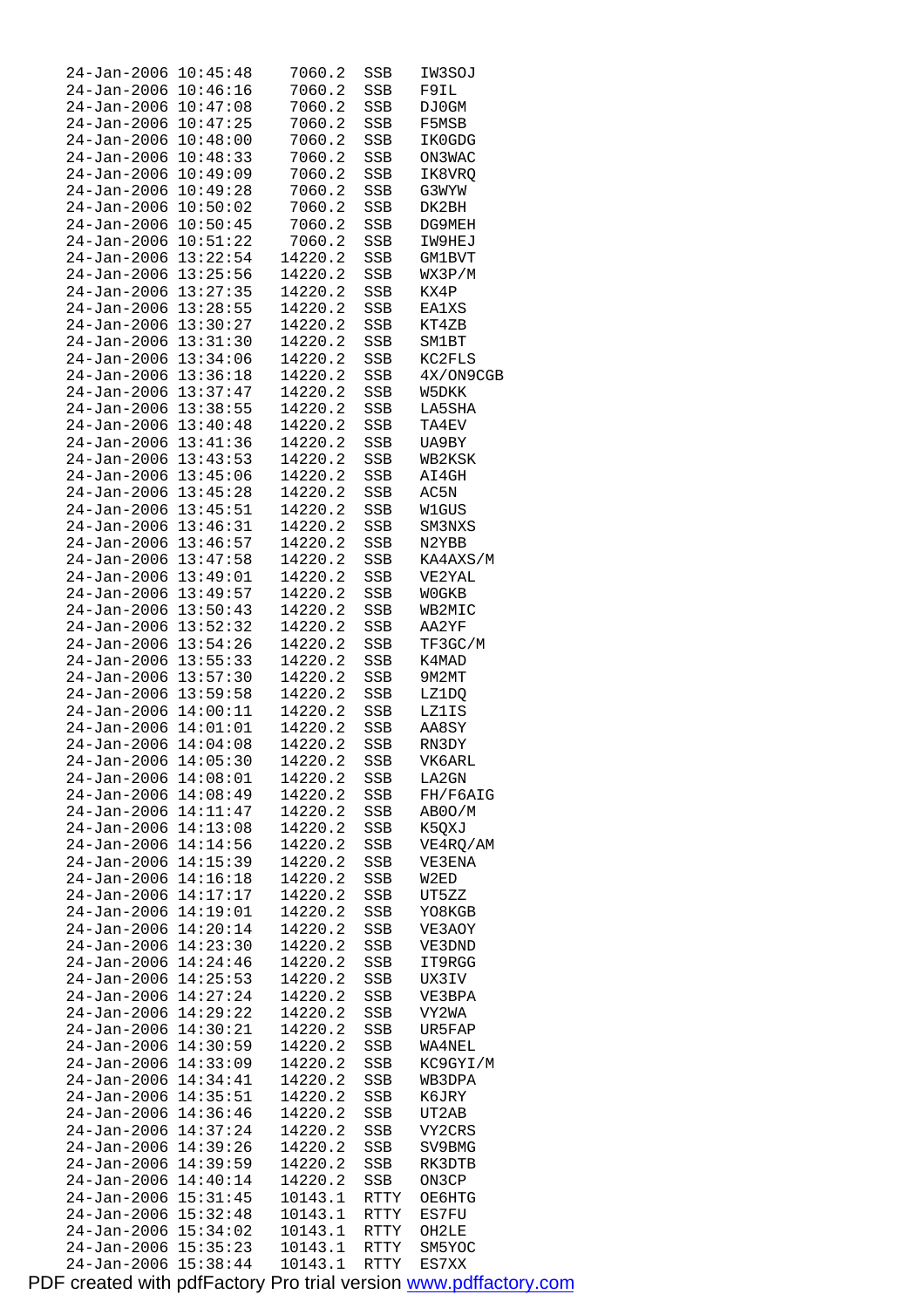| 24-Jan-2006 15:40:00                                                 |          | 10143.1 | RTTY | G3VOO        |
|----------------------------------------------------------------------|----------|---------|------|--------------|
| 24-Jan-2006 15:41:01                                                 |          | 10143.1 | RTTY | OZ1DGQ       |
| 24-Jan-2006 15:42:15                                                 |          | 10143.1 | RTTY | DL1DWT       |
|                                                                      |          |         |      |              |
| 24-Jan-2006 15:43:12<br>24-Jan-2006 15:44:13                         |          | 10143.1 | RTTY | RA6LW        |
|                                                                      |          | 10143.1 | RTTY | DL3DRN       |
| 24-Jan-2006 15:46:53                                                 |          | 10143.1 | RTTY | DH1AKG       |
| 24-Jan-2006 15:47:58                                                 |          | 10143.1 | RTTY | SM3AF        |
|                                                                      |          |         |      |              |
| 24-Jan-2006 15:49:31                                                 |          | 10143.1 | RTTY | SM4FZW       |
|                                                                      |          | 10143.1 | RTTY | DL3APO       |
| 24-Jan-2006 15:50:27<br>24-Jan-2006 15:50:27<br>24-Jan-2006 15:53:11 |          | 10143.1 | RTTY | YO2BP        |
| 24-Jan-2006 15:55:05                                                 |          | 10143.1 | RTTY |              |
|                                                                      |          |         |      | DL8DZV       |
| 24-Jan-2006 15:56:34                                                 |          | 10143.1 | RTTY | DL5MG        |
|                                                                      |          | 10143.1 | RTTY | LA2IZ        |
| 24-Jan-2006 15:59:36<br>24-Jan-2006 16:01:14<br>24-Jan-2006 16:03:23 |          | 10143.1 | RTTY | UR5ZMK       |
|                                                                      |          | 10143.1 | RTTY | DM2AML       |
|                                                                      |          |         |      |              |
| 24-Jan-2006 16:07:38                                                 |          | 10143.1 | RTTY | DL2GH        |
| 24-Jan-2006 16:09:16                                                 |          | 10143.1 | RTTY | OK2PAY       |
| 24-Jan-2006 16:21:27                                                 |          | 10143.1 | RTTY | SP9CV        |
|                                                                      |          | 10143.1 | RTTY | EW1CO        |
| 24-Jan-2006 16:22:41<br>24-Jan-2006 16:30:22                         |          | 10143.1 | RTTY |              |
|                                                                      |          |         |      | OE6MDF       |
| 24-Jan-2006 16:37:48                                                 |          | 10143.1 | RTTY | LA6FJA       |
| 24-Jan-2006 16:47:56                                                 |          | 10143.1 | RTTY | UX7IB        |
| 24-Jan-2006 16:49:48                                                 |          | 10143.1 | RTTY | DJ4SO        |
|                                                                      |          | 10143.1 | RTTY | UA6XES       |
| 24-Jan-2006 16:52:23<br>24-Jan-2006 16:53:23                         |          |         |      |              |
|                                                                      |          | 10143.1 | RTTY | LB2IF        |
| 24-Jan-2006 16:54:58                                                 |          | 10143.1 | RTTY | SP9UH        |
| 24-Jan-2006 16:57:39                                                 |          | 10143.1 | RTTY | SP8AJK       |
| 24-Jan-2006 17:00:13                                                 |          | 10143.1 | RTTY | DL6MN        |
|                                                                      |          | 10141.1 |      |              |
| 24-Jan-2006 19:26:25<br>24-Jan-2006 19:32:54                         |          |         | RTTY | RU6UR        |
|                                                                      |          | 10141.1 | RTTY | UR7GO        |
| 24-Jan-2006 19:34:39                                                 |          | 10141.1 | RTTY | <b>CT1XK</b> |
| 24-Jan-2006 19:40:36                                                 |          | 10141.1 | RTTY | AB5K         |
| 24-Jan-2006 19:42:13                                                 |          | 10141.1 | RTTY | N9LF         |
|                                                                      |          |         |      |              |
| 24-Jan-2006 19:45:58                                                 |          | 10141.1 | RTTY | SV9BMG       |
| 24-Jan-2006 20:01:37                                                 |          | 3786.9  | SSB  | M1EIB        |
| 24-Jan-2006 20:02:34                                                 |          | 3786.9  | SSB  | OE5MAO       |
| 24-Jan-2006 20:03:44                                                 |          | 3786.9  | SSB  | OK1DGT       |
| 24-Jan-2006 20:04:26                                                 |          | 3786.9  | SSB  | IZ2ELV       |
|                                                                      |          |         |      |              |
| $24 - Jan - 2006$ $20:05:02$                                         |          | 3786.9  | SSB  | OE3WXU       |
| $24 - Jan - 2006$ $20:06:14$                                         |          | 3786.9  | SSB  | RW3OZ        |
| 24-Jan-2006 20:07:32                                                 |          | 3786.9  | SSB  | M0CZC        |
| 24-Jan-2006 20:09:40                                                 |          | 3786.9  | SSB  | SP8ENR       |
| 24-Jan-2006 20:10:31                                                 |          | 3786.9  |      |              |
|                                                                      |          |         | SSB  | LY4LA        |
| 24-Jan-2006 20:10:54                                                 |          | 3786.9  | SSB  | DK3KH        |
| 24-Jan-2006 20:12:09                                                 |          | 3786.9  | SSB  | DC9SS        |
| 24-Jan-2006 20:13:11                                                 |          | 3786.9  | SSB  | OE5TPM       |
| 24-Jan-2006 20:14:59                                                 |          | 3786.9  | SSB  | S51ZZ        |
| 24-Jan-2006 20:15:15                                                 |          | 3786.9  |      | IK2BDR       |
|                                                                      |          |         | SSB  |              |
| $24 - Jan - 2006$ $20:16:21$                                         |          | 3786.9  | SSB  | SP3SXX       |
| 24-Jan-2006 20:17:12                                                 |          | 3786.9  | SSB  | HA8PH        |
| 24-Jan-2006 20:17:50                                                 |          | 3786.9  | SSB  | SP2AYC       |
| 24-Jan-2006 20:18:10                                                 |          | 3786.9  | SSB  | OK2VXV/QRP   |
| 24-Jan-2006 20:19:09                                                 |          | 3786.9  | SSB  | G6KEZ        |
|                                                                      |          |         |      |              |
| 24-Jan-2006 20:19:47                                                 |          | 3786.9  | SSB  | DL2BK        |
| 24-Jan-2006 20:20:40                                                 |          | 3786.9  | SSB  | ON3JO        |
| $24 - Jan - 2006$ $20:21:12$                                         |          | 3786.9  | SSB  | RW4PU        |
| 24-Jan-2006 20:21:45                                                 |          | 3786.9  | SSB  | DL6CSG       |
| 24-Jan-2006 20:22:13                                                 |          | 3786.9  |      |              |
|                                                                      |          |         | SSB  | OK2PVZ       |
| 24-Jan-2006 20:23:37                                                 |          | 3786.9  | SSB  | YO2LEO       |
| 24-Jan-2006 20:23:48                                                 |          | 3786.9  | SSB  | DL6IY        |
| 24-Jan-2006 20:24:16                                                 |          | 3786.9  | SSB  | SP9EJH       |
| 24-Jan-2006 20:25:10                                                 |          | 3786.9  | SSB  | DB3TH        |
| 24-Jan-2006 20:26:00                                                 |          | 3786.9  | SSB  | SP8TJU       |
|                                                                      |          |         |      |              |
| 24-Jan-2006 20:26:33                                                 |          | 3786.9  | SSB  | ON4HIL       |
| 24-Jan-2006 20:27:27                                                 |          | 3786.9  | SSB  | PA70B        |
| 24-Jan-2006 20:28:44                                                 |          | 3786.9  | SSB  | ON5GLE       |
| 24-Jan-2006 20:29:36                                                 |          | 3786.9  | SSB  | 3Z3AHK       |
| 24-Jan-2006 20:30:51                                                 |          | 3786.9  | SSB  | SMOEZZ       |
|                                                                      |          |         |      |              |
| 24-Jan-2006 20:31:38                                                 |          | 3786.9  | SSB  | G7EKG        |
| 24-Jan-2006 20:32:22                                                 |          | 3786.9  | SSB  | M3MPR        |
| 24-Jan-2006 20:33:13                                                 |          | 3786.9  | SSB  | DL1YUS       |
| 24-Jan-2006                                                          | 20:33:58 | 3786.9  | SSB  | OH9MDV       |
|                                                                      |          |         |      |              |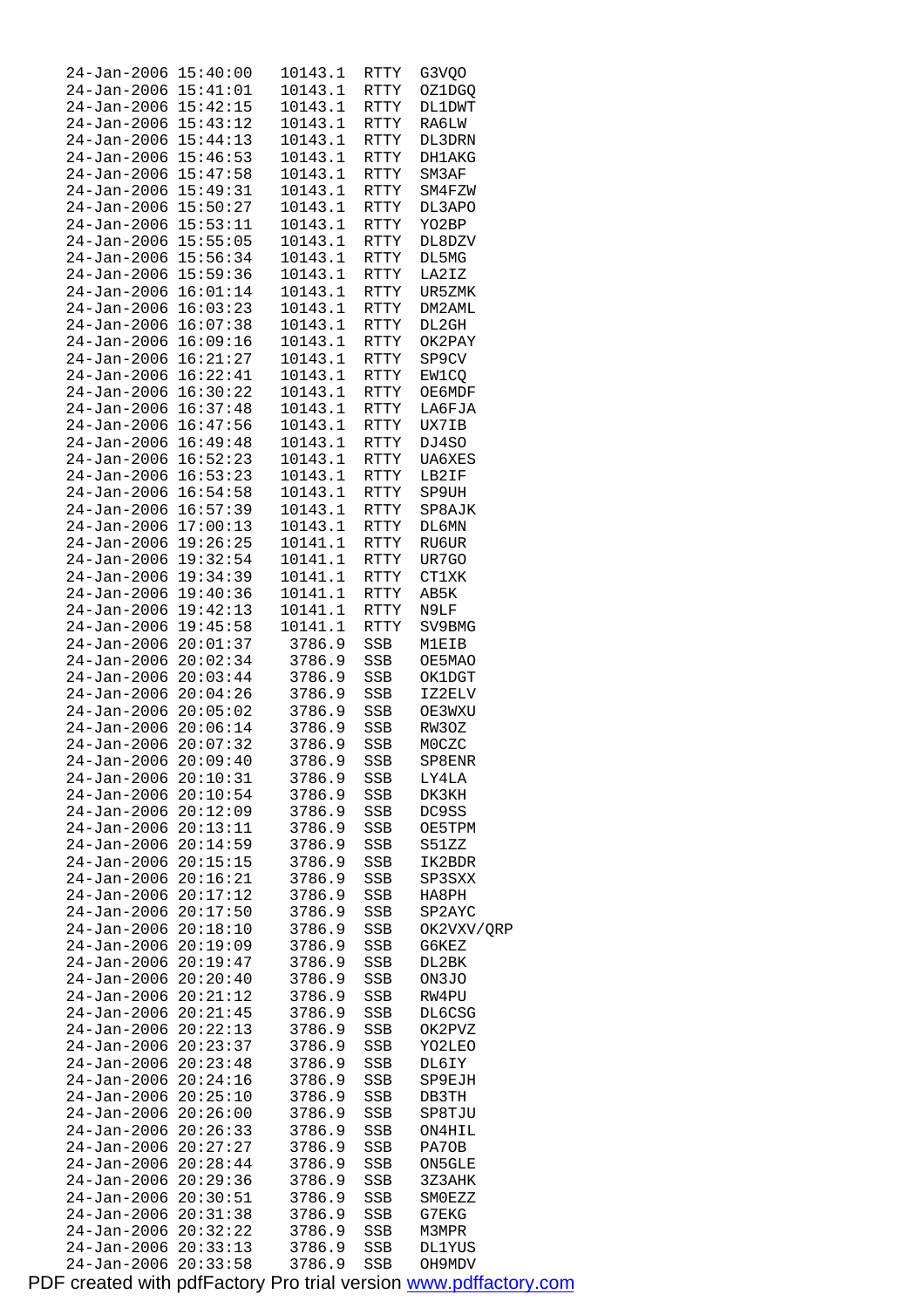| 24-Jan-2006          | 20:34:38 | 3786.9 | SSB | 2E0BAA        |
|----------------------|----------|--------|-----|---------------|
| 24-Jan-2006 20:35:07 |          | 3786.9 | SSB | DL6HRW        |
| 24-Jan-2006 20:35:59 |          | 3786.9 | SSB | ON4MRX        |
| 24-Jan-2006 20:36:31 |          | 3786.9 | SSB | DL3KZA        |
| 24-Jan-2006          | 20:37:02 | 3786.9 | SSB | DK7DV         |
| 24-Jan-2006          | 20:37:51 | 3786.9 | SSB | SP7RJC        |
| 24-Jan-2006          | 20:38:38 | 3786.9 | SSB | SQ9CAZ        |
| 24-Jan-2006          | 20:39:53 | 3786.9 | SSB | IN3IJL        |
| 24-Jan-2006          | 20:40:34 | 3786.9 | SSB | SV1EML        |
| $24 - Jan - 2006$    | 20:40:47 | 3786.9 | SSB | IK2ULV        |
| 24-Jan-2006          | 20:41:28 | 3786.9 | SSB | IT9VCE        |
| 24-Jan-2006          | 20:41:48 | 3786.9 | SSB | SP4LXC        |
| 24–Jan–2006          | 20:42:14 | 3786.9 | SSB | ER2RM         |
| 24-Jan-2006 20:42:51 |          | 3786.9 | SSB | OM3MV         |
| 24-Jan-2006          | 20:43:09 | 3786.9 | SSB | DL2VNL        |
| 24-Jan-2006          | 20:43:45 | 3786.9 | SSB | SP9TTX        |
| 24-Jan-2006 20:44:27 |          | 3786.9 | SSB | DL2ZBO        |
| 24–Jan–2006          | 20:44:55 | 3786.9 | SSB | G3ZQU         |
| 24-Jan-2006          | 20:45:27 | 3786.9 | SSB | SP1DMD        |
| $24 - Jan - 2006$    | 20:45:54 | 3786.9 | SSB | IW2NLJ        |
| 24-Jan-2006          | 20:46:50 | 3786.9 | SSB | 9A3LM         |
| 24-Jan-2006          | 20:47:21 | 3786.9 | SSB | UR5WHT        |
| 24–Jan–2006          | 20:48:06 | 3786.9 | SSB | UR6IYC        |
| 24-Jan-2006 20:48:53 |          | 3786.9 | SSB | DF10R         |
| 24-Jan-2006          | 20:49:24 | 3786.9 | SSB | 9A3UJ         |
| 24-Jan-2006          | 20:50:21 | 3786.9 | SSB | PA3CPC        |
| 24-Jan-2006 20:52:01 |          | 3786.9 | SSB | OH5GJZ        |
| 24–Jan–2006          | 20:52:51 | 3786.9 | SSB | DK3HL         |
| 24-Jan-2006          | 20:53:20 | 3786.9 | SSB | OK1DIB        |
| 24-Jan-2006          | 20:53:51 | 3786.9 | SSB | YU1TO/QRP     |
| 24-Jan-2006          | 20:55:50 | 3786.9 | SSB | UA3DUS        |
| 24-Jan-2006          | 20:56:14 | 3786.9 | SSB | IK3TND        |
| 24-Jan-2006          | 20:57:59 | 3786.9 | SSB | SP9TPB        |
| 24-Jan-2006 20:58:33 |          | 3786.9 | SSB | SQ6MIA        |
| 24-Jan-2006          | 20:58:59 | 3786.9 | SSB | DK3KN         |
| 24-Jan-2006          | 20:59:40 | 3786.9 | SSB | IZ6FTX        |
| 24-Jan-2006 21:00:19 |          | 3786.9 | SSB | 9A2CD         |
| 24-Jan-2006 21:01:13 |          | 3786.9 | SSB | IZ6FHZ        |
| 24-Jan-2006 21:02:06 |          | 3786.9 | SSB | G8IBR         |
| 24-Jan-2006 21:02:55 |          | 3786.9 | SSB | MW0DNF        |
| 24-Jan-2006 21:04:11 |          | 3786.9 | SSB | IW3HHI        |
| 24-Jan-2006 21:04:47 |          | 3786.9 | SSB | OM3FR         |
| 24-Jan-2006          | 21:05:19 | 3786.9 | SSB | T94GB         |
| 24-Jan-2006          | 21:06:02 | 3786.9 | SSB | DL8SAD        |
| $24 - Jan - 2006$    | 21:06:24 | 3786.9 | SSB | 9A4ZZ         |
| 24-Jan-2006          | 21:06:58 | 3786.9 | SSB | SQ9LOM        |
| 24-Jan-2006          | 21:07:30 | 3786.9 | SSB | <b>OE1KYA</b> |
| $24 - Jan - 2006$    | 21:08:57 | 3786.9 | SSB | SQ6KV         |
| 24-Jan-2006          | 21:09:15 | 3786.9 | SSB | OE3HKC        |
| $24 - Jan - 2006$    | 21:10:11 | 3786.9 | SSB | RA4CX         |
| 24-Jan-2006          | 21:10:49 | 3786.9 | SSB | HA6ZB         |
| 24-Jan-2006          | 21:11:02 | 3786.9 | SSB | ON6SA         |
| $24 - Jan - 2006$    | 21:11:44 | 3786.9 | SSB | HA6IAM        |
| 24-Jan-2006          | 21:12:10 | 3786.9 | SSB | SP3PJY        |
| 24-Jan-2006          | 21:12:35 | 3786.9 | SSB | OK2MIG        |
| 24-Jan-2006          | 21:12:57 | 3786.9 | SSB | ES7FU         |
| 24-Jan-2006          | 21:13:39 | 3786.9 | SSB | G6INU         |
| $24 - Jan - 2006$    | 21:14:48 | 3786.9 | SSB | ON4BEC        |
| $24 - Jan - 2006$    | 21:15:08 | 3786.9 | SSB | PA1K          |
| 24-Jan-2006          | 21:16:02 | 3786.9 | SSB | SV9COL        |
| $24 - Jan - 2006$    | 21:16:49 | 3786.9 | SSB | RZ3EV         |
| 24-Jan-2006          | 21:17:15 | 3786.9 | SSB | SQ8HBM        |
| 24-Jan-2006          | 21:18:20 | 3786.9 | SSB | OE1SOW        |
| 24-Jan-2006          | 21:19:05 | 3786.9 | SSB | PA4AR         |
| 24-Jan-2006          | 21:20:11 | 3786.9 | SSB | RA3ZH         |
| 24-Jan-2006          | 21:20:31 | 3786.9 | SSB | DL7GP         |
| 24-Jan-2006          | 21:21:22 | 3786.9 | SSB | G6BDV         |
| $24 - Jan - 2006$    | 21:22:01 | 3786.9 | SSB | G1TZG         |
| 24-Jan-2006          | 21:23:01 | 3786.9 | SSB | OM2HH         |
| 24-Jan-2006          | 21:23:44 | 3786.9 | SSB | F5AUW         |
| 24-Jan-2006          | 21:24:18 | 3786.9 | SSB | ON3LQ         |
| 24-Jan-2006          | 21:25:12 | 3786.9 | SSB | OH6MKL        |
|                      |          |        |     |               |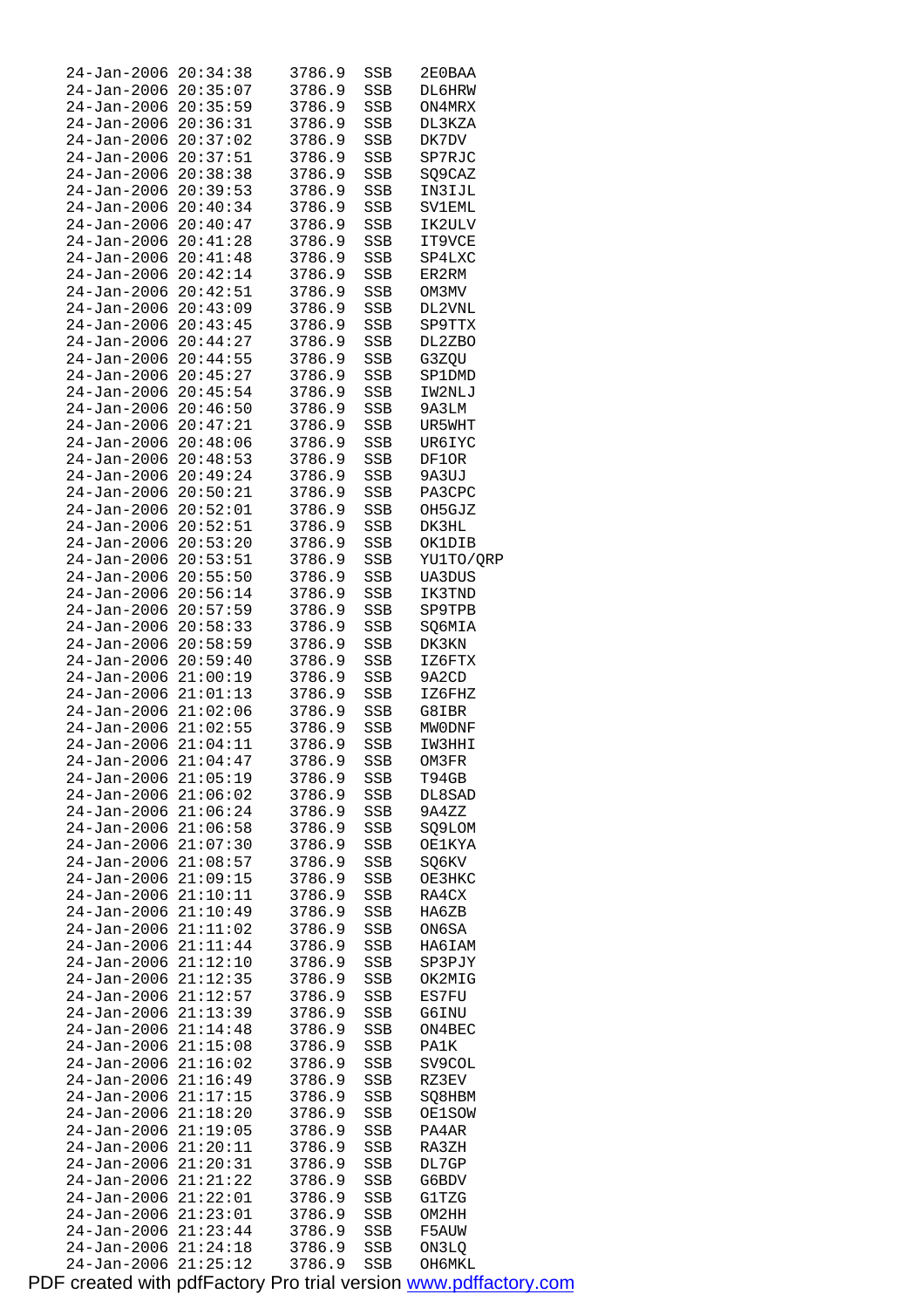| 24-Jan-2006                            | 21:25:28             | 3786.9           | SSB                 | SV6DBE           |
|----------------------------------------|----------------------|------------------|---------------------|------------------|
| 24-Jan-2006                            | 21:26:41             | 3786.9           | SSB                 | SQ3AUA           |
| 24-Jan-2006                            | 21:27:01             | 3786.9           | SSB                 | VY2RU            |
| 24-Jan-2006                            | 21:28:01             | 3786.9           | SSB                 | DL1HWK           |
| 24-Jan-2006                            | 21:28:26             | 3786.9           | SSB                 | EA1JG            |
| 24-Jan-2006                            | 21:29:10             | 3786.9           | SSB                 | ON5JI            |
| 24-Jan-2006                            | 21:29:47             | 3786.9           | SSB                 | M1BFI            |
| 24-Jan-2006                            | 22:02:29             | 1842.2           | SSB                 | I3ZJQ            |
| 24-Jan-2006                            | 22:04:14             | 1842.2           | SSB                 | DB70W            |
| 24-Jan-2006                            | 22:06:24             | 1842.2           | SSB                 | DG1RZD           |
| 24-Jan-2006                            | 22:09:38             | 1842.2           | SSB                 | F4DSK            |
| 24-Jan-2006                            | 22:10:09             | 1842.2           | SSB                 | SP6EUA           |
| $24 - Jan - 2006$                      | 22:10:54             | 1842.2           | SSB                 | ON6SA            |
| 24-Jan-2006                            | 22:11:30             | 1842.2           | SSB                 | IW3GAE           |
| 24-Jan-2006                            | 22:15:20             | 1842.2           | SSB                 | DL5SEX           |
| 24-Jan-2006                            | 22:17:20             | 1842.2           | SSB                 | SV1BYI           |
| 24-Jan-2006                            | 22:18:08             | 1842.2           | SSB                 | IK4NOW           |
| $24 - Jan - 2006$                      | 22:25:31             | 3598.1           | RTTY                | YU7AE            |
| 24-Jan-2006<br>24-Jan-2006             | 22:35:04<br>22:37:54 | 1839.2<br>1839.2 | RTTY<br><b>RTTY</b> | DL5ZB            |
| $25 - Jan - 2006$                      | 08:06:00             | 14086.1          | RTTY                | HB9PKP<br>JA1ADN |
| $25 - Jan - 2006$                      | 08:10:04             | 14086.1          | <b>RTTY</b>         | UT7CWW           |
| 25-Jan-2006                            | 08:15:24             | 14086.1          | RTTY                | EW4NF            |
| 25-Jan-2006                            | 08:19:17             | 14086.1          | RTTY                | YL2GP            |
| 25-Jan-2006                            | 08:20:35             | 14086.1          | RTTY                | RW4WZ            |
| $25 - Jan - 2006$                      | 08:24:18             | 14086.1          | RTTY                | RV4HL            |
| $25 - Jan - 2006$                      | 08:28:20             | 14086.1          | <b>RTTY</b>         | UA0FZ            |
| 25-Jan-2006                            | 08:35:01             | 7054.9           | SSB                 | IT9FCC           |
| 25-Jan-2006                            | 08:38:58             | 7054.9           | SSB                 | IT9ZTX           |
| $25 - Jan - 2006$                      | 08:41:07             | 7054.9           | SSB                 | F5SAV            |
| $25 - Jan - 2006$                      | 08:43:39             | 7054.9           | SSB                 | IT9RNW/P         |
| $25 - Jan - 2006$                      | 08:44:56             | 7054.9           | SSB                 | DF1MDX           |
| $25 - Jan - 2006$                      | 08:46:04             | 7056.3           | SSB                 | IZ8FQG           |
| 25-Jan-2006                            | 08:47:06             | 7056.3           | SSB                 | MWOBEA           |
| $25 - Jan - 2006$                      | 08:48:52             | 7056.3           | SSB                 | <b>DGOLHI</b>    |
| $25 - Jan - 2006$                      | 08:49:30             | 7056.3           | SSB                 | <b>EA1BCY</b>    |
| $25 - Jan - 2006$                      | 08:50:34             | 7056.3           | SSB                 | DG2OP            |
|                                        |                      |                  |                     |                  |
|                                        |                      |                  |                     |                  |
| $25 - Jan - 2006$                      | 08:51:11<br>08:51:52 | 7056.3<br>7056.3 | SSB                 | S52TJ            |
| $25 - Jan - 2006$<br>$25 - Jan - 2006$ | 08:52:18             | 7056.3           | SSB                 | DL4RCD<br>PE1LSM |
| $25 - Jan - 2006$                      | 08:54:29             | 7056.3           | $_{\rm SSB}$<br>SSB | M0XAP            |
| 25-Jan-2006 08:55:25                   |                      | 7056.3           | SSB                 | DK1PVA           |
| 25-Jan-2006                            | 08:56:06             | 7056.3           | SSB                 | DL2JX            |
| $25 - Jan - 2006$                      | 08:57:40             | 7056.3           | SSB                 | M3LZK            |
| 25-Jan-2006                            | 08:58:30             | 7056.3           | SSB                 | DL5ERJ           |
| 25-Jan-2006                            | 08:59:17             | 7056.3           | SSB                 | DG3KM/M          |
| 25-Jan-2006                            | 08:59:34             | 7056.3           | SSB                 | OE6FSD           |
| 25-Jan-2006                            | 08:59:54             | 7056.3           | SSB                 | G3USR            |
| 25-Jan-2006                            | 09:00:34             | 7056.3           | SSB                 | DL6IY            |
| $25 - Jan - 2006$                      | 09:01:01             | 7056.3           | SSB                 | DM2FB            |
| 25-Jan-2006                            | 09:01:29             | 7056.3           | SSB                 | S51MG            |
| $25 - Jan - 2006$                      | 09:02:46             | 7056.3           | SSB                 | OK2HM            |
| 25-Jan-2006                            | 09:03:40             | 7056.3           | SSB                 | <b>DK1LX</b>     |
| 25-Jan-2006                            | 09:04:22             | 7056.3           | SSB                 | M0DDT            |
| 25-Jan-2006                            | 09:04:49             | 7056.3           | SSB                 | OK1DBF           |
| 25-Jan-2006                            | 09:05:20             | 7056.3           | SSB                 | PA9DD            |
| $25 - Jan - 2006$                      | 09:05:46             | 7056.3           | SSB                 | DH7SA            |
| 25-Jan-2006                            | 09:07:36             | 7056.3           | SSB                 | EA4EHO/M         |
| $25 - Jan - 2006$                      | 09:07:57             | 7056.3           | SSB                 | <b>ON6CV</b>     |
| $25 - Jan - 2006$                      | 09:10:18             | 7056.3           | SSB                 | F1BJC            |
| 25-Jan-2006                            | 09:13:54             | 7056.3           | SSB                 | DL8UFO           |
| $25 - Jan - 2006$                      | 09:14:18             | 7056.3           | SSB                 | G4DFI            |
| 25-Jan-2006                            | 09:15:30             | 7056.3           | SSB                 | F5AHO            |
| $25 - Jan - 2006$                      | 09:16:02             | 7056.3           | SSB                 | ON4COX           |
| 25-Jan-2006                            | 09:18:36             | 7056.3           | SSB                 | DK3HL            |
| 25-Jan-2006                            | 09:18:56             | 7056.3           | SSB                 | IK7RVY           |
| $25 - Jan - 2006$                      | 09:19:37             | 7056.3           | SSB                 | M3LBM            |
| 25-Jan-2006                            | 09:20:17             | 7056.3           | SSB                 | IKOLNW           |
| $25 - Jan - 2006$                      | 09:21:39             | 7056.3           | SSB                 | M3VNL            |
| 25-Jan-2006<br>$25 - Jan - 2006$       | 09:23:04<br>09:24:18 | 7056.3<br>7056.3 | SSB<br>SSB          | DB6SI<br>DL3OAX  |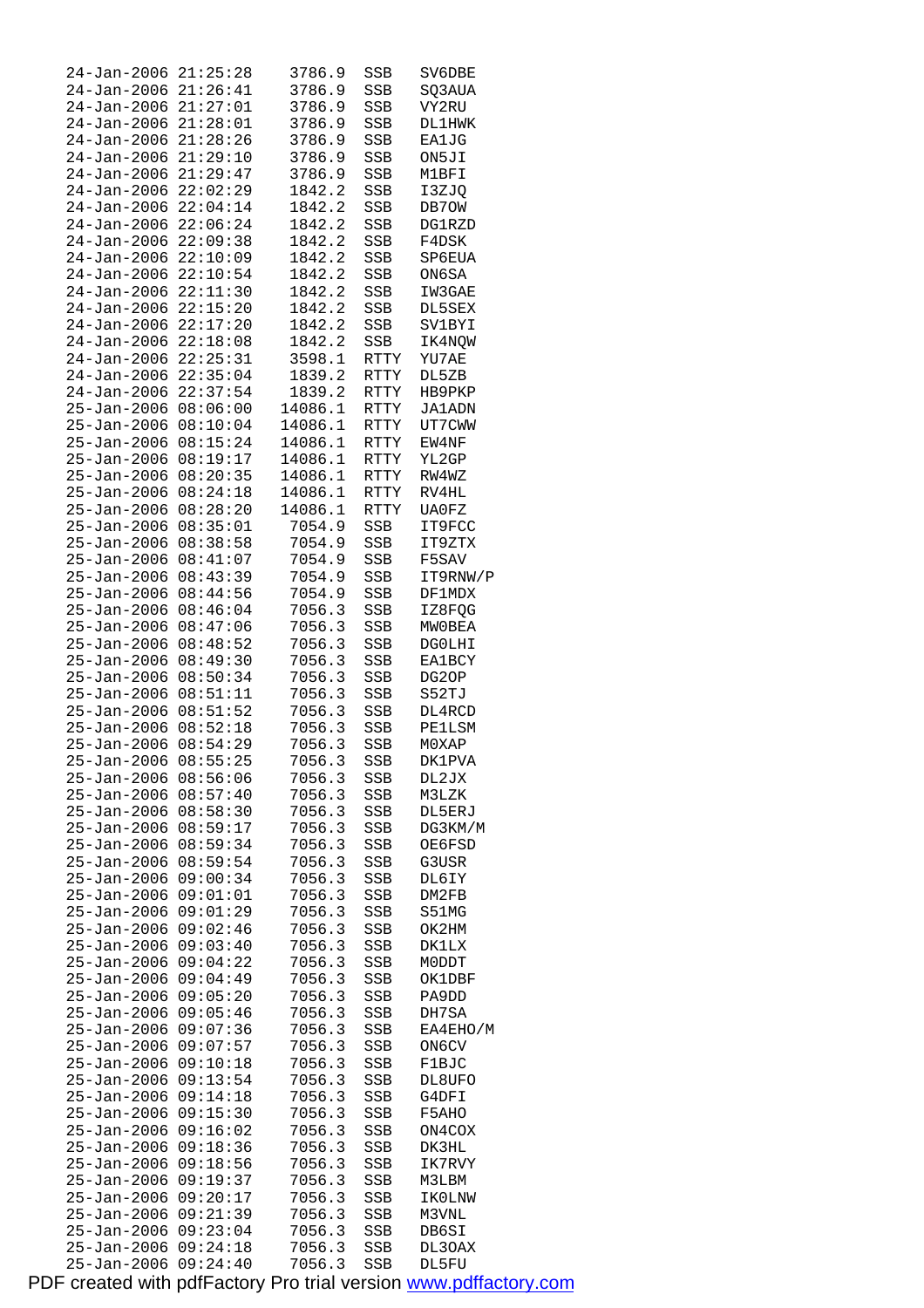| $25 - Jan - 2006$    | 09:25:30 | 7056.3  | SSB | IW2NLJ    |
|----------------------|----------|---------|-----|-----------|
| 26-Jan-2006          | 08:20:39 | 18140.1 | SSB | UX2IQ     |
| 26-Jan-2006          | 08:21:36 | 18140.1 | SSB | UA3UBT    |
| $26 - Jan - 2006$    | 08:22:45 | 18140.1 | SSB | UR5GOS    |
| 26-Jan-2006          | 08:23:17 | 18140.1 | SSB | UT4LX     |
| 26-Jan-2006          | 08:23:43 | 18140.1 | SSB | RK3DNY    |
|                      |          |         |     |           |
| 26-Jan-2006          | 08:24:16 | 18140.1 | SSB | UR4UJH    |
| $26 - Jan - 2006$    | 08:26:42 | 18140.1 | SSB | UT6EC     |
| 26-Jan-2006          | 08:28:09 | 18140.1 | SSB | RA3DNA    |
| 26-Jan-2006          | 08:28:48 | 18140.1 | SSB | DJ5AV     |
| 26-Jan-2006          | 08:29:20 | 18140.1 | SSB | SV1EOS    |
| 26-Jan-2006          | 08:30:38 | 18140.1 | SSB | VK4WR     |
| $26 - Jan - 2006$    | 08:31:59 | 18140.1 | SSB | YO4CPQ    |
| 26-Jan-2006          | 08:33:29 | 18140.1 | SSB | JA3BCC    |
|                      |          |         |     |           |
| 26-Jan-2006          | 08:35:05 | 18140.1 | SSB | US5ZF     |
| 26-Jan-2006          | 08:37:04 | 18140.1 | SSB | UA90GF    |
| 26-Jan-2006          | 08:38:26 | 18140.1 | SSB | IV3AZZ    |
| $26 - Jan - 2006$    | 08:39:42 | 18140.1 | SSB | VK4FI     |
| 26-Jan-2006          | 08:40:34 | 18140.1 | SSB | JA4DND    |
| 26-Jan-2006          | 08:42:51 | 18140.1 | SSB | JA5QJD    |
| 26-Jan-2006          | 08:43:16 | 18140.1 | SSB | RX3ZX     |
| 26-Jan-2006          | 08:44:18 | 18140.1 | SSB | KE6IB/AM  |
|                      | 08:45:25 |         |     |           |
| $26 - Jan - 2006$    |          | 18140.1 | SSB | JR3AAZ    |
| 26-Jan-2006          | 08:46:19 | 18140.1 | SSB | JA6KTY    |
| 26-Jan-2006          | 08:48:25 | 18140.1 | SSB | RU0ALK    |
| 26-Jan-2006          | 08:49:41 | 18140.1 | SSB | JO3FEU    |
| 26-Jan-2006          | 08:50:18 | 18140.1 | SSB | UR5IFB    |
| $26 - Jan - 2006$    | 08:52:59 | 18140.1 | SSB | CT/LA9MH  |
| 26-Jan-2006          | 08:55:30 | 18140.1 | SSB | HL5BMX    |
| 26-Jan-2006          | 08:56:22 | 18140.1 | SSB | RZ3DBN    |
|                      |          |         |     |           |
| 26-Jan-2006          | 08:57:06 | 18140.1 | SSB | ER1MW/QRP |
| 26-Jan-2006          | 08:58:29 | 18140.1 | SSB | UX1LJ     |
| $26 - Jan - 2006$    | 08:59:55 | 18140.1 | SSB | YO9FTO    |
| $26 - Jan - 2006$    | 09:02:14 | 18140.1 | SSB | UA9UDX    |
| 26-Jan-2006          | 09:02:59 | 18140.1 | SSB | HL4CBX    |
| 26-Jan-2006          | 09:03:26 | 18140.1 | SSB | Z33A      |
| 26-Jan-2006          | 09:04:41 | 18140.1 | SSB | DL6ZFG    |
| 26-Jan-2006          | 09:05:22 | 18140.1 | SSB | ER5AA     |
| 26-Jan-2006 09:06:00 |          | 18140.1 | SSB | UR5UBC    |
|                      | 09:07:31 |         |     |           |
| 26-Jan-2006          |          | 18140.1 | SSB | DS2CXN    |
| 26-Jan-2006          | 09:07:37 | 18140.1 | SSB | UW2ZM     |
| 26-Jan-2006 09:08:47 |          | 18140.1 | SSB | JE6NBP    |
| 26-Jan-2006          | 09:09:27 | 18140.1 | SSB | YI1OM     |
| 26-Jan-2006          | 09:10:22 | 18140.1 | SSB | VK2AMM    |
| $26 - Jan - 2006$    | 09:11:59 | 18140.1 | SSB | RU9VA     |
| 26-Jan-2006          | 09:13:09 | 18140.1 | SSB | RV4CC     |
| 26-Jan-2006          | 09:13:31 | 18140.1 | SSB | US0GJ     |
| 26-Jan-2006          | 09:15:14 | 18140.1 | SSB | OH5GJZ    |
|                      |          |         |     | UT4MP     |
| 26-Jan-2006          | 09:16:45 | 18140.1 | SSB |           |
| 26-Jan-2006          | 09:37:56 | 7048.6  | SSB | G7IIO     |
| $26 - Jan - 2006$    | 09:39:18 | 7048.6  | SSB | DL1DXF    |
| $26 - Jan - 2006$    | 09:40:21 | 7048.6  | SSB | F6BAG     |
| 26-Jan-2006          | 09:41:31 | 7048.6  | SSB | IW9HEJ    |
| 26-Jan-2006          | 09:42:22 | 7048.6  | SSB | I2IHK     |
| 26-Jan-2006          | 09:43:14 | 7048.6  | SSB | M3WGM     |
| 26-Jan-2006          | 09:44:07 | 7048.6  | SSB | G3UHN     |
| 26-Jan-2006          | 09:45:04 | 7048.6  | SSB | M0CNG     |
|                      |          |         |     |           |
| 26-Jan-2006          | 09:47:09 | 7048.6  | SSB | DL2QA     |
| $26 - Jan - 2006$    | 09:49:09 | 7048.6  | SSB | DL4JMN    |
| 26-Jan-2006          | 09:51:07 | 7048.6  | SSB | DL1ULN    |
| 26-Jan-2006          | 09:52:34 | 7048.6  | SSB | DK8PX     |
| 26-Jan-2006          | 09:53:33 | 7048.6  | SSB | I5CZP     |
| 26-Jan-2006          | 09:54:59 | 7048.6  | SSB | IK2IWU    |
| 26-Jan-2006          | 09:55:42 | 7048.6  | SSB | F4ESE     |
| 26-Jan-2006          | 09:57:09 | 7048.6  | SSB | DF5UN     |
| 26-Jan-2006          | 09:58:14 | 7048.6  | SSB | OK1VHV    |
|                      |          |         |     |           |
| 26-Jan-2006          | 09:58:55 | 7048.6  | SSB | YT7TY     |
| 26-Jan-2006          | 09:59:28 | 7048.6  | SSB | IK8MFA    |
| $26 - Jan - 2006$    | 10:00:06 | 7048.6  | SSB | IW3BXQ    |
| 26-Jan-2006          | 10:01:47 | 7048.6  | SSB | I6CCI     |
| 26-Jan-2006          | 10:02:28 | 7048.6  | SSB | DL3NTC    |
| $26 - Jan - 2006$    | 10:03:29 | 7048.6  | SSB | IW1PNC    |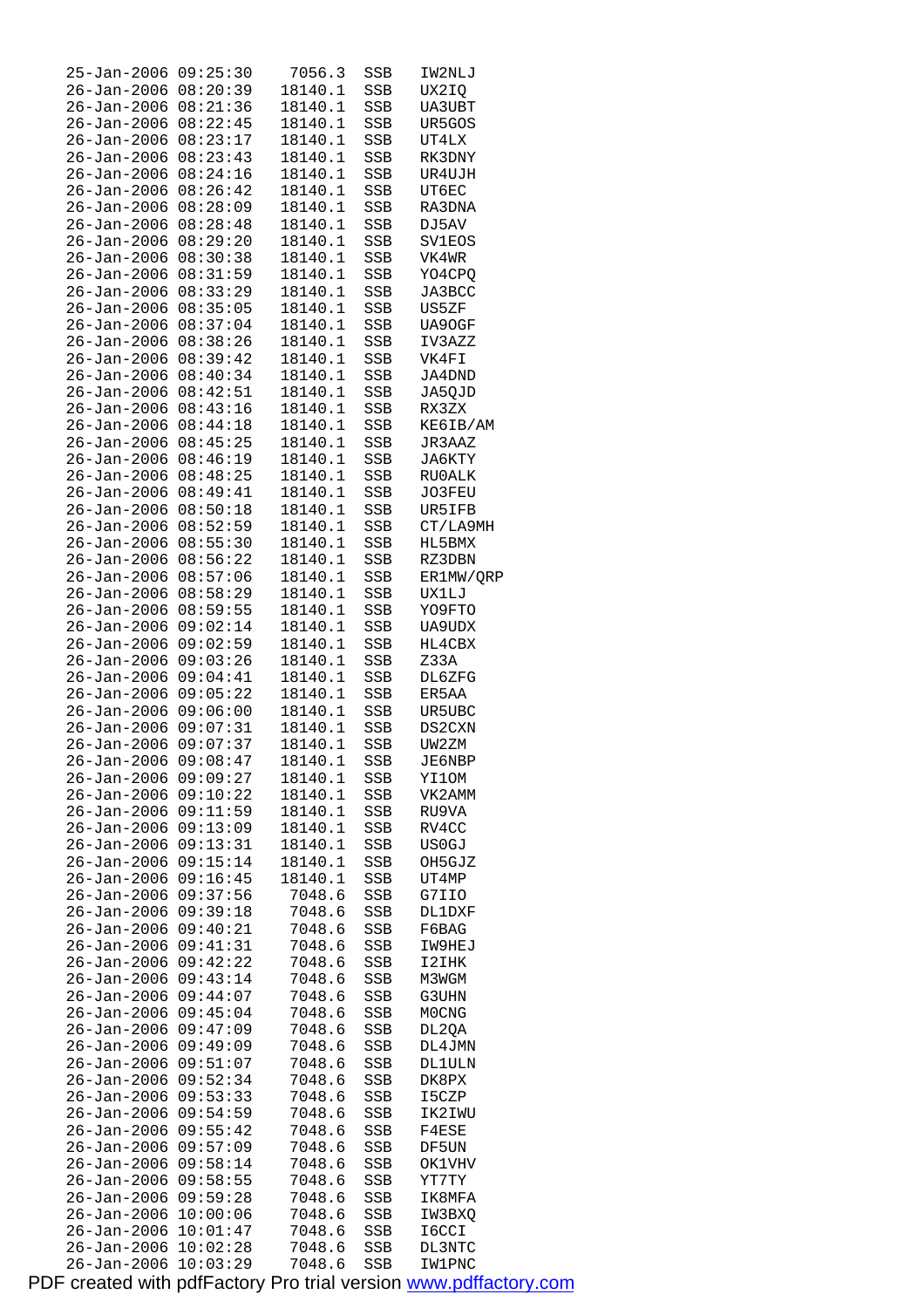| 26-Jan-2006          | 10:04:29 | 7048.6  | SSB        | ON4APR       |
|----------------------|----------|---------|------------|--------------|
| 26-Jan-2006          | 10:05:17 | 7048.6  | SSB        | 14ZAT        |
| 26-Jan-2006 10:07:16 |          | 7048.6  | SSB        | OH3WD        |
| 26-Jan-2006 10:09:11 |          | 7048.6  | SSB        | DL2EF        |
| 26-Jan-2006 10:09:47 |          | 7048.6  | SSB        | 11SRG        |
| $26 - Jan - 2006$    | 10:11:45 | 7048.6  | SSB        | IW1RGR       |
| $26 - Jan - 2006$    | 10:13:25 | 7048.6  | SSB        | IK3MAU       |
| 26-Jan-2006          | 10:14:27 | 7048.6  | SSB        | DL3JFA/QRP   |
| $26 - Jan - 2006$    | 10:16:03 | 7048.6  | SSB        | G0WNV        |
| 26-Jan-2006 10:16:47 |          | 7048.6  | SSB        | G2WSB        |
| 26-Jan-2006          | 10:17:43 | 7048.6  |            | S51ST        |
|                      | 10:18:18 | 7048.6  | SSB        |              |
| $26 - Jan - 2006$    |          |         | SSB        | F6DVY        |
| 26-Jan-2006          | 10:18:46 | 7048.6  | SSB        | HB9PJM       |
| 26-Jan-2006 10:20:11 |          | 7048.6  | SSB        | DK3SB        |
| 26-Jan-2006 10:21:55 |          | 7048.6  | SSB        | IK1QLD       |
| 26-Jan-2006 10:23:17 |          | 7048.6  | SSB        | S51ME        |
| 26-Jan-2006 10:24:24 |          | 7048.6  | SSB        | IZ8DPO       |
| 26–Jan–2006          | 10:24:49 | 7048.6  | SSB        | I2CZQ        |
| 26-Jan-2006 10:25:09 |          | 7048.6  | SSB        | IK6YOQ       |
| 26-Jan-2006 10:26:22 |          | 7048.6  | SSB        | IW8FEI       |
| 26-Jan-2006          | 10:27:00 | 7048.6  | SSB        | DK4KU        |
| 26-Jan-2006          | 10:28:03 | 7048.6  | SSB        | IK1TXM       |
| 26-Jan-2006          | 10:29:45 | 7048.6  | SSB        | S55DX        |
| 26-Jan-2006 10:30:12 |          | 7048.6  | SSB        | OK1VPO       |
| 26-Jan-2006 10:30:22 |          | 7048.6  | SSB        | IW2ODY       |
| 26-Jan-2006 10:31:15 |          | 7048.6  | SSB        | I0HFT        |
| 26-Jan-2006 10:32:31 |          | 7048.6  | SSB        | I1UN/5       |
| 26-Jan-2006 10:32:54 |          | 7048.6  | SSB        | 2E0AXZ       |
| 26-Jan-2006 10:33:36 |          | 7048.6  | SSB        | IK2FIO       |
|                      |          |         |            |              |
| 26-Jan-2006 10:34:06 |          | 7048.6  | SSB        | <b>IOSSW</b> |
| 26-Jan-2006          | 12:19:30 | 18140.0 | SSB        | 600N         |
| $26 - Jan - 2006$    | 12:21:02 | 18140.0 | SSB        | M1AEV/W2     |
| 26-Jan-2006          | 12:23:42 | 18140.0 | SSB        | UR7GX        |
| 26-Jan-2006 12:24:40 |          | 18140.0 | SSB        | ES4JY        |
| 26-Jan-2006 12:25:47 |          | 18140.0 | SSB        | K2FL         |
| 26-Jan-2006 12:28:32 |          | 18140.0 | SSB        | W3PTB        |
| 26-Jan-2006 12:32:37 |          | 18140.0 | SSB        | AE1N         |
| 26-Jan-2006 12:33:38 |          | 18140.0 | SSB        | EA7/DK3NG    |
| 26-Jan-2006 12:35:09 |          | 18140.0 | SSB        | YV5HNJ       |
| 26-Jan-2006 12:39:00 |          | 18140.0 | SSB        | DL6IY        |
| 26-Jan-2006 12:40:09 |          | 18140.0 | SSB        | YV5JGO       |
| 26-Jan-2006 12:44:25 |          | 18140.0 | SSB        | RW6HG        |
| 26-Jan-2006 12:47:39 |          | 18140.0 | SSB        | UT2LY        |
| 26-Jan-2006 12:48:27 |          | 18140.0 | SSB        | SM3FJA       |
| 26-Jan-2006          | 12:49:32 | 18140.0 | SSB        | N2FBQ        |
| 26-Jan-2006          | 12:52:41 | 18140.0 | SSB        | K3GEV        |
| $26 - Jan - 2006$    | 12:53:26 | 18140.0 | SSB        | KI4EPN       |
| $26 - Jan - 2006$    | 12:54:01 | 18140.0 | SSB        | W9WPV        |
| 26–Jan–2006          | 12:55:21 | 18140.0 | SSB        | VE1KC        |
| 26-Jan-2006 12:55:52 |          | 18140.0 | SSB        | W4UWC        |
| $26 - Jan - 2006$    | 12:56:31 | 18140.0 | SSB        | W4ABW        |
| 26-Jan-2006          | 12:57:54 | 18140.0 |            | N2XME/M      |
|                      |          |         | SSB        |              |
| 26-Jan-2006          | 12:58:25 | 18140.0 | SSB        | RA3LAL       |
| $26 - Jan - 2006$    | 12:59:54 | 18140.0 | SSB        | KF4MGG       |
| 26-Jan-2006          | 13:01:40 | 18140.0 | SSB        | YV5JF        |
| 26-Jan-2006          | 13:02:38 | 18140.0 | SSB        | N4HPL        |
| 26-Jan-2006          | 13:03:02 | 18140.0 | SSB        | EV6Z         |
| 26-Jan-2006          | 13:05:13 | 18140.0 | SSB        | IK2PZQ       |
| 26-Jan-2006          | 13:06:40 | 18140.0 | SSB        | ES3ROG       |
| 26-Jan-2006 13:12:39 |          | 18140.0 | SSB        | VE3VAB       |
| 26-Jan-2006 13:14:21 |          | 18140.0 | SSB        | UX3MF        |
| 26-Jan-2006          | 13:21:56 | 18144.0 | SSB        | 4Z4DX        |
| 26-Jan-2006          | 13:24:21 | 18144.0 | SSB        | EA5HT        |
| $26 - Jan - 2006$    | 13:25:20 | 18144.0 | SSB        | US5FEP       |
| 26-Jan-2006          | 22:41:53 | 7061.2  | SSB        | YV50HW       |
| 26-Jan-2006          | 23:19:00 | 7041.6  | RTTY       | VO1BE        |
| 26-Jan-2006          | 23:21:31 | 7041.6  | RTTY       | EA8KL        |
| 26-Jan-2006          | 23:27:53 | 7041.6  | RTTY       | RV3QX        |
| 26-Jan-2006          | 23:31:07 | 7041.6  | RTTY       | UA3VJV       |
| 27-Jan-2006 08:27:54 |          | 7047.2  | SSB        | F1BEM        |
| 27-Jan-2006          | 08:30:13 | 7047.2  | SSB        | 2E0MCA       |
| $27 - Jan - 2006$    | 08:31:18 | 7047.2  | <b>SSB</b> | OE3ALB       |
|                      |          |         |            |              |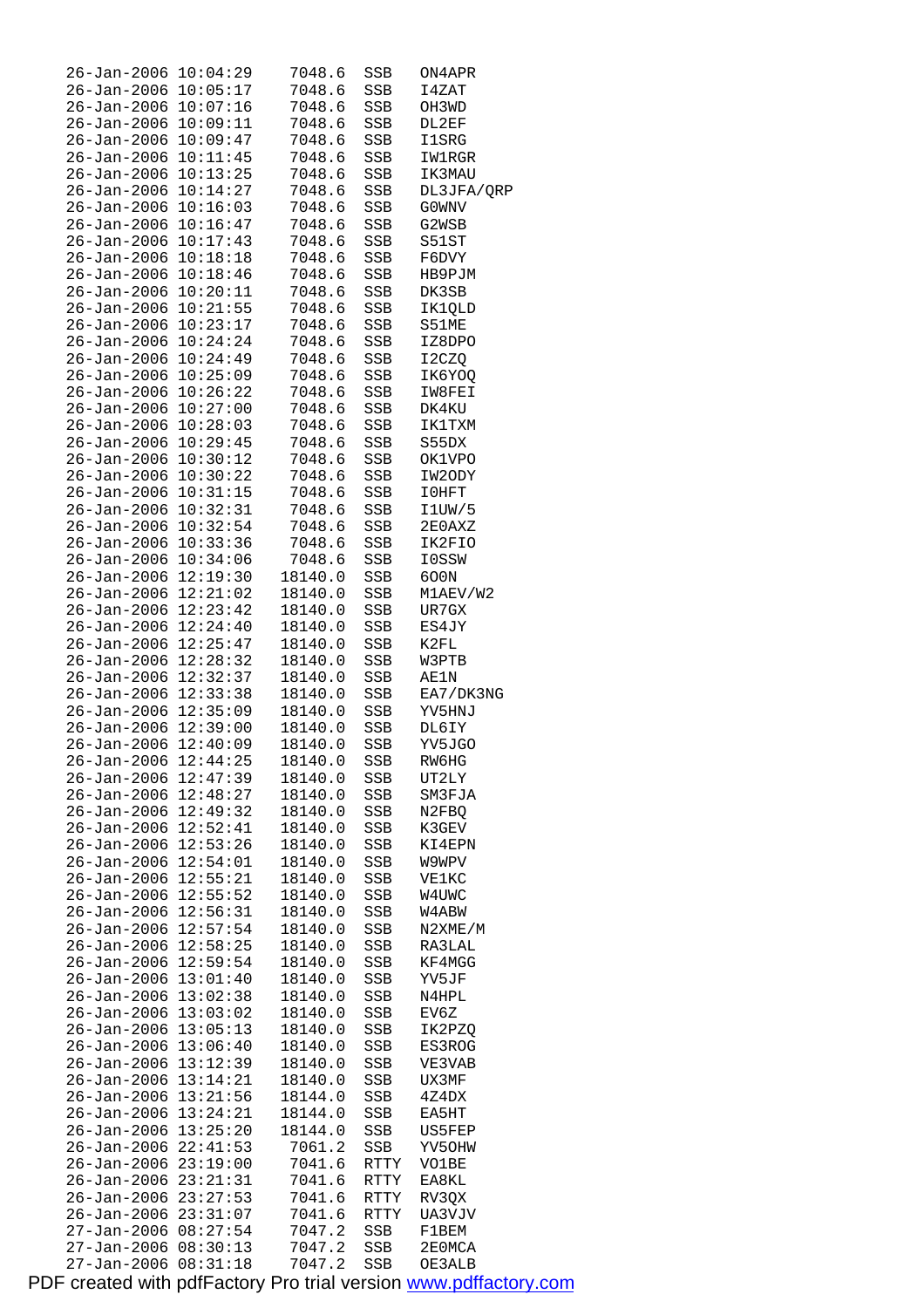| $27 - Jan - 2006$    | 08:32:30 | 7047.2 | SSB        | DL6CSG        |
|----------------------|----------|--------|------------|---------------|
| $27 - Jan - 2006$    | 08:33:11 | 7047.2 | SSB        | 9A6Z          |
| 27-Jan-2006          | 08:33:46 | 7047.2 | SSB        | IZ8BLV        |
| 27-Jan-2006          | 08:38:52 | 7047.2 | SSB        | G1OCN/M       |
| 27-Jan-2006          | 08:41:20 | 7047.2 | SSB        | DJ9EC         |
| $27 - Jan - 2006$    | 08:43:25 | 7047.2 | <b>SSB</b> | <b>DL1HSY</b> |
| 27-Jan-2006          | 08:45:32 | 7047.2 | SSB        | ON3CK         |
| 27-Jan-2006          | 08:46:46 | 7047.2 | SSB        | DH3UN         |
| 27-Jan-2006          | 08:48:18 | 7047.2 | SSB        | <b>F1EFS</b>  |
| $27 - Jan - 2006$    | 08:49:32 | 7047.2 | SSB        | GM0WED/M      |
| $27 - Jan - 2006$    | 08:50:43 | 7047.2 | <b>SSB</b> |               |
|                      |          |        |            | F4UDD         |
| $27 - Jan - 2006$    | 08:52:02 | 7047.2 | SSB        | DJ6VM         |
| $27 - Jan - 2006$    | 08:52:33 | 7047.2 | SSB        | DJ 3AX        |
| 27-Jan-2006          | 08:53:17 | 7047.2 | SSB        | <b>DC1KHB</b> |
| 27-Jan-2006          | 08:53:59 | 7047.2 | SSB        | DH4JU         |
| $27 - Jan - 2006$    | 08:54:35 | 7047.2 | SSB        | DG0KT         |
| 27-Jan-2006          | 08:54:59 | 7047.2 | SSB        | G3VWH         |
| 27-Jan-2006          | 08:55:23 | 7047.2 | SSB        | IT9YSW        |
| $27 - Jan - 2006$    | 08:55:58 | 7047.2 | SSB        | DL9BCC        |
| $27 - Jan - 2006$    | 08:56:58 | 7047.2 | SSB        | S53LA         |
| $27 - Jan - 2006$    | 08:59:06 | 7047.2 | <b>SSB</b> | DG2RSF        |
| 27-Jan-2006          | 08:59:56 | 7047.2 | SSB        | I6DH          |
| $27 - Jan - 2006$    | 09:02:31 | 7047.2 | SSB        | IK1PAL/IT9    |
| 27-Jan-2006          | 09:04:07 | 7047.2 | SSB        | <b>DL1DWT</b> |
| 27-Jan-2006          | 09:05:24 | 7047.2 | SSB        | I6VMS         |
| 27-Jan-2006          | 09:06:24 | 7047.2 | SSB        | OK1JKR        |
| 27-Jan-2006          | 09:06:54 | 7047.2 |            |               |
|                      |          |        | SSB        | DL8DBV        |
| 27-Jan-2006          | 09:08:23 | 7047.2 | SSB        | DL1EST        |
| 27-Jan-2006          | 09:09:23 | 7047.2 | SSB        | F5BLP         |
| 27-Jan-2006          | 09:11:32 | 7047.2 | SSB        | 9H1FF         |
| 27-Jan-2006          | 09:13:01 | 7047.2 | SSB        | OE3FPA        |
| $27 - Jan - 2006$    | 09:14:08 | 7047.2 | SSB        | DF5WBA        |
| $27 - Jan - 2006$    | 09:14:38 | 7047.2 | SSB        | DJ6TF         |
| 27-Jan-2006          | 09:15:06 | 7047.2 | SSB        | G4KEE         |
| 27-Jan-2006 09:16:03 |          | 7047.2 | SSB        | S52RR         |
| 27-Jan-2006 09:16:48 |          | 7047.2 | SSB        | DG8FU         |
| 27-Jan-2006 09:17:45 |          | 7047.2 | SSB        | OK2OV         |
| 27-Jan-2006 09:18:22 |          | 7047.2 | SSB        | DM2FB         |
| 27-Jan-2006 09:18:48 |          | 7047.2 | SSB        | M1EEN         |
| 27-Jan-2006 09:20:09 |          | 7047.2 | <b>SSB</b> | IF9ZWA        |
| 27-Jan-2006 09:20:44 |          | 7047.2 | <b>SSB</b> | <b>DG1FDX</b> |
| 27-Jan-2006 09:21:43 |          | 7047.2 | SSB        | G0MUY         |
| 27-Jan-2006 09:23:22 |          | 7047.2 | SSB        | YO3JB         |
| 27-Jan-2006 09:24:43 |          | 7047.2 | SSB        | DK2NHA        |
| 27-Jan-2006 09:26:00 |          | 7047.2 | SSB        | DL1LQI        |
| $27 - Jan - 2006$    | 09:26:55 | 7047.2 | SSB        | <b>DB1HL</b>  |
| $27 - Jan - 2006$    | 09:27:20 | 7047.2 | SSB        | PE1REA        |
| $27 - Jan - 2006$    | 09:28:14 |        |            | DM1RS         |
|                      |          | 7047.2 | SSB        |               |
| $27 - Jan - 2006$    | 09:28:49 | 7047.2 | SSB        | OE3RGB        |
| 27-Jan-2006          | 09:29:30 | 7047.2 | SSB        | OE3IPW        |
| 27-Jan-2006          | 09:30:28 | 7047.2 | SSB        | DL1DAX        |
| 27-Jan-2006          | 09:31:36 | 7047.2 | SSB        | IK8URC        |
| $27 - Jan - 2006$    | 09:32:08 | 7047.2 | SSB        | DL50G         |
| $27 - Jan - 2006$    | 09:32:57 | 7047.2 | SSB        | PA3GGB        |
| 27-Jan-2006          | 09:33:30 | 7047.2 | SSB        | DL4SXB        |
| 27-Jan-2006          | 09:34:35 | 7047.2 | SSB        | DL3JFN        |
| 27-Jan-2006          | 09:36:17 | 7047.2 | SSB        | DJ1EE         |
| $27 - Jan - 2006$    | 09:39:47 | 7047.2 | SSB        | IK3BED        |
| $27 - Jan - 2006$    | 09:41:41 | 7047.2 | SSB        | I1ELA/IT9     |
| 27-Jan-2006          | 09:43:27 | 7047.2 | SSB        | IW0EFA        |
| 27-Jan-2006          | 09:45:11 | 7047.2 | SSB        | DJ 2ND        |
| 27-Jan-2006          | 09:45:35 | 7047.2 | SSB        | IW3BXQ        |
| $27 - Jan - 2006$    | 09:47:52 | 7047.2 | SSB        | DL5AXJ        |
| $27 - Jan - 2006$    | 09:49:19 | 7047.2 | SSB        | ON3JF         |
| 27-Jan-2006          | 09:49:43 | 7047.2 | SSB        | I5DOF         |
| 27-Jan-2006          | 09:50:26 | 7047.2 | SSB        | I0VCK         |
| 27-Jan-2006          | 09:51:07 | 7047.2 | SSB        | IK3/ON7YC     |
| $27 - Jan - 2006$    | 09:51:39 | 7047.2 | SSB        | DF5EM         |
| $27 - Jan - 2006$    | 09:53:02 | 7047.2 |            | DJ5AV         |
|                      | 09:53:49 |        | SSB        |               |
| 27-Jan-2006          |          | 7047.2 | SSB        | SP9AJM        |
| 27-Jan-2006 09:54:47 |          | 7047.2 | SSB        | IW1GJH        |
| $27 - Jan - 2006$    | 09:55:32 | 7047.2 | SSB        | IK1TXM        |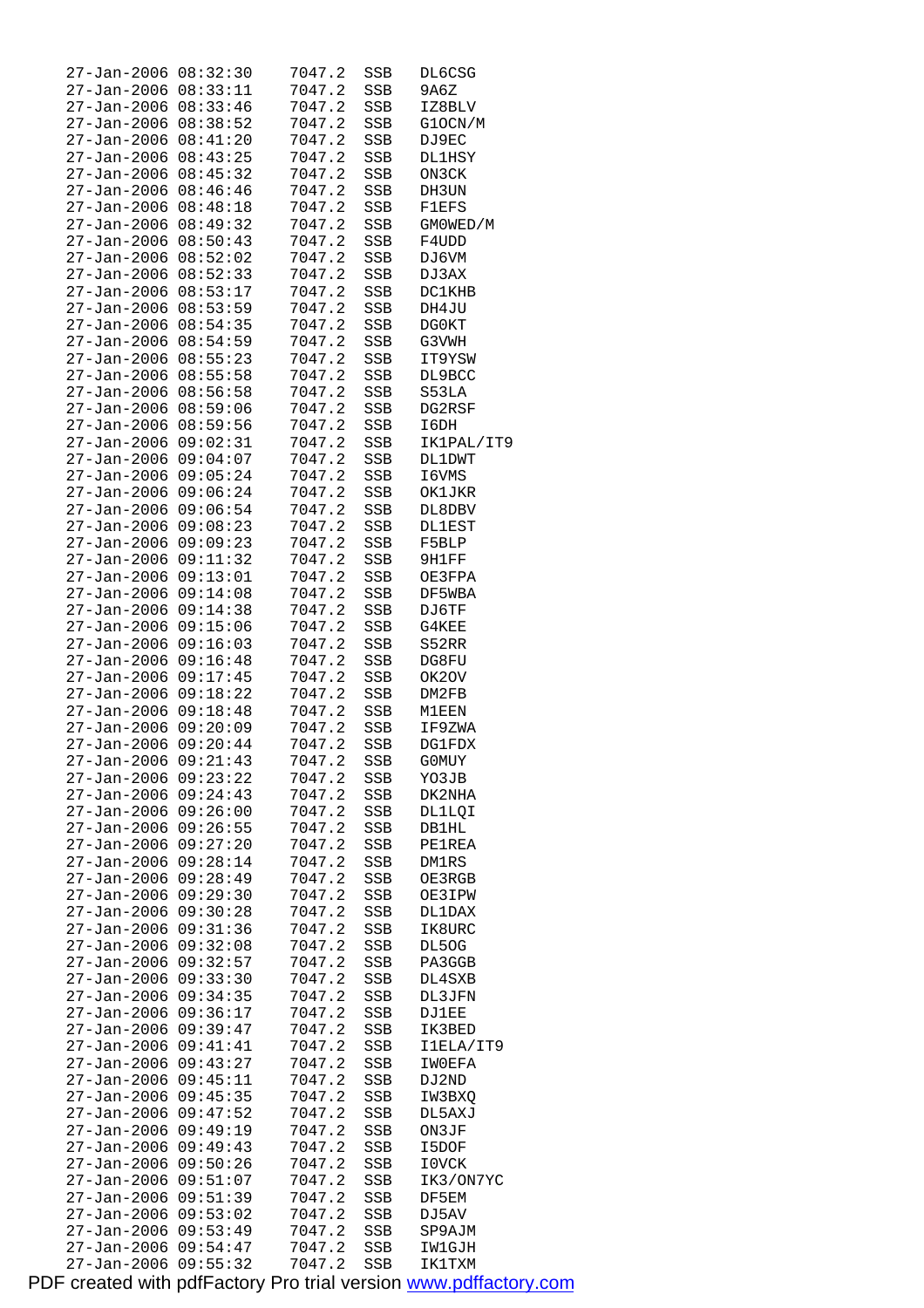| 27-Jan-2006                | 13:47:58             | 10138.0            | RTTY        | WD0J             |
|----------------------------|----------------------|--------------------|-------------|------------------|
| 27-Jan-2006                | 16:26:34             | 14085.2            | RTTY        | I4KMN            |
| 27-Jan-2006                | 16:28:17             | 14085.2            | RTTY        | EA7EYQ           |
| 27-Jan-2006                | 16:31:53             | 14085.2            | RTTY        | W9LZS            |
| 27-Jan-2006                | 16:33:14             | 14085.2            | RTTY        | 5U7B             |
| 27-Jan-2006                | 16:38:33             | 14085.2            | RTTY        | LY2YR            |
| 27-Jan-2006                | 16:40:43             | 14085.2            | <b>RTTY</b> | <b>W1MNY</b>     |
| 27-Jan-2006                | 16:54:00             | 14085.3            | RTTY        | 9M6/G300K        |
| 27-Jan-2006                | 17:07:27             | 10143.1            | RTTY        | SP3RBG           |
| 27-Jan-2006                | 17:08:39             | 10143.1            | RTTY        | SP7CXV           |
| 27-Jan-2006                | 17:11:38             | 10143.1            | RTTY        | RU3QR            |
| 27-Jan-2006                | 17:12:28             | 10143.1            | RTTY        | <b>DL1DVK</b>    |
| 27-Jan-2006                | 17:15:30             | 10143.1            | RTTY        | YO3BL            |
| 27-Jan-2006                | 17:16:43             | 10143.1            | RTTY        | SP6BEN           |
| 27-Jan-2006                | 21:34:30             | 7041.1             | RTTY        | DL2KUQ           |
| 27-Jan-2006                | 21:38:04             | 7041.1             | RTTY        | UR7GO            |
| 28-Jan-2006                | 07:56:54             | 3594.1             | SSB         | <b>JR1CFP</b>    |
| 28-Jan-2006                | 07:59:42             | 18150.0            | SSB         | UT5IH            |
| 28-Jan-2006                | 08:02:23             | 18150.0            | SSB         | RV9YK            |
| 28-Jan-2006                | 08:04:38             | 18150.0            | SSB         | RW3TW            |
| 28-Jan-2006                | 08:06:51             | 18150.0            | SSB         | JH1OCC           |
| 28-Jan-2006                | 08:08:23             | 18150.0            | <b>SSB</b>  | RA3RCL           |
| 28-Jan-2006                | 08:09:34             | 18150.0            | SSB         | RU3DZ            |
| 28-Jan-2006                | 08:10:12             | 18150.0            | SSB         | RW6BJ            |
| 28-Jan-2006                | 08:10:37             | 18150.0            | SSB         | RU3AL            |
| 28-Jan-2006                | 08:10:47             | 18150.0            | SSB         | UA3LQK           |
| 28-Jan-2006                | 08:12:03             | 18150.0            | <b>SSB</b>  | ON4LAN           |
| 28-Jan-2006                | 08:12:59             | 18150.0            | SSB         | UA3TJ            |
| 28-Jan-2006                | 08:14:23             | 18150.0            | SSB         | JI4UUG           |
| 28-Jan-2006                | 08:16:30             | 18150.0            | SSB         | JK3IJQ           |
| 28-Jan-2006                | 08:17:52<br>08:18:07 | 18150.0            | SSB         | JA0GJJ           |
| 28-Jan-2006                |                      | 18150.0            | SSB         | JA2KSI           |
| $28 - Jan - 2006$          | 08:19:20<br>08:20:41 | 18150.0            | SSB         | RV3BV            |
| 28-Jan-2006<br>28-Jan-2006 | 08:22:00             | 18150.0<br>18150.0 | SSB<br>SSB  | JA3UCO<br>JR7DXE |
| 28-Jan-2006                | 08:23:00             | 18150.0            | SSB         | UR3LDO           |
| 28-Jan-2006                | 08:23:11             | 18150.0            | SSB         | UA3WHF           |
| 28-Jan-2006                | 08:24:15             | 18150.0            | SSB         | JR4CEB           |
| 28-Jan-2006                | 08:25:11             | 18150.0            | SSB         | JJ3LLT           |
| $28 - Jan - 2006$          | 08:26:43             | 18150.0            | SSB         | VU3DJQ           |
| 28-Jan-2006                | 08:27:18             | 18150.0            | SSB         | UR7QC            |
| 28-Jan-2006 08:27:59       |                      | 18150.0            | SSB         | JH7FUI           |
| 28-Jan-2006                | 08:30:42             | 18150.0            | SSB         | RA3NK            |
| 28-Jan-2006                | 08:31:34             | 18150.0            | SSB         | RN3ZIC           |
| 28-Jan-2006                | 08:40:51             | 14211.7            | SSB         | RZ3ARO           |
| 28-Jan-2006                | 08:42:19             | 14240.2            | SSB         | ES5AGP           |
| 28-Jan-2006                | 08:42:24             | 14240.2            | SSB         | YO3AV            |
| 28-Jan-2006                | 08:43:08             | 14240.2            | SSB         | LA8DOA           |
| 28-Jan-2006                | 08:46:37             | 14240.2            | SSB         | ES6NT            |
| 28-Jan-2006                | 09:16:06             | 18100.0            | RTTY        | VR2XMT           |
| 28-Jan-2006                | 14:09:17             | 18150.1            | SSB         | LA20KA           |
| 28-Jan-2006                | 14:09:43             | 18150.1            | SSB         | US3LX            |
| 28-Jan-2006                | 14:10:34             | 18150.1            | SSB         | UR1MI            |
| 28-Jan-2006                | 14:10:59             | 18150.1            | SSB         | W2FLH            |
| 28-Jan-2006                | 14:12:23             | 18150.1            | SSB         | WA2YSJ           |
| 28-Jan-2006                | 14:12:48             | 18150.1            | SSB         | UV5EKU           |
| 28-Jan-2006                | 14:13:18             | 18150.1            | SSB         | NK2U             |
| 28-Jan-2006                | 14:14:07             | 18150.1            | SSB         | M3VNL            |
| 28-Jan-2006                | 14:15:18             | 18150.1            | SSB         | VE3AOY           |
| 28-Jan-2006                | 14:17:34             | 18150.1            | SSB         | W4EEH            |
| 28-Jan-2006                | 14:19:08             | 18150.1            | SSB         | K9ALP            |
| 28-Jan-2006                | 14:20:13             | 18150.1            | SSB         | K2SST            |
| 28-Jan-2006                | 14:21:34             | 18150.1            | SSB         | W0RXO            |
| 28-Jan-2006                | 14:21:48             | 18150.1            | SSB         | KQ8RP            |
| 28-Jan-2006                | 14:22:18             | 18150.1            | SSB         | N1WSD            |
| 28-Jan-2006                | 14:22:45             | 18150.1            | SSB         | IT9EJW           |
| 28-Jan-2006                | 14:23:15             | 18150.1            | SSB         | UT3GB            |
| $28 - Jan - 2006$          | 14:23:43             | 18150.1            | SSB         | N3ATQ            |
| 28-Jan-2006                | 14:24:24             | 18150.1            | SSB         | KI4FLM           |
| 28-Jan-2006                | 14:25:08             | 18150.1            | SSB         | AA3DF            |
| 28-Jan-2006                | 14:25:40             | 18150.1            | SSB         | K8GTQ            |
| 28-Jan-2006                | 14:26:16             | 18150.1            | SSB         | AA5XE            |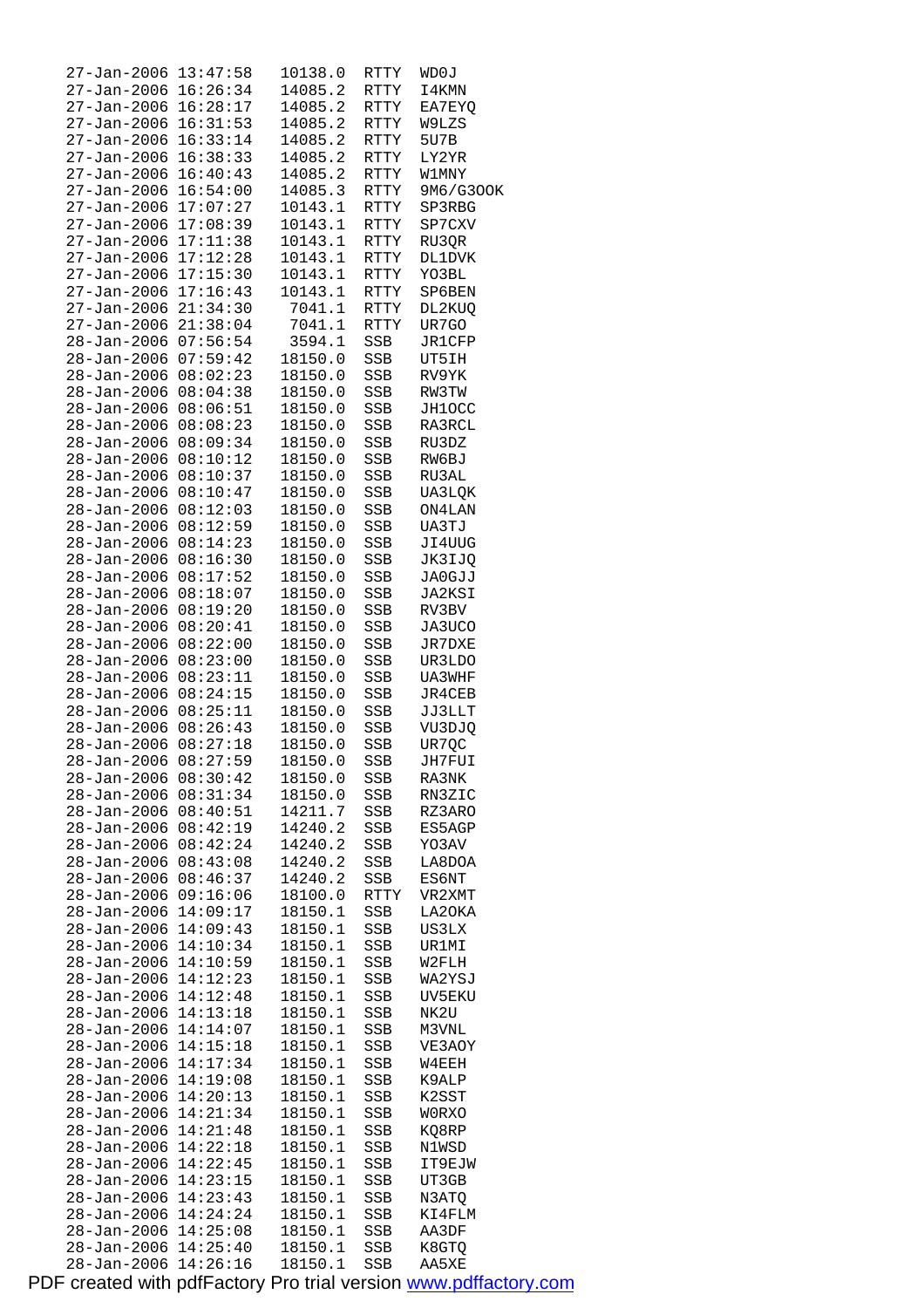| 28-Jan-2006          | 14:26:58 | 18150.1 | SSB        | K4TX          |
|----------------------|----------|---------|------------|---------------|
| 28-Jan-2006          | 14:28:02 | 18150.1 | SSB        | <b>KA1CDE</b> |
| $28 - Jan - 2006$    | 14:28:37 | 18150.1 | SSB        | WB9MEP        |
| 28-Jan-2006          | 14:30:13 | 18150.1 | SSB        | WB9DLC        |
| 28-Jan-2006          | 14:31:34 | 18150.1 | SSB        | N9IM/M        |
|                      | 14:32:14 | 18150.1 |            |               |
| $28 - Jan - 2006$    |          |         | SSB        | W2PDO         |
| 28-Jan-2006          | 14:33:28 | 18150.1 | SSB        | KB9UGI        |
| $28 - Jan - 2006$    | 14:34:02 | 18150.1 | SSB        | W9CY          |
| $28 - Jan - 2006$    | 14:34:38 | 18150.1 | SSB        | W8IKN         |
| 28-Jan-2006          | 14:35:29 | 18150.1 | SSB        | W1HI          |
| $28 - Jan - 2006$    | 14:36:17 | 18150.1 | SSB        | RA6AJ         |
| 28-Jan-2006          | 14:36:53 | 18150.1 | SSB        | K2DNV         |
| $28 - Jan - 2006$    | 14:37:26 | 18150.1 | SSB        | N3KS          |
| 28-Jan-2006          | 14:37:47 | 18150.1 |            | FP5BU         |
|                      |          |         | SSB        |               |
| 28-Jan-2006          | 14:38:46 | 18150.1 | SSB        | KK1VT         |
| 28-Jan-2006          | 14:40:21 | 18150.1 | SSB        | TF3SWN        |
| 28-Jan-2006          | 14:41:10 | 18150.1 | SSB        | UA6HDE        |
| $28 - Jan - 2006$    | 14:41:45 | 18150.1 | SSB        | <b>WOWP</b>   |
| $28 - Jan - 2006$    | 14:42:20 | 18150.1 | SSB        | 4X6KJ         |
| $28 - Jan - 2006$    | 14:43:24 | 18150.1 | SSB        | XE2UCT        |
| $28 - Jan - 2006$    | 14:44:08 | 18150.1 | SSB        | AA1QD         |
| 28-Jan-2006          | 14:44:43 | 18150.1 | SSB        | W2DV          |
| $28 - Jan - 2006$    | 14:45:32 | 18150.1 | SSB        | SV9CJO        |
|                      |          |         |            |               |
| 28-Jan-2006          | 14:46:46 | 18150.1 | SSB        | YO3DFI        |
| $28 - Jan - 2006$    | 14:47:39 | 18150.1 | SSB        | WB8LDY        |
| $28 - Jan - 2006$    | 14:48:50 | 18150.1 | SSB        | N9US          |
| 28-Jan-2006          | 14:49:09 | 18150.1 | SSB        | W1KJD         |
| $28 - Jan - 2006$    | 14:50:25 | 18150.1 | SSB        | F5PSG         |
| $28 - Jan - 2006$    | 14:50:53 | 18150.1 | SSB        | UX1IM         |
| 28-Jan-2006          | 14:51:10 | 18150.1 | SSB        | W8EGB         |
| 28-Jan-2006          | 14:52:01 | 18150.1 | SSB        | AB8TB         |
| 28-Jan-2006          | 14:52:28 | 18150.1 | SSB        | N4SEX         |
| $28 - Jan - 2006$    | 14:53:27 | 18150.1 | SSB        | N5SMD         |
|                      |          |         |            |               |
| 28-Jan-2006          | 14:54:19 | 18150.1 | SSB        | IZ7DTJ        |
| 28-Jan-2006          | 14:54:38 | 18150.1 | SSB        | WA8LE         |
| 28-Jan-2006          | 14:55:13 | 18150.1 | SSB        | WB2LCW        |
| 28-Jan-2006          | 14:55:31 | 18150.1 | SSB        | W2YH          |
| 28-Jan-2006          | 14:56:13 | 18150.1 | SSB        | WA9YSD        |
| $28 - Jan - 2006$    | 14:56:48 | 18150.1 | SSB        | KC4PJS        |
| 28-Jan-2006          | 14:57:26 | 18150.1 | SSB        | W4RJF         |
| $28 - Jan - 2006$    | 14:59:23 | 18150.1 | <b>SSB</b> | KC9EBH        |
| 28-Jan-2006 14:59:47 |          | 18150.1 | SSB        | W8RAN         |
| $28 - Jan - 2006$    | 15:00:24 | 18150.1 | SSB        | N4WO          |
| $28 - Jan - 2006$    | 15:01:09 | 18150.1 | SSB        | K9NW          |
| 28-Jan-2006          | 15:01:35 | 18150.1 | SSB        | AB1DD/M       |
| 28-Jan-2006          | 15:02:24 | 18150.1 | SSB        | W1MRB         |
| 28-Jan-2006          | 15:02:46 | 18150.1 | SSB        | KA8NKD        |
| 28-Jan-2006          | 15:03:38 | 18150.1 | SSB        | VE3YEN        |
| 28-Jan-2006          | 15:04:16 | 18150.1 | SSB        | KB9USV        |
|                      |          |         |            |               |
| 28-Jan-2006          | 15:05:14 | 18150.1 | SSB        | KI4MJB        |
| 28-Jan-2006          | 15:05:43 | 18150.1 | SSB        | NI5M          |
| 28-Jan-2006          | 15:06:53 | 18150.1 | SSB        | W8FBE         |
| 28-Jan-2006          | 15:07:30 | 18150.1 | SSB        | KC8ZIA        |
| 28-Jan-2006          | 15:08:36 | 18150.1 | SSB        | WA3GFM        |
| 28-Jan-2006          | 15:09:08 | 18150.1 | SSB        | AB2DM         |
| 28-Jan-2006          | 15:09:59 | 18150.1 | SSB        | KC50LC        |
| $28 - Jan - 2006$    | 15:10:50 | 18150.1 | SSB        | W3FQ          |
| 28-Jan-2006          | 15:11:46 | 18150.1 | SSB        | W4KVS         |
| 28-Jan-2006          | 15:12:01 | 18150.1 | SSB        | W4TDB/M       |
| 28-Jan-2006          | 15:12:47 | 18150.1 | SSB        | KC2EXO        |
| 28-Jan-2006          | 15:13:29 | 18150.1 | SSB        | N4AVV         |
|                      |          |         |            |               |
| 28-Jan-2006          | 15:14:09 | 18150.1 | SSB        | WA4OEJ        |
| 28-Jan-2006          | 15:15:03 | 18150.1 | SSB        | W8CXZ         |
| 28-Jan-2006          | 15:15:39 | 18150.1 | SSB        | W4KRT         |
| 28-Jan-2006          | 15:16:16 | 18150.1 | SSB        | W7QHE         |
| 28-Jan-2006          | 15:16:48 | 18150.1 | SSB        | KB3ATF        |
| 28-Jan-2006          | 15:17:22 | 18150.1 | SSB        | KG4WLP        |
| $28 - Jan - 2006$    | 15:17:58 | 18150.1 | SSB        | KG4BIR        |
| 28-Jan-2006          | 15:18:29 | 18150.1 | SSB        | W8JOM         |
| 28-Jan-2006          | 15:19:46 | 18150.1 | SSB        | KE2DN         |
| 28-Jan-2006          |          | 18150.1 |            |               |
|                      | 15:20:57 |         | SSB        | K1DAN         |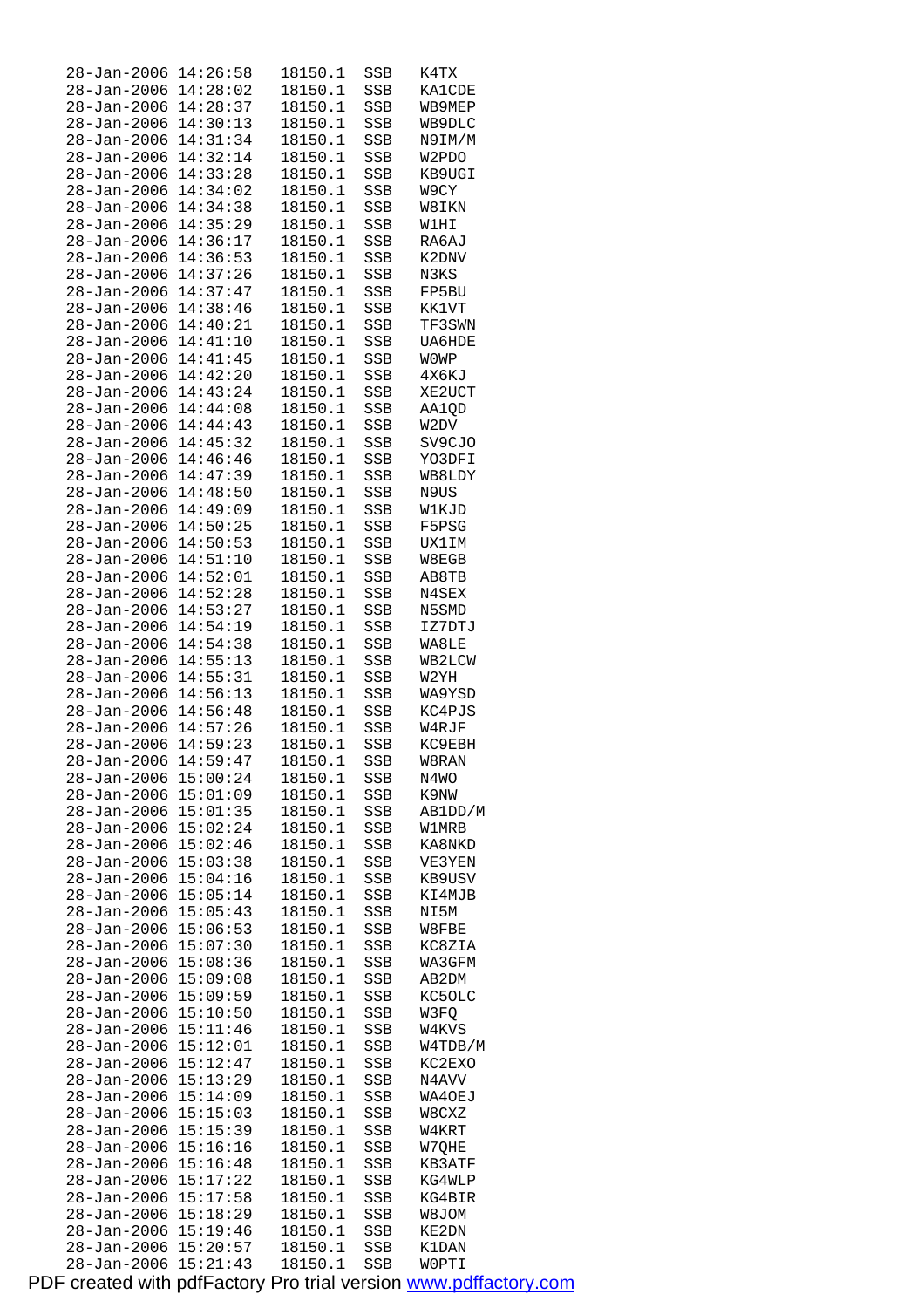| 28-Jan-2006 15:22:17                         |                      | 18150.1            | SSB        | KA2VKC/M         |
|----------------------------------------------|----------------------|--------------------|------------|------------------|
| $28 - Jan - 2006$ $15:23:12$                 |                      | 18150.1            | SSB        | VO1MX            |
| 28-Jan-2006 15:23:30                         |                      | 18150.1            | SSB        | W4WEL            |
| 28-Jan-2006 15:24:01<br>28-Jan-2006 15:24:44 |                      | 18150.1<br>18150.1 | SSB        | KC2ILK<br>W1PO   |
| 28-Jan-2006 15:25:15                         |                      | 18150.1            | SSB<br>SSB | VE2SO            |
| 28-Jan-2006 15:25:52                         |                      | 18150.1            | SSB        | WB4OPV           |
| 28-Jan-2006                                  | 15:26:25             | 18150.1            | SSB        | W9NB             |
| 28-Jan-2006                                  | 15:26:59             | 18150.1            | SSB        | W8TRC            |
| 28-Jan-2006 15:28:02                         |                      | 18150.1            | SSB        | K8WAT            |
| 28-Jan-2006                                  | 15:28:32             | 18150.1            | SSB        | <b>W3LOW</b>     |
| $28 - Jan - 2006$                            | 15:29:18             | 18150.1            | SSB        | K3QXH            |
| 28-Jan-2006                                  | 15:30:18             | 18150.1            | SSB        | N9JV             |
| 28-Jan-2006                                  | 15:31:09             | 18150.1            | SSB        | K8JBD            |
| 28-Jan-2006 15:31:40                         |                      | 18150.1            | SSB        | AA7UI            |
| 28-Jan-2006 15:33:36                         |                      | 18150.1            | SSB        | WD9IOK/M         |
| 28-Jan-2006 15:34:39                         |                      | 18150.1            | SSB        | KC9CSQ           |
| 28-Jan-2006 15:35:32<br>28-Jan-2006 15:36:53 |                      | 18150.1            | SSB        | WA3YFQ<br>SV1EQU |
| 28-Jan-2006 15:37:27                         |                      | 18150.1<br>18150.1 | SSB<br>SSB | VA3PL            |
| 28-Jan-2006 15:38:41                         |                      | 18150.1            | SSB        | N8DJX            |
| $28 - Jan - 2006$                            | 15:39:23             | 18150.1            | SSB        | KB9CRY           |
| 28-Jan-2006                                  | 15:39:57             | 18150.1            | SSB        | K4DH             |
| 28-Jan-2006                                  | 15:42:06             | 18150.1            | SSB        | SV7JLA           |
| 28-Jan-2006 15:42:47                         |                      | 18150.1            | SSB        | AB5RM            |
| 28-Jan-2006 15:43:03                         |                      | 18150.1            | SSB        | KN0R             |
| 28-Jan-2006 15:43:29                         |                      | 18150.1            | SSB        | WZ1Y             |
| 28-Jan-2006 15:44:31                         |                      | 18150.1            | SSB        | IV3AZZ           |
| 28-Jan-2006 15:45:19                         |                      | 18150.1            | SSB        | NA2R             |
| 28-Jan-2006 15:45:55                         |                      | 18150.1            | SSB        | WD8IVN           |
| 28-Jan-2006 15:47:06                         |                      | 18150.1            | SSB        | K4VHV            |
| 28-Jan-2006 15:47:25                         |                      | 18150.1            | SSB        | <b>DL1DUL</b>    |
| 28-Jan-2006<br>28-Jan-2006 15:50:54          | 15:50:20             | 18150.1            | SSB        | KB9OFM<br>KB4AV  |
| $28 - Jan - 2006$ $15:52:31$                 |                      | 18150.1<br>18150.1 | SSB<br>SSB | KA9P             |
| 28-Jan-2006 15:52:58                         |                      | 18150.1            | SSB        | I4CSP            |
| 28-Jan-2006 15:54:59                         |                      | 18150.1            | SSB        | F6FYD            |
| 28-Jan-2006 15:55:48                         |                      | 18150.1            | SSB        | KC4QH            |
| 28-Jan-2006 15:56:51                         |                      | 18150.1            | SSB        | ZS6AJD           |
| $28 - Jan - 2006$ $15:57:21$                 |                      | 18150.1            | SSB        | IK8ERL           |
| 28-Jan-2006 15:57:49                         |                      | 18150.1            | SSB        | IC8SDL           |
| 28-Jan-2006 15:58:14                         |                      | 18150.1            | SSB        | VE5TLW           |
| 28-Jan-2006 15:59:00                         |                      | 18150.1            | SSB        | NO8R             |
| 28-Jan-2006 15:59:43                         |                      | 18150.1            | SSB        | N3QCM            |
| 28-Jan-2006 16:00:01                         |                      | 18150.1            | SSB        | KOKJS            |
| 28-Jan-2006<br>28-Jan-2006                   | 16:00:38<br>16:00:57 | 18150.1<br>18150.1 | SSB        | K0CFI            |
| 28-Jan-2006                                  | 16:01:29             | 18150.1            | SSB<br>SSB | AA8WZ<br>W2WGH   |
| 28-Jan-2006                                  | 16:02:05             | 18150.1            | SSB        | K4YBB            |
| 28-Jan-2006                                  | 16:02:46             | 18150.1            | SSB        | AI4LK            |
| 28-Jan-2006                                  | 16:03:36             | 18150.1            | SSB        | W3WG             |
| 28-Jan-2006                                  | 16:04:18             | 18150.1            | SSB        | W2YW             |
| 28-Jan-2006                                  | 16:05:21             | 18150.1            | SSB        | VE2BWL           |
| $28 - Jan - 2006$                            | 16:06:16             | 18150.1            | SSB        | LZ1AEB           |
| 28-Jan-2006                                  | 16:06:37             | 18150.1            | SSB        | WISNE            |
| 28–Jan–2006                                  | 16:07:21             | 18150.1            | SSB        | N1WWE            |
| 28-Jan-2006                                  | 16:08:07             | 18150.1            | SSB        | W1JGS            |
| 28-Jan-2006                                  | 16:09:10             | 18150.1            | SSB        | W2UB             |
| 28-Jan-2006                                  | 16:09:41             | 18150.1            | SSB        | W6JRY            |
| 28-Jan-2006                                  | 16:10:37             | 18150.1            | SSB        | N1PVT            |
| 28–Jan–2006<br>28-Jan-2006                   | 16:11:37<br>16:11:54 | 18150.1<br>18150.1 | SSB<br>SSB | WE2N<br>KB8VZY   |
| 28-Jan-2006                                  | 16:13:26             | 18150.1            | SSB        | W8MJG            |
| 28-Jan-2006                                  | 16:14:02             | 18150.1            | SSB        | <b>WBOWIV</b>    |
| 28-Jan-2006                                  | 16:14:47             | 18150.1            | SSB        | N2TTL            |
| 28–Jan–2006                                  | 16:15:44             | 18150.1            | SSB        | KB8CFE           |
| 28-Jan-2006                                  | 16:16:16             | 18150.1            | SSB        | IW7EDW           |
| 28-Jan-2006                                  | 16:17:49             | 18150.1            | SSB        | VE9GUS           |
| $28 - Jan - 2006$                            | 16:18:31             | 18150.1            | SSB        | AD7DP            |
| 28-Jan-2006                                  | 16:19:19             | 18150.1            | SSB        | KB1JJD           |
| 28-Jan-2006                                  | 16:19:51             | 18150.1            | SSB        | WZ8DX            |
| 28-Jan-2006                                  | 16:20:31             | 18150.1            | SSB        | K8AJX/M          |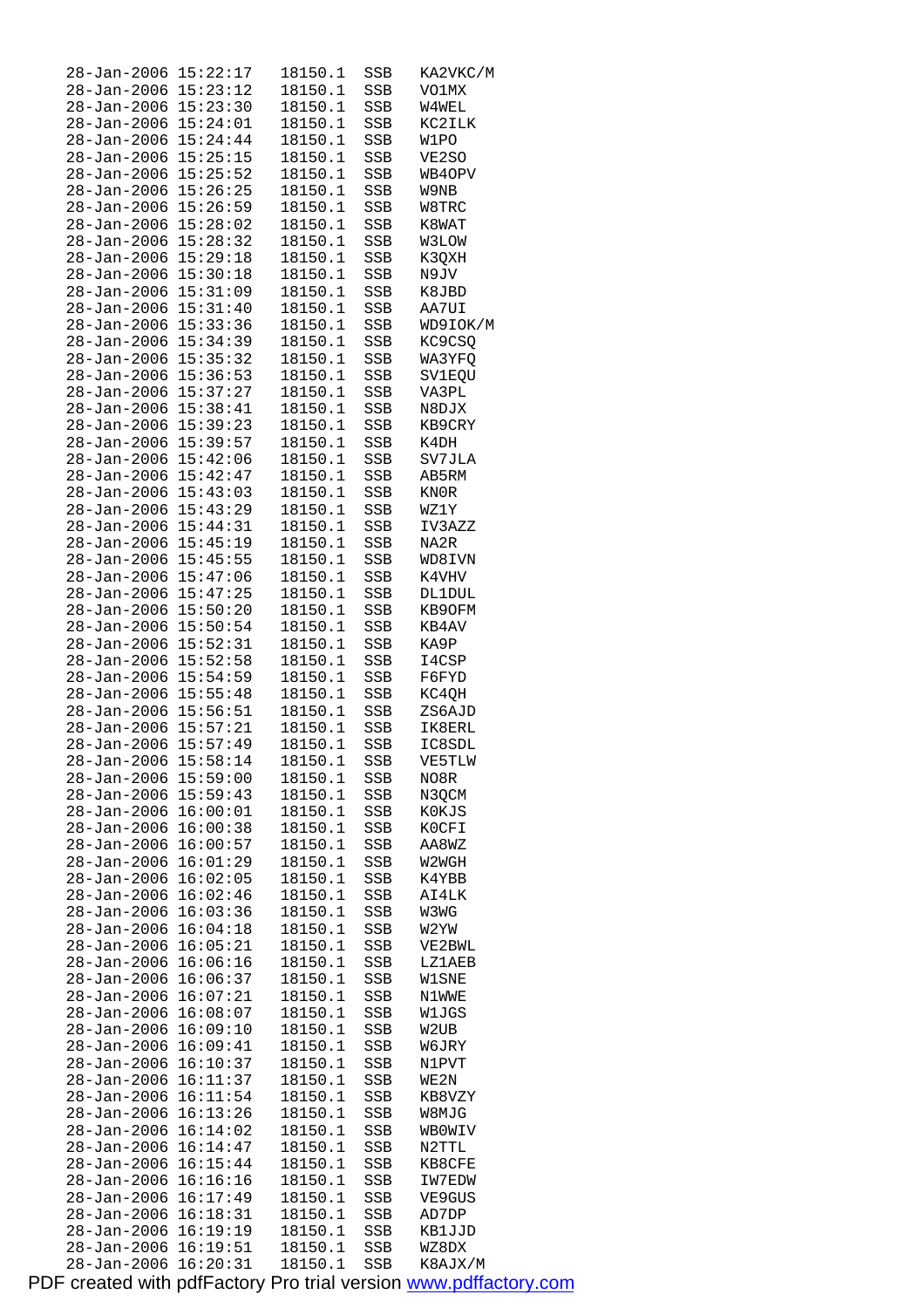| 28-Jan-2006          | 16:20:46 | 18150.1 | SSB | K5IFJ         |
|----------------------|----------|---------|-----|---------------|
| $28 - Jan - 2006$    | 16:21:44 | 18150.1 | SSB | VE3CCT        |
| 28-Jan-2006          | 16:22:18 | 18150.1 | SSB | W3OT          |
| 28-Jan-2006          | 16:22:58 | 18150.1 | SSB | W2JWX         |
| 28-Jan-2006          | 16:23:43 | 18150.1 | SSB | IT9CWA        |
| $28 - Jan - 2006$    | 16:24:21 | 18150.1 | SSB | EA3ESZ        |
| 28-Jan-2006          | 16:24:50 | 18150.1 | SSB | <b>VO1RYL</b> |
| 28-Jan-2006          | 16:25:26 | 18150.1 | SSB | AI4IN         |
| 28-Jan-2006          | 16:26:06 | 18150.1 | SSB | NG8T          |
| $28 - Jan - 2006$    | 16:27:01 | 18150.1 | SSB | KG8FB/M       |
| 28-Jan-2006          | 16:27:39 | 18150.1 | SSB | AF0V          |
| 28-Jan-2006          | 16:28:18 | 18150.1 |     | K6OKW         |
| 28-Jan-2006          | 16:30:11 |         | SSB | WB9AIS        |
|                      |          | 18150.1 | SSB |               |
| 28-Jan-2006          | 16:31:25 | 18150.1 | SSB | KG6B          |
| 28-Jan-2006          | 16:32:20 | 18150.1 | SSB | KK7XE         |
| 28-Jan-2006          | 16:33:11 | 18150.1 | SSB | KC8TDS        |
| 28-Jan-2006          | 16:34:40 | 18150.1 | SSB | KB8BMV        |
| 28-Jan-2006          | 16:35:14 | 18150.1 | SSB | G7VCY         |
| 28-Jan-2006          | 16:36:20 | 18150.1 | SSB | KC8ZAA        |
| $28 - Jan - 2006$    | 16:37:06 | 18150.1 | SSB | K0GWD         |
| 28-Jan-2006          | 16:38:08 | 18150.1 | SSB | WB3IHJ        |
| $28 - Jan - 2006$    | 16:38:51 | 18150.1 | SSB | IZ8DPJ        |
| 28-Jan-2006          | 16:39:53 | 18150.1 | SSB | KA9GWM        |
| 28-Jan-2006          | 16:40:24 | 18150.1 | SSB | K1IED         |
| 28-Jan-2006          | 16:40:58 | 18150.1 | SSB | KC8MAX        |
| 28-Jan-2006          | 16:41:31 | 18150.1 | SSB | SV1EOG        |
| 28-Jan-2006          | 16:41:51 | 18150.1 | SSB | IZ8DBJ        |
| 28-Jan-2006          | 16:42:30 | 18150.1 | SSB | K8ICE         |
| 28-Jan-2006          | 16:43:01 | 18150.1 | SSB | W2WTZ         |
| $28 - Jan - 2006$    | 16:44:04 | 18150.1 | SSB | <b>DL6CKN</b> |
| 28-Jan-2006          | 16:44:38 | 18150.1 | SSB | KC8WPW        |
| 28-Jan-2006          | 16:45:39 | 18150.1 |     | N3BEQ         |
|                      |          |         | SSB |               |
| 28-Jan-2006          | 16:47:10 | 18150.1 | SSB | W9OTE         |
| 28-Jan-2006          | 16:47:43 | 18150.1 | SSB | Z35W          |
| 28-Jan-2006          | 16:48:33 | 18150.1 | SSB | KB8WV         |
| 28-Jan-2006          | 16:49:22 | 18150.1 | SSB | K4DGJ         |
| 28-Jan-2006          | 16:50:13 | 18150.1 | SSB | <b>W1HVC</b>  |
| $28 - Jan - 2006$    | 16:50:54 | 18150.1 | SSB | N0SMX         |
| 28-Jan-2006          | 16:51:30 | 18150.1 | SSB | KG0AQ         |
| $28 - Jan - 2006$    | 16:52:06 | 18150.1 | SSB | K3ZXL         |
| 28-Jan-2006          | 16:52:53 | 18150.1 | SSB | K1KEN         |
| 28-Jan-2006 16:53:19 |          | 18150.1 | SSB | K2LTS         |
| 28-Jan-2006          | 16:55:30 | 18150.1 | SSB | W9UPK/M       |
| 28-Jan-2006          | 16:56:24 | 18150.1 | SSB | P49MR         |
| 28-Jan-2006          | 16:58:40 | 18150.1 | SSB | KD8AKE        |
| 28-Jan-2006          | 16:58:57 | 18150.1 | SSB | N3HIS         |
| $28 - Jan - 2006$    | 16:59:28 | 18150.1 | SSB | W7AVD         |
| 28-Jan-2006          | 17:00:08 | 18150.1 | SSB | HA6IAM        |
| 28-Jan-2006          | 17:00:28 | 18150.1 | SSB | N9DEO         |
| $28 - Jan - 2006$    | 17:02:15 | 18150.1 | SSB | N1WO          |
| $28 - Jan - 2006$    | 17:03:31 | 18150.1 | SSB | N1BQZ         |
| 28-Jan-2006          | 17:04:48 | 18150.1 | SSB | KD5M          |
| $28 - Jan - 2006$    | 17:06:33 | 18150.1 | SSB | <b>WOZPE</b>  |
| 29-Jan-2006          | 08:40:49 | 18158.2 | SSB | IZ1ERR        |
| 29-Jan-2006          | 09:17:34 | 18158.2 | SSB | IW1FW         |
| 29-Jan-2006          | 09:21:13 | 18158.2 | SSB | IZ1DSJ        |
| 29-Jan-2006          | 09:31:59 | 24960.0 | SSB | IZ1FII        |
| 29-Jan-2006          | 09:35:26 | 24960.0 |     |               |
|                      |          |         | SSB | IZ1ERR        |
| 29-Jan-2006          | 09:40:04 | 28450.0 | SSB | IZ1ERR        |
| 29-Jan-2006          | 09:41:26 | 28450.0 | SSB | IZ1DSJ        |
| 29-Jan-2006          | 09:43:00 | 18450.0 | SSB | IZ1FII        |
| 29-Jan-2006          | 09:49:25 | 28450.0 | SSB | IZ1GCV        |
| $29 - Jan - 2006$    | 09:55:41 | 14305.0 | SSB | IZ1ERR        |
| 29-Jan-2006          | 09:56:52 | 14305.0 | SSB | IZ1DSJ        |
| 30-Jan-2006          | 07:53:14 | 18150.2 | SSB | RU9YG         |
| $30 - Jan - 2006$    | 07:54:35 | 18150.2 | SSB | JH1IQC        |
| $30 - Jan - 2006$    | 07:58:43 | 18150.2 | SSB | RU0SE         |
| $30 - Jan - 2006$    | 08:03:13 | 18150.2 | SSB | UA1AAE        |
| $30 - Jan - 2006$    | 08:04:31 | 18150.2 | SSB | UA9LGL        |
| 30-Jan-2006          | 08:05:41 | 18150.2 | SSB | ER1NZ         |
| $30 - Jan - 2006$    | 08:08:22 | 18150.2 | SSB | US5MOZ/QRP    |
| $30 - Jan - 2006$    | 08:11:46 | 18150.2 | SSB | <b>UA6JGH</b> |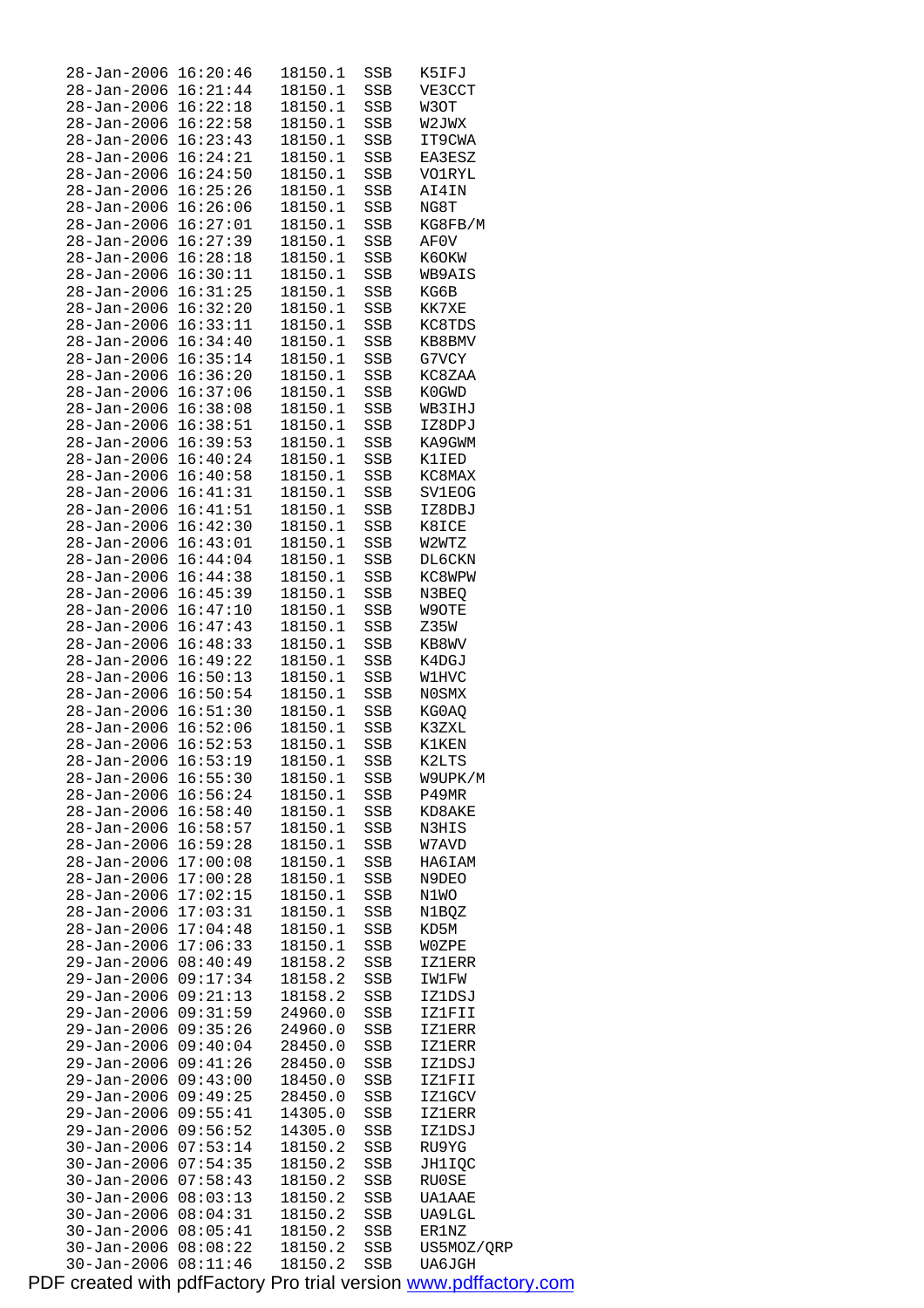| $30 - Jan - 2006$    | 08:12:56 | 18150.2 | SSB        | RZ9YG         |
|----------------------|----------|---------|------------|---------------|
| $30 - Jan - 2006$    | 08:14:25 | 18150.2 | SSB        | IV3AZZ        |
| $30 - Jan - 2006$    | 08:15:29 | 18150.2 | SSB        | RA3WCO        |
| $30 - Jan - 2006$    | 08:17:00 | 18150.2 | SSB        | RW9WO         |
| $30 - Jan - 2006$    | 08:20:32 | 18150.2 | SSB        | UR4ULB        |
| $30 - Jan - 2006$    | 08:21:46 | 18150.2 | SSB        | JA5NPV        |
|                      |          |         |            |               |
| $30 - Jan - 2006$    | 08:23:43 | 18150.2 | SSB        | EV6Z          |
| $30 - Jan - 2006$    | 08:24:12 | 18150.2 | SSB        | JA4IHI        |
| $30 - Jan - 2006$    | 08:25:44 | 18150.2 | SSB        | JE7JIS        |
| $30 - Jan - 2006$    | 08:29:15 | 18150.2 | SSB        | <b>JA7DXX</b> |
| $30 - Jan - 2006$    | 08:33:22 | 18150.2 | SSB        | RA1QX         |
| $30 - Jan - 2006$    | 08:34:08 | 18150.2 | <b>SSB</b> | UY5ML         |
| $30 - Jan - 2006$    | 08:34:56 | 18150.2 | SSB        | UA1GO         |
| $30 - Jan - 2006$    | 08:35:46 | 18150.2 | SSB        | RU9DX         |
|                      | 08:36:27 | 18150.2 |            |               |
| $30 - Jan - 2006$    |          |         | SSB        | DC8QB         |
| $30 - Jan - 2006$    | 08:39:13 | 18150.2 | SSB        | JA4BGK        |
| $30 - Jan - 2006$    | 08:39:34 | 18150.2 | SSB        | JA1FEW        |
| $30 - Jan - 2006$    | 08:40:45 | 18150.2 | SSB        | JA4ENP        |
| $30 - Jan - 2006$    | 08:42:56 | 18150.2 | SSB        | JA0PE         |
| $30 - Jan - 2006$    | 08:46:48 | 18150.2 | SSB        | RV3GB         |
| $30 - Jan - 2006$    | 14:47:49 | 18141.2 | SSB        | WB3EVL        |
| $30 - Jan - 2006$    | 14:51:13 | 18141.2 | SSB        | K4DTI/0       |
| $30 - Jan - 2006$    | 14:52:42 | 18141.2 | SSB        | N9JQM         |
|                      |          |         |            |               |
| $30 - Jan - 2006$    | 14:53:34 | 18141.2 | SSB        | KC2BVI        |
| $30 - Jan - 2006$    | 14:54:27 | 18141.2 | SSB        | KF4IFF        |
| $30 - Jan - 2006$    | 14:55:53 | 18141.2 | SSB        | WA1CEH        |
| $30 - Jan - 2006$    | 14:56:34 | 18141.2 | SSB        | VE2HAY        |
| $30 - Jan - 2006$    | 14:58:19 | 18141.2 | SSB        | IK1PMR        |
| $30 - Jan - 2006$    | 14:59:20 | 18141.2 | SSB        | K0MGD         |
| $30 - Jan - 2006$    | 15:00:15 | 18141.2 | SSB        | W7JW          |
| $30 - Jan - 2006$    | 15:00:56 | 18141.2 | SSB        | K0MFI         |
| $30 - Jan - 2006$    | 15:01:57 | 18141.2 |            | KC5SCK        |
|                      |          |         | SSB        |               |
| $30 - Jan - 2006$    | 15:03:29 | 18141.2 | SSB        | N3QCM         |
| $30 - Jan - 2006$    | 15:04:07 | 18141.2 | SSB        | VY2WA         |
| $30 - Jan - 2006$    | 15:05:48 | 18141.2 | SSB        | WD5IJL        |
| $30 - Jan - 2006$    | 15:06:35 | 18141.2 | SSB        | N2ATB         |
| $30 - Jan - 2006$    | 15:09:13 | 18141.2 | SSB        | KC5SCK        |
| $30 - Jan - 2006$    | 15:13:12 | 18141.2 | SSB        | K8YYL/M       |
| $30 - Jan - 2006$    | 15:14:40 | 18141.2 | SSB        | VE2DNW/M      |
| 30-Jan-2006          | 15:17:23 | 18141.2 | SSB        | K7NN          |
| $30 - Jan - 2006$    | 15:17:55 | 18141.2 | SSB        | KG6POG        |
| 30-Jan-2006 15:18:52 |          | 18141.2 | SSB        | K9CHZ         |
| 30-Jan-2006          | 15:19:33 | 18141.2 | SSB        | N8RT/4        |
|                      |          |         |            |               |
| 30-Jan-2006          | 15:20:24 | 18141.2 | SSB        | NB5N          |
| $30 - Jan - 2006$    | 15:21:00 | 18141.2 | SSB        | K9LZJ         |
| $30 - Jan - 2006$    | 15:22:02 | 18141.2 | SSB        | K5MVZ         |
| $30 - Jan - 2006$    | 15:22:39 | 18141.2 |            |               |
| $30 - Jan - 2006$    |          |         | SSB        | KB0NL         |
| 30-Jan-2006          | 15:23:00 | 18141.2 | SSB        | K3PIN         |
| $30 - Jan - 2006$    | 15:23:49 | 18141.2 | SSB        | VE2CAQ        |
| $30 - Jan - 2006$    |          |         | SSB        |               |
| 30-Jan-2006          | 15:24:33 | 18141.2 |            | KB1JRI        |
|                      | 15:25:04 | 18141.2 | SSB        | KA2AUZ        |
|                      | 15:26:35 | 18141.2 | SSB        | K5HW          |
| 30-Jan-2006          | 15:27:32 | 18141.2 | SSB        | W0GXN         |
| 30-Jan-2006          | 15:28:20 | 18141.2 | SSB        | NV4DX         |
| 30-Jan-2006          | 15:29:02 | 18141.2 | SSB        | K2PMS/M       |
| 30-Jan-2006          | 15:29:31 | 18141.2 | SSB        | K9HKS         |
| $30 - Jan - 2006$    | 15:30:18 | 18141.2 | SSB        | KB2SEU        |
| $30 - Jan - 2006$    | 15:31:04 | 18141.2 | SSB        | KC8GEN        |
| $30 - Jan - 2006$    | 15:31:40 | 18141.2 | SSB        | W9DVV         |
|                      |          |         | SSB        | WP4ZF         |
| 30-Jan-2006          | 15:32:22 | 18141.2 |            |               |
| 30-Jan-2006          | 15:33:19 | 18141.2 | SSB        | DL5CR         |
| 30-Jan-2006          | 15:33:45 | 18141.2 | SSB        | W8JQ          |
| 30-Jan-2006          | 15:34:16 | 18141.2 | SSB        | N0JDN         |
| 30-Jan-2006          | 15:34:56 | 18141.2 | SSB        | K1JVM         |
| 30-Jan-2006          | 15:36:16 | 18141.2 | SSB        | W5WVI         |
| 30-Jan-2006          | 15:38:09 | 18141.2 | SSB        | <b>VO1CAL</b> |
| $30 - Jan - 2006$    | 15:38:29 | 18141.2 | SSB        | WB5BRD        |
| $30 - Jan - 2006$    | 15:40:37 | 18141.2 | SSB        | KC2GWT        |
| $30 - Jan - 2006$    | 15:41:42 | 18141.2 | SSB        | K9WZB         |
| 30-Jan-2006          | 15:42:32 | 18141.2 | SSB        | N1WWE         |
| $30 - Jan - 2006$    | 15:43:08 | 18141.2 | SSB        | KA0LDG        |
| $30 - Jan - 2006$    | 15:44:54 | 18141.2 | SSB        | KF8UN         |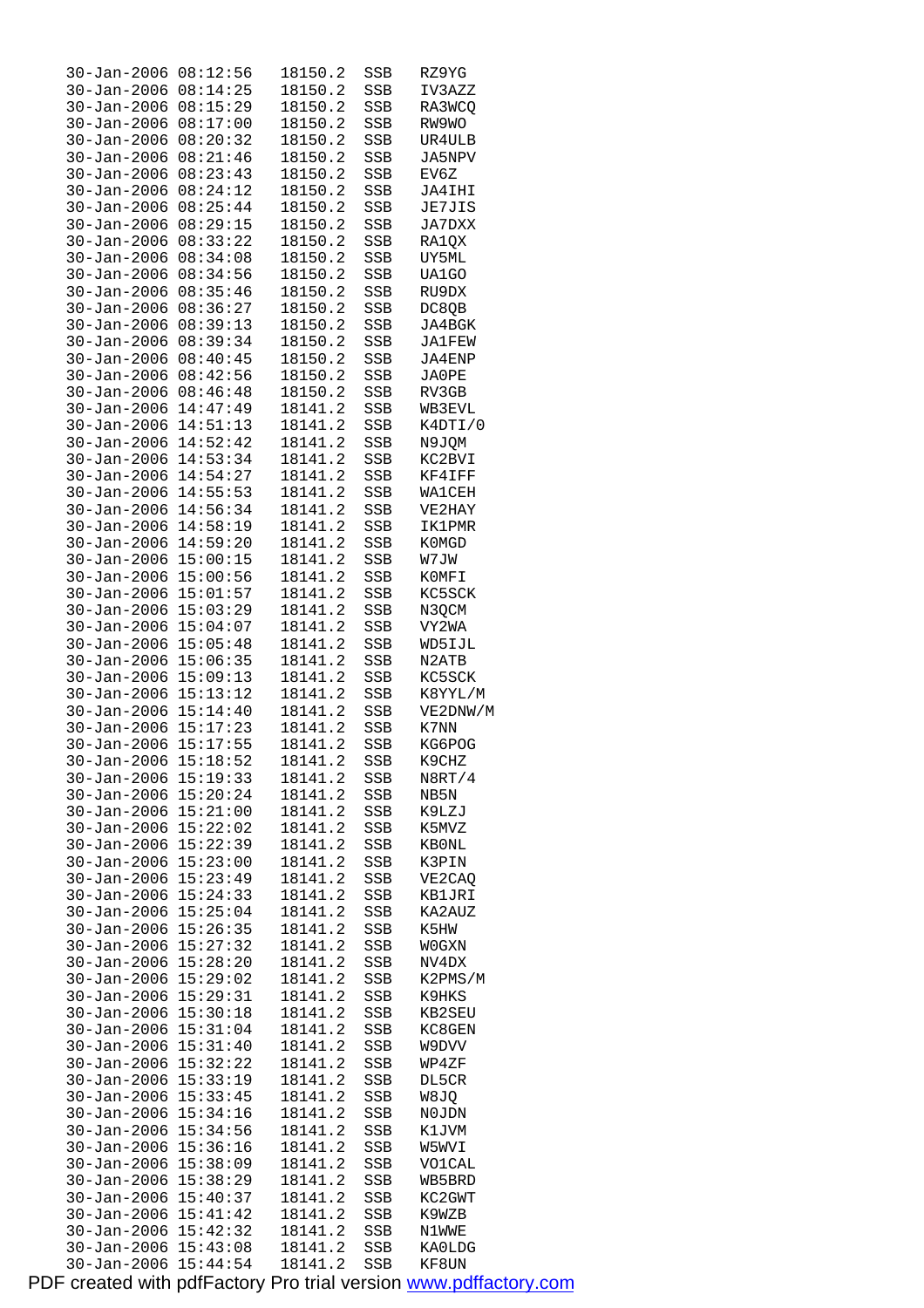| $30 - Jan - 2006$            | 15:45:42 | 18141.2 | SSB  | KR4MH         |
|------------------------------|----------|---------|------|---------------|
| 30-Jan-2006 15:46:57         |          | 18141.2 | SSB  | KG8QD         |
| 30-Jan-2006 15:47:48         |          | 18141.2 | SSB  | K3ARB/M       |
| $30 - Jan - 2006$ $15:48:51$ |          | 18141.2 | SSB  | DM2DLK        |
| 30-Jan-2006 15:49:06         |          | 18141.2 | SSB  | W7LR          |
| $30 - Jan - 2006$            | 15:49:48 | 18141.2 | SSB  | K2PMS/M       |
|                              |          |         |      |               |
| $30 - Jan - 2006$            | 15:50:36 | 18141.2 | SSB  | AB5K          |
| 30-Jan-2006                  | 15:51:14 | 18141.2 | SSB  | OK1DIB        |
| $30 - Jan - 2006$ $15:52:06$ |          | 18141.2 | SSB  | K0GWD         |
| $30 - Jan - 2006$ $15:52:42$ |          | 18141.2 | SSB  | HB9SLO        |
| $30 - Jan - 2006$            | 15:53:22 | 18141.2 | SSB  | W4WEL         |
| 30-Jan-2006                  | 15:54:25 | 18141.2 | SSB  | VE3ZVD        |
| $30 - Jan - 2006$            | 15:55:20 | 18141.2 | SSB  | N3TSV         |
| $30 - Jan - 2006$ $15:56:13$ |          | 18141.2 | SSB  | K2ECK         |
| 30-Jan-2006 15:57:08         |          | 18141.2 | SSB  | W1RZ          |
| 30-Jan-2006 15:58:06         |          |         |      |               |
|                              |          | 18141.2 | SSB  | N6XIG         |
| 30-Jan-2006                  | 15:59:08 | 18141.2 | SSB  | WB2QBT/M      |
| 30-Jan-2006                  | 15:59:56 | 18141.2 | SSB  | VE3CZF        |
| 30-Jan-2006 16:00:56         |          | 18141.2 | SSB  | N1WSD         |
| $30 - Jan - 2006$            | 16:01:22 | 18141.2 | SSB  | KM4BA         |
| $30 - Jan - 2006$            | 16:02:11 | 18141.2 | SSB  | К6ТА          |
| 30-Jan-2006                  | 16:02:47 | 18141.2 | SSB  | W9LYN         |
| 30-Jan-2006                  | 16:03:41 | 18141.2 | SSB  | N0BF          |
| $30 - Jan - 2006$ $16:04:40$ |          | 18141.2 | SSB  | N9CEX         |
| $30 - Jan - 2006$            | 16:05:52 | 18141.2 | SSB  | W6ED          |
| $30 - Jan - 2006$            | 16:07:14 | 18141.2 | SSB  | N4AVV         |
|                              |          |         |      |               |
| $30 - Jan - 2006$            | 16:07:47 | 18141.2 | SSB  | VE3YTZ        |
| 30-Jan-2006                  | 16:08:54 | 18141.2 | SSB  | AA1DX         |
| 30-Jan-2006                  | 16:10:03 | 18141.2 | SSB  | KA2NUE        |
| $30 - Jan - 2006$            | 16:10:33 | 18141.2 | SSB  | K5FJ          |
| $30 - Jan - 2006$            | 16:11:05 | 18141.2 | SSB  | NY4FD         |
| $30 - Jan - 2006$            | 16:12:26 | 18141.2 | SSB  | W9HLA/4       |
| $30 - Jan - 2006$            | 16:13:14 | 18141.2 | SSB  | KB8WDZ        |
| $30 - Jan - 2006$ $16:14:00$ |          | 18141.2 | SSB  | KV4CQ/M       |
| $30 - Jan - 2006$            | 16:14:50 | 18141.2 | SSB  | K2GDB         |
| $30 - Jan - 2006$            | 16:15:40 | 18141.2 | SSB  | N2XDR         |
| $30 - Jan - 2006$            | 16:17:29 | 18141.2 | SSB  | W1AMJ         |
| 30-Jan-2006 16:18:16         |          | 18141.2 | SSB  | <b>WB1ASC</b> |
| 30-Jan-2006 16:19:21         |          | 18141.2 | SSB  | W6SZG         |
| $30 - Jan - 2006$ $16:20:18$ |          | 18141.2 | SSB  | N1NJB/M       |
| $30 - Jan - 2006$            | 16:20:59 | 18141.2 | SSB  | W4GN          |
| $30 - Jan - 2006$ $16:22:16$ |          | 18141.2 | SSB  | VE3VHH        |
| $30 - Jan - 2006$            | 16:22:58 | 18141.2 | SSB  | W5YGM         |
| 30-Jan-2006                  | 16:24:25 | 18141.2 | SSB  | W1YY/7        |
| $30 - Jan - 2006$            | 16:25:07 | 18141.2 | SSB  | KK8A          |
| $30 - Jan - 2006$            | 16:26:04 | 18141.2 | SSB  | AG4TO         |
| $30 - Jan - 2006$            | 16:26:46 | 18141.2 |      |               |
|                              |          |         | SSB  | W3MD          |
| $30 - Jan - 2006$            | 16:27:41 | 18141.2 | SSB  | W1FVT         |
| $30 - Jan - 2006$            | 16:28:57 | 18141.2 | SSB  | VE4WSC        |
| $30 - Jan - 2006$            | 16:48:14 | 14086.6 | RTTY | TF3GC         |
| $30 - Jan - 2006$            | 19:12:46 | 3781.7  | SSB  | DL1JAF        |
| $30 - Jan - 2006$            | 19:13:18 | 3781.7  | SSB  | UX9IC         |
| $30 - Jan - 2006$            | 19:14:27 | 3781.7  | SSB  | ON4KCY        |
| $30 - Jan - 2006$            | 19:15:38 | 3781.7  | SSB  | OK2BBI        |
| 30-Jan-2006                  | 19:16:34 | 3781.7  | SSB  | DL6CSG        |
| 30-Jan-2006                  | 19:17:10 | 3781.7  | SSB  | DG20N         |
| $30 - Jan - 2006$            | 19:18:17 | 3781.7  | SSB  | ER3MM         |
| $30 - Jan - 2006$            | 19:18:41 | 3781.7  | SSB  | M0PER         |
| $30 - Jan - 2006$            | 19:21:57 | 3781.7  | SSB  | G8UXD         |
| 30-Jan-2006                  | 19:24:00 | 3781.7  | SSB  | G1ITS         |
| $30 - Jan - 2006$            | 19:25:28 | 3781.7  | SSB  | SQ9HZM        |
| 30-Jan-2006                  | 19:25:54 | 3781.7  | SSB  | ON6PV         |
| $30 - Jan - 2006$            | 19:27:06 | 3781.7  | SSB  | DL1HWM        |
| 30-Jan-2006                  | 19:27:41 | 3781.7  | SSB  | DG1RZD        |
| 30-Jan-2006                  | 19:29:23 | 3781.7  | SSB  | HA3FU         |
| 30-Jan-2006                  | 19:30:27 | 3781.7  | SSB  | LZ2WYY        |
| $30 - Jan - 2006$            | 19:31:32 | 3781.7  | SSB  | DL9MKA        |
|                              |          |         |      |               |
| $30 - Jan - 2006$            | 19:32:22 | 3781.7  | SSB  | US0MS         |
| $30 - Jan - 2006$            | 19:32:51 | 3781.7  | SSB  | 9A6KET        |
| 30-Jan-2006                  | 19:33:17 | 3781.7  | SSB  | YZ1GD         |
| $30 - Jan - 2006$            | 19:33:49 | 3781.7  | SSB  | RW9SJ         |
| $30 - Jan - 2006$            | 19:35:14 | 3781.7  | SSB  | ON6SA         |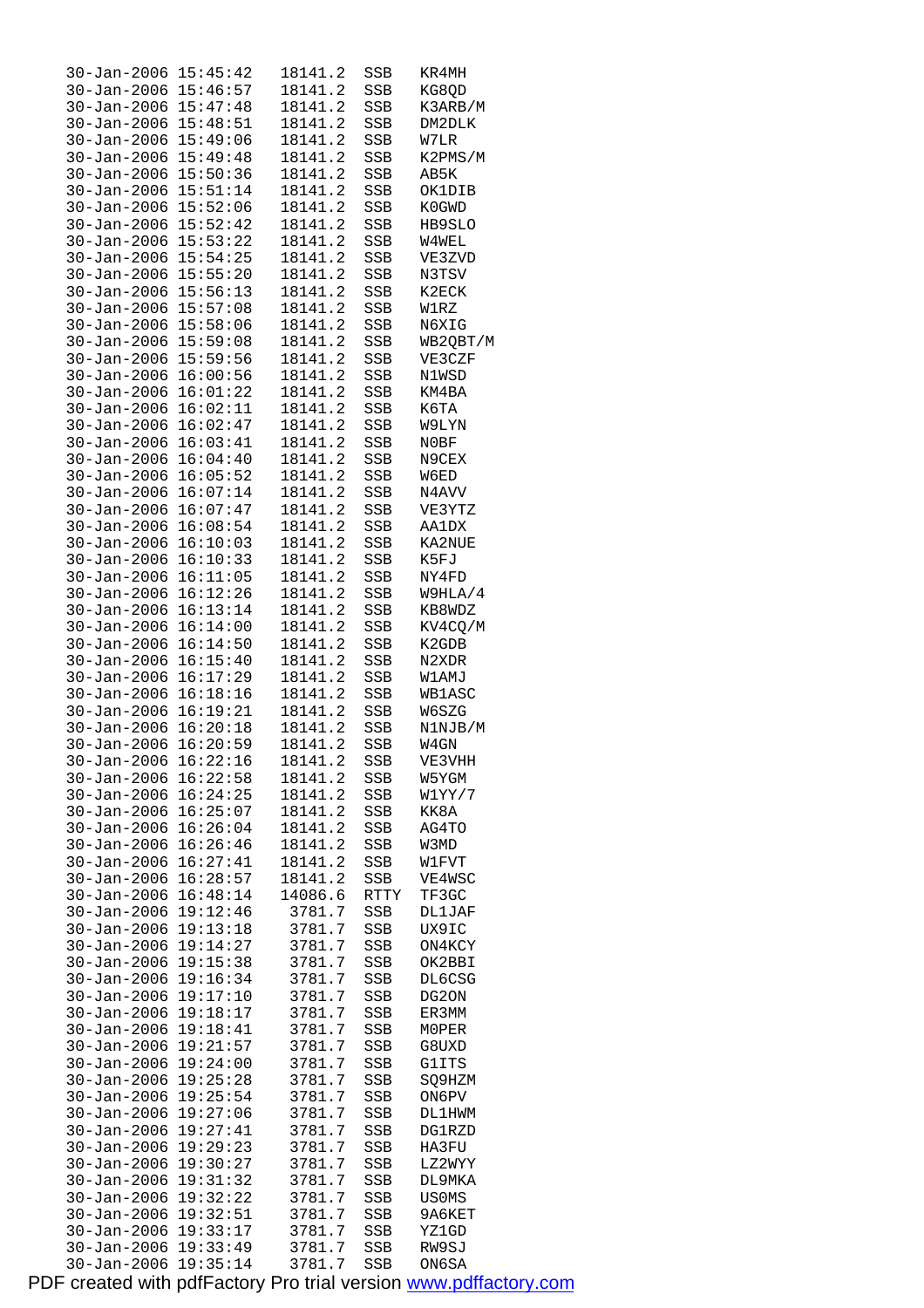| $30 - Jan - 2006$    | 19:35:57 | 3781.7 | SSB | F5JYD         |  |
|----------------------|----------|--------|-----|---------------|--|
| 30-Jan-2006          | 19:37:13 | 3781.7 | SSB | <b>DL1AWC</b> |  |
| $30 - Jan - 2006$    | 19:37:50 | 3781.7 | SSB | DD4AS         |  |
| $30 - Jan - 2006$    | 19:38:36 | 3781.7 | SSB | S56GD         |  |
| $30 - Jan - 2006$    | 19:39:26 | 3781.7 | SSB | OE3BCA        |  |
| $30 - Jan - 2006$    | 19:39:52 | 3781.7 | SSB | DK5FJ         |  |
| $30 - Jan - 2006$    | 19:40:20 | 3781.7 | SSB | IV3AZZ        |  |
| $30 - Jan - 2006$    | 19:40:43 | 3781.7 | SSB | S59ZZ         |  |
| $30 - Jan - 2006$    | 19:41:06 | 3781.7 | SSB | G8XJB         |  |
| $30 - Jan - 2006$    | 19:42:03 | 3781.7 | SSB | YO8RJB        |  |
| $30 - Jan - 2006$    | 19:43:06 | 3781.7 | SSB | S59DKR        |  |
| $30 - Jan - 2006$    | 19:43:23 | 3781.7 | SSB | UR5WHT        |  |
| $30 - Jan - 2006$    | 19:43:42 | 3781.7 | SSB | G1HII         |  |
| $30 - Jan - 2006$    | 19:44:33 | 3781.7 | SSB | IV3KUP        |  |
| $30 - Jan - 2006$    | 19:45:12 | 3781.7 | SSB | DL1JU         |  |
| $30 - Jan - 2006$    | 19:47:04 | 3781.7 | SSB | DH5GS         |  |
| $30 - Jan - 2006$    | 19:48:18 | 3781.7 | SSB | 9A6SUH        |  |
| $30 - Jan - 2006$    | 19:48:47 | 3781.7 | SSB | OE3HZW        |  |
|                      |          | 3781.7 |     | 4N1GZ         |  |
| $30 - Jan - 2006$    | 19:49:20 |        | SSB |               |  |
| $30 - Jan - 2006$    | 19:50:49 | 3781.7 | SSB | GW6CHD        |  |
| $30 - Jan - 2006$    | 19:51:28 | 3781.7 | SSB | PA0DAP        |  |
| $30 - Jan - 2006$    | 19:52:15 | 3781.7 | SSB | <b>DL1RTW</b> |  |
| $30 - Jan - 2006$    | 19:52:40 | 3781.7 | SSB | G3VMY         |  |
| $30 - Jan - 2006$    | 19:53:10 | 3781.7 | SSB | G3CRH         |  |
| $30 - Jan - 2006$    | 19:54:01 | 3781.7 | SSB | OK2BXE        |  |
| $30 - Jan - 2006$    | 19:54:31 | 3781.7 | SSB | IZ8FBS        |  |
| $30 - Jan - 2006$    | 19:54:48 | 3781.7 | SSB | YO6BGT        |  |
| $30 - Jan - 2006$    | 19:56:03 | 3781.7 | SSB | SQ9ITC        |  |
| $30 - Jan - 2006$    | 19:56:59 | 3781.7 | SSB | F/OK2BWU      |  |
| $30 - Jan - 2006$    | 19:58:30 | 3781.7 | SSB | ON5GY         |  |
| $30 - Jan - 2006$    | 19:59:08 | 3781.7 | SSB | OM1AX         |  |
| $30 - Jan - 2006$    | 19:59:30 | 3781.7 | SSB | ON4CED        |  |
| $30 - Jan - 2006$    | 20:01:10 | 3781.7 | SSB | YO2MAX        |  |
| $30 - Jan - 2006$    | 20:01:40 | 3781.7 | SSB | GI0HWO        |  |
| 30-Jan-2006          | 20:02:46 | 3781.7 | SSB | SP2FTL        |  |
| $30 - Jan - 2006$    | 20:04:05 | 3781.7 | SSB | PE3BB         |  |
| $30 - Jan - 2006$    | 20:04:16 | 3781.7 | SSB | DG0YFL        |  |
| 30-Jan-2006          | 20:04:58 | 3781.7 | SSB | DG0GBO        |  |
| 30-Jan-2006          | 20:05:30 | 3781.7 | SSB | OK1UEH        |  |
| 30-Jan-2006          | 20:05:56 | 3781.7 | SSB | OK1TD         |  |
| $30 - Jan - 2006$    | 20:06:26 | 3781.7 | SSB | 9A150NT       |  |
| 30-Jan-2006 20:07:24 |          | 3781.7 | SSB | PI9NLM        |  |
| $30 - Jan - 2006$    | 20:08:39 | 3781.7 | SSB | ON3UK         |  |
| $30 - Jan - 2006$    | 20:08:57 | 3781.7 | SSB | PE2B          |  |
| 30-Jan-2006          | 20:09:36 | 3781.7 | SSB | PA1K          |  |
| $30 - Jan - 2006$    | 20:10:19 | 3781.7 | SSB | DF8VV         |  |
| $30 - Jan - 2006$    | 20:11:11 | 3781.7 | SSB | SP3RBG        |  |
| $30 - Jan - 2006$    | 20:11:30 | 3781.7 | SSB | OE3WMA        |  |
| $30 - Jan - 2006$    | 20:12:14 | 3781.7 | SSB | YO5RXM        |  |
| 30-Jan-2006          | 20:13:02 | 3781.7 | SSB | DG2OP         |  |
| $30 - Jan - 2006$    | 20:13:44 | 3781.7 | SSB | OE1MIW        |  |
| $30 - Jan - 2006$    | 20:14:19 | 3781.7 | SSB | T99C          |  |
| $30 - Jan - 2006$    | 20:14:51 | 3781.7 | SSB | SP5JTO        |  |
| $30 - Jan - 2006$    | 20:15:28 | 3781.7 | SSB | LZ1AZ         |  |
| 30-Jan-2006          | 20:16:56 | 3781.7 | SSB | SM2XBC        |  |
| 30-Jan-2006          | 20:18:38 | 3781.7 | SSB | PA3ATK        |  |
| $30 - Jan - 2006$    | 20:19:42 | 3781.7 | SSB | IZ6FHZ        |  |
| $30 - Jan - 2006$    | 20:21:19 | 3781.7 | SSB | ER4OK         |  |
| $30 - Jan - 2006$    | 20:21:49 | 3781.7 | SSB | GOWXZ         |  |
| 30-Jan-2006          | 20:22:19 | 3781.7 | SSB | OK2BRQ        |  |
| 30-Jan-2006          | 20:23:35 | 3781.7 | SSB | G0LIQ         |  |
| $30 - Jan - 2006$    | 20:24:15 | 3781.7 | SSB | OK1ORA        |  |
| 30-Jan-2006          | 20:25:08 | 3781.7 | SSB | OK2BSE        |  |
| $30 - Jan - 2006$    | 20:25:52 | 3781.7 | SSB | PA3MET        |  |
| 30-Jan-2006          | 20:26:15 | 3781.7 | SSB | DL8EDD        |  |
| 30-Jan-2006          | 20:27:29 | 3781.7 | SSB | G7DCJ         |  |
| $30 - Jan - 2006$    | 20:28:17 | 3781.7 | SSB | EA3BMU        |  |
| $30 - Jan - 2006$    | 20:28:44 | 3781.7 | SSB | SP4STH        |  |
| $30 - Jan - 2006$    | 20:29:42 | 3781.7 | SSB | 9А6М          |  |
| 30-Jan-2006          | 20:31:01 | 3781.7 | SSB | M3KXZ         |  |
| $30 - Jan - 2006$    | 20:31:29 | 3781.7 | SSB | PA1PT         |  |
| $30 - Jan - 2006$    | 20:32:43 | 3781.7 | SSB | M1ACB         |  |
|                      |          |        |     |               |  |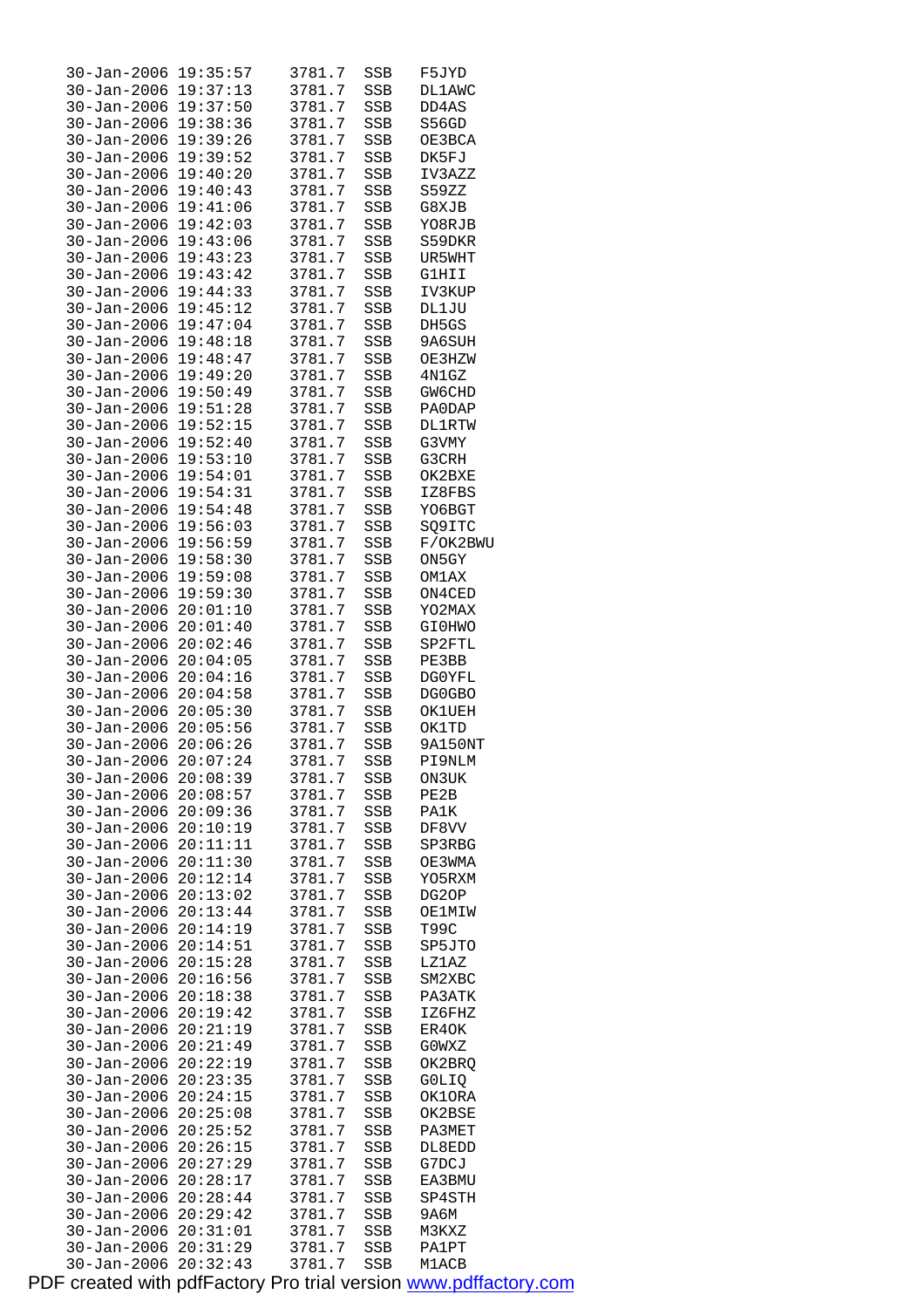| $30 - Jan - 2006$                                    | 20:33:21             | 3781.7             | SSB        | EI9O            |
|------------------------------------------------------|----------------------|--------------------|------------|-----------------|
| $31 - Jan - 2006$                                    | 08:15:08             | 18140.1            | SSB        | RV3DB           |
| $31 - Jan - 2006$                                    | 08:16:05<br>08:19:00 | 18140.1            | SSB        | RN6FJ           |
| $31 - Jan - 2006$<br>$31 - Jan - 2006$               | 08:20:47             | 18140.1            | SSB        | RA6YO           |
| $31 - Jan - 2006$                                    | 08:21:16             | 18140.1<br>18140.1 | SSB<br>SSB | RV1AE<br>UR7GX  |
| $01 - \text{Feb} - 2006$                             | 08:56:46             | 18150.2            | SSB        | RD3AW           |
| 01-Feb-2006                                          | 08:57:41             | 18150.2            | SSB        | UR5EDU          |
| $01 - \text{Feb} - 2006$                             | 09:00:40             | 18150.2            | SSB        | UT5EOX          |
| $01 - Feb - 2006$                                    | 09:02:02             | 18150.2            | SSB        | RV6FA           |
| $01 - \text{Feb} - 2006$                             | 09:02:52             | 18150.2            | SSB        | UA3QG           |
| $01 - \text{Feb} - 2006$                             | 09:03:42             | 18150.2            | SSB        | UR7GG           |
| 01-Feb-2006                                          | 09:03:58             | 18150.2            | SSB        | RU3DG           |
| $01 - \text{Feb} - 2006$                             | 09:04:23             | 18150.2            | SSB        | US2IF           |
| $01 - Feb - 2006$                                    | 09:04:56             | 18150.2            | SSB        | UA4FEL          |
| $01 - \text{Feb} - 2006$                             | 09:06:27             | 18150.2            | SSB        | RA9UDY          |
| $01 - \text{Feb} - 2006$                             | 09:09:06             | 18150.2            | SSB        | RD3BN           |
| 01-Feb-2006                                          | 09:10:50             | 18150.2            | SSB        | UA6AGK          |
| $01 - \text{Feb} - 2006$                             | 09:14:49             | 14169.5            | SSB        | SM5AFU          |
| $01 - Feb - 2006$                                    | 09:16:14             | 14210.0            | SSB        | UA3GAF          |
| $01 - \text{Feb} - 2006$<br>$01 - \text{Feb} - 2006$ | 09:16:26<br>09:17:17 | 14210.0<br>14210.0 | SSB<br>SSB | YO9GVW<br>UT5GX |
| 01-Feb-2006                                          | 09:17:36             | 14210.0            | SSB        | YO9FBJ          |
| $01 - \text{Feb} - 2006$                             | 09:18:59             | 14210.0            | SSB        | SM6CTC          |
| $01 - Feb - 2006$                                    | 09:20:10             | 14210.0            | SSB        | UN8LA           |
| $01 - \text{Feb} - 2006$                             | 09:21:29             | 14210.0            | SSB        | SQ5FWD          |
| $01 - \text{Feb} - 2006$                             | 09:22:47             | 14210.0            | SSB        | YL3GS           |
| 01-Feb-2006                                          | 09:23:11             | 14210.0            | SSB        | EW6DM           |
| $01 - \text{Feb} - 2006$                             | 09:24:02             | 14210.0            | SSB        | JH1LAH          |
| $01 - \text{Feb} - 2006$                             | 09:24:56             | 14210.0            | SSB        | RA3RIR          |
| $01 - \text{Feb} - 2006$                             | 09:26:38             | 14210.0            | SSB        | RA3RRP          |
| $01 - \text{Feb} - 2006$                             | 09:27:32             | 14210.0            | SSB        | UA0AX           |
| $01 - Feb - 2006$                                    | 09:29:47             | 14210.0            | SSB        | YO4HHA/MM       |
| $01 - \text{Feb} - 2006$                             | 09:31:08             | 14210.0            | SSB        | PY2ADR          |
| $01 - Feb - 2006$                                    | 09:33:33             | 14210.0            | SSB        | RA9FN           |
| $01 - \text{Feb} - 2006$                             | 09:34:11             | 14210.0<br>14210.0 | SSB        | <b>UA3UBT</b>   |
| $01 - \text{Feb} - 2006$<br>$01 - Feb - 2006$        | 09:34:45<br>09:35:51 | 14210.0            | SSB<br>SSB | LY4Q<br>SP5GMM  |
| 01-Feb-2006 09:37:28                                 |                      | 14210.0            | SSB        | MONIW           |
| $01 - Feb - 2006$                                    | 09:38:43             | 14210.0            | SSB        | RX9FW           |
| $01 - \text{Feb} - 2006$                             | 09:39:02             | 14210.0            | SSB        | EA5HT           |
| $01 - \text{Feb} - 2006 09:40:06$                    |                      | 14210.0            | SSB        | SP5NHK          |
| $01 - \text{Feb} - 2006$                             | 09:40:43             | 14210.0            | SSB        | RU3GB           |
| $01 - \text{Feb} - 2006$                             | 09:41:24             | 14210.0            | SSB        | ES4IN           |
| $01 - Feb - 2006$                                    | 09:43:19             | 14210.0            | SSB        | SM7APE          |
| $01 - Feb - 2006$                                    | 09:44:47             | 14210.0            | SSB        | RZ4LA           |
| $01 - Feb - 2006$                                    | 09:46:11             | 14210.0            | SSB        | LY2KM           |
| $01 - Feb - 2006$                                    | 09:46:41             | 14210.0            | SSB        | UA9MAZ          |
| $01 - \text{Feb} - 2006$                             | 09:47:31             | 14210.0            | SSB        | <b>JE1GZB</b>   |
| $01 - Feb - 2006$                                    | 09:48:23             | 14210.0            | SSB        | M1KMC           |
| $01 - \text{Feb} - 2006$                             | 09:49:12<br>09:50:22 | 14210.0<br>14210.0 | SSB        | RU0SU           |
| $01 - Feb - 2006$<br>$01 - Feb - 2006$               | 09:51:24             | 14210.0            | SSB<br>SSB | UT5EOX<br>RX3MM |
| $01 - Feb - 2006$                                    | 09:52:42             | 14210.0            | SSB        | UA9LGL          |
| $01 - Feb - 2006$                                    | 09:53:38             | 14210.0            | SSB        | UA3GJM          |
| $01 - \text{Feb} - 2006$                             | 09:54:03             | 14210.0            | SSB        | UT1HA           |
| $01 - Feb - 2006$                                    | 09:54:24             | 14210.0            | SSB        | G0GVA           |
| $01 - Feb - 2006$                                    | 09:55:40             | 14210.0            | SSB        | G7DEG           |
| $01 - Feb - 2006$                                    | 09:56:57             | 14210.0            | SSB        | MM3IOF          |
| 01-Feb-2006                                          | 09:58:02             | 14210.0            | SSB        | <b>IZ1CCE</b>   |
| $01 - \text{Feb} - 2006$                             | 09:59:01             | 14210.0            | SSB        | RN6AH           |
| $01 - Feb - 2006$                                    | 09:59:48             | 14210.0            | SSB        | RA9FY           |
| $01 - Feb - 2006$                                    | 10:00:43             | 14210.0            | SSB        | SV9CJO          |
| $01 - Feb - 2006$                                    | 10:01:32             | 14210.0            | SSB        | UU5JHB          |
| $01 - Feb - 2006$                                    |                      |                    |            |                 |
|                                                      | 10:02:27             | 14210.0            | SSB        | <b>EA1CBX</b>   |
| $01 - \text{Feb} - 2006$                             | 10:02:58             | 14210.0            | SSB        | LA8D            |
| $01 - \text{Feb} - 2006$                             | 10:04:10             | 14210.0            | SSB        | LA2LI           |
| 01-Feb-2006                                          | 10:05:11             | 14210.0            | SSB        | RA9JF           |
| $01 - Feb - 2006$                                    | 10:05:37             | 14210.0            | SSB        | <b>UA1CEC</b>   |
| $01 - Feb - 2006$<br>$01 - \text{Feb} - 2006$        | 10:06:11<br>10:07:29 | 14210.0<br>14210.0 | SSB<br>SSB | RK3QZ<br>SM2UVJ |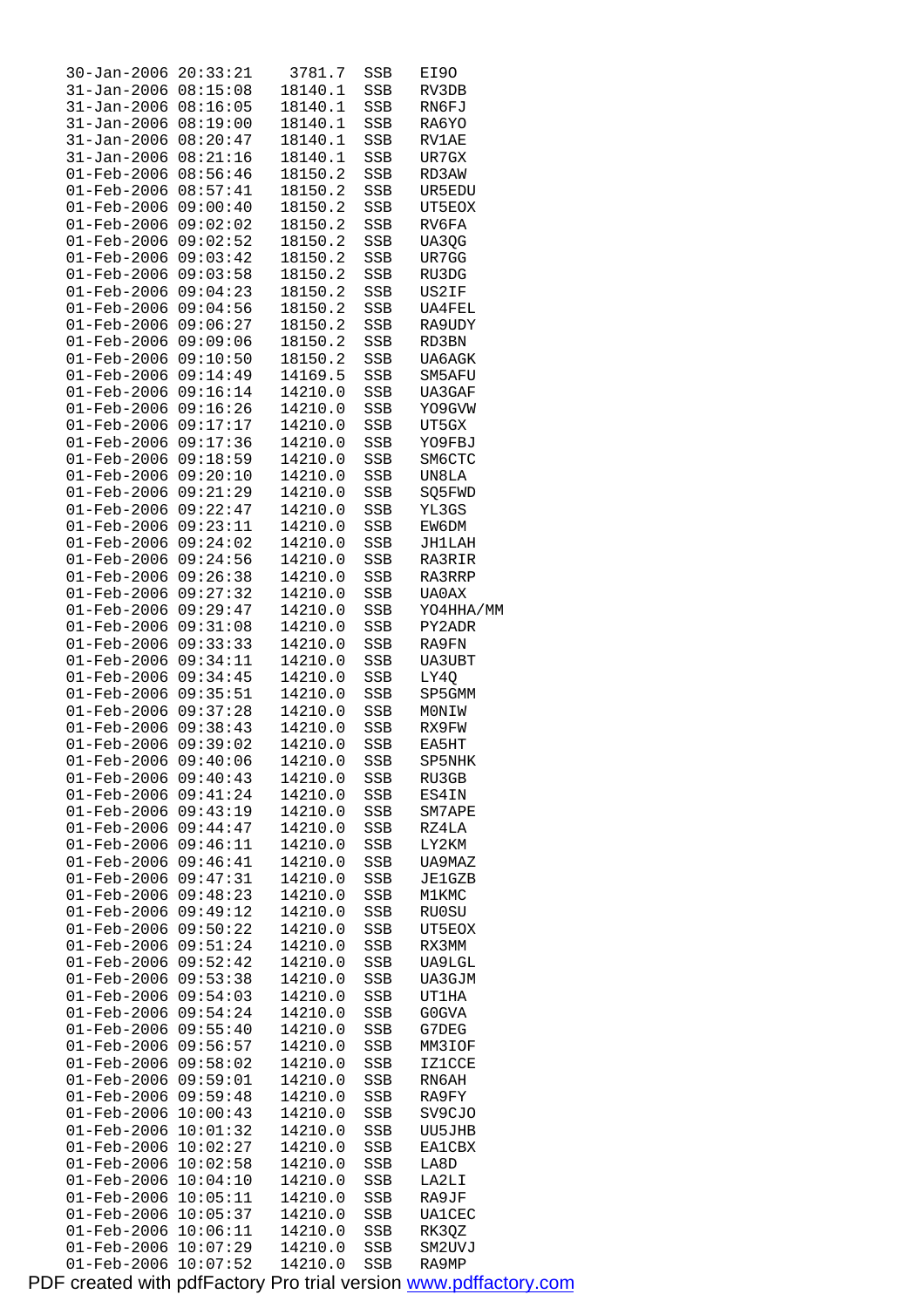| 01-Feb-2006                                  | 10:08:46             | 14210.0            | SSB          | SP8BBK          |
|----------------------------------------------|----------------------|--------------------|--------------|-----------------|
| 01-Feb-2006                                  | 10:09:04             | 14210.0            | SSB          | UR5EUY          |
| 01-Feb-2006                                  | 10:09:41             | 14210.0            | SSB          | YO9APK          |
| 01-Feb-2006                                  | 10:10:27             | 14210.0            | SSB          | RA9FC           |
| $01 - \text{Feb} - 2006$                     | 10:11:27             | 14210.0            | SSB          | <b>JR1BLX</b>   |
| $01 - \text{Feb} - 2006$                     | 10:13:43             | 14210.0            | SSB          | OH7AZB          |
| $01 - \text{Feb} - 2006$                     | 10:15:03             | 14210.0            | SSB          | YO9CNZ          |
| 01-Feb-2006 13:32:52                         |                      | 14222.2            | SSB          | VE3FDT          |
| 01-Feb-2006 13:35:46                         |                      | 14222.2            | SSB          | KB5GR           |
| $01 - Feb - 2006$                            | 13:36:48             | 14222.2            | SSB          | KC2IGT          |
| 01-Feb-2006                                  | 13:37:39             | 14222.2            | SSB          | KI4FKE          |
| 01-Feb-2006<br>01-Feb-2006 13:39:49          | 13:38:28             | 14222.2            | SSB          | UR4LXB<br>K9UO  |
|                                              |                      | 14222.2<br>14222.2 | SSB          |                 |
| 01-Feb-2006 13:41:57<br>01-Feb-2006 13:42:59 |                      |                    | SSB          | WW2I/M          |
| $01 - Feb - 2006$ $13:43:52$                 |                      | 14222.2<br>14222.2 | SSB<br>SSB   | UN7IT<br>KE4VED |
| 01-Feb-2006 13:46:44                         |                      | 14222.2            | SSB          | N4RWS/M         |
| 01-Feb-2006 13:48:39                         |                      | 14222.2            | SSB          | 4Z5KZ           |
| 01-Feb-2006 13:49:47                         |                      | 14222.2            | SSB          | W2AFC           |
| 01-Feb-2006 13:50:39                         |                      | 14222.2            | SSB          | KK5NC           |
| 01-Feb-2006 13:55:08                         |                      | 14222.2            | SSB          | 5R8FL           |
| $01 - Feb - 2006$ $13:57:12$                 |                      | 14222.2            | SSB          | SV9GPV          |
| 01-Feb-2006 13:58:36                         |                      | 14222.2            | SSB          | RX3DBG          |
| $01 - \text{Feb} - 2006$ $13:59:13$          |                      | 14222.2            | SSB          | <b>ES1IP</b>    |
| 01-Feb-2006 13:59:31                         |                      | 14222.2            | SSB          | RA3ZMW          |
| 01-Feb-2006 13:59:57                         |                      | 14222.2            | SSB          | US5WAF          |
| $01 - \text{Feb} - 2006$ $14:01:55$          |                      | 14222.2            | SSB          | SP8TJK          |
| 01-Feb-2006 14:04:00                         |                      | 14222.2            | SSB          | LA7MNA          |
| $01$ -Feb-2006 14:04:54                      |                      | 14222.2            | SSB          | WB4RI           |
| $01 - Feb - 2006$                            | 14:06:03             | 14222.2            | SSB          | K4MIJ           |
| 01-Feb-2006                                  | 14:06:39             | 14222.2            | SSB          | VE3ZG           |
| $01 - \text{Feb} - 2006$                     | 14:08:31             | 14222.2            | SSB          | OZ3ACQ/MM       |
| 01-Feb-2006                                  | 14:09:42             | 14222.2            | SSB          | W3ESH           |
| 01-Feb-2006 14:10:30                         |                      | 14222.2            | SSB          | YO9FBJ          |
| $01 - \text{Feb} - 2006$ $14:11:09$          |                      | 14222.2            | SSB          | LA2CQ           |
| 01-Feb-2006 14:11:32                         |                      | 14222.2            | SSB          | K1NKQ           |
| $01 - Feb - 2006 14:12:16$                   |                      | 14222.2            | SSB          | WR2G/M          |
| $01 - \text{Feb} - 2006$ $14:12:57$          |                      | 14222.2            | SSB          | W4GBU           |
| $01$ -Feb-2006 14:14:26                      |                      | 14222.2            | SSB          | US4IL           |
| 01-Feb-2006 14:14:53                         |                      | 14222.2            | SSB          | W4SNL           |
| 01-Feb-2006 14:16:41                         |                      | 14222.2            | SSB          | WZ1C            |
| $01 - \text{Feb} - 2006$ $14:17:59$          |                      | 14222.2            | $_{\rm SSB}$ | 2M0DXC          |
| 01-Feb-2006                                  | 14:18:44             | 14222.2            | SSB          | KD4VRZ          |
| 01-Feb-2006                                  | 14:19:21             | 14222.2            | SSB          | YO3YU           |
| $01 - \text{Feb} - 2006$                     | 14:19:54             | 14222.2            | SSB          | AA1E            |
| 01-Feb-2006                                  | 14:20:52             | 14222.2            | SSB          | VO1DJM          |
| $01 - \text{Feb} - 2006$                     | 14:22:28             | 14222.2            | SSB          | VA2DEX          |
| $01 - Feb - 2006$                            | 14:23:00             | 14222.2            | SSB          | VO1CJM          |
| 01-Feb-2006                                  | 14:23:40             | 14222.2            | SSB          | KD4WG           |
| 01-Feb-2006                                  | 14:24:23             | 14222.2            | SSB          | K0ZGC           |
| 01-Feb-2006                                  | 14:25:08             | 14222.2            | SSB          | UR5LCZ          |
| $01 - Feb - 2006$                            | 14:25:39             | 14222.2            | SSB          | VE1KF           |
| $01 - Feb - 2006$                            | 14:31:22             | 18154.2            | SSB          | LA6VJA          |
| $01 - Feb - 2006$                            | 14:31:56             | 18154.2            | SSB          | W4HOZ           |
| 01-Feb-2006                                  | 14:32:37             | 18154.2            | SSB          | VA3DX           |
| 01-Feb-2006                                  | 14:33:13             | 18154.2            | SSB          | VE3XN           |
| 01-Feb-2006                                  | 14:33:42             | 18154.2            | SSB          | K4NJS           |
| 01-Feb-2006                                  | 14:34:56             | 18154.2            | SSB          | K3MOV           |
| 01-Feb-2006                                  | 14:35:31             | 18154.2            | SSB          | KB3LIX          |
| 01-Feb-2006                                  | 14:36:21             | 18154.2            | SSB          | K9IL            |
| 01-Feb-2006                                  | 14:37:24             | 18154.2            | SSB          | W5XC            |
| 01-Feb-2006                                  | 14:38:25             | 18154.2            | SSB          | WB5BXJ          |
| $01 - Feb - 2006$                            | 14:39:17             | 18154.2            | SSB          | VO1JWR          |
| 01-Feb-2006                                  | 14:40:35             | 18154.2<br>18154.2 | SSB          | N3DNX           |
| 01-Feb-2006                                  | 14:41:24             |                    | SSB          | K5VEC           |
| 01-Feb-2006<br>$01 - Feb - 2006$             | 14:42:02<br>14:43:26 | 18154.2<br>18154.2 | SSB          | WA8EBM<br>KC3MX |
|                                              |                      |                    | SSB          |                 |
| 01-Feb-2006<br>01-Feb-2006                   | 14:45:23<br>14:46:08 | 18154.2<br>18154.2 | SSB          | KBOKMJ<br>W3HOX |
| $01 - Feb - 2006$                            | 14:47:19             | 18154.2            | SSB<br>SSB   | KE8BP           |
| 01-Feb-2006                                  | 14:48:06             | 18154.2            | SSB          | W5BBR           |
| 01-Feb-2006                                  | 14:48:50             | 18154.2            | <b>SSB</b>   | N2ONJ           |
|                                              |                      |                    |              |                 |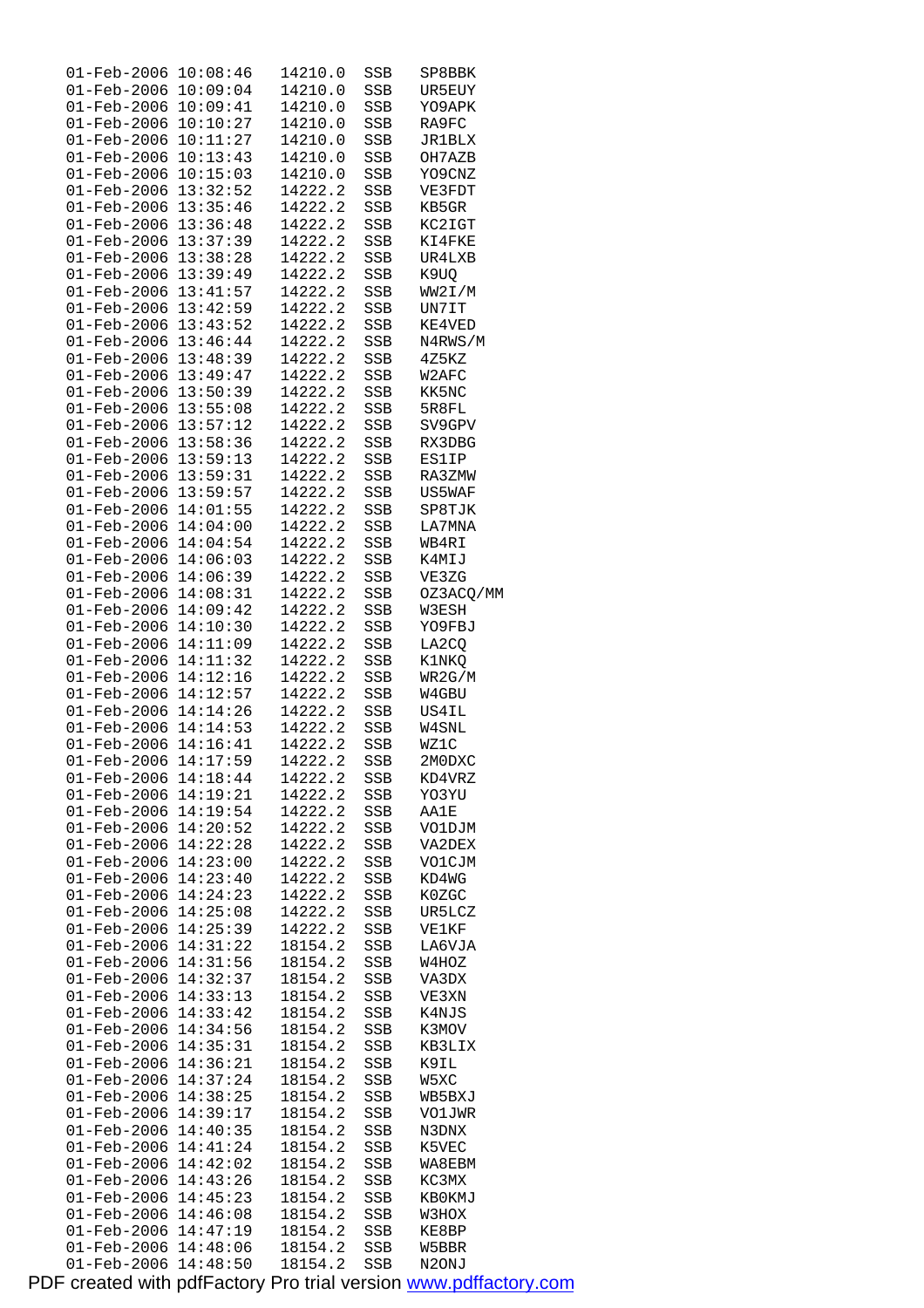| $01 - Feb - 2006$          | 14:49:45 | 18154.2 | SSB  | WB2ZHB        |
|----------------------------|----------|---------|------|---------------|
| $01 - \text{Feb} - 2006$   | 14:51:08 | 18154.2 | SSB  | KB0SC         |
| $01 - \text{Feb} - 2006$   | 14:52:24 | 18154.2 | SSB  | AI4JU         |
| $01 - Feb - 2006$          | 14:53:19 | 18154.2 | SSB  | KR9Q          |
| $01 - Feb - 2006$          | 14:54:00 | 18154.2 | SSB  | N3RW          |
|                            | 14:55:18 |         |      |               |
| $01 - Feb - 2006$          |          | 18154.2 | SSB  | K50MS         |
| $01 - \text{Feb} - 2006$   | 14:56:06 | 18154.2 | SSB  | WOCPL         |
| 01-Feb-2006                | 14:56:39 | 18154.2 | SSB  | AF0V          |
| 01-Feb-2006                | 14:56:59 | 18154.2 | SSB  | W7RLB         |
| 01-Feb-2006                | 14:57:39 | 18154.2 | SSB  | WZ9Y          |
| $01 - Feb - 2006$          | 14:58:18 | 18154.2 | SSB  | AB8UP         |
| $01 - \text{Feb} - 2006$   | 14:59:12 | 18154.2 | SSB  | N2XSE         |
| 01-Feb-2006                | 15:00:16 | 18154.2 | SSB  | VE2AIE        |
| 01-Feb-2006                | 15:01:20 | 18154.2 | SSB  | K8KIP         |
|                            |          |         |      |               |
| $01 - Feb - 2006$          | 15:02:00 | 18154.2 | SSB  | W9OA          |
| $01 - Feb - 2006$          | 15:02:33 | 18154.2 | SSB  | K2TV          |
| $01 - \text{Feb} - 2006$   | 15:04:01 | 18154.2 | SSB  | N9OV          |
| 01-Feb-2006                | 15:04:23 | 18154.2 | SSB  | N9XM          |
| 01-Feb-2006                | 15:05:08 | 18154.2 | SSB  | N0LGU         |
| 01-Feb-2006                | 15:05:38 | 18154.2 | SSB  | KC2NDW        |
| $01 - Feb - 2006$          | 15:06:24 | 18154.2 | SSB  | W7HSP         |
| $01 - \text{Feb} - 2006$   | 15:07:11 | 18154.2 | SSB  | VE3QN         |
| $01 - Feb - 2006$          | 15:08:15 | 18154.2 | SSB  | WB2QBT/M      |
| 01-Feb-2006                | 15:09:32 | 18154.2 | SSB  | WB5BRD        |
|                            |          |         |      |               |
| $01 - Feb - 2006$          | 15:10:17 | 18154.2 | SSB  | W4TIE         |
| $01 - Feb - 2006$          | 15:11:23 | 18154.2 | SSB  | N7DC          |
| $01 - \text{Feb} - 2006$   | 15:12:16 | 18154.2 | SSB  | K5MS          |
| 01-Feb-2006                | 15:13:18 | 18154.2 | SSB  | W5RHZ         |
| 01-Feb-2006                | 15:15:30 | 18154.2 | SSB  | KI4EME        |
| 01-Feb-2006                | 15:16:17 | 18154.2 | SSB  | KK6BS         |
| $01 - Feb - 2006$          | 15:18:45 | 18154.2 | SSB  | WB3CEH        |
| $01 - \text{Feb} - 2006$   | 15:19:40 | 18154.2 | SSB  | KG8CI         |
| $01 - Feb - 2006$          | 15:20:20 | 18154.2 | SSB  | KC9HOP        |
| 01-Feb-2006                | 16:02:58 | 10139.3 | RTTY | OK2BF         |
| $01 - \text{Feb} - 2006$   | 16:06:35 | 10139.3 | RTTY | UY7LA         |
| $01 - Feb - 2006$          | 16:08:01 | 10139.3 | RTTY | PA0WCH        |
|                            |          |         |      |               |
| $01 - \text{Feb} - 2006$   | 16:19:18 | 10139.3 | RTTY | DL5JUD        |
| $01 - Feb - 2006$          | 16:36:59 | 14084.6 | RTTY | K7HRT         |
| 01-Feb-2006                | 16:39:26 | 14084.6 | RTTY | KQ6DX         |
| $01 - Feb - 2006$          | 16:41:19 | 14084.6 | RTTY | M0AEU         |
| $01 - Feb - 2006$          | 16:42:46 | 14084.6 | RTTY | K3PD          |
| $01 - Feb - 2006 16:44:24$ |          | 14084.6 | RTTY | WD9DZV        |
| 01-Feb-2006                | 16:46:04 | 14084.6 | RTTY | W0FUR         |
| 01-Feb-2006                | 16:48:10 | 14084.6 | RTTY | VE2ZT         |
| $01 - \text{Feb} - 2006$   | 16:50:55 | 14084.6 | RTTY | W7PAQ         |
| $01 - Feb - 2006$          | 16:53:03 | 14084.6 | RTTY | WD9FTZ        |
| $01 - \text{Feb} - 2006$   | 16:56:34 | 14084.6 | RTTY | VE3LWC        |
| $01 - Feb - 2006$          | 16:59:06 | 14084.6 | RTTY | 9A3IJ         |
| $01 - Feb - 2006$          | 17:01:24 | 14084.6 | RTTY | VE6AKY        |
| 01-Feb-2006                | 17:05:23 | 14084.6 | RTTY | KD5PVM        |
| $01 - Feb - 2006$          | 17:06:56 | 14084.6 | RTTY | F5CQ          |
|                            |          |         |      |               |
| $01 - \text{Feb} - 2006$   | 17:08:06 | 14084.6 | RTTY | 9A2CY         |
| 01-Feb-2006                | 22:50:01 | 10146.1 | RTTY | VE4YU         |
| 02-Feb-2006                | 07:43:29 | 14190.2 | SSB  | RW0CD         |
| 02-Feb-2006                | 07:44:27 | 14190.2 | SSB  | I1FQH         |
| 02-Feb-2006                | 07:45:06 | 14190.2 | SSB  | ZL1BOS        |
| 02-Feb-2006                | 07:47:27 | 14190.2 | SSB  | <b>JA1FCQ</b> |
| 02-Feb-2006                | 07:51:33 | 14190.2 | SSB  | JA8QN         |
| 02-Feb-2006                | 07:53:14 | 14190.2 | SSB  | RU0SM         |
| 02-Feb-2006                | 07:54:31 | 14190.2 | SSB  | JR2UJT        |
| 02-Feb-2006                | 07:55:27 | 14190.2 | SSB  | 9G500         |
| 02-Feb-2006                | 07:56:53 | 14190.2 | SSB  | LY4BO         |
| 02-Feb-2006                | 07:57:11 | 14190.2 | SSB  | RU0AI         |
| 02-Feb-2006                | 07:57:53 | 14190.2 |      | OH5GJZ        |
|                            |          |         | SSB  |               |
| 02-Feb-2006                | 07:58:26 | 14190.2 | SSB  | UT3UW         |
| 02-Feb-2006                | 07:59:10 | 14190.2 | SSB  | JA7GGU        |
| 02-Feb-2006                | 07:59:31 | 14190.2 | SSB  | JA1AFI        |
| 02-Feb-2006                | 08:02:00 | 14190.2 | SSB  | <b>JE1GWO</b> |
| 02-Feb-2006                | 08:02:47 | 14190.2 | SSB  | JH1CML        |
| 02-Feb-2006                | 08:03:23 | 14190.2 | SSB  | JG1IEF        |
| 02-Feb-2006                | 08:04:35 | 14190.2 | SSB  | JA3MZB        |
| 02-Feb-2006                | 08:05:13 | 14190.2 | SSB  | RN6AH         |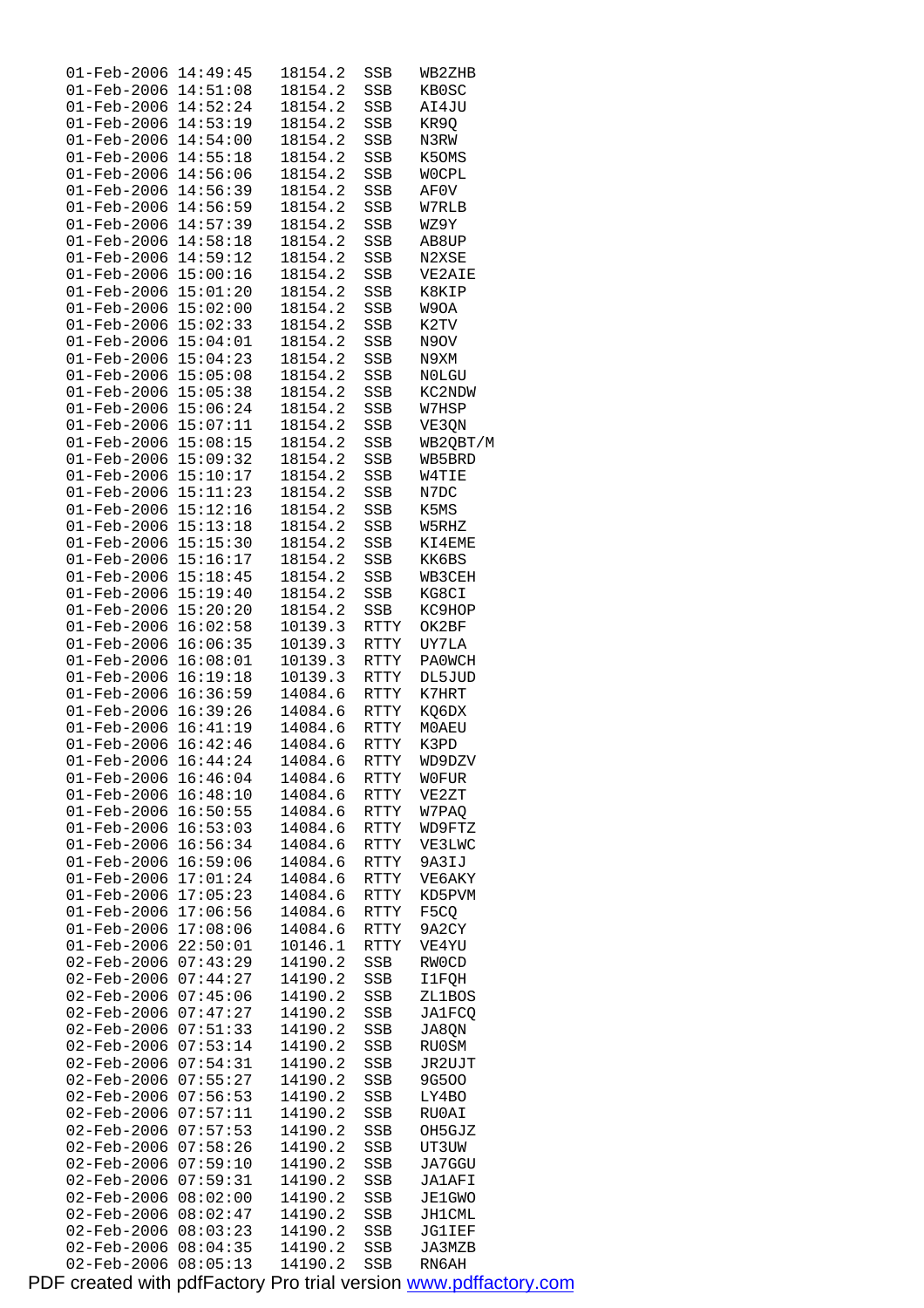| 02-Feb-2006 08:05:51                    |                      | 14190.2            | SSB        | IK1XHZ          |
|-----------------------------------------|----------------------|--------------------|------------|-----------------|
| 02-Feb-2006 08:15:03                    |                      | 14190.2            | SSB        | RV9DC           |
| 02-Feb-2006 08:15:56                    |                      | 14190.2            | SSB        | UA3RPP          |
| 02-Feb-2006 08:16:56                    |                      | 14190.2            | SSB        | LB9JE           |
| 02-Feb-2006                             | 08:18:25             | 14190.2            | SSB        | RZ3AD           |
| 02-Feb-2006                             | 08:18:48             | 14190.2            | SSB        | UA3DBW          |
| 02-Feb-2006                             | 08:20:05             | 14190.2            | SSB        | RZ9UF           |
| 02-Feb-2006                             | 08:20:23             | 14190.2            | SSB        | RV1AE           |
| 02-Feb-2006                             | 08:21:19             | 14190.2            | SSB        | RA6HSM          |
| 02-Feb-2006                             | 08:21:36             | 14190.2            | SSB        | SP5CNR          |
| 02-Feb-2006                             | 08:22:02             | 14190.2            | SSB        | ES1CC           |
| $02 - \text{Feb} - 2006$                | 08:22:52             | 14190.2            | SSB        | JA5LEX          |
| 02-Feb-2006                             | 08:24:08             | 14190.2            | SSB        | UA3RLT          |
| $02$ -Feb-2006 $08:24:43$               |                      | 14190.2            | SSB        | UT7GX           |
| 02-Feb-2006                             | 08:25:13             | 14190.2            | SSB        | RW4FZ           |
| 02-Feb-2006                             | 08:25:37             | 14190.2            | SSB        | RA3DIC          |
| 02-Feb-2006                             | 08:26:37             | 14190.2            | SSB        | UA3VSX          |
| 02-Feb-2006                             | 08:27:15             | 14190.2            | SSB        | RX3AJ           |
| $02 - \text{Feb} - 2006 \quad 08:27:25$ |                      | 14190.2            | SSB        | RU3GB           |
| 02-Feb-2006                             | 08:29:06             | 14190.2            | SSB        | MI3JQD          |
| 02-Feb-2006                             | 08:30:25             | 14190.2            | SSB        | UX2VF           |
| 02-Feb-2006                             | 08:32:29             | 14190.2            | SSB        | JA4BGK          |
| 02-Feb-2006                             | 08:33:32             | 14190.2            | SSB        | RA3MN           |
| 02-Feb-2006 08:35:31                    |                      | 14190.2            | SSB        | EI6FGB/M        |
| 02-Feb-2006                             | 08:36:31             | 14190.2            | SSB        | UX6IA           |
| 02-Feb-2006                             | 08:36:55             | 14190.2            | SSB        | GI7DBN          |
| 02-Feb-2006                             | 08:37:23             | 14190.2            | SSB        | SM5UKP          |
| 02-Feb-2006                             | 08:38:06             | 14190.2            | SSB        | RN3QLM          |
| 02-Feb-2006                             | 08:39:05             | 14190.2            | SSB        | RA0WR           |
| 02-Feb-2006                             | 08:39:46             | 14190.2            | SSB        | RA4CW           |
| 02-Feb-2006                             | 08:40:02             | 14190.2            | SSB        | RN3QMK          |
| $02 - \text{Feb} - 2006$                | 08:40:21             | 14190.2            | SSB        | RA2FAC          |
| 02-Feb-2006                             | 08:40:40             | 14190.2            | SSB        | US0MS           |
| 02-Feb-2006                             | 08:41:22             | 14190.2            | SSB        | RA1QKI          |
| 02-Feb-2006                             | 08:42:28             | 14190.2            | SSB        | PP5BB           |
| 02-Feb-2006                             | 08:43:52             | 14190.2            | SSB        | RZ6FC           |
| 02-Feb-2006                             | 08:44:20             | 14190.2            | SSB        | <b>LZ1CC</b>    |
| 02-Feb-2006                             | 08:44:44             | 14190.2            | SSB        | RW9HAM          |
| 02-Feb-2006 08:45:15                    |                      | 14190.2            | SSB        | YO6BWA          |
| 02-Feb-2006 08:45:25                    |                      | 14190.2            | SSB        | UK8AJ           |
| 02-Feb-2006 08:45:50                    |                      | 14190.2            | SSB        | LY2AE           |
| 02-Feb-2006 08:46:02                    |                      | 14190.2            | SSB        | DG1BHA          |
| $02 - Feb - 2006$                       | 08:46:40             | 14190.2            | SSB        | F8YO            |
| 02-Feb-2006<br>$02 - Feb - 2006$        | 08:48:40             | 14190.2            | SSB        | UA3IKI          |
|                                         | 08:49:30             | 14190.2<br>14190.2 | SSB        | SP4LVK          |
| 02-Feb-2006<br>$02 - Feb - 2006$        | 08:50:08<br>08:50:36 | 14190.2            | SSB        | DL4BQL          |
| $02 - Feb - 2006$                       |                      |                    | SSB        | EX2M            |
| 02-Feb-2006                             | 08:51:16             | 14190.2<br>14190.2 | SSB        | UA0ABK<br>ON3BE |
| 02-Feb-2006                             | 08:52:36<br>08:53:27 | 14190.2            | SSB        |                 |
| $02 - Feb - 2006$                       | 08:53:58             | 14190.2            | SSB<br>SSB | EX8MLE<br>RA4UN |
| 02-Feb-2006                             | 08:54:29             | 14190.2            | SSB        | UA9CIV          |
| $02 - Feb - 2006$                       | 08:55:02             | 14190.2            | SSB        | SP2PI           |
| $02 - Feb - 2006$                       | 08:55:21             | 14190.2            | SSB        | UY5MA           |
| 02-Feb-2006                             | 08:55:46             | 14190.2            | SSB        | DM3GB           |
| 02-Feb-2006                             | 08:56:09             | 14190.2            | SSB        | YO3AMW          |
| 02-Feb-2006                             | 08:56:50             | 14190.2            | SSB        | G8HDS           |
| 02-Feb-2006                             | 08:57:23             | 14190.2            | SSB        | EA8/ON6GV       |
| 02-Feb-2006                             | 08:58:06             | 14190.2            | SSB        | ES5RCP          |
| 02-Feb-2006                             | 08:58:38             | 14190.2            | SSB        | SV3ION          |
| 02-Feb-2006                             | 08:59:09             | 14190.2            | SSB        | JA5BEN          |
| 02-Feb-2006                             | 08:59:37             | 14190.2            | SSB        | LZ1MS           |
| 02-Feb-2006                             | 09:00:03             | 14190.2            | SSB        | UR3UN           |
| 02-Feb-2006                             | 09:30:33             | 18145.1            | SSB        | RU9WB           |
| 02-Feb-2006                             | 09:31:37             | 18145.1            | SSB        | ES4JY           |
| 02-Feb-2006                             | 09:33:10             | 18145.1            | SSB        | ES4OJ           |
| 02-Feb-2006                             | 09:33:41             | 18145.1            | SSB        | RA6HVU          |
| 02-Feb-2006                             | 09:37:26             | 18145.1            | SSB        | OH5GJZ          |
| 02-Feb-2006                             | 09:40:03             | 18145.1            | SSB        | RA3RGQ          |
| 02-Feb-2006                             | 09:41:08             | 18145.1            | SSB        | UR5FEL          |
| 02-Feb-2006                             | 09:41:53             | 18145.1            | SSB        | UA9JNT          |
| 02-Feb-2006                             | 09:43:01             | 18145.1            | <b>SSB</b> | UA3GX           |
|                                         |                      |                    |            |                 |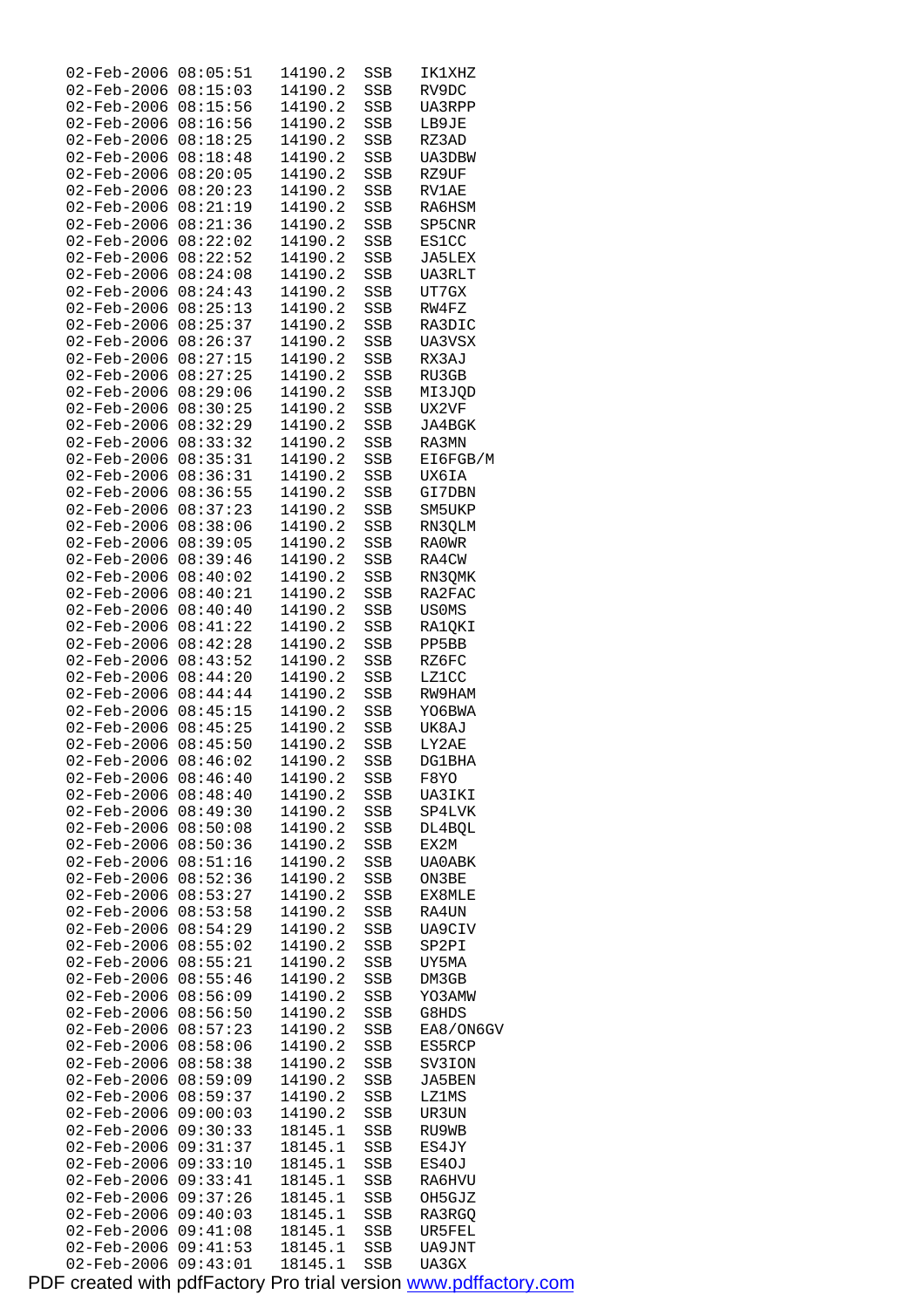| $02 - Feb - 2006$        | 09:44:47 | 18145.1 | SSB         | UR0VN         |
|--------------------------|----------|---------|-------------|---------------|
| 02-Feb-2006              | 09:46:07 | 18145.1 | SSB         | SM4VLG        |
|                          | 09:47:11 |         |             |               |
| 02-Feb-2006              |          | 18145.1 | SSB         | RX6LP         |
| 02-Feb-2006              | 09:47:54 | 18145.1 | SSB         | UR5GOS        |
| 02-Feb-2006              | 09:49:06 | 18145.1 | SSB         | DL5FU         |
|                          |          |         |             |               |
| 02-Feb-2006              | 09:59:37 | 14086.3 | RTTY        | <b>GMONBM</b> |
| 02-Feb-2006              | 10:04:11 | 14086.3 | RTTY        | EU3CZ         |
| 02-Feb-2006              | 10:07:13 | 14086.3 | RTTY        | RV3AMV        |
|                          |          |         |             |               |
| $02 - \text{Feb} - 2006$ | 10:10:31 | 14086.3 | RTTY        | SP8IJQ        |
| 02-Feb-2006              | 10:12:30 | 14086.3 | RTTY        | RA3PAR        |
| $02 - \text{Feb} - 2006$ | 13:40:58 | 14083.2 |             |               |
|                          |          |         | RTTY        | HR2/LU1DY     |
| 02-Feb-2006              | 13:46:11 | 14083.2 | RTTY        | RK3DXW        |
| 02-Feb-2006              | 13:50:00 | 14083.2 | RTTY        | UN7GCE        |
|                          |          |         |             |               |
| $02 - \text{Feb} - 2006$ | 13:51:23 | 14083.2 | RTTY        | UW2ZM         |
| $02 - \text{Feb} - 2006$ | 13:53:34 | 14083.2 | RTTY        | KE9PH         |
| 02-Feb-2006              | 13:58:46 | 14083.2 | RTTY        | SV1UT         |
|                          |          |         |             |               |
| 02-Feb-2006              | 13:59:53 | 14083.2 | <b>RTTY</b> | OX3DB         |
| 02-Feb-2006              | 14:04:17 | 14084.4 | RTTY        | W9OP          |
| $02 - \text{Feb} - 2006$ | 14:08:53 | 14084.4 | RTTY        | OK2FB         |
|                          |          |         |             |               |
| 02-Feb-2006              | 14:17:29 | 18103.5 | RTTY        | KX2B          |
| $02 - \text{Feb} - 2006$ | 14:18:50 | 18103.5 | <b>RTTY</b> | N2FF          |
| 02-Feb-2006              | 14:23:58 | 18103.5 | RTTY        | N5UNB         |
|                          |          |         |             |               |
| 02-Feb-2006              | 14:27:17 | 18103.5 | RTTY        | W5BBR         |
| $02 - \text{Feb} - 2006$ | 14:29:25 | 18103.5 | RTTY        | HK4QHD        |
| $02 - \text{Feb} - 2006$ | 14:32:00 | 18103.5 | RTTY        | OH3QN         |
|                          |          |         |             |               |
| $02 - \text{Feb} - 2006$ | 14:34:05 | 18103.5 | RTTY        | W5GO          |
| 02-Feb-2006              | 14:35:31 | 18103.5 | <b>RTTY</b> | 4Z5AV         |
| 02-Feb-2006              | 14:37:07 | 18103.5 | RTTY        | UA3TN         |
|                          |          |         |             |               |
| $02 - \text{Feb} - 2006$ | 14:42:36 | 18103.5 | RTTY        | K0DEQ         |
| $02 - \text{Feb} - 2006$ | 14:44:32 | 18103.5 | RTTY        | WY3X          |
| $02 - \text{Feb} - 2006$ | 14:46:57 | 18103.5 |             |               |
|                          |          |         | RTTY        | W8ERN         |
| 02-Feb-2006              | 14:53:11 | 18103.5 | RTTY        | W9OA          |
| 02-Feb-2006              | 14:55:53 | 18103.5 | RTTY        | N2WK          |
|                          |          |         |             |               |
| $02 - \text{Feb} - 2006$ | 14:57:25 | 18103.5 | RTTY        | RV3QX         |
| 02-Feb-2006              | 15:07:37 | 14082.1 | RTTY        | OH3NDH        |
| $02 - \text{Feb} - 2006$ | 15:09:04 | 14082.1 | RTTY        | KX2B          |
|                          |          |         |             |               |
| 02-Feb-2006              | 15:11:00 | 14082.1 | RTTY        | UA3MMS        |
| 02-Feb-2006              | 15:19:27 | 14082.1 | RTTY        | <b>CT1BNW</b> |
| $02 - \text{Feb} - 2006$ | 15:24:05 | 14082.1 | RTTY        | RW3DBX        |
|                          |          |         |             |               |
| 02-Feb-2006              | 15:30:03 | 14082.1 | RTTY        | KS0M          |
| 02-Feb-2006              | 15:36:31 | 14082.1 | <b>RTTY</b> | VE2WP         |
| 02-Feb-2006              | 15:47:57 | 10140.1 | <b>RTTY</b> | OZ5PF         |
|                          |          |         |             |               |
| 02-Feb-2006              | 15:57:59 | 10140.1 | RTTY        | SP7NHS        |
| $02 - Feb - 2006$        | 19:15:38 | 10139.3 | RTTY        | YO3FOM        |
| 02-Feb-2006              | 19:20:45 | 10139.3 | RTTY        | <b>UY1HY</b>  |
|                          |          |         |             |               |
| 02-Feb-2006              | 19:24:13 | 10139.3 | RTTY        | DL5MEV        |
| 02-Feb-2006              | 19:25:44 | 10139.3 | RTTY        | UR5EDU        |
| 02-Feb-2006              | 19:32:06 | 10139.3 | <b>RTTY</b> | DK0EE         |
|                          |          |         |             |               |
| 02-Feb-2006              | 19:35:00 | 10139.3 | <b>RTTY</b> | RU6MD         |
| 02-Feb-2006              | 19:36:06 | 10139.3 | RTTY        | DL4MDO        |
| $02 - \text{Feb} - 2006$ | 19:37:24 | 10139.3 | RTTY        | <b>UA0LH</b>  |
| 02-Feb-2006              |          | 10139.3 |             |               |
|                          | 19:39:04 |         | RTTY        | S51TN         |
| 02-Feb-2006              | 19:40:45 | 10139.3 | <b>RTTY</b> | RK3DH         |
| 02-Feb-2006              | 19:52:27 | 10139.3 | RTTY        | IV3VBM        |
|                          |          |         |             |               |
| 02-Feb-2006              | 20:17:34 | 7050.9  | SSB         | M0WAY         |
| 02-Feb-2006              | 20:18:09 | 7050.9  | SSB         | UR3PGX        |
| 02-Feb-2006              | 20:19:16 | 7050.9  | SSB         | YL/EU6DA      |
|                          |          |         |             |               |
| 02-Feb-2006              | 20:20:31 | 7050.9  | SSB         | EA4JV         |
| 02-Feb-2006              | 20:21:06 | 7050.9  | SSB         | EA8BWL        |
| 02-Feb-2006              | 20:22:02 | 7050.9  | SSB         | MOZAZ         |
|                          |          |         |             |               |
| 02-Feb-2006              | 20:22:47 | 7050.9  | SSB         | JA8BMK        |
| 02-Feb-2006              | 20:23:23 | 7050.9  | SSB         | RW4PU         |
| 02-Feb-2006              | 20:24:02 | 7050.9  | SSB         | SM6WXB        |
|                          |          |         |             |               |
| 02-Feb-2006              | 20:24:37 | 7050.9  | SSB         | YT1FM         |
| 02-Feb-2006              | 20:24:56 | 7050.9  | SSB         | JA5BIN        |
| 02-Feb-2006              | 20:26:36 | 7050.9  | SSB         | JH10BS        |
|                          |          |         |             |               |
| 02-Feb-2006              | 20:27:35 | 7050.9  | SSB         | JH5AVM        |
| 02-Feb-2006              | 20:28:50 | 7050.9  | SSB         | UT0FT         |
| 02-Feb-2006              | 20:29:19 | 7050.9  | SSB         | SP1DMD        |
|                          |          |         |             |               |
| 02-Feb-2006              | 20:30:12 | 7050.9  | SSB         | G1STD         |
| $02 - Feb - 2006$        | 20:30:57 | 7050.9  | SSB         | UT3UW         |
| $02 - \text{Feb} - 2006$ | 20:31:45 | 7050.9  | SSB         | RW6MJL        |
|                          |          |         |             |               |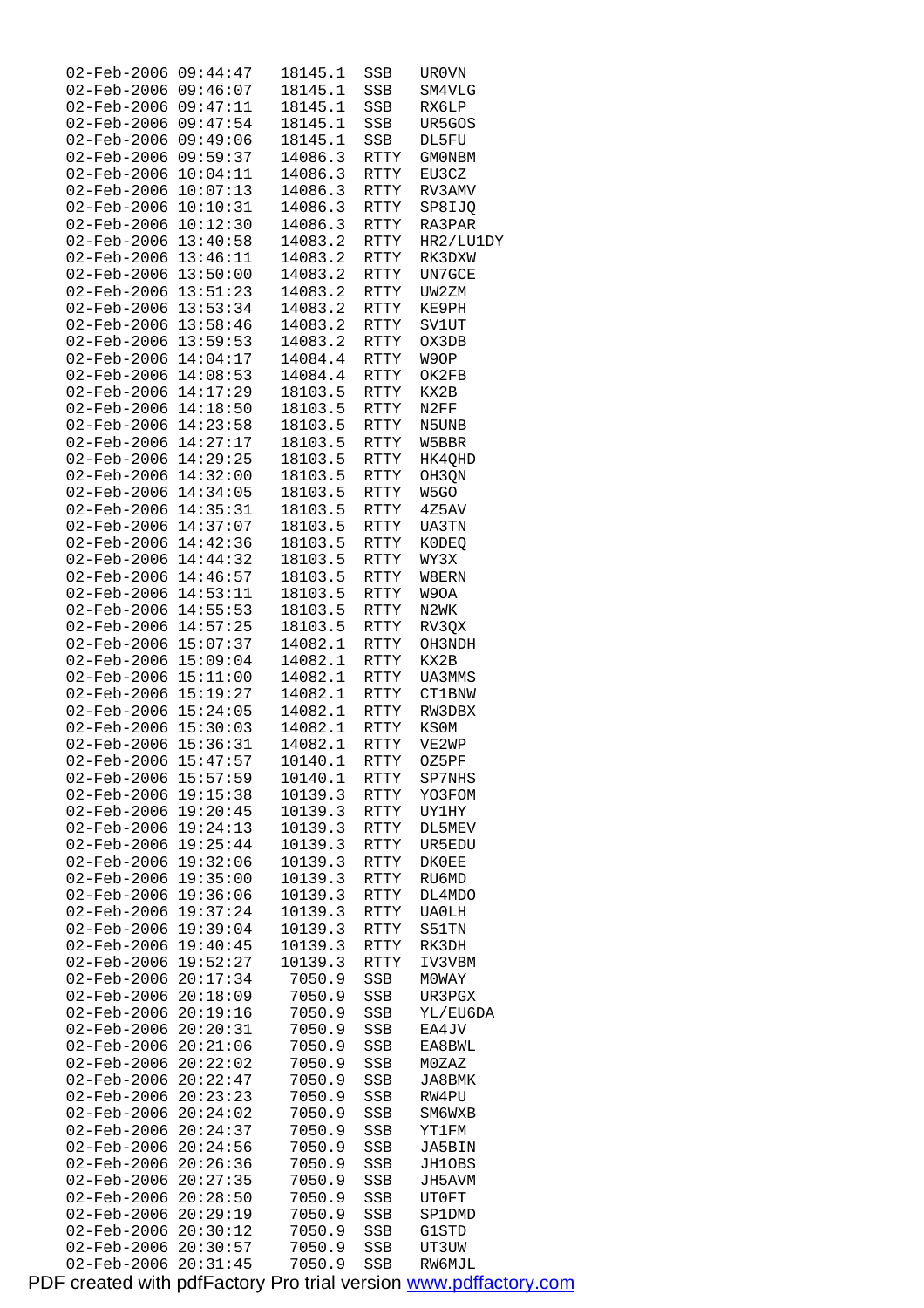| 02-Feb-2006                         | 20:32:22             | 7050.9           | SSB        | US0LO             |
|-------------------------------------|----------------------|------------------|------------|-------------------|
| 02-Feb-2006                         | 20:33:06             | 7050.9           | SSB        | <b>GMOEKM</b>     |
| 02-Feb-2006 20:33:34                |                      | 7050.9           | SSB        | EA7/M0PDG         |
| 02-Feb-2006                         | 20:34:45             | 7050.9           | SSB        | RW3RN/A           |
| 02-Feb-2006                         | 20:35:07             | 7050.9           | SSB        | UR0EF             |
| 02-Feb-2006                         | 20:35:26             | 7050.9           | SSB        | SP90YB            |
| 02-Feb-2006                         | 20:36:11             | 7050.9           | SSB        | UV5EIL            |
| 02-Feb-2006                         | 20:36:50             | 7050.9           | SSB        | M3LWY             |
| 02-Feb-2006<br>02-Feb-2006          | 20:37:37             | 7050.9<br>7050.9 | SSB        | YO3AIS            |
| 02-Feb-2006                         | 20:38:40<br>20:39:18 |                  | SSB        | M0CQE             |
| $02 - \text{Feb} - 2006$            | 20:40:00             | 7050.9<br>7050.9 | SSB<br>SSB | M3MQC<br>LA7FOA   |
| 02-Feb-2006                         | 20:40:56             | 7050.9           | SSB        | RV3LP             |
| 02-Feb-2006                         | 20:41:38             | 7050.9           | SSB        | 2M0GMB            |
| 02-Feb-2006                         | 20:42:16             | 7050.9           | SSB        | YO7BA/P           |
| $02 - \text{Feb} - 2006$            | 20:42:34             | 7050.9           | SSB        | LZ1AHH            |
| 02-Feb-2006                         | 20:42:50             | 7050.9           | SSB        | YO3AMW            |
| 02-Feb-2006                         | 20:43:25             | 7050.9           | SSB        | SP5ENM            |
| 02-Feb-2006                         | 20:44:07             | 7050.9           | SSB        | RV9CKE            |
| 02-Feb-2006                         | 20:44:41             | 7050.9           | SSB        | US2IW             |
| 02-Feb-2006                         | 20:45:05             | 7050.9           | SSB        | JA2BAY            |
| $02 - \text{Feb} - 2006$            | 20:45:48             | 7050.9           | SSB        | RN4AA             |
| 02-Feb-2006                         | 20:46:54             | 7050.9           | SSB        | OH1AYQ            |
| 02-Feb-2006                         | 20:47:29             | 7050.9           | SSB        | EA5GMA            |
| 02-Feb-2006                         | 20:49:13             | 7050.9           | SSB        | SM3DYY            |
| 02-Feb-2006                         | 20:50:48             | 7050.9           | SSB        | RA3XCE            |
| 02-Feb-2006                         | 20:51:15             | 7050.9           | SSB        | RA4CW             |
| 02-Feb-2006                         | 20:51:34             | 7050.9           | SSB        | JA5AQC            |
| 02-Feb-2006                         | 20:52:36             | 7050.9           | SSB        | RN6AH             |
| 02-Feb-2006                         | 20:52:58             | 7050.9           | SSB        | 2W1JOL            |
| 02-Feb-2006                         | 20:54:20             | 7050.9           | SSB        | YO3BR             |
| 02-Feb-2006                         | 20:54:46             | 7050.9           | SSB        | UA3YQL            |
| 02-Feb-2006                         | 20:55:25             | 7050.9           | SSB        | US5MLG            |
| 02-Feb-2006                         | 20:55:48             | 7050.9           | SSB        | RZ3DEV            |
| 02-Feb-2006                         | 20:56:07             | 7050.9           | SSB        | UY5IC             |
| 02-Feb-2006                         | 20:56:25             | 7050.9           | SSB        | SP2DNT            |
| 02-Feb-2006 20:57:07                |                      | 7050.9           | SSB        | SM7XWI            |
| 02-Feb-2006 21:00:22                |                      | 7050.9           | SSB        | RW6HDG            |
| 02-Feb-2006 21:01:00                |                      | 7050.9           | SSB        | G0VXC             |
| 02-Feb-2006 21:01:38                |                      | 7050.9           | SSB        | ER4LX             |
| 02-Feb-2006 21:02:09                |                      | 7050.9           | SSB        | G4HOL             |
| $02 - \text{Feb} - 2006$ $21:02:56$ |                      | 7050.9           | SSB        | SV1GRN            |
| 02-Feb-2006                         | 21:04:17<br>21:05:33 | 7050.9<br>7050.9 | SSB        | SM5LMT<br>CN2JB/M |
| 02-Feb-2006<br>02-Feb-2006          | 21:05:58             | 7050.9           | SSB<br>SSB | UA6LVB            |
| 02-Feb-2006                         | 21:07:06             | 7050.9           | SSB        | UR5SCL            |
| $02 - Feb - 2006$                   | 21:07:56             | 7050.9           | SSB        | DG1BHA            |
| 02-Feb-2006                         | 21:09:14             | 7050.9           | SSB        | <b>UA1WDG</b>     |
| 02-Feb-2006                         | 21:10:00             | 7050.9           | SSB        | UA9DG             |
| 02-Feb-2006                         | 21:10:40             | 7050.9           | SSB        | F4DSK             |
| 02-Feb-2006                         | 21:11:37             | 7050.9           | SSB        | RX3FS             |
| 03-Feb-2006                         | 08:05:47             | 14216.0          | SSB        | SP4JAV            |
| 03-Feb-2006                         | 08:07:22             | 14216.0          | SSB        | UA3GHM            |
| 03-Feb-2006                         | 08:07:36             | 14216.0          | SSB        | I1RB              |
| 03-Feb-2006                         | 08:08:17             | 14216.0          | SSB        | RN3BU             |
| 03-Feb-2006                         | 08:20:15             | 14216.0          | SSB        | 4ZDDX             |
| 03-Feb-2006                         | 08:21:06             | 14216.0          | SSB        | 4X0MDC            |
| 03-Feb-2006                         | 08:34:20             | 18150.2          | SSB        | LY1GK             |
| 03-Feb-2006                         | 08:36:23             | 18150.2          | SSB        | RA9COX            |
| 03-Feb-2006                         | 08:37:35             | 18150.2          | SSB        | US5EM             |
| 03-Feb-2006                         | 08:54:44             | 21085.3          | RTTY       | RA3PW             |
| 03-Feb-2006                         | 09:03:49             | 21085.3          | RTTY       | OH7MK             |
| 03-Feb-2006                         | 09:06:42             | 21085.3          | RTTY       | UA6HBM            |
| 03-Feb-2006                         | 09:11:57             | 14086.1          | RTTY       | SM6NJK            |
| 03-Feb-2006                         | 09:22:10             | 14086.1          | RTTY       | OH5XO             |
| 03-Feb-2006                         | 09:24:17             | 14086.1          | RTTY       | UA3IAJ            |
| 03-Feb-2006                         | 09:33:38             | 14086.1          | RTTY       | UW2ZM             |
| 03-Feb-2006                         | 14:59:40             | 14085.2          | RTTY       | RV3IC             |
| 03-Feb-2006                         | 15:02:51             | 14085.2          | RTTY       | W6BO              |
| 03-Feb-2006                         | 15:05:08             | 14085.2          | RTTY       | K9PY              |
| 03-Feb-2006                         | 15:08:51             | 14085.2          | RTTY       | MM3PCM            |
| 03-Feb-2006                         | 15:11:45             | 14085.2          | RTTY       | KE4YZD            |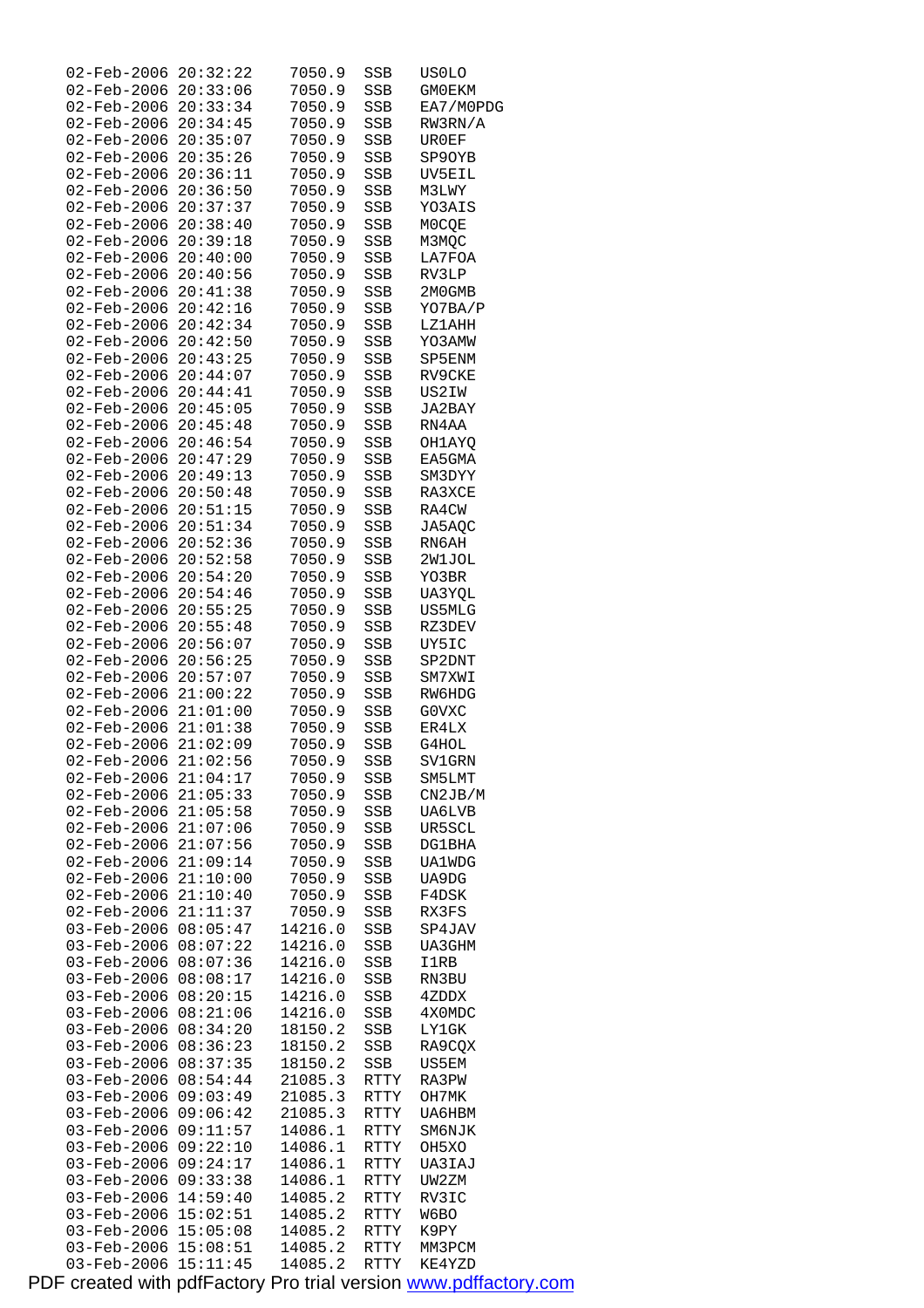| 03-Feb-2006              | 15:13:01 | 14085.2 | RTTY        | ER2NB         |
|--------------------------|----------|---------|-------------|---------------|
|                          |          |         |             |               |
| 03-Feb-2006              | 15:15:17 | 14085.2 | RTTY        | RA3VR         |
| 03-Feb-2006              | 15:16:57 | 14085.2 | RTTY        | VE2FBD        |
| 03-Feb-2006              | 15:19:13 | 14085.2 | RTTY        | K5DKH         |
|                          |          |         |             |               |
| 03-Feb-2006              | 15:26:56 | 14085.2 | RTTY        | N3CHX         |
| $03 - \text{Feb} - 2006$ | 15:31:47 | 14085.3 | RTTY        | K9JWI         |
|                          |          |         |             |               |
| 03-Feb-2006              | 15:33:50 | 14085.3 | <b>RTTY</b> | K4YYL         |
| 03-Feb-2006              | 15:40:55 | 14085.3 | RTTY        | W3PT          |
| 03-Feb-2006              | 15:43:08 | 14085.3 | RTTY        | W8TZ          |
|                          |          |         |             |               |
| 03-Feb-2006              | 15:47:57 | 14085.3 | RTTY        | PA50          |
| 03-Feb-2006              | 15:50:38 | 14085.3 | RTTY        | RA6YDX        |
| 03-Feb-2006              | 15:52:14 | 14085.3 | <b>RTTY</b> | WA3IIA        |
|                          |          |         |             |               |
| 03-Feb-2006              | 15:53:35 | 14085.3 | RTTY        | K7XB          |
| 03-Feb-2006              | 15:55:16 | 14085.3 | RTTY        | UT2UZ         |
|                          | 15:57:40 |         |             |               |
| 03-Feb-2006              |          | 14085.3 | RTTY        | ES7FU         |
| $03 - \text{Feb} - 2006$ | 15:59:42 | 14085.3 | RTTY        | YL2KF         |
| 03-Feb-2006              | 16:00:38 | 14085.3 | <b>RTTY</b> | N4GE          |
|                          |          |         | <b>RTTY</b> |               |
| 03-Feb-2006              | 16:02:38 | 14085.3 |             | W5EK          |
| 03-Feb-2006              | 16:04:22 | 14085.3 | RTTY        | N7GVV         |
| 03-Feb-2006              | 16:11:43 | 14085.3 | RTTY        | WN5H          |
| 03-Feb-2006              | 16:13:44 | 14085.3 |             | IV3JCC        |
|                          |          |         | RTTY        |               |
| 03-Feb-2006              | 16:15:18 | 14085.3 | RTTY        | W5AP          |
| 03-Feb-2006              | 16:17:16 | 14085.3 | <b>RTTY</b> | K4EAC         |
|                          |          |         |             |               |
| 03-Feb-2006              | 16:18:56 | 14085.3 | RTTY        | N1GS          |
| 03-Feb-2006              | 16:20:35 | 14085.3 | RTTY        | K3TRM         |
| $03 - \text{Feb} - 2006$ | 16:21:40 | 14085.3 | RTTY        | W8ROI         |
|                          |          |         |             |               |
| 03-Feb-2006              | 16:25:01 | 14085.3 | <b>RTTY</b> | W2SR          |
| 03-Feb-2006              | 16:27:16 | 14085.3 | RTTY        | K6YK          |
| 03-Feb-2006              | 16:33:37 | 14085.3 | RTTY        | 2M0KDZ        |
|                          |          |         |             |               |
| 03-Feb-2006              | 16:35:06 | 14085.3 | RTTY        | IZ3AYY        |
| $03 - \text{Feb} - 2006$ | 16:43:18 | 14085.3 | RTTY        | KB1MJF        |
| 03-Feb-2006              | 16:48:21 | 14085.3 | <b>RTTY</b> | KG4YNQ        |
|                          |          |         |             |               |
| $03 - \text{Feb} - 2006$ | 20:08:04 | 3785.6  | SSB         | UA10IZ        |
| 03-Feb-2006              | 20:08:26 | 3785.6  | SSB         | HA6IAY        |
| 03-Feb-2006              | 20:08:55 | 3785.6  | SSB         | LY2CO         |
|                          |          |         |             |               |
| $03 - \text{Feb} - 2006$ | 20:09:12 | 3785.6  | SSB         | DK6KK         |
| $03 - Feb - 2006$        | 20:09:46 | 3785.6  | SSB         | RX6AMV        |
| $03 - \text{Feb} - 2006$ | 20:10:08 |         |             |               |
|                          |          | 3785.6  | SSB         | DK3GG         |
| 03-Feb-2006              | 20:10:39 | 3785.6  | <b>SSB</b>  | G4MLV         |
| 03-Feb-2006              | 20:11:38 | 3785.6  | SSB         | RA9SDN        |
| 03-Feb-2006              | 20:12:12 | 3785.6  | <b>SSB</b>  | DL0KBL        |
|                          |          |         |             |               |
| 03-Feb-2006              | 20:12:42 | 3785.6  | SSB         | DL4FAY        |
| $03 - \text{Feb} - 2006$ | 20:13:08 | 3785.6  | SSB         | <b>DL1EIO</b> |
|                          |          |         |             |               |
| 03-Feb-2006              | 20:13:57 | 3785.6  | SSB         | IZ8EKL        |
| 03-Feb-2006              | 20:14:41 | 3785.6  | SSB         | RA3AGV        |
| $03 - Feb - 2006$        | 20:15:26 | 3785.6  | <b>SSB</b>  | SP3J          |
| 03-Feb-2006              | 20:16:10 | 3785.6  |             | SP2CA         |
|                          |          |         | SSB         |               |
| $03 - \text{Feb} - 2006$ | 20:16:32 | 3785.6  | SSB         | SQ6NEB        |
| 03-Feb-2006              | 20:17:03 | 3785.6  | SSB         | DL2NOM        |
| 03-Feb-2006              | 20:17:31 | 3785.6  | SSB         | <b>DL1DCT</b> |
|                          |          |         |             |               |
| $03 - \text{Feb} - 2006$ | 20:17:58 | 3785.6  | SSB         | UR5FAV        |
| 03-Feb-2006              | 20:18:24 | 3785.6  | <b>SSB</b>  | F5JMI         |
| $03 - \text{Feb} - 2006$ | 20:19:00 | 3785.6  | SSB         | <b>OK1MAW</b> |
|                          |          |         |             |               |
| 03-Feb-2006              | 20:19:24 | 3785.6  | SSB         | DL4TL         |
| 03-Feb-2006              | 20:20:06 | 3785.6  | SSB         | PA3CPC        |
| 03-Feb-2006              | 20:20:42 | 3785.6  | SSB         | 9A3LE         |
|                          |          |         |             |               |
| 03-Feb-2006              | 20:21:23 | 3785.6  | SSB         | HB9TRO        |
| $03 - \text{Feb} - 2006$ | 20:22:15 | 3785.6  | SSB         | YO4RXX        |
| 03-Feb-2006              | 20:23:11 | 3785.6  | SSB         | DC1NNN        |
|                          |          |         |             |               |
| 03-Feb-2006              | 20:23:44 | 3785.6  | SSB         | G3YYD         |
| 03-Feb-2006              | 20:24:09 | 3785.6  | SSB         | US5QR         |
| 03-Feb-2006              | 20:24:44 | 3785.6  | SSB         | UR5AKU        |
|                          |          |         |             |               |
| $03 - \text{Feb} - 2006$ | 20:24:50 | 3785.6  | SSB         | S59D          |
| 03-Feb-2006              | 20:25:04 | 3785.6  | SSB         | OK1MJG        |
| 03-Feb-2006              | 20:25:45 | 3785.6  | SSB         | T91S          |
|                          |          |         |             |               |
| 03-Feb-2006              | 20:26:25 | 3785.6  | SSB         | 3A2MG         |
| 03-Feb-2006              | 20:26:53 | 3785.6  | SSB         | SP5ANJ        |
| $03 - \text{Feb} - 2006$ | 20:27:05 | 3785.6  | SSB         | DJ0ZI         |
|                          |          |         |             |               |
| 03-Feb-2006              | 20:27:40 | 3785.6  | SSB         | DF1IAQ        |
| 03-Feb-2006              | 20:27:59 | 3785.6  | SSB         | SP9UOP        |
| 03-Feb-2006              | 20:28:19 | 3785.6  | SSB         | SP6EUA        |
|                          |          |         |             |               |
| 03-Feb-2006              | 20:28:50 | 3785.6  | <b>SSB</b>  | DL3NDP        |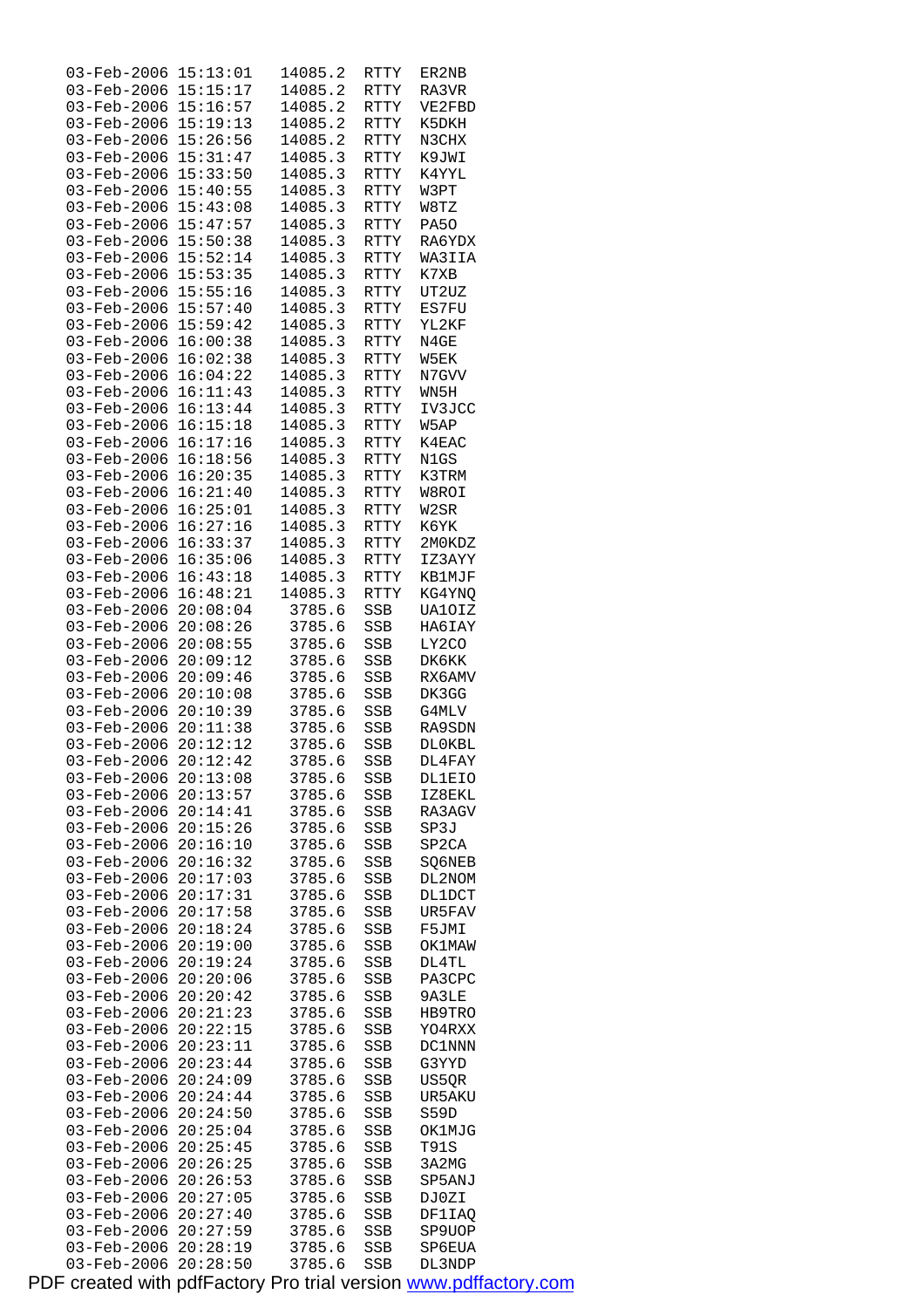| 03-Feb-2006                         | 20:29:10             | 3785.6           | SSB               | OM5KV            |
|-------------------------------------|----------------------|------------------|-------------------|------------------|
| $03 - Feb - 2006 20:30:00$          |                      | 3785.6           | SSB               | DL1MDU           |
| $03 - Feb - 2006 20:30:50$          |                      | 3785.6           | SSB               | IK6ZJE           |
| 03-Feb-2006 20:31:50                |                      | 3785.6           | SSB               | SP8NTH           |
| 03-Feb-2006 20:32:16                |                      | 3785.6           | SSB               | DL5ZB            |
| 03-Feb-2006                         | 20:33:07             | 3785.6           | SSB               | 9A5AB            |
| 03-Feb-2006                         | 20:33:26             | 3785.6           | <b>SSB</b>        | DL9UO            |
|                                     |                      |                  |                   |                  |
| 03-Feb-2006 20:34:02                |                      | 3785.6           | SSB               | HA5VZ            |
| 03-Feb-2006 20:34:30                |                      | 3785.6           | SSB               | SQ7RL            |
| 03-Feb-2006 20:36:32                |                      | 3785.6           | SSB               | DL2RWL           |
| $03 - \text{Feb} - 2006$            | 20:36:53             | 3785.6           | SSB               | DF1CH            |
| 03-Feb-2006                         | 20:37:34             | 3785.6           | <b>SSB</b>        | OM5LP            |
| 03-Feb-2006 20:39:16                |                      | 3785.6           | SSB               | UA10RK           |
| $03 - Feb - 2006 20:40:31$          |                      | 3785.6           | SSB               | ON3VY            |
| $03 - \text{Feb} - 2006$ $20:40:43$ |                      | 3785.6           | SSB               | ON8DM            |
| 03-Feb-2006 20:41:08                |                      |                  |                   |                  |
|                                     |                      | 3785.6           | SSB               | F4BCX            |
| 03-Feb-2006 20:41:50                |                      | 3785.6           | SSB               | IK0IOL           |
| 03-Feb-2006 20:42:19                |                      | 3785.6           | SSB               | SP2BHM           |
| 03-Feb-2006 20:42:57                |                      | 3785.6           | SSB               | G8CUG            |
| 03-Feb-2006 20:43:59                |                      | 3785.6           | SSB               | IK6ZKG           |
| 03-Feb-2006                         | 20:44:23             | 3785.6           | SSB               | SP9QZI           |
| $03 - \text{Feb} - 2006$ $20:44:46$ |                      | 3785.6           | <b>SSB</b>        | SQ9CWO           |
| 03-Feb-2006 20:45:10                |                      | 3785.6           | SSB               | OK1AQW           |
| 03-Feb-2006 20:45:46                |                      | 3785.6           | SSB               | G0DVB            |
|                                     |                      |                  |                   |                  |
| $03 - \text{Feb} - 2006$ $20:46:24$ |                      | 3785.6           | SSB               | Z31CM            |
| $03 - \text{Feb} - 2006$ $20:46:59$ |                      | 3785.6           | SSB               | ON3DN            |
| 03-Feb-2006 20:47:31                |                      | 3785.6           | SSB               | PA2FD            |
| 03-Feb-2006 20:47:57                |                      | 3785.6           | SSB               | SQ5NJ            |
| 03-Feb-2006 20:48:59                |                      | 3785.6           | SSB               | G7JVG            |
| 03-Feb-2006 20:49:18                |                      | 3785.6           | SSB               | EA4GL            |
| 03-Feb-2006                         | 20:50:14             | 3785.6           | SSB               | EA2COL           |
| $03 - \text{Feb} - 2006$ $20:50:32$ |                      | 3785.6           | SSB               | HB9DWL           |
| 03-Feb-2006                         | 20:51:23             |                  |                   |                  |
|                                     |                      | 3785.6           | SSB               | US5ZCW           |
| 03-Feb-2006 20:52:21                |                      | 3785.6           | SSB               | OK3CV            |
| 03-Feb-2006 20:52:47                |                      | 3785.6           | SSB               | SM5ZBJ           |
| 03-Feb-2006 20:53:06                |                      | 3785.6           | SSB               | I4WZT            |
| 03-Feb-2006 20:53:39                |                      | 3785.6           | SSB               | DF1WR            |
| 03-Feb-2006 20:54:02                |                      | 3785.6           | SSB               | OK1PW            |
| 03-Feb-2006 20:54:40                |                      | 3785.6           | SSB               | SP2EZL           |
| 03-Feb-2006 20:55:18                |                      | 3785.6           | SSB               | UA6ACZ           |
| 03-Feb-2006 20:56:04                |                      | 3785.6           | SSB               | RU6AF            |
| 03-Feb-2006 20:56:54                |                      | 3785.6           | SSB               | RA2FCV/MM        |
|                                     |                      |                  |                   |                  |
| 03-Feb-2006                         | 20:57:20             | 3785.6           | SSB               | SM5DXR           |
| 03-Feb-2006                         | 20:57:46             | 3785.6           | SSB               | OK2SAR           |
| 03-Feb-2006                         | 20:58:11             | 3785.6           | SSB               | OH6GUA           |
| 03-Feb-2006                         | 20:58:45             | 3785.6           | SSB               | SP3CQP           |
| $03 - \text{Feb} - 2006$            | 20:59:12             | 3785.6           | SSB               | RZ6AU/3          |
| 03-Feb-2006                         | 20:59:29             | 3785.6           |                   |                  |
| 03-Feb-2006                         |                      |                  |                   | I0DJV            |
| 03-Feb-2006                         |                      | 3785.6           | SSB               |                  |
| 03-Feb-2006                         | 21:00:20             |                  | SSB               | 9A3LM            |
| 03-Feb-2006                         | 21:00:33             | 3785.6           | SSB               | YT1FM            |
|                                     | 21:01:09             | 3785.6           | SSB               | ES7GN            |
|                                     | 21:01:25             | 3785.6           | SSB               | UA2FGY           |
| 03-Feb-2006                         | 21:01:58             | 3785.6           | SSB               | IT9CMU           |
| $03 - Feb - 2006$                   | 21:02:29             | 3785.6           | SSB               | SM5CKC           |
| 03-Feb-2006                         | 21:03:16             | 3785.6           | SSB               | SQ5IZH           |
| $03 - \text{Feb} - 2006$            | 21:04:12             | 3785.6           | SSB               | IZ6FTX           |
| $03 - \text{Feb} - 2006$            | 21:04:44             | 3785.6           | SSB               | 9A2BO            |
|                                     |                      |                  |                   |                  |
| 03-Feb-2006                         | 21:05:17             | 3785.6           | SSB               | OK2XWH           |
| 03-Feb-2006                         | 21:05:47             | 3785.6           | SSB               | SP7TEX           |
| 03-Feb-2006                         | 21:06:10             | 3785.6           | SSB               | RU3OP            |
| 03-Feb-2006                         | 21:06:26             | 3785.6           | SSB               | 1Z6FHZ           |
| 03-Feb-2006                         | 21:07:06             | 3785.6           | SSB               | SP9FBN           |
| 03-Feb-2006                         | 21:07:20             | 3785.6           | SSB               | IZ3DRS           |
| $03 - \text{Feb} - 2006$            | 21:08:09             | 3785.6           | SSB               | IQ3MV            |
| 03-Feb-2006                         | 21:08:32             | 3785.6           | SSB               | DL1AP            |
| $03 - \text{Feb} - 2006$            | 21:09:02             | 3785.6           | SSB               | SQ9HZC           |
| $03 - \text{Feb} - 2006$            | 21:09:45             | 3785.6           | SSB               | SM6EUJ           |
| 03-Feb-2006                         | 21:10:16             | 3785.6           | SSB               | SA5ACR           |
| 03-Feb-2006                         | 21:10:56             | 3785.6           |                   | HB9SXD           |
|                                     |                      |                  | SSB               |                  |
| 03-Feb-2006 21:11:25                |                      | 3785.6           | SSB               | M1EEN            |
| 03-Feb-2006<br>03-Feb-2006          | 21:12:20<br>21:12:40 | 3785.6<br>3785.6 | SSB<br><b>SSB</b> | OK1AWU<br>PA3GRM |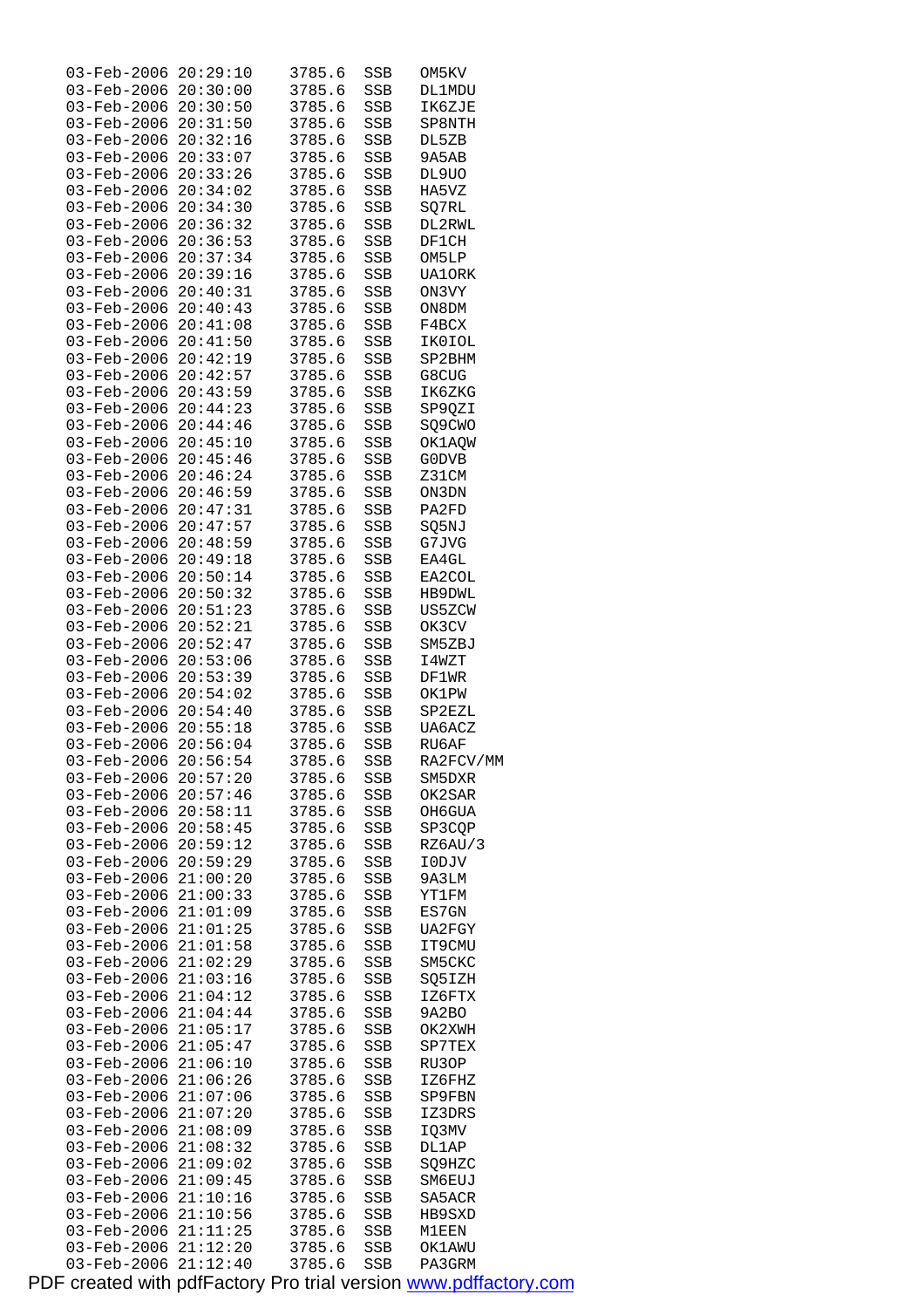| $03 - Feb - 2006$          | 21:13:18             | 3785.6             | SSB         | <b>DG1LS</b>     |
|----------------------------|----------------------|--------------------|-------------|------------------|
| 03-Feb-2006                | 21:14:07             | 3785.6             | SSB         | SQ9IAU           |
| 03-Feb-2006                | 21:14:35             | 3785.6             | SSB         | UA1WA            |
| 03-Feb-2006                | 21:15:10             | 3785.6             | SSB         | EA7ABX           |
| 03-Feb-2006                | 21:15:47             | 3785.6             | SSB         | 9A1CCY           |
| 03-Feb-2006                | 22:16:57             | 1839.2             | RTTY        | DG0ONK           |
| $03 - \text{Feb} - 2006$   | 22:20:34             | 1839.2             | RTTY        | DG0OPK           |
| 03-Feb-2006                | 22:22:10             | 1839.2             | RTTY        | G3JUX            |
| 03-Feb-2006                | 22:23:52             | 1839.2             | RTTY        | YU7YG            |
| 03-Feb-2006                | 22:25:28             | 1839.2             | <b>RTTY</b> | SP3IQ            |
| 03-Feb-2006                | 22:27:04             | 1839.2             | <b>RTTY</b> | DG1XO            |
| $03 - \text{Feb} - 2006$   | 22:29:07             | 1839.2             | RTTY        | DD2UJ            |
| 03-Feb-2006                | 22:31:06             | 1839.2             | RTTY        | GM8OEG           |
| 03-Feb-2006                | 22:32:45             | 1839.2             | RTTY        | SP3IOE           |
| 03-Feb-2006                | 22:34:32             | 1839.2             | RTTY        | DB2GU            |
| 03-Feb-2006                | 22:38:17             | 1839.2             | RTTY        | DB9EX            |
| $03 - \text{Feb} - 2006$   | 22:39:59             | 1839.2             | RTTY        | IZ2GIL           |
| 03-Feb-2006                | 22:41:28             | 1839.2             | RTTY        | IK0PRG           |
| 03-Feb-2006                | 22:46:59             | 1839.2             | <b>RTTY</b> | DF1IAQ           |
| 03-Feb-2006                | 22:54:55             |                    |             |                  |
|                            | 08:27:54             | 1839.2             | <b>RTTY</b> | SV1GYG           |
| 05-Feb-2006                |                      | 14242.1            | SSB         | RK4CC            |
| $05 - \text{Feb} - 2006$   | 08:29:10             | 14242.1            | SSB         | UX1IM            |
| 05-Feb-2006                | 08:29:35             | 14242.1            | SSB         | UA4HOS           |
| 05-Feb-2006                | 08:31:39             | 14242.1            | SSB         | RZ30C            |
| 05-Feb-2006                | 08:32:21             | 14242.1            | SSB         | YO7ARY           |
| 05-Feb-2006                | 08:32:30             | 14242.1            | SSB         | RA9UOP           |
| $05 - \text{Feb} - 2006$   | 08:32:58             | 14242.1            | SSB         | LA3NEA           |
| 05-Feb-2006                | 08:33:16             | 14242.1            | SSB         | ES1QX            |
| 05-Feb-2006                | 08:33:38             | 14242.1            | SSB         | S59DKR           |
| 05-Feb-2006                | 08:33:54             | 14242.1            | SSB         | YO8RMB           |
| 05-Feb-2006                | 08:34:55             | 14242.1            | SSB         | ZL3QH            |
| 05-Feb-2006                | 08:35:30             | 14242.1            | SSB         | JL6MSN           |
| 05-Feb-2006                | 08:36:05             | 14242.1            | SSB         | UT7WO            |
| 05-Feb-2006                | 08:37:53             | 14242.1            | SSB         | ZL2GRZ           |
| 05-Feb-2006                | 08:39:02             | 14242.1            | SSB         | RW9CB            |
| 05-Feb-2006                | 08:40:21             | 14242.1            | SSB         | UA3EVG           |
| $05 - \text{Feb} - 2006$   | 08:40:57             | 14242.1            | SSB         | RZ3DJ            |
| 05-Feb-2006                | 08:41:14             | 14242.1            | SSB         | RV9YV            |
| 05-Feb-2006                | 08:41:49             | 14242.1            | SSB         | RU3FT            |
| 05-Feb-2006                | 08:43:23             | 14242.1            | SSB         | JA6UDI           |
| 05-Feb-2006                | 08:44:45             | 14242.1            | SSB         | <b>JA1CG</b>     |
| 05-Feb-2006 08:46:39       |                      | 14242.1            | SSB         | <b>JE1TVG</b>    |
| 05-Feb-2006                | 08:47:00             | 14242.1            | SSB         | JG1HQA           |
| 05-Feb-2006                | 08:48:10             | 14242.1            | SSB         | JA0NPQ           |
| 05-Feb-2006                | 08:50:27             | 14242.1            | SSB         | YO9AYN/P         |
| 05-Feb-2006                | 08:50:46             | 14242.1            | SSB         | US5UO            |
| 05-Feb-2006                | 08:51:17             | 14242.1            | SSB         | I1POR            |
| 05-Feb-2006                | 08:51:30             | 14242.1            | SSB         | IK4DMP           |
| 05-Feb-2006                | 08:52:54             | 14242.1            | SSB         | UN9LFF           |
| 05-Feb-2006                | 08:54:40             | 14242.1            | SSB         | OH3GZ            |
| 05-Feb-2006                | 08:55:08             | 14242.1            | SSB         | ZL1IVO           |
| 05-Feb-2006                | 08:56:13             | 14242.1            | SSB         | UA3SFP           |
| 05-Feb-2006                | 08:57:16             | 14242.1            | SSB         | DF7GK            |
| 05-Feb-2006                | 08:58:10             | 14242.1            | SSB         | US1QV            |
| 05-Feb-2006                | 08:58:29             | 14242.1            | SSB         | SMOMLZ           |
| 05-Feb-2006                |                      |                    |             |                  |
|                            | 08:58:43             | 14242.1            | SSB         | UA1MU            |
| 05-Feb-2006                | 08:59:09             | 14242.1            |             |                  |
| 05-Feb-2006                | 08:59:52             | 14242.1            | SSB<br>SSB  | UR7HCX<br>GI7AXB |
| 05-Feb-2006                | 09:00:20             | 14242.1            |             | RU3DZ            |
| 05-Feb-2006                | 09:00:53             | 14242.1            | SSB<br>SSB  | RN0JJ            |
| 05-Feb-2006                | 09:01:13             | 14242.1            | SSB         | RU1AB            |
| 05-Feb-2006                | 09:01:27             | 14242.1            |             | RA3XCP           |
| 05-Feb-2006                | 09:02:04             | 14242.1            | SSB<br>SSB  | PT2OP            |
|                            |                      |                    |             | YL2CF            |
| 05-Feb-2006                | 09:03:00             | 14242.1            | SSB         |                  |
| 05-Feb-2006                | 09:05:41             | 14242.1            | SSB         | PT2GMA<br>OH2GWJ |
| 05-Feb-2006                | 10:04:05             | 18143.2            | SSB         | RV9YK            |
| 05-Feb-2006                | 10:05:08             | 18143.2            | SSB         |                  |
| 05-Feb-2006                | 10:05:26             | 18143.2            | SSB         | UA3PW            |
| 05-Feb-2006<br>05-Feb-2006 | 10:06:18<br>10:08:02 | 18143.2            | SSB         | SM2ULZ           |
| 05-Feb-2006                | 10:09:04             | 18143.2<br>18143.2 | SSB<br>SSB  | RU9CD<br>RA9SB   |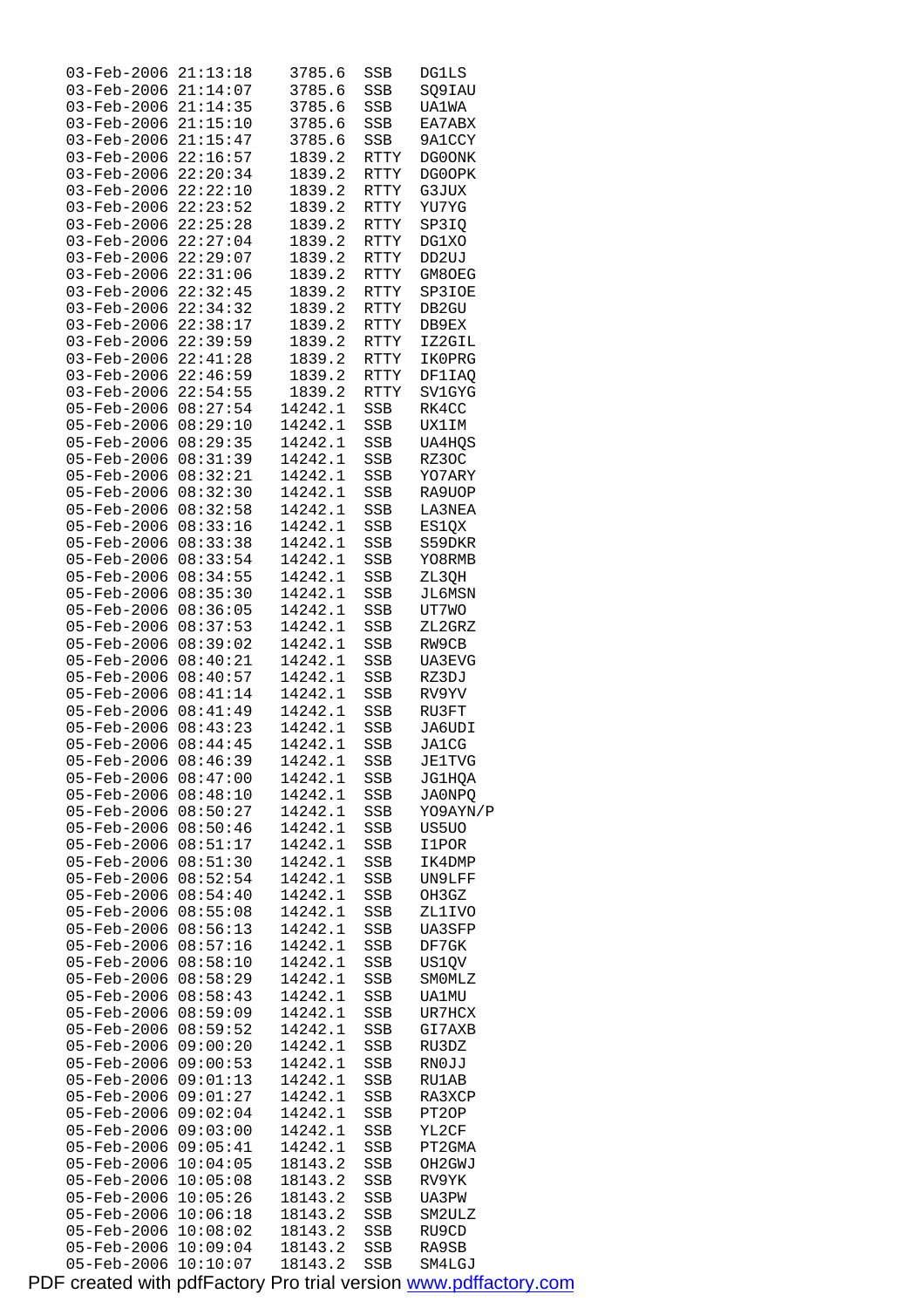| 05-Feb-2006                | 10:11:41                         | 18143.2            | SSB        | OH6LXI           |
|----------------------------|----------------------------------|--------------------|------------|------------------|
| 05-Feb-2006                | 10:14:11                         | 18143.2            | SSB        | RD3DV            |
| 05-Feb-2006                | 10:14:44                         | 18143.2            | SSB        | OH2GAX           |
| 05-Feb-2006                | 10:15:23                         | 18143.2            | SSB        | SM3LDP           |
| 05-Feb-2006                | 10:15:54                         | 18143.2            | SSB        | RZ3AR            |
| 05-Feb-2006                | 10:16:16                         | 18143.2            | SSB        | OH6GGH           |
| $05 - \text{Feb} - 2006$   | 10:16:51                         | 18143.2            | SSB        | EA8/DL1CC        |
| 05-Feb-2006                | 10:17:42                         | 18143.2            | SSB        | UA3DLV           |
| 05-Feb-2006                | 10:17:59                         | 18143.2            | SSB        | RZ3ARO           |
| 05-Feb-2006                | 10:18:46                         | 18143.2            | SSB        | OH7QC            |
| 05-Feb-2006                | 10:18:54                         | 18143.2            | SSB        | IK6ZJE           |
| $05 - \text{Feb} - 2006$   | 10:20:01                         | 18143.2            | SSB        | I1OKT            |
| 05-Feb-2006                | 10:20:42                         | 18143.2            | SSB        | OH6GAZ           |
| 05-Feb-2006                | 10:21:16                         | 18143.2            | SSB        | IZ1GMA           |
| 05-Feb-2006                | 10:24:40                         |                    |            |                  |
|                            |                                  | 18143.2            | SSB        | UR5ZDN           |
| 05-Feb-2006                | 10:25:10                         | 18143.2            | SSB        | OH1LTU           |
| $05 - \text{Feb} - 2006$   | 10:25:25                         | 18143.2            | SSB        | UA9UDC           |
| 05-Feb-2006                | 10:26:00                         | 18143.2            | SSB        | UA3GJM           |
| $05 - \text{Feb} - 2006$   | 10:26:35                         | 18143.2            | SSB        | SM2GCO           |
| 05-Feb-2006                | 10:27:00                         | 18143.2            | SSB        | <b>UXOLR</b>     |
| 05-Feb-2006                | 10:27:31                         | 18143.2            | SSB        | IZ8DPJ           |
| $05 - \text{Feb} - 2006$   | 10:28:52                         | 18143.2            | SSB        | RA3DNC           |
| 05-Feb-2006                | 10:32:01                         | 18143.2            | SSB        | RA3XO            |
| 05-Feb-2006                | 10:32:23                         | 18143.2            | SSB        | SP7CXV           |
| 05-Feb-2006                | 10:33:38                         | 18143.2            | SSB        | RA1QIH           |
| 05-Feb-2006                | 10:34:05                         | 18143.2            | SSB        | VK2APG           |
| $05 - \text{Feb} - 2006$   | 10:36:06                         | 18143.2            | SSB        | US5UL            |
| 05-Feb-2006                | 10:36:42                         | 18143.2            | SSB        | OH2ME            |
| 05-Feb-2006                | 10:37:40                         | 18143.2            | SSB        | HB90             |
| 05-Feb-2006                | 10:40:05                         | 18143.2            | SSB        | OH5ZZ            |
| 05-Feb-2006                | 10:40:53                         | 18143.2            | SSB        | RK6JHT           |
| $05 - \text{Feb} - 2006$   | 10:43:15                         | 18143.2            | SSB        | RW9WO            |
| 05-Feb-2006                | 10:44:25                         | 18143.2            | SSB        | SV5DKL           |
| 05-Feb-2006                | 10:44:58                         | 18143.2            | SSB        | US5MEA           |
| 05-Feb-2006                | 10:46:34                         | 18143.2            | SSB        | UR5LTF           |
| 05-Feb-2006                | 10:47:38                         | 18143.2            |            | UT3MN            |
| $05 - \text{Feb} - 2006$   | 10:48:22                         |                    | SSB<br>SSB | UR4IZO           |
|                            |                                  | 18143.2            |            |                  |
| 05-Feb-2006                | 10:48:47                         | 18143.2            | SSB        | RN3QLM           |
| 05-Feb-2006<br>05-Feb-2006 | $10:50:05 \ \overline{10:50:57}$ | 18143.2            | SSB        | UY7LA            |
|                            |                                  | 18143.2            | SSB        | UY7IT/QRP        |
|                            |                                  |                    |            |                  |
| 05-Feb-2006                | 10:51:52                         | 18143.2            | SSB        | UX6IA            |
| 05-Feb-2006 10:52:19       |                                  | 18143.2            | SSB        | RA9WV            |
| 05-Feb-2006                | 10:54:25                         | 18143.2            | SSB        | EW7AK            |
| $05 - \text{Feb} - 2006$   | 10:54:56                         | 18143.2            | SSB        | RV9CM            |
| 05-Feb-2006                | 10:56:03                         | 18143.2            | SSB        | RM9RZ            |
| 05-Feb-2006                | 13:21:47                         | 10140.4            | RTTY       | RA3TT            |
| $05 - Feb - 2006$          | 13:25:50                         | 18103.2            | RTTY       | NW0W             |
| 05-Feb-2006                | 13:28:37                         | 18103.2            | RTTY       | K5KC             |
| 05-Feb-2006                | 13:34:31                         | 18104.4            | RTTY       | WA9HMN           |
| 05-Feb-2006                | 13:35:39                         | 18104.4            | RTTY       | VE3NWA           |
| 06-Feb-2006                | 07:42:32                         | 14205.2            | SSB        | YO4BCP           |
| $06 - \text{Feb} - 2006$   | 07:43:54                         | 14205.2            | SSB        | UY5MA            |
| 06-Feb-2006                | 07:44:43                         | 14205.2            | SSB        | JA3VXH           |
|                            | 07:45:37                         | 14205.2            | SSB        | UX6IA            |
| 06-Feb-2006                |                                  |                    |            |                  |
| 06-Feb-2006                | 07:45:59                         | 14205.2            | SSB        | OH5YB            |
| 06-Feb-2006                | 07:46:23                         | 14205.2            | SSB        | RA3GIH           |
| $06 - Feb - 2006$          | 07:47:11                         | 14205.2            | SSB        | F5JRY            |
| 06-Feb-2006                | 07:49:17                         | 14205.2            | SSB        | JA0EQO           |
| 06-Feb-2006                | 07:50:53                         | 14205.2            | SSB        | JA7JH            |
| 06-Feb-2006                | 07:52:23                         | 14205.2            | SSB        | JE1GZB           |
| 06-Feb-2006                | 07:53:14                         | 14205.2            | SSB        | JE1BJP           |
| 06-Feb-2006                | 07:53:29                         | 14205.2            | SSB        | JM1RXE           |
| 06-Feb-2006                | 07:53:46                         | 14205.2            | SSB        | JA0PE            |
| 06-Feb-2006                | 07:54:25                         | 14205.2            | SSB        | JA1FKY           |
| 06-Feb-2006                | 07:55:24                         | 14205.2            | SSB        | JA9LJS           |
| 06-Feb-2006                | 07:55:54                         | 14205.2            | SSB        | JE8CLT           |
| $06 - Feb - 2006$          | 07:56:27                         | 14205.2            | SSB        | RW9DW            |
| 06-Feb-2006                | 07:57:08                         | 14205.2            | SSB        | JA2CXH           |
| 06-Feb-2006                | 07:57:45                         | 14205.2            | SSB        | RV9SQ            |
| 06-Feb-2006                | 07:58:09                         | 14205.2            | SSB        | UA9JLL           |
| 06-Feb-2006<br>06-Feb-2006 | 07:58:25<br>07:59:03             | 14205.2<br>14205.2 | SSB<br>SSB | UA9YPS<br>JA1KYY |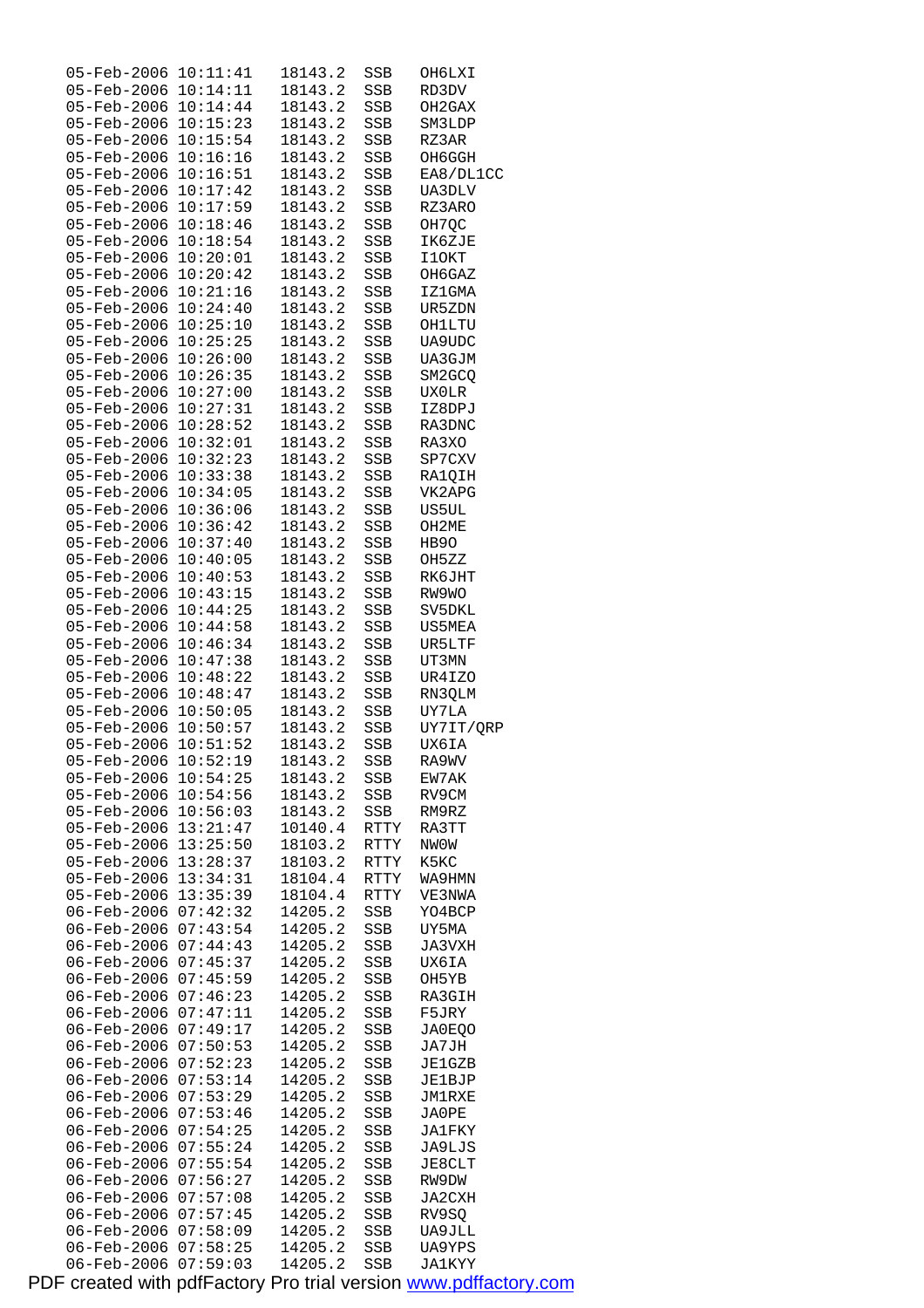| 06-Feb-2006 07:59:38                               |                      | 14205.2            | SSB                 |               |
|----------------------------------------------------|----------------------|--------------------|---------------------|---------------|
|                                                    |                      |                    |                     | RM4HH         |
| 06-Feb-2006 08:00:19                               |                      | 14205.2            | SSB                 | YO7BGB        |
| 06-Feb-2006                                        | 08:00:33             | 14205.2            | SSB                 | JA7MA         |
|                                                    |                      |                    |                     |               |
| 06-Feb-2006                                        | 08:01:01             | 14205.2            | SSB                 | HL5BMX        |
| 06-Feb-2006                                        | 08:02:11             | 14205.2            | SSB                 | LU1YU         |
|                                                    | 08:03:24             | 14205.2            |                     |               |
| 06-Feb-2006                                        |                      |                    | SSB                 | RU0SM         |
| $06 - \text{Feb} - 2006$                           | 08:03:40             | 14205.2            | SSB                 | RU0ALK        |
| 06-Feb-2006                                        | 08:04:30             | 14205.2            | SSB                 | UA4LU         |
|                                                    |                      |                    |                     |               |
| 06-Feb-2006                                        | 08:05:01             | 14205.2            | SSB                 | JH1XFR        |
| 06-Feb-2006                                        | 08:05:15             | 14205.2            | SSB                 | JA2DDN        |
| 06-Feb-2006                                        | 08:05:45             | 14205.2            | SSB                 | JA8VJ         |
|                                                    |                      |                    |                     |               |
| 06-Feb-2006 08:06:18                               |                      | 14205.2            | SSB                 | JA2JOJ        |
| 06-Feb-2006                                        | 08:06:26             | 14205.2            | SSB                 | JH3DPB        |
|                                                    |                      |                    |                     |               |
| 06-Feb-2006                                        | 08:06:40             | 14205.2            | SSB                 | JA1BWD        |
| 06-Feb-2006                                        | 08:07:17             | 14205.2            | SSB                 | <b>JR1PST</b> |
| 06-Feb-2006                                        | 08:07:40             | 14205.2            | SSB                 | RW9HAM        |
|                                                    |                      |                    |                     |               |
| 06-Feb-2006                                        | 08:08:29             | 14205.2            | SSB                 | RWOCF         |
| 06-Feb-2006                                        | 08:08:44             | 14205.2            | SSB                 | OH5LP         |
| 06-Feb-2006                                        | 08:09:18             | 14205.2            | SSB                 | YO8CYN        |
|                                                    |                      |                    |                     |               |
| 06-Feb-2006                                        | 08:09:40             | 14205.2            | SSB                 | US7RK         |
| 06-Feb-2006                                        | 08:10:35             | 14205.2            | SSB                 | JA8AWR        |
| 06-Feb-2006 08:11:13                               |                      | 14205.2            |                     | JH1AOD        |
|                                                    |                      |                    | SSB                 |               |
| 06-Feb-2006                                        | 08:11:36             | 14205.2            | SSB                 | JA6EYS        |
| 06-Feb-2006                                        | 08:12:16             | 14205.2            | SSB                 | JH1RMT        |
|                                                    |                      |                    |                     |               |
| 06-Feb-2006                                        | 08:12:57             | 14205.2            | SSB                 | JP1UWT        |
| 06-Feb-2006                                        | 08:13:08             | 14205.2            | SSB                 | JA2DXD        |
| $06 - \text{Feb} - 2006$                           | 08:13:57             | 14205.2            | SSB                 | JR2DCV        |
|                                                    |                      |                    |                     |               |
| 06-Feb-2006                                        | 08:14:33             | 14205.2            | SSB                 | 7M2VAP        |
| 06-Feb-2006                                        | 08:15:19             | 14205.2            | SSB                 | UR5IHZ        |
|                                                    |                      |                    |                     |               |
| 06-Feb-2006                                        | 08:15:31             | 14205.2            | SSB                 | RN3ZFZ        |
| 06-Feb-2006                                        | 08:15:54             | 14205.2            | SSB                 | UA9UCJ        |
| 06-Feb-2006 08:16:17                               |                      | 14205.2            | SSB                 | UR2MZ         |
|                                                    |                      |                    |                     |               |
| 06-Feb-2006                                        | 08:16:54             | 14205.2            | SSB                 | ZL1NI         |
| 06-Feb-2006                                        | 08:17:40             | 14205.2            | SSB                 | JA8EC         |
| 06-Feb-2006                                        | 08:18:19             | 14205.2            | SSB                 | UA9FGR/MM     |
|                                                    |                      |                    |                     |               |
| 06-Feb-2006                                        | 08:20:09             | 14205.2            | SSB                 | JA5CYH        |
| $06 - \text{Feb} - 2006 \quad 08:20:52$            |                      | 14205.2            | SSB                 | ZL2UO         |
| 06-Feb-2006                                        | 08:23:10             | 14205.2            | SSB                 | <b>JE1RKX</b> |
|                                                    |                      |                    |                     |               |
| 06-Feb-2006                                        | 08:24:07             | 14205.2            | SSB                 | DS5USH        |
| 06-Feb-2006                                        | 08:24:58             | 14205.2            | SSB                 | <b>JE1CPB</b> |
| 06-Feb-2006                                        | 08:25:43             | 14205.2            | SSB                 | US5IFA        |
|                                                    |                      |                    |                     |               |
| 06-Feb-2006                                        | 08:27:04             | 14205.2            | SSB                 | <b>JA1AEO</b> |
| $06 - Feb - 2006$                                  | 08:27:50             | 14205.2            | SSB                 | JH8EJA        |
| 06-Feb-2006                                        | 08:28:24             | 14205.2            |                     |               |
|                                                    |                      |                    | SSB                 | JE4WOK        |
| $06 - Feb - 2006$                                  | 08:28:40             | 14205.2            | SSB                 | JH8CMZ        |
| 06-Feb-2006                                        | 08:30:05             | 14205.2            | SSB                 | JL8TJV        |
| $06 - \text{Feb} - 2006$                           | 08:30:30             | 14205.2            | SSB                 |               |
|                                                    |                      |                    |                     | JG3CKF/1      |
| 06-Feb-2006                                        | 08:31:19             | 14205.2            | SSB                 | JI5DWP        |
| 06-Feb-2006                                        | 08:32:10             | 14205.2            | SSB                 | <b>JE1RID</b> |
| $06 - \text{Feb} - 2006$                           | 08:32:43             | 14205.2            |                     |               |
|                                                    |                      |                    | SSB                 | JA1BWT        |
| 06-Feb-2006                                        | 08:33:50             | 14205.2            | SSB                 | JA2BHG        |
| 06-Feb-2006                                        | 08:34:41             | 14205.2            | SSB                 | 7N4OXW        |
| $06 - Feb - 2006$                                  | 08:35:12             |                    |                     |               |
|                                                    |                      | 14205.2            | SSB                 | JH6CZJ        |
| $06 - \text{Feb} - 2006$                           | 08:37:36             | 14205.2            | SSB                 | JA4COF        |
| $06 - \text{Feb} - 2006$                           | 08:41:53             | 14205.2            | SSB                 | JI4CPC        |
|                                                    |                      |                    |                     |               |
| 06-Feb-2006                                        | 08:50:50             | 18140.1            | SSB                 | UA3AP         |
| 06-Feb-2006                                        | 08:51:45             | 18140.1            | SSB                 | US5MOZ/QRP    |
| 06-Feb-2006                                        | 08:54:29             | 18140.1            | SSB                 | RA9FI         |
|                                                    |                      |                    |                     |               |
| 06-Feb-2006                                        | 08:56:01             | 18140.1            | SSB                 | RU0SE         |
| 06-Feb-2006                                        | 08:57:00             | 18140.1            | SSB                 | RU0ALK        |
| 06-Feb-2006                                        | 12:57:45             | 18140.1            | SSB                 | W4UWC         |
|                                                    |                      |                    |                     |               |
| $06 - \text{Feb} - 2006$                           | 12:59:39             | 18140.1            | SSB                 | SV1JRF        |
| $06 - Feb - 2006$                                  | 13:04:02             | 18140.1            | SSB                 | SV/PA0MHK/MM  |
| $06 - \text{Feb} - 2006$                           | 13:06:14             | 18140.1            |                     | N4NN          |
|                                                    |                      |                    | SSB                 |               |
| $06 - \text{Feb} - 2006$                           | 13:08:46             | 18140.1            | SSB                 | <b>I1FQH</b>  |
| 06-Feb-2006                                        | 13:09:22             | 18140.1            | SSB                 | RX6LP         |
|                                                    |                      |                    |                     |               |
|                                                    |                      |                    |                     |               |
|                                                    | 06-Feb-2006 13:09:53 | 18140.1            | SSB                 | W9DC          |
| 06-Feb-2006                                        | 13:11:24             | 18140.1            | SSB                 | KI4EPN        |
| 06-Feb-2006                                        |                      |                    |                     |               |
|                                                    | 13:13:55             | 18140.1            | SSB                 | RN6FJ         |
| 06-Feb-2006                                        | 13:17:19             | 14084.1            | RTTY                | MM3AWD        |
| $06 - Feb - 2006$ 13:18:53<br>06-Feb-2006 13:20:48 |                      | 14084.1<br>14084.1 | RTTY<br><b>RTTY</b> | SP2SGN        |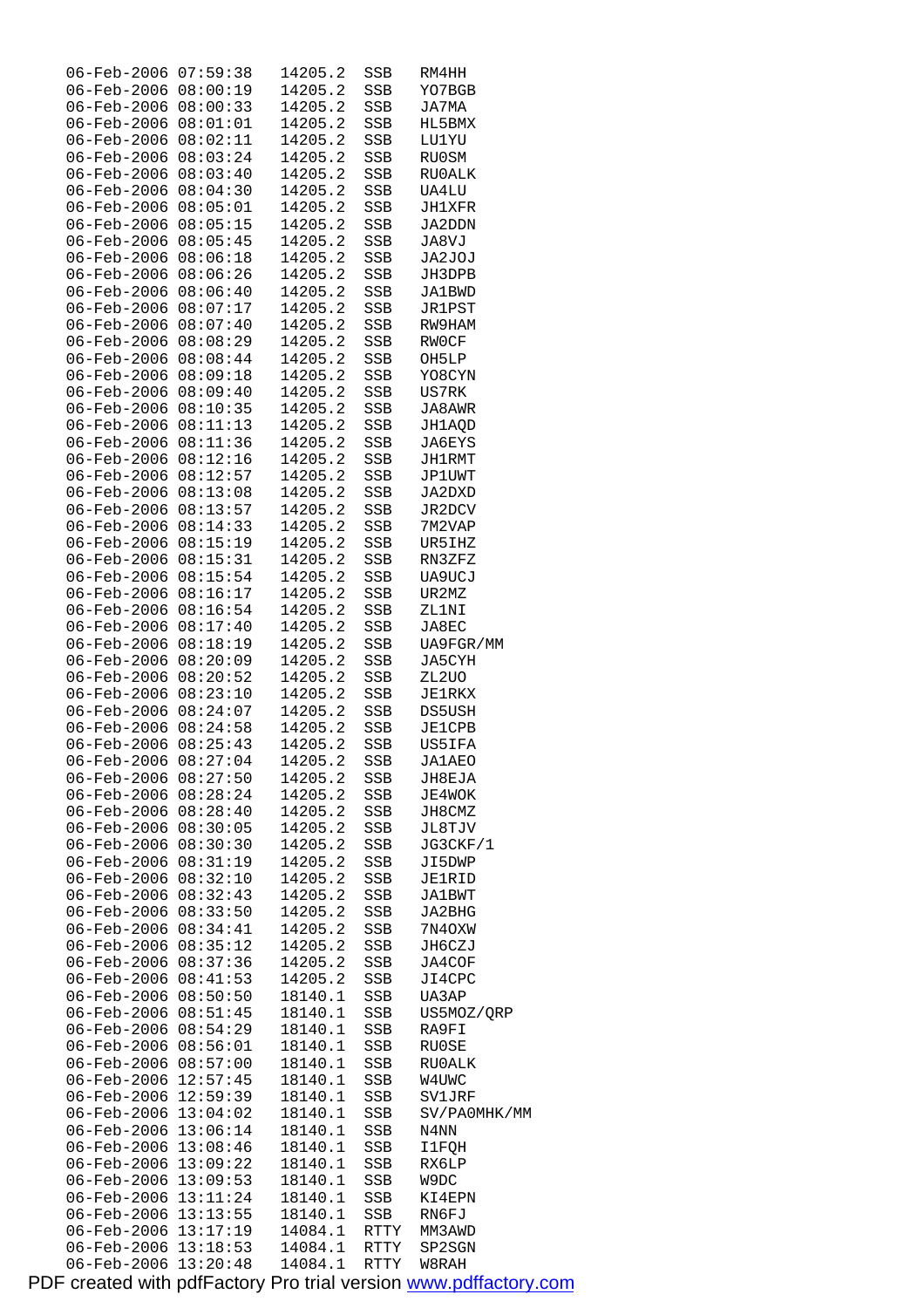| $06 - \text{Feb} - 2006$ | 13:24:32 | 14084.1 | RTTY        | <b>W1NRB</b>                   |
|--------------------------|----------|---------|-------------|--------------------------------|
| 06-Feb-2006              | 13:27:06 | 14084.1 | RTTY        | W6IHG                          |
| 06-Feb-2006              | 13:28:18 |         |             |                                |
|                          |          | 14084.1 | RTTY        | HA8AL                          |
| $06 - \text{Feb} - 2006$ | 13:30:56 | 14084.1 | RTTY        | SV1AER                         |
| 06-Feb-2006              | 13:32:47 | 14084.1 | RTTY        | W5BBR                          |
| $06 - \text{Feb} - 2006$ | 13:35:36 | 14084.1 | RTTY        | VE9NC                          |
| 06-Feb-2006              | 13:41:32 | 14084.1 | RTTY        | UA30BL                         |
| 06-Feb-2006              | 13:46:03 | 14084.1 | RTTY        | RA9AC                          |
|                          |          | 14084.1 | <b>RTTY</b> |                                |
| $06 - \text{Feb} - 2006$ | 13:50:50 |         |             | <b>UA1TBN</b>                  |
| 06-Feb-2006              | 13:56:04 | 14084.1 | RTTY        | KP4FKN                         |
| $06 - Feb - 2006$        | 13:59:00 | 14084.1 | RTTY        | CO2GL                          |
| 06-Feb-2006              | 14:02:59 | 14084.1 | RTTY        | UA3DCW                         |
| 06-Feb-2006              | 14:05:03 | 14084.1 | RTTY        | UR5FGW/MM                      |
| $06 - \text{Feb} - 2006$ | 14:08:04 | 14084.1 | RTTY        | RV3UQ                          |
| 06-Feb-2006              | 14:14:56 | 14084.1 | RTTY        | N2FF                           |
|                          |          |         |             |                                |
| $06 - \text{Feb} - 2006$ | 14:16:49 | 14084.1 | RTTY        | LZ1ZC                          |
| 06-Feb-2006              | 14:21:08 | 14084.1 | RTTY        | UA4LU                          |
| 06-Feb-2006              | 14:24:16 | 14084.1 | RTTY        | RA9FFF                         |
| $06 - \text{Feb} - 2006$ | 14:30:53 | 14084.1 | RTTY        | VY2LI                          |
| 06-Feb-2006              | 14:32:51 | 14084.1 | RTTY        | AB9DU                          |
| $06 - \text{Feb} - 2006$ | 14:34:53 | 14084.1 | RTTY        | N <sub>2</sub> GV <sub>B</sub> |
|                          |          |         |             |                                |
| 06-Feb-2006              | 14:38:16 | 14084.1 | RTTY        | W5OV                           |
| 06-Feb-2006              | 14:40:36 | 14084.1 | RTTY        | US5LQO                         |
| $06 - \text{Feb} - 2006$ | 14:56:31 | 14084.1 | <b>RTTY</b> | RV6FT                          |
| 06-Feb-2006              | 14:57:33 | 14084.1 | RTTY        | RV6BC                          |
| $06 - \text{Feb} - 2006$ | 14:59:43 | 14084.1 | RTTY        | KP4ED                          |
| 06-Feb-2006              | 19:45:02 | 7047.1  | SSB         | RA4LCK                         |
|                          |          |         |             |                                |
| 06-Feb-2006              | 19:46:11 | 7047.1  | SSB         | SM5IUF                         |
| 06-Feb-2006              | 19:47:49 | 7047.1  | SSB         | 2E0MWC                         |
| 06-Feb-2006              | 19:48:34 | 7047.1  | SSB         | MW0AUH                         |
| $06 - Feb - 2006$        | 19:50:24 | 7047.1  | SSB         | UT3WW                          |
| 06-Feb-2006              | 19:50:56 | 7047.1  | SSB         | UA4YJA                         |
| 06-Feb-2006              | 19:52:03 | 7047.1  | SSB         | SP4CUF                         |
|                          |          |         |             |                                |
| $06 - \text{Feb} - 2006$ | 19:52:56 | 7047.1  | SSB         | RA3DTN                         |
| 06-Feb-2006              | 19:53:49 | 7047.1  | SSB         | UR5LCZ                         |
| $06 - \text{Feb} - 2006$ | 19:54:32 | 7047.1  | SSB         | UA6YEX                         |
| 06-Feb-2006              | 19:55:29 | 7047.1  | SSB         | UX9IC                          |
| 06-Feb-2006              | 19:56:14 | 7047.1  | SSB         | RV1AE                          |
| 06-Feb-2006              | 19:57:19 | 7047.1  | SSB         | RW4HBD                         |
| 06-Feb-2006              | 19:58:31 | 7047.1  |             |                                |
|                          |          |         | SSB         | MWODNF                         |
| 06-Feb-2006 19:59:14     |          | 7047.1  | SSB         | G4PZN                          |
| 06-Feb-2006              | 20:00:04 | 7047.1  | SSB         | ES7TA                          |
| 06-Feb-2006              | 20:01:09 | 7047.1  | SSB         | RA3RVZ                         |
| $06 - \text{Feb} - 2006$ | 20:01:28 | 7047.1  | SSB         | RV6FA                          |
| 06-Feb-2006              | 20:02:23 | 7047.1  | SSB         | IT9RRU                         |
| 06-Feb-2006              | 20:03:16 | 7047.1  | SSB         | OE6KDG                         |
|                          |          |         |             |                                |
| 06-Feb-2006              | 20:04:32 | 7047.1  | SSB         | RA6FNG                         |
| 06-Feb-2006              | 20:05:31 | 7047.1  | SSB         | UA3DJC                         |
| 06-Feb-2006              | 20:05:59 | 7047.1  | SSB         | YO9IE                          |
| 06-Feb-2006              | 20:06:18 | 7047.1  | SSB         | OM8CA                          |
| 06-Feb-2006              | 20:07:18 | 7047.1  | SSB         | SQ5FWD                         |
| 06-Feb-2006              | 20:08:14 | 7047.1  | SSB         | RU6YJ                          |
|                          |          |         |             |                                |
| 06-Feb-2006              | 20:09:24 | 7047.1  | SSB         | UT1FG/MM                       |
| 06-Feb-2006              | 20:09:48 | 7047.1  | SSB         | JA3BSX                         |
| 06-Feb-2006              | 20:11:26 | 7047.1  | SSB         | RA3CQ                          |
| 06-Feb-2006              | 20:12:02 | 7047.1  | SSB         | JA1LQL                         |
| 06-Feb-2006              | 20:12:28 | 7047.1  | SSB         | LZ1DQ                          |
| 06-Feb-2006              | 20:12:55 | 7047.1  | SSB         | RX3ZJ                          |
|                          |          | 7047.1  |             |                                |
| $06 - Feb - 2006$        | 20:14:02 |         | SSB         | OE3IW                          |
| 06-Feb-2006              | 20:14:27 | 7047.1  | SSB         | LY1GK                          |
| 06-Feb-2006              | 20:15:14 | 7047.1  | SSB         | OE6RLF                         |
| 06-Feb-2006              | 20:15:48 | 7047.1  | SSB         | OE4PFU                         |
| 06-Feb-2006              | 20:16:44 | 7047.1  | SSB         | UT8LO                          |
| 06-Feb-2006              | 20:17:14 | 7047.1  | SSB         | EI6ARB                         |
|                          |          |         |             |                                |
| 06-Feb-2006              | 20:18:27 | 7047.1  | SSB         | G8UXD                          |
| 06-Feb-2006              | 20:20:42 | 7047.1  | SSB         | RV3ND                          |
| 06-Feb-2006              | 20:21:11 | 7047.1  | SSB         | 9A3ES                          |
| 06-Feb-2006              | 20:22:46 | 7047.1  | SSB         | LA7RHA                         |
| $06 - Feb - 2006$        | 20:23:48 | 7047.1  | SSB         | OK2BRS                         |
| 06-Feb-2006              | 20:24:31 | 7047.1  | SSB         | RW6HAS                         |
| $06 - \text{Feb} - 2006$ | 20:25:03 |         |             |                                |
|                          |          | 7047.1  | SSB         | US3IT                          |
| 06-Feb-2006              | 20:25:55 | 7047.1  | SSB         | IW3IBN                         |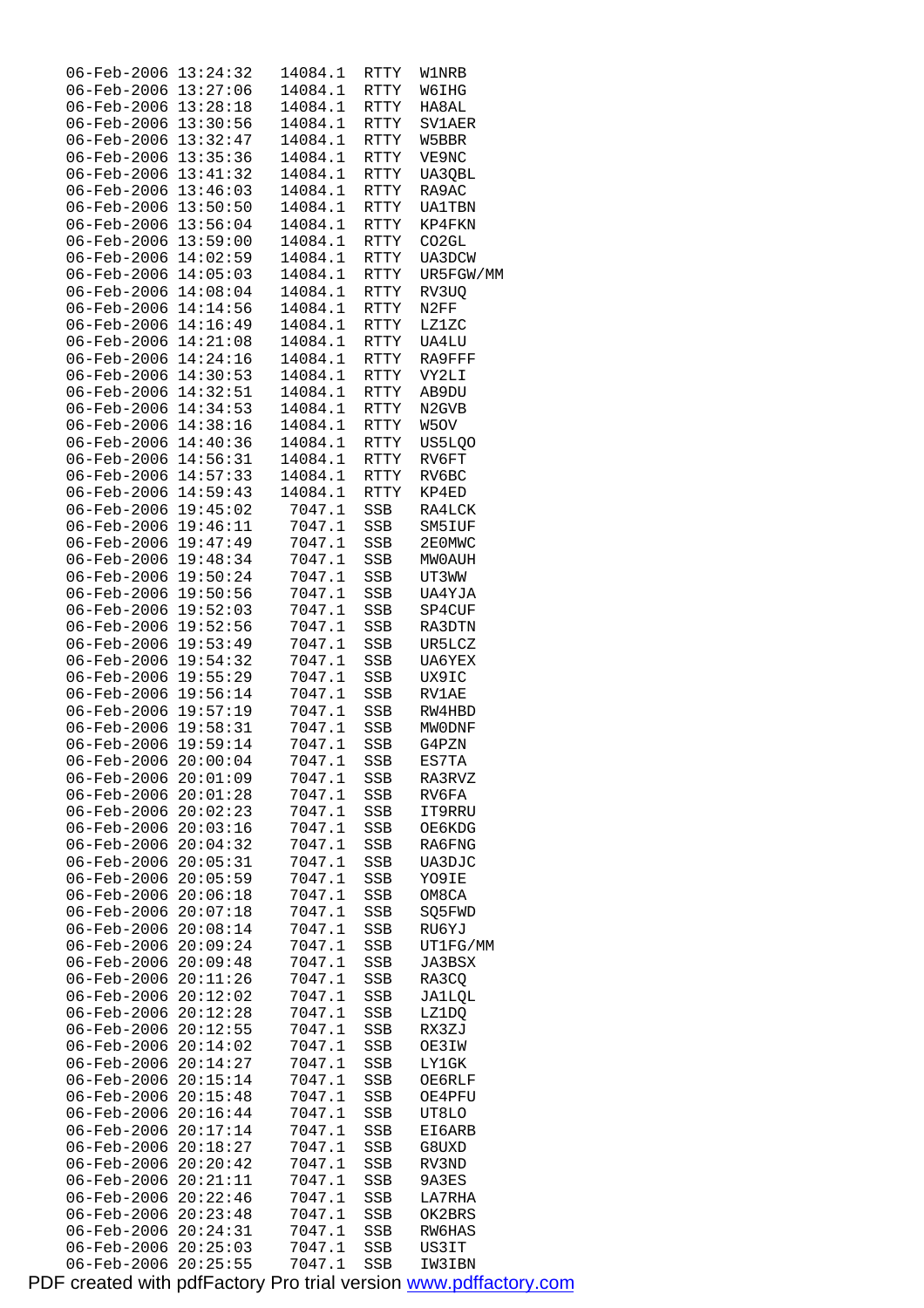| 06-Feb-2006              | 20:26:35 | 7047.1     | SSB | HB9TUZ        |  |
|--------------------------|----------|------------|-----|---------------|--|
| 06-Feb-2006              | 20:27:16 | 7047.1     | SSB | DL2BWG        |  |
| 06-Feb-2006              | 20:27:58 | 7047.1     | SSB | IW5AB         |  |
| 06-Feb-2006              | 20:28:27 | 7047.1     | SSB | SP6OUJ        |  |
| 06-Feb-2006              | 20:28:37 | 7047.1     | SSB | SP4TN         |  |
| $06 - \text{Feb} - 2006$ | 20:29:00 | 7047.1     | SSB | <b>EA1BSU</b> |  |
| 06-Feb-2006              | 20:29:25 | 7047.1     | SSB | YU7KMN        |  |
| 06-Feb-2006              | 20:29:43 | 7047.1     | SSB | SP6ZJP        |  |
| 06-Feb-2006              | 20:30:09 | 7047.1     | SSB | UA6AMR        |  |
| 06-Feb-2006              | 20:30:45 | 7047.1     | SSB | <b>LZ1AEB</b> |  |
| 06-Feb-2006              | 20:31:09 | 7047.1     | SSB | IW9HLM        |  |
| $06 - \text{Feb} - 2006$ | 20:31:22 | 7047.1     | SSB | IT9ITV        |  |
| 06-Feb-2006              | 20:31:47 | 7047.1     | SSB | SP1RKT        |  |
| 06-Feb-2006              | 20:32:30 | 7047.1     | SSB | RA3WUD        |  |
| 06-Feb-2006              | 20:33:25 | 7047.1     | SSB | UR0EF         |  |
| $06 - \text{Feb} - 2006$ | 20:33:53 | 7047.1     | SSB | HA8AT         |  |
| 06-Feb-2006              | 20:34:27 | 7047.1     | SSB | US0LO         |  |
| 06-Feb-2006              | 20:34:54 | 7047.1     | SSB | MI3JXG        |  |
| 06-Feb-2006              | 20:36:34 | 7047.1     | SSB | EA4BOG        |  |
| 06-Feb-2006              | 20:37:28 | 7047.1     | SSB | IK7GUW        |  |
| 06-Feb-2006              | 20:38:42 | 7047.1     |     |               |  |
| $06 - \text{Feb} - 2006$ |          |            | SSB | SV1FJF        |  |
|                          | 20:39:20 | 7047.1     | SSB | JA5AQC        |  |
| 06-Feb-2006              | 20:40:38 | 7047.1     | SSB | IW2OEV        |  |
| 06-Feb-2006              | 20:40:54 | 7047.1     | SSB | EA5DGP        |  |
| 06-Feb-2006              | 20:41:28 | 7047.1     | SSB | OK2UVX        |  |
| $06 - \text{Feb} - 2006$ | 20:42:42 | 7047.1     | SSB | EI2FJB        |  |
| 06-Feb-2006              | 20:43:01 | 7047.1     | SSB | VO1HP         |  |
| 06-Feb-2006              | 20:43:45 | 7047.1     | SSB | F6BBA         |  |
| 06-Feb-2006              | 20:45:11 | 7047.1     | SSB | EA4CKC/M      |  |
| 06-Feb-2006              | 20:45:30 | 7047.1     | SSB | YO2LAN        |  |
| 06-Feb-2006              | 20:45:53 | 7047.1     | SSB | RV6CC         |  |
| 06-Feb-2006              | 20:46:32 | 7047.1     | SSB | IK0MID        |  |
| 06-Feb-2006              | 20:47:12 | 7047.1     | SSB | GM0RRK        |  |
| 06-Feb-2006              | 20:48:14 | 7047.1     | SSB | SP4CPB        |  |
| 06-Feb-2006              | 20:48:27 | 7047.1     | SSB | YU7YZ         |  |
| 06-Feb-2006              | 20:49:04 | 7047.1     | SSB | LA7GNA        |  |
| 06-Feb-2006              | 20:49:50 | 7047.1     | SSB | UX3IO         |  |
| 06-Feb-2006              | 20:50:19 | 7047.1     | SSB | SP6EF         |  |
| 06-Feb-2006 20:51:06     |          | 7047.1     | SSB | <b>DK6JM</b>  |  |
| 06-Feb-2006              | 20:51:37 | 7047.1     | SSB | IZ8APP        |  |
| 06-Feb-2006              | 20:52:09 | 7047.1     | SSB | IK2TDR        |  |
| 06-Feb-2006 20:52:49     |          | 7047.1 SSB |     | YO3FQA        |  |
| 06-Feb-2006              | 20:53:48 | 7047.1     | SSB | G4DSD         |  |
| $06 - Feb - 2006$        | 20:54:35 | 7047.1     | SSB | M0ACA         |  |
| 06-Feb-2006              | 20:55:24 | 7047.1     | SSB | CN2JB/M       |  |
| 06-Feb-2006              | 20:56:44 | 7047.1     | SSB | YO3FWL        |  |
| $06 - Feb - 2006$        | 20:58:09 | 7047.1     | SSB | LA9TJA        |  |
| 06-Feb-2006              | 20:58:26 | 7047.1     | SSB | UR70J         |  |
| 06-Feb-2006              | 20:58:53 | 7047.1     | SSB | SP9TCC        |  |
| 06-Feb-2006              | 20:59:18 | 7047.1     | SSB | YO2MFC        |  |
| 06-Feb-2006              | 20:59:46 | 7047.1     | SSB | SP2GJI        |  |
| 06-Feb-2006              | 21:00:26 | 7047.1     | SSB | <b>GMOFRC</b> |  |
| 06-Feb-2006              | 21:01:06 | 7047.1     | SSB | UA4FUW        |  |
| 06-Feb-2006              | 21:01:33 | 7047.1     | SSB | EA5CVL        |  |
| 06-Feb-2006              | 21:02:21 | 7047.1     | SSB | UA30S         |  |
| 06-Feb-2006              | 21:03:14 | 7047.1     | SSB | ER4LX         |  |
| 06-Feb-2006              | 21:03:48 | 7047.1     | SSB | EA5FQ         |  |
| 06-Feb-2006              | 21:04:07 | 7047.1     | SSB | S58L          |  |
| 06-Feb-2006              | 21:04:43 | 7047.1     | SSB | UT4NR         |  |
| 06-Feb-2006              | 21:05:05 | 7047.1     | SSB | RK6FZ         |  |
| 06-Feb-2006              | 21:05:35 | 7047.1     | SSB | IT9DQM        |  |
| 06-Feb-2006              | 21:06:17 | 7047.1     | SSB | UA2DNH        |  |
| 06-Feb-2006              | 21:06:51 | 7047.1     | SSB | UX5CQ         |  |
| 06-Feb-2006              | 21:07:40 | 7047.1     | SSB | US6EQ         |  |
| 06-Feb-2006              | 21:08:26 | 7047.1     | SSB | IZ8ETW        |  |
| 06-Feb-2006              | 21:09:08 | 7047.1     | SSB | DK1DN         |  |
| 06-Feb-2006              | 21:09:37 | 7047.1     | SSB | IZ8EQH        |  |
| 06-Feb-2006              | 21:09:57 | 7047.1     | SSB | RA2FAC        |  |
| 06-Feb-2006              | 21:10:30 | 7047.1     | SSB | YO2LXB        |  |
| 06-Feb-2006              | 21:11:33 | 7047.1     | SSB | Y05AUV        |  |
| 06-Feb-2006              | 21:12:01 | 7047.1     | SSB | ON4GIL        |  |
| 06-Feb-2006              | 21:12:19 | 7047.1     | SSB | OM5KM         |  |
|                          |          |            |     |               |  |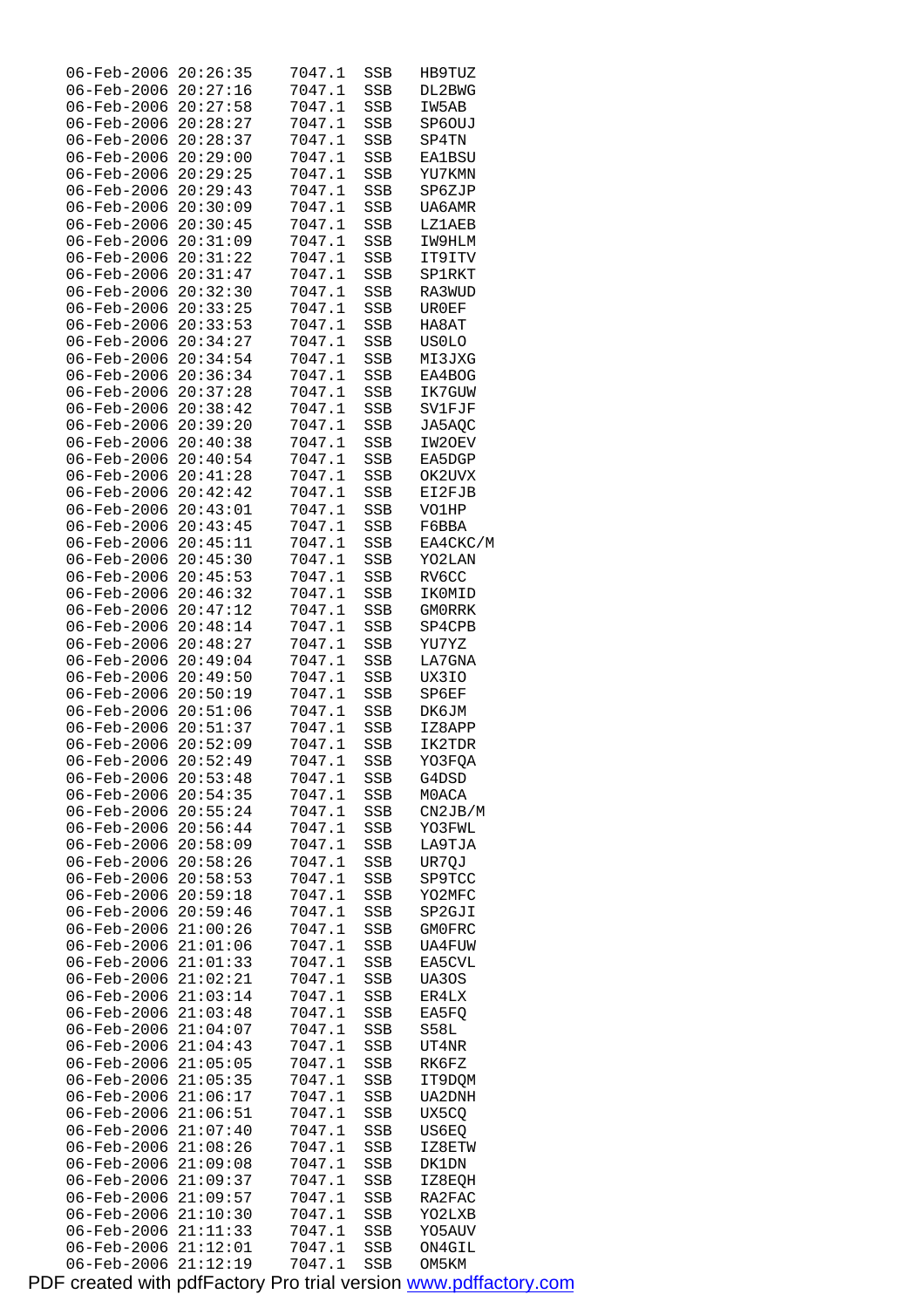| 06-Feb-2006                | 21:12:44 | 7047.1  | SSB          | IZ7AUH        |
|----------------------------|----------|---------|--------------|---------------|
| 06-Feb-2006 21:13:05       |          | 7047.1  | SSB          | RV3LP         |
| 06-Feb-2006 21:13:19       |          | 7047.1  | SSB          | YT1VP         |
| 06-Feb-2006 21:13:40       |          | 7047.1  | SSB          | DF70G         |
| 06-Feb-2006 21:14:36       |          | 7047.1  | SSB          | DL7AXX        |
| 06-Feb-2006 21:15:19       |          | 7047.1  | SSB          | RW3MDV        |
| 06-Feb-2006 21:15:47       |          |         |              |               |
|                            |          | 7047.1  | SSB          | DL4IAL        |
| 06-Feb-2006 21:17:28       |          | 7047.1  | SSB          | IZ8BRK        |
| 06-Feb-2006 21:18:17       |          | 7047.1  | SSB          | DK0C          |
| 06-Feb-2006                | 21:18:42 | 7047.1  | SSB          | <b>DL1VJL</b> |
| $06 - \text{Feb} - 2006$   | 21:19:11 | 7047.1  | SSB          | GM8BQX/P      |
| 06-Feb-2006                | 21:19:48 | 7047.1  | SSB          | OE8HIK        |
| 06-Feb-2006 21:20:11       |          | 7047.1  | SSB          | EA4XK         |
| 06-Feb-2006 21:20:34       |          | 7047.1  | SSB          | IW9HOL        |
| 06-Feb-2006 21:21:02       |          | 7047.1  | SSB          | DL8UAT        |
|                            |          |         |              |               |
| 06-Feb-2006 21:21:52       |          | 7047.1  | SSB          | F1BRV         |
| 06-Feb-2006 21:22:28       |          | 7047.1  | SSB          | MMOCIN/QRP    |
| 06-Feb-2006 21:23:14       |          | 7047.1  | SSB          | GW8WND        |
| 06-Feb-2006 21:24:42       |          | 7047.1  | SSB          | LA5FH         |
| 06-Feb-2006                | 21:25:49 | 7047.1  | SSB          | HA8UT         |
| $06 - \text{Feb} - 2006$   | 21:26:24 | 7047.1  | SSB          | MM5TGW        |
| 06-Feb-2006                | 22:06:29 | 7040.0  | RTTY         | US2I00        |
| 06-Feb-2006                | 22:09:28 | 7040.0  | RTTY         | SP3JSD        |
| 07-Feb-2006 07:43:06       |          | 14012.5 |              |               |
|                            |          |         | SSB          | JJ2QXI        |
| 07-Feb-2006 07:45:03       |          | 14207.1 | SSB          | SM6VZB        |
| 07-Feb-2006 07:48:57       |          | 14242.3 | SSB          | RA3QDU        |
| 07-Feb-2006                | 07:49:36 | 14242.3 | SSB          | UX5VL         |
| 07-Feb-2006                | 07:50:05 | 14242.3 | SSB          | YO3BVV/P      |
| 07-Feb-2006                | 07:51:43 | 14242.3 | SSB          | JE4JPQ        |
| 07-Feb-2006                | 07:54:58 | 14242.3 | SSB          | <b>BG1KPB</b> |
| $07 - \text{Feb} - 2006$   | 07:55:25 | 14242.3 | SSB          | DF3IS         |
| $07 - \text{Feb} - 2006$   | 07:56:09 | 14242.3 | SSB          | RW9JV         |
|                            | 07:57:30 |         |              |               |
| $07 - Feb - 2006$          |          | 14242.3 | SSB          | SV3ICK        |
| 07-Feb-2006                | 07:58:36 | 14242.3 | SSB          | JR7COP        |
| 07-Feb-2006 07:59:44       |          | 14242.3 | SSB          | SM6CKS        |
| 07-Feb-2006                | 08:00:06 | 14242.3 | SSB          | UR5IHZ        |
| $07 - \text{Feb} - 2006$   | 08:00:39 | 14242.3 | SSB          | JA2ANR        |
| $07 - Feb - 2006 08:01:28$ |          | 14242.3 | SSB          | DS4DBG        |
| $07 - Feb - 2006 08:02:07$ |          | 14242.3 | SSB          | RA3GFL        |
| 07-Feb-2006 08:03:15       |          | 14242.3 | SSB          | SV2GWY/QRP    |
| 07-Feb-2006 08:04:34       |          | 14242.3 | SSB          | YL3HA         |
| 07-Feb-2006 08:05:13       |          | 14242.3 | SSB          | RV4AE         |
|                            | 08:05:44 |         |              |               |
| 07-Feb-2006                |          | 14242.3 | SSB          | US4MIE        |
| $07 - Feb - 2006$          | 08:06:23 | 14242.3 | SSB          | LY2PY         |
| 07-Feb-2006                | 08:07:46 | 14242.3 | SSB          | RV6HF         |
| 07-Feb-2006                | 08:08:16 | 14242.3 | SSB          | SP4KSY        |
| $07 - Feb - 2006$          | 08:08:35 | 14242.3 | SSB          | <b>JR1BLX</b> |
| 07-Feb-2006                | 08:09:33 | 14242.3 | $_{\rm SSB}$ | SO2HI         |
| 07-Feb-2006                | 08:10:04 | 14242.3 | SSB          | SM4RFD        |
| 07-Feb-2006                | 08:11:06 | 14242.3 | SSB          | ZL4IR         |
| 07-Feb-2006                | 08:11:59 | 14242.3 | SSB          | DK4VF         |
| $07 - Feb - 2006$          | 08:13:08 | 14242.3 | SSB          | SP4HHI        |
| 07-Feb-2006                | 08:13:43 | 14242.3 | SSB          | JA1IFD        |
|                            |          |         |              |               |
| 07-Feb-2006                | 08:14:08 | 14242.3 | SSB          | JA9FR         |
| 07-Feb-2006                | 08:15:26 | 14242.3 | SSB          | JA1TFJ        |
| 07-Feb-2006                | 08:16:13 | 14242.3 | SSB          | YO4GMD        |
| $07 - Feb - 2006$          | 08:17:04 | 14242.3 | SSB          | YO9FBJ        |
| 07-Feb-2006                | 08:17:48 | 14242.3 | SSB          | SM6AHU        |
| 07-Feb-2006                | 08:18:31 | 14242.3 | SSB          | YO8MI         |
| 07-Feb-2006                | 08:19:34 | 14242.3 | SSB          | JF6CHY        |
| 07-Feb-2006                | 08:20:55 | 14242.3 | SSB          | YO7NE         |
| 07-Feb-2006                | 08:22:15 | 14242.3 | SSB          | PP5BB         |
| 07-Feb-2006                | 08:23:33 | 14242.3 | SSB          | RK3NWN        |
|                            |          |         |              |               |
| 07-Feb-2006                | 08:24:29 | 14242.3 | SSB          | YO6OAQ/QRP    |
| 07-Feb-2006                | 08:25:25 | 14242.3 | SSB          | DK1YP         |
| 07-Feb-2006                | 08:26:02 | 14242.3 | SSB          | LA9LMA        |
| $07 - Feb - 2006$          | 08:27:47 | 14242.3 | SSB          | IW5ELR        |
| 07-Feb-2006                | 08:28:31 | 14242.3 | SSB          | UA9CKQ        |
| 07-Feb-2006                | 08:29:02 | 14242.3 | SSB          | JN4RHB        |
| 07-Feb-2006                | 08:29:55 | 14242.3 | SSB          | UA6LIC        |
| 07-Feb-2006                | 08:30:17 | 14242.3 | SSB          | UA3EAN        |
| $07 - \text{Feb} - 2006$   | 08:31:04 | 14242.3 | <b>SSB</b>   | LZ1MR         |
|                            |          |         |              |               |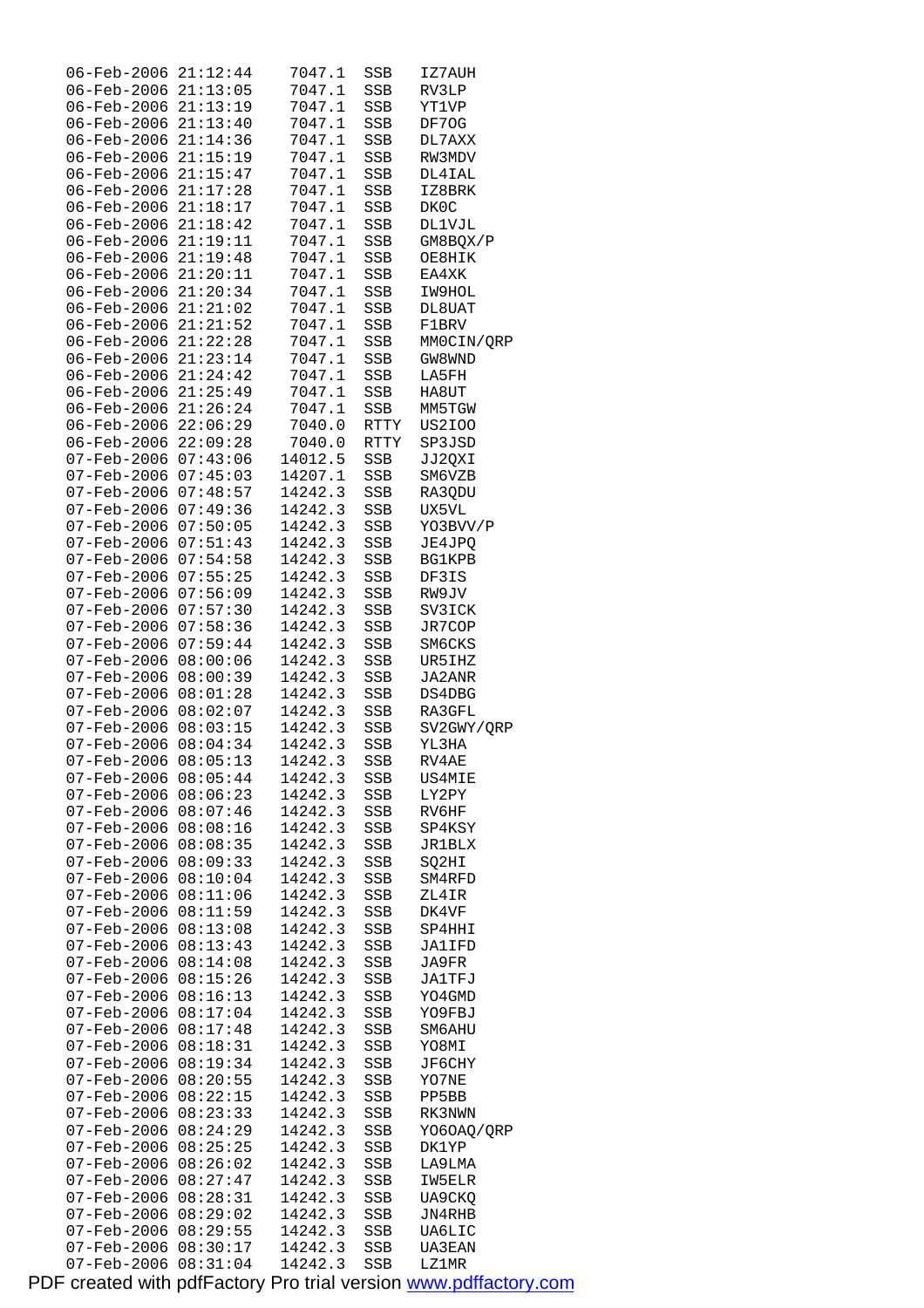| $07 - Feb - 2006$                       | 08:31:59             | 14242.3            | SSB        | UA3SFP        |
|-----------------------------------------|----------------------|--------------------|------------|---------------|
| $07 - \text{Feb} - 2006$                | 08:33:41             | 14242.3            | SSB        | DK6BT         |
| 07-Feb-2006                             | 08:34:25             | 14242.3            | SSB        | DL6MN         |
| 07-Feb-2006                             | 08:34:53             | 14242.3            | SSB        | DG2LBF        |
| 07-Feb-2006                             | 08:35:54             | 14242.3            | SSB        | YO3FOM        |
| 07-Feb-2006                             | 08:36:36             | 14242.3            | SSB        | RD3DZ         |
| $07 - \text{Feb} - 2006$                | 08:37:04             | 14242.3            | SSB        | DL50AX        |
| 07-Feb-2006                             | 08:37:33             | 14242.3            | SSB        | UA3FF         |
| 07-Feb-2006                             | 08:38:36             | 14242.3            | SSB        | JA5CPJ        |
| 07-Feb-2006                             | 08:39:47             | 14242.3            | SSB        | A47RS         |
| 07-Feb-2006                             | 08:42:54             | 14242.3            | SSB        | IK2FOE        |
| $07 - \text{Feb} - 2006$                | 08:45:27             | 14242.3            | SSB        | IV3AZZ        |
| 07-Feb-2006                             | 08:46:13             | 14242.3            | SSB        | SP4JAV        |
| $07 - \text{Feb} - 2006$                | 08:46:53             | 14242.3            | SSB        | UN7EX         |
| 07-Feb-2006                             | 08:47:24             | 14242.3            | SSB        | SV1ATV        |
| 07-Feb-2006                             | 08:47:52             | 14242.3            | SSB        | RW3WWW        |
| $07 - \text{Feb} - 2006$                | 08:49:51             | 14242.3            |            |               |
|                                         | 08:50:20             |                    | SSB        | RZ6LE         |
| 07-Feb-2006                             |                      | 14242.3            | SSB        | RA3RVZ        |
| 07-Feb-2006                             | 08:50:35             | 14242.3            | SSB        | <b>LY1K</b>   |
| 07-Feb-2006                             | 08:52:13             | 14242.3            | SSB        | RK9YWW        |
| 07-Feb-2006                             | 08:54:01             | 14242.3            | SSB        | UR5DDX        |
| $07 - \text{Feb} - 2006$                | 08:58:30             | 14242.3            | SSB        | JE1GZB        |
| 07-Feb-2006                             | 08:59:33             | 14242.3            | SSB        | RZ9WXW        |
| 07-Feb-2006                             | 09:00:07             | 14242.3            | SSB        | DJ4IC         |
| 07-Feb-2006                             | 09:01:47             | 14242.3            | SSB        | UA4PJM        |
| 07-Feb-2006                             | 09:02:23             | 14242.3            | SSB        | SP8UZI        |
| $07 - \text{Feb} - 2006$                | 09:04:25             | 14242.3            | SSB        | <b>RW0BM</b>  |
| 07-Feb-2006                             | 09:04:42             | 14242.3            | SSB        | M0CCE         |
| 07-Feb-2006                             | 09:05:04             | 14242.3            | SSB        | RA3DJP        |
| 07-Feb-2006                             | 09:05:17             | 14242.3            | SSB        | LB9YE         |
| 07-Feb-2006                             | 09:06:03             | 14242.3            | SSB        | <b>DL1DWT</b> |
| 07-Feb-2006                             | 09:06:41             | 14242.3            | SSB        | LA4EKA        |
| 07-Feb-2006                             | 09:07:36             | 14242.3            | SSB        | OM3JA         |
| 07-Feb-2006                             | 09:08:08             | 14242.3            | SSB        | PA3GCM        |
| 07-Feb-2006                             | 09:08:19             | 14242.3            | SSB        | UR6QC         |
|                                         |                      |                    |            |               |
|                                         |                      |                    |            |               |
| 07-Feb-2006                             | 09:08:47             | 14242.3            | SSB        | OH3MF         |
| $07 - \text{Feb} - 2006$                | 09:09:05             | 14242.3            | SSB        | SP3DSC        |
| 07-Feb-2006                             | 09:11:05             | 14242.3            | SSB        | GM8BQX/P      |
| 07-Feb-2006                             | 09:11:51             | 14242.3            | SSB        | PR7CPK        |
| 07-Feb-2006                             | 09:13:46             | 14242.3            | SSB        | <b>US4LGX</b> |
| 07-Feb-2006                             | 09:14:41             | 14242.3            | SSB        | UA3MJX        |
| $07 - \text{Feb} - 2006 \quad 09:15:00$ |                      | 14242.3            | SSB        | CT1DTO        |
| 07-Feb-2006                             | 09:15:44             | 14242.3            | SSB        | PS8ET         |
| $07 - Feb - 2006$                       | 09:16:29             | 14242.3            | SSB        | UA9YK         |
| $07 - Feb - 2006$                       | 09:17:16             | 14242.3            | SSB        | OZ1IPE        |
| 07-Feb-2006                             | 09:17:58             | 14242.3            | SSB        | JA8BMK        |
| $07 - \text{Feb} - 2006$                | 09:19:50             | 14242.3            | SSB        | EA8BKB        |
| 07-Feb-2006                             | 09:21:20             | 14242.3            | SSB        | JA1FJJ        |
| 07-Feb-2006                             | 09:21:53             | 14242.3            | SSB        | UX2IQ         |
| $07 - Feb - 2006$                       | 09:22:15             | 14242.3            | SSB        | DK3EU         |
| 07-Feb-2006                             | 09:23:40             | 14242.3            | SSB        | <b>UA1CEC</b> |
| 07-Feb-2006                             | 09:25:56             | 14242.3            | SSB        | M0CQE         |
| $07 - Feb - 2006$                       | 09:26:47             | 14242.3            | SSB        | UA4HDB        |
| $07 - Feb - 2006$                       | 09:27:34             | 14242.3            | SSB        | DL3NTC        |
| 07-Feb-2006                             | 09:28:44             | 14242.3            | SSB        | <b>UA1APB</b> |
| 07-Feb-2006                             | 09:29:35             | 14242.3            | SSB        | OH2BMP        |
| 07-Feb-2006                             | 09:31:03             | 14242.3            | SSB        | DG5BE         |
| 07-Feb-2006                             | 09:31:41             | 14242.3            | SSB        | EA7CB         |
| 07-Feb-2006                             | 09:31:59             | 14242.3            | SSB        | OH5PA         |
| 07-Feb-2006                             | 13:19:28             | 14221.2            | SSB        | W4UWC         |
| 07-Feb-2006                             | 13:20:46             | 14221.2            | SSB        | K4BMS         |
| 07-Feb-2006                             | 13:24:14             | 14221.2            | SSB        | WR3H          |
| 07-Feb-2006                             | 13:27:40             | 14224.0            | SSB        | WA3G          |
| 07-Feb-2006                             | 13:29:00             | 14224.0            | SSB        | UY6MY         |
| 07-Feb-2006                             | 13:29:21             | 14224.0            | SSB        | RW6AF         |
| 07-Feb-2006                             | 13:29:51             | 14224.0            | SSB        | K2GKM         |
| 07-Feb-2006                             | 13:30:12             | 14224.0            | SSB        | IW5AB         |
| 07-Feb-2006                             | 13:30:38             | 14224.0            | SSB        | KX4P          |
| 07-Feb-2006                             | 13:31:15             | 14224.0            | SSB        | RU6UR         |
| 07-Feb-2006                             | 13:31:37             | 14224.0            | SSB        | AA2AP         |
| 07-Feb-2006<br>07-Feb-2006              | 13:32:02<br>13:32:39 | 14224.0<br>14224.0 | SSB<br>SSB | KI8EK<br>K4TD |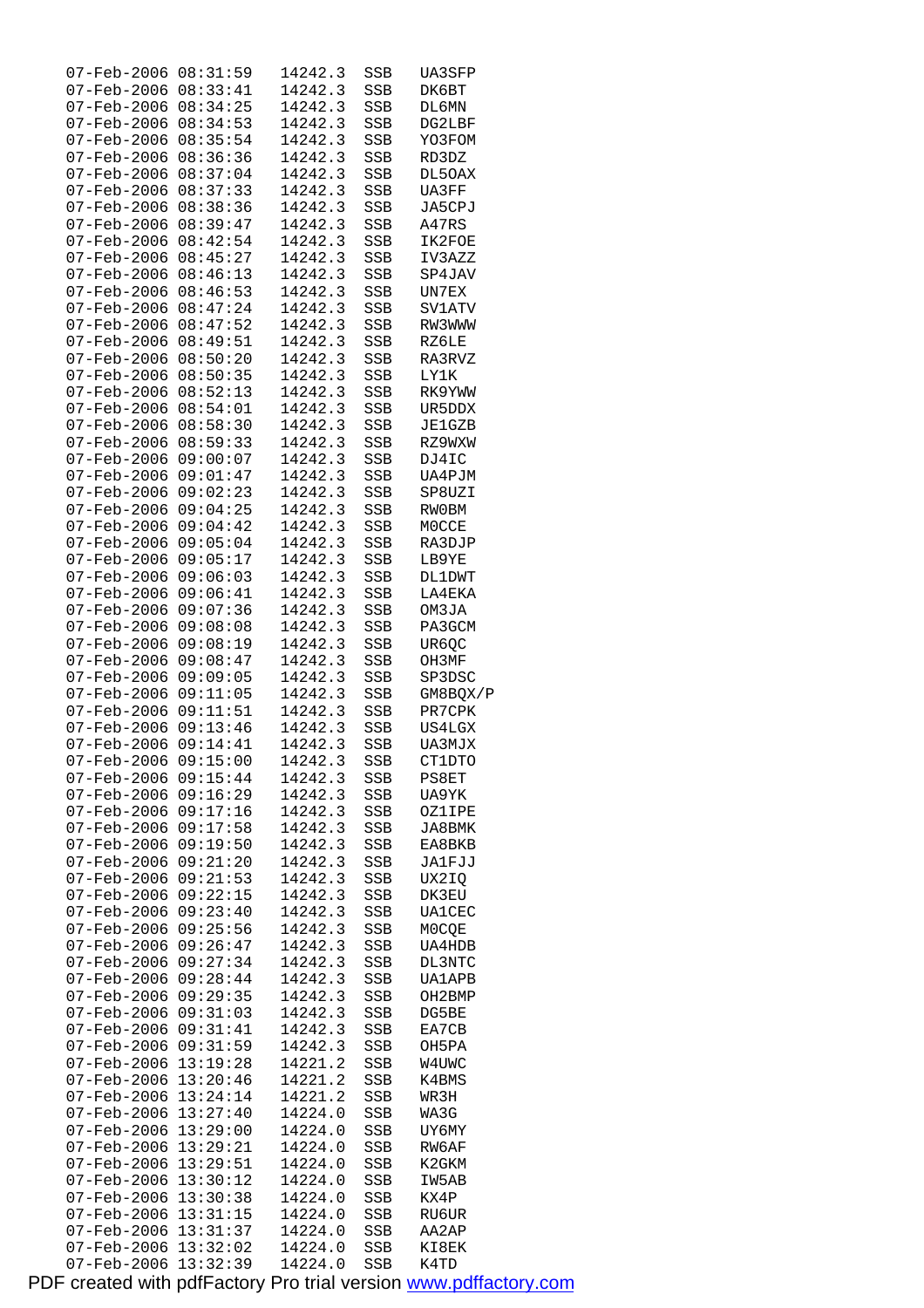| 07-Feb-2006                                          | 13:33:18             | 14224.0            | SSB        | NB5N           |
|------------------------------------------------------|----------------------|--------------------|------------|----------------|
| 07-Feb-2006 13:34:03                                 |                      | 14224.0            | SSB        | N9ZOE          |
| 07-Feb-2006                                          | 13:34:40             | 14224.0            | SSB        | W9TQA          |
| 07-Feb-2006 13:35:56                                 |                      | 14224.0            | SSB        | WW8O           |
| 07-Feb-2006 13:36:16                                 |                      | 14224.0            | SSB        | HR2J           |
| $07 - \text{Feb} - 2006$                             | 14:54:37             | 18125.0            | SSB        | W2BXR/P        |
| $07 - \text{Feb} - 2006$                             | 14:56:25             | 18125.0            | SSB        | K4DGO          |
| 07-Feb-2006                                          | 14:57:23             | 18125.0            | SSB        | W4GBU          |
| 07-Feb-2006                                          | 14:58:25             | 18125.0            | SSB        | N9XM           |
| 07-Feb-2006                                          | 14:59:59             | 18125.0            | SSB        | KM1R           |
| 07-Feb-2006                                          | 15:00:43             | 18125.0            | SSB        | WF4G           |
| $07 - \text{Feb} - 2006$                             | 15:02:55             | 18125.0            | SSB        | K4DJ           |
| 07-Feb-2006                                          | 15:03:54             | 18125.0            | SSB        | KD5UVV         |
| 07-Feb-2006 15:05:15                                 |                      | 18125.0            | SSB        | W9RG           |
| $07$ -Feb-2006 15:06:14                              |                      | 18125.0            | SSB        | W4ITH          |
| $07 - \text{Feb} - 2006$                             | 15:07:24             | 18125.0            | SSB        | W3AZD          |
| $07 - \text{Feb} - 2006$                             | 15:08:28             | 18125.0            | SSB        | K5RJ           |
| 07-Feb-2006                                          | 15:09:15             | 18125.0            | SSB        | K2BUR          |
| 07-Feb-2006 15:10:31                                 |                      | 18125.0            | SSB        | EA8LE          |
| 07-Feb-2006 15:33:58                                 |                      | 14170.1            | SSB        | MWOJDW         |
| 07-Feb-2006                                          | 15:38:58             | 14170.1            | SSB        | TA7LK          |
| $07 - \text{Feb} - 2006$                             | 15:39:29             | 14170.1            | SSB        | KG4KTL         |
| 07-Feb-2006                                          | 15:41:36             | 14170.1            | SSB        | DK40WW         |
| $07 - \text{Feb} - 2006$ $15:42:07$                  |                      | 14170.1<br>14170.1 | SSB        | IZ5AST         |
| $07$ -Feb-2006 15:43:51                              |                      |                    | SSB        | MI3DJM         |
| $07 - \text{Feb} - 2006$<br>$07 - \text{Feb} - 2006$ | 15:44:45             | 14170.1            | SSB        | UT5QMN         |
|                                                      | 15:46:03             | 14170.1            | SSB        | AA2ZH          |
| 07-Feb-2006                                          | 15:49:46             | 14170.1            | SSB        | LA8MOA         |
| 07-Feb-2006 15:53:51                                 |                      | 14170.1            | SSB        | KC0RQH         |
| 07-Feb-2006                                          | 15:56:02<br>15:57:20 | 14170.1            | SSB        | UT5QA          |
| 07-Feb-2006                                          |                      | 14170.1            | SSB        | UT5UE          |
| 07-Feb-2006<br>$07 - \text{Feb} - 2006$              | 15:58:20<br>15:58:49 | 14170.1            | SSB        | ES7FU          |
| 07-Feb-2006                                          | 16:00:05             | 14170.1<br>14170.1 | SSB        | CT4PM<br>W4GIW |
| 07-Feb-2006                                          | 16:00:58             | 14170.1            | SSB<br>SSB | OH5ZZ          |
| 07-Feb-2006                                          | 16:01:23             | 14170.1            | SSB        | DL4DKM         |
| $07 - \text{Feb} - 2006$                             | 16:03:12             | 14170.1            | SSB        | WOVX           |
| $07 - \text{Feb} - 2006$                             | 16:04:25             | 14170.1            | SSB        | K3FM           |
| $07 - \text{Feb} - 2006$ $16:05:22$                  |                      | 14170.1            | SSB        | UA3DNH         |
| $07 - \text{Feb} - 2006$ $16:06:06$                  |                      | 14170.1            | SSB        | <b>IK1SPT</b>  |
| 07-Feb-2006                                          | 16:07:15             | 14170.1            | SSB        | <b>W200</b>    |
| 07-Feb-2006 16:07:29                                 |                      | 14170.1            | SSB        | W8QGP          |
| 07-Feb-2006 16:08:42                                 |                      | 14170.1            | SSB        | K4QS/AM        |
| 07-Feb-2006                                          | 16:10:07             | 14170.1            | SSB        | AA4ET/AM       |
| 07-Feb-2006                                          | 16:11:36             | 14170.1            | SSB        | K1IK           |
| 07-Feb-2006                                          | 16:12:49             | 14170.1            | SSB        | WA4TMJ         |
| 07-Feb-2006                                          | 16:13:46             | 14170.1            | SSB        | HB9ACA         |
| $07 - Feb - 2006$                                    | 16:15:12             | 14170.1            | SSB        | <b>YU1AB</b>   |
| 07-Feb-2006                                          | 16:16:13             | 14170.1            | SSB        | UA3LQK         |
| $07 - \text{Feb} - 2006$                             | 16:16:37             | 14170.1            | SSB        | UA3YLA         |
| 07-Feb-2006                                          | 16:17:29             | 14170.1            | SSB        | K9UQN          |
| 07-Feb-2006                                          | 16:19:02             | 14170.1            | SSB        | 4Z5KZ          |
| 07-Feb-2006                                          | 16:19:31             | 14170.1            | SSB        | W4QH           |
| $07 - Feb - 2006$                                    | 16:21:03             | 14170.1            | SSB        | W2UHA          |
| 07-Feb-2006                                          | 16:21:54             | 14170.1            | SSB        | RK3FE          |
| 07-Feb-2006                                          | 16:22:40             | 14170.1            | SSB        | K4KNO          |
| $07 - \text{Feb} - 2006$                             | 16:23:44             | 14170.1            | SSB        | UY5YB          |
| $07 - Feb - 2006$                                    | 16:24:11             | 14170.1            | SSB        | DG2RSF         |
| 07-Feb-2006                                          | 16:25:21             | 14170.1            | SSB        | CU3TRP         |
| 07-Feb-2006                                          | 16:25:47             | 14170.1            | SSB        | VE3JOY         |
| 07-Feb-2006                                          | 16:32:58             | 14170.1            | SSB        | RW6MDV         |
| 07-Feb-2006                                          | 16:34:13             | 14170.1            | SSB        | AA8SY/QRP      |
| $07 - Feb - 2006$                                    | 16:36:50             | 14170.1            | SSB        | UR4IYS         |
| $07 - Feb - 2006$                                    | 16:37:38             | 14170.1            | SSB        | KB6JE          |
| 07-Feb-2006                                          | 16:38:43             | 14170.1            | SSB        | WD9GJK         |
| $07 - \text{Feb} - 2006$                             | 16:39:47             | 14170.1            | SSB        | ZS3B           |
| 07-Feb-2006                                          | 16:42:25             | 14170.1            | SSB        | VA2ERO         |
| $07 - Feb - 2006$                                    | 16:43:21             | 14170.1            | SSB        | YV4AKK         |
| 07-Feb-2006                                          | 16:44:31             | 14170.1            | SSB        | W3AZD          |
| 07-Feb-2006                                          | 16:45:34             | 14170.1            | SSB        | W9PW           |
| 07-Feb-2006                                          | 16:46:26             | 14170.1            | SSB        | VE1PO          |
| $07 - \text{Feb} - 2006$                             | 16:47:24             | 14170.1            | <b>SSB</b> | WL7K           |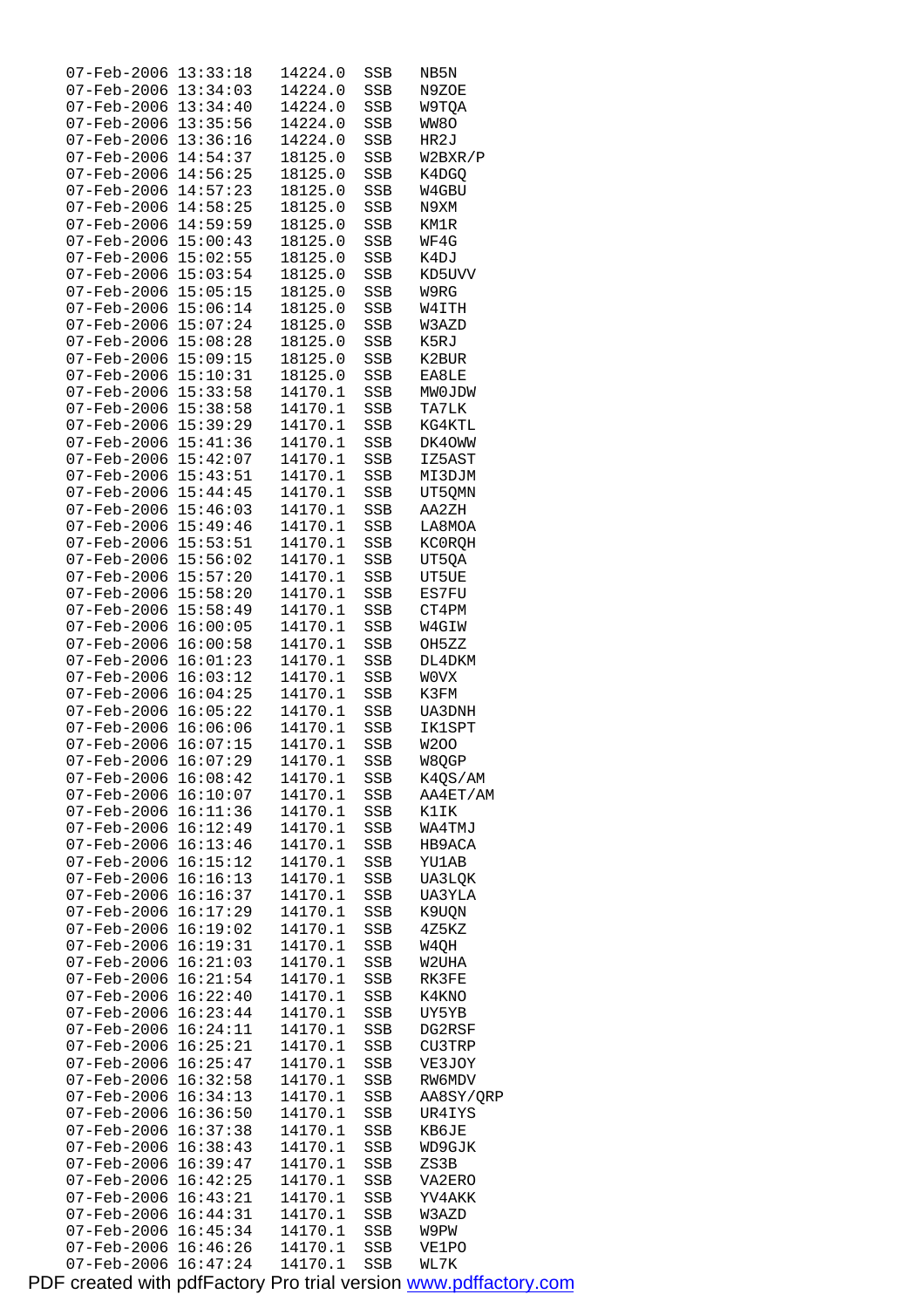| 07-Feb-2006                                          | 16:49:23             | 14170.1          | SSB          | NE1RD          |
|------------------------------------------------------|----------------------|------------------|--------------|----------------|
|                                                      | 16:50:34             | 14170.1          | SSB          | AD5TJ          |
| 07-Feb-2006                                          | 16:52:09             | 14170.1          | SSB          | DK0BTU         |
| 07-Feb-2006                                          | 16:52:53             | 14170.1          | SSB          | KD4AXS/M       |
| $07 - \text{Feb} - 2006$                             | 16:54:34             | 14170.1          | SSB          | VE7BBM         |
| $07 - Feb - 2006$                                    | 16:55:42             | 14170.1          | SSB          | 4Z5AN          |
| $07 - \text{Feb} - 2006$                             | 16:56:32             | 14170.1          | SSB          | CT1AVR         |
| 07-Feb-2006                                          | 16:57:29             | 14170.1          | SSB          | VE2KCX         |
| 07-Feb-2006                                          | 16:58:31             | 14170.1          | SSB          | K6YRA          |
| $07 - Feb - 2006$                                    | 17:00:46             | 14170.1          | SSB          | W6MCA          |
| 07-Feb-2006                                          | 17:02:18             | 14170.1          | SSB          | VA6MM          |
| $07 - \text{Feb} - 2006$                             | 17:03:53             | 14170.1          | SSB          | I2JSB          |
| 07-Feb-2006                                          | 17:04:33             | 14170.1          | SSB          | W6KT           |
| 07-Feb-2006                                          | 17:05:16             | 14170.1          | SSB          | N6DT           |
| 07-Feb-2006 17:05:47                                 |                      | 14170.1          | SSB          | W0WG           |
| $07 - \text{Feb} - 2006$                             | 17:06:08             | 14170.1          | SSB          | VE9MAX         |
| 07-Feb-2006 17:07:20                                 |                      | 14170.1          | SSB          | VE4FE          |
| 07-Feb-2006                                          | 17:08:59             | 14170.1          | SSB          | K4SSU          |
| 07-Feb-2006 17:10:27                                 |                      | 14170.1          |              |                |
| 07-Feb-2006 17:11:17                                 |                      | 14170.1          | SSB<br>SSB   | K2IL<br>VE3EFX |
|                                                      |                      |                  |              |                |
| 07-Feb-2006                                          | 17:12:17             | 14170.1          | SSB          | W4GHS          |
| $07 - \text{Feb} - 2006$                             | 17:13:13             | 14170.1          | SSB          | <b>KCOFFC</b>  |
| 07-Feb-2006                                          | 17:14:10             | 14170.1          | SSB          | KZ8E           |
| 07-Feb-2006 17:14:33                                 |                      | 14170.1          | SSB          | VE3YAL         |
| 07-Feb-2006 17:15:04                                 |                      | 14170.1          | SSB          | VE3HIR         |
| $07 - \text{Feb} - 2006$                             | 17:16:39             | 14170.1          | SSB          | VE5CEM         |
| 07-Feb-2006 17:17:26                                 |                      | 14170.1          | SSB          | W5TSB/M        |
| 07-Feb-2006                                          | 17:18:33             | 14170.1          | SSB          | K3KO           |
| $07 - \text{Feb} - 2006$                             | 17:18:58             | 14170.1          | SSB          | <b>WOMGI</b>   |
| 07-Feb-2006                                          | 20:19:33             | 7048.0           | SSB          | UR5IAP         |
| 07-Feb-2006                                          | 20:21:34             | 7048.0           | SSB          | <b>IZ1GCV</b>  |
| $07 - \text{Feb} - 2006$                             | 20:24:03             | 7048.0           | SSB          | LZ5ZO/QRP      |
| $07 - Feb - 2006$                                    | 20:25:15             | 7048.0           | SSB          | RZ3BT          |
| 07-Feb-2006                                          | 20:25:43             | 7048.0           | SSB          | LZ3FN          |
| 07-Feb-2006                                          | 20:27:17             | 7048.0           | SSB          | DL6USA         |
| $07 - \text{Feb} - 2006$                             | 20:27:31             | 7048.0           | SSB          | SM6KUT         |
| $07 - \text{Feb} - 2006$                             | 20:28:26             | 7048.0           | SSB          | YO3AMW         |
| $07 - Feb - 2006$                                    | 20:29:34             | 7048.0           | SSB          | OH3NVK         |
| 07-Feb-2006                                          | 20:30:21             | 7048.0           | SSB          | UY5YY          |
|                                                      |                      |                  |              |                |
| 07-Feb-2006 20:30:34                                 |                      | 7048.0           | SSB          | UT7UZ          |
| $07 - \text{Feb} - 2006$                             | 20:31:18             | 7048.0           | SSB          | RN3QGL         |
| 07-Feb-2006                                          | 20:32:33             | 7048.0           | SSB          | SM3VDX         |
| $07 - Feb - 2006$                                    | 20:33:13             | 7048.0           | SSB          | SV3AQN         |
| 07-Feb-2006                                          | 20:33:36             | 7048.0           | SSB          | UR5ZRB         |
| $07 - \text{Feb} - 2006$                             | 20:34:36             | 7048.0           | SSB          | <b>UA1CFE</b>  |
| 07-Feb-2006                                          | 20:36:32             | 7048.0           | SSB          | SP9HZF         |
| $07 - Feb - 2006$                                    | 20:37:13             | 7048.0           | SSB          | YO3FQA         |
| $07 - Feb - 2006$                                    | 20:38:03             | 7048.0           | SSB          | ES5RNC         |
| 07-Feb-2006                                          | 20:38:29             | 7048.0           | SSB          | SM3BQH         |
| $07 - Feb - 2006$                                    | 20:39:23             | 7048.0           | SSB          | RX6LDK         |
| $07 - Feb - 2006$                                    | 20:39:45             | 7048.0           | SSB          | UY5LQ          |
| $07 - \text{Feb} - 2006$                             | 20:40:12             | 7048.0           | SSB          | SV3GKE         |
|                                                      | 20:40:52             | 7048.0           | SSB          | US5ETT         |
| $07 - Feb - 2006$                                    | 20:41:27             | 7048.0           | SSB          | RX3AU          |
| $07 - Feb - 2006$<br>$07 - \text{Feb} - 2006$        | 20:42:16             | 7048.0           | SSB          | EW1DS          |
| $07 - \text{Feb} - 2006$                             | 20:42:42             |                  | SSB          | EW8OY          |
| $07 - \text{Feb} - 2006$                             | 20:43:07             | 7048.0<br>7048.0 |              |                |
|                                                      |                      |                  | SSB          | OH6HOW         |
| $07 - Feb - 2006$                                    | 20:43:34             | 7048.0           | SSB          | UR5GV          |
| 07-Feb-2006                                          | 20:46:52             | 7048.0           | SSB          | UA4FEL         |
| $07 - \text{Feb} - 2006$                             | 20:49:26             | 7048.0           | SSB          | DL2AVC         |
| $07 - \text{Feb} - 2006$<br>$07 - \text{Feb} - 2006$ | 20:53:16             | 7048.0<br>7048.0 | SSB          | RX6LAQ         |
|                                                      | 20:54:56             |                  | SSB          | UA6YIM         |
| $07 - \text{Feb} - 2006$                             | 20:56:32             | 7048.0           | SSB          | RN1AJ          |
| $07 - Feb - 2006$                                    | 20:57:56             | 7048.0           | SSB          | YO9IKW         |
| $07 - \text{Feb} - 2006$                             | 21:00:16             | 7048.0           | SSB          | RA3PHI         |
| $07 - \text{Feb} - 2006$                             | 21:01:34             | 7048.0           | SSB          | RA2FIA         |
| $07 - \text{Feb} - 2006$                             | 21:02:31             | 7048.0           | SSB          | SM3MKP         |
| 07-Feb-2006                                          | 21:03:54             | 7048.0           | SSB          | UA1ARU         |
| 07-Feb-2006                                          | 21:22:25             | 3591.3           | RTTY         | UT7HQ          |
| $07 - \text{Feb} - 2006$<br>07-Feb-2006              | 21:27:03<br>21:28:54 | 3591.3<br>3591.3 | RTTY<br>RTTY | UW2ZM<br>DL7WR |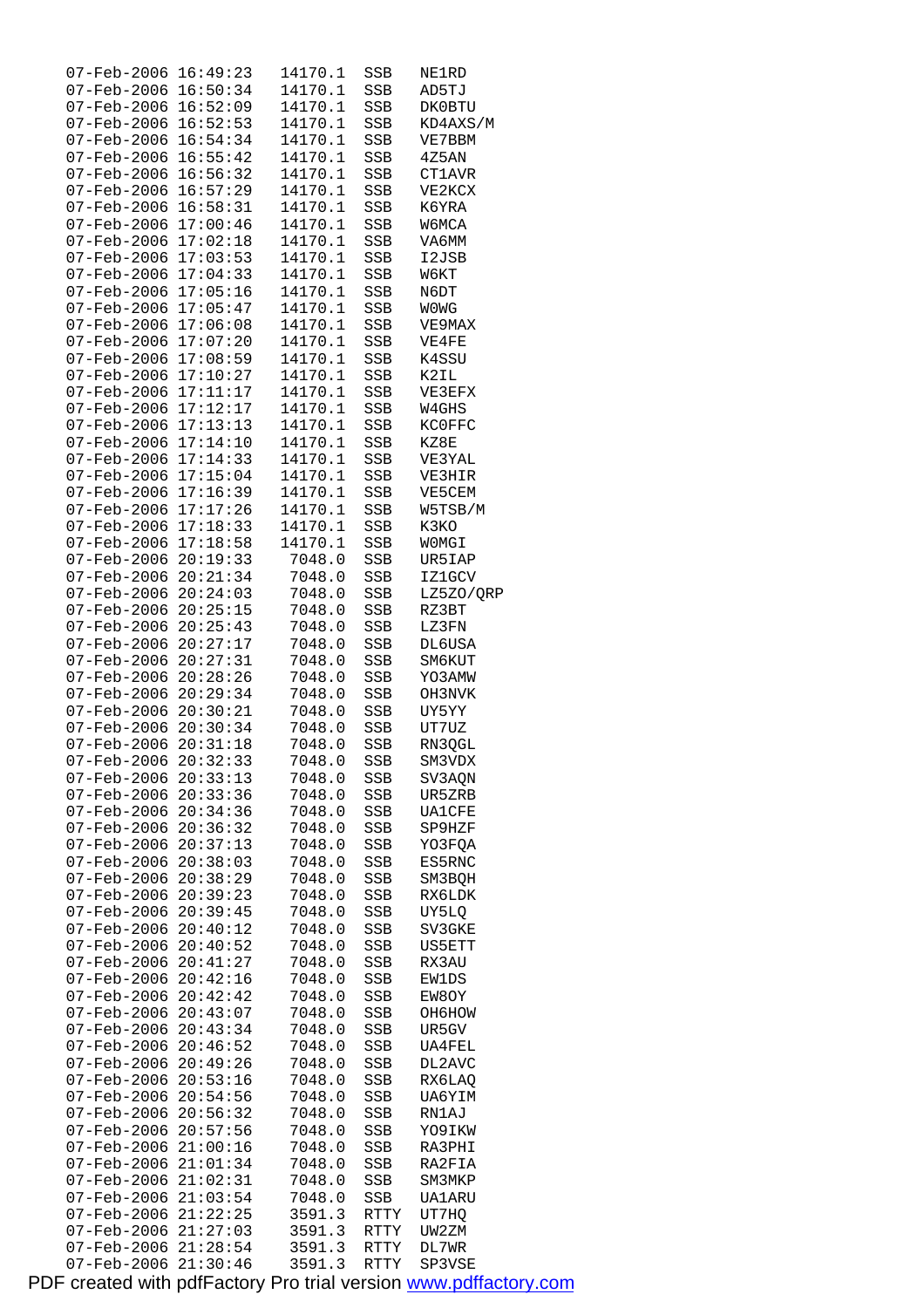| 07-Feb-2006                                  | 21:34:17             | 3591.3           | RTTY              | DL7UKA           |
|----------------------------------------------|----------------------|------------------|-------------------|------------------|
| 07-Feb-2006 21:35:54                         |                      | 3591.3           | RTTY              | DF8QB            |
| 07-Feb-2006 21:37:46                         |                      | 3591.3           | RTTY              | <b>DL1DWT</b>    |
| 07-Feb-2006 21:39:25                         |                      | 3591.3           | RTTY              | SP3IQ            |
| $07$ -Feb-2006 $21:41:52$                    |                      | 3591.3           | RTTY              | DH3RB            |
| $07 - Feb - 2006 21:44:42$                   |                      | 3591.3           | <b>RTTY</b>       | TF3PPN           |
| 09-Feb-2006 21:04:16                         |                      | 3774.1           | <b>SSB</b>        | RX3DKH           |
| 09-Feb-2006 21:05:39                         |                      | 3774.1           | SSB               | US4QQ            |
| 09-Feb-2006 21:06:29<br>09-Feb-2006 21:07:17 |                      | 3774.1           | SSB               | ER1VS            |
|                                              |                      | 3774.1<br>3774.1 | SSB<br>SSB        | OM5EA<br>SP4JCQ  |
| 09-Feb-2006 21:07:39<br>09-Feb-2006 21:08:22 |                      | 3774.1           | SSB               | HA6ZB            |
| 09-Feb-2006 21:09:06                         |                      | 3774.1           | SSB               | RX3XC            |
| 09-Feb-2006 21:09:58                         |                      | 3774.6           | SSB               | 9A6SUH           |
| 09-Feb-2006 21:10:11                         |                      | 3774.6           | SSB               | S54ZZ            |
| 09-Feb-2006 21:11:16                         |                      | 3774.1           | SSB               | DG1RZD           |
| 09-Feb-2006 21:11:33                         |                      | 3774.1           | SSB               | <b>YU1AB</b>     |
| 09-Feb-2006 21:11:50                         |                      | 3774.1           | SSB               | OK2ZFB           |
| 09-Feb-2006 21:12:26                         |                      | 3774.1           | SSB               | OK1MKD           |
| 09-Feb-2006 21:13:18                         |                      | 3774.1           | SSB               | OK1CF            |
| 09-Feb-2006 21:13:52                         |                      | 3774.1           | SSB               | PA3AM            |
| 09-Feb-2006 21:14:23                         |                      | 3774.1           | SSB               | ON5CGZ           |
| 09-Feb-2006 21:14:51                         |                      | 3774.1           | SSB               | DL8NCA           |
| 09-Feb-2006 21:15:24                         |                      | 3774.1           | SSB               | HB9DDS           |
| 09-Feb-2006 21:16:13                         |                      | 3774.1           | SSB               | SP3VZH           |
| 09-Feb-2006 21:17:22                         |                      | 3774.1           | SSB               | <b>DB1NT</b>     |
| 09-Feb-2006 21:17:51                         |                      | 3774.1           | SSB               | DG9SQ            |
| 09-Feb-2006 21:18:15                         |                      | 3774.1           | SSB               | OM5MO            |
| 09-Feb-2006 21:18:37                         |                      | 3774.1           | SSB               | SP4JCQ           |
| 09-Feb-2006 21:18:54                         |                      | 3774.1           | SSB               | EA2EC            |
| 09-Feb-2006 21:19:21                         |                      | 3774.1           | SSB               | MM3AWD           |
| 09-Feb-2006 21:19:49                         |                      | 3774.1           | SSB               | G7DCJ/QRP        |
| 09-Feb-2006 21:20:17                         |                      | 3774.1           | SSB               | IK10XF           |
| 09-Feb-2006 21:21:21                         |                      | 3774.1           | SSB               | ER4OK            |
| 09-Feb-2006 21:22:29                         |                      | 3774.1           | SSB               | OM3EQ            |
| 09-Feb-2006 21:23:07                         |                      | 3774.1           | SSB               | OK2SHB           |
| 09-Feb-2006 21:24:21                         |                      | 3774.1           | SSB               | DG3WB            |
| 09-Feb-2006 21:25:09                         |                      | 3774.1           | SSB               | DL8JS            |
| 09-Feb-2006 21:26:41                         |                      | 3774.1           | SSB               | SQ8IFG           |
| 09-Feb-2006 21:27:13                         |                      | 3774.1           | SSB               | SM7XON           |
| 09-Feb-2006 21:27:39                         |                      | 3774.1           | <b>SSB</b>        | S51AY            |
| $09 - \text{Feb} - 2006$ $21:27:58$          |                      | 3774.1 SSB       |                   | SP7WNF           |
| 09-Feb-2006                                  | 21:28:28             | 3774.1<br>3774.1 | SSB               | S54AO            |
| 09-Feb-2006                                  | 21:29:08             |                  | SSB<br><b>SSB</b> | SQ8LUU           |
| 09-Feb-2006<br>09-Feb-2006                   | 21:29:37<br>21:30:36 | 3774.1<br>3774.1 |                   | UA3YBV           |
| 09-Feb-2006                                  | 21:31:46             | 3774.1           | SSB<br>SSB        | DH0FAB<br>YO8SSB |
| 09-Feb-2006                                  | 21:31:53             | 3774.1           | SSB               | SP6FCQ           |
| 09-Feb-2006                                  | 21:32:23             | 3774.1           | SSB               | MONSI            |
| 09-Feb-2006                                  | 21:32:33             | 3774.1           | SSB               | DC3MH            |
| 09-Feb-2006                                  | 21:33:06             | 3774.1           | SSB               | OM3YCZ           |
| 09-Feb-2006                                  | 21:33:36             | 3774.1           | SSB               | SP8CIV           |
| 09-Feb-2006                                  | 21:34:30             | 3774.1           | SSB               | DG7FX            |
| 09-Feb-2006                                  | 21:35:18             | 3774.1           | SSB               | OK1AL            |
| 09-Feb-2006                                  | 21:35:58             | 3774.1           | SSB               | SQ7GDS           |
| 09-Feb-2006                                  | 21:36:08             | 3774.1           | SSB               | SM7ASN           |
| 09-Feb-2006                                  | 21:37:03             | 3774.1           | SSB               | DL3RTL           |
| 09-Feb-2006                                  | 21:37:30             | 3774.1           | SSB               | OK2BEH           |
| 09-Feb-2006                                  | 21:39:26             | 3774.1           | SSB               | MOEIW            |
| 09-Feb-2006                                  | 21:40:11             | 3774.1           | SSB               | OE5PZO           |
| 09-Feb-2006                                  | 21:41:06             | 3774.1           | SSB               | 3Z6AEF           |
| 09-Feb-2006                                  | 21:41:31             | 3774.1           | SSB               | IV3TUO           |
| 09-Feb-2006                                  | 21:41:56             | 3774.1           | SSB               | DG1RZL           |
| 09-Feb-2006                                  | 21:42:57             | 3774.1           | SSB               | SP1FLP           |
| 09-Feb-2006                                  | 21:43:26             | 3774.1           | SSB               | DL8UAA           |
| 09-Feb-2006                                  | 21:44:13             | 3774.1           | SSB               | <b>DG1GHS</b>    |
| 09-Feb-2006                                  | 21:45:13             | 3774.1           | SSB               | DL0BRA           |
| 09-Feb-2006                                  | 21:45:53             | 3774.1           | SSB               | DH1UM            |
| 09-Feb-2006                                  | 21:46:42             | 3774.1           | SSB               | YO5GHA           |
| 09-Feb-2006                                  | 21:48:40             | 3774.1           | SSB               | MOCJZ            |
| 09-Feb-2006<br>$09 - \text{Feb} - 2006$      | 21:49:34<br>21:50:05 | 3774.1<br>3774.1 | SSB<br><b>SSB</b> | G0HRR<br>SP4GFG  |
|                                              |                      |                  |                   |                  |